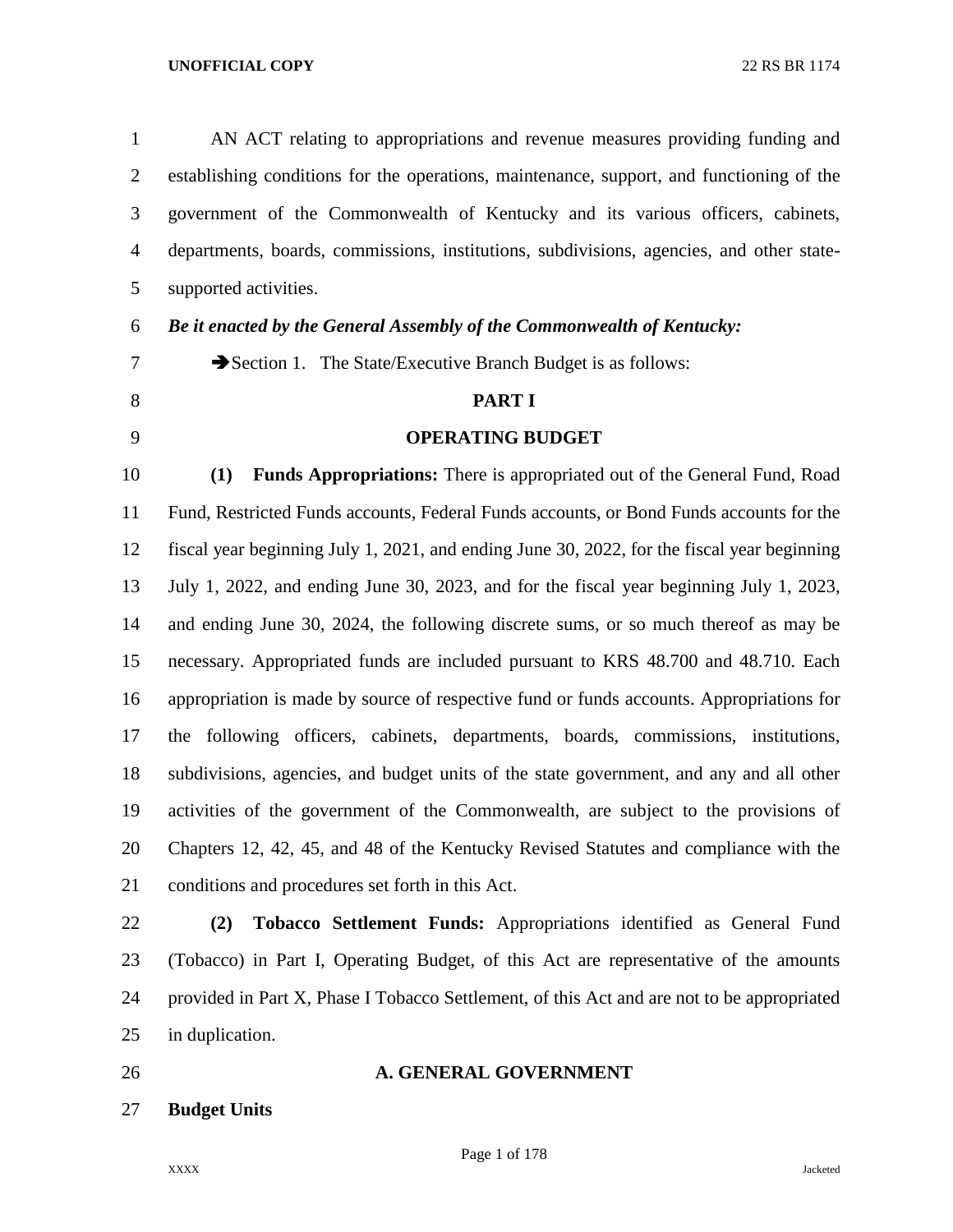# **1. OFFICE OF THE GOVERNOR**

| $\overline{2}$ |    |                                        | 2021-22   | 2022-23   | 2023-24   |
|----------------|----|----------------------------------------|-----------|-----------|-----------|
| 3              |    | <b>General Fund</b>                    | 15,600    | 6,365,300 | 6,382,300 |
| $\overline{4}$ |    | <b>Restricted Funds</b>                | $-0-$     | 295,000   | 295,200   |
| 5              |    | <b>Federal Funds</b>                   | $-0-$     | 500,000   | 500,000   |
| 6              |    | <b>TOTAL</b>                           | 15,600    | 7,160,300 | 7,177,500 |
| 7              | 2. | <b>OFFICE OF STATE BUDGET DIRECTOR</b> |           |           |           |
| 8              |    |                                        | 2021-22   | 2022-23   | 2023-24   |
| 9              |    | <b>General Fund</b>                    | 11,900    | 3,668,600 | 3,680,300 |
| 10             |    | <b>Restricted Funds</b>                | $-0-$     | 261,400   | 261,400   |
| 11             |    | <b>Federal Funds</b>                   | 6,005,400 | 132,300   | 132,300   |
| 12             |    | <b>TOTAL</b>                           | 6,017,300 | 4,062,300 | 4,074,000 |

 **(1) Participation in Transparent Governing - Full Disclosure of Inmate Population Forecasts and Related Materials:** The Office of State Budget Director shall provide the methodology, assumptions, data, and all other related materials used to project biennial inmate population forecasts conducted by the Office of State Budget Director, the Kentucky Department of Corrections, and any consulting firms, to the Interim Joint Committee on Appropriations and Revenue by November 1, 2023. This submission shall include the projected inmate populations for the 2024-2026 fiscal biennium and must coincide with the budgeted amount for these populations. This submission shall clearly divulge the methodology and reasoning behind the budgeted and projected inmate population in a commitment to participate in transparent governing.

 **(2) State Fiscal Recovery Fund:** Included in the above Federal Funds appropriation is \$5,400 in fiscal year 2021-2022 and \$132,300 in fiscal years 2022-2023 and 2023-2024 from the State Fiscal Recovery Fund of the American Rescue Plan Act for costs associated with reporting and auditing the Commonwealth's uses of the Fund.

## **3. HOMELAND SECURITY**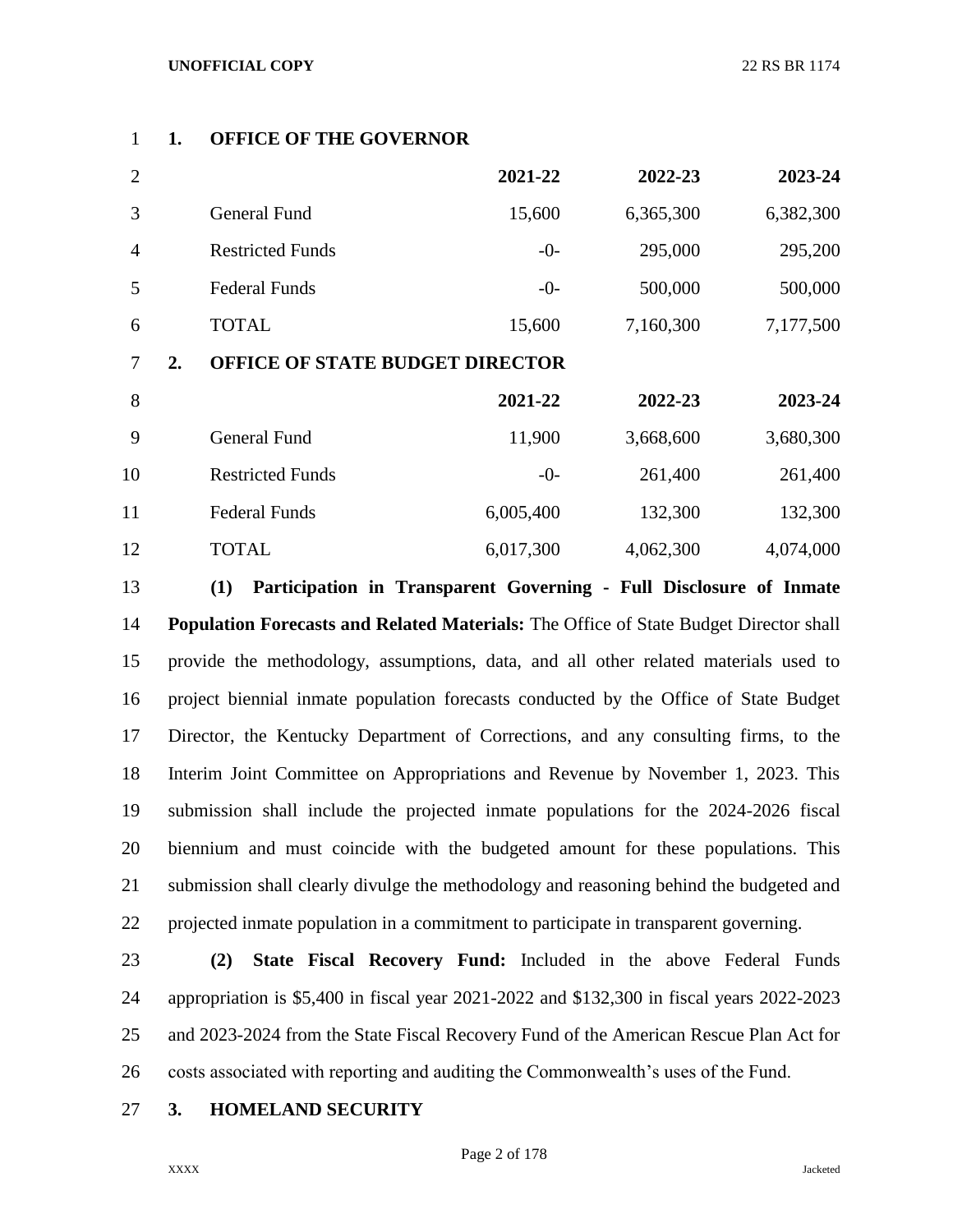| 1              |    |                          | 2021-22 | 2022-23    | 2023-24      |
|----------------|----|--------------------------|---------|------------|--------------|
| $\overline{2}$ |    | <b>General Fund</b>      | 1,500   | 585,300    | 588,800      |
| 3              |    | <b>Restricted Funds</b>  | 1,700   | 3,290,500  | 2,664,600    |
| $\overline{4}$ |    | <b>Federal Funds</b>     | 3,600   | 4,727,600  | 4,735,900    |
| 5              |    | <b>TOTAL</b>             | 6,800   | 8,603,400  | 7,989,300    |
| 6              | 4. | <b>VETERANS' AFFAIRS</b> |         |            |              |
| 7              |    |                          | 2021-22 | 2022-23    | 2023-24      |
| 8              |    | <b>General Fund</b>      | 119,800 | 29,092,600 | 30, 347, 200 |
| 9              |    | <b>Restricted Funds</b>  | 195,100 | 64,746,200 | 64,183,600   |
| 10             |    | <b>Federal Funds</b>     | $-0-$   | 2,433,600  | $-0-$        |
| 11             |    | <b>TOTAL</b>             | 314,900 | 96,272,400 | 94,530,800   |

 **(1) Congressional Medal of Honor Recipients - Travel and Per Diem:** The Commissioner of the Department of Veterans' Affairs may approve travel and per diem expenses incurred when Kentucky residents who have been awarded the Congressional Medal of Honor attend veterans, military, or memorial events in the Commonwealth of Kentucky.

 **(2) Brain Injury Association of America, Kentucky Chapter and the Epilepsy Foundation of Kentuckiana Funding:** Included in the above General Fund appropriation is \$93,700 in each fiscal year for grants to the Brain Injury Association of America, Kentucky Chapter and \$93,000 in each fiscal year for grants to the Epilepsy Foundation of Kentuckiana to be used solely for the purpose of working with veterans who have experienced brain trauma and their families.

 **(3) Veterans' Service Organization Funding:** Included in the above General Fund appropriation is \$187,500 in each fiscal year for grants to Veterans' Service Organization programs.

 **(4) Veterans Center Salary Increase:** Notwithstanding KRS 18A.355, a ten percent salary increase is provided, effective May 1, 2022, on the base salary or wages of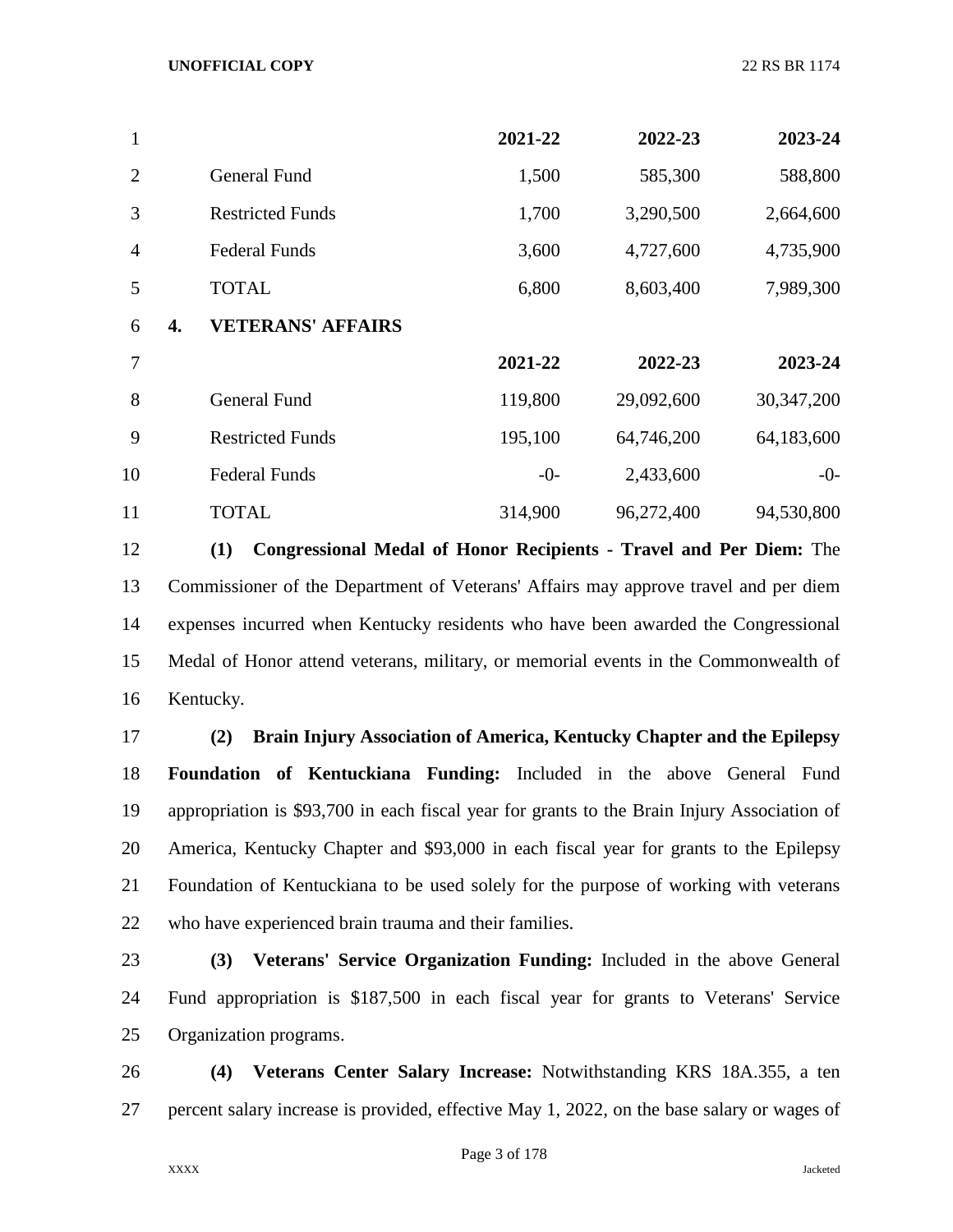each state employee, except interim employees, assigned to work at a veterans center.

## **5. KENTUCKY INFRASTRUCTURE AUTHORITY**

|                |                         | 2021-22 | 2022-23     | 2023-24    |
|----------------|-------------------------|---------|-------------|------------|
| $\overline{A}$ | General Fund            | 700     | 1,950,100   | 46,142,400 |
| 5              | <b>Restricted Funds</b> | 3,000   | 2,855,900   | 2,863,800  |
| 6              | <b>Federal Funds</b>    | 101,700 | 435,576,400 | 29,810,800 |
|                | TOTAL                   | 105,400 | 440,382,400 | 78,817,000 |

 **(1) Drinking Water and Wastewater Infrastructure:** Included in the above Federal Funds appropriation in fiscal year 2022-2023 is \$250,000,000 from the State Fiscal Recovery Fund of the American Rescue Plan Act for drinking water and wastewater grants, of which \$200,000,000 shall be allocated to each county based on population. The county's allocation shall be determined by each county's proportion of the state's population from the 2020 Census, with the exception of Jefferson County's share, which is discounted by 50 percent based on the high per capita allocation from the Local Fiscal Recovery Fund of the American Rescue Plan Act of 2021. The allocation by county shall serve as a funding cap for projects within that county, and no county's share shall be reallocated unless by express authority of the General Assembly. Of the \$250,000,000 Federal Funds appropriation, \$50,000,000 shall be available for the Kentucky Infrastructure Authority for grants to counties to provide drinking water services to unserved rural counties or to counties under a Federal consent decree. Of the \$250,000,000 Federal Funds appropriation, \$49,725,000 shall be available for the Kentucky Infrastructure Authority to supplement a project grant for a project whose cost is in excess of a county's allocation amount and other available grant sources. The Kentucky Infrastructure Authority shall consider the social, economic, and environmental benefits in determining project allocations. The Kentucky Infrastructure Authority shall receive up to \$75,000 of this appropriation for administration of the grant program.

**(2) Broadband Deployment Fund:** Included in the above Federal Funds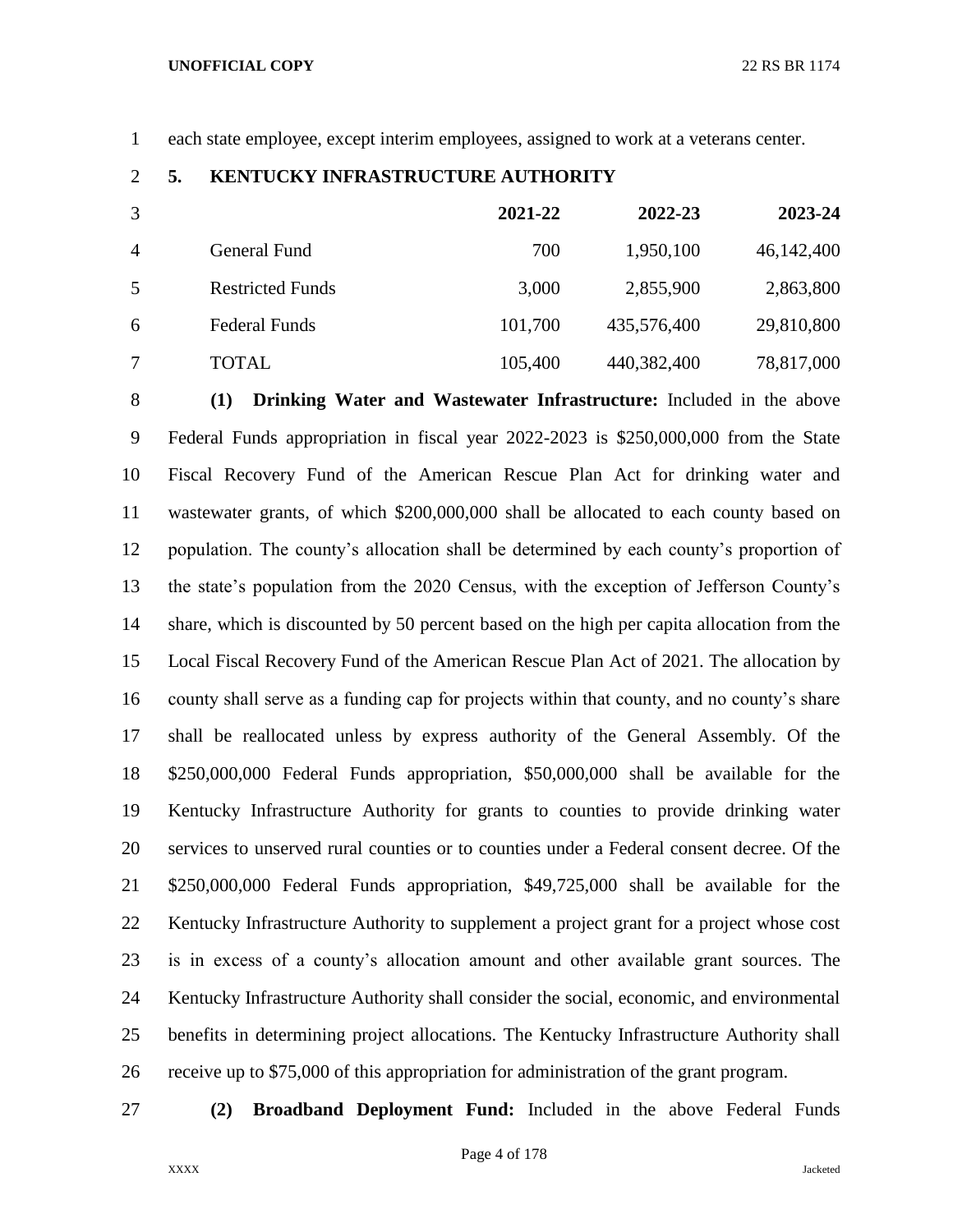appropriation in fiscal year 2022-2023 is \$182,769,300 from the Coronavirus Capital Projects Fund of the American Rescue Plan Act.

**6. MILITARY AFFAIRS**

| $\overline{4}$ |                         | 2021-22 | 2022-23     | 2023-24     |
|----------------|-------------------------|---------|-------------|-------------|
| 5              | General Fund            | 39,900  | 119,491,600 | 19,674,900  |
| 6              | <b>Restricted Funds</b> | 42,100  | 38,709,300  | 39,339,200  |
|                | <b>Federal Funds</b>    | 63,900  | 86,290,600  | 86,638,900  |
| 8              | <b>TOTAL</b>            | 145,900 | 244,491,500 | 145,653,000 |

 **(1) Disaster or Emergency Aid Funds:** There is hereby established a Disaster Relief and Recovery Fund within the Department of Military Affairs. Included in the above General Fund appropriation is \$100,000,000 in fiscal year 2022-2023 to be expended as a result of the Governor's declaration of emergency pursuant to KRS Chapter 39A, and the Governor's call of the Kentucky National Guard to active duty when an emergency or exigent situation has been declared to exist by the Governor, to match federal aid for which the state would be eligible in the event of a presidentially declared disaster or emergency and shall be available to provide no-interest, short-term loans to local governments in counties when declared eligible for Federal Emergency Management Agency (FEMA) assistance for damage. This fund shall include a revolving loan program from which loans may be made to local governments at no interest as an advance of funding pending the receipt of FEMA assistance, conditioned by a good-faith requirement to apply for all eligible FEMA assistance, and after a determination has been made by the Department for Local Government that the loan is needed to avoid undue fiscal strain on the local government. Notwithstanding KRS 45.229, any unexpended funds shall not lapse and shall carry forward.

 **(2) Residential Youth-at-Risk Program:** Included in the above General Fund appropriation is \$665,000 in each fiscal year to support the Bluegrass Challenge Academy, and \$665,000 in each fiscal year to support the Appalachian Youth Challenge

Page 5 of 178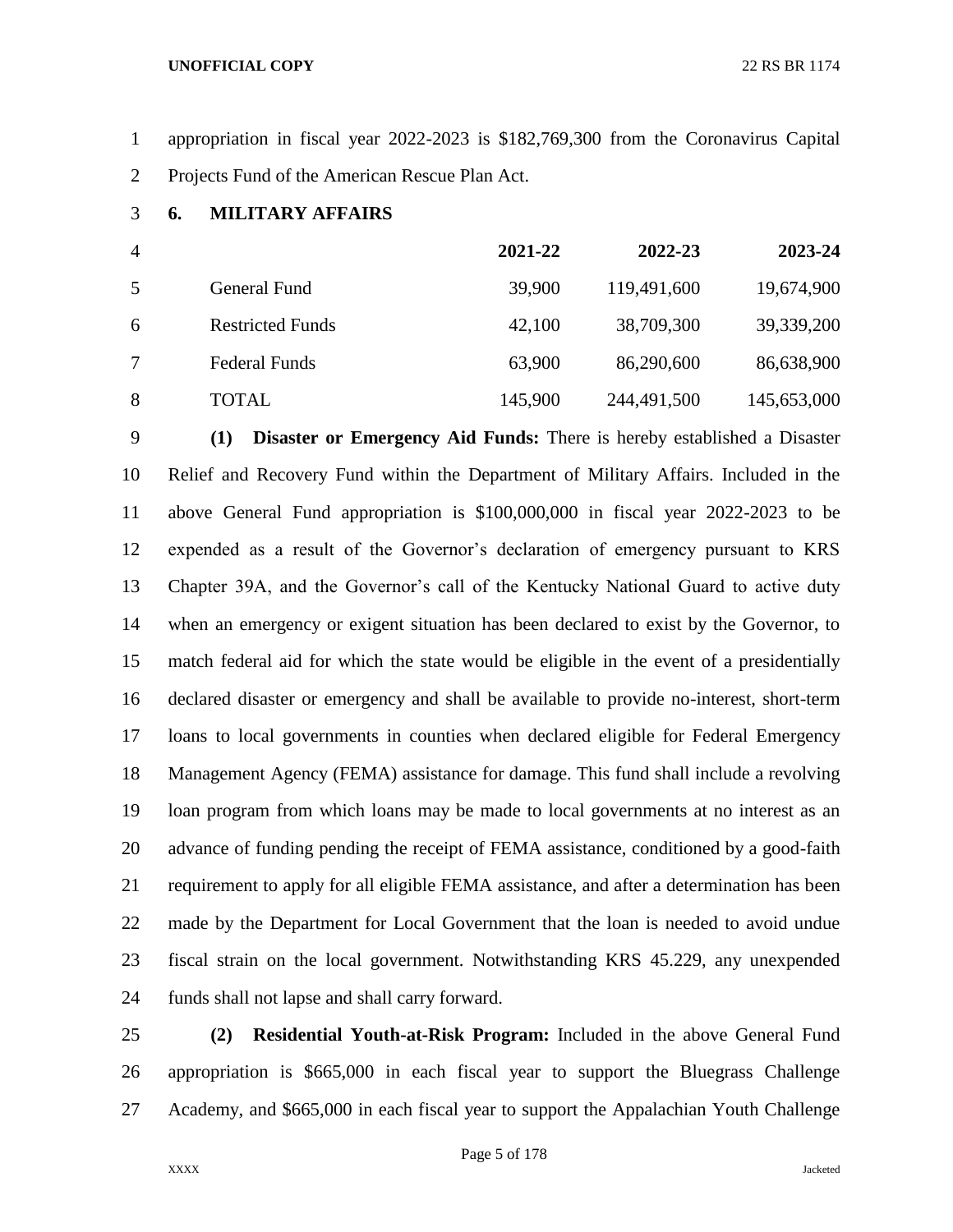| $\mathbf{1}$   |    | Academy.                          |         |             |            |
|----------------|----|-----------------------------------|---------|-------------|------------|
| $\overline{2}$ | 7. | <b>COMMISSION ON HUMAN RIGHTS</b> |         |             |            |
| 3              |    |                                   | 2021-22 | 2022-23     | 2023-24    |
| $\overline{4}$ |    | <b>General Fund</b>               | 6,000   | 2,262,100   | 2,273,800  |
| 5              |    | <b>Restricted Funds</b>           | $-0-$   | 10,000      | 10,000     |
| 6              |    | <b>Federal Funds</b>              | $-0-$   | 225,000     | 225,000    |
| 7              |    | <b>TOTAL</b>                      | 6,000   | 2,497,100   | 2,508,800  |
| 8              | 8. | <b>COMMISSION ON WOMEN</b>        |         |             |            |
| 9              |    |                                   |         | 2022-23     | 2023-24    |
| 10             |    | <b>General Fund</b>               |         | 357,500     | 357,500    |
| 11             | 9. | DEPARTMENT FOR LOCAL GOVERNMENT   |         |             |            |
| 12             |    |                                   | 2021-22 | 2022-23     | 2023-24    |
| 13             |    | <b>General Fund</b>               | 17,900  | 34,686,700  | 34,713,800 |
| 14             |    | <b>Restricted Funds</b>           | 500     | 1,382,500   | 1,383,300  |
| 15             |    | <b>Federal Funds</b>              | 2,400   | 223,796,500 | 61,989,100 |
| 16             |    | <b>TOTAL</b>                      | 20,800  | 259,865,700 | 98,086,200 |
|                |    |                                   |         |             |            |

 **(1) Area Development District Funding:** Included in the above General Fund appropriation is \$1,984,000 in each fiscal year for the Joint Funding Administration Program in support of the area development districts.

 **(2) Mary Kendall Homes and Gateway Juvenile Diversion:** Included in the above General Fund appropriation is \$257,800 in each fiscal year for the support of the Mary Kendall Homes and \$257,800 in each fiscal year for the support of Gateway Juvenile Diversion.

 **(3) Allocation of Area Development District Funding:** The Department for Local Government shall allocate area development district funding appropriated to the Joint Funding Administration Program to the area development districts in accordance with the following formula: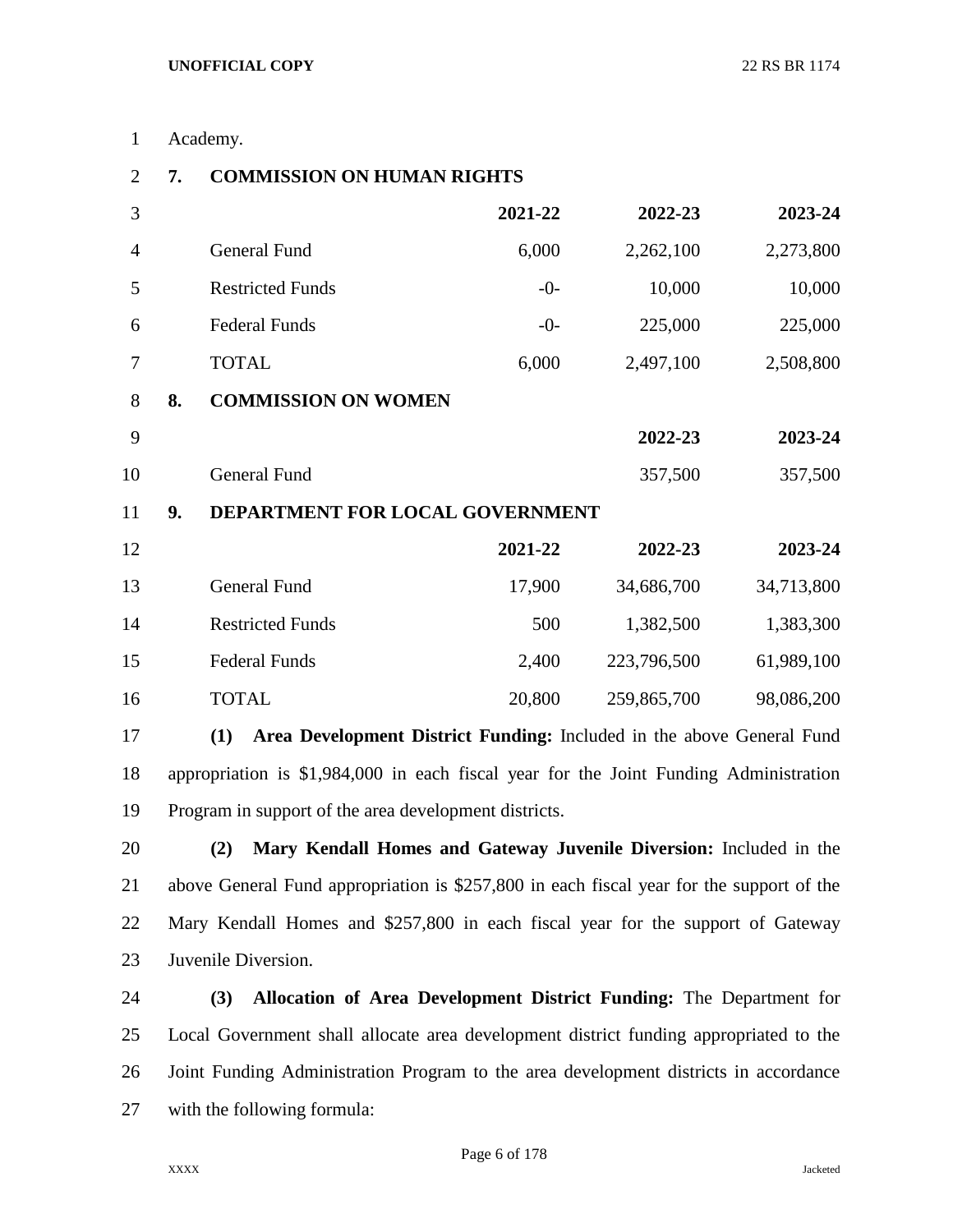(a) Seventy percent of the total appropriation shall be allocated equally among all area development districts;

 (b) Twenty percent of the total appropriation shall be allocated based upon each area development district's proportionate share of total state population, as identified by the most recently completed United States Census; and

 (c) Ten percent of the total appropriation shall be allocated based upon each area development district's proportionate share of total incorporated cities and counties, as identified by the records of the Kentucky Secretary of State's Land Office at the time of the allocation.

 The Department for Local Government shall, upon the unanimous written direction of all area development districts, reduce the allocation based upon proportionate share of total incorporated cities and counties and instead allocate those funds to provide additional nonfederal dollars to area development districts for the purpose of maximizing federal awards.

 **(4) County Clerks Grants for Recorded Instruments Software Acquisition and Implementation:** Included in the above General Fund appropriation is \$12,500,000 in each fiscal year for grants to county clerks for the acquisition and implementation of software and services to establish electronic capability for recorded instruments with the condition that the procurement by county clerks is from vendors which have been qualified through a statewide procurement process by the Finance and Administration Cabinet.

 **(5) County Clerks Election Equipment Grants:** Included in the above General Fund appropriation is \$12,500,000 in each fiscal year for grants to county clerks to purchase election equipment approved by the State Board of Elections.

# **10. LOCAL GOVERNMENT ECONOMIC ASSISTANCE FUND**

| 26 |              | 2022-23    | 2023-24    |
|----|--------------|------------|------------|
| 27 | General Fund | 41,150,000 | 41,310,000 |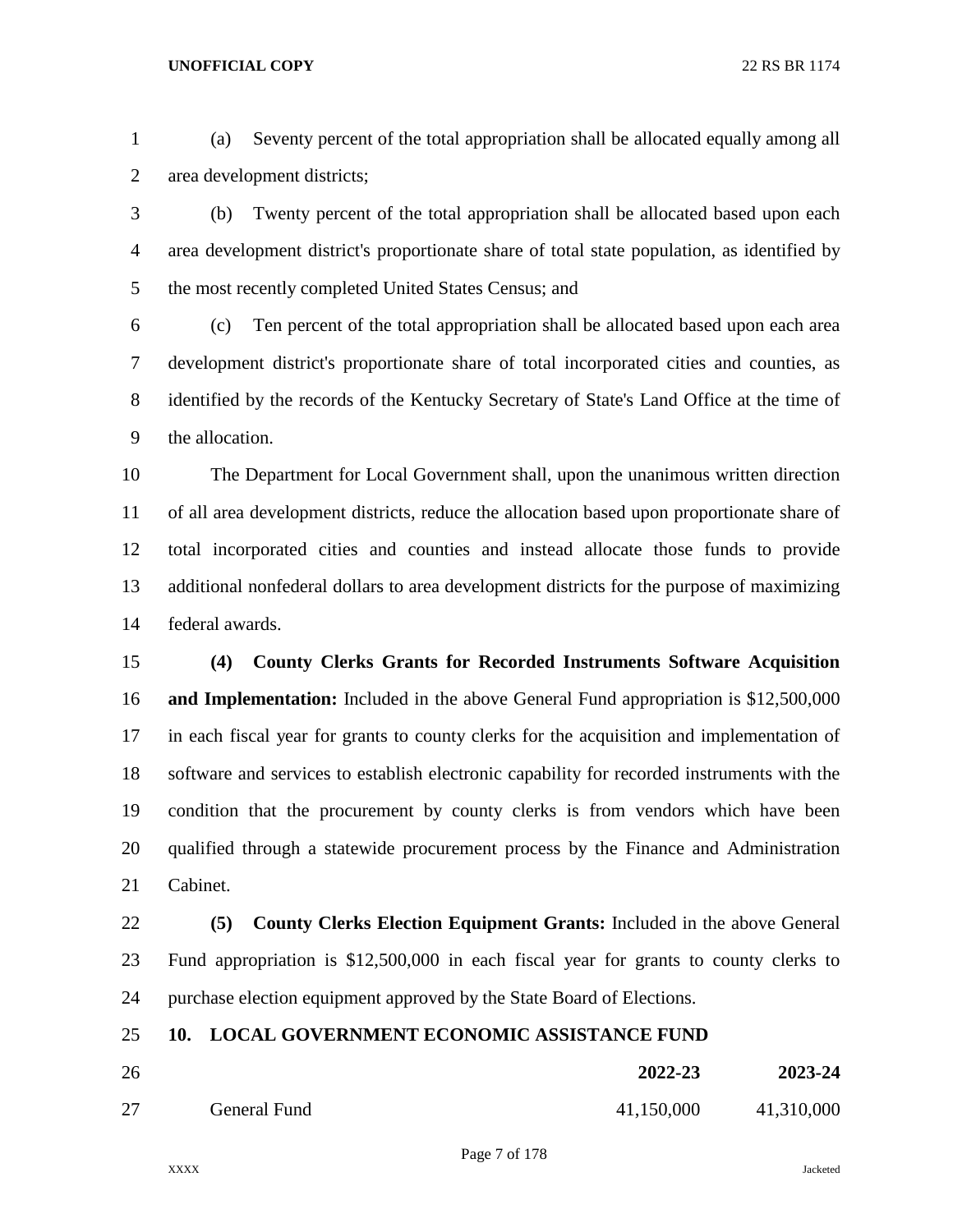| $\mathbf{1}$   | (1)<br>Allocation of the Local Government Economic Assistance Fund:                        |
|----------------|--------------------------------------------------------------------------------------------|
| $\overline{2}$ | Notwithstanding KRS $42.470(1)(a)$ , 70 percent of moneys in the Local Government          |
| 3              | Economic Assistance Fund shall be distributed to each coal producing county on the basis   |
| $\overline{4}$ | of the ratio of coal severed in each respective county to the coal severed statewide.      |
| 5              | Notwithstanding KRS $42.470(1)(c)$ , no allocation shall be distributed to non-coal        |
| 6              | producing counties.                                                                        |
| $\overline{7}$ | Coal Haul Road System: Notwithstanding KRS 42.455(2), no funds<br>(2)                      |
| $8\,$          | appropriated to the Local Government Economic Assistance Fund are required to be           |
| 9              | spent on the coal haul road system.                                                        |
| 10             | LOCAL GOVERNMENT ECONOMIC DEVELOPMENT FUND<br>11.                                          |
| 11             | 2022-23<br>2023-24                                                                         |
| 12             | 54,040,000<br>General Fund<br>52,150,000                                                   |
| 13             | Coal Severance Tax Transfers: Notwithstanding KRS 42.450 to 42.495, 70<br>(1)              |
| 14             | percent of the severance and processing taxes on coal collected annually shall be          |
| 15             | transferred to the Local Government Economic Development Fund. Notwithstanding             |
| 16             | KRS 42.450 to 42.495, 30 percent of the severance and processing taxes on coal collected   |
| 17             | annually shall be transferred to the Local Government Economic Assistance Fund.            |
| 18             | Notwithstanding KRS 42.450 to 42.495, transfers to the Local Government Economic           |
| 19             | Development Fund and the Local Government Economic Assistance Fund shall be made           |
| 20             | quarterly in July, October, January, and April, based upon actual revenues from the prior  |
| 21             | quarter.                                                                                   |
| 22             | Coal Severance Tax Collections Calculations and Transfers: The above<br>(2)                |
| 23             | appropriations from the General Fund are based on the official estimate presented by the   |
| 24             | Office of State Budget Director.                                                           |
| 25             | Medicine<br>Scholarship<br>Osteopathic<br>Program:<br>Notwithstanding<br><b>KRS</b><br>(a) |
| 26             | $164.7891(11)(b)$ , no transfers shall be made to the Osteopathic Medicine Scholarship     |
| 27             | Program within the Kentucky Higher Education Assistance Authority;                         |

Page 8 of 178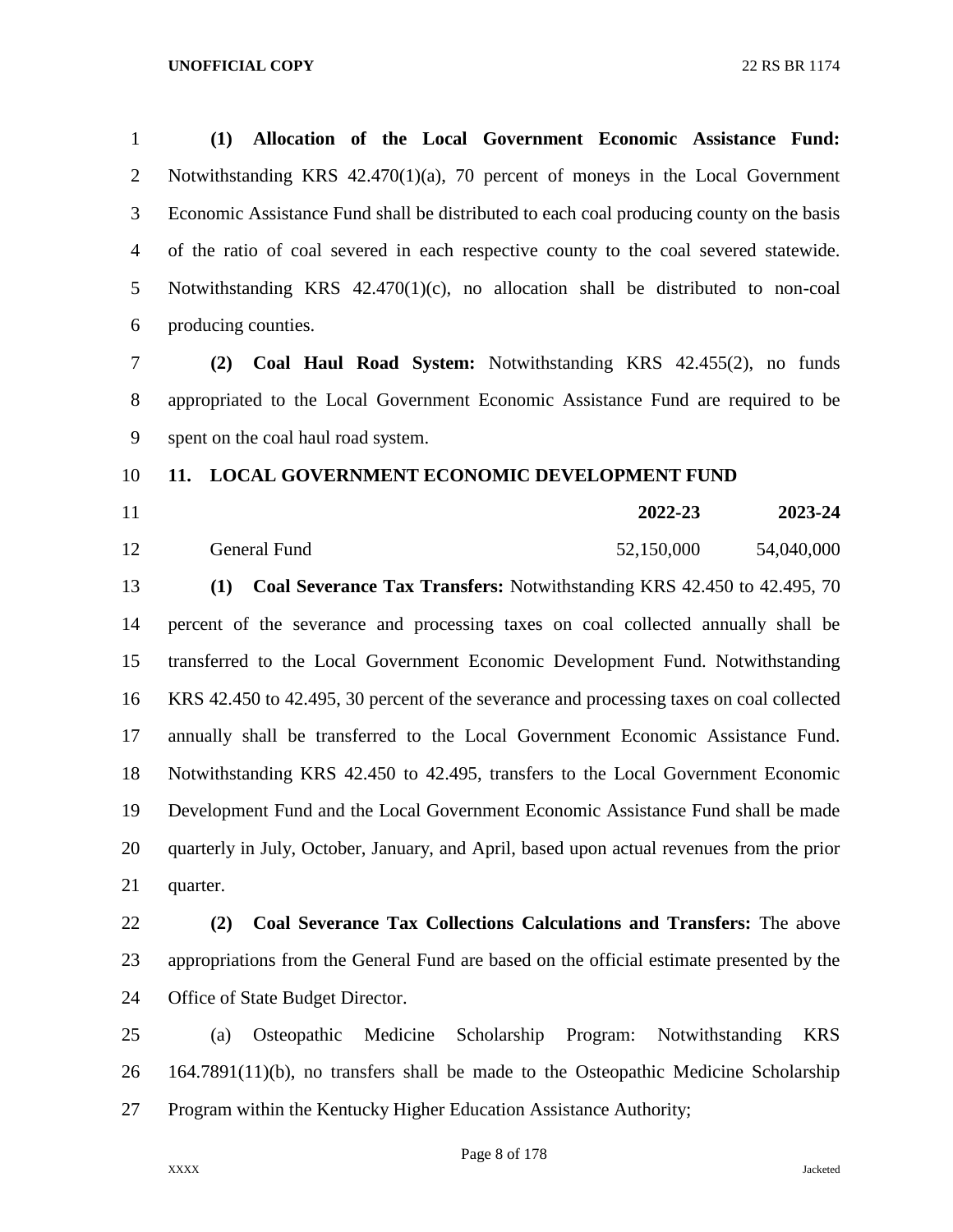(b) Pharmacy Scholarships: Notwithstanding KRS 164.7890(11)(c), no transfers shall be made to the Coal County Pharmacy Scholarship Program within the Kentucky Higher Education Assistance Authority;

 (c) Kentucky Coal Fields Endowment Authority: Notwithstanding KRS 42.453(3), no transfers shall be made to the Kentucky Coal Field Endowment Authority; and

 **(3) Allocation of the Local Government Economic Development Fund:**  Notwithstanding KRS 42.4592(1), 50 percent of Local Government Economic Development Fund moneys shall be allocated in accordance with KRS 42.4592(1)(a), and 50 percent shall be allocated in accordance with KRS 42.4592(1)(b).

 **(4) Use of the Local Government Economic Development Fund:**  Notwithstanding KRS 42.450 to 42.495, all funds appropriated to Local Government Economic Development Fund Single-County Accounts shall be allocated to projects with the concurrence of the respective county judge/executive, state senator(s), and state representative(s) of each county. If concurrence is not achieved, the fiscal court of each county may apply for grants through the Department for Local Government pursuant to KRS 42.4588.

**12. AREA DEVELOPMENT FUND**

 **(1) Area Development Fund:** Notwithstanding KRS 42.345 to 42.370 and 48.185, or any statute to the contrary, no funding is provided for the Area Development Fund.

 **(2) Area Development District Flexibility:** Notwithstanding KRS 42.350(2) and provided that sufficient funds are maintained in the Joint Funding Agreement program to meet the match requirements for the Economic Development Administration grants, Community Development Block Grants, Appalachian Regional Commission grants, or any federal program where the Joint Funding Agreement funds are utilized to meet nonfederal match requirements, an area development district with authorization from its

Page 9 of 178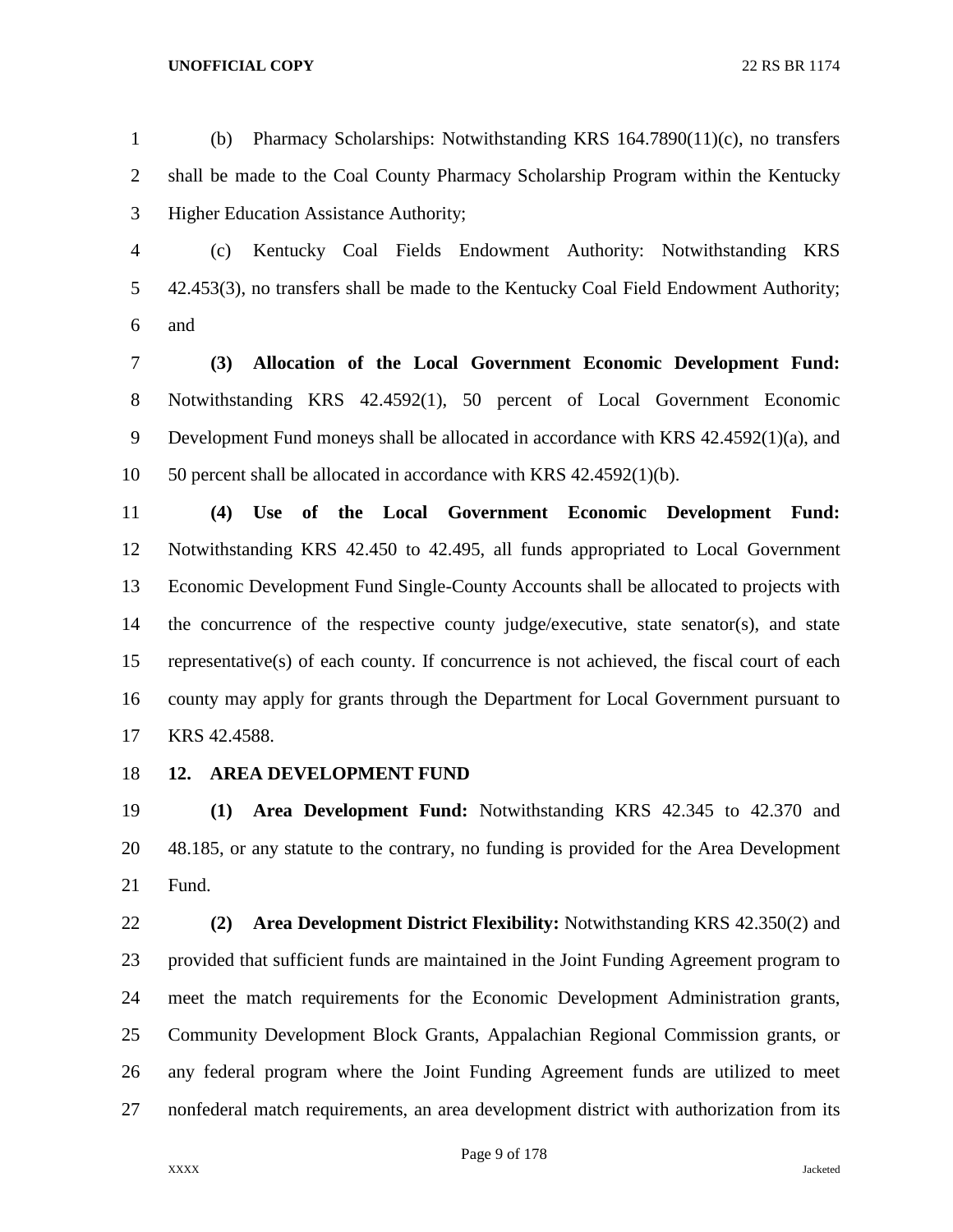Board of Directors may request approval to transfer funding between the Area Development Fund and the Joint Funding Agreement Program from the Commissioner of the Department for Local Government. **13. REGIONAL DEVELOPMENT AGENCY ASSISTANCE FUND 2022-23 2023-24** Restricted Funds 6,000,000 6,000,000 **14. EXECUTIVE BRANCH ETHICS COMMISSION 2021-22 2022-23 2023-24** 9 General Fund 2,600 579,300 583,200 10 Restricted Funds -0- 423,800 423,800 11 TOTAL 2,600 1,003,100 1,007,000 **(1) Use of Restricted Funds:** All penalties collected or received by the Executive Branch Ethics Commission shall be deposited in the State Treasury and credited to a trust

 and agency fund account to the credit of the Commission to be used by the Commission for the cost of conducting administrative hearings pursuant to KRS Chapter 13B. Notwithstanding KRS 45.229, these funds shall not lapse and shall carry forward.

## **15. SECRETARY OF STATE**

| 18 |                         | 2021-22 | 2022-23   | 2023-24   |
|----|-------------------------|---------|-----------|-----------|
| 19 | <b>Restricted Funds</b> | 11,500  | 5,923,600 | 5,939,400 |

 **(1) Use of Restricted Funds:** Notwithstanding KRS 14.140(1) and (3), the above Restricted Funds may be used for the continuation of current activities within the Office of the Secretary of State.

# **16. BOARD OF ELECTIONS**

| 24 |                         | 2021-22 | 2022-23   | 2023-24   |
|----|-------------------------|---------|-----------|-----------|
| 25 | General Fund            | 4,000   | 7,112,000 | 6,499,800 |
| 26 | <b>Restricted Funds</b> | 51,900  | 246,000   | 246,000   |
| 27 | <b>Federal Funds</b>    | $-()$   | 1,906,600 | 1,906,600 |

Page 10 of 178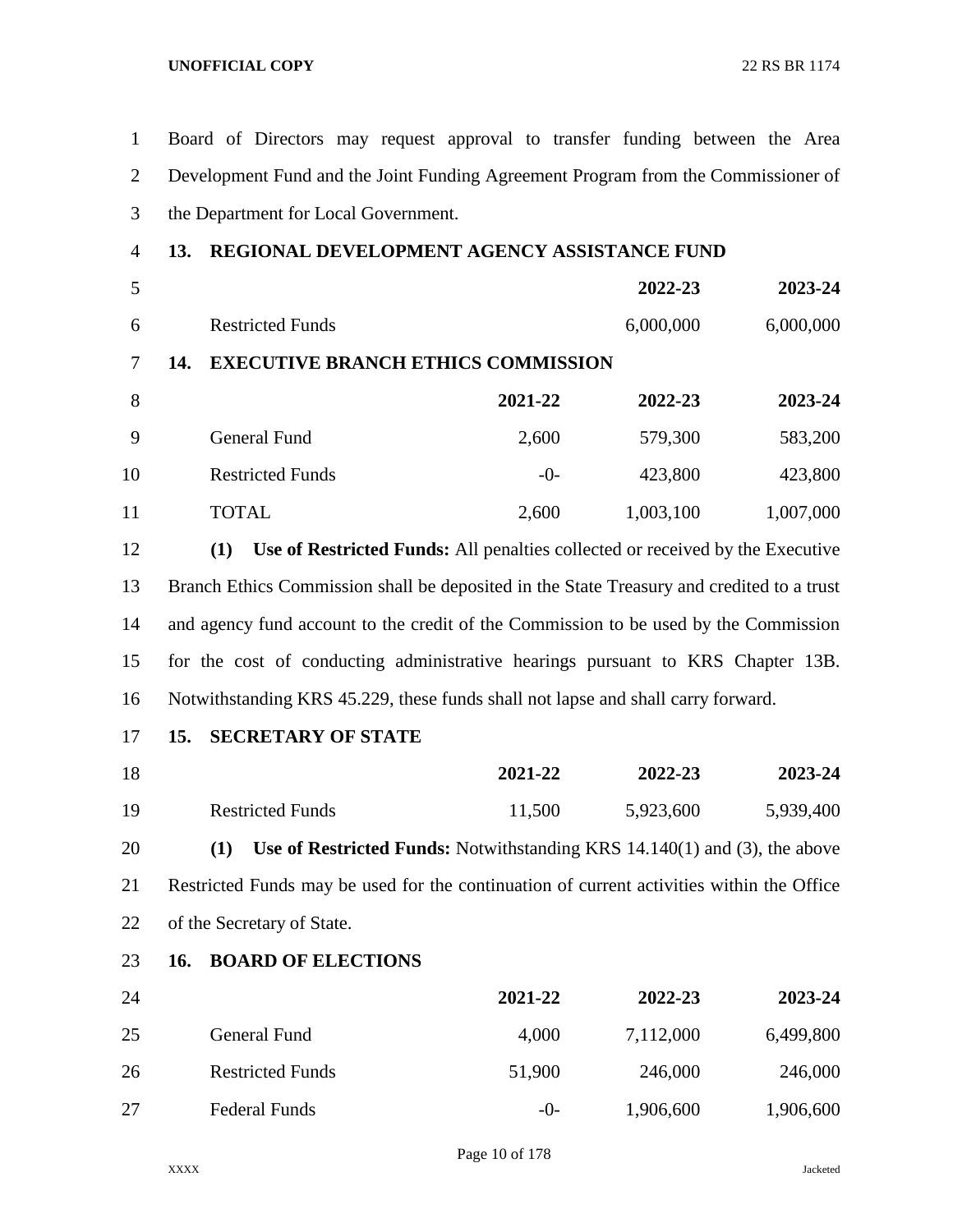| $\mathbf{1}$   | <b>TOTAL</b>                                                                               | 55,900  | 9,264,600  | 8,652,400  |
|----------------|--------------------------------------------------------------------------------------------|---------|------------|------------|
| $\overline{2}$ | Cost of Elections: Costs associated with special elections, KRS 117.345(2)<br>(1)          |         |            |            |
| 3              | costs associated with additional precincts with a voting machine, KRS 117.343 costs for    |         |            |            |
| $\overline{4}$ | additional registered voters, and KRS 116.145 costs for additional new registered voters   |         |            |            |
| 5              | shall be deemed a necessary government expense and shall be paid from the General          |         |            |            |
| 6              | Fund Surplus Account (KRS 48.700) or the Budget Reserve Trust Fund Account (KRS            |         |            |            |
| $\overline{7}$ | 48.705). Any reimbursements authorized as a necessary government expense according to      |         |            |            |
| $8\,$          | the above provisions shall be at the same rates as those established by the State Board of |         |            |            |
| 9              | Elections.                                                                                 |         |            |            |
| 10             | <b>REGISTRY OF ELECTION FINANCE</b><br>17.                                                 |         |            |            |
| 11             |                                                                                            | 2021-22 | 2022-23    | 2023-24    |
| 12             | General Fund                                                                               | 5,500   | 1,590,800  | 1,598,500  |
| 13             | <b>ATTORNEY GENERAL</b><br>18.                                                             |         |            |            |
| 14             |                                                                                            | 2021-22 | 2022-23    | 2023-24    |
| 15             | General Fund (Tobacco)                                                                     | $-0-$   | 157,500    | 157,500    |
| 16             | <b>General Fund</b>                                                                        | 45,900  | 16,985,500 | 17,047,400 |
| 17             | <b>Restricted Funds</b>                                                                    | 24,300  | 19,310,100 | 19,328,400 |
| 18             | <b>Federal Funds</b>                                                                       | 13,600  | 5,692,200  | 5,710,500  |
| 19             | <b>TOTAL</b>                                                                               | 83,800  | 42,145,300 | 42,243,800 |
| 20             | State Enforcement: Notwithstanding KRS 248.654 and 248.703(4), a total of<br>(1)           |         |            |            |
| 21             | \$157,500 of the Tobacco Settlement payments received in each fiscal year is appropriated  |         |            |            |
| 22             | to the Attorney General for the state's diligent enforcement of noncompliant               |         |            |            |
| 23             | nonparticipating manufacturers.                                                            |         |            |            |
|                |                                                                                            |         |            |            |

 **(2) Expert Witnesses:** In addition to such funds as may be appropriated, the Office of the Attorney General may request from the Finance and Administration Cabinet, as a necessary government expense, such funds as may be necessary for expert witnesses. Upon justification of the request, the Finance and Administration Cabinet shall provide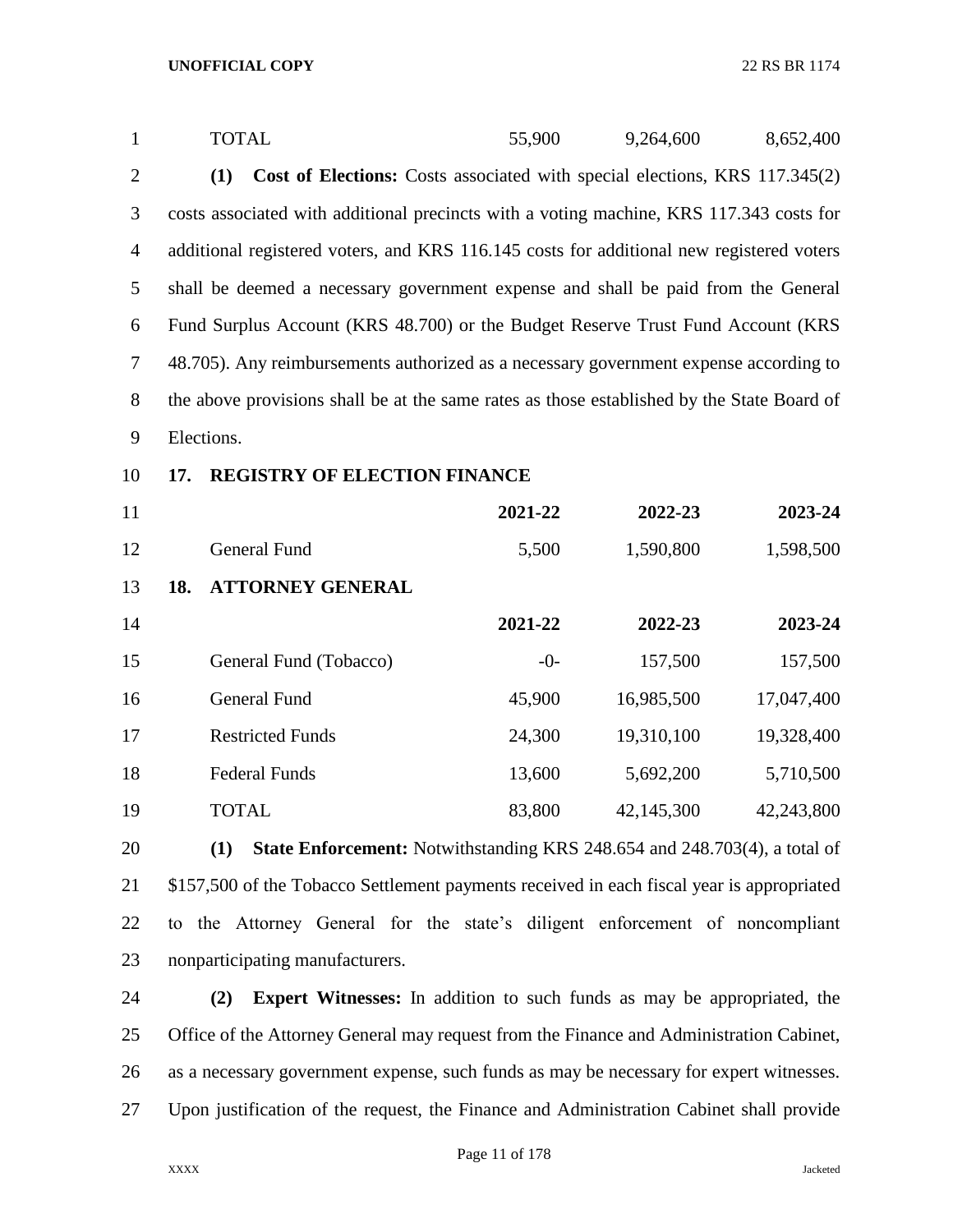for the 2022-24 fiscal biennium for this purpose to the Office of the Attorney General from the General Fund Surplus Account (KRS 48.700) or the Budget Reserve Trust Fund Account (KRS 48.705). Without charge, the Department of Insurance shall provide the Office of the Attorney General any available information to assist in the preparation of a rate hearing pursuant to KRS 304.17A-095. Expenditures under this subsection shall be reported to the Interim Joint Committee on Appropriations and Revenue by August 1 of each year.

 **(3) Annual and Sick Leave Service Credit:** Notwithstanding any statutory or regulatory restrictions to the contrary, any former employee of the Unified Prosecutorial System who has been appointed to a permanent full-time position under KRS Chapter 18A shall be credited annual and sick leave based on service credited under the Kentucky Retirement Systems solely for the purpose of computation of sick and annual leave. This provision shall only apply to any new appointment or current employee as of July 1, 1998.

 **(4) Compensatory Leave Conversion to Sick Leave:** If the Office of the Attorney General determines that internal budgetary pressures warrant further austerity measures, the Attorney General may institute a policy to suspend payment of 50-hour blocks of compensatory time for those attorneys who have accumulated 240 hours of compensatory time and instead convert those hours to sick leave.

 **(5) Operations of the Office of the Attorney General:** Notwithstanding KRS 367.478(2), 367.805(3), and 367.905(5), funds may be expended in support of the operations of the Office of the Attorney General.

 **(6) Purdue Pharma Settlement Funds:** In each fiscal year, the Attorney General shall transfer \$1,500,000 of any lawfully received settlement funds resulting from Commonwealth of Kentucky, ex rel. v. Purdue Pharma L. P., et al., Civil Action No: 07- CI-01303 to the Justice Administration budget unit for Operation UNITE.

**(7) Legal Services Contracts:** The Office of the Attorney General may present

Page 12 of 178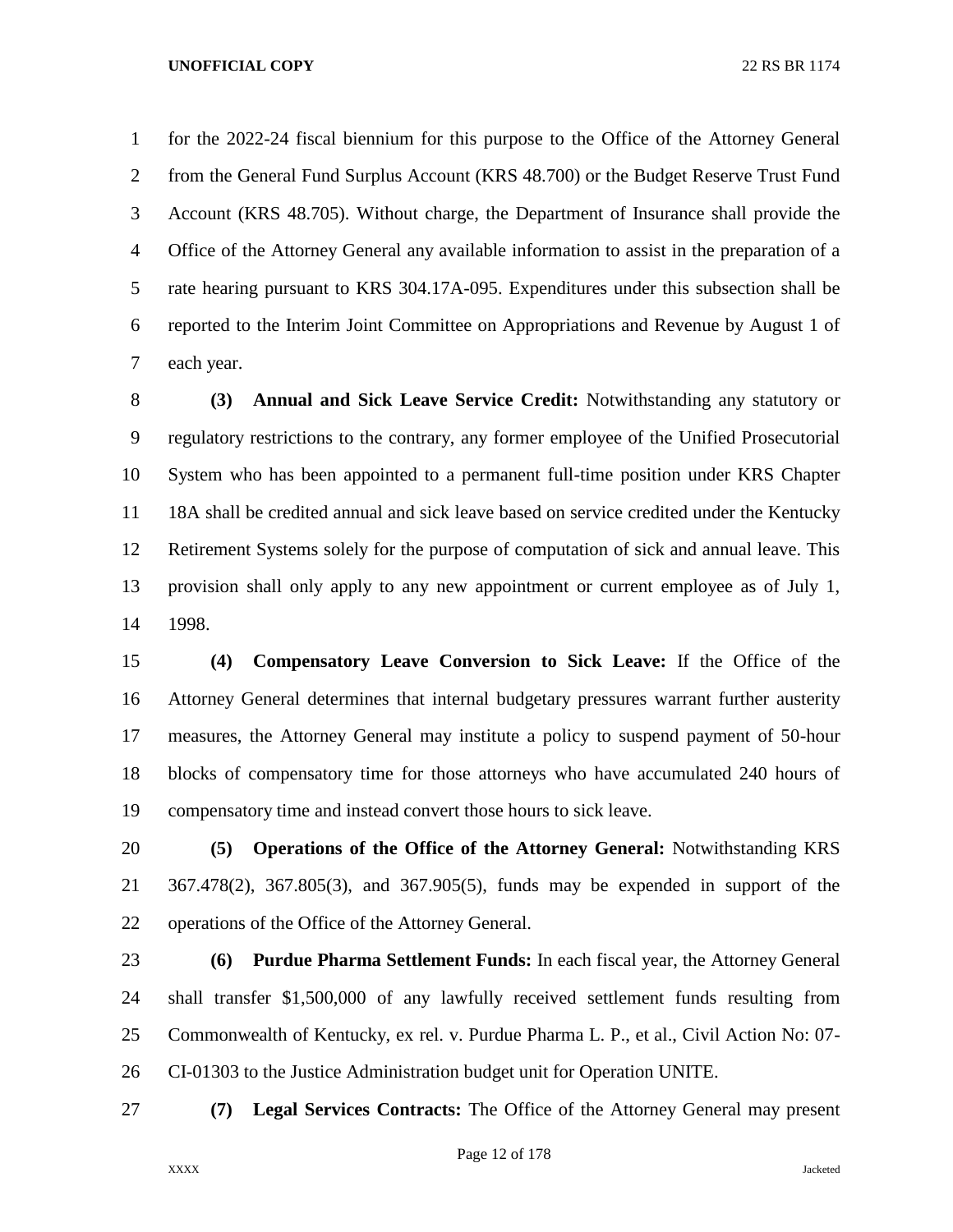proposals to state agencies specifying legal work that is presently accomplished through personal service contracts that indicate the Office of the Attorney General's capacity to perform the work at a lesser cost. State agencies may agree to make arrangements with the Office of the Attorney General to perform the legal work and compensate the Office of the Attorney General for the legal service.

# **19. UNIFIED PROSECUTORIAL SYSTEM**

 **(1) Prosecutors Advisory Council Administrative Functions:** The Prosecutors Advisory Council shall approve compensation for employees of the Unified Prosecutorial System subject to the appropriations in this Act.

## **a. Commonwealth's Attorneys**

| 11 |                         | 2021-22 | 2022-23    | 2023-24    |
|----|-------------------------|---------|------------|------------|
| 12 | General Fund            | 168,300 | 74,416,800 | 74,876,400 |
| 13 | <b>Restricted Funds</b> | $-0-$   | 6,134,900  | 6,135,200  |
| 14 | <b>Federal Funds</b>    | $-0-$   | 911,300    | 911,300    |
| 15 | <b>TOTAL</b>            | 168,300 | 81,463,000 | 81,922,900 |

 **(2) Rocket Docket Program:** Included in the above General Fund appropriation is \$387,700 in each fiscal year to support the Rocket Docket Program.

**b. County Attorneys**

| 19 |                         | 2021-22 | 2022-23    | 2023-24    |
|----|-------------------------|---------|------------|------------|
| 20 | General Fund            | 123,600 | 72,294,000 | 72,984,700 |
| 21 | <b>Restricted Funds</b> | $-()$   | 963,300    | 963,300    |
| 22 | <b>Federal Funds</b>    | $-()$   | 1,085,200  | 1,085,200  |
| 23 | <b>TOTAL</b>            | 123,600 | 74,342,500 | 75,033,200 |

 **(1) Rocket Docket Program:** Included in the above General Fund appropriation is \$549,800 in each fiscal year to support the Rocket Docket Program.

 **(2) County Attorney Retirement Costs:** Included in the above General Fund appropriation is \$2,520,500 in each fiscal year to cover each County Attorneys Office's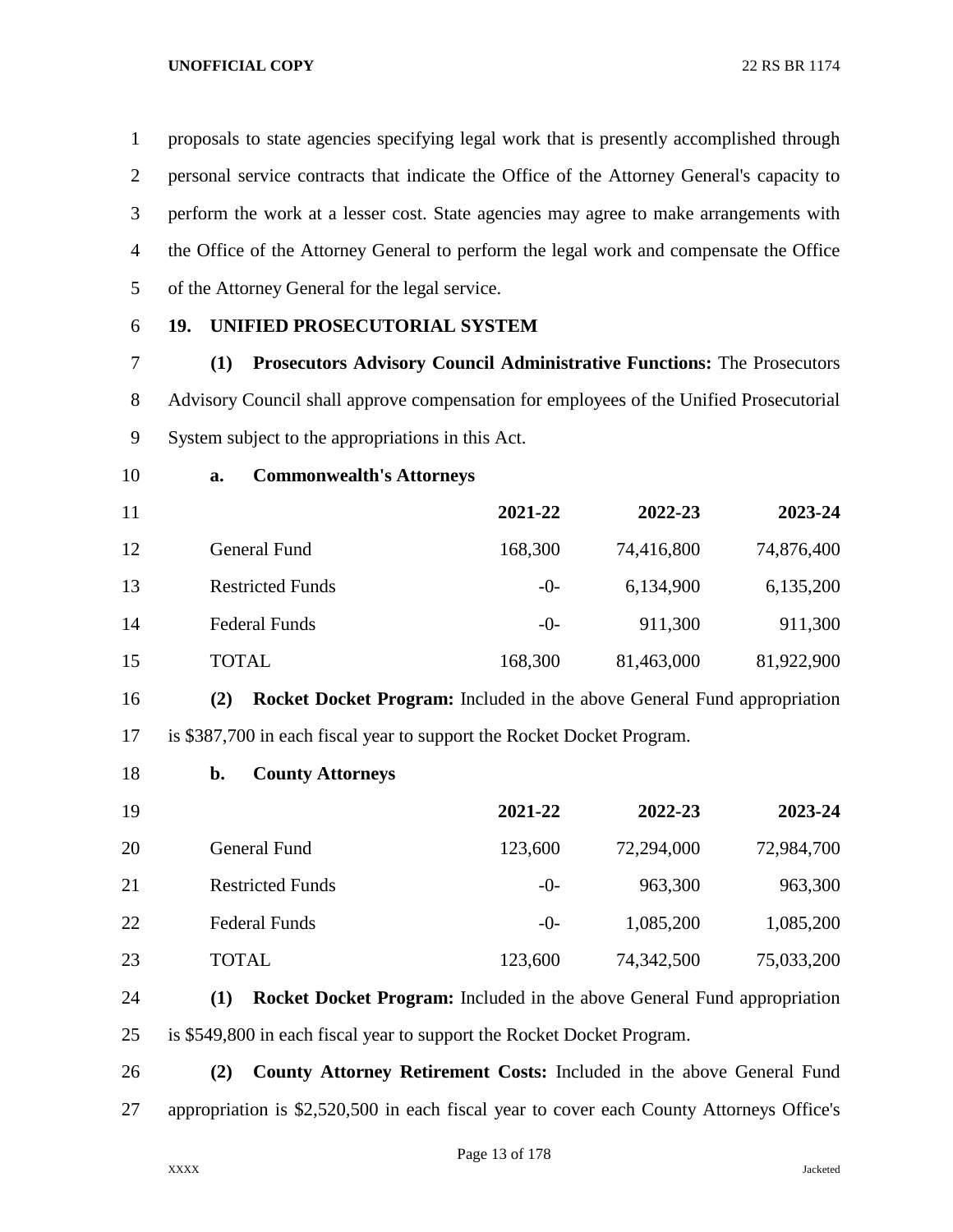share of the anticipated increase in retirement costs over each employer's fiscal year 2019- 2020 baseline contribution as outlined in the fiscal note for 2021 Regular Session House Bill 8, as passed by the General Assembly and located on the Legislative Research Commission's Web site.

# **TOTAL - UNIFIED PROSECUTORIAL SYSTEM**

| 6  |     |                         | 2021-22 | 2022-23     | 2023-24     |
|----|-----|-------------------------|---------|-------------|-------------|
| 7  |     | General Fund            | 291,900 | 146,710,800 | 147,861,100 |
| 8  |     | <b>Restricted Funds</b> | $-0-$   | 7,098,200   | 7,098,500   |
| 9  |     | <b>Federal Funds</b>    | $-0-$   | 1,996,500   | 1,996,500   |
| 10 |     | <b>TOTAL</b>            | 291,900 | 155,805,500 | 156,956,100 |
| 11 | 20. | <b>TREASURY</b>         |         |             |             |
| 12 |     |                         | 2021-22 | 2022-23     | 2023-24     |
| 13 |     | <b>General Fund</b>     | 8,000   | 2,730,400   | 2,744,400   |
| 14 |     | <b>Restricted Funds</b> | 1,900   | 1,889,500   | 1,897,600   |
| 15 |     | <b>Federal Funds</b>    | 1,300   | 1,205,500   | 1,211,400   |
| 16 |     | <b>TOTAL</b>            | 11,200  | 5,825,400   | 5,853,400   |

 **(1) Unclaimed Property Fund:** Included in the above Restricted Funds appropriation is \$1,889,500 in fiscal year 2022-2023 and \$1,897,600 in fiscal year 2023- 2024 from the Unclaimed Property Fund to provide funding for services performed by the Unclaimed Property Division of the Department of the Treasury.

**21. AGRICULTURE**

| 22 |                         | 2021-22   | 2022-23    | 2023-24    |
|----|-------------------------|-----------|------------|------------|
| 23 | General Fund (Tobacco)  | 5,950,000 | 38,765,600 | 36,382,900 |
| 24 | General Fund            | 52,300    | 19,312,900 | 19,419,800 |
| 25 | <b>Restricted Funds</b> | 13,700    | 12,421,900 | 12,453,200 |
| 26 | <b>Federal Funds</b>    | $-0-$     | 11,814,200 | 11,814,200 |
| 27 | TOTAL                   | 6,016,000 | 82,314,600 | 80,070,100 |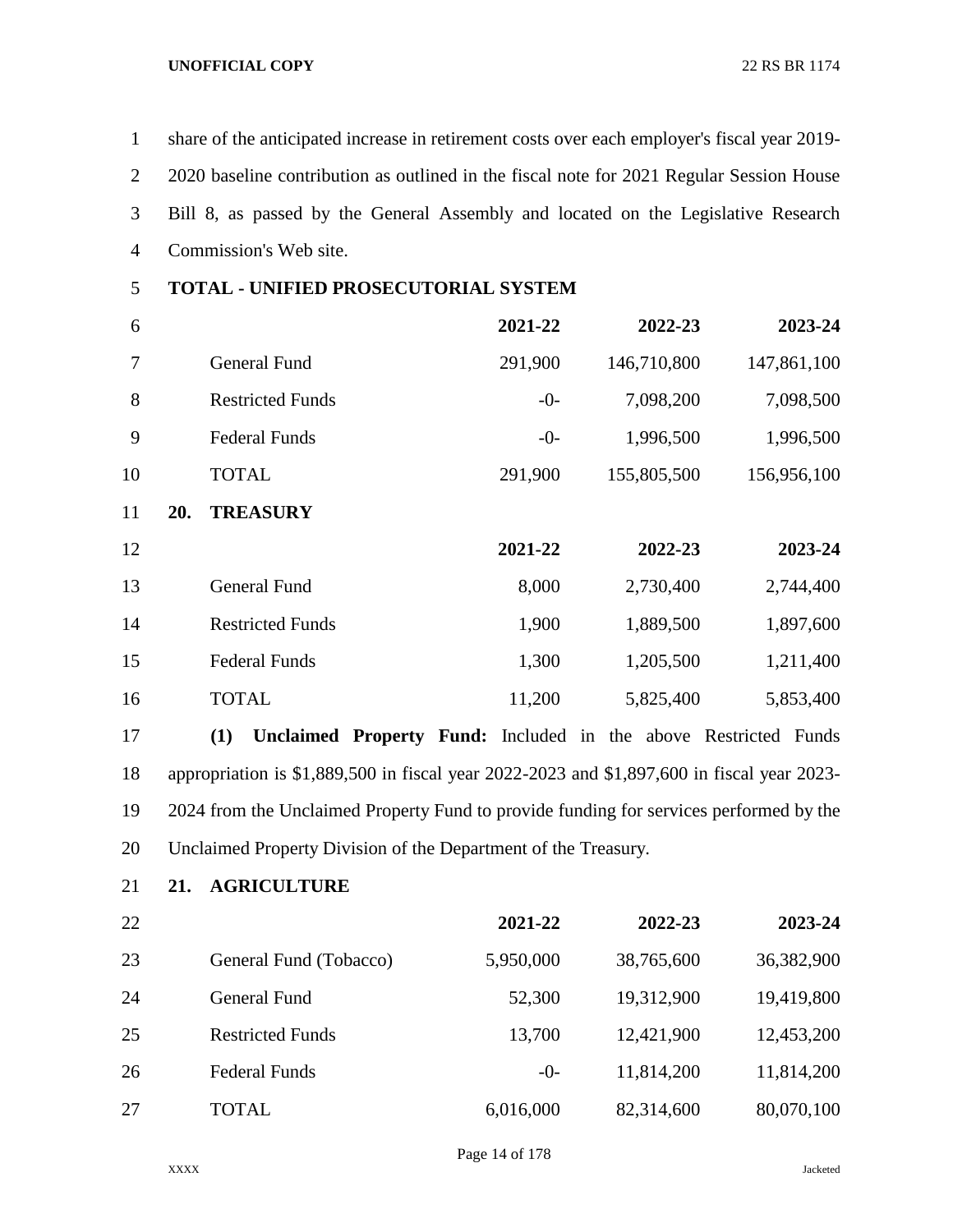**(1) Use of Restricted Funds:** Notwithstanding KRS 217.570 and 217B.580, funds may be expended in support of the operations of the Department of Agriculture.

 **(2) Farms to Food Banks:** Included in the above General Fund (Tobacco) appropriation is \$600,000 in each fiscal year to support the Farms to Food Banks Program. The use of the moneys provided by this appropriation shall be restricted to purchases of Kentucky-grown produce from Kentucky farmers who participate in the Farms to Food Banks Program.

 **(3) County Fair Grants:** Included in the above General Fund appropriation is \$455,000 in each fiscal year to support capital improvement grants to the Local Agricultural Fair Aid Program.

 **(4) Counties Account:** Notwithstanding KRS 248.703(1), included in the above General Fund (Tobacco) appropriation is \$2,082,500 in fiscal year 2021-2022, \$15,647,900 in fiscal year 2022-2023 and \$14,671,000 in fiscal year 2023-2024 for the counties account as specified in KRS 248.703(1)(a).

 **(5) State Account:** Notwithstanding KRS 248.703(1), included in the above General Fund (Tobacco) appropriation is \$3,867,500 in fiscal 2021-2022, \$22,517,700 in fiscal 2022-2023, and \$21,111,900 in fiscal year 2023-2024 for the state account as specified in KRS 248.703(1)(b).

 **(6) Tobacco Settlement Funds - Allocations:** Notwithstanding KRS 248.711(2), and from the allocation provided therein, counties that are allocated in excess of \$20,000 in fiscal year 2022-2023 or 2023-2024 may provide up to four percent of the individual county allocation, not to exceed \$15,000 in fiscal year 2022-2023 or 2023-2024, to the county council in that county for administrative costs.

## **22. AUDITOR OF PUBLIC ACCOUNTS**

| 25 |                         | 2021-22 | 2022-23    | 2023-24    |
|----|-------------------------|---------|------------|------------|
| 26 | General Fund            | 27,300  | 7,952,500  | 7,996,200  |
| 27 | <b>Restricted Funds</b> | 26,100  | 10,567,700 | 10,609,500 |

Page 15 of 178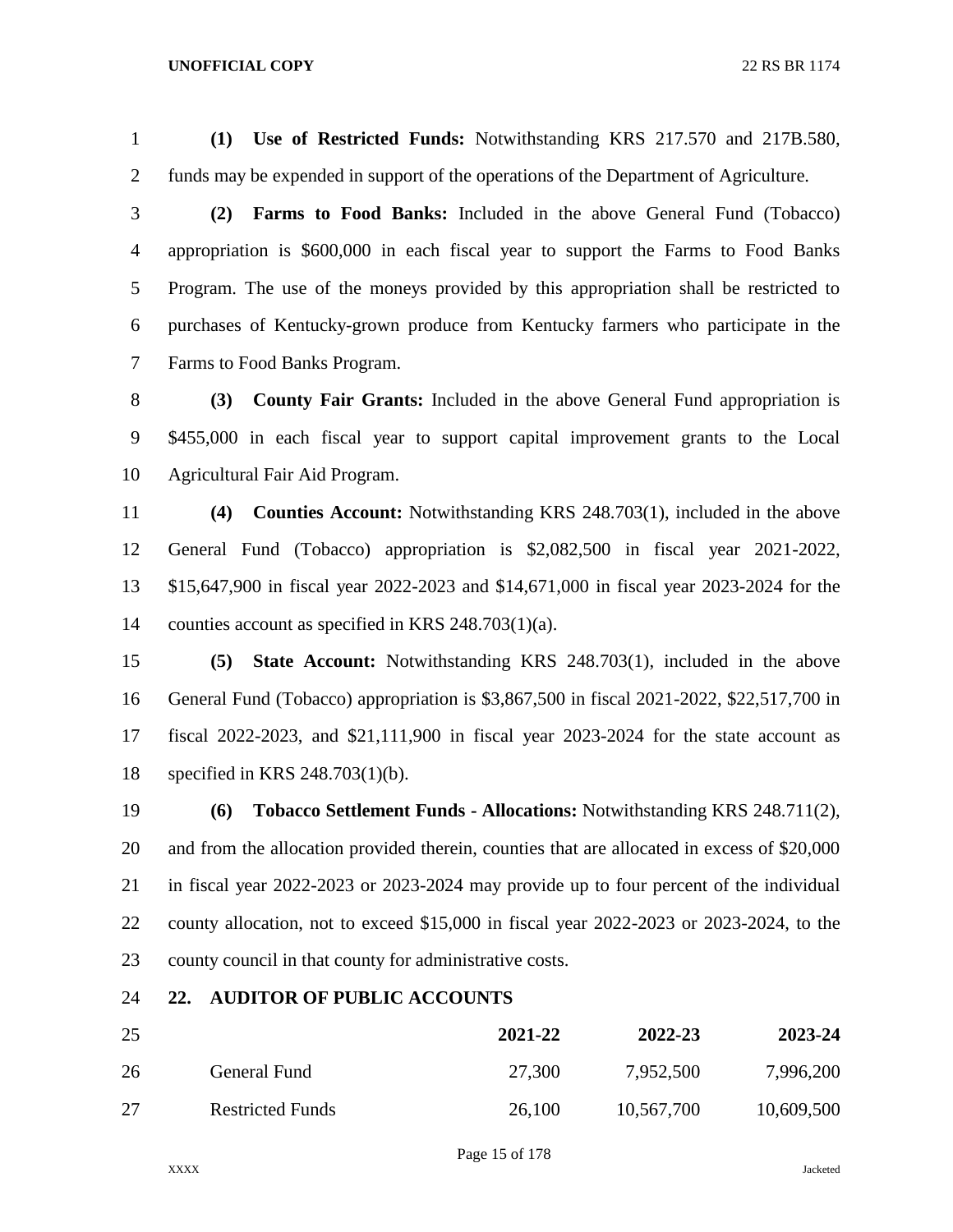| $\mathbf{1}$   |     | <b>TOTAL</b> |                                                                                             | 53,400  | 18,520,200 | 18,605,700 |
|----------------|-----|--------------|---------------------------------------------------------------------------------------------|---------|------------|------------|
| $\overline{2}$ |     | (1)          | Audit Services Contracts: No state agency shall enter into any contract with                |         |            |            |
| 3              |     |              | a nongovernmental entity for audit services unless the Auditor of Public Accounts has       |         |            |            |
| $\overline{4}$ |     |              | declined in writing to perform the audit or has failed to respond within 30 days of receipt |         |            |            |
| 5              |     |              | of a written request for such services. The agency's request for audit services shall       |         |            |            |
| 6              |     |              | include a comprehensive statement of the scope and nature of the proposed audit.            |         |            |            |
| 7              | 23. |              | PERSONNEL BOARD                                                                             |         |            |            |
| 8              |     |              |                                                                                             | 2021-22 | 2022-23    | 2023-24    |
| 9              |     |              | <b>Restricted Funds</b>                                                                     | 12,600  | 1,049,600  | 1,053,800  |
| 10             | 24. |              | <b>KENTUCKY PUBLIC PENSIONS AUTHORITY</b>                                                   |         |            |            |
| 11             |     |              |                                                                                             | 2021-22 | 2022-23    | 2023-24    |
| 12             |     |              | <b>Restricted Funds</b>                                                                     | 111,100 | 48,587,200 | 48,766,300 |
| 13             | 25. |              | OCCUPATIONAL AND PROFESSIONAL BOARDS AND COMMISSIONS                                        |         |            |            |
| 14             |     | a.           | <b>Accountancy</b>                                                                          |         |            |            |
| 15             |     |              |                                                                                             | 2021-22 | 2022-23    | 2023-24    |
| 16             |     |              | <b>Restricted Funds</b>                                                                     | 1,600   | 670,400    | 673,300    |
| 17             |     | b.           | <b>Certification of Alcohol and Drug Counselors</b>                                         |         |            |            |
| 18             |     |              |                                                                                             |         | 2022-23    | 2023-24    |
| 19             |     |              | <b>Restricted Funds</b>                                                                     |         | 210,600    | 210,600    |
| 20             |     | c.           | <b>Applied Behavior Analysis Licensing</b>                                                  |         |            |            |
| 21             |     |              |                                                                                             |         | 2022-23    | 2023-24    |
| 22             |     |              | <b>Restricted Funds</b>                                                                     |         | 71,000     | 71,000     |
| 23             |     | d.           | <b>Architects</b>                                                                           |         |            |            |
| 24             |     |              |                                                                                             | 2021-22 | 2022-23    | 2023-24    |
| 25             |     |              | <b>Restricted Funds</b>                                                                     | 1,100   | 466,800    | 468,400    |
| 26             |     | e.           | <b>Certification for Professional Art Therapists</b>                                        |         |            |            |
| 27             |     |              |                                                                                             |         | 2022-23    | 2023-24    |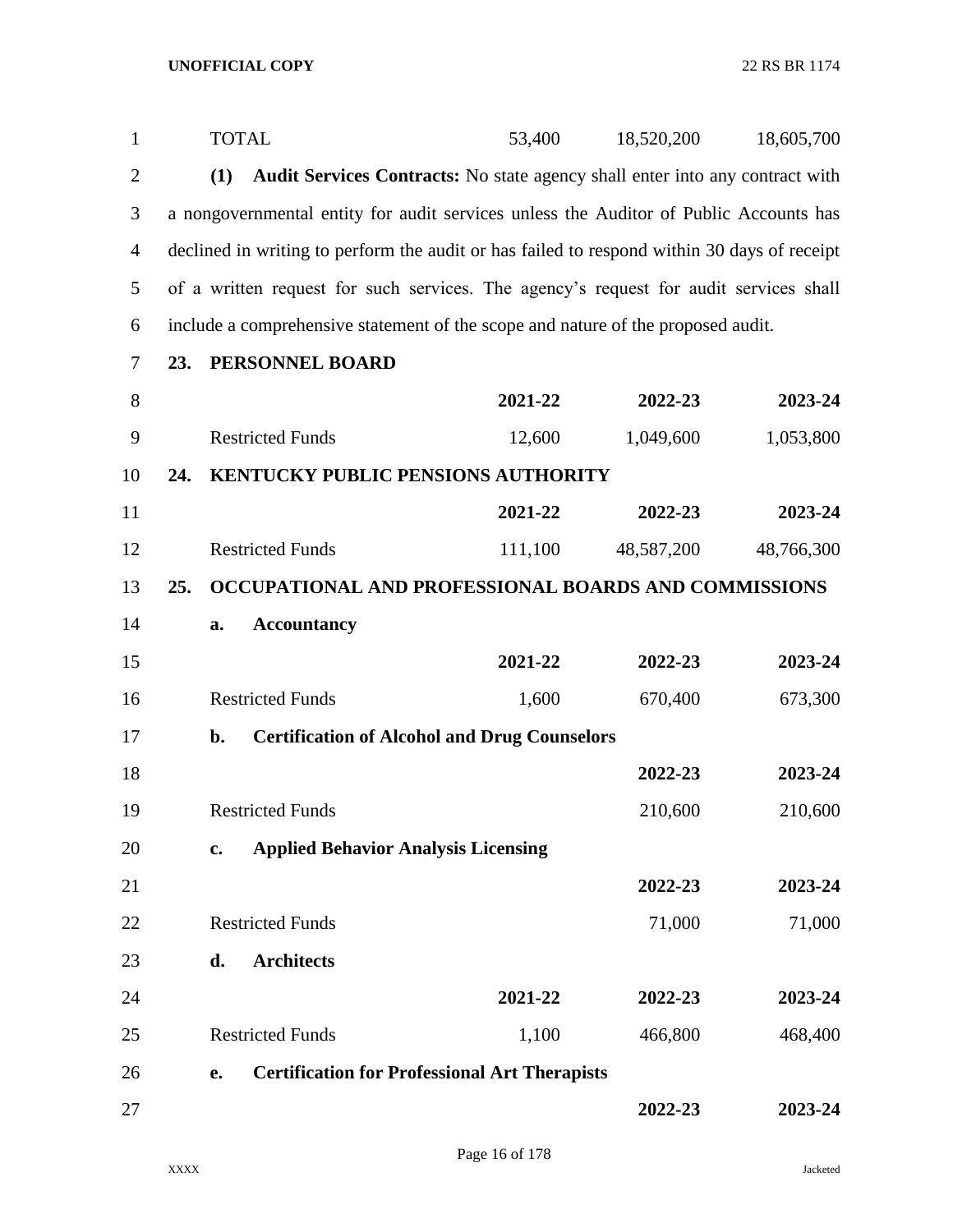| $\mathbf{1}$   |    | <b>Restricted Funds</b>                                             |         | 11,600    | 11,600    |
|----------------|----|---------------------------------------------------------------------|---------|-----------|-----------|
| $\overline{2}$ | f. | <b>Barbering</b>                                                    |         |           |           |
| 3              |    |                                                                     | 2021-22 | 2022-23   | 2023-24   |
| 4              |    | <b>Restricted Funds</b>                                             | 900     | 466,000   | 468,100   |
| 5              | g. | <b>Chiropractic Examiners</b>                                       |         |           |           |
| 6              |    |                                                                     |         | 2022-23   | 2023-24   |
| 7              |    | <b>Restricted Funds</b>                                             |         | 299,600   | 299,600   |
| 8              | h. | <b>Dentistry</b>                                                    |         |           |           |
| 9              |    |                                                                     | 2021-22 | 2022-23   | 2023-24   |
| 10             |    | <b>Restricted Funds</b>                                             | 2,100   | 940,000   | 944,300   |
| 11             | i. | <b>Licensed Diabetes Educators</b>                                  |         |           |           |
| 12             |    |                                                                     |         | 2022-23   | 2023-24   |
| 13             |    | <b>Restricted Funds</b>                                             |         | 28,100    | 28,200    |
| 14             | j. | <b>Licensure and Certification for Dietitians and Nutritionists</b> |         |           |           |
| 15             |    |                                                                     |         | 2022-23   | 2023-24   |
| 16             |    | <b>Restricted Funds</b>                                             |         | 94,200    | 94,200    |
| 17             | k. | <b>Embalmers and Funeral Directors</b>                              |         |           |           |
| 18             |    |                                                                     | 2021-22 | 2022-23   | 2023-24   |
| 19             |    | <b>Restricted Funds</b>                                             | 1,400   | 498,000   | 501,200   |
| 20             | l. | <b>Licensure for Professional Engineers and Land Surveyors</b>      |         |           |           |
| 21             |    |                                                                     | 2021-22 | 2022-23   | 2023-24   |
| 22             |    | <b>Restricted Funds</b>                                             | 3,700   | 1,829,200 | 1,912,000 |
| 23             | m. | <b>Certification of Fee-Based Pastoral Counselors</b>               |         |           |           |
| 24             |    |                                                                     |         | 2022-23   | 2023-24   |
| 25             |    | <b>Restricted Funds</b>                                             |         | 4,000     | 4,000     |
| 26             | n. | <b>Registration for Professional Geologists</b>                     |         |           |           |
| 27             |    |                                                                     |         | 2022-23   | 2023-24   |
|                |    |                                                                     |         |           |           |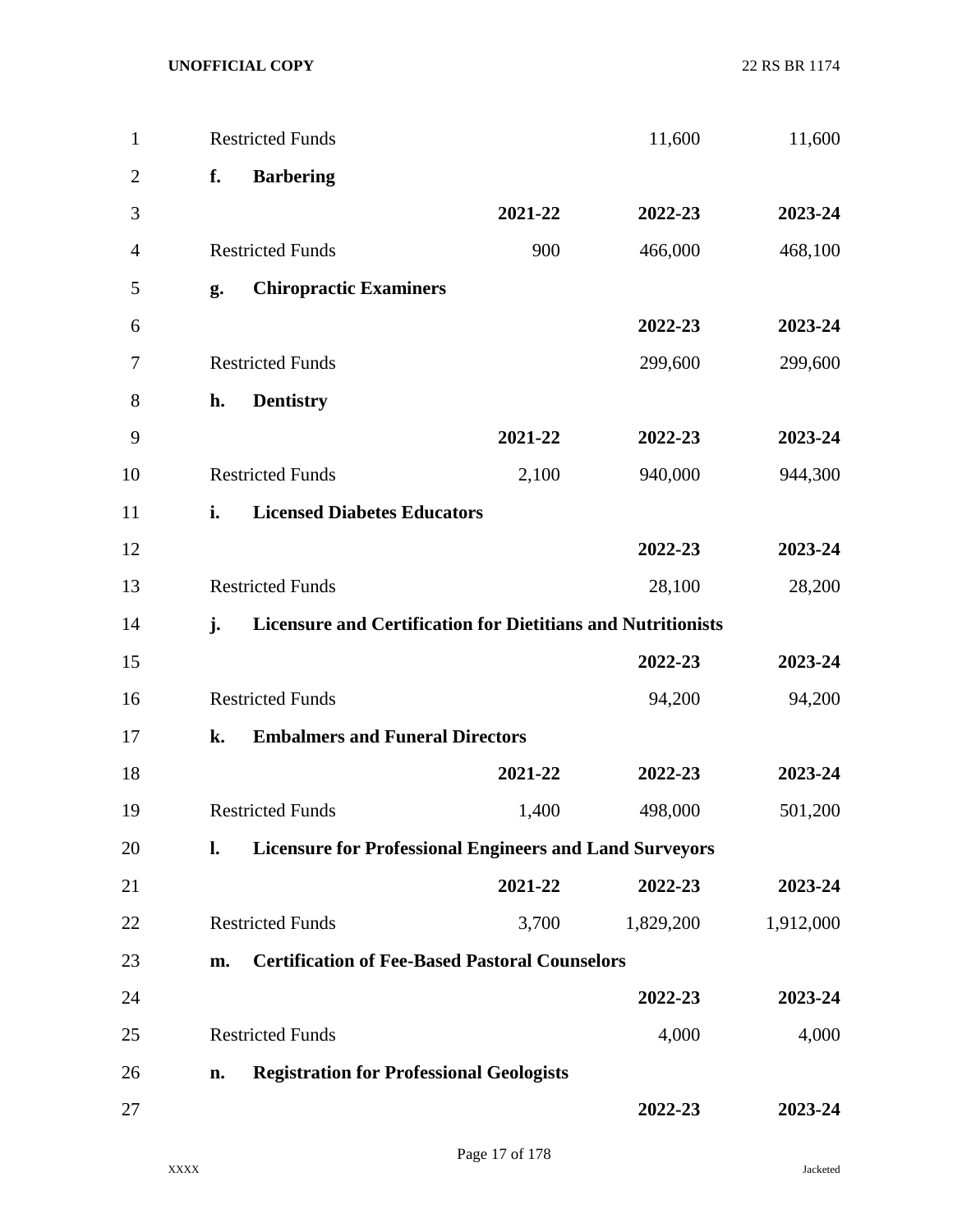| $\mathbf{1}$   |              | <b>Restricted Funds</b>                                   |         | 109,300   | 109,300   |
|----------------|--------------|-----------------------------------------------------------|---------|-----------|-----------|
| $\overline{2}$ | $\mathbf{0}$ | Cosmetology                                               |         |           |           |
| 3              |              |                                                           | 2021-22 | 2022-23   | 2023-24   |
| 4              |              | <b>Restricted Funds</b>                                   | 5,000   | 1,950,100 | 1,960,900 |
| 5              | p.           | <b>Specialists in Hearing Instruments</b>                 |         |           |           |
| 6              |              |                                                           |         | 2022-23   | 2023-24   |
| 7              |              | <b>Restricted Funds</b>                                   |         | 78,300    | 78,300    |
| 8              | q.           | <b>Interpreters for the Deaf and Hard of Hearing</b>      |         |           |           |
| 9              |              |                                                           |         | 2022-23   | 2023-24   |
| 10             |              | <b>Restricted Funds</b>                                   |         | 49,600    | 49,600    |
| 11             | r.           | <b>Examiners and Registration of Landscape Architects</b> |         |           |           |
| 12             |              |                                                           | 2021-22 | 2022-23   | 2023-24   |
| 13             |              | <b>Restricted Funds</b>                                   | 200     | 81,400    | 82,000    |
| 14             | S.           | <b>Licensure of Marriage and Family Therapists</b>        |         |           |           |
| 15             |              |                                                           |         | 2022-23   | 2023-24   |
| 16             |              | <b>Restricted Funds</b>                                   |         | 134,000   | 134,000   |
| 17             | t.           | <b>Licensure for Massage Therapy</b>                      |         |           |           |
| 18             |              |                                                           |         | 2022-23   | 2023-24   |
| 19             |              | <b>Restricted Funds</b>                                   |         | 150,900   | 150,900   |
| 20             | u.           | <b>Medical Imaging and Radiation Therapy</b>              |         |           |           |
| 21             |              |                                                           | 2021-22 | 2022-23   | 2023-24   |
| 22             |              | <b>Restricted Funds</b>                                   | 900     | 479,000   | 481,100   |
| 23             | V.           | <b>Medical Licensure</b>                                  |         |           |           |
| 24             |              |                                                           | 2021-22 | 2022-23   | 2023-24   |
| 25             |              | <b>Restricted Funds</b>                                   | 30,600  | 3,612,300 | 3,609,700 |
| 26             | w.           | <b>Nursing</b>                                            |         |           |           |
| 27             |              |                                                           | 2021-22 | 2022-23   | 2023-24   |
|                |              |                                                           |         |           |           |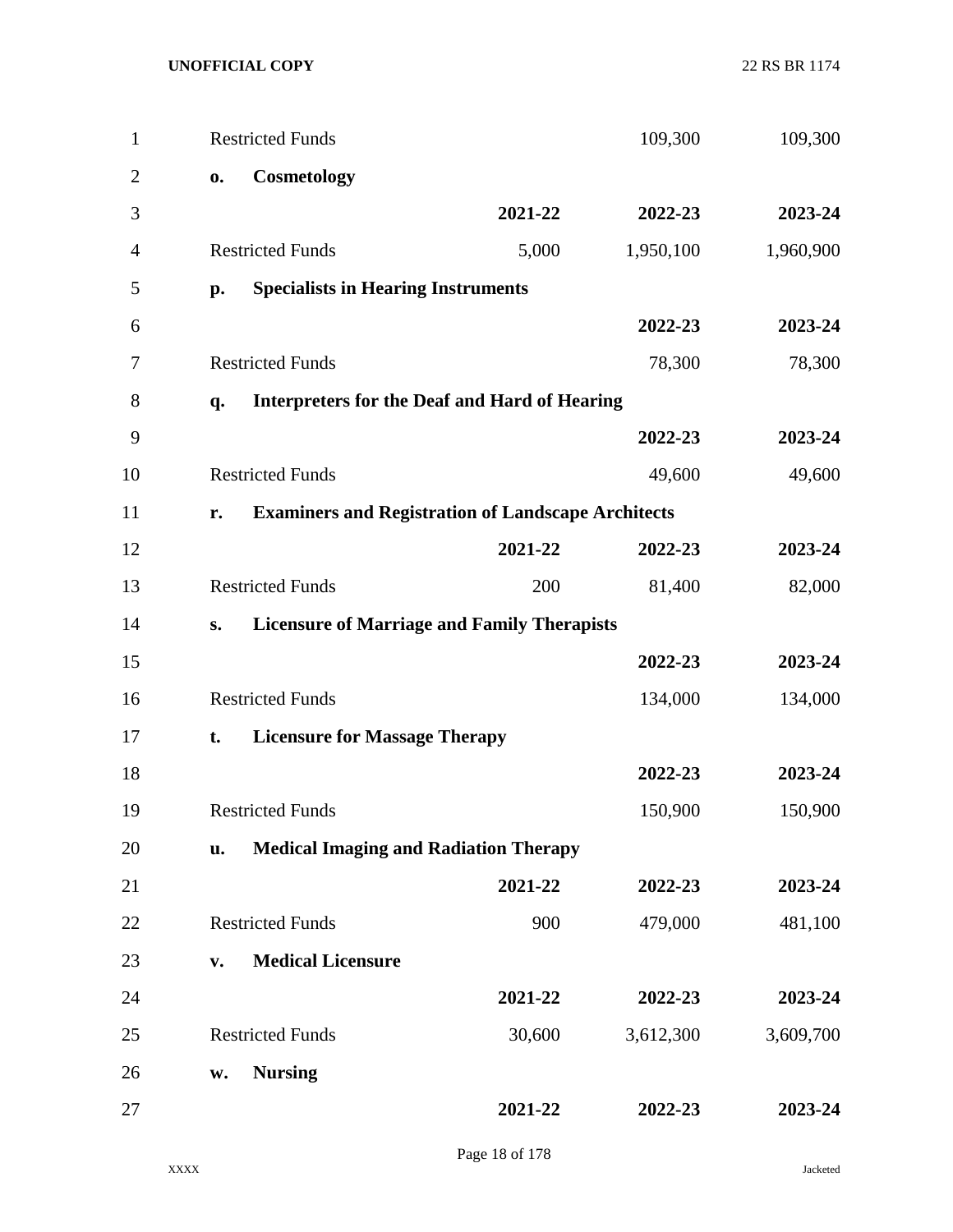| $\mathbf{1}$   | <b>General Fund</b>                                    | $-0-$   | 6,305,800  | 6,305,800  |
|----------------|--------------------------------------------------------|---------|------------|------------|
| $\overline{2}$ | <b>Restricted Funds</b>                                | 25,100  | 8,945,000  | 8,978,100  |
| 3              | <b>TOTAL</b>                                           | 25,100  | 15,250,800 | 15,283,900 |
| $\overline{4}$ | <b>Licensure for Nursing Home Administrators</b><br>X. |         |            |            |
| 5              |                                                        |         | 2022-23    | 2023-24    |
| 6              | <b>Restricted Funds</b>                                |         | 101,800    | 101,800    |
| 7              | <b>Licensure for Occupational Therapy</b><br>y.        |         |            |            |
| 8              |                                                        |         | 2022-23    | 2023-24    |
| 9              | <b>Restricted Funds</b>                                |         | 212,100    | 212,100    |
| 10             | <b>Ophthalmic Dispensers</b><br>Z.                     |         |            |            |
| 11             |                                                        |         | 2022-23    | 2023-24    |
| 12             | <b>Restricted Funds</b>                                |         | 71,800     | 71,800     |
| 13             | <b>Optometric Examiners</b><br>aa.                     |         |            |            |
| 14             |                                                        | 2021-22 | 2022-23    | 2023-24    |
| 15             | <b>Restricted Funds</b>                                | 30,900  | 238,100    | 238,600    |
| 16             | <b>Pharmacy</b><br>ab.                                 |         |            |            |
| 17             |                                                        | 2021-22 | 2022-23    | 2023-24    |
| 18             | <b>Restricted Funds</b>                                | 8,800   | 2,914,400  | 2,928,800  |
| 19             | <b>Physical Therapy</b><br>ac.                         |         |            |            |
| 20             |                                                        | 2021-22 | 2022-23    | 2023-24    |
| 21             | <b>Restricted Funds</b>                                | 1,700   | 674,500    | 677,300    |
| 22             | <b>Podiatry</b><br>ad.                                 |         |            |            |
| 23             |                                                        |         | 2022-23    | 2023-24    |
| 24             | <b>Restricted Funds</b>                                |         | 46,600     | 46,600     |
| 25             | <b>Private Investigators</b><br>ae.                    |         |            |            |
| 26             |                                                        |         | 2022-23    | 2023-24    |
| 27             | <b>Restricted Funds</b>                                |         | 113,900    | 113,900    |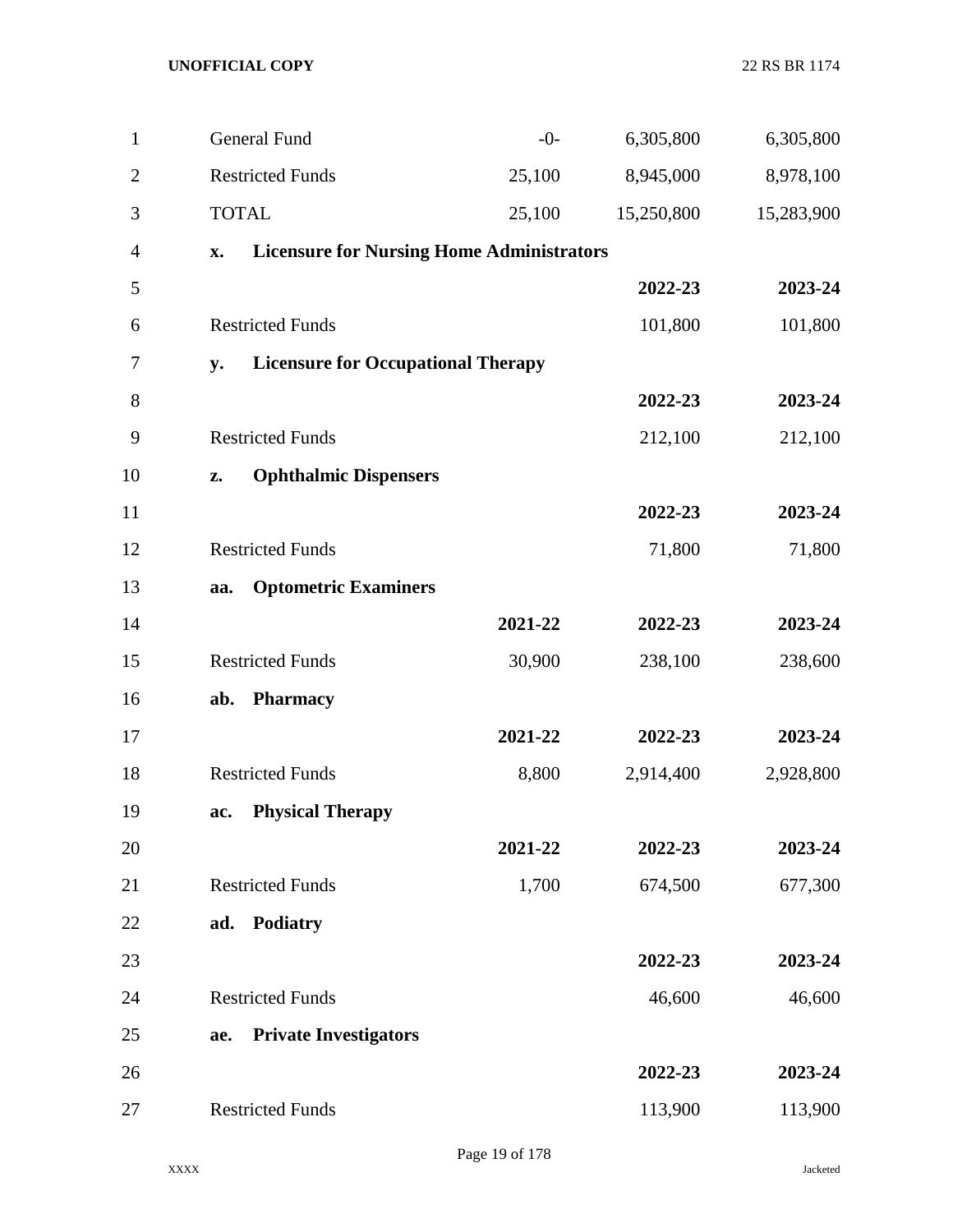| $\mathbf{1}$   | af.                | <b>Licensed Professional Counselors</b>        |            |                     |                             |
|----------------|--------------------|------------------------------------------------|------------|---------------------|-----------------------------|
| $\overline{2}$ |                    |                                                |            | 2022-23             | 2023-24                     |
| 3              |                    | <b>Restricted Funds</b>                        |            | 391,100             | 391,100                     |
| $\overline{4}$ | ag.                | <b>Prosthetics, Orthotics, and Pedorthics</b>  |            |                     |                             |
| 5              |                    |                                                |            | 2022-23             | 2023-24                     |
| 6              |                    | <b>Restricted Funds</b>                        |            | 46,600              | 46,600                      |
| 7              | ah.                | <b>Examiners of Psychology</b>                 |            |                     |                             |
| 8              |                    |                                                |            | 2022-23             | 2023-24                     |
| 9              |                    | <b>Restricted Funds</b>                        |            | 306,900             | 306,900                     |
| 10             | ai.                | <b>Respiratory Care</b>                        |            |                     |                             |
| 11             |                    |                                                | 2021-22    | 2022-23             | 2023-24                     |
| 12             |                    | <b>Restricted Funds</b>                        | 700        | 250,900             | 252,200                     |
| 13             | aj.                | <b>Social Work</b>                             |            |                     |                             |
| 14             |                    |                                                | 2021-22    | 2022-23             | 2023-24                     |
| 15             |                    | <b>Restricted Funds</b>                        | 500        | 367,400             | 368,200                     |
| 16             | ak.                | <b>Speech-Language Pathology and Audiology</b> |            |                     |                             |
| 17             |                    |                                                |            | 2022-23             | 2023-24                     |
| 18             |                    | <b>Restricted Funds</b>                        |            | 223,000             | 223,000                     |
| 19             | al.                | <b>Veterinary Examiners</b>                    |            |                     |                             |
| 20             |                    |                                                |            | 2022-23             | 2023-24                     |
| 21             |                    | <b>Restricted Funds</b>                        |            | 525,000             | 525,000                     |
| 22             | <b>TOTAL</b>       | <b>OCCUPATIONAL</b>                            | <b>AND</b> | <b>PROFESSIONAL</b> | <b>BOARDS</b><br><b>AND</b> |
| 23             | <b>COMMISSIONS</b> |                                                |            |                     |                             |
| 24             |                    |                                                | 2021-22    | 2022-23             | 2023-24                     |
| 25             |                    | <b>General Fund</b>                            | $-0-$      | 6,305,800           | 6,305,800                   |
| 26             |                    | <b>Restricted Funds</b>                        | 115,200    | 27,663,500          | 27,824,300                  |
| 27             | <b>TOTAL</b>       |                                                | 115,200    | 33,969,300          | 34,130,100                  |

Page 20 of 178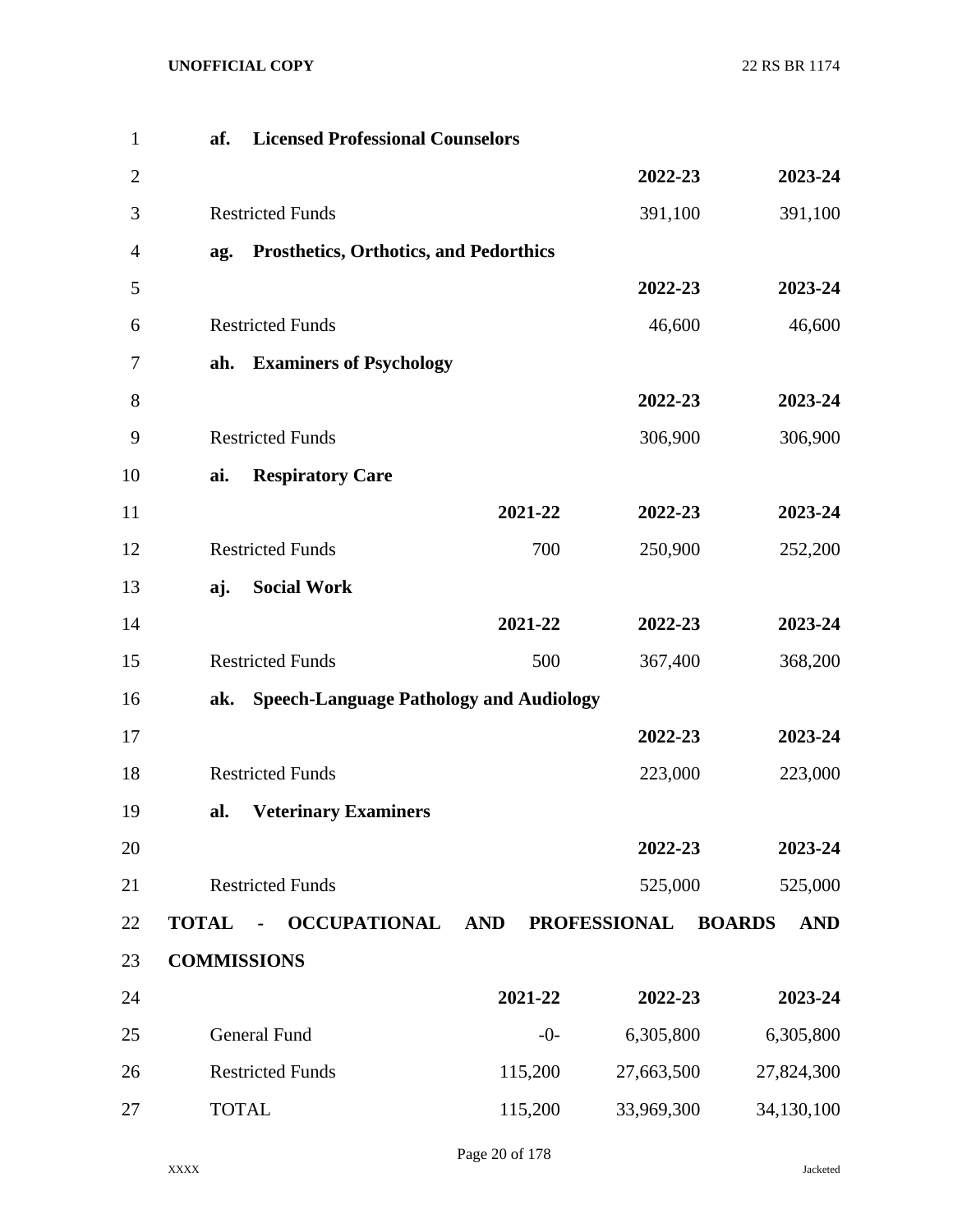## **26. KENTUCKY RIVER AUTHORITY**

|                |                         | 2021-22 | 2022-23   | 2023-24   |
|----------------|-------------------------|---------|-----------|-----------|
|                | General Fund            | 900     | 294,100   | 296,000   |
| $\overline{A}$ | <b>Restricted Funds</b> | 2,100   | 5,362,400 | 5,367,000 |
| 5              | TOTAL                   | 3,000   | 5,656,500 | 5,663,000 |

## **27. SCHOOL FACILITIES CONSTRUCTION COMMISSION**

| 2023-24       | 2022-23     | 2021-22     |                         |     |
|---------------|-------------|-------------|-------------------------|-----|
| 127, 155, 200 | 200,647,300 | 97,401,100  | General Fund            | -8  |
| $-()$         | 5,387,000   | 8,275,600   | <b>Restricted Funds</b> | - 9 |
| 127, 155, 200 | 206,034,300 | 105,676,700 | TOTAL                   | 10  |

 **(1) Debt Service: Debt Service:** Included in the above General Fund appropriation is \$1,632,400 in fiscal year 2022-2023 and \$3,672,900 in fiscal year 2023- 2024 for new debt service to support new bonds as set forth in Part II, Capital Projects Budget, of this Act.

 **(2) Additional Offers of Assistance:** Notwithstanding KRS 157.611 to 157.665, the School Facilities Construction Commission is authorized to make an additional \$100,000,000 in offers of assistance during the 2022-2024 biennium in anticipation of debt service availability during the 2024-2026 biennium. No bonded indebtedness based on the above amount is to be incurred during the 2022-2024 biennium.

 **(3) Local Area Vocational Education Center Renovation Projects:** Included in the above General Fund appropriation is \$97,400,000 in fiscal year 2021-2022 and \$75,000,000 in fiscal year 2022-2023 to support local area vocational education center renovation costs.

 The \$97,400,000 fiscal year 2021-2022 amount shall be awarded based on the scoring results used to implement the appropriation made in 2021 Ky. Acts ch. 194, Section 18 and shall be awarded to the following local school districts:

(a) Not more than \$10,000,000 for Grayson County Schools;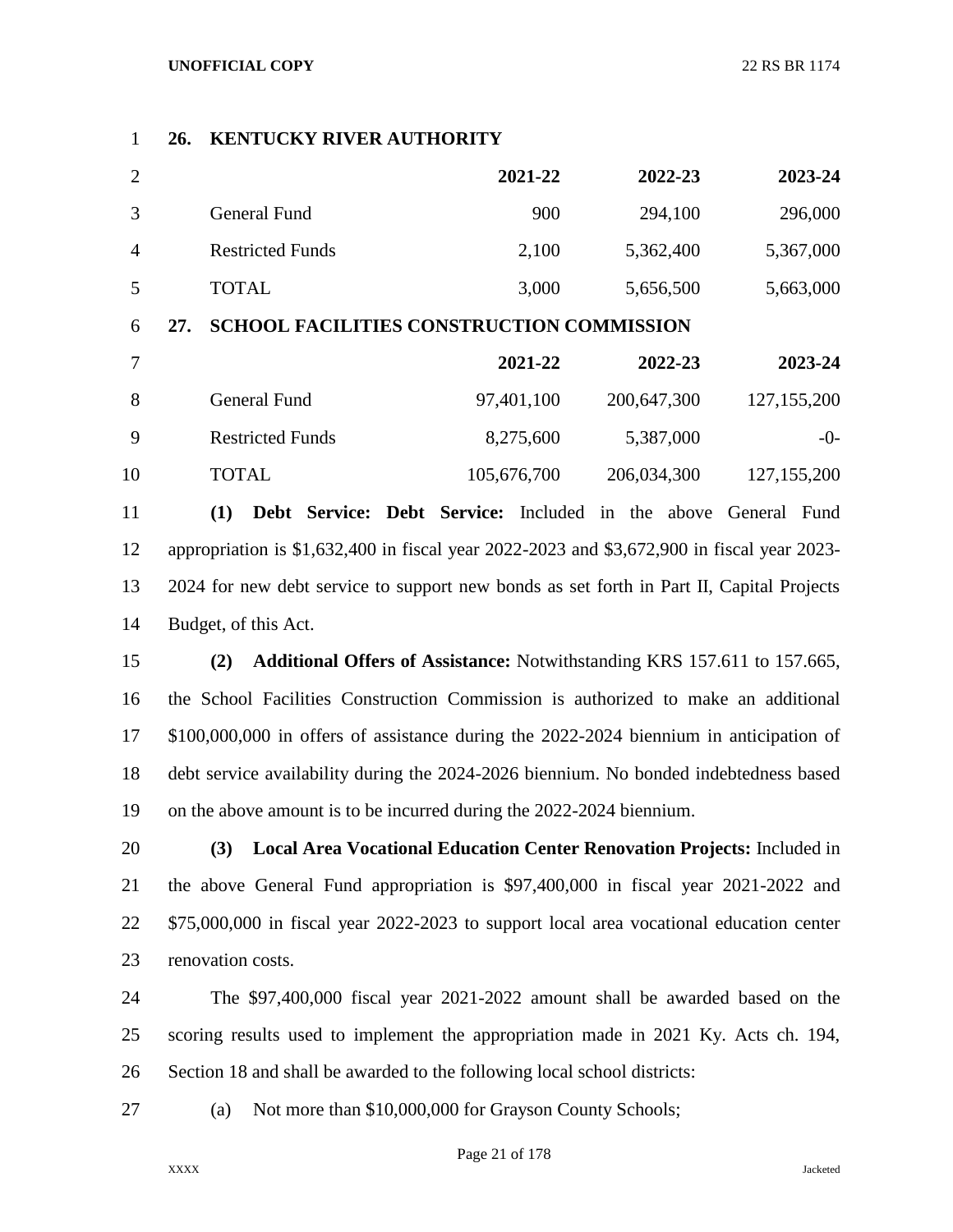| $\mathbf{1}$   | (b) | Not more than \$10,000,000 for Edmonson County Schools;                                  |
|----------------|-----|------------------------------------------------------------------------------------------|
| $\overline{2}$ | (c) | Not more than \$10,000,000 for Lewis County Schools;                                     |
| 3              | (d) | Not more than \$3,888,400 for McCreary County Schools;                                   |
| 4              | (e) | Not more than \$9,569,200 for Fleming County Schools;                                    |
| 5              | (f) | Not more than \$10,000,000 for Nelson County Schools;                                    |
| 6              | (g) | Not more than \$10,000,000 for Carter County Schools;                                    |
| 7              | (h) | Not more than \$10,000,000 for Boyd County Schools;                                      |
| 8              | (i) | Not more than \$5,687,100 for Livingston County Schools;                                 |
| 9              | (j) | Not more than \$9,590,100 for Marshall County Schools; and                               |
| 10             | (k) | Not more than \$8,582,600 for Union County Schools.                                      |
| 11             |     | The School Facilities Construction Commission shall establish a \$75,000,000 pool        |
| 12             |     | of funding from the fiscal year 2022-2023 appropriation to make grants of up to          |
| 13             |     | \$10,000,000 each to a local school district that owns a local area vocational education |
| 14             |     | center which is more than 20 years old and provides job creation training programs.      |
| 15             |     | Enrollment in job creation training programs, bonding capacity, and needs-based local    |
| 16             |     | match shall be included in the criteria used to evaluate grant awards.                   |
| 17             |     | Notwithstanding KRS 45.229, the portion of the General Fund appropriation in this        |
|                |     |                                                                                          |

 subsection and the amount of the appropriation in 2021 Ky. Acts ch. 194, Section 18, for local area vocational education center renovation costs shall not lapse and shall carry forward.

 **(4) Fiscal Year 2021-2022 Funds Transfers:** Notwithstanding 2021 Ky. Acts ch. 169, Part V, A., 6., no funds transfer shall be made from the School Facilities Construction Commission Emergency and Targeted Investment Fund. The funds shall be used pursuant to KRS 157.618. Included in the above Restricted Funds appropriation is \$8,275,600 in fiscal year 2021-2022 and \$5,387,000 in fiscal year 2022-2023 from the Emergency and Targeted Investment Fund. Notwithstanding KRS 45.229, the fiscal year 2021-2022 and fiscal year 2022-2023 Restricted Funds appropriation shall not lapse and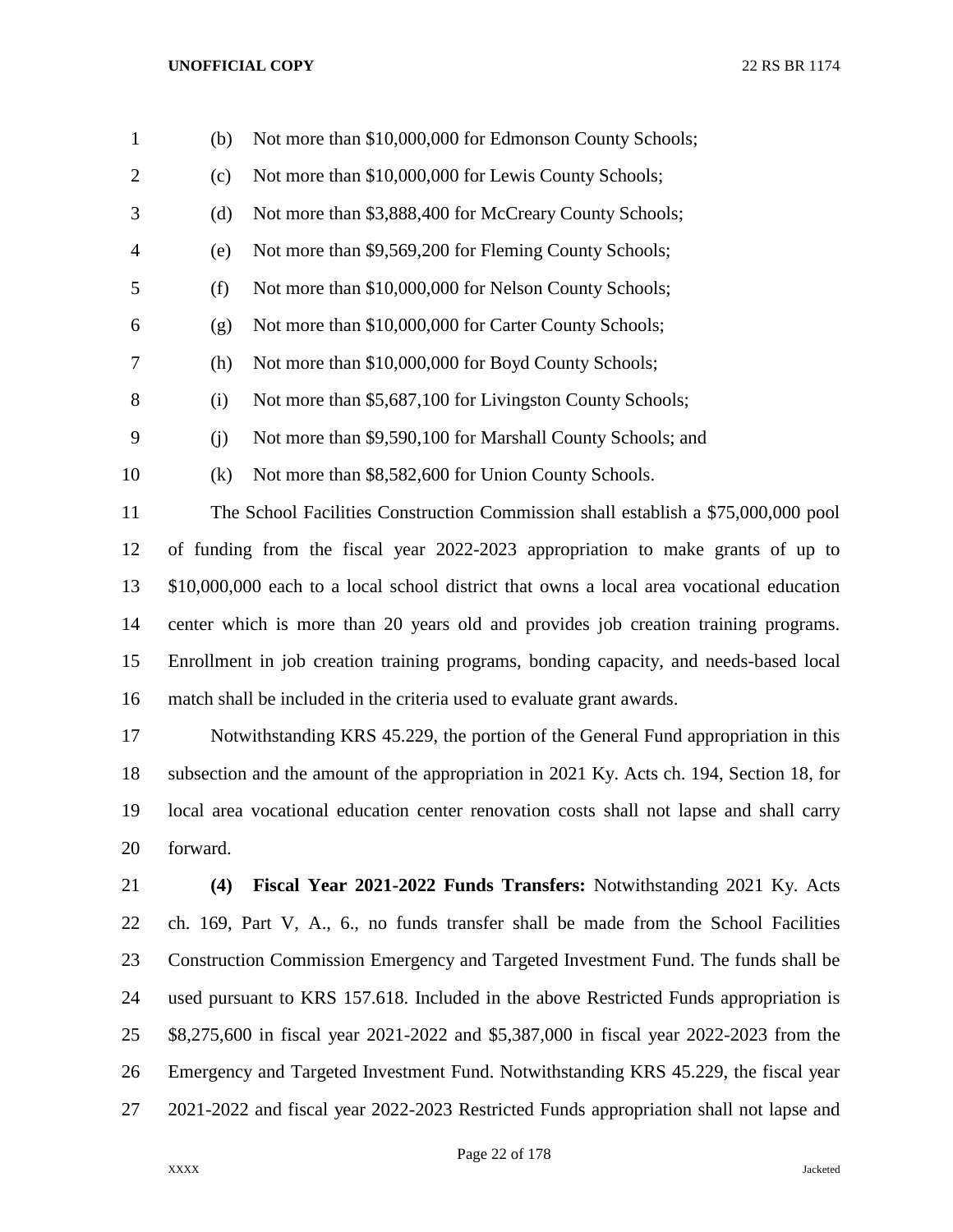shall carry forward.

## **28. TEACHERS' RETIREMENT SYSTEM**

| 3              |                         | 2022-23     | 2023-24     |
|----------------|-------------------------|-------------|-------------|
| $\overline{4}$ | General Fund            | 860,527,900 | 852,606,600 |
| 5              | <b>Restricted Funds</b> | 17,385,300  | 18,162,200  |
| 6              | <b>TOTAL</b>            | 877,913,200 | 870,768,800 |

 **(1) Debt Service:** Included in the above General Fund appropriation is \$17,365,500 in fiscal year 2022-2023 for debt service on previously issued bonds.

 **(2) Dependent Subsidy for All Retirees under age 65:** Pursuant to KRS 161.675(4), health insurance supplement payments made by the retirement system shall not exceed the amount of the single coverage insurance premium.

 **(3) Retiree Health Insurance:** Pursuant to KRS 161.550(2)(b) and notwithstanding any statute to the contrary, included in the above General Fund appropriation is \$71,200,000 in fiscal year 2022-2023 and \$77,700,000 in fiscal year 2023-2024 to support the state's contribution for the cost of retiree health insurance for members not eligible for Medicare who have retired on or after July 1, 2010. Notwithstanding KRS 161.675, the Teachers' Retirement System Board of Trustees shall provide health insurance supplement payments towards the cost of the single coverage insurance premium based on age and years of service credit of eligible recipients of a retirement allowance, the cost of which shall be paid from the Medical Insurance Fund. Notwithstanding KRS 161.675, the Teachers' Retirement System Board of Trustees shall authorize eligible recipients of a retirement allowance from the Teachers' Retirement System who are less than age 65 to be included in the state-sponsored health insurance plan that is provided to active teachers and state employees under KRS 18A.225. Notwithstanding KRS 161.675(4)(a), the contribution paid by retirees who are less than age 65 who qualify for the maximum health insurance supplement payment for single coverage shall be no more than the sum of (a) the employee contribution paid by active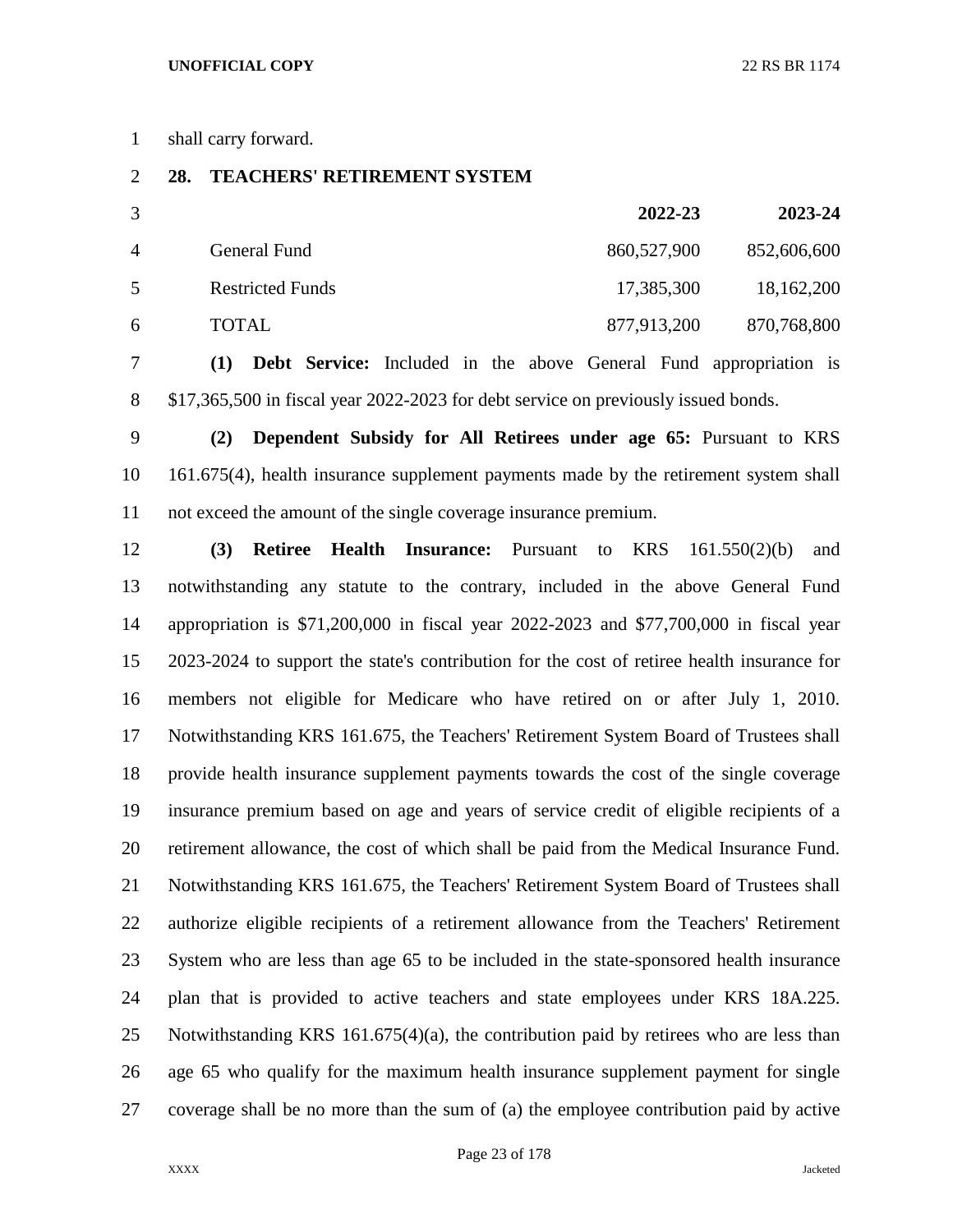teachers and state employees for a similar plan, and (b) the standard Medicare Part B premium as determined by the Centers for Medicare and Medicaid Services. Notwithstanding KRS 161.675(4)(a), the contribution paid by retirees who are less than age 65 who do not qualify for the maximum health insurance supplement payment for single coverage shall be determined by the same graduated formula used by the Teachers' Retirement System for Plan Year 2022.

 **(4) Medical Insurance Fund Employee Contributions:** Notwithstanding KRS 161.540(1), the employee contribution to the Medical Insurance Fund shall not be changed in fiscal year 2022-2023 or fiscal year 2023-2024.

 **(5) Sick Leave Credit Allowance:** Pursuant to KRS 161.553 and 161.623, \$39,325,100 is included in the above General Fund appropriation in each fiscal year for the sick leave allowance.

## **29. APPROPRIATIONS NOT OTHERWISE CLASSIFIED**

| 14 |              | 2022-23    | 2023-24    |
|----|--------------|------------|------------|
| 15 | General Fund | 21,381,400 | 21,381,400 |

 **(1) Funding Sources for Appropriations Not Otherwise Classified:** Funds required to pay the costs of items included within Appropriations Not Otherwise Classified are appropriated. Any required expenditure over the above amounts is to be paid first from the General Fund Surplus Account (KRS 48.700), if available, or from any available balance in either the Judgments budget unit appropriation or the Budget Reserve Trust Fund Account (KRS 48.705), subject to the conditions and procedures provided in this Act.

 The above appropriation is for the payment of Attorney General Expense, Office of Claims and Appeals Awards, Guardian Ad Litem, Prior Year Claims, Unredeemed Checks Refunded, Involuntary Commitments - ICF/MR, Frankfort in Lieu of Taxes in the amount of \$750,000 in each fiscal year, Frankfort Cemetery, Police Officer, Firefighter, and National Guard and Reserve Survivor Benefits, Medical Malpractice Liability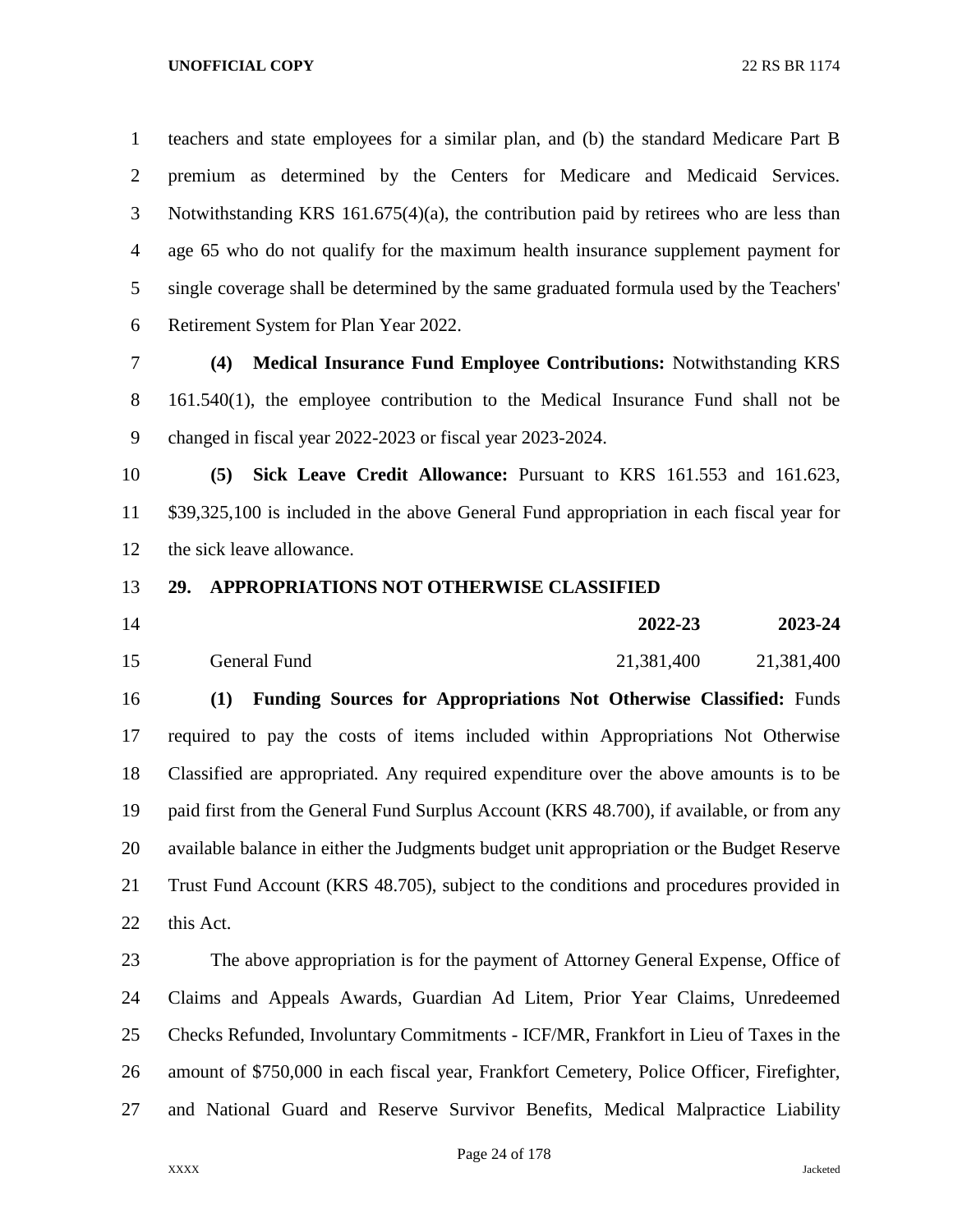Insurance Reimbursement, and Blanket Employee Bonds.

 **(2) Repayment of Awards or Judgments:** Funds are appropriated from the General Fund for the repayment of awards or judgments made by the Office of Claims and Appeals against departments, boards, commissions, and other agencies funded with appropriations out of the General Fund. However, awards under \$5,000 shall be paid from funds available for the operations of the agency.

 **(3) Guardian Ad Litem Fees:** Included in the above appropriation is funding for fees to be paid to each guardian ad litem appointed by the court pursuant to KRS 311.732. The fee shall be fixed by the court and shall not exceed \$500.

 **(4) Reissuance of Uncashed Checks:** Checks written by the State Treasurer and not cashed within the statutory period may be presented to the State Treasurer for reissuance in accordance with KRS 41.370.

 **(5) Police Officer, Firefighter, and Active Duty National Guard and Reserve Survivor Benefits:** Funds are appropriated for payment of benefits for survivors of state and local police officers, firefighters, and active duty National Guard and Reserve members in accordance with KRS 61.315 and for the cost of insurance premiums for firefighters as provided in KRS 95A.070.

- **30. JUDGMENTS**
- **2022-23 2023-24** 20 General Fund -0-

 **(1) Payment of Judgments and Carry Forward of General Fund Appropriation Balance:** Pursuant to KRS 48.150 and notwithstanding KRS 45A.275, the payment of judgments, that exceed the above appropriation, as may be rendered against the Commonwealth by courts and orders of the State Personnel Board and, where applicable, shall be subject to KRS Chapter 45, and for the payment of judgments, audit adjustments, and excess billings to federal programs related to transfers from internal service funds to the General Fund authorized in prior appropriations acts, is hereby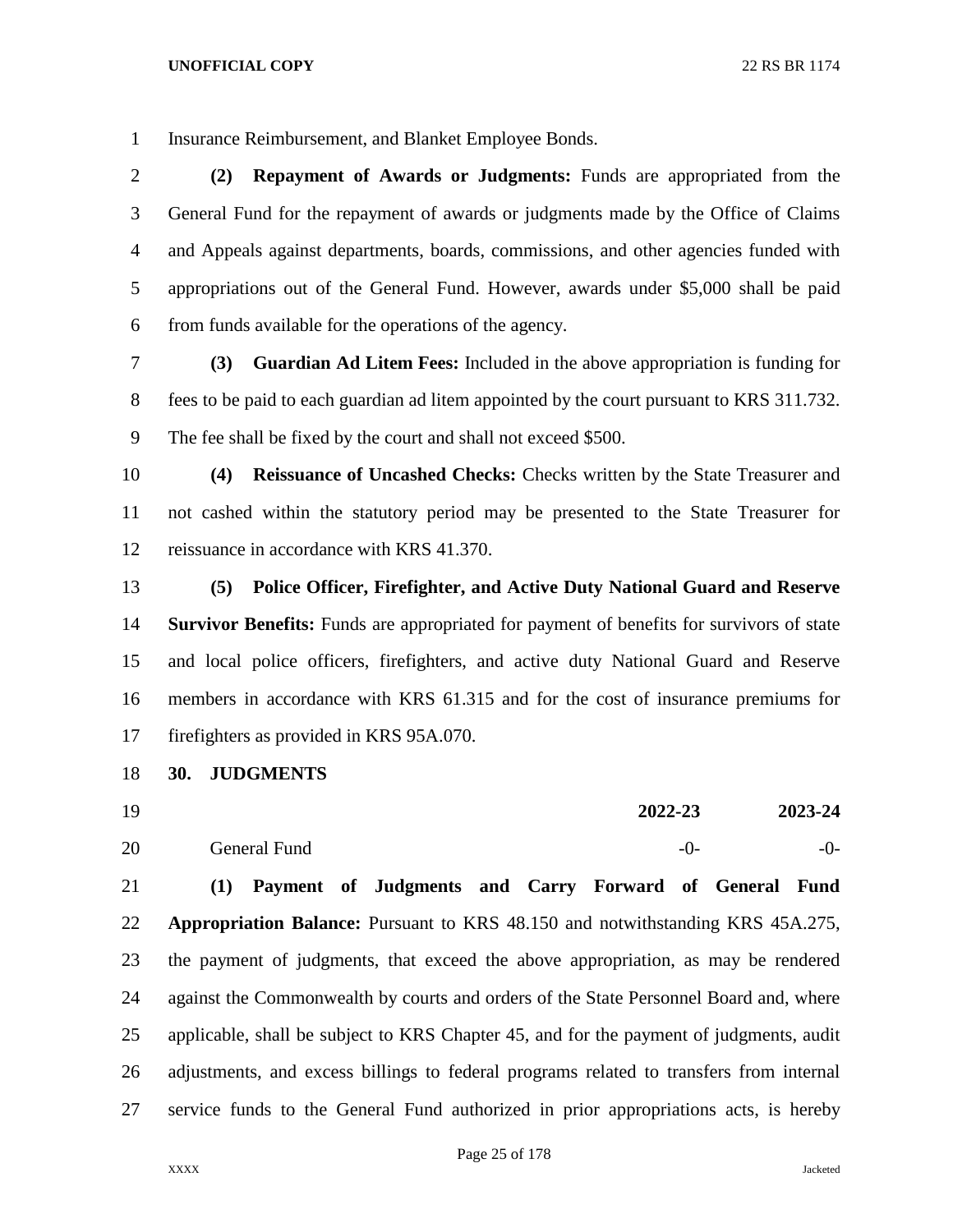authorized. Funds required to pay the costs of items included in the Judgments budget unit are appropriated, and any required expenditure over the above amounts is to be paid first from the General Fund Surplus Account (KRS 48.700), if available, or from the Budget Reserve Trust Fund Account (KRS 48.705), subject to the conditions and procedures provided in this Act. Notwithstanding KRS 45.229, the General Fund appropriation in fiscal year 2021-2022 shall not lapse and shall carry forward.

# **31. KENTUCKY COMMUNICATIONS NETWORK AUTHORITY**

| 8  |                                   | 2021-22     | 2022-23       | 2023-24       |
|----|-----------------------------------|-------------|---------------|---------------|
| 9  | <b>General Fund</b>               | 6,104,800   | 36,773,900    | 37,677,900    |
| 10 | <b>Restricted Funds</b>           | $-0-$       | 10,563,000    | 10,563,000    |
| 11 | <b>TOTAL</b>                      | 6,104,800   | 47,336,900    | 48,240,900    |
| 12 | <b>TOTAL - GENERAL GOVERNMENT</b> |             |               |               |
| 13 |                                   | 2021-22     | 2022-23       | 2023-24       |
| 14 | General Fund (Tobacco)            | 5,950,000   | 38,923,100    | 36,540,400    |
| 15 | <b>General Fund</b>               | 104,157,600 | 1,620,664,400 | 1,488,684,300 |
| 16 | <b>Restricted Funds</b>           | 8,888,400   | 291,429,600   | 286,734,100   |
| 17 | <b>Federal Funds</b>              | 6,191,900   | 776,297,000   | 206,671,200   |
| 18 | TOTAL                             | 125,187,900 | 2,727,314,100 | 2,018,630,000 |

## **B. ECONOMIC DEVELOPMENT CABINET**

**Budget Unit**

## **1. ECONOMIC DEVELOPMENT**

| 22 |                         | 2021-22 | 2022-23     | 2023-24    |
|----|-------------------------|---------|-------------|------------|
| 23 | General Fund            | 24,000  | 374,018,500 | 29,053,700 |
| 24 | <b>Restricted Funds</b> | 267,800 | 2,939,300   | 2,953,600  |
| 25 | <b>Federal Funds</b>    | $-0-$   | 301,000     | 301,000    |
| 26 | <b>TOTAL</b>            | 291,800 | 377,258,800 | 32,308,300 |

**(1) Funding for Commercialization and Innovation:** Notwithstanding KRS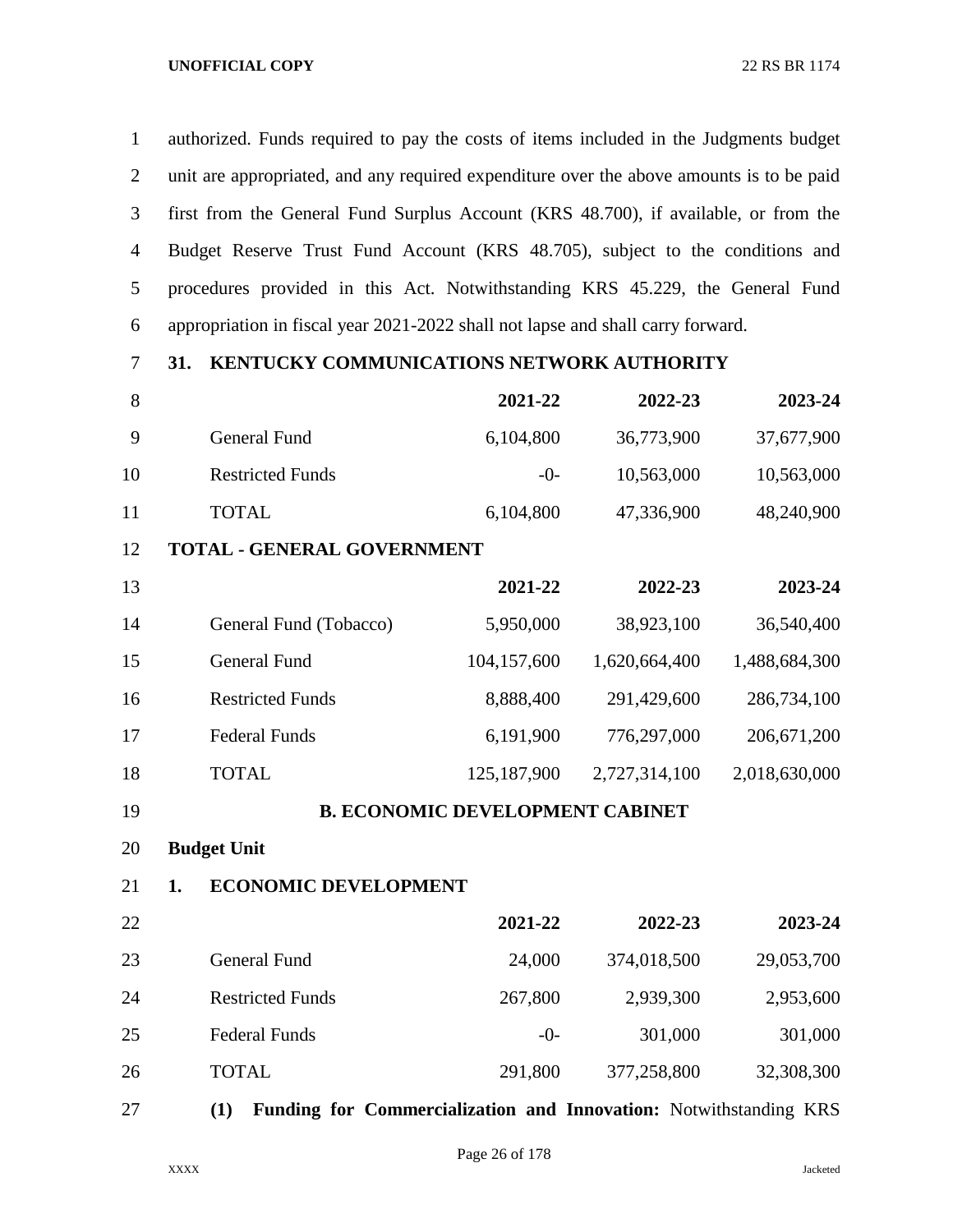154.12-278, interest income earned on the balances in the High-Tech Construction/Investment Pool and loan repayments received by the High-Tech Construction/Investment Pool shall be used to support the Office of Entrepreneurship and are appropriated in addition to amounts appropriated above.

 **(2) Lapse and Carry Forward of General Fund Appropriation Balance for Bluegrass State Skills Corporation:** Notwithstanding KRS 45.229, the General Fund appropriation balance for Bluegrass State Skills Corporation training grants for fiscal year 2021-2022 and fiscal year 2022-2023 shall not lapse and shall carry forward. The amount available to the Corporation for disbursement in each fiscal year shall be limited to the unexpended training grant allotment balance at the end of each fiscal year combined with the additional training grant allotment amounts in each fiscal year of the 2022-2024 fiscal biennium, less any disbursements. If the required disbursements exceed the Bluegrass State Skills Corporation training grants allotment balance, notwithstanding KRS 154.12- 278, Restricted Funds may be expended for training grants.

 **(3) Science and Technology Program:** Notwithstanding KRS 164.6011 to 164.6035 and any other statute to the contrary, the Cabinet for Economic Development shall have the authority to carry out the provisions of KRS 164.6013 to 164.6035.

 **(4) Carry Forward of General Fund Appropriation Balance:** Notwithstanding KRS 45.229, the General Fund appropriation in fiscal year 2021-2022 and fiscal year 2022-2023 to the Cabinet for Economic Development, Science and Technology Program, shall not lapse and shall carry forward.

 **(5) Executive Officers' Compensation:** Notwithstanding KRS 154.10-050(2), any additional executive officers as described in KRS 154.10-050(2) shall not be paid a salary greater than the salary of the Governor of the Commonwealth.

 **(6) Training Grants:** Included in the above General Fund appropriation is \$2,500,000 in each fiscal year for the Bluegrass State Skills Corporation to make training grants to support manufacturing-related investments. The Corporation shall utilize these

Page 27 of 178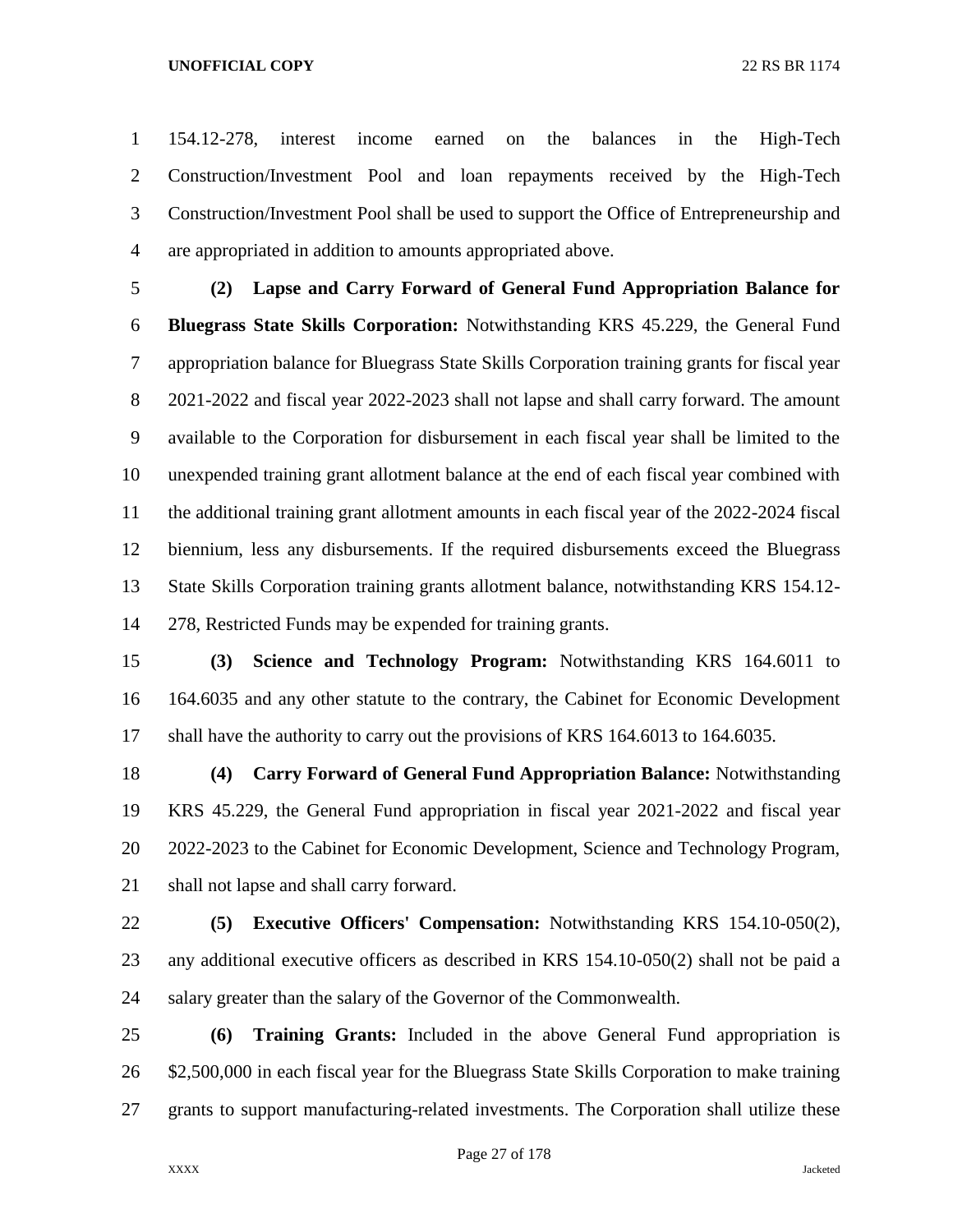funds for a manufacturer designated by the United States Department of Commerce, United States Census Bureau North American Industry Classification System code of 336111, 336112, 336120, or 336211 that employs at least 10,000 full-time persons at the same facility or at multiple facilities located within the same county to help offset associated costs of retraining its workforce.

 **(7) Waterfront Development Corporation:** Included in the above General Fund appropriation is \$10,000,000 in fiscal year 2022-2023 for a grant to the Louisville Waterfront Development Corporation to support the expansion of Waterfront Park into West Louisville. Included in the above General Fund appropriation is \$400,000 in each fiscal year for operations of the Waterfront Development Corporation.

 **(8) Site Identification and Development Program:** Included in the above General Fund is \$250,000,000 in fiscal year 2022-2023 for the Site Identification and Development Program to provide location options for economic development projects and make them build-ready. Notwithstanding KRS 45.229, these funds shall not lapse and shall carry forward.

**Budget Units**

## **1. SUPPORT EDUCATION EXCELLENCE IN KENTUCKY (SEEK)**

**C. DEPARTMENT OF EDUCATION**

- **PROGRAM**
- **2022-23 2023-24** General Fund 3,504,711,600 3,580,404,500 **(1) Common School Fund Earnings:** Accumulated earnings for the Common
- School Fund shall be transferred in each fiscal year to the SEEK Program.

 **(2) Allocation of SEEK Funds:** Notwithstanding KRS 157.360(2)(c), the above General Fund appropriation to the base SEEK Program is intended to provide a base guarantee of \$4,300 per student in average daily attendance in fiscal year 2022-2023, and \$4,500 per student in average daily attendance in fiscal year 2023-2024, as well as to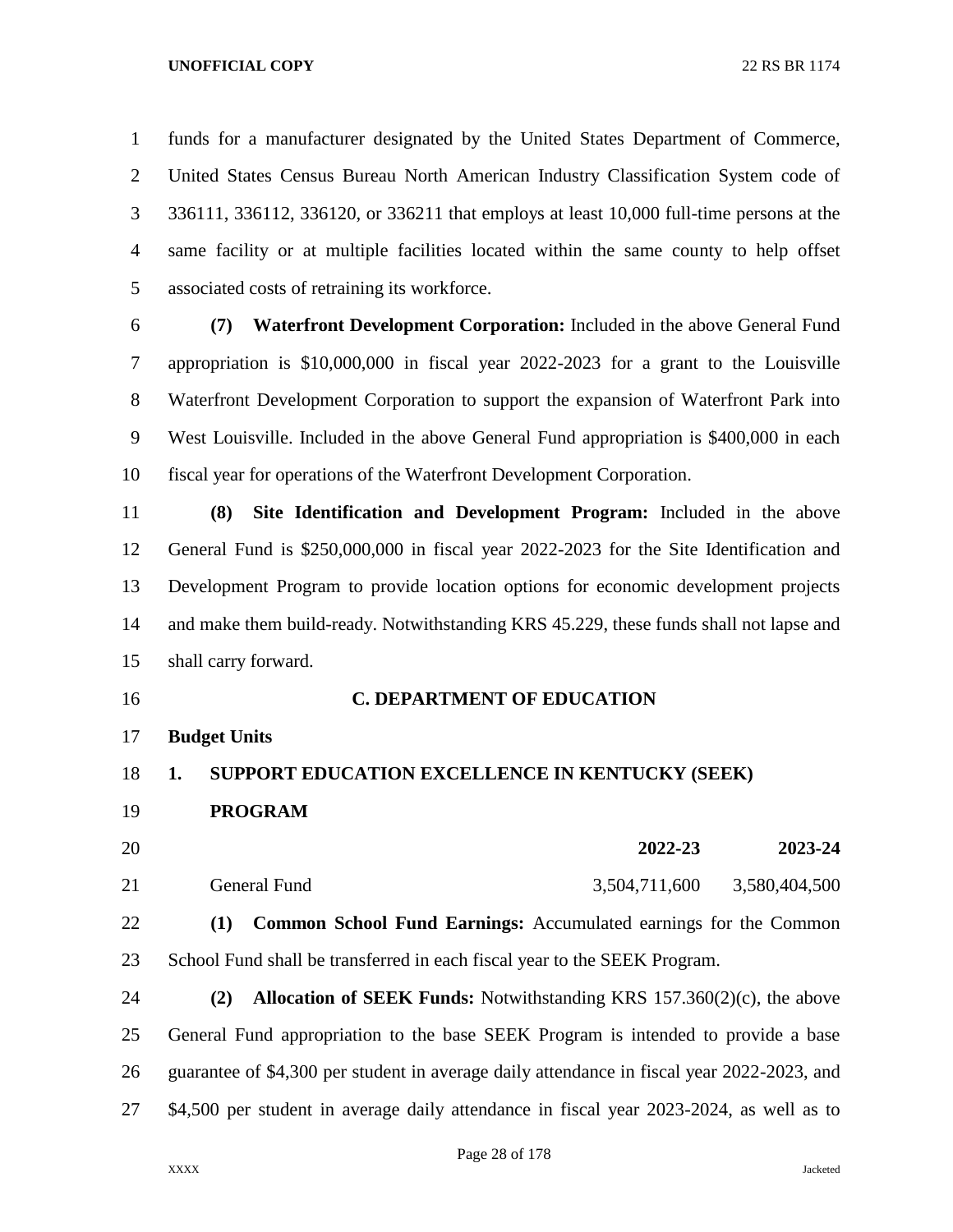meet the other requirements of KRS 157.360. Notwithstanding KRS 157.360(2), each district's base funding level shall be adjusted for the number of students demonstrating limited proficiency in English language skills, multiplied by 0.096.

 Funds appropriated to the SEEK Program shall be allotted to school districts in accordance with KRS 157.310 to 157.440, except that the total of the funds allotted shall not exceed the appropriation for this purpose, except as provided in this Act. The total appropriation for the SEEK Program shall be measured by, or construed as, estimates of the state expenditures required by KRS 157.310 to 157.440. If the required expenditures exceed these estimates, the Secretary of the Finance and Administration Cabinet, upon the written request of the Commissioner of Education and with the approval of the Governor, may increase the appropriation by such amount as may be available and necessary to meet, to the extent possible, the required expenditures under the cited sections of the Kentucky Revised Statutes, but any increase of the total appropriation to the SEEK Program is subject to Part III, General Provisions, of this Act and KRS Chapter 48. If funds appropriated to the SEEK Program are insufficient to provide the amount of money required under KRS 157.310 to 157.440, allotments to local school districts may be reduced in accordance with KRS 157.430.

 **(3) SEEK Lapse:** Pursuant to KRS 45.229, \$41,724,400 shall lapse to the General Fund in fiscal year 2021-2022.

 **(4) Base SEEK Allotments:** Notwithstanding KRS 157.420(2), included in the above appropriations are \$2,201,258,500 in General Fund in fiscal year 2022-2023 and \$2,281,160,400 in General Fund in fiscal year 2023-2024 for the base SEEK Program as defined by KRS 157.360. Funds appropriated to the SEEK Program shall be allotted to school districts in accordance with KRS 157.310 to 157.440, except that the total of the funds allotted shall not exceed the appropriation for this purpose, except as provided in this Act. Notwithstanding KRS 157.360(2)(c), included in the appropriation for the base SEEK Program is \$389,715,200 in each fiscal year for pupil transportation.

Page 29 of 178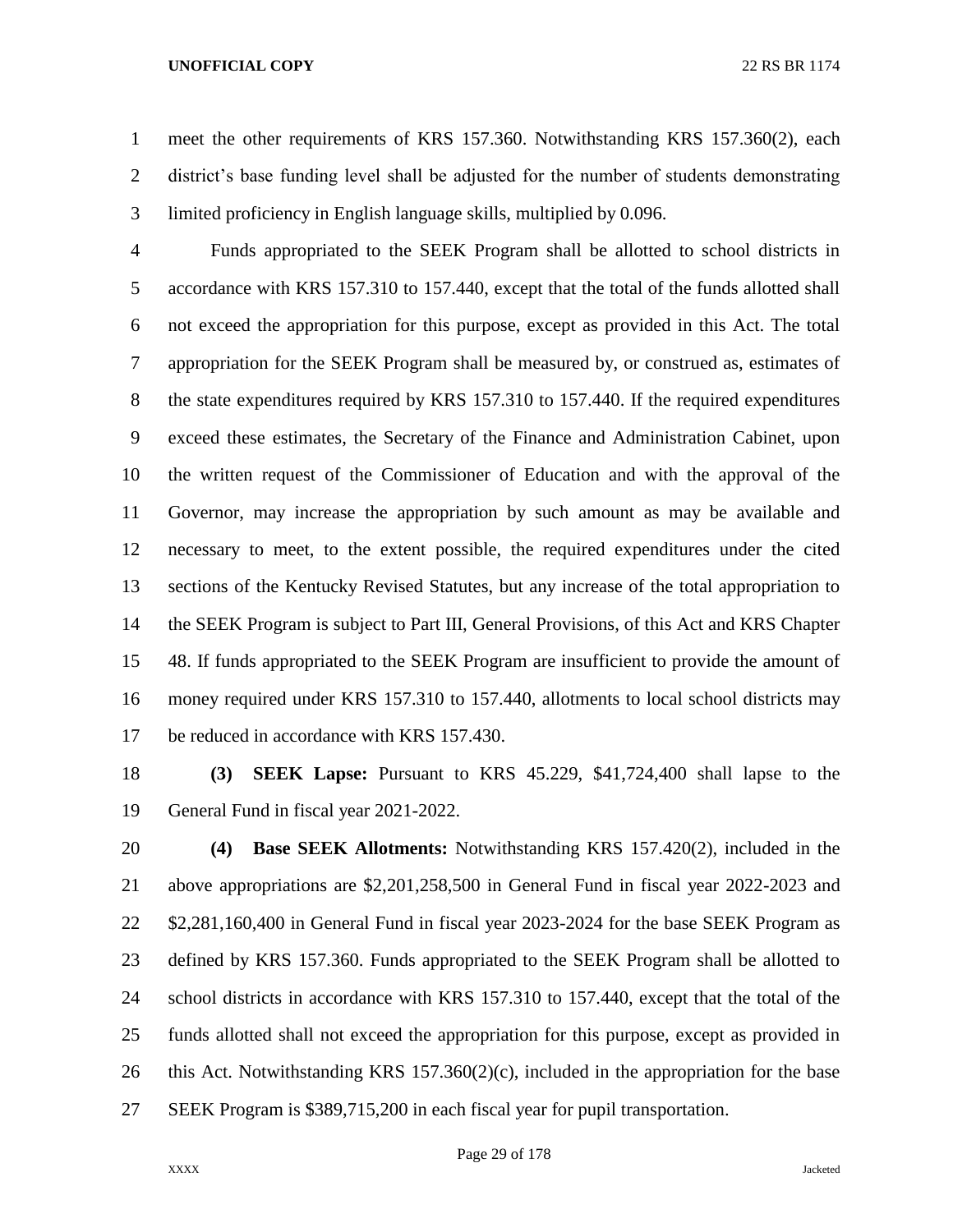**(5) Tier I Component:** Included in the above General Fund appropriation is \$209,197,200 in fiscal year 2022-2023 and \$206,943,200 in fiscal year 2023-2024 for the Tier I component as established by KRS 157.440.

 **(6) Vocational Transportation:** Included in the above General Fund appropriation is \$7,833,100 in each fiscal year for vocational transportation.

 **(7) Teachers' Retirement System Employer Match:** Included in the above General Fund appropriation is \$460,603,500 in fiscal year 2022-2023 and \$470,956,500 in fiscal year 2023-2024 to enable local school districts to provide the employer match for qualified employees.

 **(8) Salary Supplements for Nationally Certified Teachers:** Included in the above General Fund appropriation is \$4,600,000 in fiscal year 2022-2023 and \$4,655,500 in fiscal year 2023-2024 for the purpose of providing salary supplements for public school teachers attaining certification by the National Board for Professional Teaching Standards. Notwithstanding KRS 157.395, if the appropriation is insufficient to provide the mandated salary supplement for teachers who have obtained this certification, the Department of Education is authorized to pro rata reduce the supplement.

 **(9) SEEK Adjustment Factors:** Funds allocated for the SEEK base and its adjustment factors that are not needed for the base or a particular adjustment factor may be allocated to other adjustment factors, if funds for that adjustment factor are not sufficient.

 **(10) Local School District Certified and Classified Employee Pay Policy:**  Effective with the beginning of the 2022-2023 school year, local school districts shall provide all certified and classified employees a salary or compensation increase of not less than five percent. The salary increase shall be in addition to the normal rank and step increase attained by certified personnel employed by local school districts.

 **(11) Facilities Support Program of Kentucky/Equalized Nickel Levies:**  Included in the above General Fund appropriation is \$113,492,000 in fiscal year 2022-

Page 30 of 178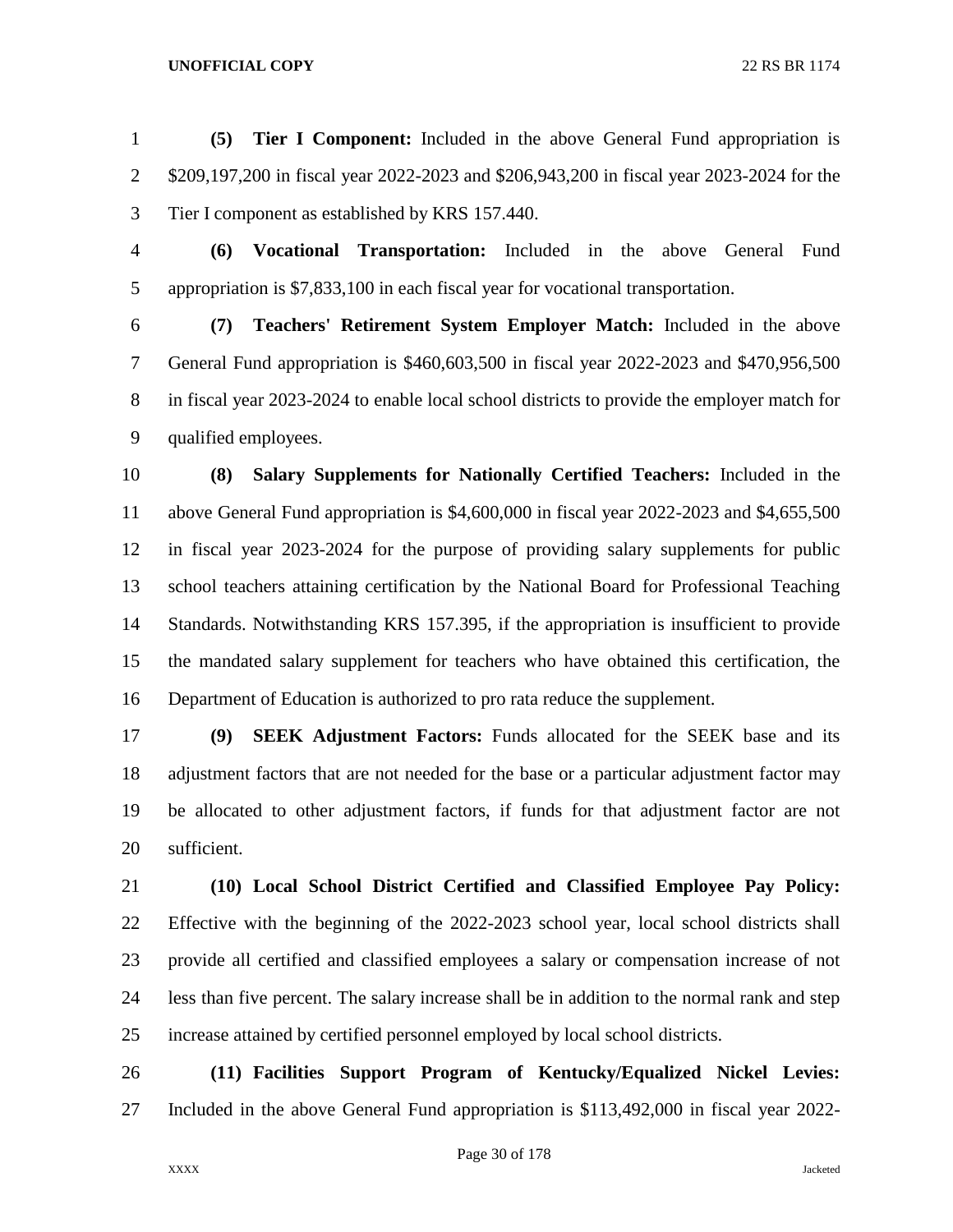2023 and \$107,463,200 in fiscal year 2023-2024 to provide facilities equalization funding pursuant to KRS 157.440 and 157.620.

 **(12) Growth Levy Equalization Funding:** Included in the above General Fund appropriation is \$41,618,900 in fiscal year 2022-2023 and \$38,225,900 in fiscal year 2023-2024 to provide facilities equalization funding pursuant to KRS 157.440 and 157.620 for districts meeting the eligibility requirements of KRS 157.621(1) and (4). Notwithstanding KRS 157.621(1)(b)2., a school district that imposes the levy authorized by KRS 157.621(1)(b)1. shall be equalized for that levy at 100 percent of the calculated equalization funding in each fiscal year, in addition to the equalization funding appropriated in accordance with KRS 157.621(1)(b)2., and all funds for this purpose shall be committed to debt service, new facilities, or major renovations in accordance with KRS 157.440(1)(b). It is the intent of the General Assembly that any local school district receiving partial equalization under this subsection in the 2022-2024 fiscal biennium shall receive full calculated equalization in the 2024-2026 fiscal biennium and thereafter, until the earlier of June 30, 2038, or the date the bonds for the local school district supported by this equalization are retired, in accordance with KRS 157.621(2).

 **(13) Retroactive Equalized Facility Funding:** Included in the above General Fund appropriation is \$49,313,000 in fiscal year 2022-2023 and \$47,398,900 in fiscal year 2023-2024 to provide equalized facility funding pursuant to KRS 157.440 and 157.620 to districts meeting the eligibility requirements of KRS 157.621(2) and (4). In 21 addition, a local board of education that levied a tax rate subject to recall by January 1, 2014, in addition to the five cents levied pursuant to KRS 157.440(1)(b) and that committed the receipts to debt service, new facilities, or major renovations of existing facilities shall be eligible for equalization funds from the state at 150 percent of the statewide average per pupil assessment. Revenue to generate the five cent equivalent levy may be obtained from levies on property, motor vehicles, or the taxes authorized by KRS 160.593 to 160.597, 160.601 to 160.633, and 160.635 to 160.648 if the levy was

Page 31 of 178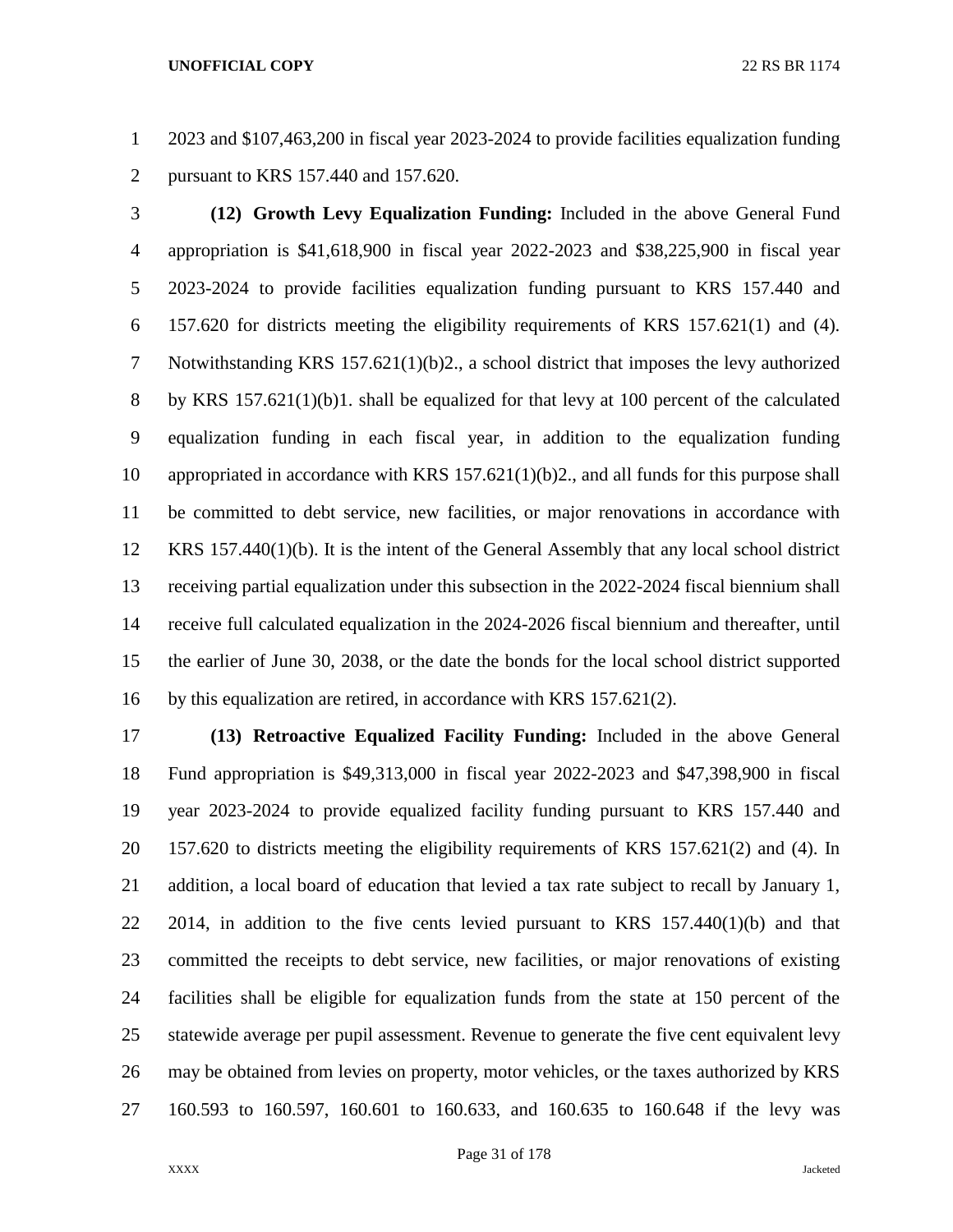dedicated to facilities funding at the time of the levy. The equalization funds shall be used 2 as provided in KRS 157.440(1)(b). Notwithstanding KRS 157.621(2)(a) and (4), for the 2022-2024 fiscal biennium, school districts that levied the tax rate subject to recall prior to January 1, 2021, shall be equalized at 100 percent of the calculated equalization funding, school districts that levied the tax rate subject to recall after January 1, 2021, and before January 30, 2022, shall be equalized at 25 percent of the calculated equalization funding, and all funds for this purpose shall be committed to debt service, new facilities, or major renovations in accordance with KRS 157.440(1)(b). It is the intent of the General Assembly that any local school district receiving partial equalization under this subsection in the 2022-2024 fiscal biennium shall receive full calculated equalization in the 2024-2026 fiscal biennium and thereafter, until the earlier of June 30, 2038, or the date the bonds for the local school district supported by this equalization are retired, in accordance with KRS 157.621(2).

 **(14) Equalized Facility Funding:** Included in the above General Fund appropriation is \$15,435,900 in fiscal year 2022-2023 and \$14,833,300 in fiscal year 2023-2024 to provide equalized facility funding pursuant to KRS 157.440 and 157.620 to districts meeting the eligibility requirements of KRS 157.621(3) and (4). Notwithstanding KRS 157.621(3)(c), a school district meeting the criteria of KRS 157.621(3)(a) and (b) that did not receive equalization funding in fiscal year 2020-2022 shall be equalized at 25 percent of the calculated equalization funding in each fiscal year, and all funds for this purpose shall be committed to debt service, new facilities, or major renovations in accordance with KRS 157.440(1)(b). In addition, notwithstanding KRS 157.621(1) and (3), a school district that has levied a five-cent equivalent rate authorized by KRS 157.621(1)(a) and is not receiving state equalization funding for that levy under KRS 157.621(1)(b), 157.621(3), or any other provision of this Act, shall be equalized at 100 percent of the calculated equalization funding in each fiscal year, and all funds for this purpose shall be committed to debt service, new facilities, or major renovations in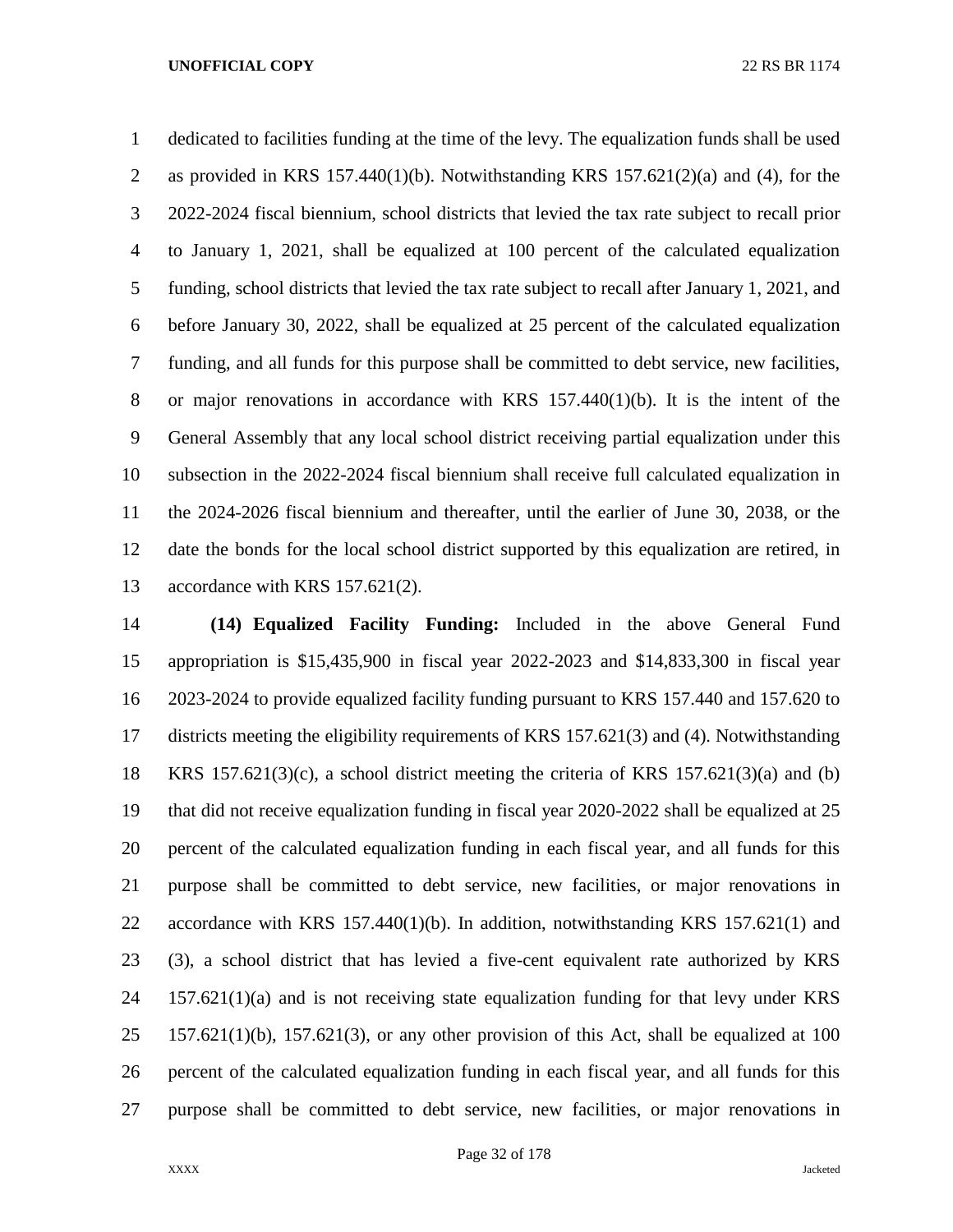accordance with KRS 157.440(1)(b). It is the intent of the General Assembly that any local school district receiving partial equalization under this subsection in the 2022-24 fiscal biennium shall receive full calculated equalization in the 2024-2026 fiscal biennium and thereafter, until the earlier of June 30, 2038, or the date the bonds for the local school district supported by this equalization are retired, in accordance with KRS 157.621(3).

 **(15) BRAC Equalized Facility Funding:** Notwithstanding KRS 157.621(1)(c)2., included in the above General Fund appropriation is \$2,908,800 in fiscal year 2022-2023 and \$2,843,300 in fiscal year 2023-2024 to provide equalized facility funding to school districts meeting the eligibility requirements of KRS 157.621(1)(c)1. pursuant to KRS 157.440 and 157.620.

 **(16) Equalization Funding for Critical Construction Needs Schools:** Included in the above General Fund appropriation is \$8,735,500 in fiscal year 2022-2023 and \$8,376,000 in fiscal year 2023-2024 to school districts in accordance with KRS 157.621(5).

 **(17) Hold-Harmless Guarantee:** A modified hold-harmless guarantee is established in each fiscal year which provides that every local school district shall receive at least the same amount of SEEK state funding per pupil as was received in fiscal year 1991-1992. If funds appropriated to the SEEK Program are insufficient to provide the amount of money required under KRS 157.310 to 157.440, and allotments to local school districts are reduced in accordance with KRS 157.430, allocations to school districts subject to this provision shall not be reduced.

 **(18) Residential Youth-at-Risk Programs:** In accordance with KRS 157.360, no funds from the SEEK Program shall be distributed to the programs operated by the Kentucky Guard Youth Challenge Division of the Department of Military Affairs. Notwithstanding KRS 157.350, 157.360, 157.410, and any other statute to the contrary, any school district providing educational services to students enrolled in programs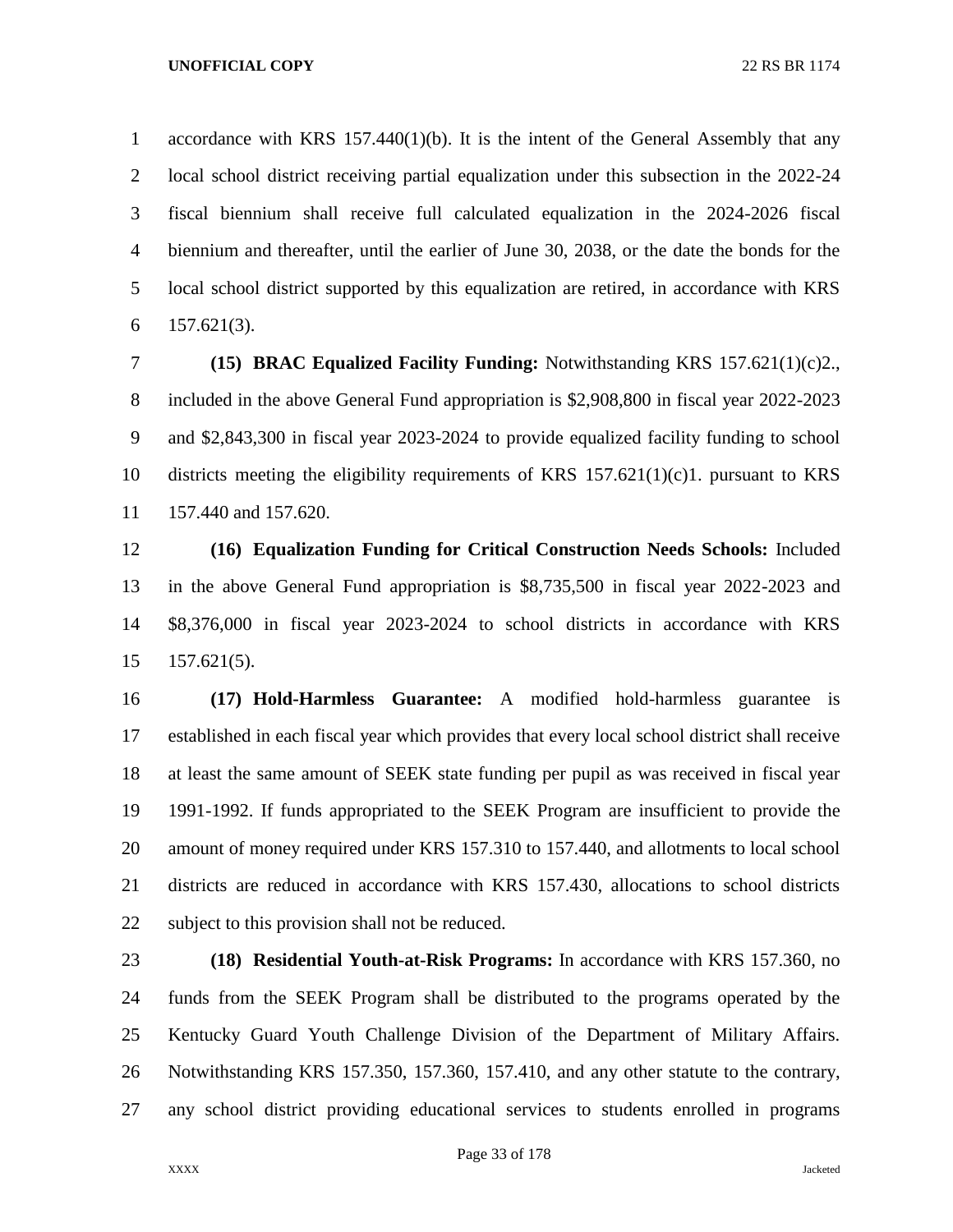operated by the Kentucky Guard Youth Challenge Division of the Department of Military Affairs shall be paid for those services solely from the General Fund appropriation in Part I, A., 6. of this Act, and students enrolled in such programs shall not be included in the average daily attendance for purposes of SEEK Program funding.

 **(19) Full Day Kindergarten:** Notwithstanding KRS 157.320 or any other statute or regulation to the contrary, the Department of Education shall count each kindergarten pupil in full for that respective school year, for the purpose of determining SEEK funds and any other state funding based in whole or in part on average daily attendance for the district.

 **(20) SEEK Funding Option for Tornado Impacted School Districts**: Notwithstanding the provisions of KRS 158.070, 702 KAR 7:125, and 702 KAR 7:140, for school year 2022-2023 and school year 2023-2024, school districts located in counties where a local, state, or federal emergency has been declared as the result of tornadic activity on December 10, 2021, may, when submitting the Superintendent's Annual Attendance Report, substitute the same attendance data selected by the district in school year 2021-2022 for school years 2022-2023 and 2023-2024. This data shall be utilized to calculate the average daily attendance that will be used in calculating SEEK funds and any other state funding based in whole or in part on average daily attendance for the district. Data used for school year 2021-2022 shall be used for property assessments per KRS 160.470(5), district tax rates levied, equivalent tax rates based on tax levies, and state equalization for school years 2022-2023 and 2023-2024. Student counts utilized for school year 2021-2022 for at risk, exceptional students, home and hospital, and limited English proficiency shall be utilized for school years 2022-2023 and 2023-2024.

## **2. OPERATIONS AND SUPPORT SERVICES**

| 25 |                         | 2021-22 | 2022-23    | 2023-24    |
|----|-------------------------|---------|------------|------------|
| 26 | General Fund            | 59,700  | 67,329,900 | 65,377,700 |
| 27 | <b>Restricted Funds</b> | 800     | 8,158,100  | 8,160,000  |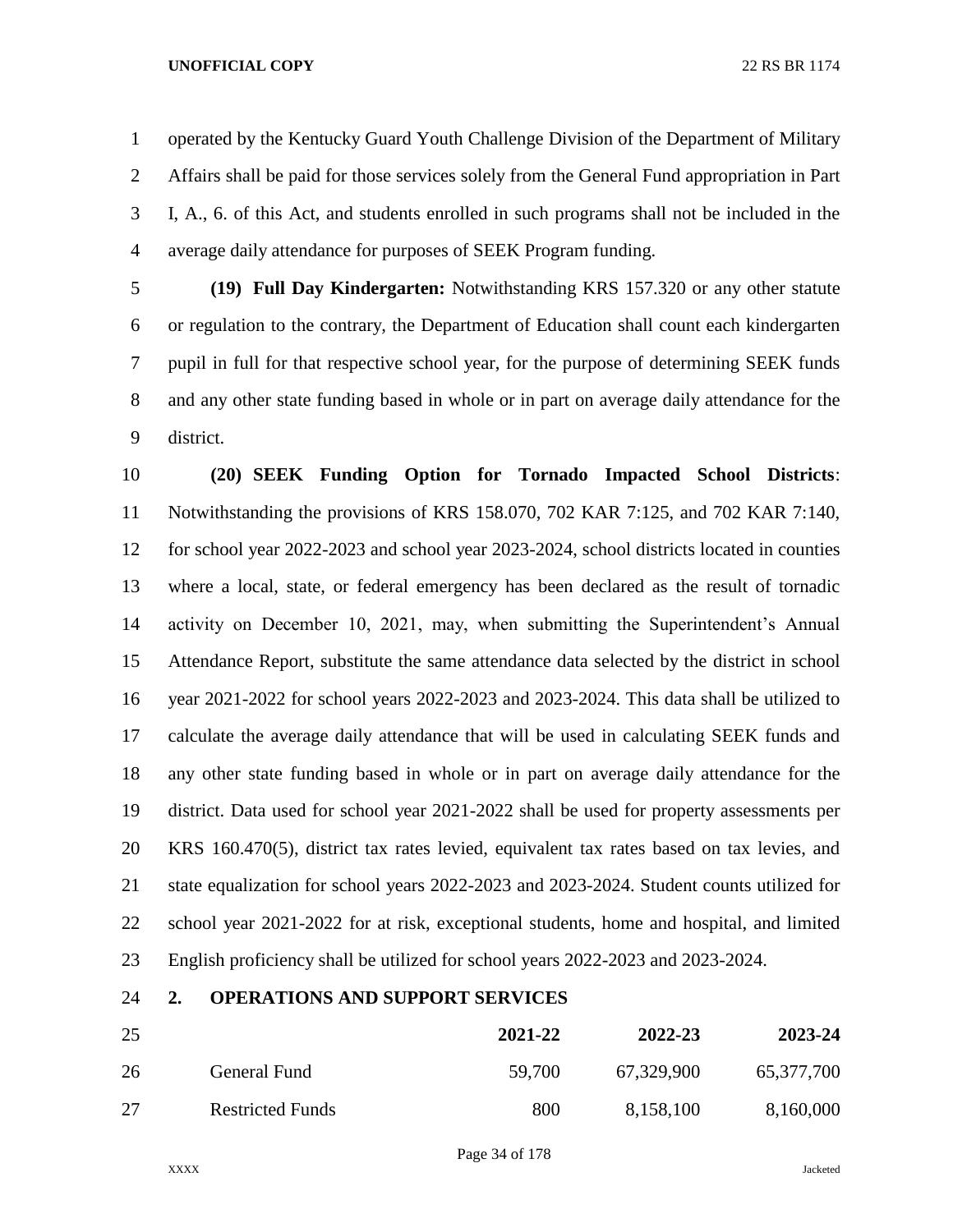| <b>Federal Funds</b> | 10,600 | 465,241,700 | 465,266,700 |
|----------------------|--------|-------------|-------------|
| TOTAL                | 71,100 | 540,729,700 | 538,804,400 |

 **(1) Employment of Leadership Personnel:** Notwithstanding KRS 18A.005 to 18A.200, the Kentucky Board of Education shall continue to have sole authority to determine the employees of the Department of Education who are exempt from the classified service and to set those employees' compensation comparable to the competitive market.

 **(2) Blind/Deaf Residential Travel Program:** Included in the above General Fund appropriation is \$492,300 in each fiscal year for the Blind/Deaf Residential Travel Program.

 **(3) School Food Services:** Included in the above General Fund appropriation is \$3,555,900 in each fiscal year for the School Food Services Program.

 **(4) Advanced Placement and International Baccalaureate Exams:**  Notwithstanding KRS 160.348(3), included in the above General Fund appropriation is \$1,000,000 in each fiscal year to pay the cost of Advanced Placement and International Baccalaureate examinations for those students who meet the eligibility requirements for free or reduced-price meals. Notwithstanding KRS 154A.130(4) and 160.348(3), included in the above General Fund appropriation is \$2,600,000 in each fiscal year to pay the cost of Advanced Placement examinations for students on a first-come, first-served basis.

 **(5) Review of the Classification of Primary and Secondary School Buildings:**  Included in the above General Fund appropriation is \$600,000 in each fiscal year to implement KRS 157.420(9) and (10). Notwithstanding KRS 45.229, any portion of the \$600,000 that has not been expended by the end of fiscal year 2022-2023 shall not lapse and shall carry forward. Notwithstanding KRS 157.420(9) and (10), only schools classified as A1, A2, A3, A4, A5, A6, C2, and D1 shall be included in the evaluation process. Notwithstanding KRS 157.420(9) and (10), the Department of Education may limit the school buildings included in the evaluation process based on the time elapsed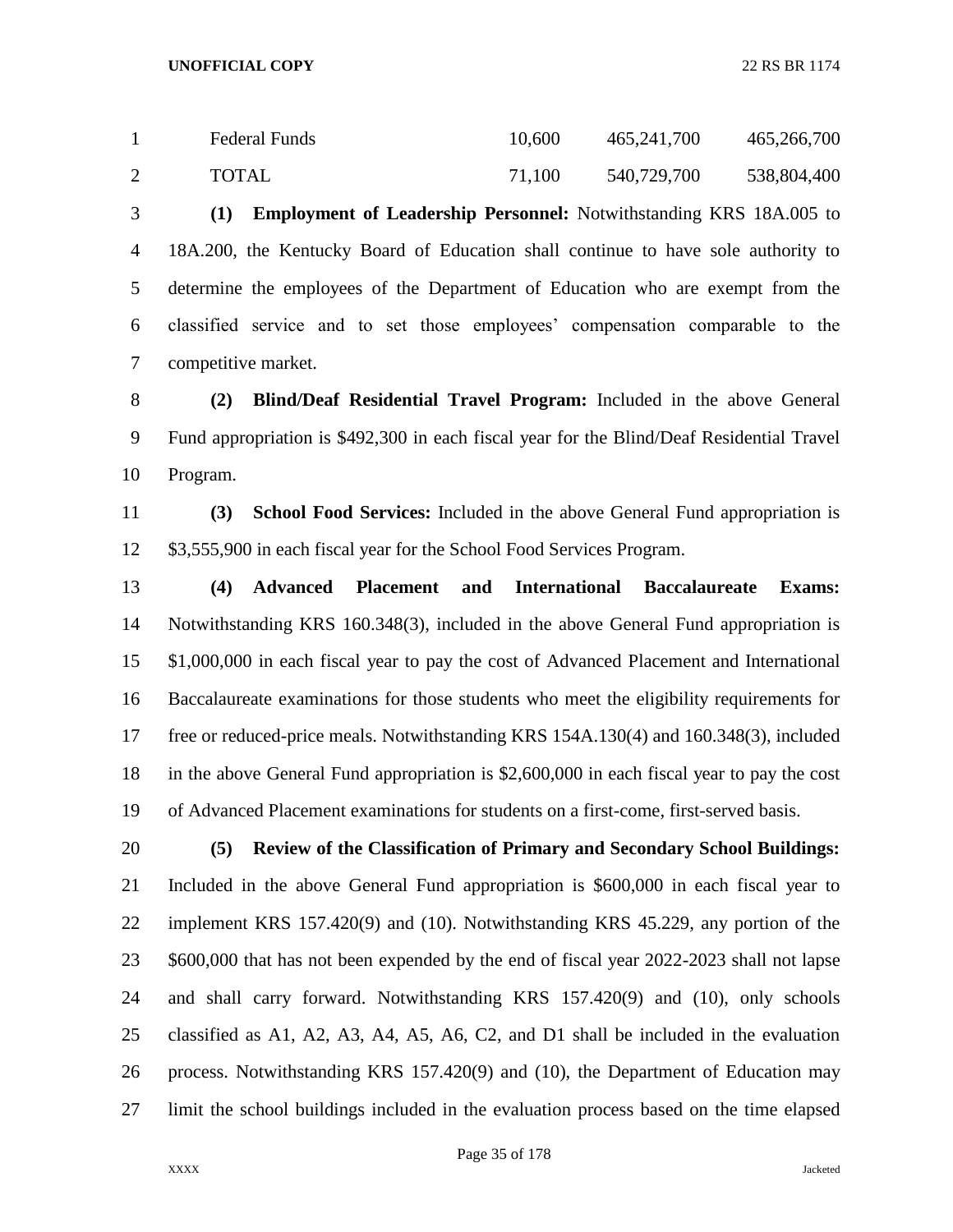since the building's construction or last major renovation as defined in 702 KAR 4:160. The Department of Education shall provide an updated list of school buildings evaluated by the process pursuant to KRS 157.420(9) and (10) to the Legislative Research Commission by October 1, 2023.

 **(6) District Facility Plan Modifications:** Notwithstanding any statute to the contrary, a district may modify its district facility plan without convening the local planning committee for the sole purpose of complying with KRS 158.162(3)(d). Any modification shall identify an unmet requirement of KRS 158.162(3)(d) as the highest priority on the modified district facility plan, subject to approval by the local board of education and the Commissioner of Education.

**3. LEARNING AND RESULTS SERVICES**

| 12 |                         | 2021-22 | 2022-23       | 2023-24       |
|----|-------------------------|---------|---------------|---------------|
| 13 | General Fund            | 45,600  | 1,350,032,200 | 1,423,218,700 |
| 14 | <b>Restricted Funds</b> | 12.900  | 35, 197, 200  | 35, 357, 000  |
| 15 | <b>Federal Funds</b>    | 4.800   | 1,360,616,600 | 1,360,676,000 |
| 16 | <b>TOTAL</b>            | 63,300  | 2,745,846,000 | 2,819,251,700 |

 **(1) Kentucky Education Technology System:** Notwithstanding KRS 157.650 to 157.665, the School for the Deaf and the School for the Blind shall be fully eligible, along with local school districts, to participate in the Kentucky Education Technology System in a manner that takes into account the special needs of the students of these two schools.

 **(2) Family Resource and Youth Services Centers:** Funds appropriated to establish and support Family Resource and Youth Services Centers shall be transferred in each fiscal year to the Cabinet for Health and Family Services consistent with KRS 156.496. The Cabinet for Health and Family Services is authorized to use, for 25 administrative purposes, no more than three percent of the total funds transferred from the Department of Education for the Family Resource and Youth Services Centers. If a certified person is employed as a director or coordinator of a Family Resource and Youth

Page 36 of 178

XXXX Jacketed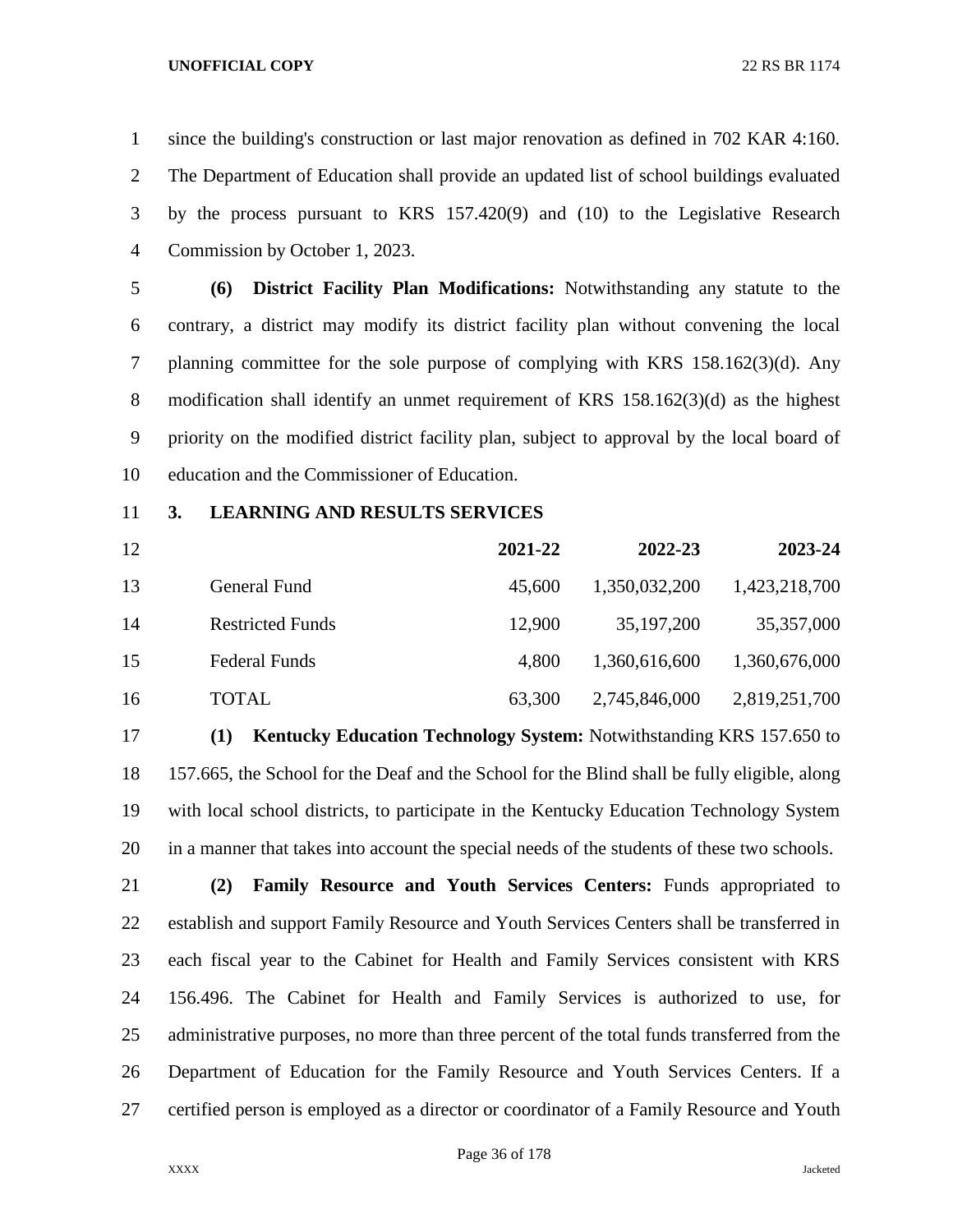Services Center, that person shall retain his or her status as a certified employee of the school district.

 If 70 percent or more of the funding level provided by the state is utilized to support the salary of the director of a center, that center shall provide a report to the Cabinet for Health and Family Services and the State Budget Director identifying the salary of the director. The Cabinet for Health and Family Services shall transmit any reports received from Family Resource and Youth Services Centers pursuant to this paragraph to the Legislative Research Commission.

 **(3) Health Insurance:** Included in the above General Fund appropriation is \$776,581,300 in fiscal year 2022-2023 and \$849,181,300 in fiscal year 2023-2024 for employer contributions for health insurance and the contribution to the health reimbursement account for employees waiving coverage. Notwithstanding KRS 45.229, the unexpended General Fund balance for health insurance and the contribution to the health retirement account for employees waiving coverage for fiscal year 2021-2022 and fiscal year 2022-2023 shall be transferred to the Kentucky Employees Health Plan trust fund.

 **(4) Program Flexibility:** Notwithstanding KRS 158.070(8) and 158.446, local school districts shall be provided additional flexibility in the utilization of funds for Extended School Services and Safe Schools. Local school districts shall continue to address the governing statutes and serve the intended student population but may utilize funds from these programs for general operating expenses in each fiscal year. Local school districts that utilize these funds for general operating expenses shall report to the Kentucky Department of Education and the Interim Joint Committee on Education the amount of funding from each program utilized for general operating expenses.

 **(5) Center for School Safety:** Included in the above General Fund appropriation is \$13,000,000 in each fiscal year for the Center for School Safety. Notwithstanding KRS 158.446, the Center for School Safety shall develop and implement allotment policies for

Page 37 of 178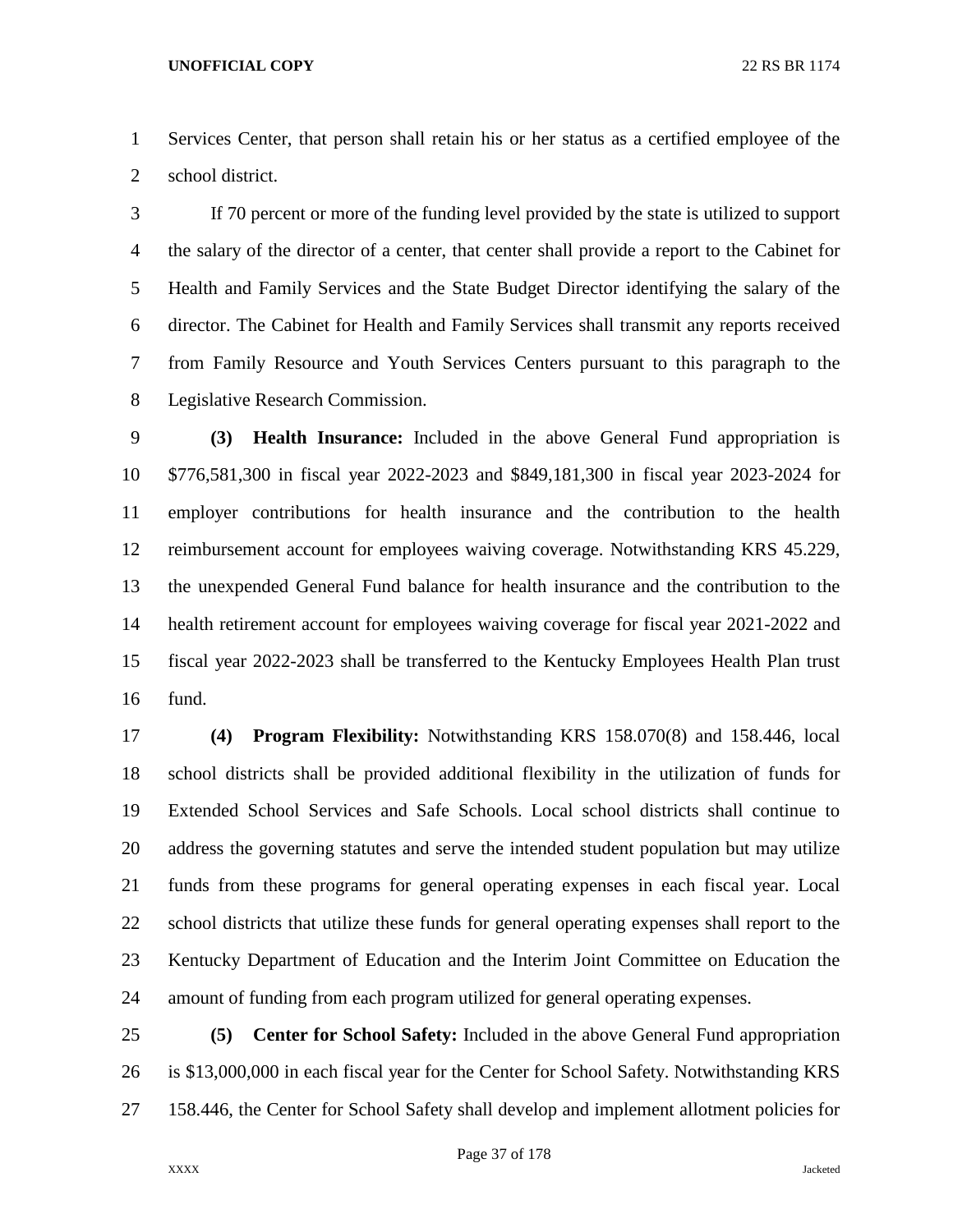all moneys received for the purposes of KRS 158.440, 158.441, 158.4415, 158.4416, 158.442, 158.445, and 158.446, except that no more than \$1,300,000 in each fiscal year may be retained for administrative purposes.

 **(6) Allocations to School-Based Decision Making Councils:** Notwithstanding KRS 160.345(8), for each fiscal year, a local board of education may reduce the allocations to individual schools within the district as outlined in 702 KAR 3:246, secs. 6, 7, and 8. The allocation under 702 KAR 3:246, sec. 6, shall not be less than \$100 per pupil in average daily attendance.

 **(7) Kentucky School for the Blind and Kentucky School for the Deaf:**  Included in the above General Fund appropriation is \$9,094,800 in fiscal year 2022-2023 and \$9,173,100 in fiscal year 2023-2024 for the Kentucky School for the Blind and \$12,253,900 in fiscal year 2022-2023 and \$12,345,900 in fiscal year 2023-2024 for the Kentucky School for the Deaf.

 **(8) Career and Technical Education:** Included in the above General Fund appropriation is \$72,169,600 in fiscal year 2022-2023 and \$72,802,700 in fiscal year 2023-2024 for career and technical education. Of this amount, \$20,063,400 in each fiscal year shall be distributed as supplemental funding to local area vocational education centers. Notwithstanding KRS 157.069, Category II and III programs in districts established after June 21, 2001, shall be included in the distribution if approved by the Commissioner of Education.

 **(9) School-Based Mental Health Services Providers:** Included in the above General Fund appropriation is \$7,412,500 in each fiscal year to fund additional school- based mental health services provider full-time equivalent positions on a reimbursement basis. The Kentucky Center for School Safety, in consultation with the Office of the State School Security Marshal, shall develop criteria to determine which districts shall receive 26 funding to meet the requirements of KRS  $158.4416(3)(a)$ . The criteria shall include:

(a) A local district's use of Medicaid funding to supplement General Fund;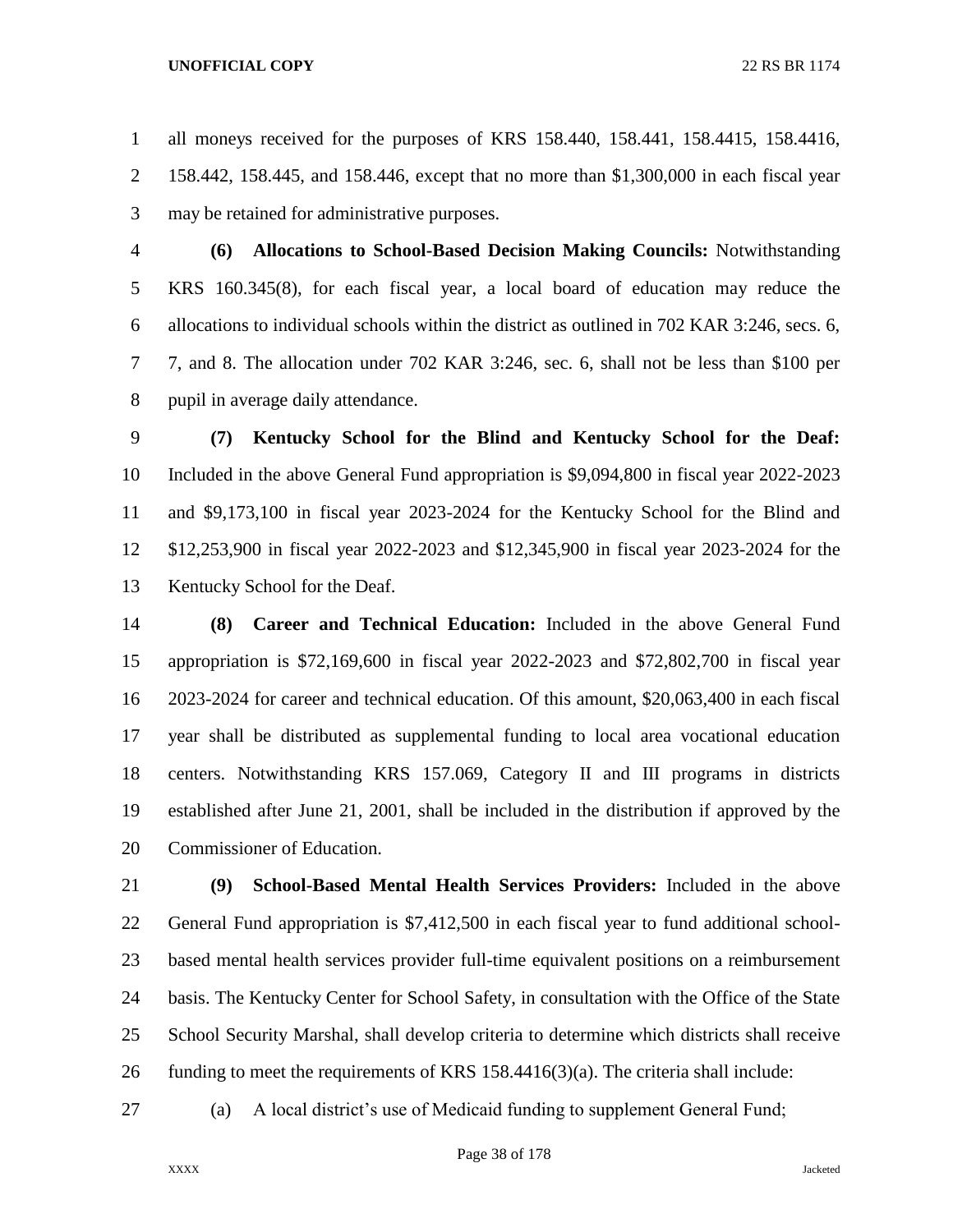(b) An equitable and balanced statewide distribution; and

(c) Any other criteria to support a trauma-informed approach in schools.

 **(10) Redistribution of Resources:** Notwithstanding KRS 156.553, 156.555, 157.390, 158.070, 158.770, 158.775, 158.805, 161.027 to 161.030, 161.165, and 161.167, no General Fund is provided for the Leadership and Mentor Fund, the Middle School Academic Center, the Teacher Academies Program, the Writing Program, the Kentucky Principal Internship Program, the Kentucky Teacher Internship Program, and the Kentucky Academy for Equity in Teaching in order to increase funding for school-based mental health services providers.

 **(11) Learning and Results Services Programs:** Included in the above General Fund appropriation are the following allocations for the 2022-24 fiscal biennium, but no portion of these funds shall be utilized for state-level administrative purposes:

(a) \$1,700,000 in each fiscal year for AdvanceKentucky;

 (b) \$1,200,000 in each fiscal year for the Collaborative Center for Literacy Development;

(c) \$1,850,000 in each fiscal year for the Community Education Program;

(d) \$800,000 in each fiscal year for Dolly Parton's Imagination Library;

(e) \$23,916,300 in each fiscal year for the Extended School Services Program;

 (f) \$48,889,000 in each fiscal year for the Family Resource and Youth Services Centers Program;

- (g) \$6,208,400 in each fiscal year for the Gifted and Talented Program;
- 

(h) \$100,000 in each fiscal year for the Hearing and Speech Center;

(i) \$100,000 in each fiscal year for the Heuser Hearing and Language Academy;

 (j) Notwithstanding KRS 154A.130(4), \$500,000 in each fiscal year for the Jobs for America's Graduates Program;

- (k) \$250,000 in each fiscal year for the Kentucky Alliance of Boys & Girls Clubs;
- (l) \$9,465,500 in each fiscal year for the Kentucky Educational Collaborative for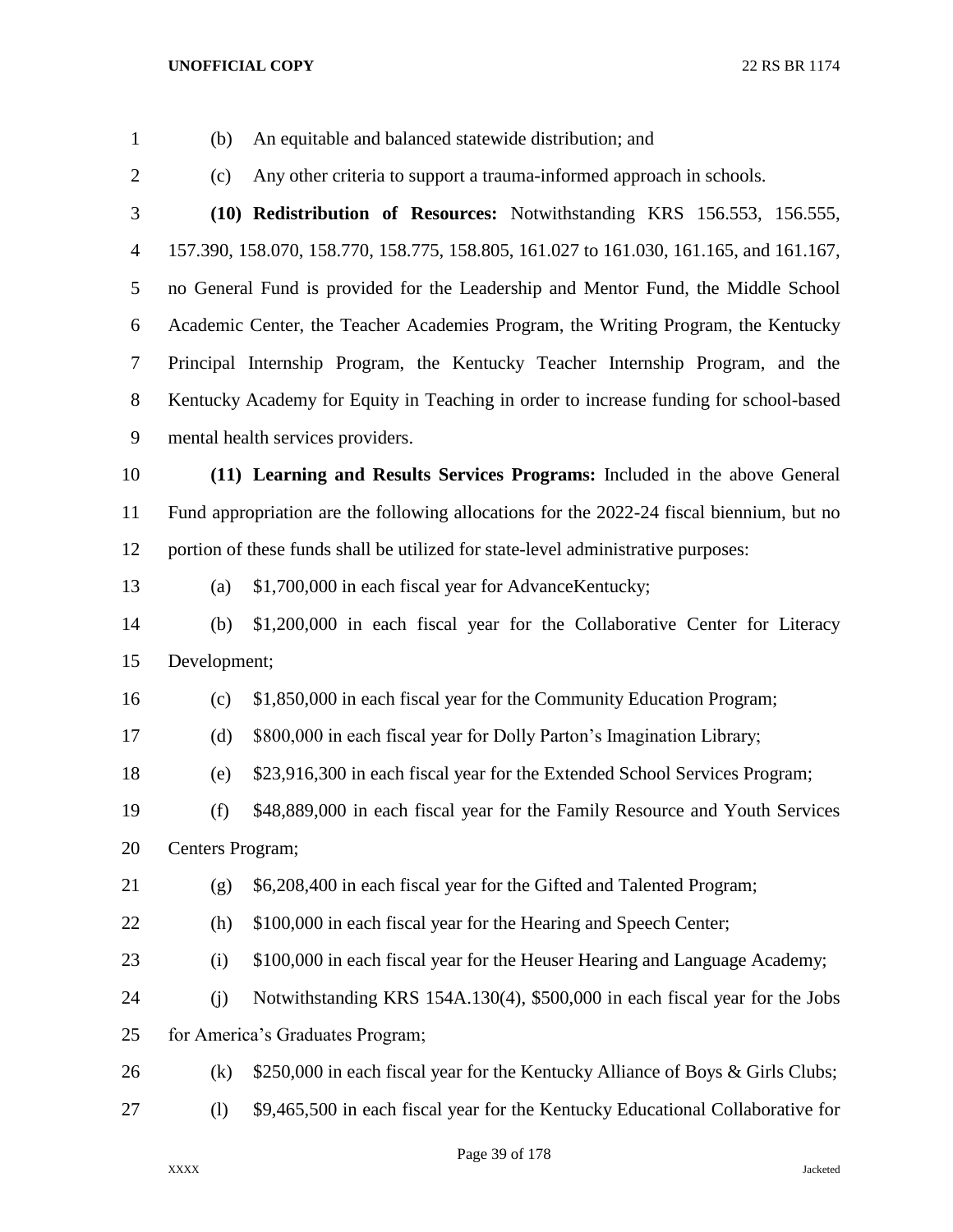| $\mathbf{1}$   |                     | State Agency Children;                                                             |                                                                       |               |               |  |
|----------------|---------------------|------------------------------------------------------------------------------------|-----------------------------------------------------------------------|---------------|---------------|--|
| $\overline{2}$ | (m)                 | \$1,391,000 in each fiscal year for Local School District Life Insurance;          |                                                                       |               |               |  |
| 3              | (n)                 |                                                                                    | \$5,019,000 in each fiscal year for the Mathematics Achievement Fund; |               |               |  |
| $\overline{4}$ | $\left( 0 \right)$  | \$256,481,100 in each fiscal year for the Preschool Program;                       |                                                                       |               |               |  |
| 5              | (p)                 | \$15,936,600 in each fiscal year for the Read to Achieve Program;                  |                                                                       |               |               |  |
| 6              | (q)                 | \$1,800,000 in each fiscal year for Save the Children;                             |                                                                       |               |               |  |
| 7              | (r)                 | \$500,000 in each fiscal year for Teach for America;                               |                                                                       |               |               |  |
| 8              | (s)                 | \$250,000 in each fiscal year for the Visually Impaired Preschool Services         |                                                                       |               |               |  |
| 9              | Program; and        |                                                                                    |                                                                       |               |               |  |
| 10             | (t)                 | \$11,000,000 for Textbooks and instructional resources.                            |                                                                       |               |               |  |
| 11             |                     | <b>TOTAL - DEPARTMENT OF EDUCATION</b>                                             |                                                                       |               |               |  |
| 12             |                     |                                                                                    | 2021-22                                                               | 2022-23       | 2023-24       |  |
| 13             |                     | <b>General Fund</b>                                                                | 105,300                                                               | 4,922,073,700 | 5,069,000,900 |  |
| 14             |                     | <b>Restricted Funds</b>                                                            | 13,700                                                                | 43,355,300    | 43,517,000    |  |
| 15             |                     | <b>Federal Funds</b>                                                               | 15,400                                                                | 1,825,858,300 | 1,825,942,700 |  |
| 16             | <b>TOTAL</b>        |                                                                                    | 134,400                                                               | 6,791,287,300 | 6,938,460,600 |  |
| 17             |                     |                                                                                    | <b>D. EDUCATION AND LABOR CABINET</b>                                 |               |               |  |
| 18             | <b>Budget Units</b> |                                                                                    |                                                                       |               |               |  |
| 19             | 1.                  | <b>GENERAL ADMINISTRATION AND PROGRAM SUPPORT</b>                                  |                                                                       |               |               |  |
| 20             |                     |                                                                                    | 2021-22                                                               | 2022-23       | 2023-24       |  |
| 21             |                     | General Fund (Tobacco)                                                             | 3,570,000                                                             | 3,640,000     | 2,067,500     |  |
| 22             |                     | General Fund                                                                       | 12,400                                                                | 21,432,700    | 21,473,200    |  |
| 23             |                     | <b>Restricted Funds</b>                                                            | 59,400                                                                | 24,308,000    | 24,415,600    |  |
| 24             |                     | <b>Federal Funds</b>                                                               | 4,000                                                                 | 6,568,700     | 6,571,300     |  |
| 25             | <b>TOTAL</b>        |                                                                                    | 3,645,800                                                             | 55,949,400    | 54,527,600    |  |
| 26             | (1)                 | Early Childhood Development: Included in the above General Fund                    |                                                                       |               |               |  |
| 27             |                     | (Tobacco) appropriation is \$1,400,000 in each fiscal year for the Early Childhood |                                                                       |               |               |  |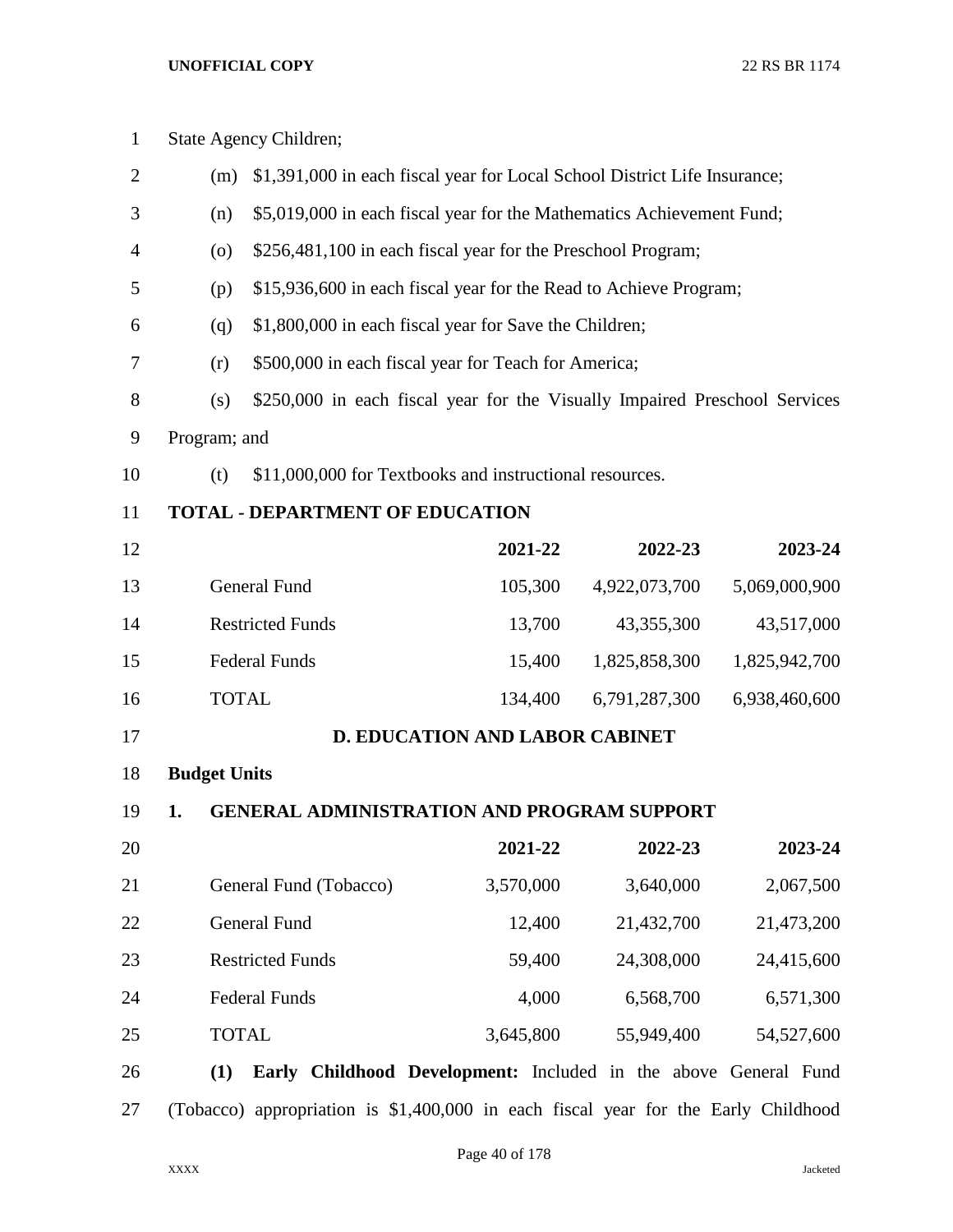Advisory Council.

 **(2) Development Screening:** Included in the above General Fund (Tobacco) Fund appropriation is \$3,570,000 in fiscal year 2021-2022, \$2,240,000 in fiscal year 2022-2023, and \$667,500 in fiscal year 2023-2024 for increased Developmental Screening.

 **(3) Governor's Scholars Program:** Included in the above General Fund appropriation is \$1,758,700 in each fiscal year for the Governor's Scholars Program.

 **(4) Governor's School for Entrepreneurs:** Included in the above General Fund appropriation is \$895,200 in each in fiscal year for the Governor's School for Entrepreneurs.

 **(5) Kentucky Center for Statistics:** Included in the above General Fund appropriation is an additional \$1,501,300 in each fiscal year to support the Kentucky Center for Statistics.

 **(6) The Hope Center:** Included in the above General Fund appropriation is \$100,000 in each fiscal year for the Hope Center.

**2. PROPRIETARY EDUCATION**

| 17 |    |                                        | 2021-22 | 2022-23   | 2023-24   |
|----|----|----------------------------------------|---------|-----------|-----------|
| 18 |    | <b>Restricted Funds</b>                | 800     | 512,300   | 513,400   |
| 19 | 3. | <b>DEAF AND HARD OF HEARING</b>        |         |           |           |
| 20 |    |                                        | 2021-22 | 2022-23   | 2023-24   |
| 21 |    | <b>General Fund</b>                    | 2,900   | 994,400   | 1,002,300 |
| 22 |    | <b>Restricted Funds</b>                | 1,400   | 1,381,500 | 1,381,400 |
| 23 |    | <b>TOTAL</b>                           | 4,300   | 2,375,900 | 2,383,700 |
| 24 | 4. | <b>KENTUCKY EDUCATIONAL TELEVISION</b> |         |           |           |
|    |    |                                        |         |           |           |

| 25 |                         | 2021-22 | 2022-23    | 2023-24    |
|----|-------------------------|---------|------------|------------|
| 26 | General Fund            | 50,500  | 15,364,100 | 15,443,200 |
| 27 | <b>Restricted Funds</b> | $-()$   | 2,024,800  | 2,024,800  |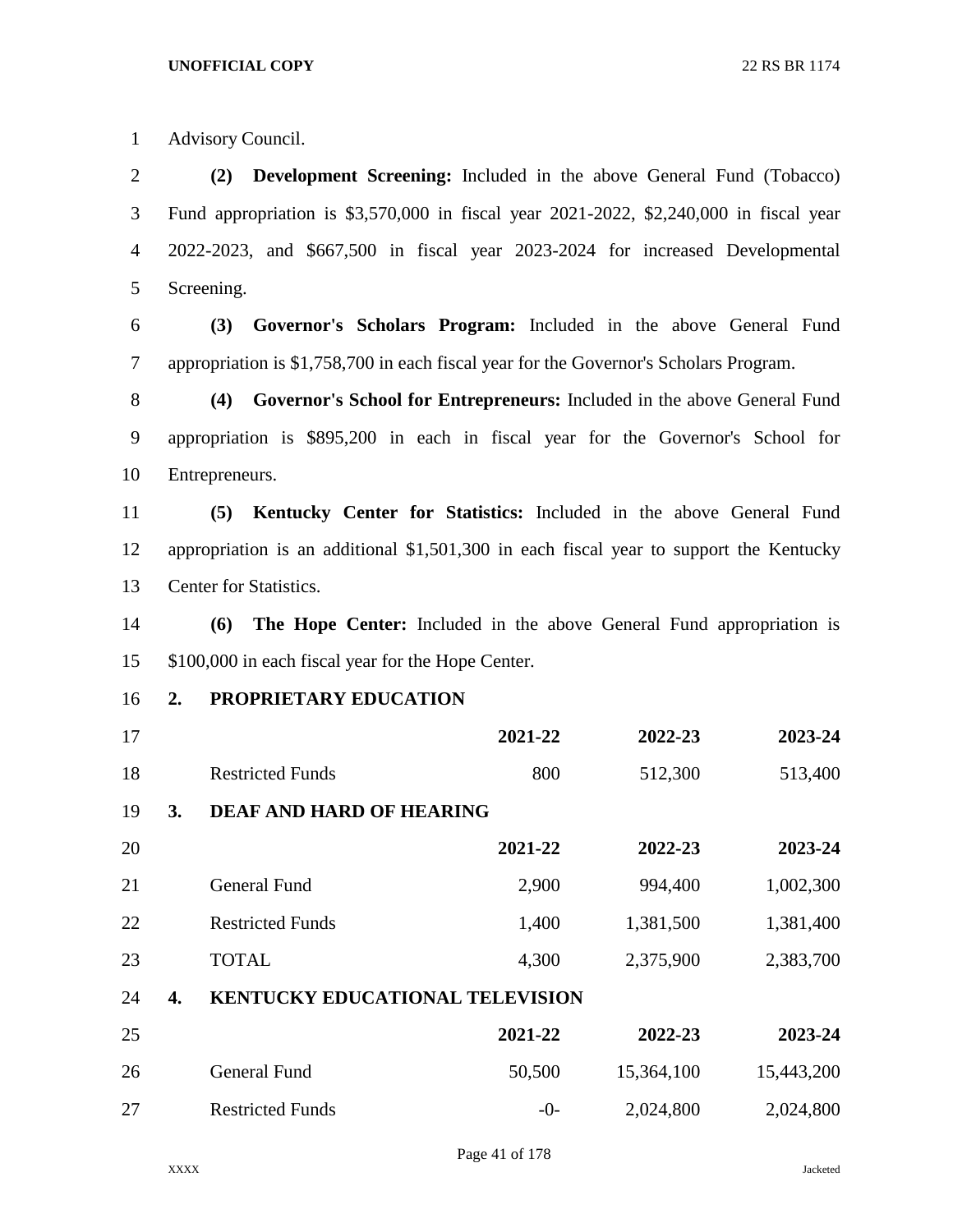| $\mathbf{1}$   |    | <b>TOTAL</b>                                                                                  | 50,500                                                                  | 17,388,900      | 17,468,000            |
|----------------|----|-----------------------------------------------------------------------------------------------|-------------------------------------------------------------------------|-----------------|-----------------------|
| $\overline{2}$ | 5. | ENVIRONMENTAL EDUCATION COUNCIL                                                               |                                                                         |                 |                       |
| 3              |    |                                                                                               | 2021-22                                                                 | 2022-23         | 2023-24               |
| 4              |    | <b>Restricted Funds</b>                                                                       | 700                                                                     | 636,100         | 637,200               |
| 5              |    | <b>Federal Funds</b>                                                                          | $-0-$                                                                   | 429,900         | 429,900               |
| 6              |    | <b>TOTAL</b>                                                                                  | 700                                                                     | 1,066,000       | 1,067,100             |
| 7              |    | (1)<br><b>Environmental</b>                                                                   | <b>Education</b><br><b>Council:</b>                                     | Notwithstanding | <b>KRS</b><br>224.43- |
| 8              |    | $505(2)(b)$ , the Council may use interest received to support the operations of the Council. |                                                                         |                 |                       |
| 9              | 6. | <b>LIBRARIES AND ARCHIVES</b>                                                                 |                                                                         |                 |                       |
| 10             |    | <b>General Operations</b><br>a.                                                               |                                                                         |                 |                       |
| 11             |    |                                                                                               | 2021-22                                                                 | 2022-23         | 2023-24               |
| 12             |    | <b>General Fund</b>                                                                           | 14,000                                                                  | 6,345,400       | 6,380,200             |
| 13             |    | <b>Restricted Funds</b>                                                                       | 200                                                                     | 970,200         | 970,700               |
| 14             |    | <b>Federal Funds</b>                                                                          | 3,100                                                                   | 3,459,800       | 2,994,600             |
| 15             |    | <b>TOTAL</b>                                                                                  | 17,300                                                                  | 10,775,400      | 10,345,500            |
| 16             |    | <b>Direct Local Aid</b><br>b.                                                                 |                                                                         |                 |                       |
| 17             |    |                                                                                               |                                                                         | 2022-23         | 2023-24               |
| 18             |    | <b>General Fund</b>                                                                           |                                                                         | 6,829,600       | 6,829,600             |
| 19             |    | <b>Restricted Funds</b>                                                                       |                                                                         | 1,046,900       | 1,046,900             |
| 20             |    | <b>TOTAL</b>                                                                                  |                                                                         | 7,876,500       | 7,876,500             |
| 21             |    | (1)                                                                                           | Per Capita Grants: Notwithstanding KRS 171.201, included in the above   |                 |                       |
| 22             |    | General Fund appropriation is \$2,500,000 in each fiscal year for Per Capita Grants.          |                                                                         |                 |                       |
| 23             |    | (2)                                                                                           | Public Libraries Facilities Construction: Included in the above General |                 |                       |
| 24             |    | Fund appropriation is \$4,329,600 in each fiscal year for the Public Libraries Facilities     |                                                                         |                 |                       |
| 25             |    | <b>Construction Fund.</b>                                                                     |                                                                         |                 |                       |
| 26             |    | <b>TOTAL - LIBRARIES AND ARCHIVES</b>                                                         |                                                                         |                 |                       |
| 27             |    |                                                                                               | 2021-22                                                                 | 2022-23         | 2023-24               |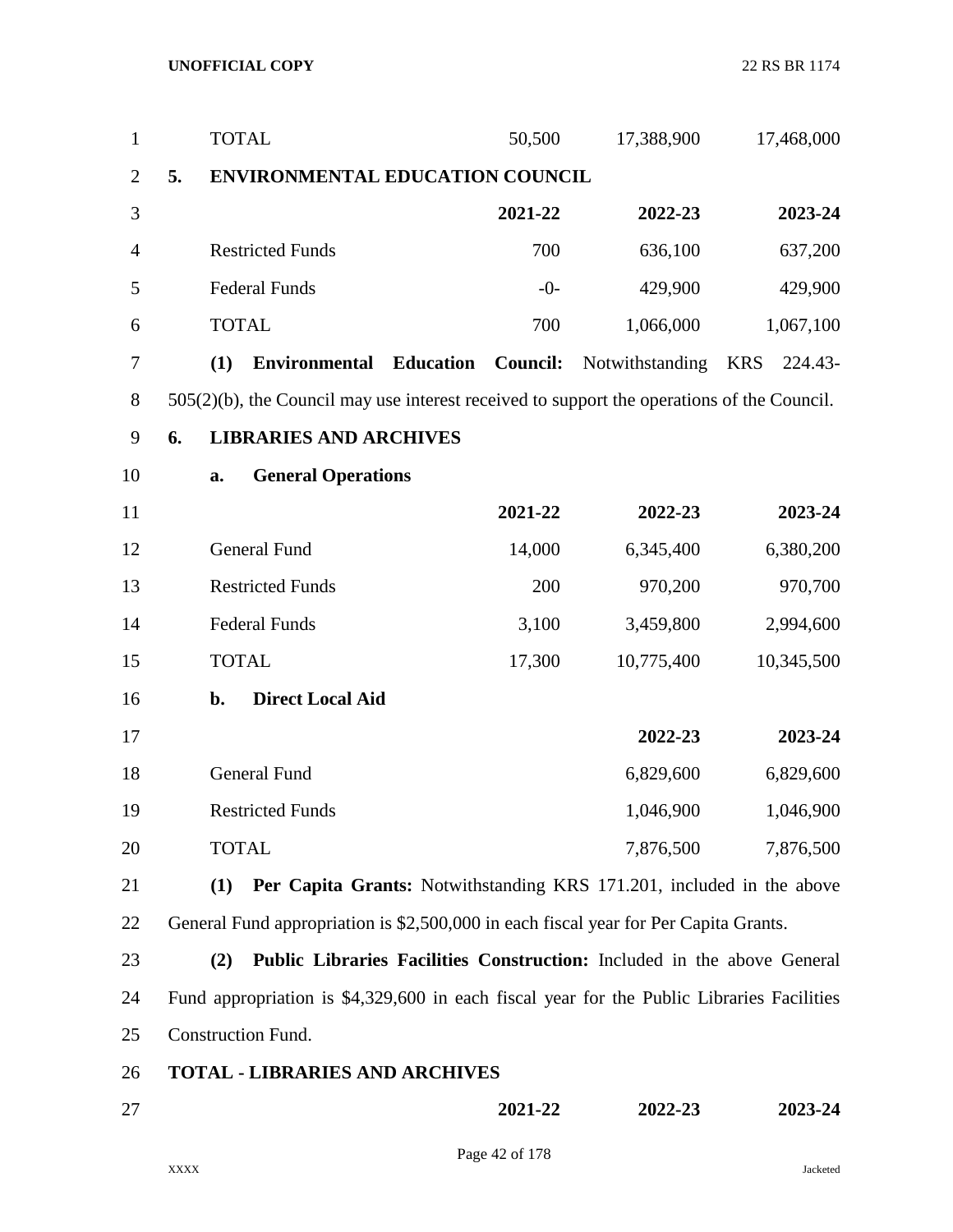| 1              |    | <b>General Fund</b>          | 14,000    | 13,175,000  | 13,209,800   |
|----------------|----|------------------------------|-----------|-------------|--------------|
| $\overline{2}$ |    | <b>Restricted Funds</b>      | 200       | 2,017,100   | 2,017,600    |
| 3              |    | <b>Federal Funds</b>         | 3100      | 3,459,800   | 2,994,600    |
| $\overline{4}$ |    | <b>TOTAL</b>                 | 17,300    | 18,651,900  | 18,222,000   |
| 5              | 7. | <b>WORKFORCE DEVELOPMENT</b> |           |             |              |
|                |    |                              |           |             |              |
| 6              |    |                              | 2021-22   | 2022-23     | 2023-24      |
| 7              |    | <b>General Fund</b>          | 44,100    | 62,549,600  | 68, 348, 700 |
| 8              |    | <b>Restricted Funds</b>      | 1,805,500 | 12,879,000  | 12,883,900   |
| 9              |    | <b>Federal Funds</b>         | 93,300    | 499,085,000 | 474,903,400  |

 **(1) Carry Forward of General Fund Appropriation:** Notwithstanding KRS 45.229, the General Fund balance for the Office of Adult Education for fiscal year 2021- 2022 and fiscal year 2022-2023 shall not lapse and shall carry forward.

 **(2) Cafeteria Service Contracts:** No state agency shall enter into any contract with a nongovernmental entity for the operation of food services provided in the cafeterias located in the Kentucky Transportation Cabinet office building and/or the Cabinet for Human Resources office building in Frankfort unless the Office of Vocational Rehabilitation has declined in writing to provide such services.

 **(3) Adult Education:** Included in the above General Fund appropriation is \$18,512,900 in fiscal year 2022-2023 and \$18,531,600 in fiscal year 2023-2024 for the Office of Adult Education.

 **(4) Employer and Apprenticeship Services:** Included in the above General Fund appropriation is \$617,000 in fiscal year 2022-2023 and \$619,700 in fiscal year 2023-2024 for the Office of Employer and Apprenticeship Services. The Education and Workforce Development Cabinet shall provide a report by December 1 of each year to the Interim Joint Committee on Education detailing the use of these funds.

**8. WORKPLACE STANDARDS**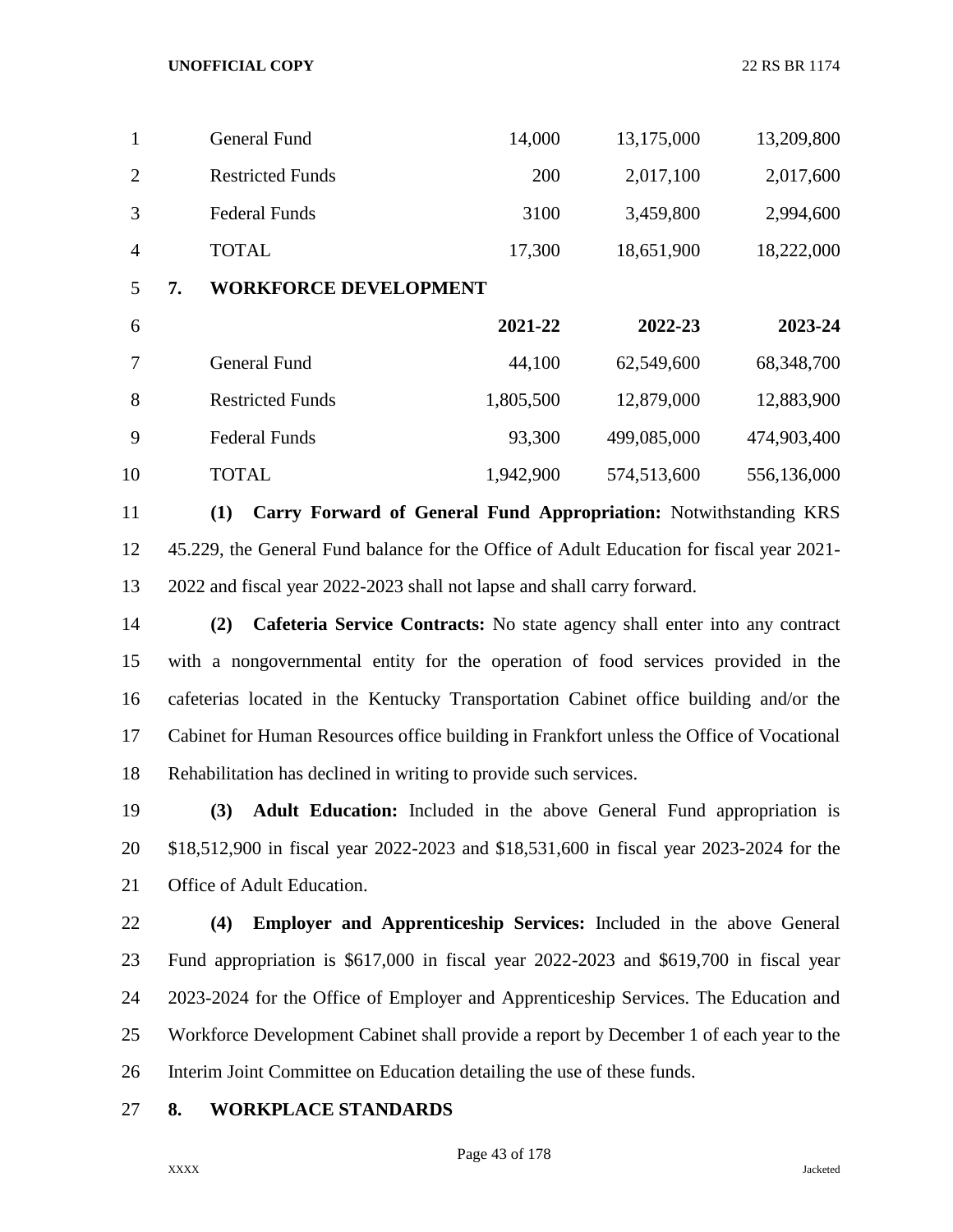| 1              |     |                                                   | 2021-22                           | 2022-23     | 2023-24     |
|----------------|-----|---------------------------------------------------|-----------------------------------|-------------|-------------|
| $\overline{2}$ |     | General Fund                                      | 5,500                             | 1,904,900   | 1,918,500   |
| 3              |     | <b>Restricted Funds</b>                           | 17,700                            | 8,187,600   | 8,333,500   |
| $\overline{4}$ |     | <b>Federal Funds</b>                              | 13,700                            | 4,365,600   | 4,365,200   |
| 5              |     | <b>TOTAL</b>                                      | 36,900                            | 14,458,100  | 14,617,200  |
| 6              | 9.  | <b>WORKERS' CLAIMS</b>                            |                                   |             |             |
| $\overline{7}$ |     |                                                   | 2021-22                           | 2022-23     | 2023-24     |
| 8              |     | <b>Restricted Funds</b>                           | 41,400                            | 60,997,100  | 61,193,500  |
| 9              | 10. | OCCUPATIONAL SAFETY AND HEALTH REVIEW COMMISSION  |                                   |             |             |
| 10             |     |                                                   | 2021-22                           | 2022-23     | 2023-24     |
| 11             |     | <b>Restricted Funds</b>                           | 1,600                             | 772,300     | 778,400     |
| 12             | 11. | <b>WORKERS' COMPENSATION FUNDING COMMISSION</b>   |                                   |             |             |
| 13             |     |                                                   |                                   | 2022-23     | 2023-24     |
| 14             |     | <b>Restricted Funds</b>                           | 7,300                             | 114,689,700 | 92,083,800  |
| 15             | 12. | <b>WORKERS' COMPENSATION NOMINATING COMMITTEE</b> |                                   |             |             |
| 16             |     |                                                   |                                   | 2022-23     | 2023-24     |
| 17             |     | <b>Restricted Funds</b>                           |                                   | 1,100       | 1,100       |
| 18             |     | <b>TOTAL - EDUCATION AND LABOR CABINET</b>        |                                   |             |             |
| 19             |     |                                                   | 2021-22                           | 2022-23     | 2023-24     |
| 20             |     | General Fund (Tobacco)                            | 3,570,000                         | 3,640,000   | 2,067,500   |
| 21             |     | General Fund                                      | 129,400                           | 115,420,700 | 121,395,700 |
| 22             |     | <b>Restricted Funds</b>                           | 1,936,000                         | 228,406,600 | 206,264,200 |
| 23             |     | <b>Federal Funds</b>                              | 114,100                           | 513,909,000 | 489,264,400 |
| 24             |     | <b>TOTAL</b>                                      | 5,749,500                         | 861,376,300 | 818,991,800 |
| 25             |     |                                                   | E. ENERGY AND ENVIRONMENT CABINET |             |             |
| 26             |     | <b>Budget Units</b>                               |                                   |             |             |
| 27             | 1.  | <b>SECRETARY</b>                                  |                                   |             |             |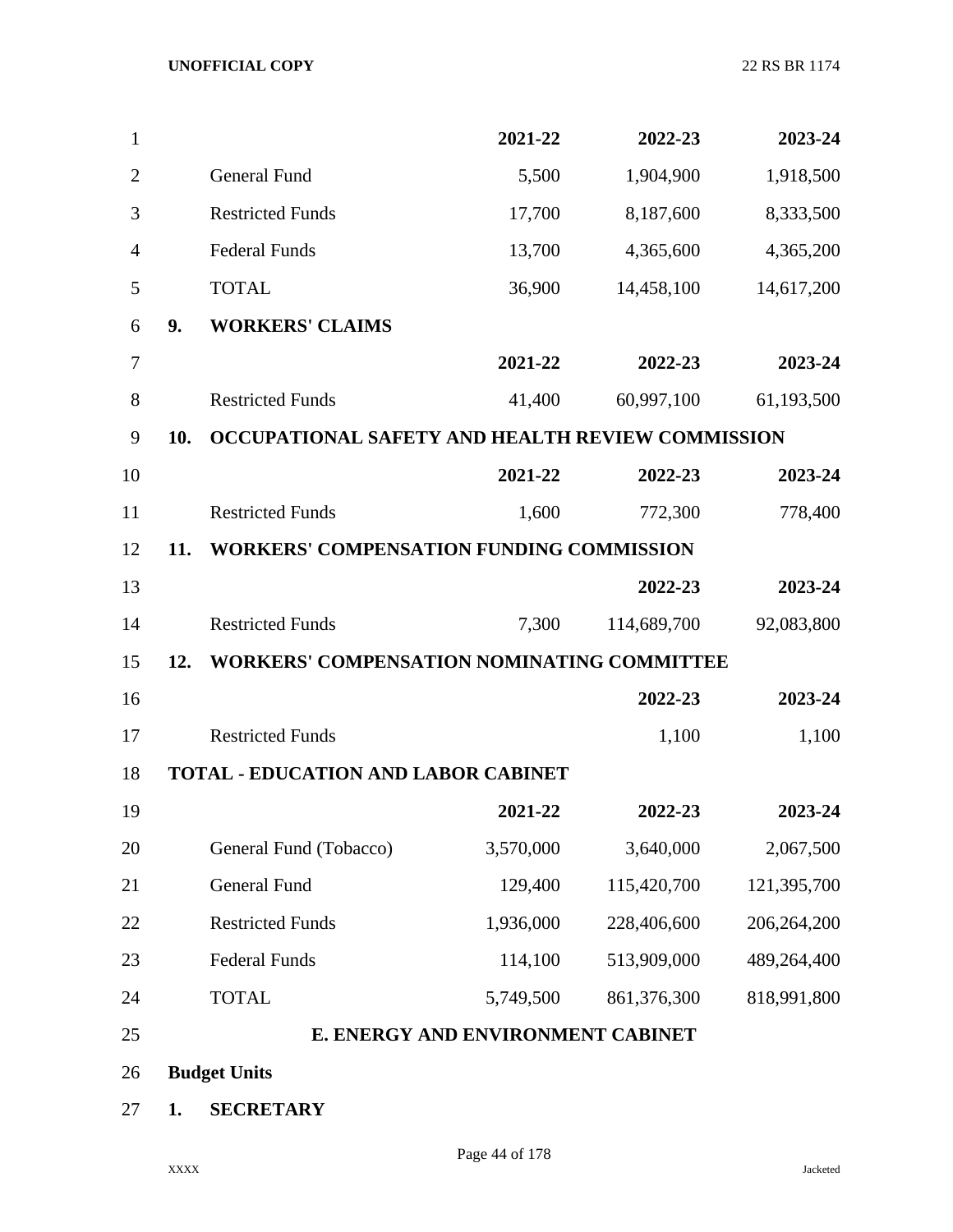| 1              |                         | 2021-22 | 2022-23   | 2023-24   |
|----------------|-------------------------|---------|-----------|-----------|
| 2              | General Fund            | 12,000  | 4,084,600 | 4,100,000 |
| 3              | <b>Restricted Funds</b> | 6,100   | 1,831,800 | 1,839,400 |
| $\overline{4}$ | <b>Federal Funds</b>    | 5,400   | 1,706,900 | 1,706,900 |
| 5              | <b>TOTAL</b>            | 23,500  | 7,623,300 | 7,646,300 |
|                |                         |         |           |           |

 **(1) Volkswagen Settlement:** Notwithstanding KRS 45.229, unexpended Restricted Funds appropriated in 2021 Ky. Acts ch. 169, Part I, E., 1., to administer the Consent Decrees in Volkswagen "Clean Diesel" Marketing, Sales 14 Practices, and Products Liability litigation shall not lapse and shall carry forward for the uses specified in 2021 Ky. Acts ch. 169 Part I, E., 1., (a), (b), (c), and (d).

**2. ADMINISTRATIVE SERVICES**

| 12 |    |                                 | 2021-22 | 2022-23     | 2023-24     |
|----|----|---------------------------------|---------|-------------|-------------|
| 13 |    | <b>General Fund</b>             | 18,800  | 5,326,300   | 5,359,200   |
| 14 |    | <b>Restricted Funds</b>         | 8,400   | 4,417,600   | 4,500,500   |
| 15 |    | <b>Federal Funds</b>            | 4,500   | 1,981,500   | 1,989,500   |
| 16 |    | <b>TOTAL</b>                    | 31,700  | 11,725,400  | 11,849,200  |
| 17 | 3. | <b>ENVIRONMENTAL PROTECTION</b> |         |             |             |
| 18 |    |                                 | 2021-22 | 2022-23     | 2023-24     |
| 19 |    | <b>General Fund</b>             | 72,200  | 25,952,900  | 27,181,300  |
| 20 |    | <b>Restricted Funds</b>         | 103,500 | 77,197,500  | 76,930,400  |
| 21 |    | <b>Federal Funds</b>            | 60,700  | 27,200,400  | 27,412,700  |
| 22 |    | <b>TOTAL</b>                    | 236,400 | 130,350,800 | 131,524,400 |
| 23 | 4. | <b>NATURAL RESOURCES</b>        |         |             |             |
| 24 |    |                                 | 2021-22 | 2022-23     | 2023-24     |
| 25 |    | General Fund (Tobacco)          | $-0-$   | 3,423,400   | 3,423,400   |
| 26 |    | <b>General Fund</b>             | 110,600 | 38,778,800  | 39,497,700  |
| 27 |    | <b>Restricted Funds</b>         | $-0-$   | 12,597,600  | 12,524,700  |
|    |    |                                 |         |             |             |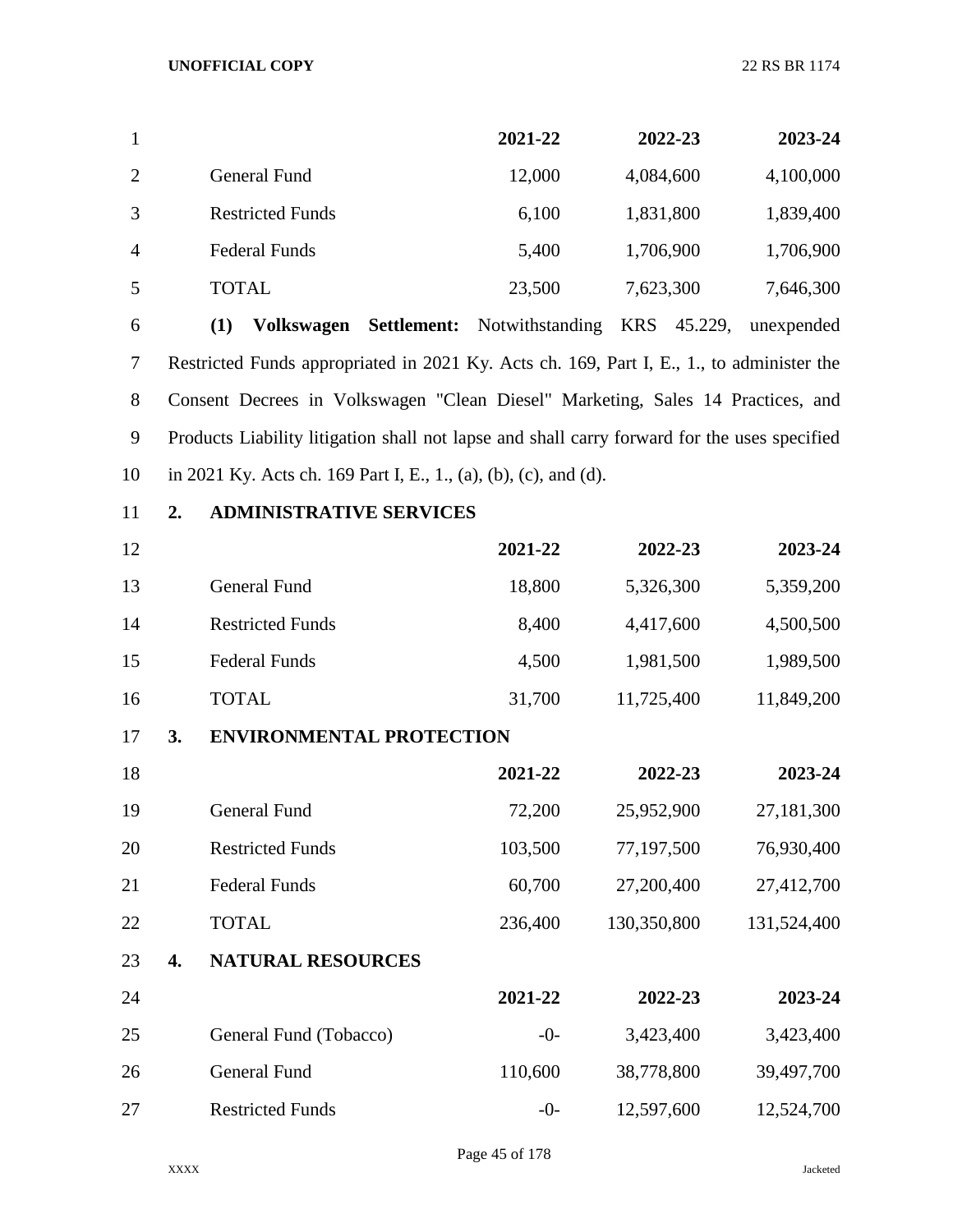| Federal Funds | 62,700  | 143,295,700 | 175,479,500 |
|---------------|---------|-------------|-------------|
| TOTAL         | 173,300 | 198,095,500 | 230,925,300 |

 **(1) Emergency Forest Fire Suppression:** Not less than \$2,500,000 of the above General Fund appropriation in each fiscal year shall be set aside for emergency forest fire suppression. Any portion of the \$2,500,000 not expended for emergency forest fire suppression shall lapse to the General Fund at the end of each fiscal year. There is appropriated from the General Fund the necessary funds, subject to the conditions and procedures provided in this Act, which are required as a result of emergency fire suppression activities in excess of \$2,500,000 in each fiscal year. Fire suppression costs in excess of \$2,500,000 annually shall be deemed necessary government expenses and shall be paid from the General Fund Surplus Account (KRS 48.700) or the Budget Reserve Trust Fund Account (KRS 48.705).

 **(2) Environmental Stewardship Program:** Included in the above General Fund (Tobacco) appropriation is \$2,516,100 in each in fiscal year for the Environmental Stewardship Program.

 **(3) Conservation District Local Aid:** Included in the above General Fund (Tobacco) appropriation is \$907,300 in each fiscal year for the Division of Conservation to provide direct aid to local conservation districts.

**5. ENERGY POLICY**

| 20 |    |                                  | 2021-22 | 2022-23   | 2023-24   |
|----|----|----------------------------------|---------|-----------|-----------|
| 21 |    | General Fund                     | 900     | 866,100   | 867,100   |
| 22 |    | <b>Restricted Funds</b>          | 800     | 589,800   | 596,600   |
| 23 |    | <b>Federal Funds</b>             | 1,600   | 8,325,500 | 6,233,500 |
| 24 |    | <b>TOTAL</b>                     | 3,300   | 9,781,400 | 7,697,200 |
| 25 | 6. | <b>KENTUCKY NATURE PRESERVES</b> |         |           |           |
| 26 |    |                                  | 2021-22 | 2022-23   | 2023-24   |
| 27 |    | <b>General Fund</b>              | 6,500   | 1,244,600 | 1,259,400 |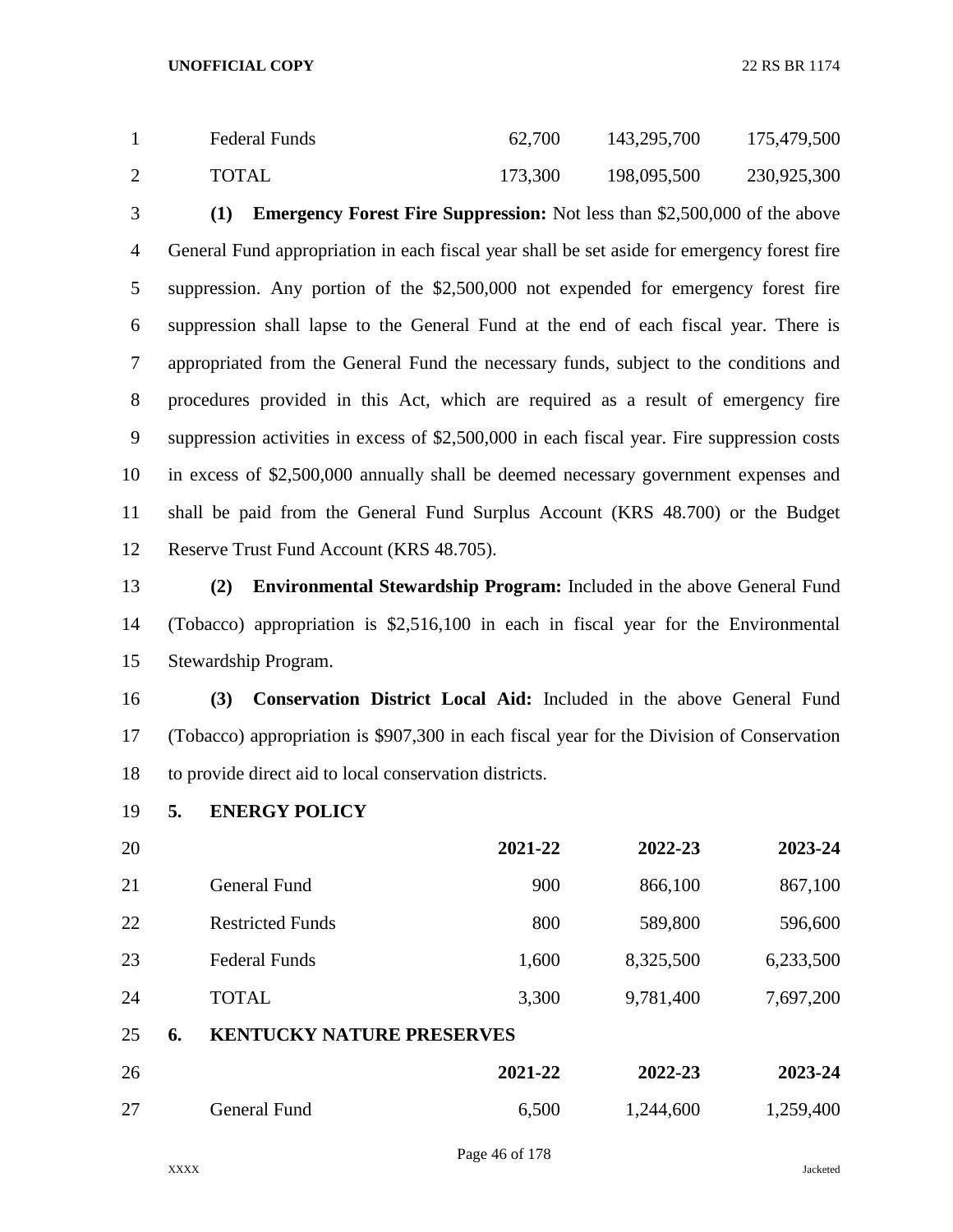| $\mathbf{1}$   | <b>Restricted Funds</b>                                                                   | $-0-$   | 2,466,400   | 2,466,500   |
|----------------|-------------------------------------------------------------------------------------------|---------|-------------|-------------|
| $\overline{2}$ | <b>Federal Funds</b>                                                                      | 300     | 113,600     | 113,600     |
| 3              | <b>TOTAL</b>                                                                              | 6,800   | 3,824,600   | 3,839,500   |
| $\overline{4}$ | 7.<br>PUBLIC SERVICE COMMISSION                                                           |         |             |             |
| 5              |                                                                                           | 2021-22 | 2022-23     | 2023-24     |
| 6              | <b>General Fund</b>                                                                       | 28,700  | 18,473,500  | 18,554,000  |
| $\overline{7}$ | <b>Restricted Funds</b>                                                                   | 222,600 | 3,274,400   | 3,063,200   |
| 8              | <b>Federal Funds</b>                                                                      | 4,500   | 801,100     | 801,100     |
| 9              | <b>TOTAL</b>                                                                              | 255,800 | 22,549,000  | 22,418,300  |
| 10             | Lapse of General Fund Appropriation Balance: Notwithstanding KRS<br>(1)                   |         |             |             |
| 11             | 278.150(3), \$7,185,200 in fiscal year 2022-2023 and \$7,185,200 in fiscal year 2023-2024 |         |             |             |
| 12             | shall lapse to the General Fund.                                                          |         |             |             |
| 13             | <b>TOTAL - ENERGY AND ENVIRONMENT CABINET</b>                                             |         |             |             |
| 14             |                                                                                           | 2021-22 | 2022-23     | 2023-24     |
| 15             | General Fund (Tobacco)                                                                    | $-0-$   | 3,423,400   | 3,423,400   |
| 16             | <b>General Fund</b>                                                                       | 249,700 | 94,726,800  | 96,818,700  |
| 17             | <b>Restricted Funds</b>                                                                   | 341,400 | 102,375,100 | 101,921,300 |
| 18             | <b>Federal Funds</b>                                                                      | 139,700 | 183,424,700 | 213,736,800 |
| 19             | <b>TOTAL</b>                                                                              | 730,800 | 383,950,000 | 415,900,200 |
| 20             | F. FINANCE AND ADMINISTRATION CABINET                                                     |         |             |             |
| 21             | <b>Budget Units</b>                                                                       |         |             |             |

**1. GENERAL ADMINISTRATION**

| 23 |                         | 2021-22     | 2022-23     | 2023-24    |
|----|-------------------------|-------------|-------------|------------|
| 24 | General Fund            | 1,050,000   | 9,616,600   | 8,848,000  |
| 25 | <b>Restricted Funds</b> | 16,500      | 42,513,600  | 34,304,300 |
| 26 | <b>Federal Funds</b>    | 132,202,100 | 60,000,000  | 56,115,600 |
| 27 | <b>TOTAL</b>            | 133,268,600 | 112,130,200 | 99,267,900 |

Page 47 of 178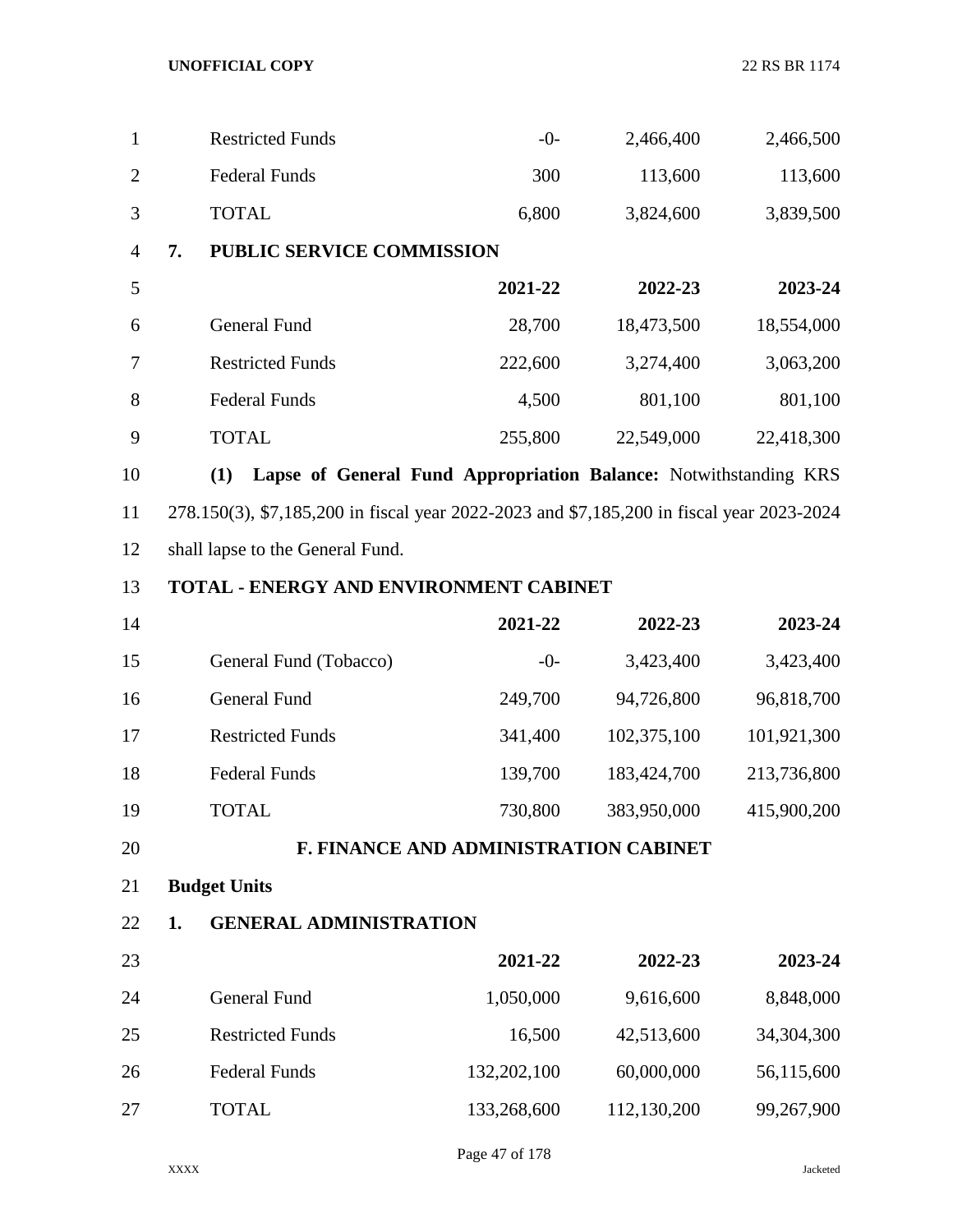**(1) State Motor Vehicle Fleet:** The Secretary of the Finance and Administration Cabinet shall restrict permanently assigned vehicles to only Constitutional Officers, the Court of Justice, Executive Cabinet Secretaries, law enforcement, and those who are assigned vehicles for other public safety purposes. A report listing the recipients of permanently assigned vehicles from the State Motor Vehicle Fleet shall be submitted to the Interim Joint Committee on Appropriations and Revenue by August 1 of each fiscal year. The above General Fund appropriation shall be used to assist with development of this report.

 Notwithstanding KRS 45.229, any unexpended funds from the \$3,500,000 portion in the enacted Restricted Funds appropriation in fiscal year 2021-2022 and from the \$4,500,000 portion in the above Restricted Funds appropriation in fiscal year 2022-2023 from the Fleet Management Fund for the replacement of vehicles shall not lapse and shall carry forward.

 **(2) Emergency Rental Assistance Program:** Notwithstanding KRS 45.229, Federal Funds appropriated from the Emergency Rental Assistance Program shall not lapse and shall carry forward.

**2. CONTROLLER**

| 18  |                         | 2021-22 | 2022-23    | 2023-24    |
|-----|-------------------------|---------|------------|------------|
| -19 | General Fund            | 264,400 | 6,634,600  | 6,662,200  |
| 20  | <b>Restricted Funds</b> | 12,500  | 15,276,100 | 15,318,800 |
| 21  | <b>TOTAL</b>            | 276,900 | 21,910,700 | 21,981,000 |

 **(1) Social Security Contingent Liability Fund:** Any expenditures that may be required by KRS 61.470 are hereby deemed necessary government expenses and shall be paid first from the General Fund Surplus Account (KRS 48.700), if available, or from any available balance in the Budget Reserve Trust Fund Account (KRS 48.705), subject to the conditions and procedures provided in this Act.

**3. DEBT SERVICE**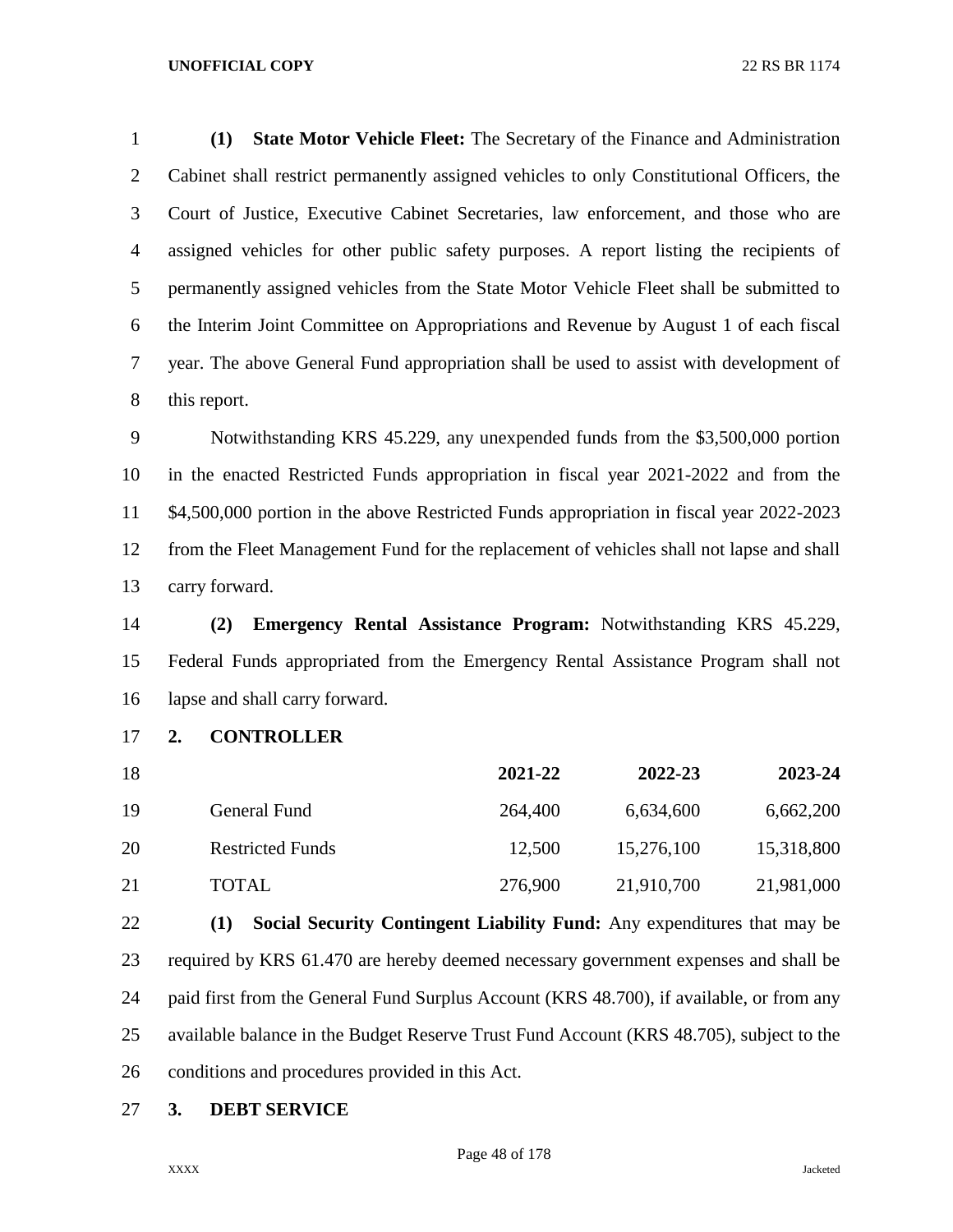|   |                        | 2022-23     | 2023-24     |
|---|------------------------|-------------|-------------|
|   | General Fund (Tobacco) | 25,268,800  | 23,666,200  |
|   | General Fund           | 384,997,200 | 392,545,500 |
| 4 | TOTAL                  | 410,266,000 | 416,211,700 |

 **(1) General Fund (Tobacco) Debt Service Lapse:** Notwithstanding Part X, (4) of this Act, \$1,666,700 in fiscal year 2022-2023 and \$1,498,900 in fiscal year 2023-2024 shall lapse to the General Fund.

 **(2) Kentucky State Police Two-Way Radio Debt Service:** Pursuant to KRS 150.021, the Department of Fish and Wildlife Resources shall transfer \$296,100 in fiscal year 2021-2022, \$499,400 in fiscal year 2022-2023, and \$499,700 in fiscal year 2023- 2024 to the Finance and Administration Cabinet to partially support debt service on Phases I and II of the Kentucky State Police Two-Way Radio System project.

## **4. FACILITIES AND SUPPORT SERVICES**

| 14  |                         | 2021-22   | 2022-23    | 2023-24    |
|-----|-------------------------|-----------|------------|------------|
| 15  | General Fund            | 2,668,200 | 9,897,800  | 12,632,100 |
| -16 | <b>Restricted Funds</b> | 61,800    | 55,568,200 | 55,746,000 |
| -17 | <b>TOTAL</b>            | 2,730,000 | 65,466,000 | 68,378,100 |

 **(1) Debt Service:** Included in the above General Fund appropriation is \$2,342,000 in fiscal year 2022-2023 and \$4,684,000 in fiscal year 2023-2024 for new debt service to support new bonds as set forth in Part II, Capital Projects Budget, of this Act.

## **5. COUNTY COSTS**

| 23 |                         | 2022-23    | 2023-24    |
|----|-------------------------|------------|------------|
| 24 | General Fund            | 24,139,800 | 24,139,800 |
| 25 | <b>Restricted Funds</b> | 1,702,500  | 1,702,500  |
| 26 | <b>TOTAL</b>            | 25,842,300 | 25,842,300 |

**(1) County Costs:** Funds required to pay county costs are appropriated and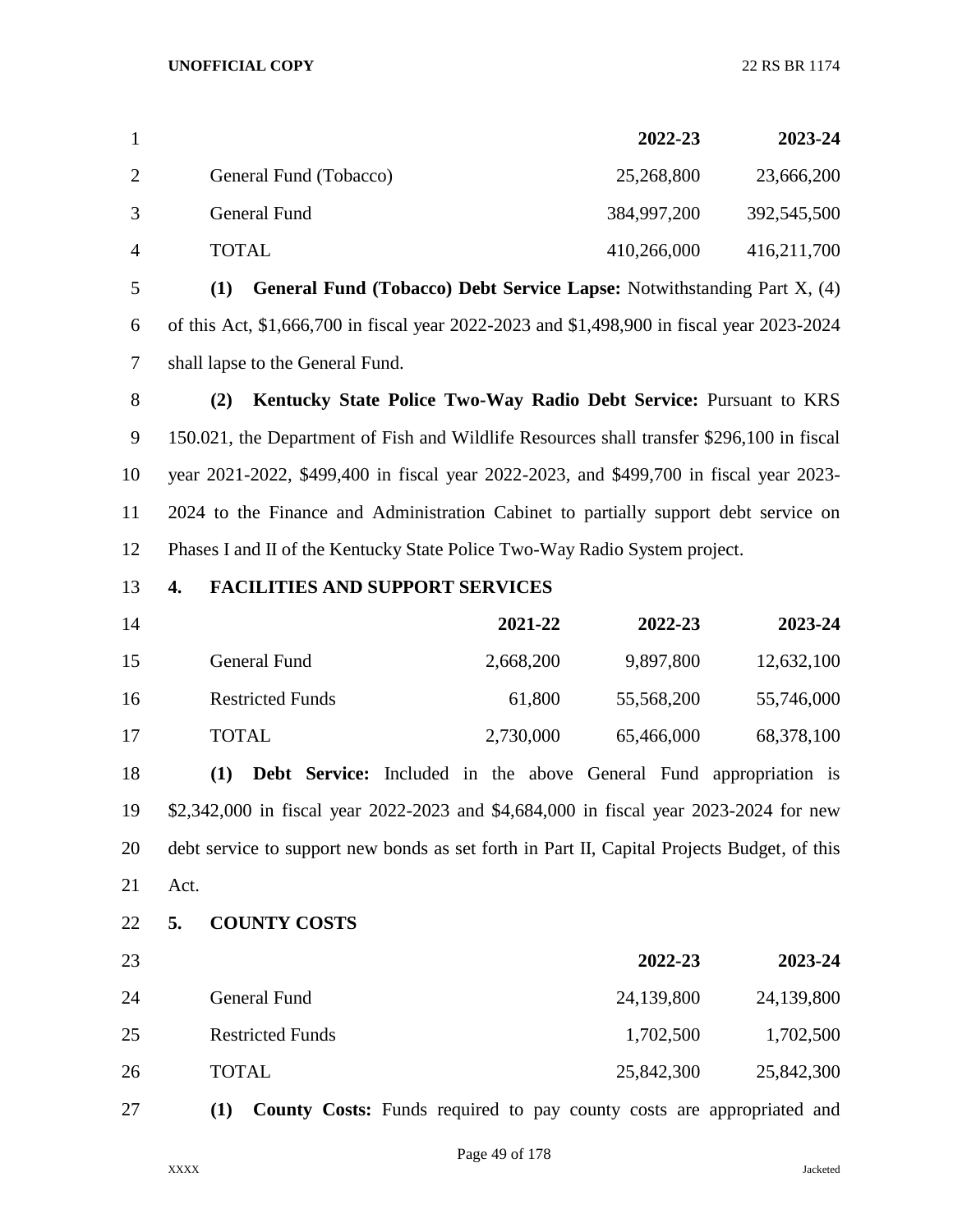additional funds may be allotted from the General Fund Surplus Account (KRS 48.700) or the Budget Reserve Trust Fund Account (KRS 48.705) by the Secretary of the Finance and Administration Cabinet, subject to the conditions and procedures provided in this Act.

 **(2) Reimbursement to Sheriffs' Offices for Court Security Services:**  Notwithstanding KRS 64.092(6), the sheriff or other law enforcement officer serving a Circuit or District Court shall be compensated at the rate of \$10 per hour of service.

## **6. COMMONWEALTH OFFICE OF TECHNOLOGY**

| - 9 |                         | 2021-22 | 2022-23       | 2023-24     |
|-----|-------------------------|---------|---------------|-------------|
| 10  | General Fund            | $-()$ - | 1,074,400     | 1,293,800   |
| 11  | <b>Restricted Funds</b> | 113,800 | 140, 105, 500 | 140,300,800 |
| 12  | <b>Federal Funds</b>    | $-0-$   | 894,400       | 1,619,200   |
| 13  | TOTAL                   | 113,800 | 142,074,300   | 143,213,800 |

 **(1) Computer Services Fund Receipts:** The Secretary of the Finance and Administration Cabinet shall provide a listing of fee receipts from the Executive, Judicial, and Legislative Branches of government itemized by appropriation units, cost allocation methodology to the Interim Joint Committee on Appropriations and Revenue by August 1 of each fiscal year.

**7. REVENUE**

| 20 |                                                                                    | 2021-22   | 2022-23     | 2023-24     |
|----|------------------------------------------------------------------------------------|-----------|-------------|-------------|
| 21 | General Fund (Tobacco)                                                             | $-0-$     | 262,500     | 262,500     |
| 22 | <b>General Fund</b>                                                                | 3,250,000 | 116,748,800 | 117,699,800 |
| 23 | <b>Restricted Funds</b>                                                            | 17,700    | 12,907,900  | 12,945,000  |
| 24 | <b>TOTAL</b>                                                                       | 3,267,700 | 129,919,200 | 130,907,300 |
| 25 | <b>Operations of Revenue:</b> Notwithstanding KRS 132.672, 134.552(2),<br>(1)      |           |             |             |
| 26 | 136.652, and 365.390(2), funds may be expended in support of the operations of the |           |             |             |
| 27 | Department of Revenue.                                                             |           |             |             |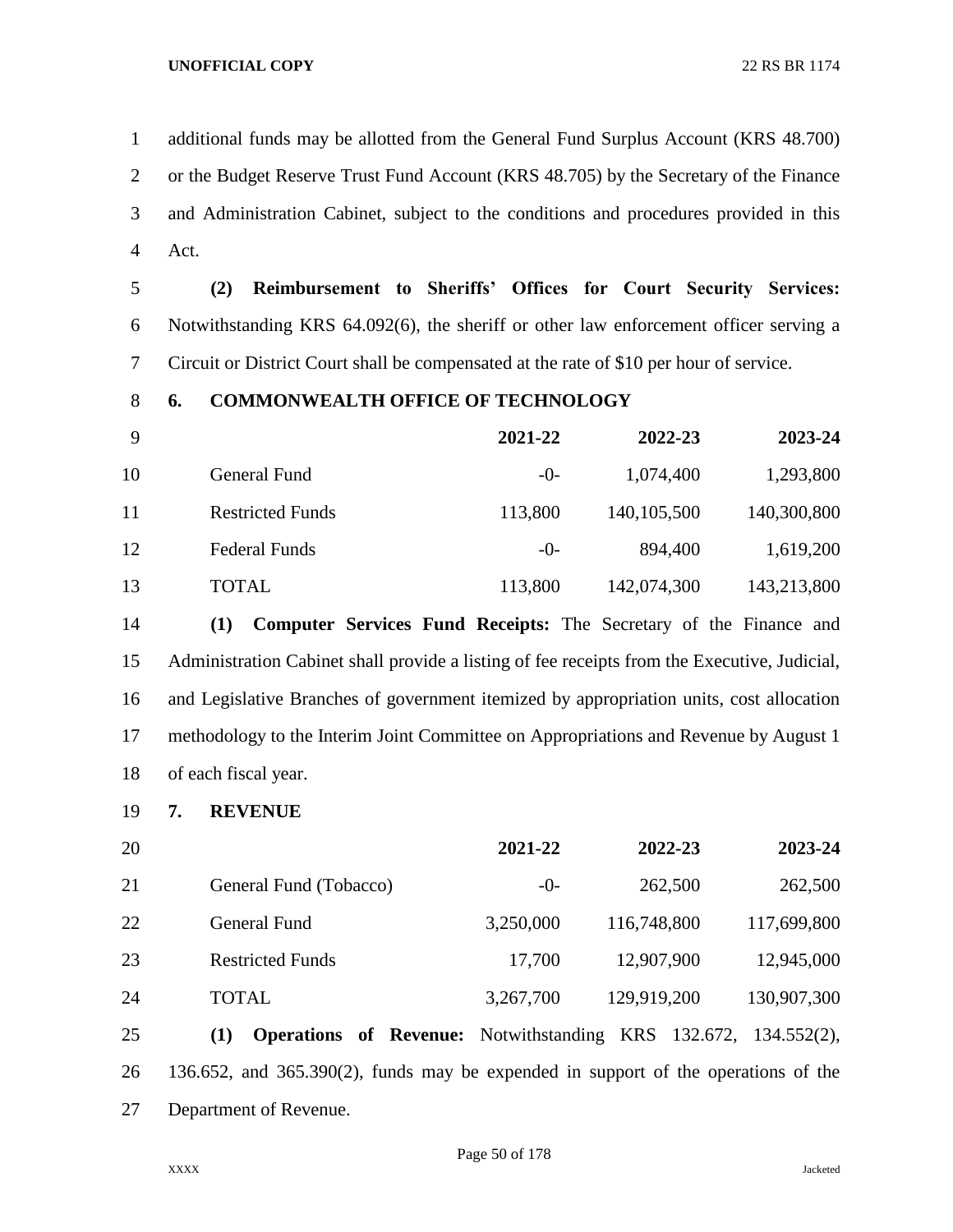| $\mathbf{1}$   | <b>State Enforcement:</b> Notwithstanding KRS 248.654 and 248.703(4), a total of<br>(2)   |                                              |             |             |  |
|----------------|-------------------------------------------------------------------------------------------|----------------------------------------------|-------------|-------------|--|
| $\overline{2}$ | \$262,500 of the Tobacco Settlement payments received in each fiscal year is appropriated |                                              |             |             |  |
| 3              | to the Finance and Administration Cabinet, Department of Revenue for the state's diligent |                                              |             |             |  |
| $\overline{4}$ | enforcement of noncompliant nonparticipating manufacturers.                               |                                              |             |             |  |
| 5              | 8.<br>PROPERTY VALUATION ADMINISTRATORS                                                   |                                              |             |             |  |
| 6              |                                                                                           | 2021-22                                      | 2022-23     | 2023-24     |  |
| 7              | <b>General Fund</b>                                                                       | 139,000                                      | 60,482,100  | 60,953,500  |  |
| 8              | <b>Restricted Funds</b>                                                                   | 286,300                                      | 3,500,000   | 3,500,000   |  |
| 9              | <b>TOTAL</b>                                                                              | 425,300                                      | 63,982,100  | 64,453,500  |  |
| 10             | (1)<br>Management of Expenditures: Notwithstanding KRS 132.590 and 132.597,               |                                              |             |             |  |
| 11             | the property valuation administrators are authorized to take necessary actions to manage  |                                              |             |             |  |
| 12             | expenditures within the appropriated amounts contained in this Act.                       |                                              |             |             |  |
| 13             | TOTAL - FINANCE AND ADMINISTRATION CABINET                                                |                                              |             |             |  |
| 14             |                                                                                           | 2021-22                                      | 2022-23     | 2023-24     |  |
| 15             | General Fund (Tobacco)                                                                    | $-0-$                                        | 25,531,300  | 23,928,700  |  |
| 16             | <b>General Fund</b>                                                                       | 7,371,600                                    | 613,591,300 | 624,774,700 |  |
| 17             | <b>Restricted Funds</b>                                                                   | 508,600                                      | 271,573,800 | 263,817,400 |  |
| 18             | <b>Federal Funds</b>                                                                      | 132,302,100                                  | 60,894,400  | 57,734,800  |  |
| 19             | <b>TOTAL</b>                                                                              | 140,082,300                                  | 971,590,800 | 970,255,600 |  |
| 20             |                                                                                           | <b>G. HEALTH AND FAMILY SERVICES CABINET</b> |             |             |  |
| 21             | <b>Budget Units</b>                                                                       |                                              |             |             |  |
| 22             | <b>GENERAL ADMINISTRATION AND PROGRAM SUPPORT</b><br>1.                                   |                                              |             |             |  |
| 23             |                                                                                           | 2021-22                                      | 2022-23     | 2023-24     |  |
| 24             | <b>General Fund</b>                                                                       | 15,100                                       | 10,395,700  | 10,428,000  |  |
| 25             | <b>Restricted Funds</b>                                                                   | 145,300                                      | 54,153,400  | 54,481,700  |  |
| 26             | <b>Federal Funds</b>                                                                      | 65,000                                       | 49,463,300  | 49,515,000  |  |
| 27             | <b>TOTAL</b>                                                                              | 225,400                                      | 114,012,400 | 114,424,700 |  |

Page 51 of 178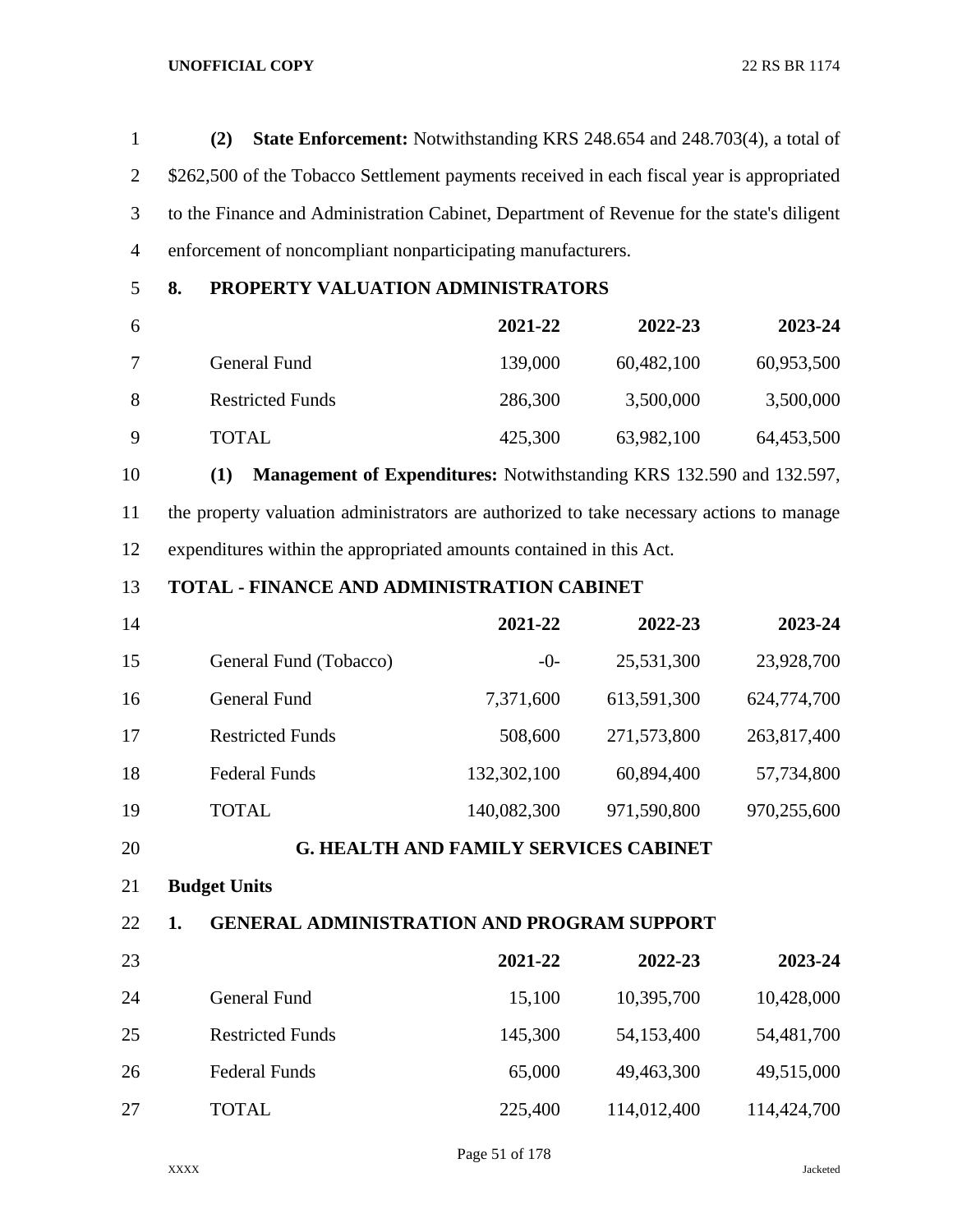**(1) Human Services Transportation Delivery:** Notwithstanding KRS 281.010(27), the Kentucky Works Program shall not participate in the Human Services Transportation Delivery Program or the Coordinated Transportation Advisory Committee.

 **(2) Federally Funded Positions:** Notwithstanding KRS 18A.010(2) and any provisions of this Act to the contrary, direct service units of the Office of Inspector General, Department for Income Support, Office for Children with Special Health Care Needs, Department for Community Based Services, Department for Behavioral Health, Developmental and Intellectual Disabilities, Family Resource Centers and Volunteer Services, Department for Aging and Independent Living, and the Department for Public Health shall be authorized to establish and fill such positions that are 100 percent federally funded for salary and fringe benefits.

 **(3) Special Olympics:** Included in the above General Fund appropriation is \$150,000 in each fiscal year to support the operations of Special Olympics Kentucky.

# **2. OFFICE FOR CHILDREN WITH SPECIAL HEALTH CARE NEEDS**

| 16       |                                      | 2021-22 | 2022-23     | 2023-24     |
|----------|--------------------------------------|---------|-------------|-------------|
| 17       | <b>General Fund</b>                  | 17,200  | 6,907,600   | 6,887,000   |
| 18       | <b>Restricted Funds</b>              | 12,000  | 9,306,700   | 9,225,800   |
| 19       | <b>Federal Funds</b>                 | 7,500   | 4,647,700   | 4,666,800   |
| 20       | <b>TOTAL</b>                         | 36,700  | 20,862,000  | 20,779,600  |
| 21<br>3. | <b>MEDICAID SERVICES</b>             |         |             |             |
| 22       | <b>Medicaid Administration</b><br>a. |         |             |             |
| 23       |                                      | 2021-22 | 2022-23     | 2023-24     |
| 24       | <b>General Fund</b>                  | 8,900   | 65,505,400  | 66,197,300  |
| 25       | <b>Restricted Funds</b>              | 24,400  | 55,261,400  | 48,678,500  |
| 26       | <b>Federal Funds</b>                 | 15,900  | 282,849,400 | 281,933,500 |
| 27       | <b>TOTAL</b>                         | 49,200  | 403,616,200 | 396,809,300 |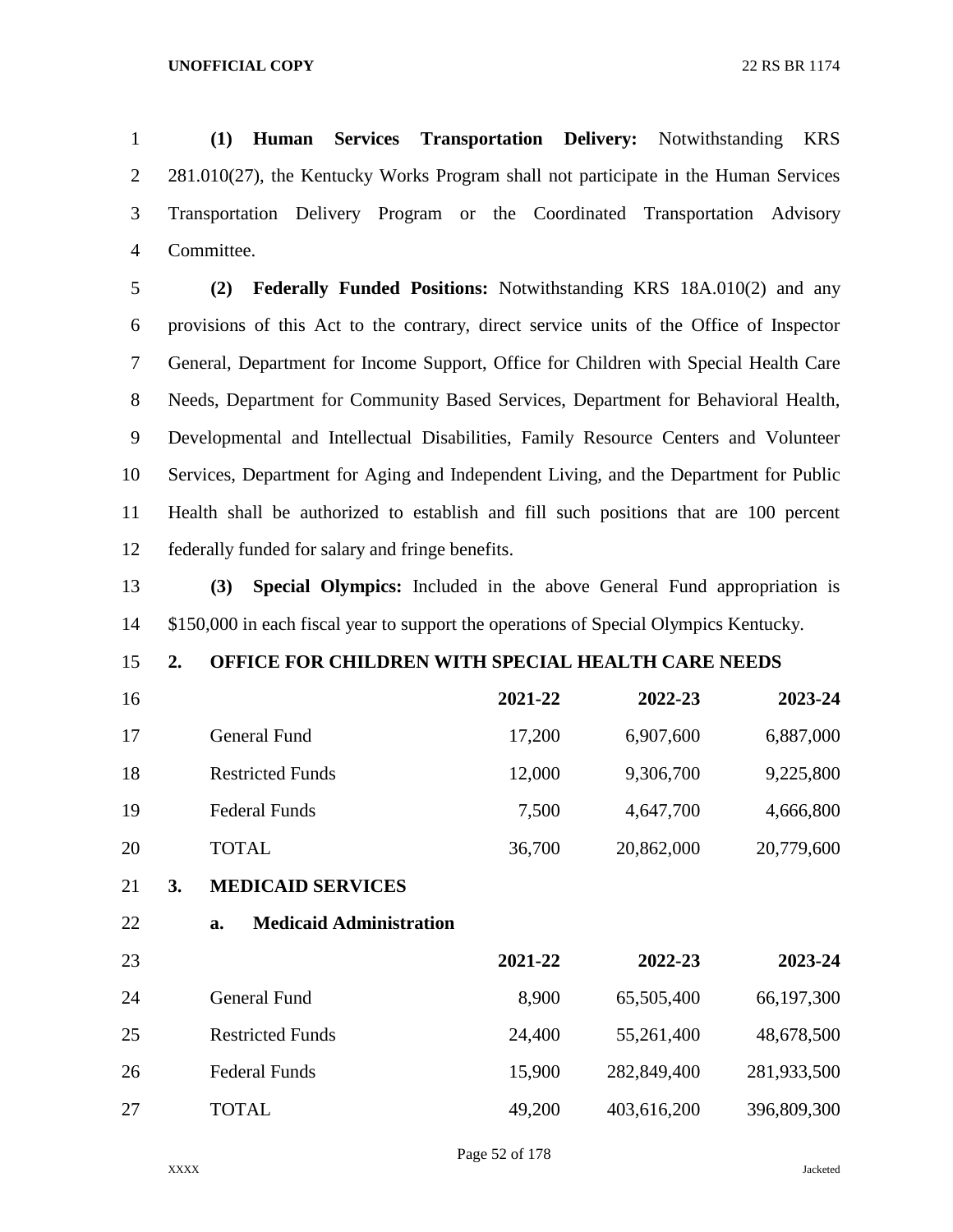**(1) Transfer of Excess Administrative Funds for Medicaid Benefits:** If any portion of the above General Fund appropriation in either fiscal year is deemed to be in excess of the necessary expenses for administration of the Department for Medicaid Services, the amount may be used for Medicaid Benefits in accordance with statutes governing the functions and activities of the Department for Medicaid Services. In no instance shall these excess funds be used without prior written approval of the State Budget Director to:

(a) Establish a new program;

(b) Expand the services of an existing program; or

(c) Increase rates or payment levels in an existing program.

 Any transfer authorized under this subsection shall be approved by the Secretary of the Finance and Administration Cabinet upon recommendation of the State Budget Director.

 **(2) Medicaid Service Category Expenditure Information:** No Medicaid managed care contract shall be valid and no payment to a Medicaid managed care vendor by the Finance and Administration Cabinet or the Cabinet for Health and Family Services shall be made, unless the Medicaid managed care contract contains a provision that the contractor shall collect Medicaid expenditure data by the categories of services paid for by the Medicaid Program. Actual statewide Medicaid expenditure data by all categories of Medicaid services, including mandated and optional Medicaid services, special expenditures/offsets, and Disproportionate Share Hospital payments by type of hospital, shall be compiled by the Department for Medicaid Services for all Medicaid providers and forwarded to the Interim Joint Committee on Appropriations and Revenue on a quarterly basis. Projections of Medicaid expenditures by categories of Medicaid services shall be provided to the Interim Joint Committee on Appropriations and Revenue upon request.

**b. Medicaid Benefits**

Page 53 of 178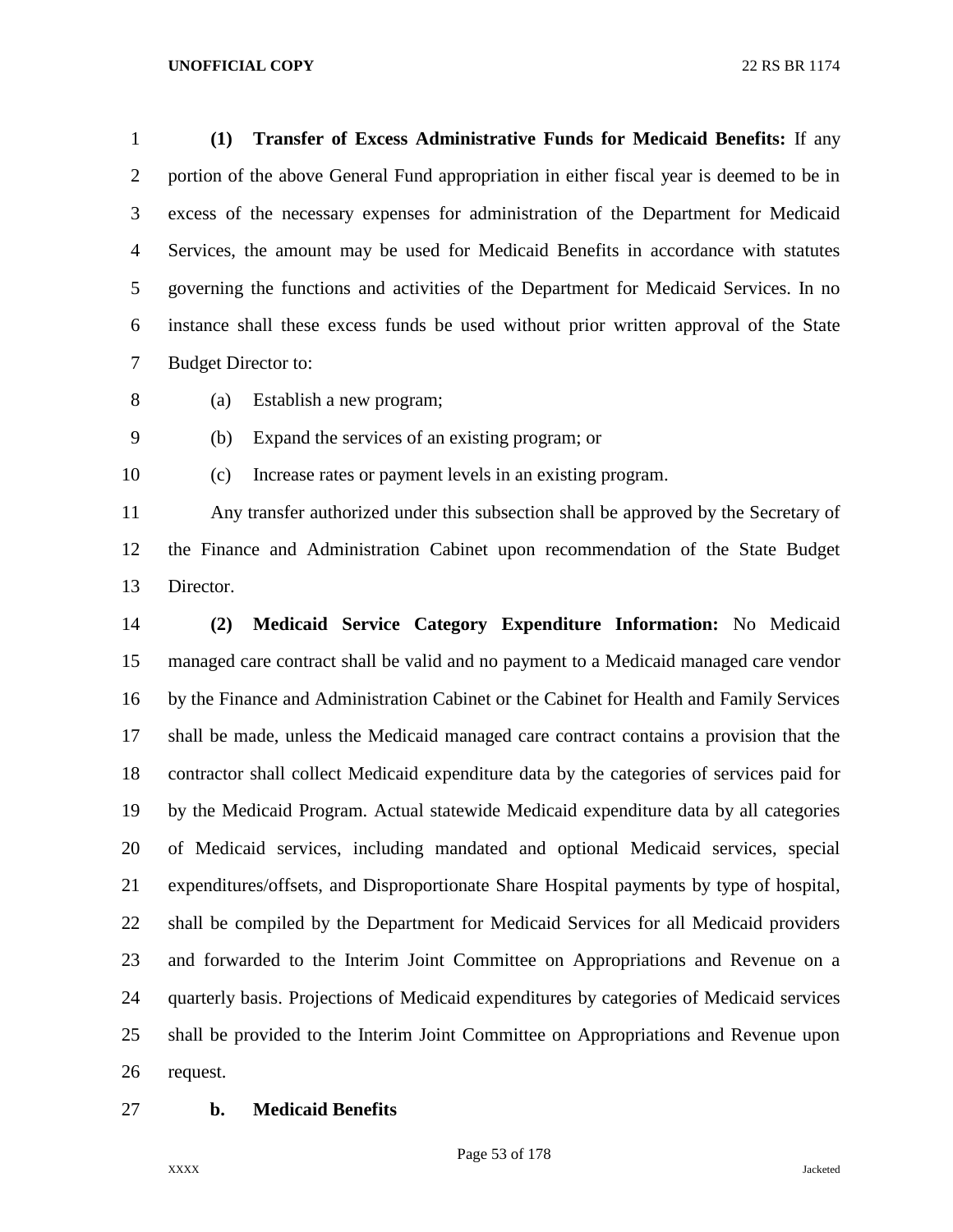|                |                         | 2021-22     | 2022-23        | 2023-24        |
|----------------|-------------------------|-------------|----------------|----------------|
| 2              | General Fund            | $-()$ -     | 1,979,330,200  | 2,420,964,600  |
| 3              | <b>Restricted Funds</b> | 4,550,000   | 1,571,412,300  | 1,368,480,900  |
| $\overline{4}$ | <b>Federal Funds</b>    | 721,214,300 | 11,680,185,100 | 11,999,338,100 |
| 5              | TOTAL.                  | 725,764,300 | 15,230,927,600 | 15,788,783,600 |

 **(1) Transfer of Medicaid Benefits Funds:** Any portion of the General Fund appropriation in either fiscal year that is deemed to be necessary for the administration of the Medicaid Program may be transferred from the Medicaid Benefits budget unit to the Medicaid Administration budget unit in accordance with statutes governing the functions and activities of the Department for Medicaid Services. The Secretary shall recommend any proposed transfer to the State Budget Director for approval prior to transfer. Such action shall be reported by the Cabinet for Health and Family Services to the Interim Joint Committee on Appropriations and Revenue.

 **(2) Intergovernmental Transfers (IGTs):** Any funds received through an Intergovernmental Transfer (IGT) agreement between the Department for Medicaid Services and other governmental entities, in accordance with a federally approved State Plan amendment, shall be used to provide for the health and welfare of the citizens of the Commonwealth through the provision of Medicaid Benefits. Revenues from IGTs are contingent upon agreement by the parties, including but not limited to the Cabinet for Health and Family Services, Department for Medicaid Services, and the appropriate providers. The Secretary of the Cabinet for Health and Family Services shall make the appropriate interim appropriations increase requests pursuant to KRS 48.630.

 **(3) Medicaid Benefits Budget Deficit:** If Medicaid Benefits expenditures are projected to exceed available funds, the Secretary of the Cabinet for Health and Family Services may recommend and implement that reimbursement rates, optional services, eligibles, or programs be reduced or maintained at levels existing at the time of the projected deficit in order to avoid a budget deficit. The projected deficit shall be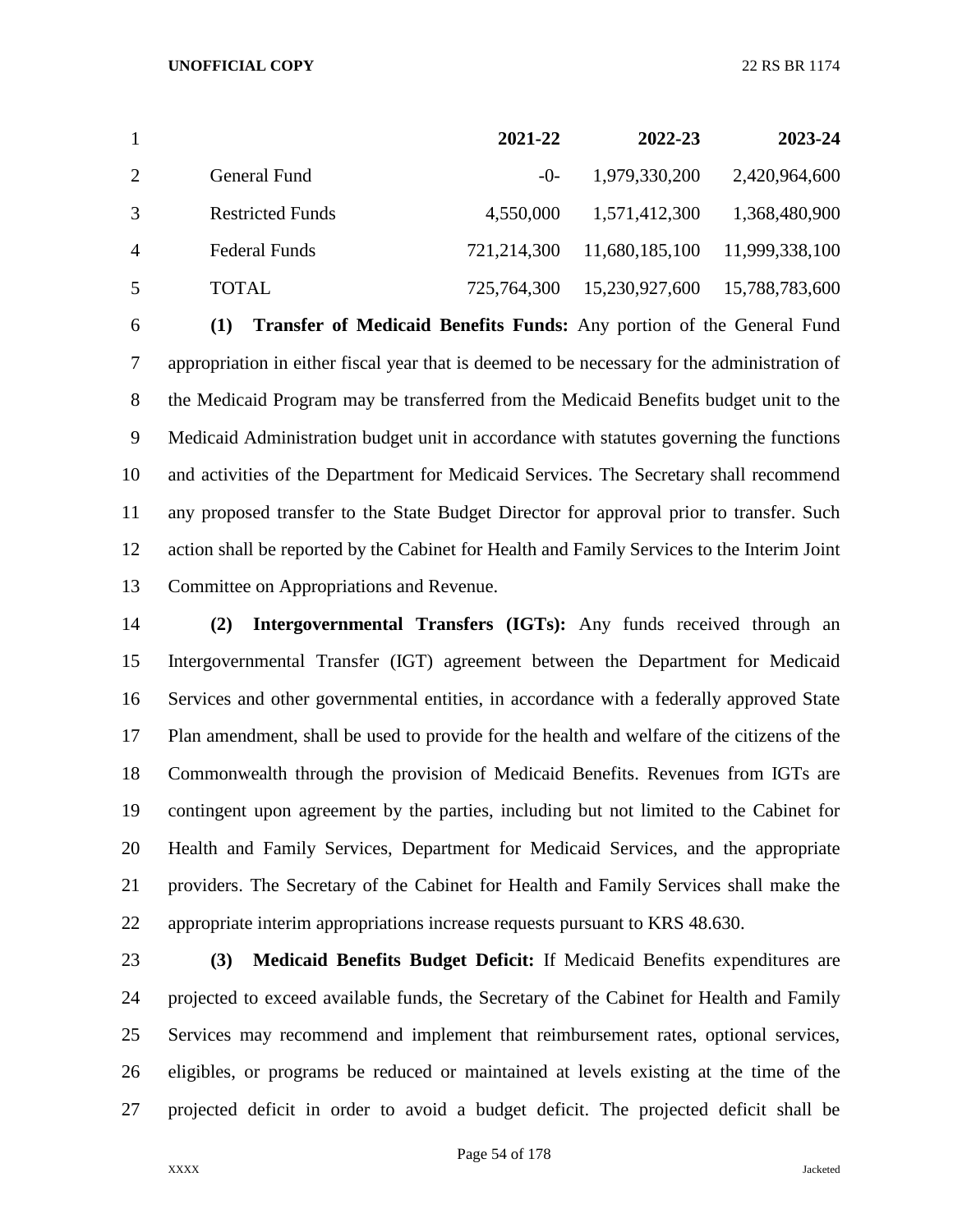confirmed and approved by the Office of State Budget Director. No rate, service, eligible, or program reductions shall be implemented by the Cabinet for Health and Family Services without written notice of such action to the Interim Joint Committee on Appropriations and Revenue and the State Budget Director. Such actions taken by the Cabinet for Health and Family Services shall be reported, upon request, at the next meeting of the Interim Joint Committee on Appropriations and Revenue.

 **(4) Kentucky Access Fund:** Notwithstanding KRS 304.17B-021, funds are transferred from this source to Medicaid Benefits in each fiscal year.

 **(5) Disproportionate Share Hospital (DSH) Program:** Hospitals shall report the uncompensated care for which, under federal law, the hospital is eligible to receive disproportionate share payments. Disproportionate share payments shall equal the maximum amounts established under federal law.

 **(6) Hospital Indigent Patient Billing:** Hospitals shall not bill patients for services if the services have been reported to the Cabinet and the hospital has received disproportionate share payments for the specific services.

 **(7) Provider Tax Information:** Any provider who posts a sign or includes information on customer receipts or any material distributed for public consumption indicating that it has paid provider tax shall also post, in the same size typeset as the provider tax information, the amount of payment received from the Department for Medicaid Services during the same period the provider tax was paid. Providers who fail to meet this requirement shall be excluded from the Disproportionate Share Hospital and Medicaid Programs. The Cabinet for Health and Family Services shall include this provision in facilities' annual licensure inspections.

 **(8) Medicaid Budget Analysis Reports:** The Department for Medicaid Services shall submit a quarterly budget analysis report to the Interim Joint Committee on Appropriations and Revenue no later than 75 days after the quarter's end. The report shall provide monthly detail of actual expenditures, eligibles, and average monthly cost per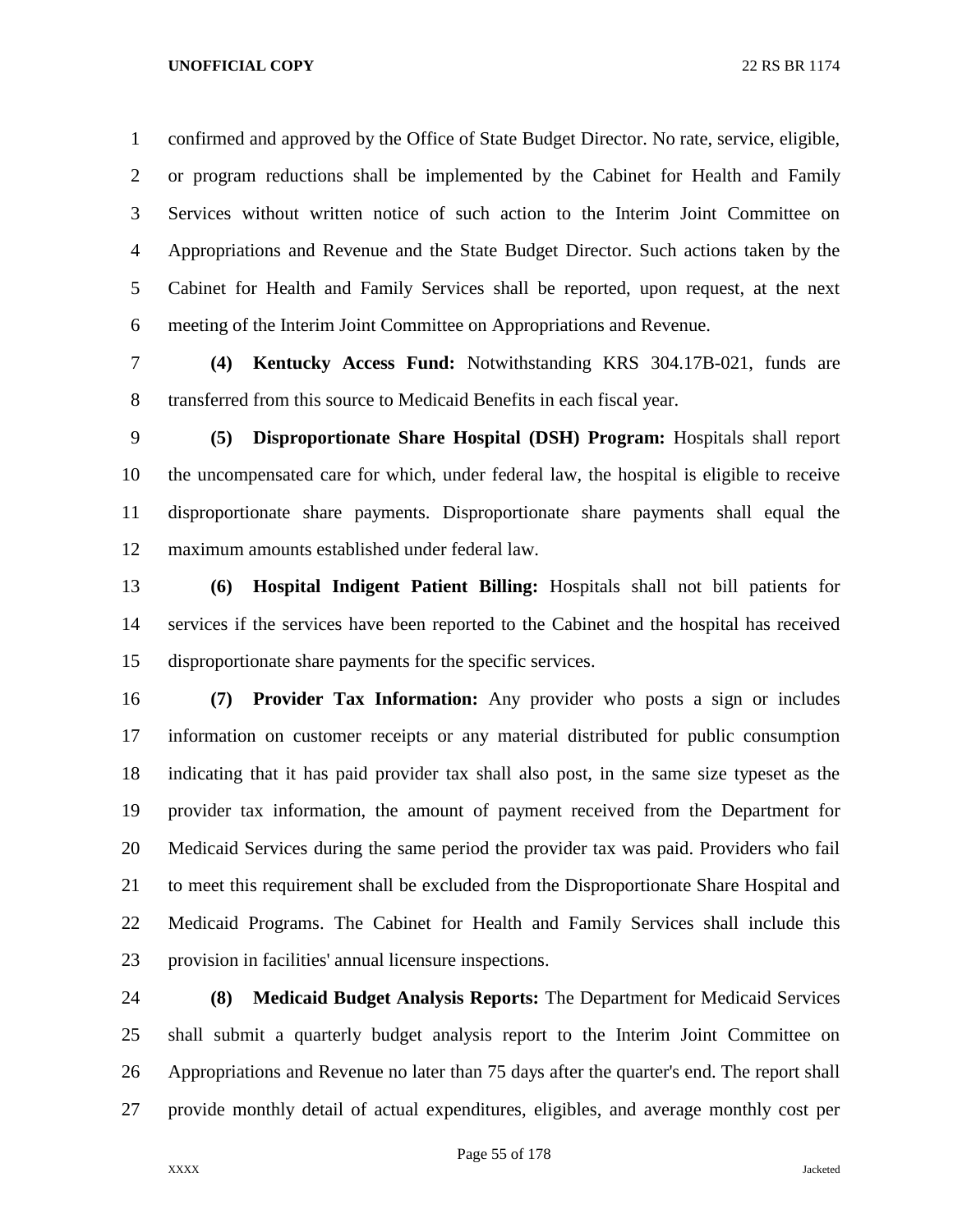eligible by eligibility category along with current trailing 12-month averages for each of these figures. The report shall also provide actual figures for all categories of noneligible- specific expenditures such as Supplemental Medical Insurance premiums, Kentucky Patient Access to Care, nonemergency transportation, drug rebates, cost settlements, and Disproportionate Share Hospital payments by type of hospital. The report shall compare the actual expenditure experience with those underlying the enacted or revised enacted budget and explain any significant variances which may occur.

 **(9) Medicaid Managed Care Organization Reporting:** Except as provided by KRS 61.878, all records and correspondence relating to Kentucky Medicaid, revenues derived from Kentucky Medicaid funds, and expenditures utilizing Kentucky Medicaid funds of a Medicaid managed care company operating within the Commonwealth shall be subject to the Kentucky Open Records Act, KRS 61.870 to 61.884. All records and correspondence relating to Medicaid specifically prohibited from disclosure by the federal Health Insurance Portability and Accountability Act privacy rules shall not be provided under this Act.

 No later than 60 days after the end of a quarter, each Medicaid managed care company operating within the Commonwealth shall prepare and submit to the Department for Medicaid Services sufficient information to allow the department to meet the following requirements 90 days after the end of the quarter. The Department shall forward to the Legislative Research Commission Budget Review Office a quarterly report detailing monthly actual expenditures by service category, monthly eligibles, and average monthly cost per eligible for Medicaid and the Kentucky Children's Health Insurance Program (KCHIP) along with current trailing 12-month averages for each of these figures. The report shall also provide actual figures for other categories such as pharmacy rebates and reinsurance. Finally, the Department shall include in this report the most recent information or report available regarding the amount withheld to meet Department of Insurance reserve requirements, and any distribution of moneys received or retained in

Page 56 of 178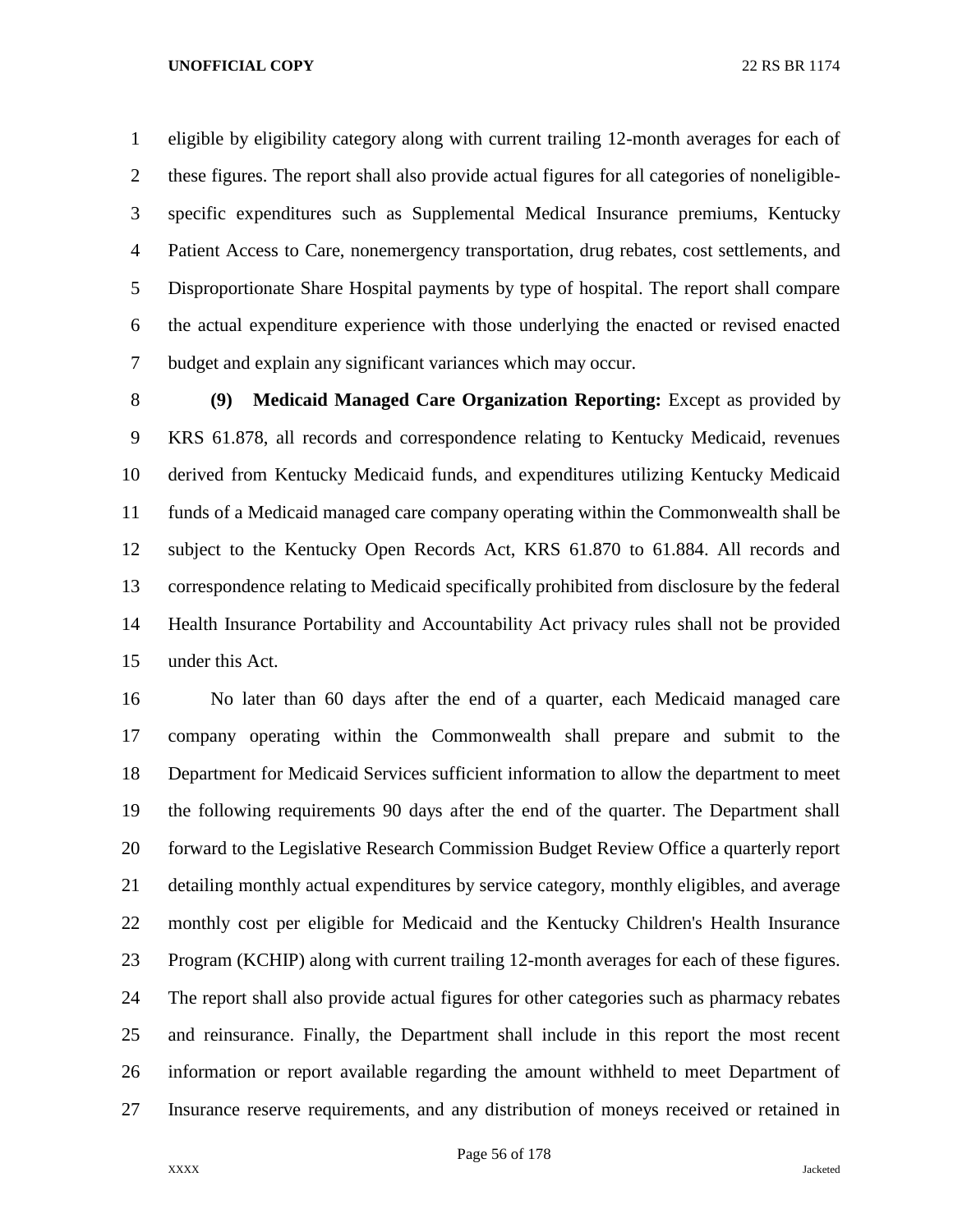excess of these reserve requirements.

 **(10) Critical Access Hospitals:** Beginning with the effective date of this Act through June 30, 2024, no acute care hospital shall convert to a critical access hospital unless the hospital has either received funding for a feasibility study from the Kentucky State Office of Rural Health or filed a written request by January 1, 2022, with the Kentucky State Office of Rural Health requesting funding for conducting a feasibility study.

 **(11) Appeals:** An appeal from denial of a service or services provided by a Medicaid managed care organization for medical necessity, or denial, limitation, or termination of a health care service in a case involving a medical or surgical specialty or subspecialty, shall, upon request of the recipient, authorized person, or provider, include a review by a board-eligible or board-certified physician in the appropriate specialty or subspecialty area; except in the case of a health care service rendered by a chiropractor or optometrist, for which the denial shall be made respectively by a chiropractor or optometrist duly licensed in Kentucky as specified in KRS 304.17A-607(1)(b). The physician reviewer shall not have participated in the initial review and denial of service and shall not be the provider of the service or services under consideration in the appeal.

 **(12) Kentucky Children's Health Insurance Program (KCHIP):** Included in the above appropriation is \$86,492,800 in General Fund, \$400,000 in Restricted Funds, and \$362,367,900 in Federal Funds in fiscal year 2022-2023 and \$91,336,100 in General Fund, \$400,000 in Restricted Funds, and \$380,029,200 in Federal Funds in fiscal year 2023-2024 to support the continuation of KCHIP services.

 **(13) Supports for Community Living Waiver Program Rates:** If the Supports for Community Living Waiver Program experiences a material change in funding based upon a new or amended waiver that is approved by the Centers for Medicare and Medicaid Services, the Department for Medicaid Services may adjust the upper payment limit amount for a Supports for Community Living Waiver Program service as long as the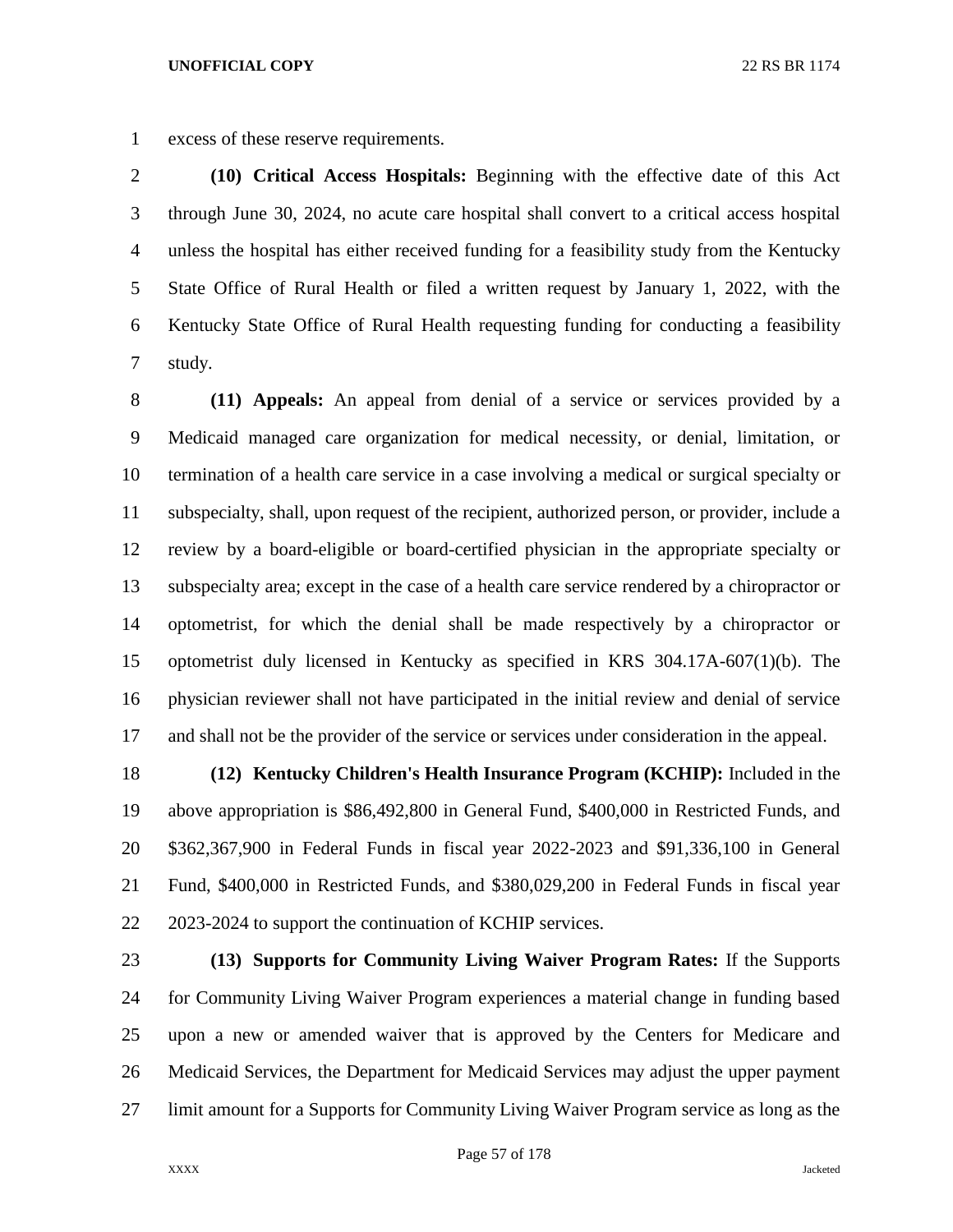upper payment limit for each service is not less than the upper payment limit in effect on January 1, 2022.

| 3              | (14) Nursing Home Pandemic Relief Reimbursement Increase: Included in the                |
|----------------|------------------------------------------------------------------------------------------|
| $\overline{A}$ | above appropriation is \$41,527,500 in General Fund and \$108,472,500 in Federal Funds   |
| 5              | in fiscal year 2022-2023, and \$41,745,000 in General Fund and \$108,255,000, in Federal |
| 6              | Funds in fiscal year 2023-2024 for an additional reimbursement of \$29.00 per resident   |
| 7              | day for Medicaid-eligible nursing home residents. The reimbursement increase shall only  |
| 8              | be used for personal protective equipment, COVID-19 testing, and staffing for Medicaid   |
| 9              | eligible nursing home residents.                                                         |

**TOTAL - MEDICAID SERVICES**

| 11 |                         | 2021-22     | 2022-23        | 2023-24        |
|----|-------------------------|-------------|----------------|----------------|
| 12 | General Fund            | 8.900       | 2,044,835,600  | 2,487,161,900  |
| 13 | <b>Restricted Funds</b> | 4,574,400   | 1,626,673,700  | 1,417,159,400  |
| 14 | <b>Federal Funds</b>    | 721,230,200 | 11,963,034,500 | 12,281,271,600 |
| 15 | <b>TOTAL</b>            | 725,813,500 | 15,634,543,800 | 16,185,592,900 |

## **4. BEHAVIORAL HEALTH, DEVELOPMENTAL AND INTELLECTUAL**

**DISABILITIES**

| 18 |                         | 2021-22   | 2022-23     | 2023-24     |
|----|-------------------------|-----------|-------------|-------------|
| 19 | General Fund (Tobacco)  | 2,080,000 | 2,707,100   | 1,950,500   |
| 20 | <b>General Fund</b>     | 92,900    | 196,156,300 | 203,602,400 |
| 21 | <b>Restricted Funds</b> | 4,023,100 | 217,628,500 | 218,460,200 |
| 22 | <b>Federal Funds</b>    | $-0-$     | 117,830,600 | 113,219,600 |
| 23 | TOTAL                   | 6,196,000 | 534,322,500 | 537,232,700 |

 **(1) Disproportionate Share Hospital Funds:** Pursuant to KRS 205.640(3)(a)2., mental health disproportionate share funds are budgeted at the maximum amounts permitted by Section 1923(h) of the Social Security Act. Upon publication in the Federal Register of the Annual Institutions for Mental Disease (IMD) Disproportionate Share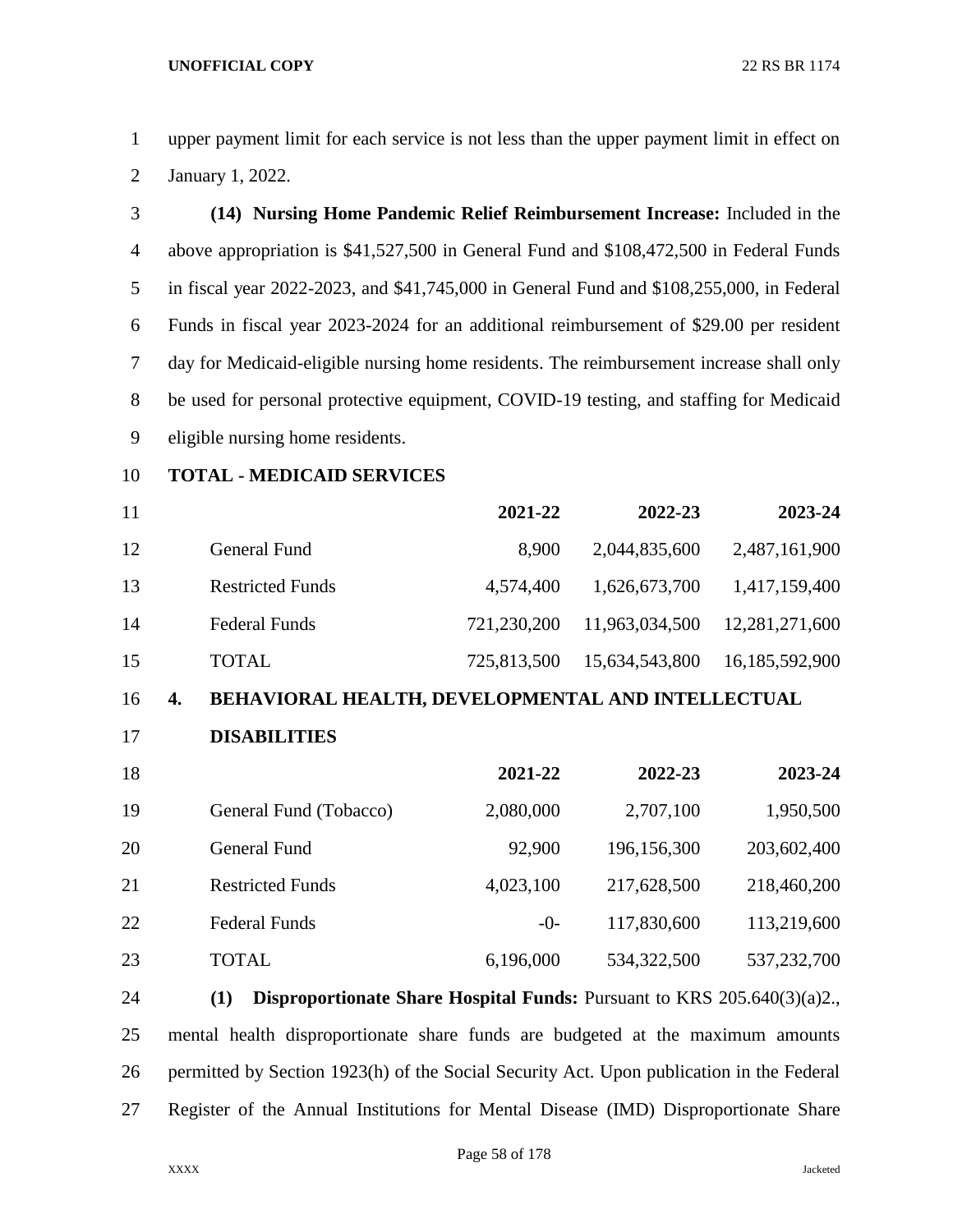Hospital (DSH) limit, 92.3 percent of the federal IMD DSH limit goes to the state- operated mental hospitals. If there are remaining funds within the psychiatric pool after all private psychiatric hospitals reach their hospital-specific DSH limit, state mental hospitals may exceed the 92.3 percent limit but may not exceed their hospital-specific DSH limit

 **(2) Lease Payments for Eastern State Hospital:** Included in the above General Fund appropriation is \$9,811,200 in fiscal year 2022-2023 and \$9,810,000 in fiscal year 2023-2024 to make lease payments to the Lexington-Fayette Urban County Government to retire its debt for the construction of the new facility.

 **(3) Tobacco Settlement Funds:** Included in the above General Fund (Tobacco) appropriation is \$2,080,000 in fiscal year 2021-2022 and \$756,500 in fiscal year 2022- 2023 for substance abuse prevention and treatment for pregnant and parenting women, \$1,450,000 in fiscal year 2022-2023 and \$1,450,500 in fiscal year 2023-2024 for substance abuse prevention and treatment for pregnant women with a history of substance abuse problems.

 **(4) Kentucky Rural Mental Health and Suicide Prevention Program:**  Included in the above General Fund (Tobacco) appropriation is \$500,000 in each fiscal year to support the Kentucky Rural Mental Health and Suicide Prevention Program.

 **(5) The Healing Place:** Included in the above General Fund appropriation is 20 \$900,000 in each fiscal year to support direct services to clients provided by The Healing Place.

 **(6) Regional Mental Health/Mental Retardation Boards Retirement Cost:**  Included in the above General Fund appropriation is \$23,084,600 in each fiscal year for Regional Mental Health/Mental Retardation Boards to assist with employer contributions to the Kentucky Employees Retirement System for the non-hazardous pension plan.

 Notwithstanding KRS 61.5991(6)(b)2., included in the above General Fund appropriation is \$7,587,000 in each fiscal year to cover 100 percent of the marginal costs

Page 59 of 178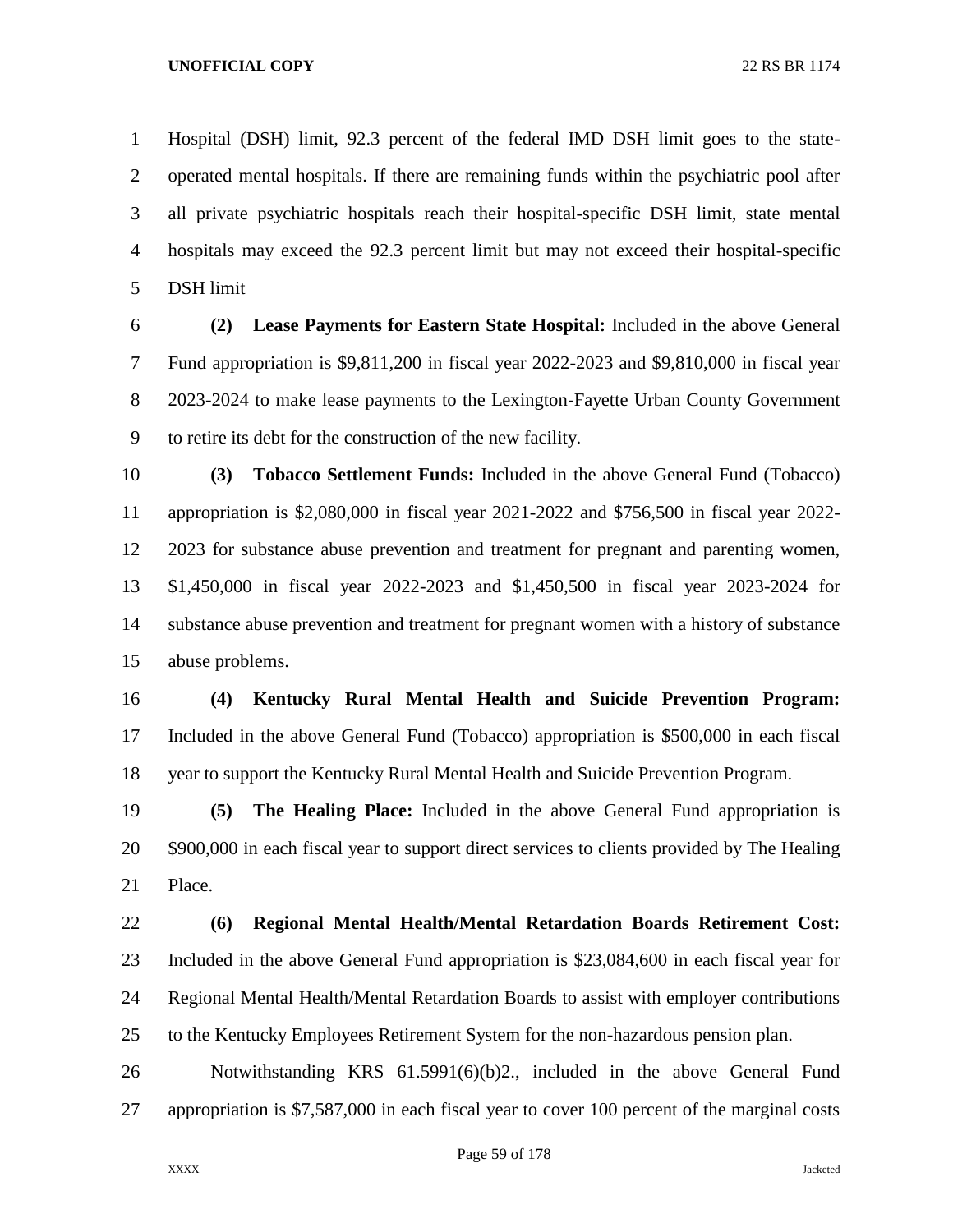associated with the annual dollar amount sufficient to amortize the unfunded liability. Pursuant to KRS 61.565, included in the above General Fund appropriation is \$11,392,700 in each fiscal year for the amortized liability assigned to the Executive Branch due to approved appeals by the Kentucky Public Pensions Authority Board. In July and January of each year, the Office of State Budget Director shall obtain the total creditable compensation reported by each employer to the Kentucky Retirement System and utilize that number to determine how much of each total appropriation shall be distributed to each employer. Payments to the Mental Health/Mental Retardation Boards shall be made on September 1 and April 1 of each fiscal year.

 **(7) COVID-19 Testing:** Included in the above Federal Funds appropriation is \$5,874,000 from the State Fiscal Recovery Fund of the American Rescue Plan Act in each fiscal year for COVID-19 testing.

**5. PUBLIC HEALTH**

| 14 |                         | 2021-22 | 2022-23     | 2023-24     |
|----|-------------------------|---------|-------------|-------------|
| 15 | General Fund (Tobacco)  | $-0-$   | 11,943,200  | 11,889,800  |
| 16 | General Fund            | 58,900  | 138,193,200 | 144,553,100 |
| 17 | <b>Restricted Funds</b> | 29,800  | 93,800,400  | 101,728,600 |
| 18 | <b>Federal Funds</b>    | 60,700  | 616,412,700 | 304,131,700 |
| 19 | <b>TOTAL</b>            | 149,400 | 860,349,500 | 562,303,200 |

 **(1) Tobacco Settlement Funds:** Included in the above General Fund (Tobacco) appropriation is \$7,000,000 in each fiscal year for the Health Access Nurturing Development Services (HANDS) Program, \$965,000 in each fiscal year for Healthy Start initiatives, \$965,000 in each fiscal year for Early Childhood Mental Health, \$1,013,200 in each fiscal year for Early Childhood Oral Health, and \$2,000,000 in fiscal year 2022-2023 and \$1,946,600 in fiscal year 2023-2024 for Smoking Cessation.

 **(2) Local and District Health Department Cost:** Included in the above General Fund appropriation is \$25,169,400 in each fiscal year for Local and District Health

Page 60 of 178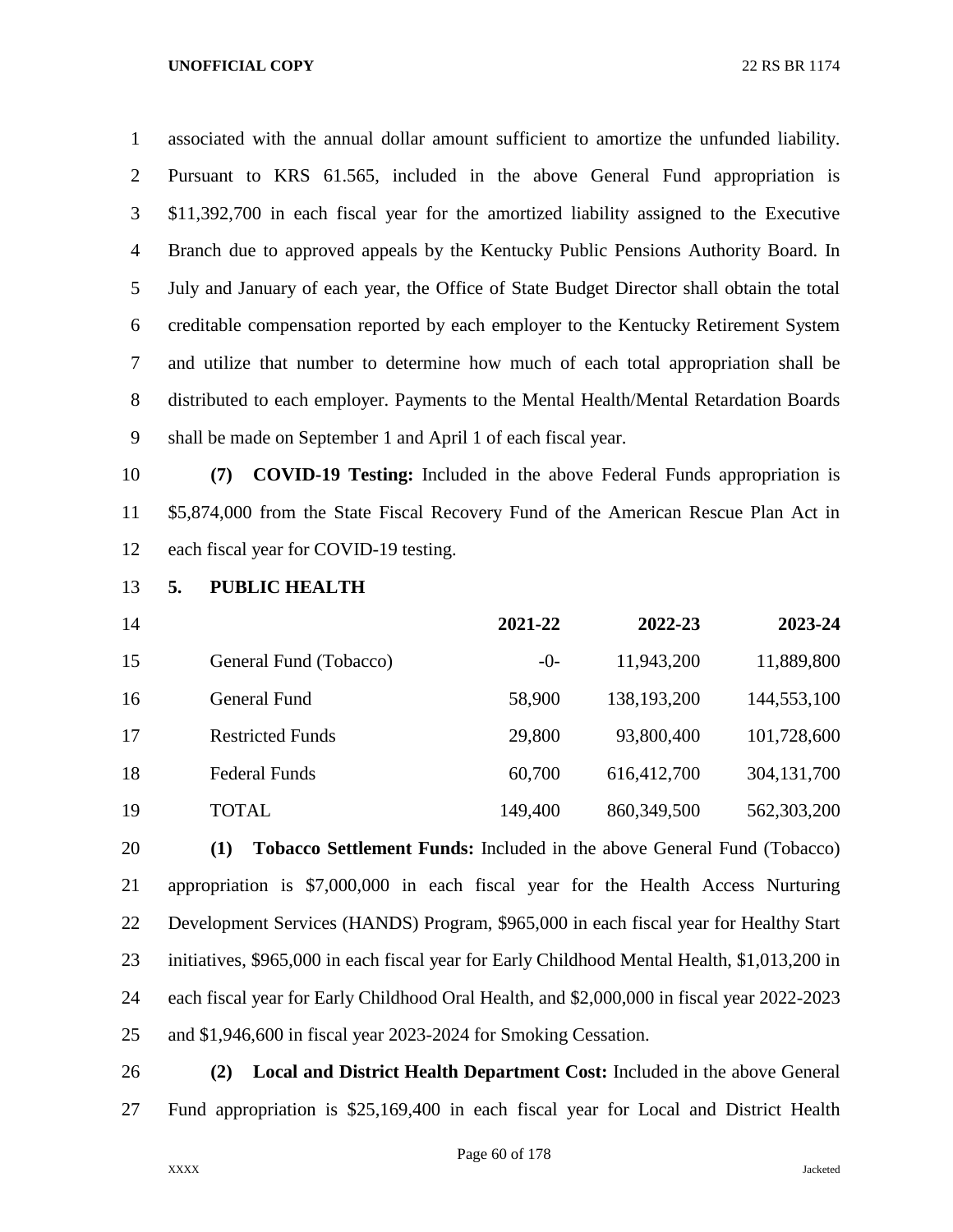Departments to assist with employer contributions to the Kentucky Employees Retirement System for the non-hazardous pension plan. Notwithstanding KRS 61.5991(6)(b)1., included in the above General Fund appropriation is \$32,844,400 in each fiscal year to cover 100 percent of the marginal costs associated with the annual dollar amount sufficient to amortize the unfunded liability. Pursuant to KRS 61.565, included in the above General Fund appropriation is \$908,000 in each fiscal year for the amortized liability assigned to the Executive Branch due to approved appeals by the Kentucky Employees Retirement System Board. In July and January of each year, the Office of the State Budget Director shall obtain the total creditable compensation reported by each employer to the Kentucky Retirement System and utilize that number to determine how much of each total appropriation shall be distributed to each employer. Payments to the Local and District Health Departments shall be made on September 1 and April 1 of each fiscal year.

 **(3) Local and District Health Department Fees:** Notwithstanding KRS 211.170 and 211.186, local and district health departments shall retain 90 percent of the fees collected for delivering foundational public health program services to fund the costs of operations, services, and the employer contributions for the Kentucky Employees Retirement System.

 **(4) Kentucky Poison Control Center and COVID-19 Hotline:** Included in the above General Fund appropriation is \$750,000 in each fiscal year for the Kentucky Poison Control Center.

 **(5) Kentucky Colon Cancer Screening Program:** Included in the above General Fund appropriation is \$500,000 in each fiscal year to support the Kentucky Colon Cancer Screening Program.

 **(6) Kentucky Pediatric Cancer Research Trust Fund:** Included in the above General Fund appropriation is \$3,750,000 in each fiscal year to the Kentucky Pediatric Cancer Research Trust Fund for general pediatric cancer research and support of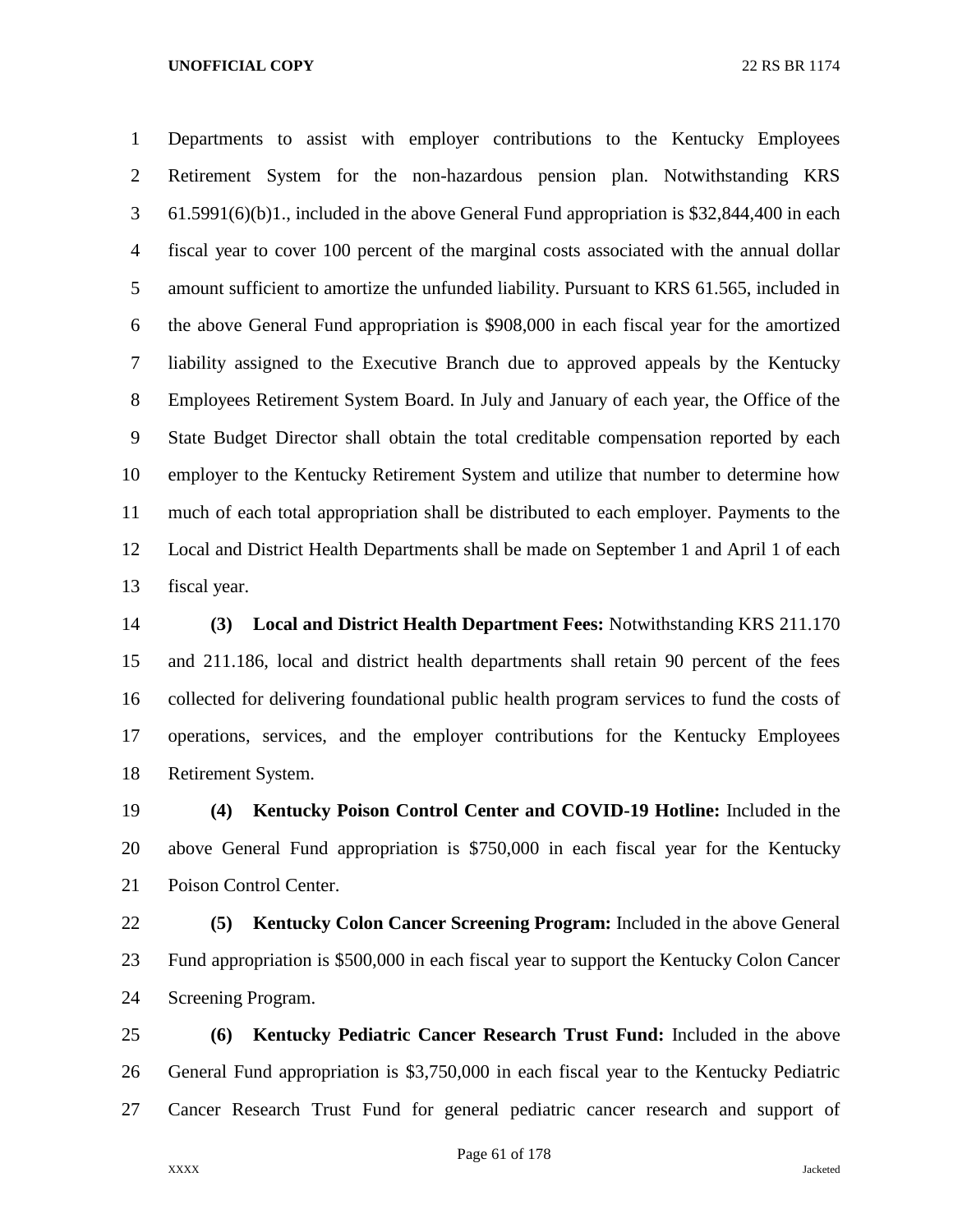expansion of clinical trials at the University of Kentucky and the University of Louisville. **(7) Debt Service:** Included in the above General Fund is \$4,863,500 in fiscal year 2022-2023 and \$9,727,000 in fiscal year 2023-2024 to support new bonds as set forth in part II, Capital Project Budget, of this Act. (**8) COVID-19 Testing and Mitigation:** Included in the above Federal Fund appropriation is \$179,855,200 from the State Fiscal Recovery Fund of the American Rescue Plan Act in fiscal year 2022-2023 for COVID-19 testing and mitigation. **6. FAMILY RESOURCE CENTERS AND VOLUNTEER SERVICES 2021-22 2022-23 2023-24** 10 General Fund 4,100 18,560,900 18,567,100 Federal Funds 2,100 9,089,800 9,092,900 TOTAL 6,200 27,650,700 27,660,000 **(1) Family Resource and Youth Services Centers Funds:** No more than three percent of the total funds transferred from the Department of Education to the Family Resource and Youth Services Centers, as consistent with KRS 156.496, shall be used for administrative purposes in each fiscal year. If 70 percent or more of the funding level provided by the state is utilized to support the salary of the director of a Family Resource and Youth Services Center, that center shall provide a report to the Cabinet for Health and Family Services and the State Budget Director identifying the salary of the director. The Cabinet for Health and Family Services shall transmit any reports received from Family Resource and Youth Services Centers pursuant to this paragraph to the Legislative Research Commission. **(2) Increase in Funding:** Included in the above General Fund appropriation is \$5,975,000 in each fiscal year to increase the rate from \$183.86 to \$200.00 per student and to support the expansion of Family Resource and Youth Services Center. **7. INCOME SUPPORT 2021-22 2022-23 2023-24**

Page 62 of 178

XXXX Jacketed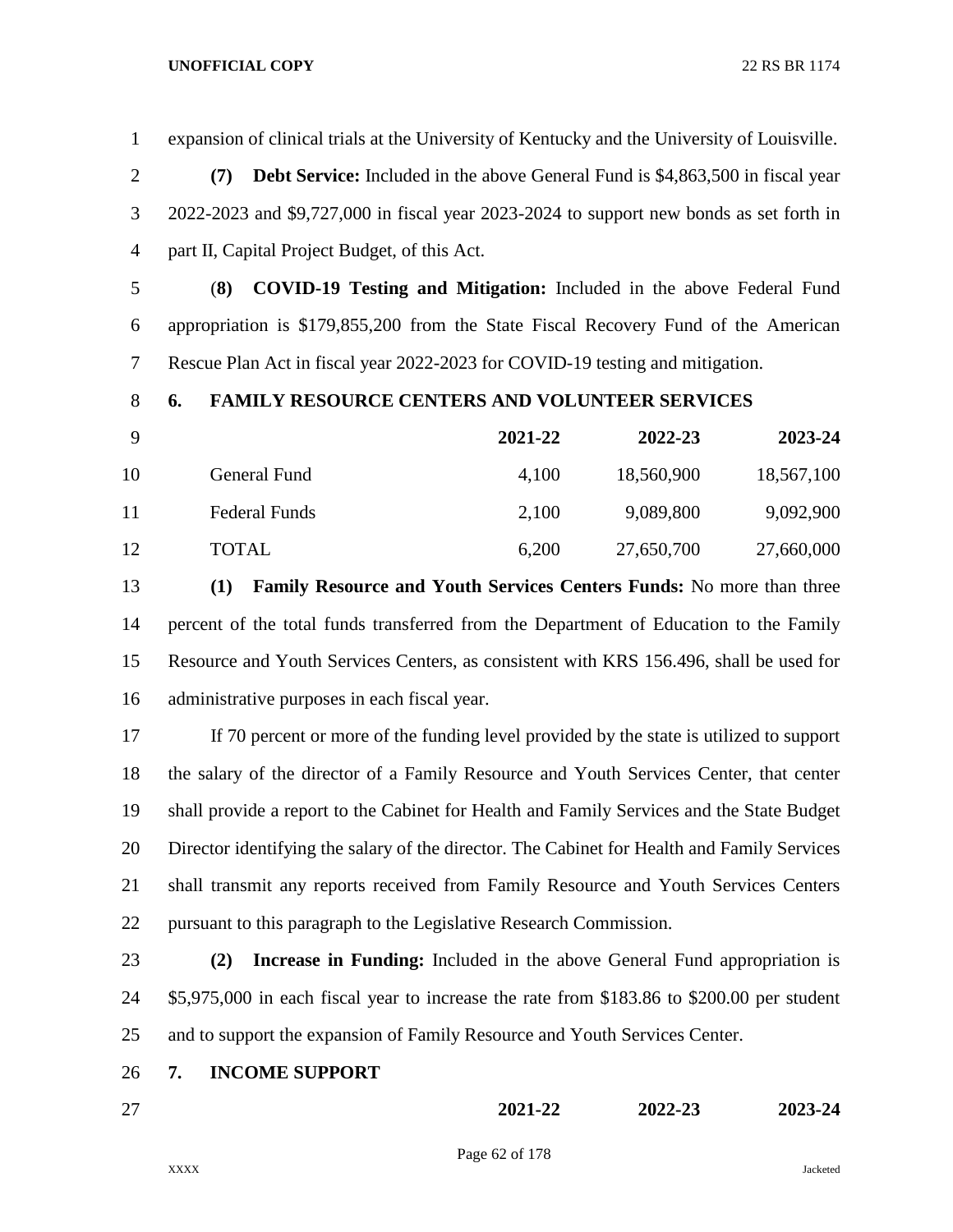| 1              |    | <b>General Fund</b>             | $-0-$     | 13,616,600    | 13,616,600    |  |  |  |
|----------------|----|---------------------------------|-----------|---------------|---------------|--|--|--|
| $\overline{2}$ |    | <b>Restricted Funds</b>         | 13,300    | 13,985,900    | 13,891,600    |  |  |  |
| 3              |    | <b>Federal Funds</b>            | 107,400   | 93,996,200    | 93,999,300    |  |  |  |
| $\overline{4}$ |    | <b>TOTAL</b>                    | 120,700   | 121,598,700   | 121,507,500   |  |  |  |
| 5              | 8. | <b>COMMUNITY BASED SERVICES</b> |           |               |               |  |  |  |
| 6              |    |                                 | 2021-22   | 2022-23       | 2023-24       |  |  |  |
| 7              |    | General Fund (Tobacco)          | $-0-$     | 12,311,000    | 12,311,000    |  |  |  |
| 8              |    | <b>General Fund</b>             | 127,600   | 562,970,200   | 581,759,200   |  |  |  |
| 9              |    | <b>Restricted Funds</b>         | 7,000     | 207,468,900   | 207,631,800   |  |  |  |
| 10             |    | <b>Federal Funds</b>            | 4,828,500 | 1,012,984,200 | 762,260,400   |  |  |  |
| 11             |    | <b>TOTAL</b>                    | 4,963,100 | 1,795,734,300 | 1,563,962,400 |  |  |  |

 **(1) Tobacco Settlement Funds:** Included in the above General Fund (Tobacco) appropriation is \$9,750,000 in each fiscal year for the Early Childhood Development Program. Included in the above General Fund (Tobacco) appropriation is \$2,561,000 in each fiscal year for the Early Childhood Adoption and Foster Care Supports Program.

 **(2) Child Care Assistance Program:** Included in the above Federal Funds appropriation is \$4,800,000 in fiscal year 2021-2022 and \$9,600,000 in fiscal years 2022- 2023 and 2023-2024 from the State Fiscal Recovery Fund of the American Rescue Plan Act to continue the \$2 per child increase provider reimbursement rate.

 **(3) Fostering Success:** Included in the above General Fund appropriation is \$500,000 in each fiscal year for the Fostering Success Program. The Cabinet for Health and Family Services shall submit a report containing the results of the program, including but not limited to the number of participants, number and type of job placements, job training provided, and any available information pertaining to individual outcomes to the Interim Joint Committee on Appropriations and Revenue by August 1 of each fiscal year.

 **(4) Relative Placement Support Benefit:** Included in the above General Fund appropriation is \$1,000,000 in each fiscal year for costs associated with placing children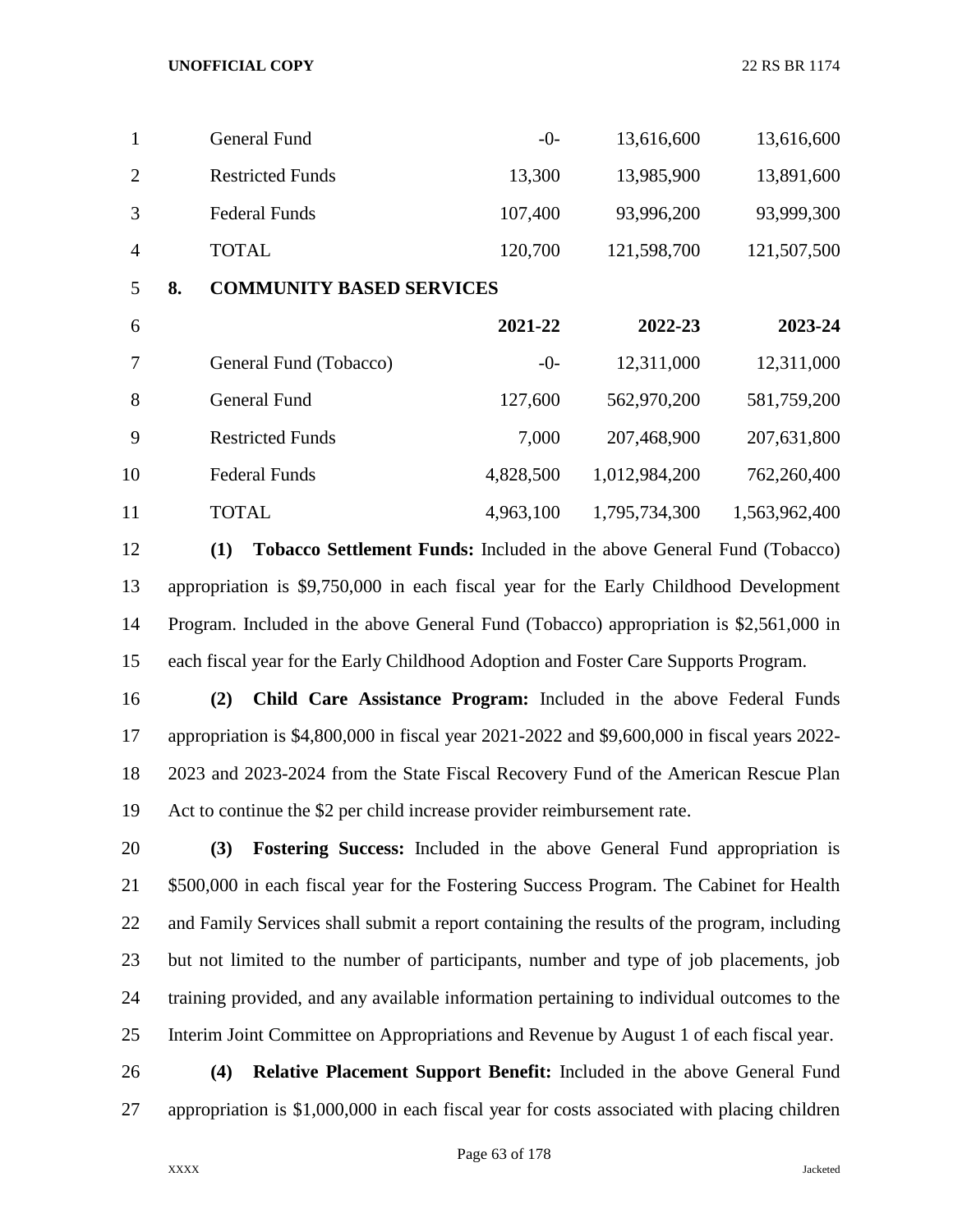with non-parental relatives.

 **(5) Domestic Violence Shelters:** Included in the above General Fund appropriation is \$9,250,500 in each fiscal year for operational costs. Included in the above Restricted Funds appropriation is \$450,000 in each fiscal year for operational costs. Included in the above Federal Funds appropriation is \$2,382,400 in each fiscal year for operational costs.

 **(6) Rape Crisis Centers:** Included in the above General Fund appropriation is \$7,064,300 in each fiscal year for operational costs. Included in the above Restricted Funds appropriation is \$505,600 in each fiscal year for operational costs.

 **(7) Dually Licensed Pediatric Facilities:** Included in the above General Fund appropriation is \$550,000 in each fiscal year to provide supplemental payments to dually licensed pediatric facilities for emergency shelter services for children.

 **(8) Family Counseling and Trauma Remediation:** Included in the above General Fund appropriation is \$50,000 in each fiscal year to provide forensic interviews, family counseling, and trauma remediation services primarily in Jefferson County and surrounding Kentucky counties.

 **(9) Child Advocacy Centers:** Included in the above General Fund appropriation is \$5,307,200 in each fiscal year for operational costs.

 **(10) Family Scholar House:** Included in the above General Fund appropriation is 20 \$1,000,000 in each fiscal year to support the operations of the Family Scholar House.

 **(11) Child Care Assistance Program:** Included in the above General Fund appropriation is \$10,600,000 in each fiscal year to provide services to families at or below 160 percent of the federal poverty level as determined annually by the U.S. Department of Health and Human Services.

 **(12) Quasi-Governmental Entities Retirement Costs:** Included in the above General Fund appropriation is \$332,100 in each fiscal year for a subsidy to assist with employer contributions to the KERS non-hazardous pension plan. Notwithstanding KRS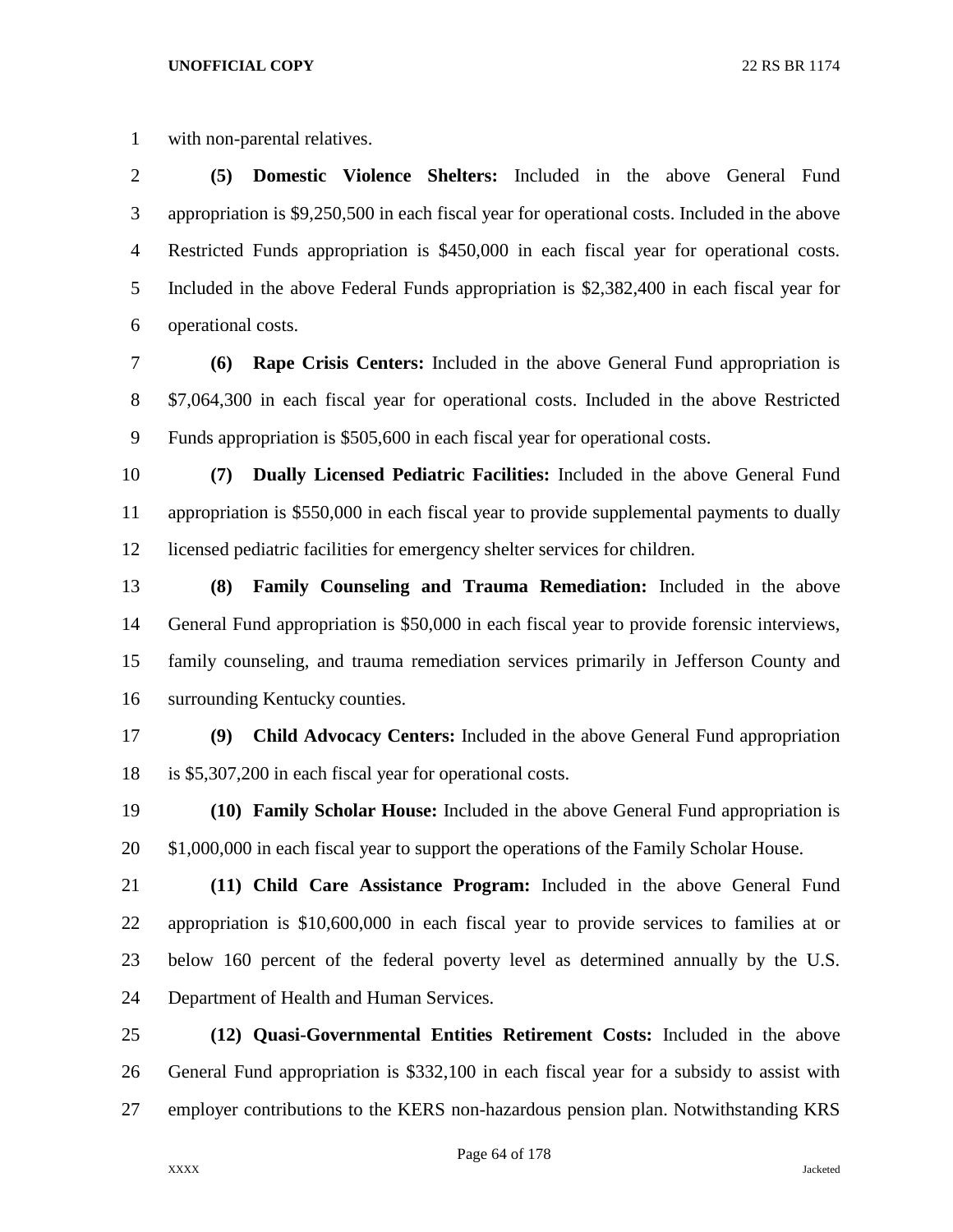61.5991(6)(b)2., included in the above General Fund appropriation is \$68,500 in each fiscal year to cover the marginal cost associated with the annual dollar amount sufficient to amortize the unfunded liability.

# **9. AGING AND INDEPENDENT LIVING**

| 5 |                         | 2021-22   | 2022-23     | 2023-24     |
|---|-------------------------|-----------|-------------|-------------|
| 6 | General Fund            | 25,100    | 50,088,200  | 50,247,900  |
|   | <b>Restricted Funds</b> | 300       | 2,820,200   | 2,802,800   |
| 8 | <b>Federal Funds</b>    | 7,241,100 | 67,700,700  | 67,673,600  |
| 9 | TOTAL                   | 7,266,500 | 120,609,100 | 120,724,300 |

 **(1) Local Match Requirements:** Notwithstanding KRS 205.460, entities contracting with the Cabinet for Health and Family Services to provide essential services under KRS 205.455 and 205.460 shall provide local match equal to or greater than the amount in effect during fiscal year 2021-2022. Local match may include any combination of materials, commodities, transportation, office space, personal services, or other types of facility services or funds. The Secretary of the Cabinet for Health and Family Services shall prescribe the procedures to certify the local match compliance.

 **(2) Senior Meals:** Included in the above Federal Funds appropriation is \$7,240,000 in fiscal year 2021-2022 and \$14,480,000 in fiscal year 2022-2023 and 2023- 2024 from the State Fiscal Recovery Fund of the American Rescue Plan Act to continue providing nutritional meals for senior citizens in the community without having a waitlist.

# **10. HEALTH DATA AND ANALYTICS**

 **2021-22 2022-23 2023-24** General Fund 700 485,900 486,700 Restricted Funds 6,500 25,926,300 25,938,700 Federal Funds 2,200 18,069,000 18,073,400

**(1) Kentucky Access Fund:** Notwithstanding KRS 304.17B-021, funds from this

TOTAL 9,400 44,481,200 44,498,800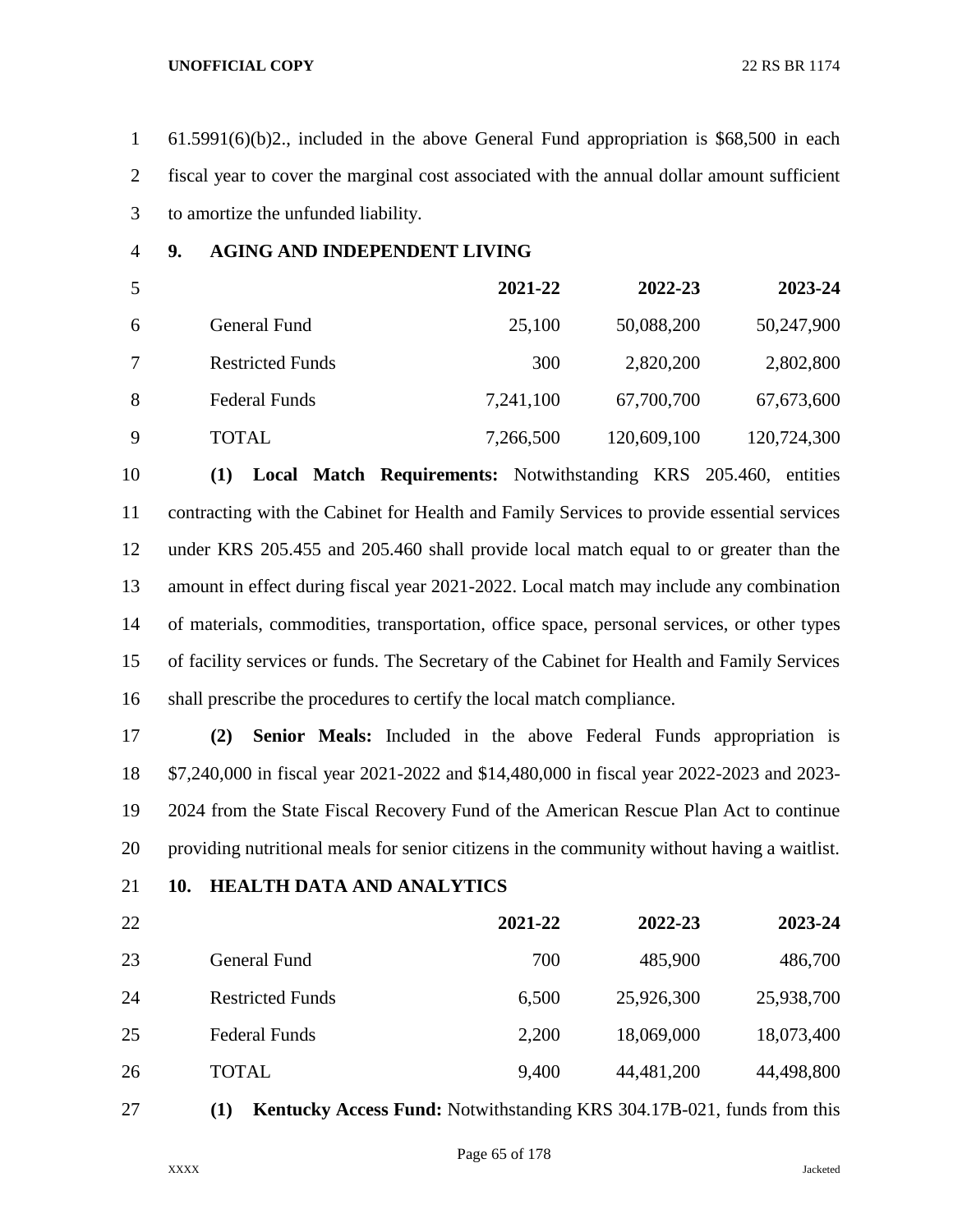source are transferred to the Health Benefit Exchange and the Health Information Exchange in each fiscal year.

## **TOTAL - HEALTH AND FAMILY SERVICES CABINET**

| $\overline{4}$ |                         | 2021-22     | 2022-23        | 2023-24        |
|----------------|-------------------------|-------------|----------------|----------------|
| 5              | General Fund (Tobacco)  | 2,080,000   | 26,961,300     | 26,151,300     |
| 6              | General Fund            | 350,500     | 3,042,210,200  | 3,517,309,900  |
| 7              | <b>Restricted Funds</b> | 8,811,700   | 2,251,764,000  | 2,051,320,600  |
| 8              | <b>Federal Funds</b>    | 733,544,700 | 13,953,228,700 | 13,703,904,300 |
| 9              | TOTAL                   | 744,786,900 | 19,274,164,200 | 19,298,686,100 |

## **H. JUSTICE AND PUBLIC SAFETY CABINET**

## **Budget Units**

## **1. JUSTICE ADMINISTRATION**

| 13 |                         | 2021-22 | 2022-23    | 2023-24    |
|----|-------------------------|---------|------------|------------|
| 14 | General Fund (Tobacco)  | $-0-$   | 3,593,800  | 3,593,800  |
| 15 | General Fund            | 56,100  | 38,309,100 | 38,985,000 |
| 16 | <b>Restricted Funds</b> | 2,600   | 5,237,300  | 5,564,800  |
| 17 | <b>Federal Funds</b>    | 4,800   | 45,152,300 | 45,156,700 |
| 18 | <b>TOTAL</b>            | 63,500  | 92,292,500 | 93,300,300 |

 **(1) Operation UNITE:** (a) Notwithstanding KRS 48.005(4), included in the above Restricted Funds appropriation is \$1,500,000 in each fiscal year for the Operation UNITE Program from settlement funds resulting from the suit against Purdue Pharma, et al.. Included in the above General Fund appropriation is \$500,000 in each fiscal year for the Operation UNITE Program.

 (b) For the period ending June 30, 2022, the Secretary of the Justice and Public Safety Cabinet, in coordination with the Chief Executive Officer of Operation UNITE, shall prepare a report detailing for what purpose and function the funds were utilized. This report shall be submitted to the Interim Joint Committee on Appropriations and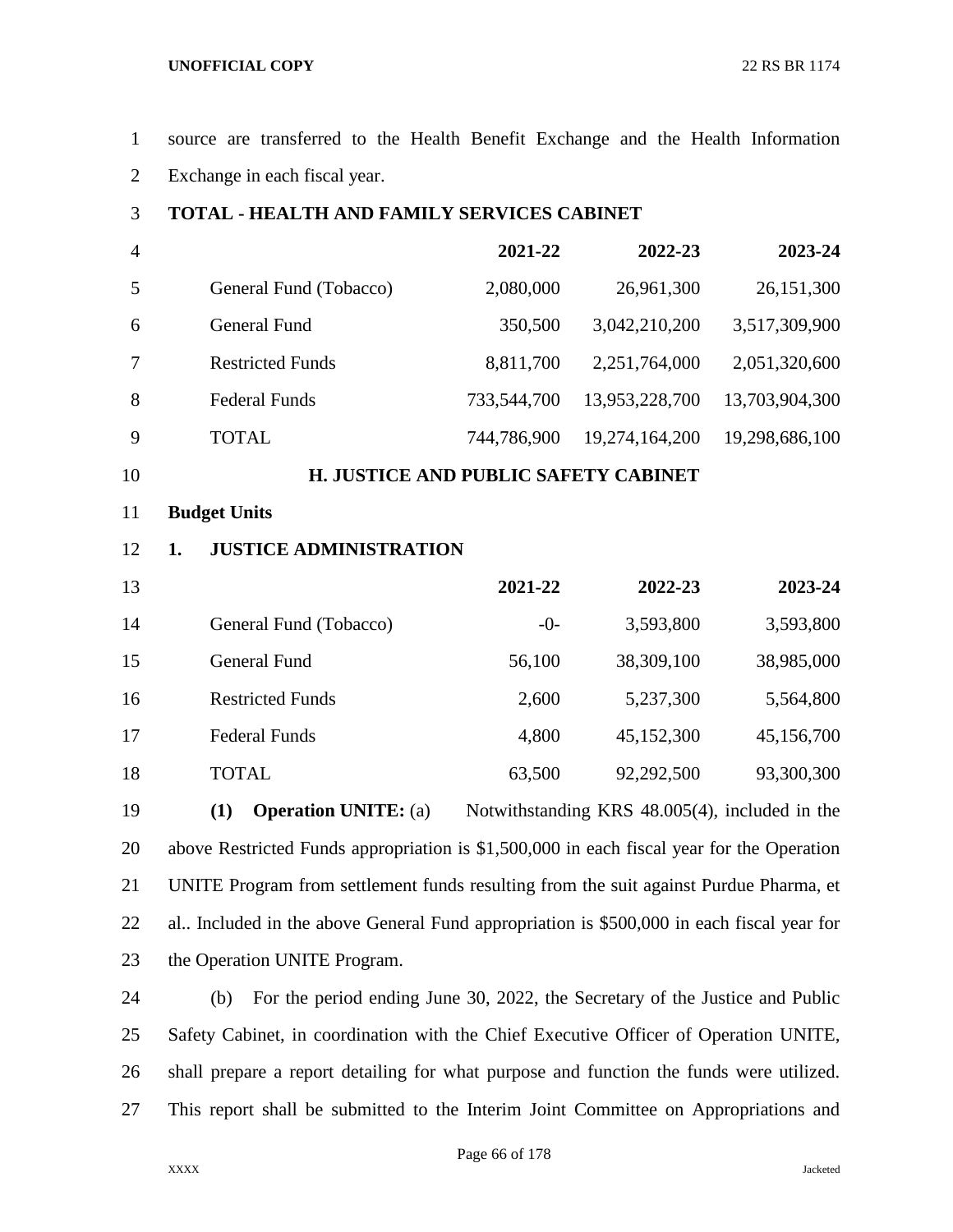Revenue by September 1 of fiscal year 2022-2023.

 **(2) Office of Drug Control Policy:** Included in the above General Fund (Tobacco) appropriation is \$3,243,800 in each fiscal year for the Office of Drug Control Policy.

 **(3) Access to Justice:** Included in the above General Fund appropriation is \$500,000 in each fiscal year to support the Access to Justice Program.

 **(4) Court Appointed Special Advocate Funding:** (a)Included in the above General Fund appropriation is \$1,500,000 in each fiscal year for grants to support Court Appointed Special Advocate (CASA) funding programs.

 (b) No administrative costs shall be paid from the appropriation provided in paragraph (a) of this subsection.

 **(5) Restorative Justice:** Included in the above General Fund (Tobacco) appropriation is \$350,000 in each fiscal year to support the Restorative Justice Program administered by the Volunteers of America.

 **(6) Northern Kentucky Regional Medical Examiners Office:** Notwithstanding KRS 45.229, any unexpended funds from the \$1,800,000 included in the fiscal year 2021- 2022 General Fund appropriation balance for one-time costs to re-establish the Northern Kentucky Regional Medical Examiners Office shall not lapse and shall carry forward.

**2. CRIMINAL JUSTICE TRAINING**

| 20 |                         | 2021-22 | 2022-23     | 2023-24    |
|----|-------------------------|---------|-------------|------------|
| 21 | <b>Restricted Funds</b> | 94,400  | 125,566,600 | 97,101,800 |
| 22 | <b>Federal Funds</b>    | $-()$   | 2,000       | 2,000      |
| 23 | <b>TOTAL</b>            | 94,400  | 125,568,600 | 97,103,800 |

 **(1) Kentucky Law Enforcement Foundation Program Fund:** Included in the above Restricted Funds appropriation is \$120,827,400 in fiscal year 2022-2023 and \$92,358,900 in fiscal year 2023-2024 for the Kentucky Law Enforcement Foundation Program Fund.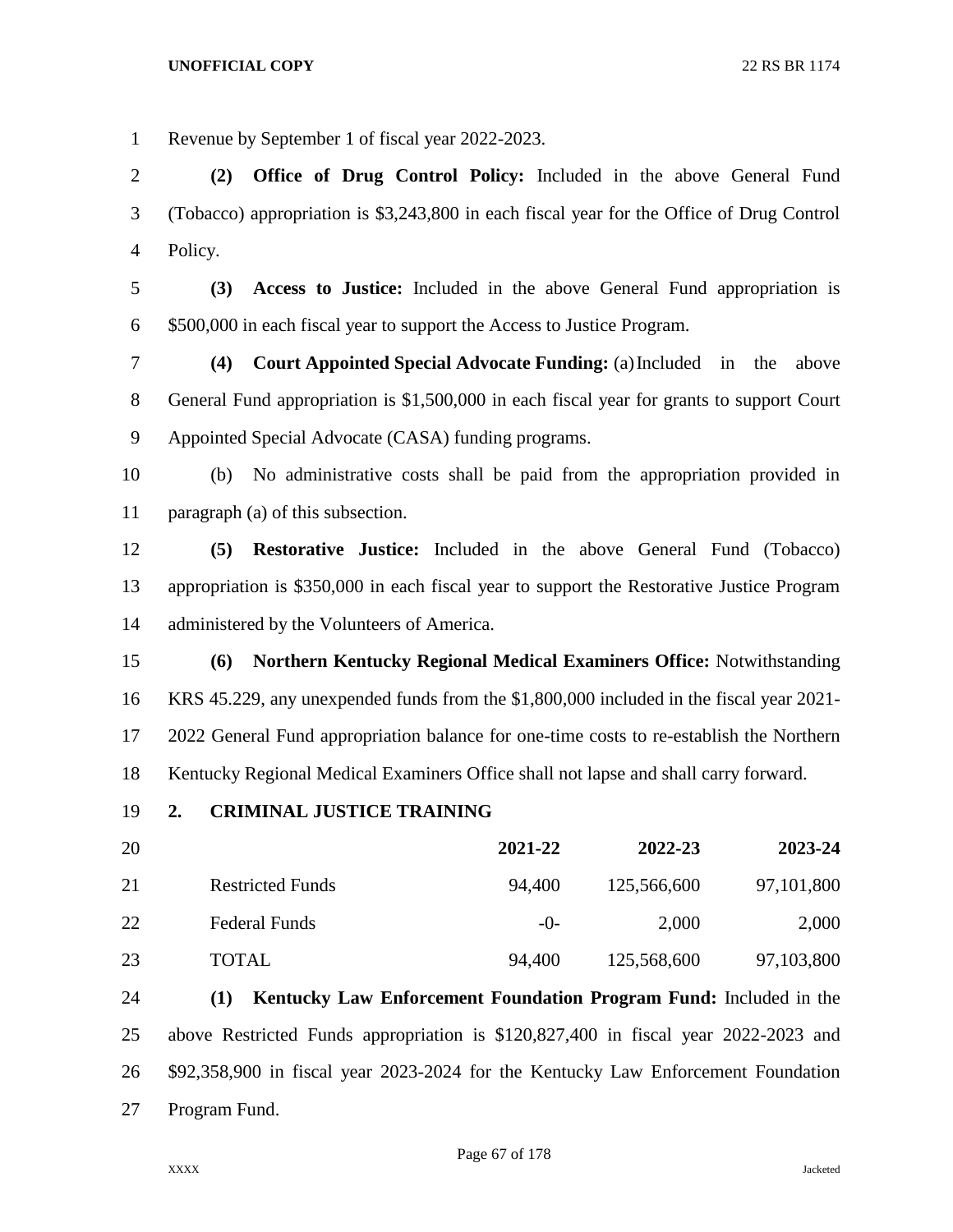|  | (2) |  | <b>Training Incentive Payments:</b> Notwithstanding KRS 15.460(1), included in    |  |  |  |  |
|--|-----|--|-----------------------------------------------------------------------------------|--|--|--|--|
|  |     |  | the above Restricted Funds appropriations is \$4,600 in each fiscal year for each |  |  |  |  |
|  |     |  | participant for training incentive payments.                                      |  |  |  |  |

**3. JUVENILE JUSTICE**

| 5        |                         | 2021-22    | 2022-23       | 2023-24     |
|----------|-------------------------|------------|---------------|-------------|
| 6        | <b>General Fund</b>     | 117,500    | 105,024,300   | 105,913,800 |
| 7        | <b>Restricted Funds</b> | $-0-$      | 13,961,500    | 13,961,500  |
| 8        | <b>Federal Funds</b>    | 11,000     | 9,754,200     | 9,836,900   |
| 9        | <b>TOTAL</b>            | 128,500    | 128,740,000   | 129,712,200 |
| 10<br>4. | <b>STATE POLICE</b>     |            |               |             |
| 11       |                         | 2021-22    | 2022-23       | 2023-24     |
| 12       | <b>General Fund</b>     | 5,634,600  | 242,139,000   | 244,700,900 |
| 13       | <b>Restricted Funds</b> | 5,499,200  | 36,500,800    | 36,534,000  |
| 14       | <b>Federal Funds</b>    | 7,700      | 14,697,100    | 14,862,700  |
| 15       | Road Fund               | $-0-$      | 56,980,300    | 56,980,300  |
| 16       | <b>TOTAL</b>            | 11,141,500 | 350, 317, 200 | 353,077,900 |

 **(1) Call to Extraordinary Duty:** There is appropriated from the General Fund to the Department of Kentucky State Police, subject to the conditions and procedures provided in this Act, funds which are required as a result of the Governor's call of the Kentucky State Police to extraordinary duty when an emergency situation has been declared to exist by the Governor. Funding is authorized to be provided from the General Fund Surplus Account (KRS 48.700) or the Budget Reserve Trust Fund Account (KRS 48.705).

 **(2) Restricted Funds Uses:** Notwithstanding KRS 24A.179, 42.320(2)(h), 65.7631, 189A.050(3)(a), 237.110(18), and 281A.160(2)(b), funds are included in the above Restricted Funds appropriation to maintain the operations and administration of the Kentucky State Police.

Page 68 of 178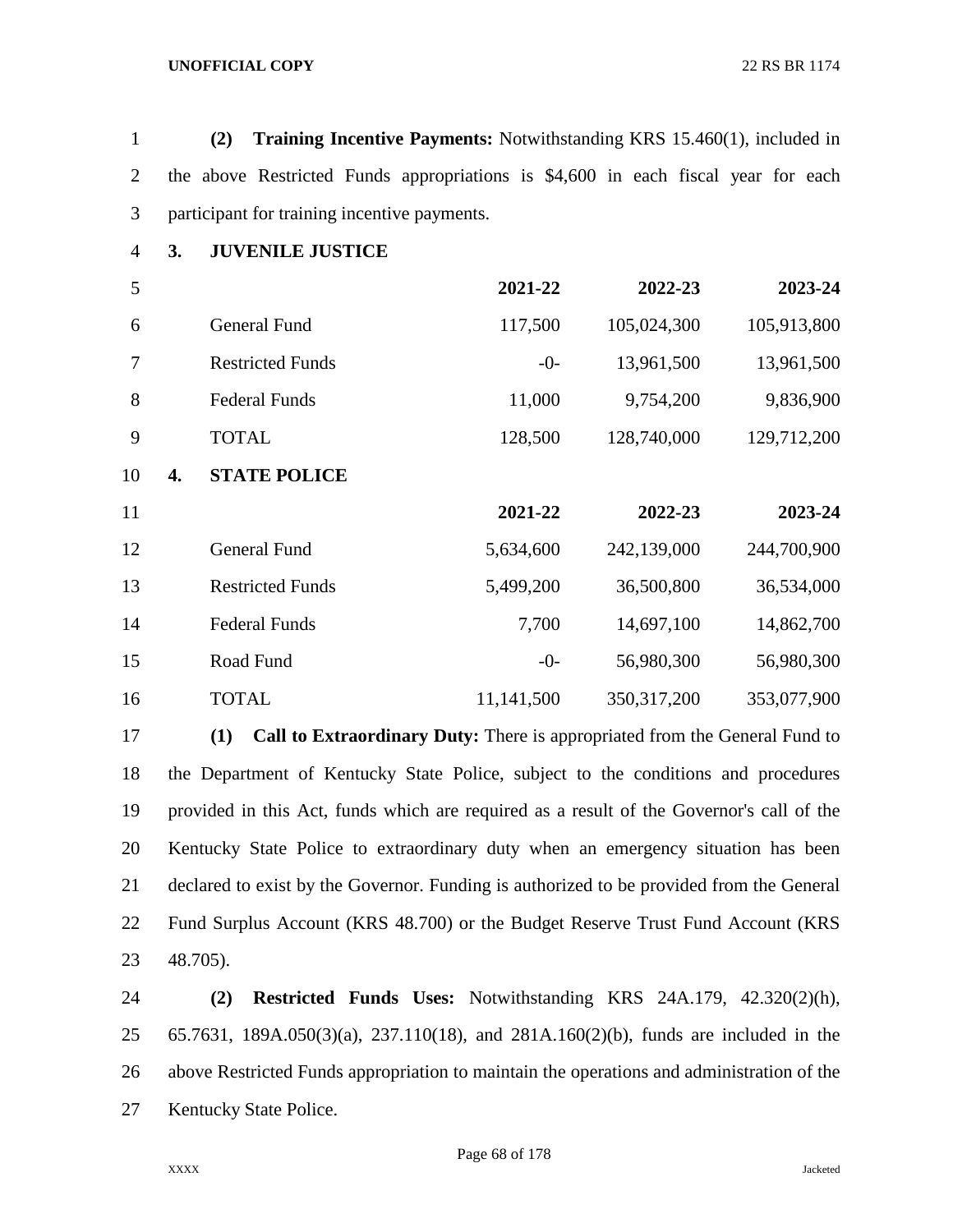**(3) Telecommunicator Training Incentive:** Included in the above General Fund appropriation is sufficient funding for a \$3,100 annual training incentive stipend for telecommunicators.

 **(4) Debt Service:** Included in the above General Fund appropriation is \$2,915,000 in fiscal year 2022-2023 and \$5,830,000 in fiscal year 2023-2024 to support debt service to support new bonds as set forth in Part II, Capital Projects Budget, of this Act.

 **(5) Statewide Law Enforcement Initiatives:** Included in the above General Fund appropriation is \$3,000,000 in each fiscal year to support rapid DNA laboratory analysis.

 **(6) Salary Increases:** Notwithstanding KRS 18A.355, a \$10,000.08 annual salary increase is provided, effective May 1, 2022, on the base salary or wages of legislative security specialists, arson investigators, arson investigator supervisors, hazardous devices investigators, and hazardous devices supervisors employed by the Kentucky State Police. Notwithstanding KRS 18A.355, a minimum annual salary of \$35,000.16 or a minimum five percent increase, whichever is greater, is provided, effective May 1, 2022, on the base salary or wages of facilities security officers employed by the Kentucky State Police. Notwithstanding KRS 18A.355, an \$8,000.16 salary increase is provided, effective May 1, 2022, on the base salary or wages of telecommunicators employed by the Kentucky State Police.

- **5. CORRECTIONS**
- 
- **a. Corrections Management**

| 23 |                         | 2021-22 | 2022-23    | 2023-24    |
|----|-------------------------|---------|------------|------------|
| 24 | General Fund            | 44,600  | 15,118,000 | 15,528,800 |
| 25 | <b>Restricted Funds</b> | $-()$   | 150,000    | 150,000    |
| 26 | <b>Federal Funds</b>    | $-0-$   | 173,500    | 124,800    |
| 27 | <b>TOTAL</b>            | 44,600  | 15,441,500 | 15,803,600 |

Page 69 of 178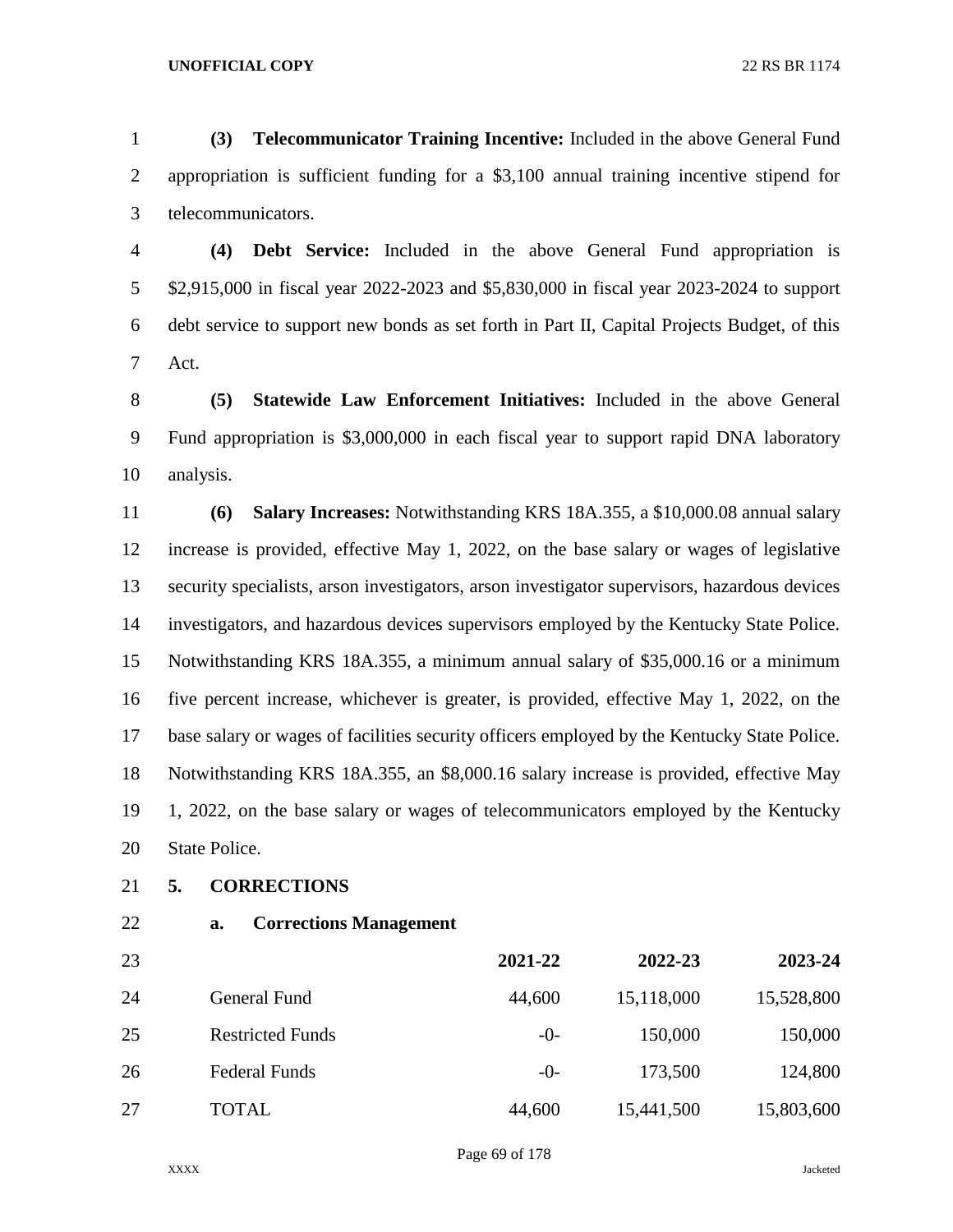**(1) Local Correctional Facilities:** Notwithstanding KRS 441.420, no funds are provided for reimbursement to counties for design fees for architectural and engineering services associated with any new local correctional facility approved by the Local Correctional Facilities Construction Authority.

 **(2) Facility Reporting:** (a) The Department of Corrections shall continuously monitor its bed utilization of county jails, halfway houses, Recovery Kentucky Drug treatment centers, and all other community correctional residential facilities that are under contract with the Department. This monitoring shall include periodic review of its classification system to ensure that all offenders are placed in the least restrictive housing that provides appropriate security to protect public safety and provide ample opportunity for treatment and successful re-entry.

 (b) On a quarterly basis, the Department shall submit a report detailing the average occupancy rate for each of these facility types outlined in paragraph (a) of this subsection to the Legislative Research Commission.

### **b. Adult Correctional Institutions**

 **2021-22 2022-23 2023-24** General Fund 69,900 390,487,500 406,814,300 Restricted Funds 1,400 17,347,700 17,408,100 19 Federal Funds -0- 98,000 98,000 TOTAL 71,300 407,933,200 424,320,400

 **(1) Debt Service:** Included in the above General Fund appropriation is \$9,996,000 in fiscal year 2022-2023 and \$19,992,000 in fiscal year 2023-2024 for new debt service to support new bonds as set forth in Part II, Capital Projects Budget, of this Act.

 **(2) Transfer to State Institutions:** Notwithstanding KRS 532.100(8), state prisoners, excluding the Class C and Class D felons qualifying to serve time in county jails, may be transferred to a state institution within 90 days of final sentencing, if the

Page 70 of 178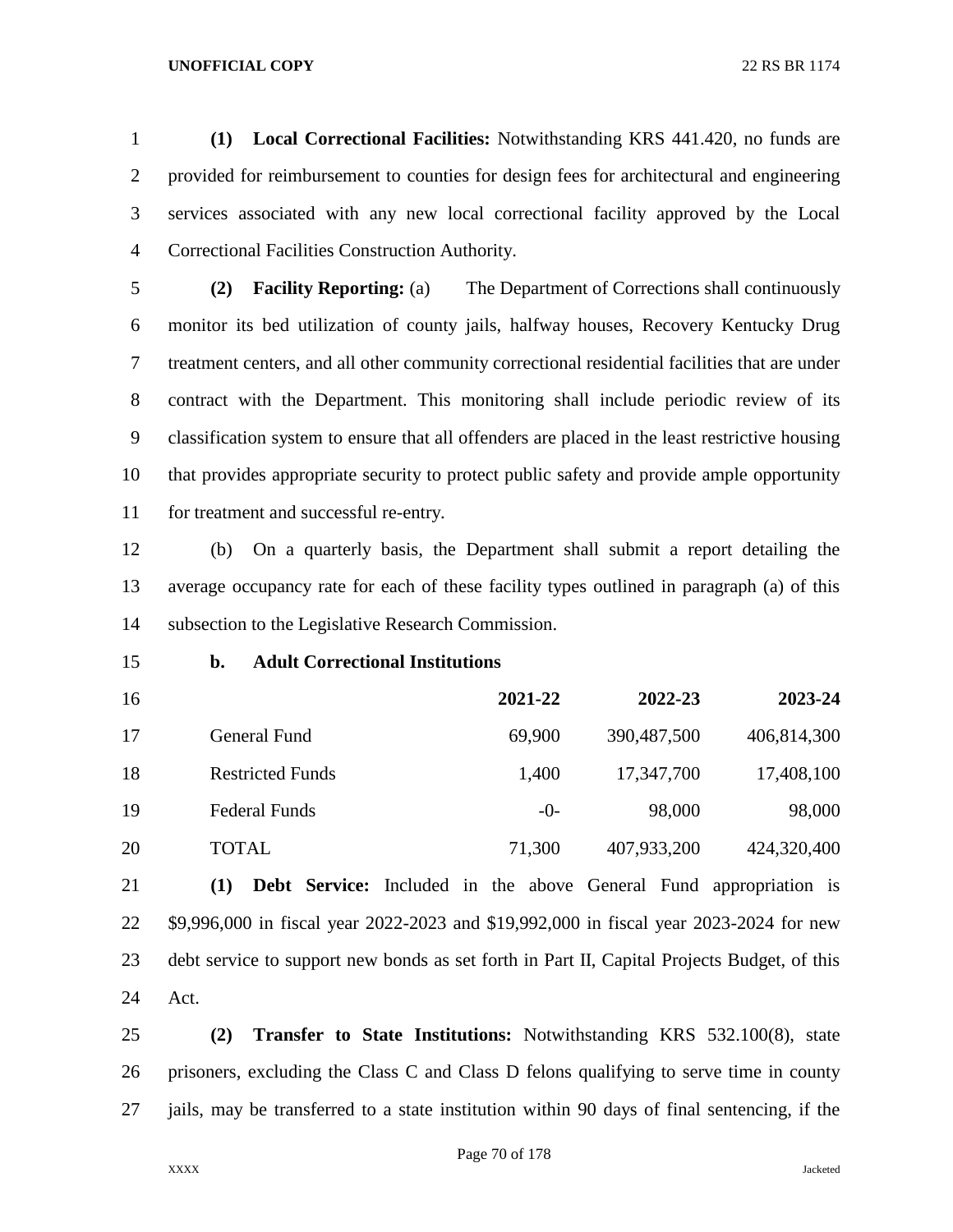county jail does not object to the additional 45 days.

 **(3) Operational Costs for Inmate Population:** In the event that actual operational costs exceed the amounts appropriated to support the budgeted average daily population of state felons for each fiscal year, the additional payments shall be deemed necessary government expenses and shall be paid from the General Fund Surplus Account (KRS 48.700) or the Budget Reserve Trust Fund Account (KRS 48.705), subject to notification as to necessity and amount by the State Budget Director who shall report any certified expenditure to the Interim Joint Committee on Appropriations and Revenue.

## **c. Community Services and Local Facilities**

| 10 |                         | 2021-22   | 2022-23     | 2023-24     |
|----|-------------------------|-----------|-------------|-------------|
| 11 | <b>General Fund</b>     | 200,300   | 245,005,800 | 248,223,100 |
| 12 | <b>Restricted Funds</b> | 1,001,200 | 10,501,300  | 9,365,700   |
| 13 | <b>Federal Funds</b>    | 900       | 845,700     | 849,100     |
| 14 | TOTAL                   | 1,202,400 | 256,352,800 | 258,437,900 |

 **(1) Excess Local Jail Per Diem Costs:** In the event that actual local jail per diem payments exceed the amounts appropriated to support the budgeted average daily population of state felons in county jails for each fiscal year, the payments shall be deemed necessary government expenses and may be paid from the General Fund Surplus Account (KRS 48.700) or the Budget Reserve Trust Fund Account (KRS 48.705), subject to notification as to necessity and amount by the State Budget Director who shall report any certified expenditure to the Interim Joint Committee on Appropriations and Revenue.

 **(2) Local Jails Funding:** Notwithstanding KRS 441.605 to 441.695, funds in the amount of \$2,000,000 in each fiscal year shall be expended from the Kentucky Local Correctional Facilities Construction Authority for local correctional facility and operational support.

 **(3) Parole for Infirm Inmates:** (a) The Commissioner of the Department of Corrections shall certify and notify the Parole Board when a prisoner meets the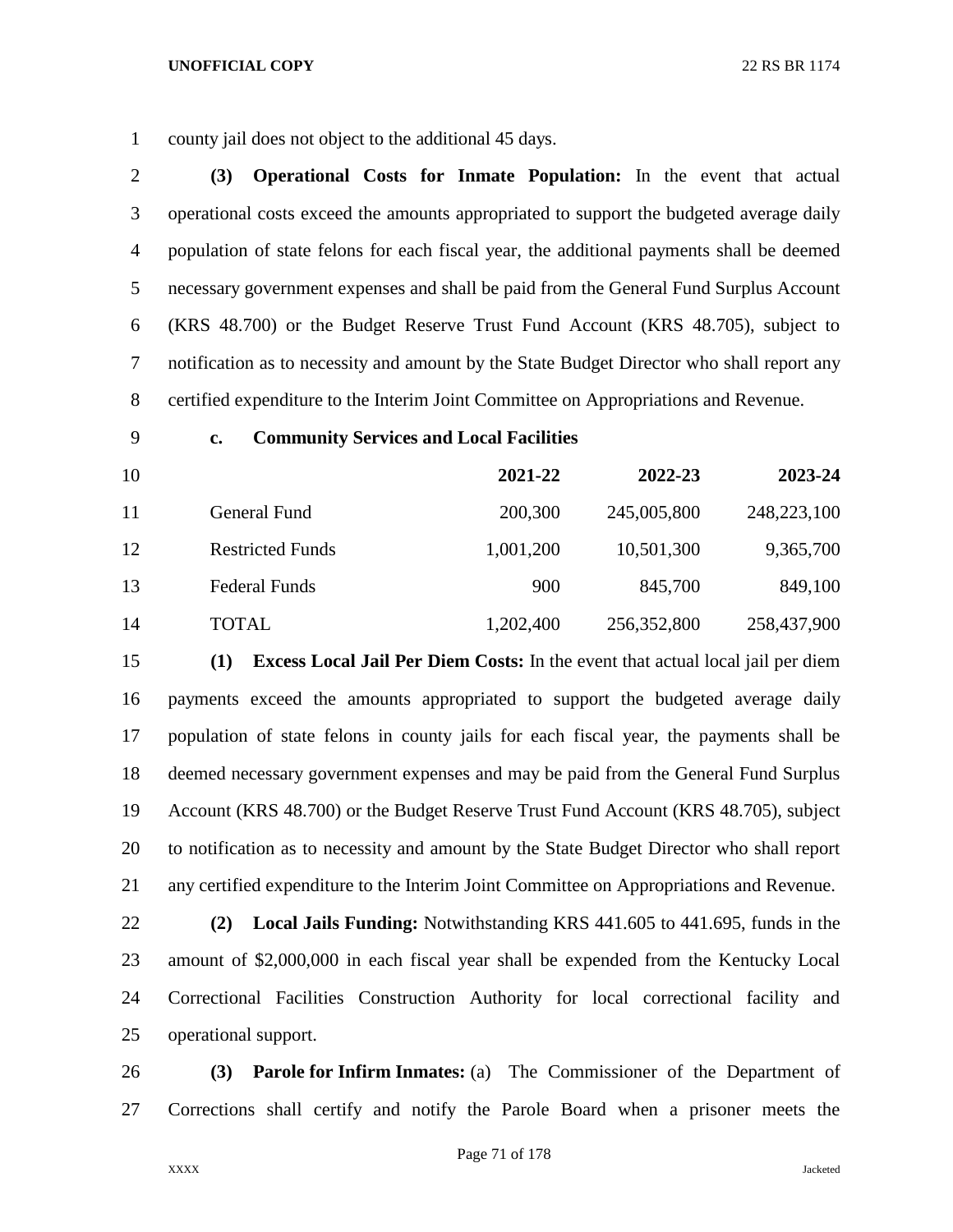requirements of paragraph (c) of this subsection for parole. (b) Notwithstanding any statute to the contrary, within 30 days of receiving notification as prescribed by paragraph (a) of this subsection, the Parole Board shall grant parole. (c) A prisoner who has been determined by the Department of Corrections to be physically or mentally debilitated, incapacitated, or infirm as a result of advanced age,

 chronic illness, disease, or any other qualifying criteria that constitutes an infirm prisoner shall be eligible for parole if:

 1. The prisoner was not convicted of a capital offense and sentenced to death or was not convicted of a sex crime as defined in KRS 17.500;

 2. The prisoner has reached his or her parole eligibility date or has served one-half of his or her sentence, whichever occurs first;

13 3. The prisoner is substantially dependent on others for the activities of daily living; and

4. There is a low risk of the prisoner presenting a threat to society if paroled.

 (d) Unless a new offense is committed that results in a new conviction subsequent to a prisoner being paroled, paroled prisoners shall not be considered to be under the custody of the state in any way.

 (e) Prisoners paroled under this subsection shall be paroled to a licensed long-term-care facility, nursing home, or family placement in the Commonwealth.

 (f) The Cabinet for Health and Family Services and the Justice and Public Safety Cabinet shall provide all needed assistance and support in seeking and securing approval from the United States Department of Health and Human Services for federal assistance, including Medicaid funds, for the provision of long-term-care services to those eligible for parole under paragraph (c) of this subsection.

 (g) The Cabinet for Health and Family Services and the Justice and Public Safety Cabinet shall have the authority to contract with community providers that meet the

Page 72 of 178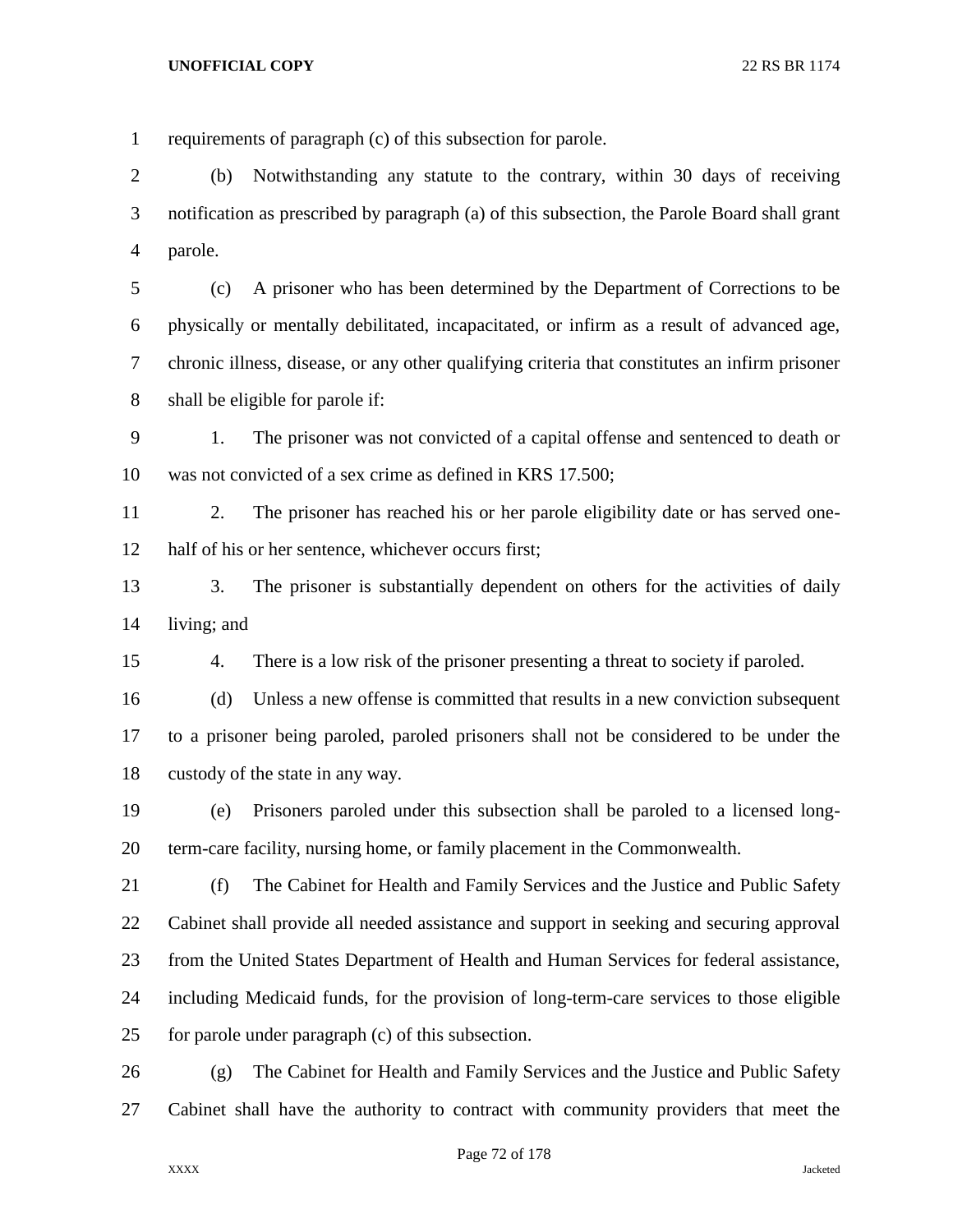requirements of paragraph (e) of this subsection and that are willing to house any inmates deemed to meet the requirements of this subsection so long as contracted rates do not exceed current expenditures related to the provisions of this subsection.

 (h) The Cabinet for Health and Family Services and the Justice and Public Safety Cabinet are encouraged to collaborate with other states that are engaged in similar efforts so as to achieve the mandates of this subsection.

 (i) The Cabinet for Health and Family Services and the Justice and Public Safety Cabinet shall provide a report to the Interim Joint Committee on Appropriations and Revenue by December 15 of each fiscal year concerning these provisions. The report shall include the number of persons paroled, the identification of the residential facilities utilized, an estimate of cost savings as a result of the project, and any other relevant material to assist the General Assembly in assessing the value of continuing and expanding the project.

 **(4) Calculating Avoided Costs Relating to Legislative Action:**  Notwithstanding KRS 196.288(5)(a), \$4,630,200 has been determined to meet the intent of the statute for the amount of avoided costs to be provided to the Local Corrections Assistance Fund. The actions implemented pursuant to the implementation of 2011 Ky. Acts ch. 2 now are no longer able to be calculated validly due to the length of time they have been embedded in the criminal justice system.

# **d. Local Jail Support**

- 
- General Fund 16,788,600 16,788,600

**2022-23 2023-24**

 **(1) Local Corrections Assistance Fund Allocation:** Notwithstanding KRS 196.288(5)(a), included in the above General Fund appropriation is \$4,630,200 in each fiscal year for the Local Corrections Assistance Fund. Moneys in the fund shall be distributed to the counties each year. Amounts distributed from the fund shall be used to support local correctional facilities and programs, including the transportation of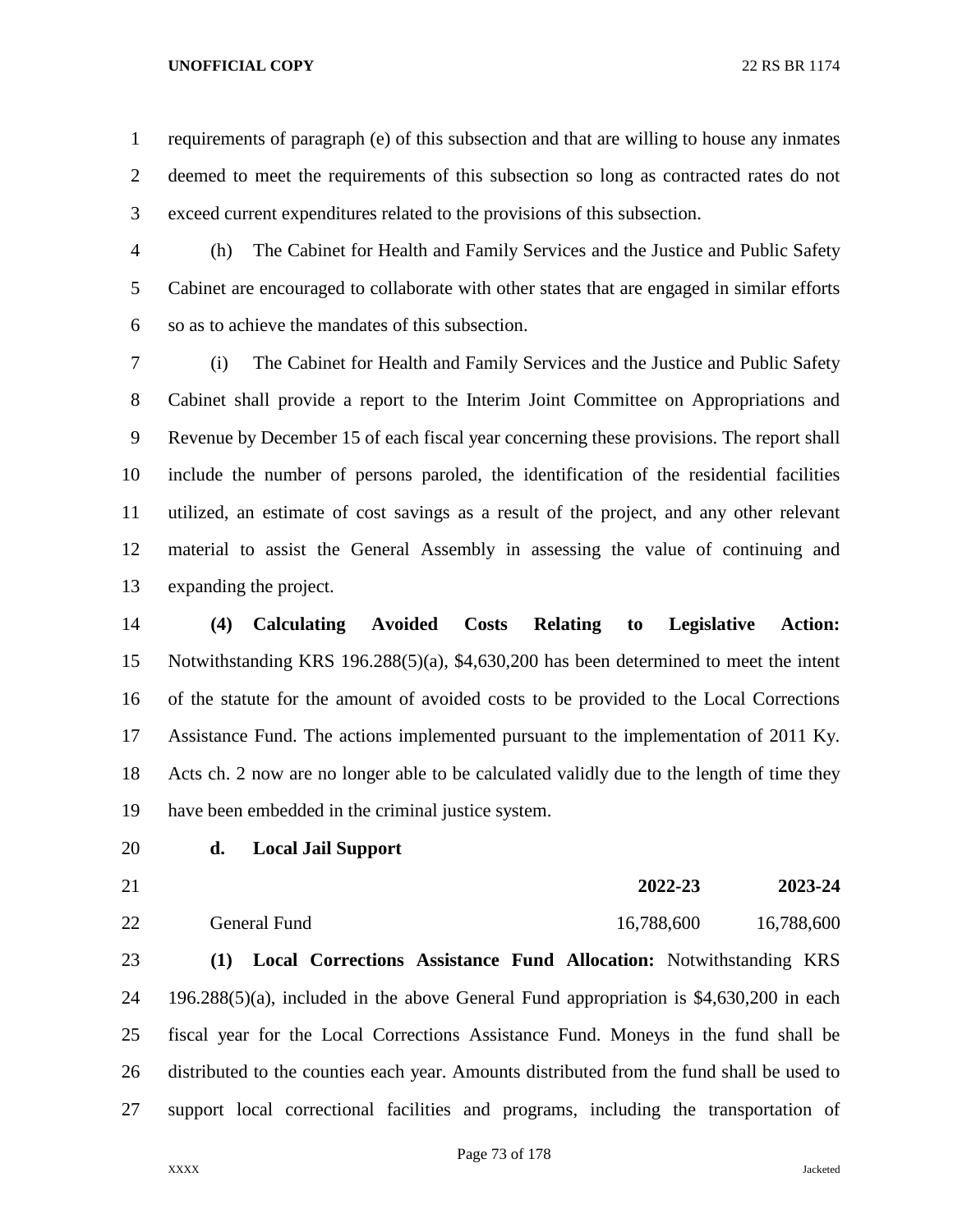prisoners, as follows:

 (a) In each fiscal year, the first \$3,000,000 received by the fund, or, if the fund receives less than \$3,000,000, the entire balance of the fund, shall be divided equally among all counties; and

 (b) Any moneys remaining after making the distributions required by paragraph (a) of this subsection shall be distributed to each county based on a ratio, the numerator of which shall be the county's county inmate population on the second Thursday in January during the prior fiscal year, and the denominator of which shall be the total counties' county inmate population for the entire state on the second Thursday in January during the prior fiscal year.

 **(2) Life Safety or Closed Jails:** Included in the above General Fund appropriation is \$860,000 in each fiscal year to provide a monthly payment of an annual amount of \$20,000 to each county with a life safety jail or closed jail. The payment shall be in addition to the payment required by KRS 441.206(2).

 **(3) Inmate Medical Care Expenses:** Included in the above General Fund appropriation is \$792,800 in each fiscal year for medical care contracts to be distributed, upon approval of the Department of Corrections, to counties by the formula codified in KRS 441.206, and \$851,800 in each fiscal year, on a partial reimbursement basis, for medical claims in excess of the statutory threshold pursuant to KRS 441.045. The funding support for medical contracts and catastrophic medical expenses for indigents shall be maintained in discrete accounts. Any medical claim that exceeds the statutory threshold may be reimbursed for that amount in excess of the statutory threshold.

**TOTAL - CORRECTIONS**

| 24 |                         | 2021-22   | 2022-23     | 2023-24       |
|----|-------------------------|-----------|-------------|---------------|
| 25 | General Fund            | 314,800   | 667,399,900 | 687, 354, 800 |
| 26 | <b>Restricted Funds</b> | 1,002,600 | 27,999,000  | 26,923,800    |
| 27 | <b>Federal Funds</b>    | 900       | 1,117,200   | 1,071,900     |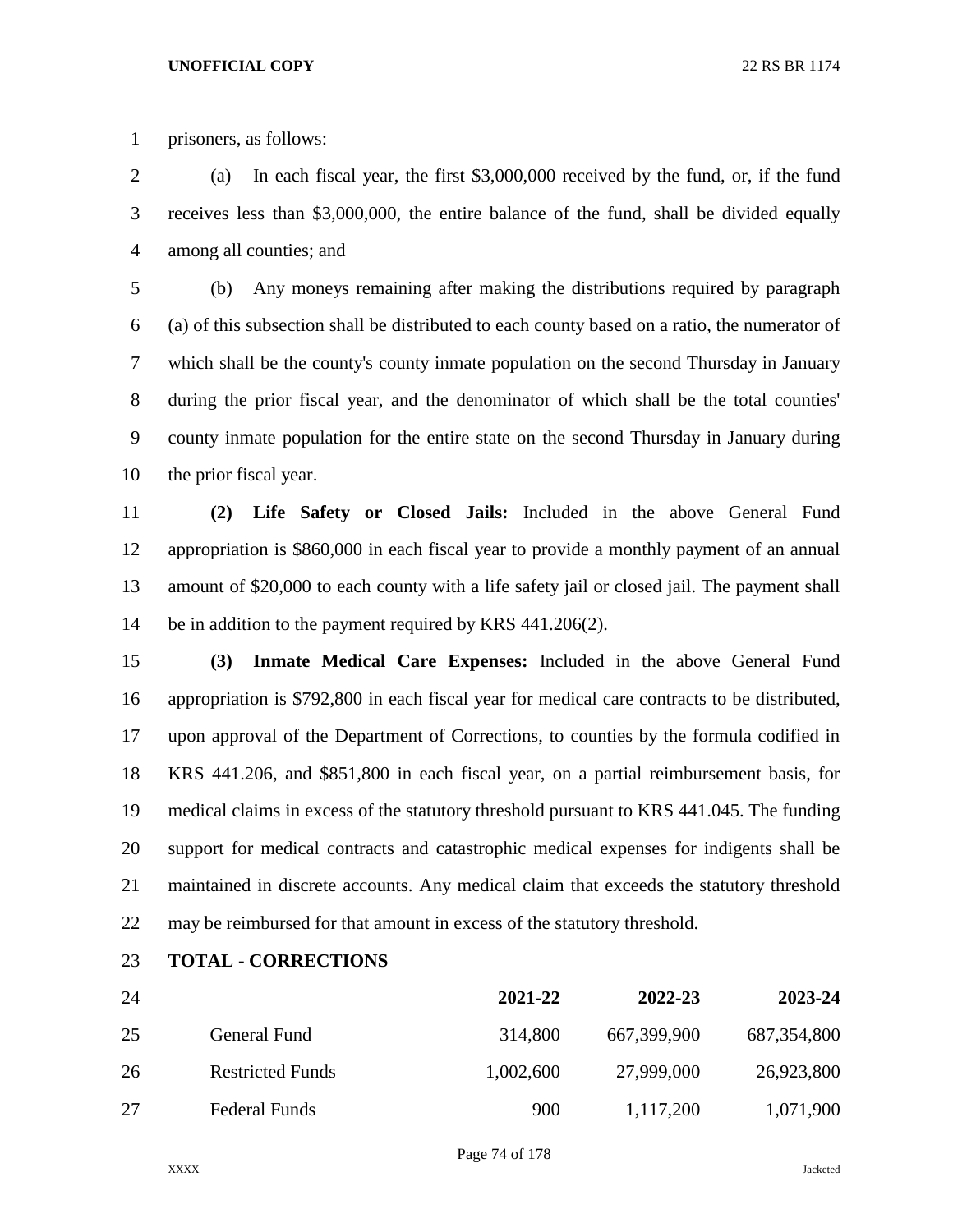| $\mathbf{1}$   | <b>TOTAL</b>                 | 1,318,300 | 696,516,100 | 715,350,500 |
|----------------|------------------------------|-----------|-------------|-------------|
| 2              | <b>PUBLIC ADVOCACY</b><br>6. |           |             |             |
| 3              |                              | 2021-22   | 2022-23     | 2023-24     |
| $\overline{4}$ | General Fund                 | 218,100   | 69,216,600  | 69,603,800  |
| 5              | <b>Restricted Funds</b>      | $-0-$     | 4,504,300   | 4,504,300   |
| 6              | <b>Federal Funds</b>         | $-0-$     | 2,138,000   | 2,088,000   |
| 7              | TOTAL                        | 218,100   | 75,858,900  | 76,196,100  |

 **(1) Compensatory Leave Conversion to Sick Leave:** If the Department of Public Advocacy determines that internal budgetary pressures warrant further austerity measures, the Public Advocate may institute a policy to suspend payment of 50-hour blocks of compensatory time for those attorneys who have accumulated 240 hours of compensatory time and instead convert those hours to sick leave.

# **TOTAL - JUSTICE AND PUBLIC SAFETY CABINET**

| 14 |                         | 2021-22    | 2022-23       | 2023-24       |
|----|-------------------------|------------|---------------|---------------|
| 15 | General Fund (Tobacco)  | $-0-$      | 3,593,800     | 3,593,800     |
| 16 | <b>General Fund</b>     | 6,341,100  | 1,122,088,900 | 1,146,558,300 |
| 17 | <b>Restricted Funds</b> | 6,598,800  | 213,769,500   | 184,590,200   |
| 18 | <b>Federal Funds</b>    | 24,400     | 72,860,800    | 73,018,200    |
| 19 | Road Fund               | $-0-$      | 56,980,300    | 56,980,300    |
| 20 | TOTAL                   | 12,964,300 | 1,469,293,300 | 1,464,740,800 |
|    |                         |            |               |               |

**I. PERSONNEL CABINET**

# **Budget Units**

## **1. GENERAL OPERATIONS**

| 24 |                         | 2021-22 | 2022-23    | 2023-24    |
|----|-------------------------|---------|------------|------------|
| 25 | <b>Restricted Funds</b> | 65.400  | 31,926,800 | 32,012,000 |

**2. PUBLIC EMPLOYEES DEFERRED COMPENSATION AUTHORITY**

# **2022-23 2023-24**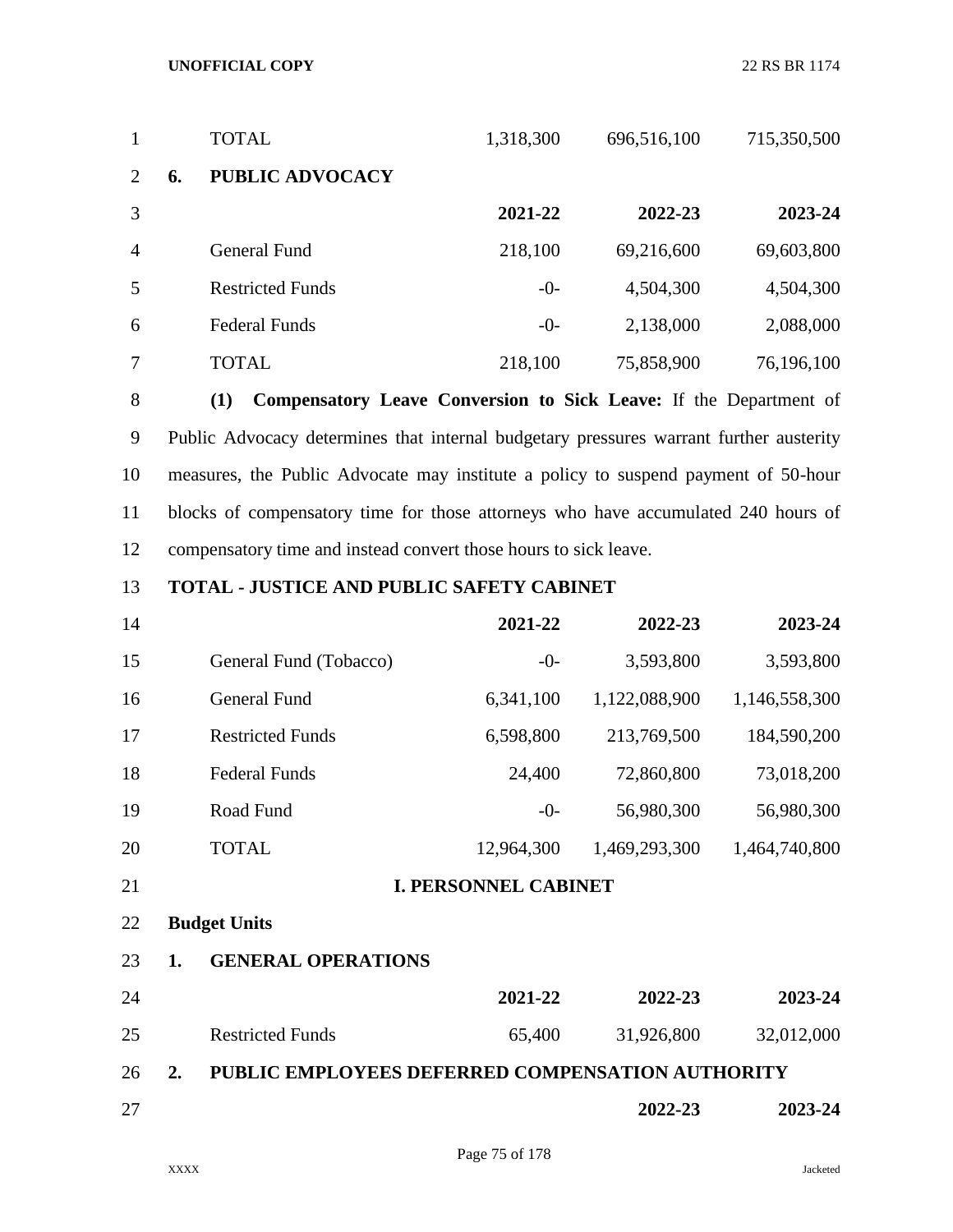| $\mathbf{1}$   |    | <b>Restricted Funds</b>                                                                   | 6,900                             | 8,283,300  | 8,292,700  |
|----------------|----|-------------------------------------------------------------------------------------------|-----------------------------------|------------|------------|
| $\overline{2}$ | 3. | <b>WORKERS' COMPENSATION BENEFITS AND RESERVE</b>                                         |                                   |            |            |
| 3              |    |                                                                                           | 2021-22                           | 2022-23    | 2023-24    |
| $\overline{4}$ |    | <b>Restricted Funds</b>                                                                   | 2,700                             | 24,281,700 | 24,286,700 |
| 5              |    | <b>TOTAL - PERSONNEL CABINET</b>                                                          |                                   |            |            |
| 6              |    |                                                                                           | 2021-22                           | 2022-23    | 2023-24    |
| 7              |    | <b>Restricted Funds</b>                                                                   | 75,000                            | 64,491,800 | 64,591,400 |
| $8\,$          |    |                                                                                           | <b>J. POSTSECONDARY EDUCATION</b> |            |            |
| 9              |    | <b>Budget Units</b>                                                                       |                                   |            |            |
| 10             | 1. | <b>COUNCIL ON POSTSECONDARY EDUCATION</b>                                                 |                                   |            |            |
| 11             |    |                                                                                           | 2021-22                           | 2022-23    | 2023-24    |
| 12             |    | General Fund (Tobacco)                                                                    | 300,000                           | 7,993,800  | 7,993,800  |
| 13             |    | <b>General Fund</b>                                                                       | 17,100                            | 16,675,300 | 21,525,100 |
| 14             |    | <b>Restricted Funds</b>                                                                   | 5,100                             | 4,959,000  | 4,968,000  |
| 15             |    | <b>Federal Funds</b>                                                                      | 7,500                             | 6,800,000  | 5,486,200  |
| 16             |    | <b>TOTAL</b>                                                                              | 329,700                           | 36,428,100 | 39,973,100 |
| 17             |    | <b>Interest Earnings Transfer from the Strategic Investment and Incentive</b><br>(1)      |                                   |            |            |
| 18             |    | Trust Fund Accounts: Notwithstanding KRS 164.7911 to 164.7927, any expenditures           |                                   |            |            |
| 19             |    | from the Strategic Investment and Incentive Trust Fund accounts in excess of              |                                   |            |            |
| 20             |    | appropriated amounts by the Council on Postsecondary Education shall be subject to KRS    |                                   |            |            |
| 21             |    | 48.630.                                                                                   |                                   |            |            |
| 22             |    | Cancer Research and Screening: Included in the above General Fund<br>(2)                  |                                   |            |            |
| 23             |    | (Tobacco) appropriation is \$7,043,800 in fiscal year 2022-2023 and \$7,043,800 in fiscal |                                   |            |            |
| 24             |    | year 2023-2024 for cancer research and screening. The appropriation in each fiscal year   |                                   |            |            |
| 25             |    | shall be equally shared between the University of Kentucky and the University of          |                                   |            |            |
| 26             |    | Louisville.                                                                               |                                   |            |            |
| 27             |    | Southern Regional Education Board Dues: Included in the above General<br>(3)              |                                   |            |            |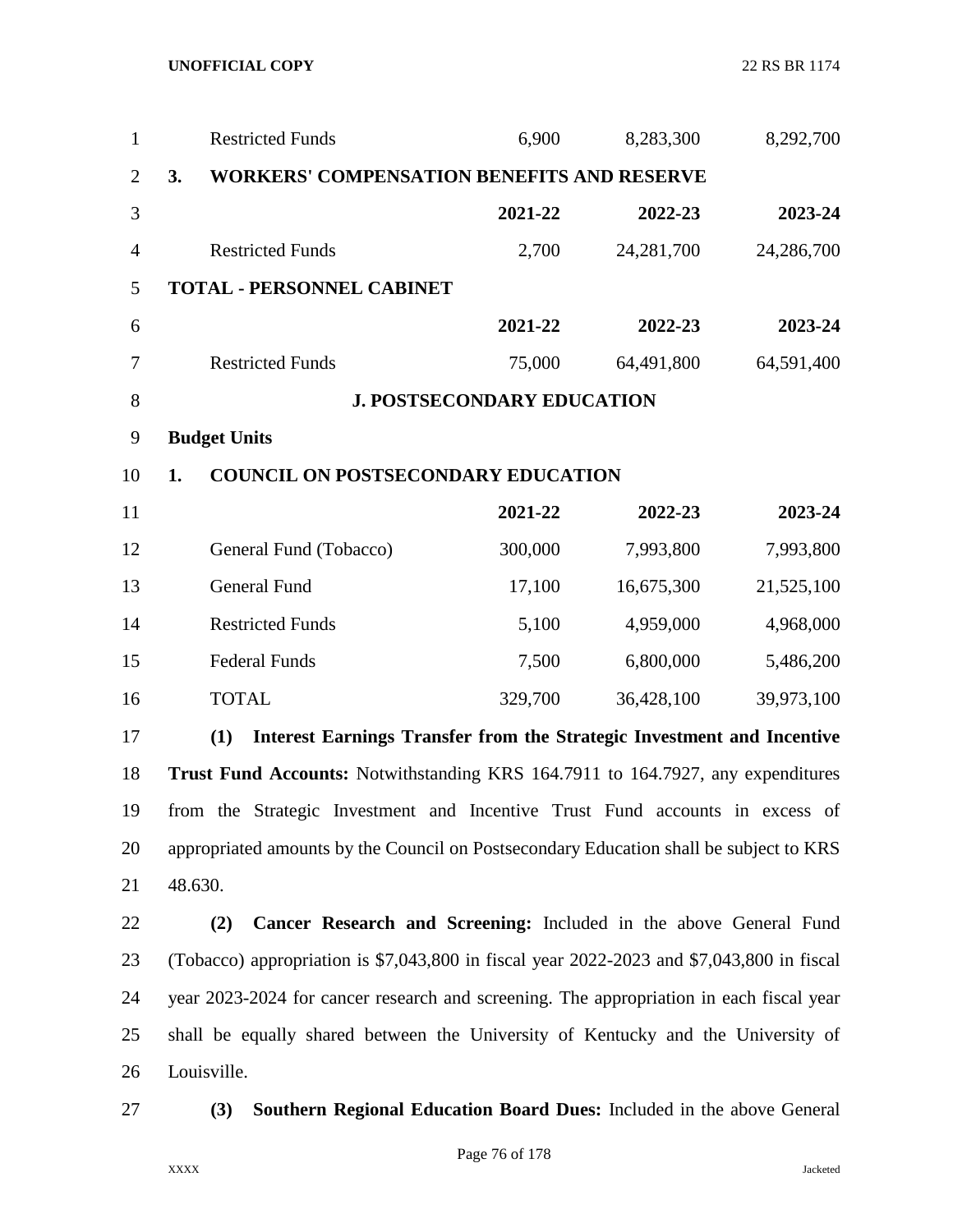Fund appropriation is \$214,800 in fiscal year 2022-2023 and \$214,800 in fiscal year 2023-2024 for Southern Regional Education Board dues.

 **(4) Doctoral Scholars:** Included in the above General Fund appropriation is \$100,000 in fiscal year 2022-2023 and \$150,000 in fiscal year 2023-2024 for the Southern Regional Education Board Doctoral Scholars Program.

 **(5) Ovarian Cancer Screening:** Included in the above General Fund appropriation is \$500,000 in each fiscal year and included in the above General Fund (Tobacco) appropriation is \$300,000 in each fiscal year for the Ovarian Cancer Screening Outreach Program at the University of Kentucky.

 **(6) Postsecondary Education Debt:** Notwithstanding KRS 45.750 to 45.810, in order to lower the cost of borrowing, any university that has issued or caused to be issued debt obligations through a not-for-profit corporation or a municipality or county government for which the rental or use payments of the university substantially meet the debt service requirements of those debt obligations is authorized to refinance those debt obligations if the principal amount of the debt obligations is not increased and the rental payments of the university are not increased. Any funds used by a university to meet debt obligations issued by a university pursuant to this subsection shall be subject to interception of state-appropriated funds pursuant to KRS 164A.608.

 **(7) Disposition of Postsecondary Institution Property:** Notwithstanding KRS 45.777, a postsecondary institution's governing board may elect to sell or dispose of real property or major items of equipment and proceeds from the sale shall be retained by the institution.

 **(8) Spinal Cord and Head Injury Research:** Included in the above General Fund (Tobacco) appropriation is \$650,000 in each fiscal year for spinal cord and head injury research. In accordance with KRS 211.500 to 211.504, the appropriation in each fiscal year shall be shared between the University of Kentucky and the University of Louisville.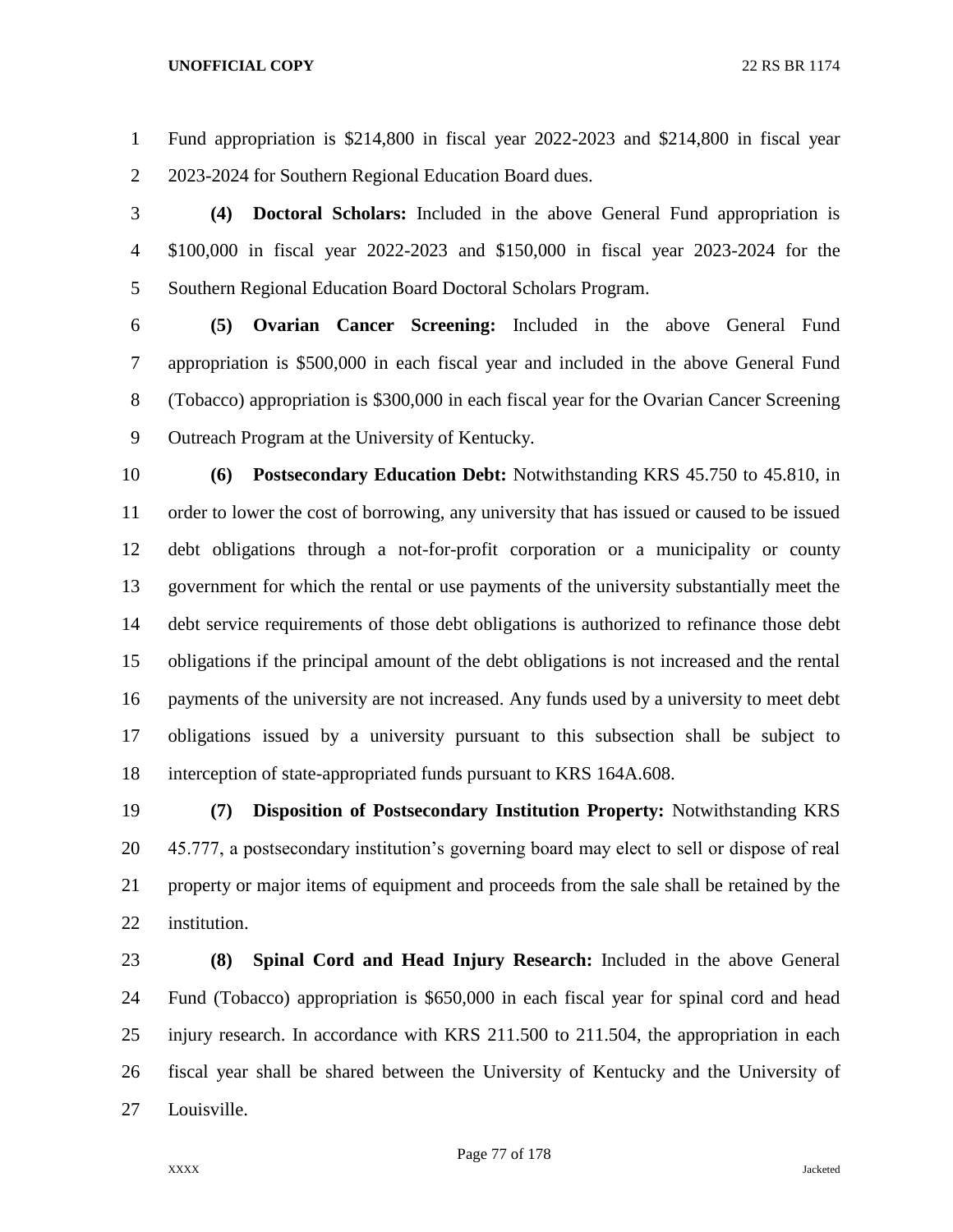**(9) Debt Service:** Included in the above General Fund appropriation is \$2,418,000 in fiscal year 2022-2023 and \$4,836,000 in fiscal year 2023-2024 for new debt service to support new bonds as set forth in Part II, Capital Projects Budget, of this Act.

# **2. KENTUCKY HIGHER EDUCATION ASSISTANCE AUTHORITY**

| 6  |                         | 2021-22    | 2022-23     | 2023-24     |
|----|-------------------------|------------|-------------|-------------|
|    | General Fund            | 27,300,000 | 344,850,200 | 366,249,000 |
| -8 | <b>Restricted Funds</b> | 1,139,700  | 55,565,100  | 55,577,900  |
| 9  | <b>Federal Funds</b>    | 5,000,000  | 13,040,000  | 13,040,000  |
| 10 | TOTAL                   | 33,439,700 | 413,455,300 | 434,866,900 |

 **(1) College Access Program:** Notwithstanding KRS 154A.130(4), included in the above General Fund appropriation is \$134,363,900 in fiscal year 2022-2023 and \$142,538,900 in fiscal year 2023-2024 for the College Access Program.

 **(2) Kentucky Tuition Grant Program:** Notwithstanding KRS 154A.130(4), included in the above General Fund appropriation is \$44,788,000 in fiscal year 2022- 2023 and \$47,513,000 in fiscal year 2023-2024 for the Kentucky Tuition Grant Program.

 **(3) Kentucky National Guard Tuition Award Program:** Notwithstanding KRS 154A.130(4), included in the above General Fund appropriation is \$7,398,100 in each fiscal year for the Kentucky National Guard Tuition Award Program.

 **(4) Kentucky Educational Excellence Scholarships (KEES):** Notwithstanding KRS 154A.130(4), included in the above General Fund appropriation is \$110,900,000 in fiscal year 2022-2023 and \$112,000,000 in fiscal year 2023-2024 for the Kentucky Educational Excellence Scholarships (KEES). Included in the above Restricted Funds appropriation is \$10,000,000 in each fiscal year for KEES.

 **(5) Better Kentucky Promise and Work Ready Kentucky Scholarship Programs:** Notwithstanding KRS 154A.130(4), included in the above General Fund appropriation is \$3,702,800 in fiscal year 2022-2023 and \$1,481,600 in fiscal year 2023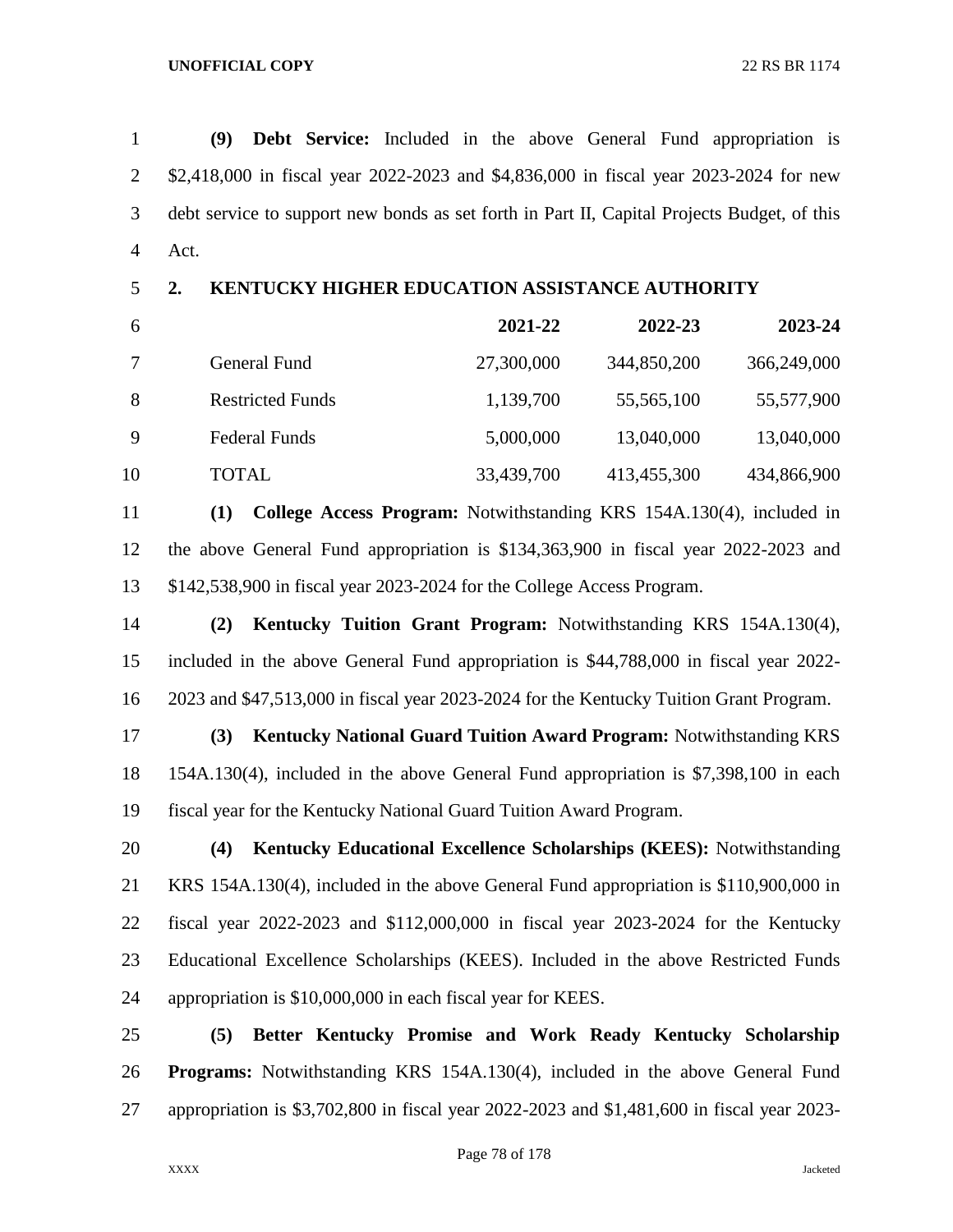2024 for the Work Ready Kentucky Scholarship Program. Notwithstanding KRS 164.787, the dual credit component of the Work Ready Scholarship Program for high school students shall be funded and administered through the Dual Credit Scholarship Program.

 Notwithstanding KRS 154A.130(4) and KRS 164.787, the Work Ready Kentucky Scholarship is combined with the newly created Better Kentucky Promise Scholarship Program beginning in fiscal year 2022-2023. Included in the above General Fund appropriation is \$16,270,000 in fiscal year 2022-2023 and \$27,725,000 in fiscal year 2023-2024 for the Better Kentucky Promise Scholarship Program, which expands the scholarship award to include as eligible, programs of study of all approved certificate, diploma or associate degree programs beyond the current limitation of the top five high- demand workforce sectors. Of the General Fund appropriated above for the Better Kentucky Promise Scholarship Program, \$7,097,200 in fiscal year 2022-2023 and \$9,318,400 in fiscal year 2023-2024 comes from General Fund Lottery Receipts.

 **(6) Dual Credit Scholarship Program:** Notwithstanding KRS 154A.130(4), included in the above General Fund appropriation is \$13,150,000 in each fiscal year for the Dual Credit Scholarship Program. Notwithstanding KRS 164.786(1)(f) and  $18 \text{ } 164.787(2)(d)$ , the dual credit tuition rate ceiling shall be two-fifths of the per credit hour tuition amount charged by the Kentucky Community and Technical College System for 20 in-state students. Notwithstanding KRS  $164.786(1)(g)$  and  $(4)(b)$ , priority for awarding scholarships shall be given in order to high school seniors, juniors, sophomores, and freshmen. Notwithstanding KRS 164.786(4)(c), eligible high school students may receive a dual credit scholarship for two career and technical education dual credit courses per academic year and two general education dual credit courses over the junior and senior years, up to a maximum of ten approved dual credit courses.

 **(7) Veterinary Medicine Contract Spaces:** Included in the above General Fund appropriation is \$5,494,000 in fiscal year 2022-2023 and \$5,659,000 in fiscal year 2023-

Page 79 of 178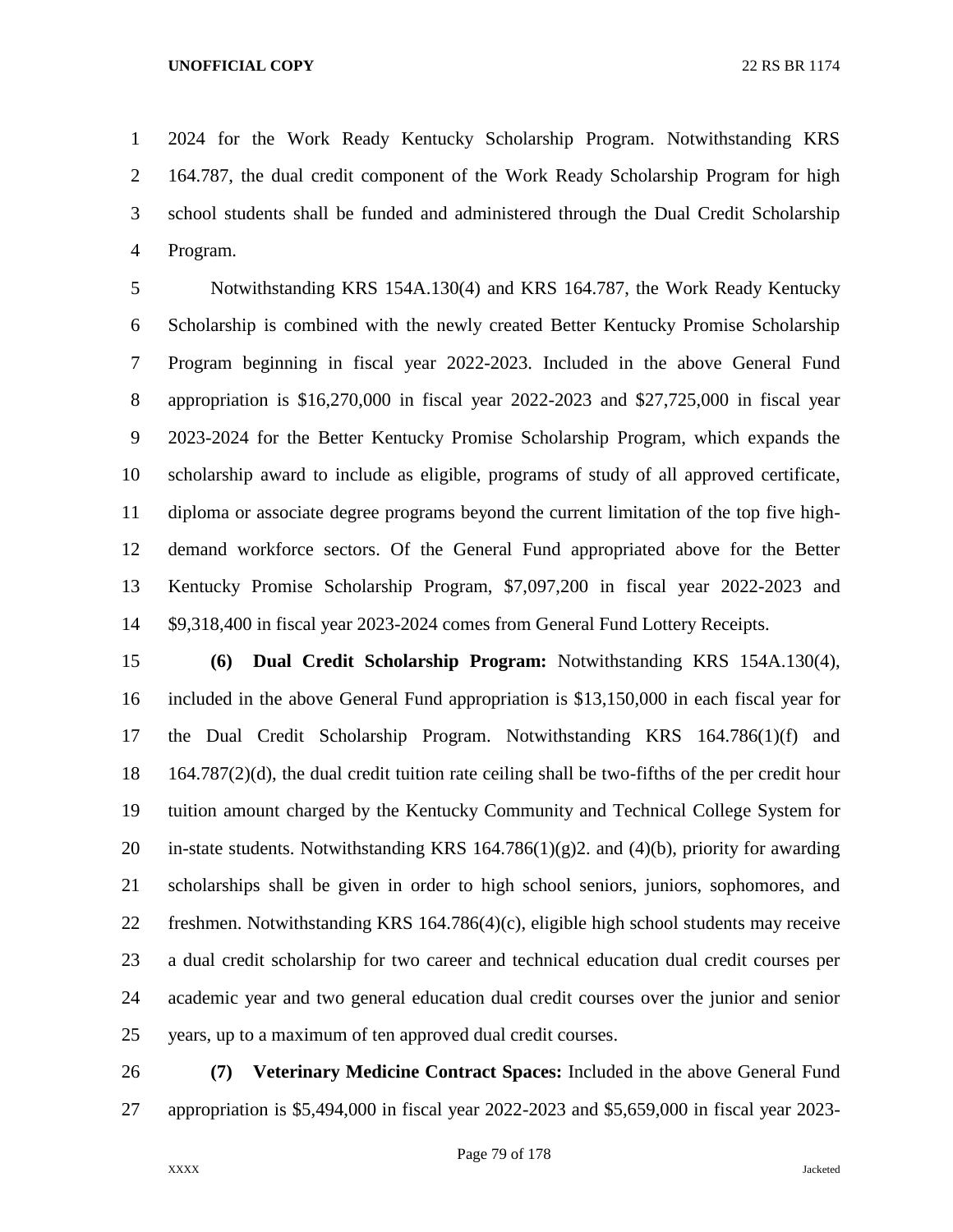2024 to fund 164 veterinary slots.

 **(8) Optometry Contract Spaces and Scholarships:** Included in the above General Fund appropriation is \$848,400 in each fiscal year to fund 44 optometry slots for the Optometry Scholarship Program.

 **(9) Use of Lottery Revenues:** Notwithstanding KRS 154A.130(4), lottery revenues in the amount of \$328,400,000 in fiscal year 2022-2023 and \$340,400,000 in fiscal year 2023-2024 are appropriated to the Kentucky Higher Education Assistance Authority. Notwithstanding KRS 154A.130(4) and any provisions of this Act to the contrary, if lottery receipts received by the Commonwealth, excluding any unclaimed prize money received under Part III, 21. of this Act, exceed \$335,000,000 in fiscal year 2022-2023 or \$347,000,000 in fiscal year 2023-2024, the excess funds in each fiscal year shall be transferred to the Kentucky Higher Education Assistance Authority and appropriated in accordance with KRS 154A.130(4)(b).

 **(10) Teacher Scholarship Program:** Notwithstanding KRS 154A.130(4), included in the above General Fund appropriation is \$1,000,000 in each fiscal year for the Teacher Scholarship Program.

 **(11) Administrative Costs:** Notwithstanding KRS 154A.130(4), included in the above General Fund appropriation is \$6,000,000 in each fiscal year from lottery funds for administration of student financial aid programs.

 **(12) Teacher Loan Forgiveness:** Notwithstanding KRS 154A.130(4), included in the above General Fund appropriation is \$25,200,000 in fiscal year 2021-2022 for a Teacher Loan Forgiveness Program. Included in the above Restricted Funds appropriation is \$1,134,800 in fiscal year 2021-2022 and \$26,334,800 in fiscal year 2022-2023 and fiscal year 2023-2024 for the Teacher Loan Forgiveness Program. Restricted Funds are hereby appropriated for this purpose from fiscal year 2020-2021 excess lottery receipts currently held in a trust and agency account and, notwithstanding KRS 45.229, shall not lapse and shall carry forward.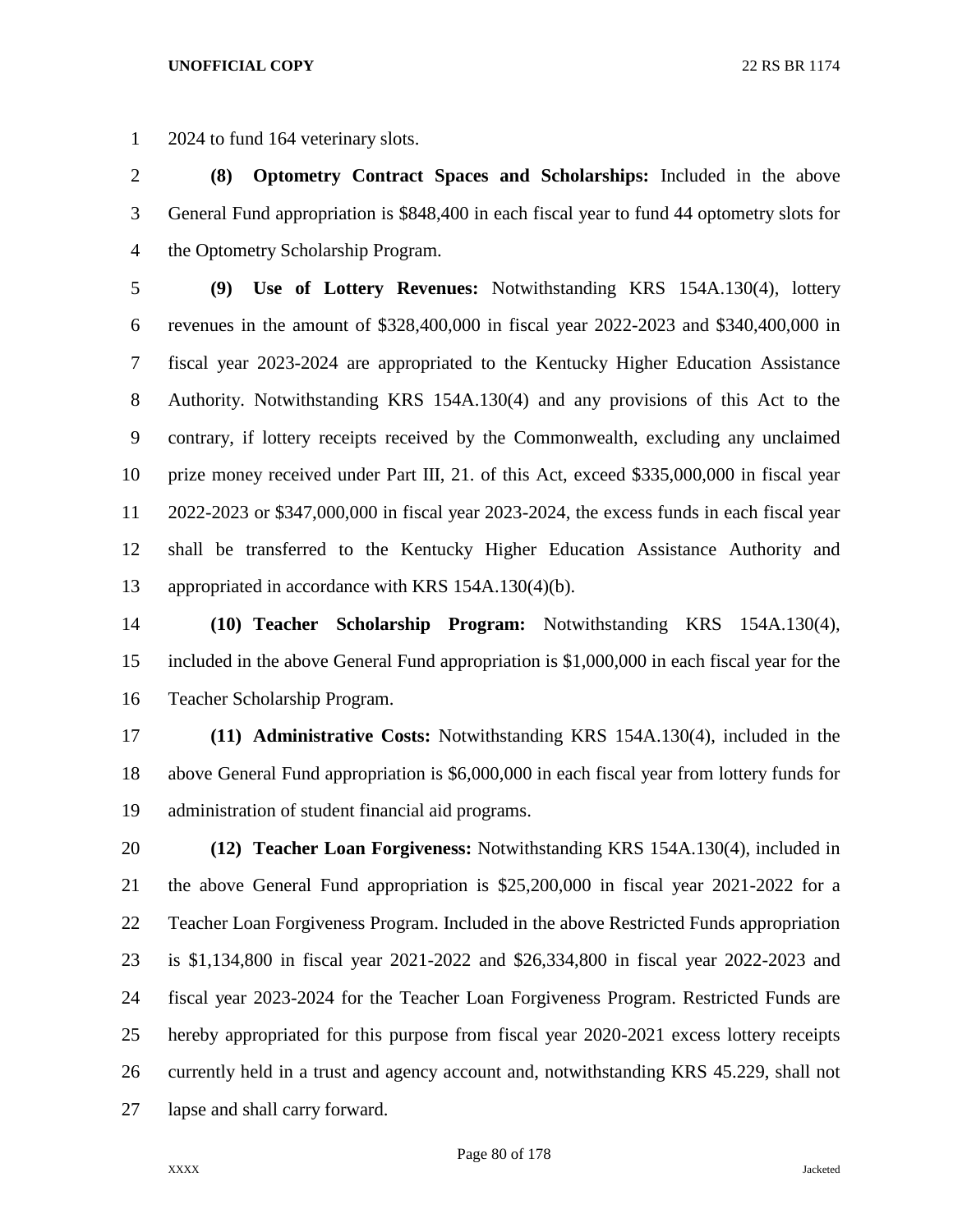| $\mathbf{1}$   | (13) Social Service Worker Loan Forgiveness: Notwithstanding<br><b>KRS</b>                |
|----------------|-------------------------------------------------------------------------------------------|
| 2              | $154A.130(4)$ , included in the above General Fund appropriation is \$2,100,000 in fiscal |
| 3              | year 2021-2022 for a Social Service Worker Loan Forgiveness Program. Included in the      |
| $\overline{4}$ | above Restricted Funds appropriation is \$2,100,000 in fiscal year 2022-2023 and fiscal   |
| 5              | year 2023-2024 for the Social Service Worker Loan Forgiveness Program. Restricted         |
| 6              | Funds are hereby appropriated for this purpose from fiscal year 2020-2021 excess lottery  |
| 7              | receipts currently held in a trust and agency account and, notwithstanding KRS 45.229,    |
| 8              | shall not lapse and shall carry forward.                                                  |

 **(14) Nurse Loan Forgiveness:** Included in the above Federal Funds appropriation is \$5,000,000 in fiscal year 2021-2022, fiscal year 2022-2023, and fiscal year 2023-2024 from the State Fiscal Recovery Fund of the American Rescue Plan Act for a Nurse Loan Forgiveness Program.

## **3. EASTERN KENTUCKY UNIVERSITY**

| 14 |                         | 2022-23     | 2023-24     |
|----|-------------------------|-------------|-------------|
| 15 | General Fund            | 84,380,800  | 90,541,000  |
| 16 | <b>Restricted Funds</b> | 210,611,400 | 210,611,400 |
| 17 | <b>Federal Funds</b>    | 135,500,000 | 135,500,000 |
| 18 | <b>TOTAL</b>            | 430,492,200 | 436,652,400 |

 **(1) Mandated Programs:** Included in the above General Fund appropriation are the following:

(a) \$4,571,900 in each fiscal year for the Model Laboratory School;

- (b) Notwithstanding KRS 61.5991(6)(b)1., \$8,909,700 in each fiscal year for the fixed allocation non-hazardous retirement plan's employer contribution; and
- (c) \$200,000 in each fiscal year for the Community Operations Board.
- **(2) Debt Service:** Included in the above General Fund appropriation is \$4,372,000 in fiscal year 2022-2023 and \$8,744,000 in fiscal year 2023-2024 for new debt service to support new bonds as set forth in Part II, Capital Projects Budget, of this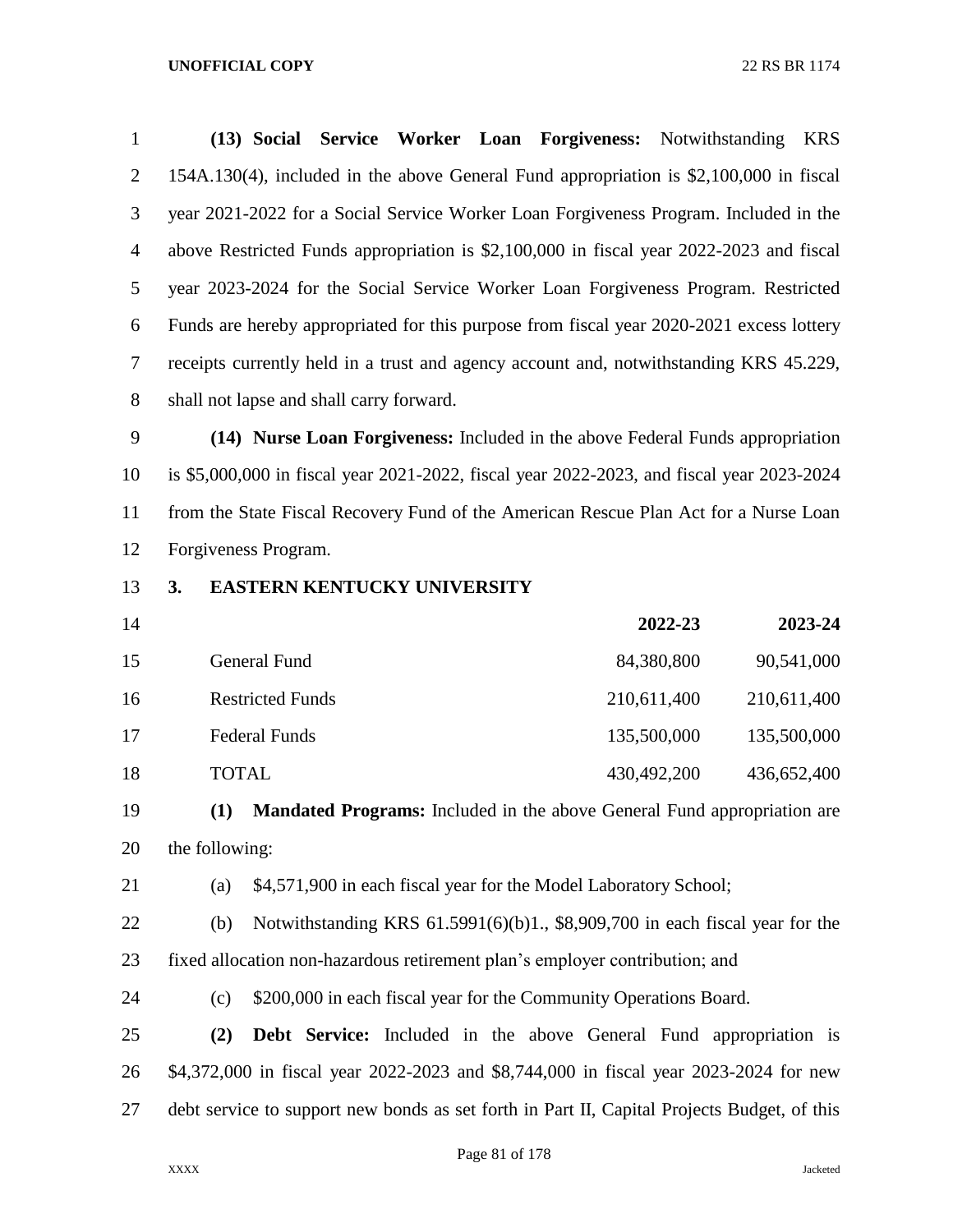Act.

 **(3) Community Operations Board:** The Community Operations Board for the Center for the Arts is reauthorized and reconstituted with the currently appointed members. Included in the above appropriation is \$200,000 in each fiscal year to provide funds to the Community Operations Board for personnel and programmatic operations of the University Business/Technology Center Phase II, housing offices, meeting and community areas, and a performing arts center, collectively known as the Center for the Arts. The Community Operations Board shall govern the personnel decisions, facility use, the revenue derived from the facility use and donations including naming rights, and the programmatic operations of the Center for the Arts. The Community Operations Board is attached to Eastern Kentucky University for administrative purposes and support, and not for supervision. All personnel at the Center shall be employees of Eastern Kentucky University. The University shall provide all facility maintenance and operations costs of the Center for the Arts, liability insurance for the facility and for the Community Operations Board members, and standard office equipment for Center offices.

## **4. KENTUCKY STATE UNIVERSITY**

| 17 |                         | 2021-22    | 2022-23    | 2023-24    |
|----|-------------------------|------------|------------|------------|
| 18 | General Fund            | 23,671,500 | 31,682,300 | 34,419,200 |
| 19 | <b>Restricted Funds</b> | $-0-$      | 20,624,400 | 23,791,300 |
| 20 | <b>Federal Funds</b>    | $-0-$      | 29,451,900 | 26,451,900 |
| 21 | <b>TOTAL</b>            | 23,671,500 | 81,758,600 | 84,662,400 |

```
22 (1) Mandated Programs: Included in the above General Fund appropriation are 
23 the following:
```
- (a) \$8,881,900 in each fiscal year to fund the state match payments required of land-grant universities under federal law;
- (b) Notwithstanding KRS 61.5991(6)(b)1., \$558,200 in each fiscal year for the fixed allocation non-hazardous retirement plan's employer contribution; and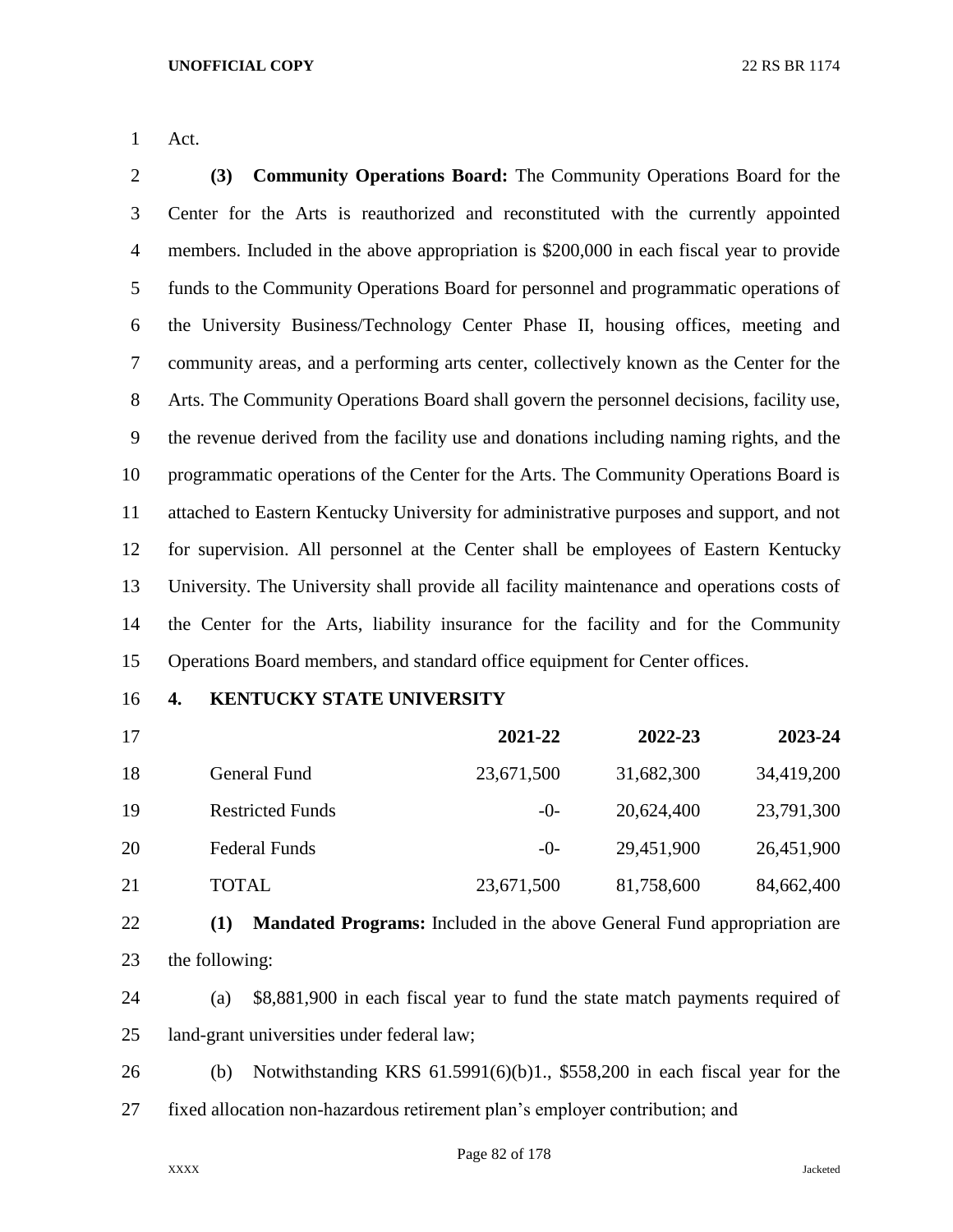(c) \$200,000 in each fiscal year for the West Louisville Historically Black Colleges and Universities and Health and Wellness projects.

 **(2) Debt Service:** Included in the above General Fund appropriation is \$2,202,000 in fiscal year 2022-2023 and \$4,404,000 in fiscal year 2023-2024 for new debt service to support new bonds as set forth in Part II, Capital Projects Budget, of this Act.

 **(3) Kentucky State University Fiscal Stabilization Fund:** Included in the above General Fund appropriation is \$23,000,000 in fiscal year 2021-2022 for the Kentucky State University Fiscal Stabilization Fund. The Kentucky State University Board of Regents shall approve a Management Improvement Plan which shall also be approved by the Council on Postsecondary Education, and which shall include reporting requirements. Upon approval of the Plan, any disbursement from the Fund shall first be approved by the Council on Postsecondary Education to ensure the Fund is used in accordance with the Management Improvement Plan.

 The approved Management Improvement Plan shall be submitted to the Interim Joint Committee on Appropriations and Revenue and the Office of State Budget Director.

**5. MOREHEAD STATE UNIVERSITY**

| 18 |                         | 2022-23     | 2023-24     |
|----|-------------------------|-------------|-------------|
| 19 | General Fund            | 51,060,900  | 56,747,500  |
| 20 | <b>Restricted Funds</b> | 121,153,900 | 124,536,700 |
| 21 | <b>Federal Funds</b>    | 36,805,800  | 36,805,800  |
| 22 | <b>TOTAL</b>            | 209,020,600 | 218,090,000 |

 **(1) Mandated Programs:** Included in the above General Fund appropriation are the following:

(b) Notwithstanding KRS 61.5991(6)(b)1., \$4,913,000 in each fiscal year for the

 (a) \$3,480,400 in each fiscal year for the Craft Academy for Excellence in Science and Mathematics; and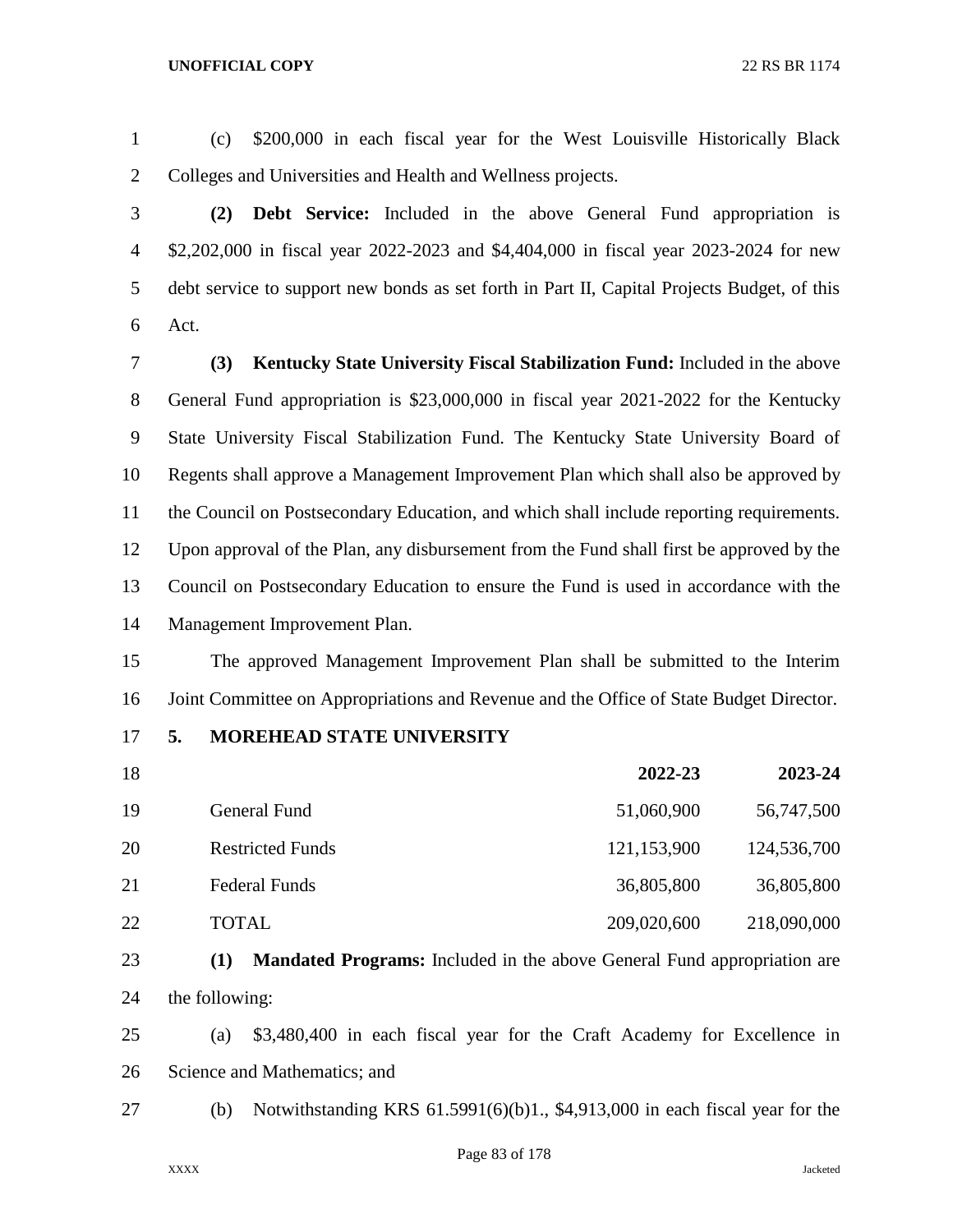fixed allocation non-hazardous retirement plan's employer contribution. **(2) Debt Service:** Included in the above General Fund appropriation is \$4,662,000 in fiscal year 2022-2023 and \$9,324,000 in fiscal year 2023-2024 for new debt service to support new bonds as set forth in Part II, Capital Projects Budget, of this Act. **6. MURRAY STATE UNIVERSITY 2022-23 2023-24** 8 General Fund 51,501,400 53,599,000 Restricted Funds 103,967,100 104,294,200 10 Federal Funds 34,812,400 34,812,400 TOTAL 190,280,900 192,705,600 **(1) Mandated Programs:** Included in the above General Fund appropriation are the following: (a) \$3,200,000 in each fiscal year for the Breathitt Veterinary Center; and (b) Notwithstanding KRS 61.5991(6)(b)1., \$3,270,900 in each fiscal year for the fixed allocation non-hazardous retirement plan's employer contribution.

 **(2) Debt Service:** Included in the above General Fund appropriation is \$908,000 in fiscal year 2022-2023 and \$1,816,000 in fiscal year 2023-2024 for new debt service to support new bonds as set forth in Part II, Capital Projects Budget, of this Act.

## **7. NORTHERN KENTUCKY UNIVERSITY**

| 21 |                         | 2022-23       | 2023-24     |
|----|-------------------------|---------------|-------------|
| 22 | General Fund            | 64,386,900    | 70,465,800  |
| 23 | <b>Restricted Funds</b> | 199, 178, 300 | 199,178,300 |
| 24 | <b>Federal Funds</b>    | 13,075,600    | 13,075,600  |
| 25 | <b>TOTAL</b>            | 276,640,800   | 282,719,700 |

 **(1) Mandated Programs:** Included in the above General Fund appropriation is \$1,323,900 in each fiscal year for the Kentucky Center for Mathematics.

Page 84 of 178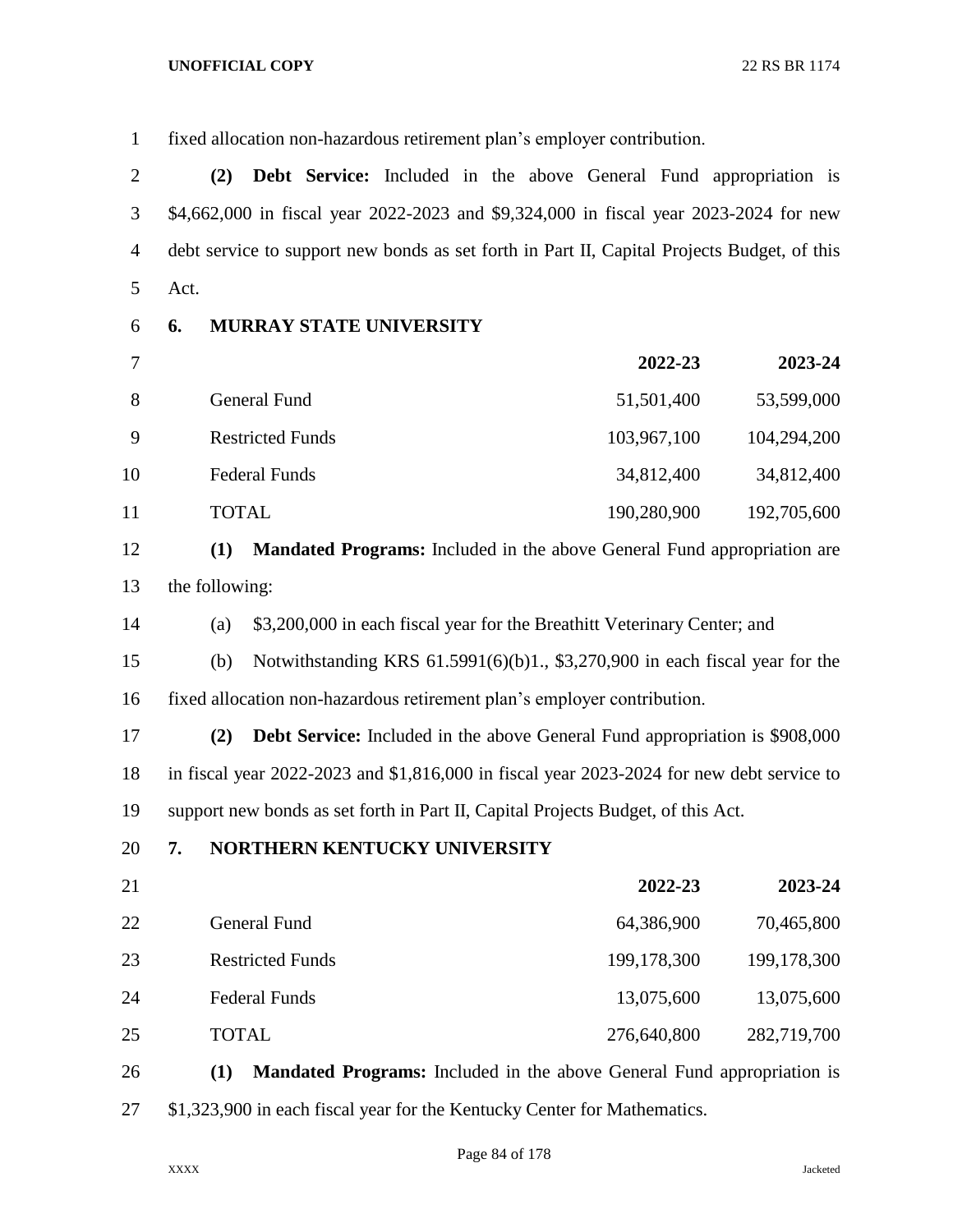**(2) Debt Service:** Included in the above General Fund appropriation is \$4,500,000 in fiscal year 2022-2023 and \$9,000,000 in fiscal year 2023-2024 for new debt service to support new bonds as set forth in Part II, Capital Projects Budget, of this Act.

## **8. UNIVERSITY OF KENTUCKY**

| 6  |                         | 2022-23       | 2023-24        |
|----|-------------------------|---------------|----------------|
|    | General Fund            | 300, 351, 500 | 318,195,200    |
| 8  | <b>Restricted Funds</b> | 6,770,959,000 | 10,891,355,400 |
| 9  | <b>Federal Funds</b>    | 422,800,000   | 450,037,700    |
| 10 | <b>TOTAL</b>            | 7,494,110,500 | 11,659,588,300 |

 **(1) Mandated Programs:** Included in the above General Fund appropriation are the following:

 (a) \$31,275,300 in each fiscal year for the College of Agriculture, Food, and Environment's Cooperative Extension Service;

 (b) \$29,479,600 in each fiscal year for the Kentucky Agricultural Experiment Station;

(c) \$5,176,200 in each fiscal year for the Center for Applied Energy Research;

(d) \$4,076,300 in each fiscal year for the Kentucky Geological Survey;

(e) \$4,034,200 in each fiscal year for the Veterinary Diagnostic Laboratory;

(f) \$2,040,500 in each fiscal year for the Sanders-Brown Center on Aging;

 (g) \$1,800,000 in each fiscal year for the College of Agriculture, Food and Environment's Division of Regulatory Services;

 (h) \$600,000 in each fiscal year for the College of Agriculture, Food and Environment's Kentucky Small Business Development Center;

- (i) \$586,300 in each fiscal year for the University Press of Kentucky;
- (j) Notwithstanding KRS 154A.130(4), \$500,000 in each fiscal year for the Human Development Institute for the Supported Higher Education Project;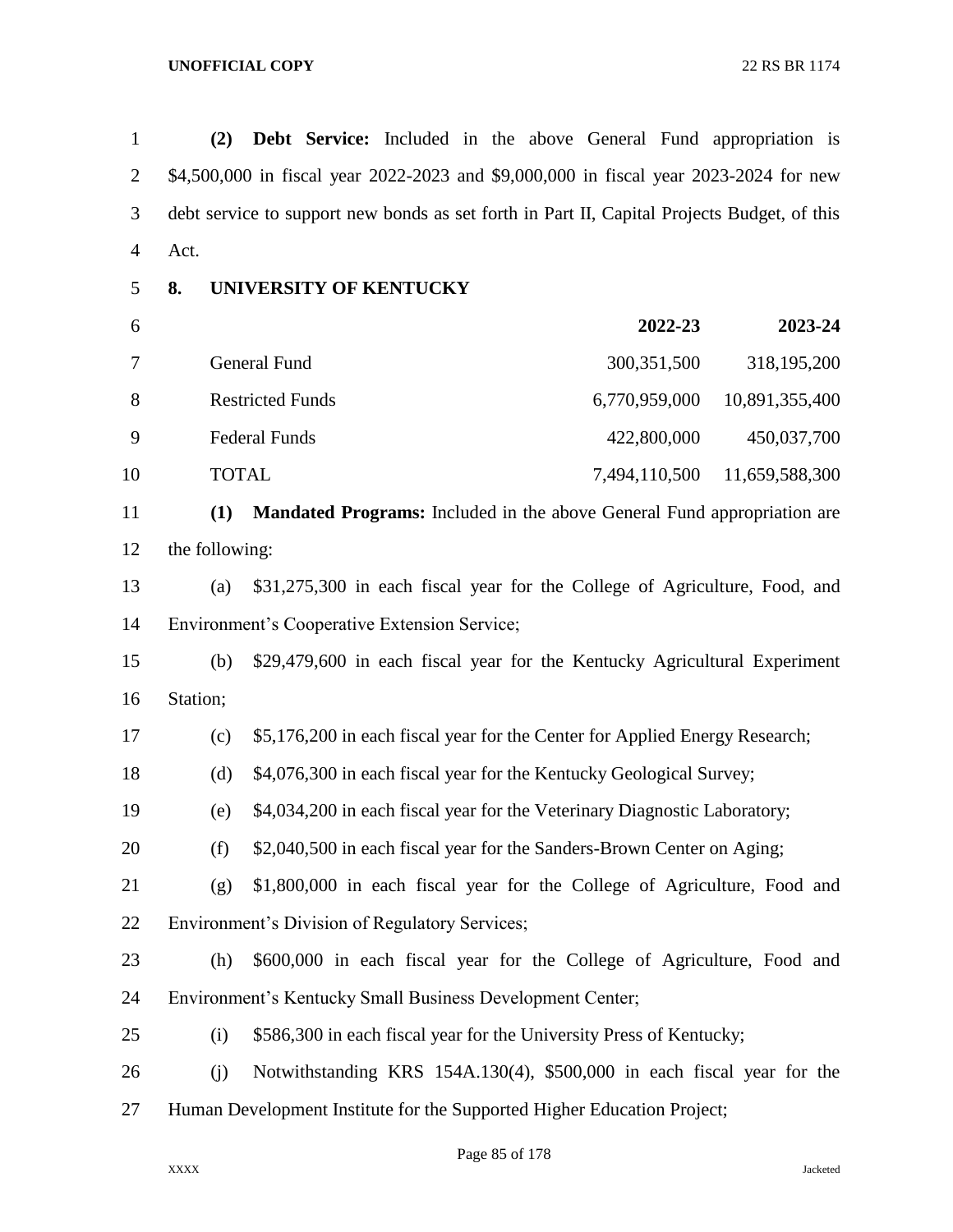| $\mathbf{1}$   | \$450,200 in each fiscal year for the Center of Excellence in Rural Health;<br>(k) |                                                         |                                                                                            |               |
|----------------|------------------------------------------------------------------------------------|---------------------------------------------------------|--------------------------------------------------------------------------------------------|---------------|
| $\overline{2}$ | (1)                                                                                |                                                         | \$450,200 in each fiscal year for the Kentucky Cancer Registry; and                        |               |
| 3              | (m)                                                                                |                                                         | \$100,000 in each fiscal year for the Sports Medicine Research Institute.                  |               |
| $\overline{4}$ | (2)                                                                                |                                                         | <b>Debt Service:</b> Included in the above General Fund appropriation is                   |               |
| 5              |                                                                                    |                                                         | \$12,248,500 in fiscal year 2022-2023 and \$24,497,000 in fiscal year 2023-2024 to         |               |
| 6              |                                                                                    |                                                         | provide new debt service to support new bonds as set forth in Part II, Capital Projects    |               |
| 7              | Budget, of this Act.                                                               |                                                         |                                                                                            |               |
| 8              | 9.<br><b>UNIVERSITY OF LOUISVILLE</b>                                              |                                                         |                                                                                            |               |
| 9              |                                                                                    |                                                         | 2022-23                                                                                    | 2023-24       |
| 10             |                                                                                    | <b>General Fund</b>                                     | 145,400,500                                                                                | 152,792,900   |
| 11             |                                                                                    | <b>Restricted Funds</b>                                 | 1,042,682,700                                                                              | 1,077,738,100 |
| 12             |                                                                                    | <b>Federal Funds</b>                                    | 205,060,300                                                                                | 211,713,300   |
| 13             | <b>TOTAL</b>                                                                       |                                                         | 1,393,143,500                                                                              | 1,442,244,300 |
| 14             | (1)                                                                                |                                                         | <b>Mandated Programs:</b> Included in the above General Fund appropriation are             |               |
| 15             | the following:                                                                     |                                                         |                                                                                            |               |
| 16             | \$695,200 in each fiscal year for the Rural Health Education Program;<br>(a)       |                                                         |                                                                                            |               |
| 17             | (b)                                                                                |                                                         | \$150,000 in each fiscal year for the Kentucky Autism Training Center;                     |               |
| 18             | (c)                                                                                |                                                         | \$100,000 in each fiscal year for the School of Dentistry to provide dental care           |               |
| 19             |                                                                                    | to patients with dental issues related to drug use; and |                                                                                            |               |
| 20             | (d)                                                                                |                                                         | \$300,000 in each fiscal year for the university's center for military-connected           |               |
| 21             | students.                                                                          |                                                         |                                                                                            |               |
| 22             | (1)                                                                                |                                                         | <b>Debt Service:</b> Included in the above General Fund appropriation is                   |               |
| 23             |                                                                                    |                                                         | \$3,603,000 in fiscal year 2022-2023 and \$7,206,000 in fiscal year 2023-2024 to provide   |               |
| 24             |                                                                                    |                                                         | new debt service to support new bonds as set forth in Part II, Capital Projects Budget, of |               |
| 25             | this Act.                                                                          |                                                         |                                                                                            |               |
| 26             | 10.                                                                                | WESTERN KENTUCKY UNIVERSITY                             |                                                                                            |               |
| 27             |                                                                                    |                                                         | 2022-23                                                                                    | 2023-24       |
|                |                                                                                    |                                                         |                                                                                            |               |

Page 86 of 178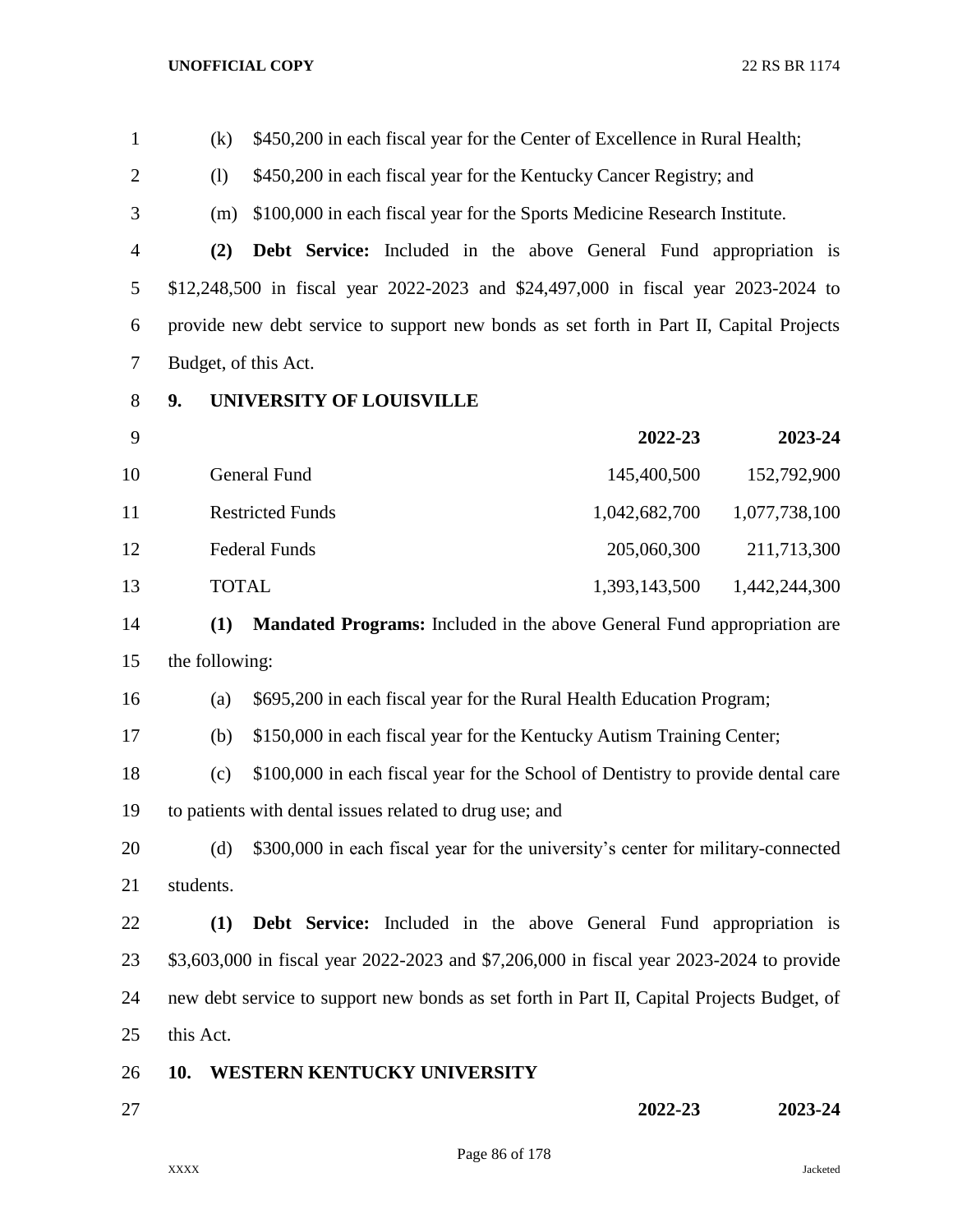| 1              |                      | General Fund                                                                   | 88,259,900  | 94,125,500  |
|----------------|----------------------|--------------------------------------------------------------------------------|-------------|-------------|
| $\overline{2}$ |                      | <b>Restricted Funds</b>                                                        | 268,683,500 | 268,683,500 |
| 3              |                      | <b>Federal Funds</b>                                                           | 32,340,000  | 32,340,000  |
| $\overline{4}$ | <b>TOTAL</b>         |                                                                                | 389,283,400 | 395,149,000 |
| 5              | (1)                  | <b>Mandated Programs:</b> Included in the above General Fund appropriation are |             |             |
| 6              | the following:       |                                                                                |             |             |
| 7              | (a)                  | \$4,985,100 in each fiscal year for the Gatton Academy of Mathematics and      |             |             |
| 8              | Science in Kentucky; |                                                                                |             |             |
| 9              | (b)                  | \$750,000 in each fiscal year for the Kentucky Mesonet; and                    |             |             |
| 10             | (c)                  | Notwithstanding KRS 61.5991(6)(b)1., \$3,592,500 in each fiscal year for the   |             |             |

fixed allocation non-hazardous retirement plan's employer contribution.

 **(2) Debt Service:** Included in the above General Fund appropriation is \$3,841,000 in fiscal year 2022-2023 and \$7,682,000 in fiscal year 2023-2024 to provide new debt service to support new bonds as set forth in Part II, Capital Projects Budget, of this Act.

## **11. KENTUCKY COMMUNITY AND TECHNICAL COLLEGE SYSTEM**

- **2022-23 2023-24** 18 General Fund 195,586,600 201,961,700 19 Restricted Funds 500,248,000 505,307,600 Federal Funds 391,780,700 391,780,700 21 TOTAL 1,087,615,300 1,099,050,000
- **(1) Mandated Programs:** Included in the above General Fund appropriation are the following:
- (a) \$4,149,800 in each fiscal year for KCTCS-TRAINS;
- (b) \$1,869,900 in each fiscal year for the Kentucky Fire Commission;
- (c) \$1,799,700 in each fiscal year for the Kentucky Board of Emergency Medical
- Services;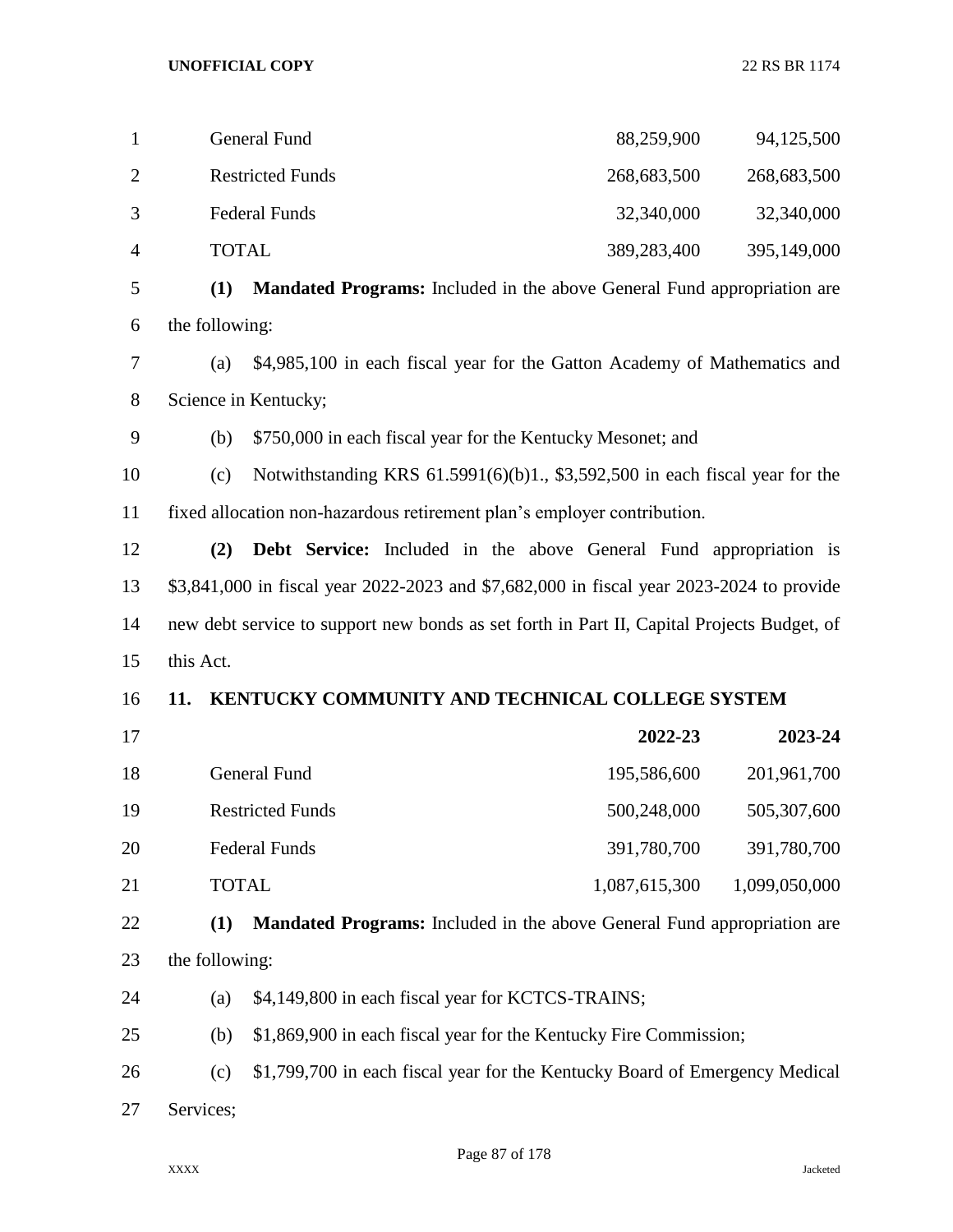(d) \$1,000,000 in each fiscal year for Adult Agriculture Education; and

 (e) Notwithstanding KRS 61.5991(6)(b)1., \$854,900 in each fiscal year for the fixed allocation non-hazardous retirement plan's employer contribution.

- **(2) Firefighters Foundation Program Fund:** (a) Included in the above Restricted Funds appropriation is \$53,488,100 in fiscal year 2022-2023 and \$53,867,800 in fiscal year 2023-2024 for the Firefighters Foundation Program Fund. Notwithstanding KRS 95A.250(1), supplemental payments for each qualified professional firefighter under the Firefighters Foundation Program shall be \$4,600 in fiscal years 2022-2023 and 2023- 2024.
- (c) Notwithstanding KRS 95A.200 to 95A.300, \$3,800,000 in fiscal year 2022- 2023 shall be transferred to support projects as set forth in Part II, Capital Projects Budget, of this Act.

 **(3) Firefighters Training Center Fund:** Notwithstanding KRS 95A.262(3), \$1,000,000 in Restricted Funds is provided in each fiscal year for the Firefighters Training Center Fund.

 **(4) Guaranteed Energy Savings Performance Contracts:** Notwithstanding KRS 56.770 and 56.774, guaranteed energy savings performance contracts may be executed for buildings operated by the Kentucky Community and Technical College System under agreements governed by KRS 164.593.

 **(5) Debt Service:** Included in the above General Fund appropriation is \$1,400,500 in fiscal year 2022-2023 and \$2,801,000 in fiscal year 2023-2024 for new debt service to support new bonds as set forth in Part II, Capital Projects Budget, of this Act.

## **12. POSTSECONDARY EDUCATION PERFORMANCE FUND**

| 25 |              | 2022-23 | 2023-24 |
|----|--------------|---------|---------|
| 26 | General Fund | -0-     | $-0-$   |

**(1) Fiscal Year 2021-2022 Performance Fund Distribution:** Notwithstanding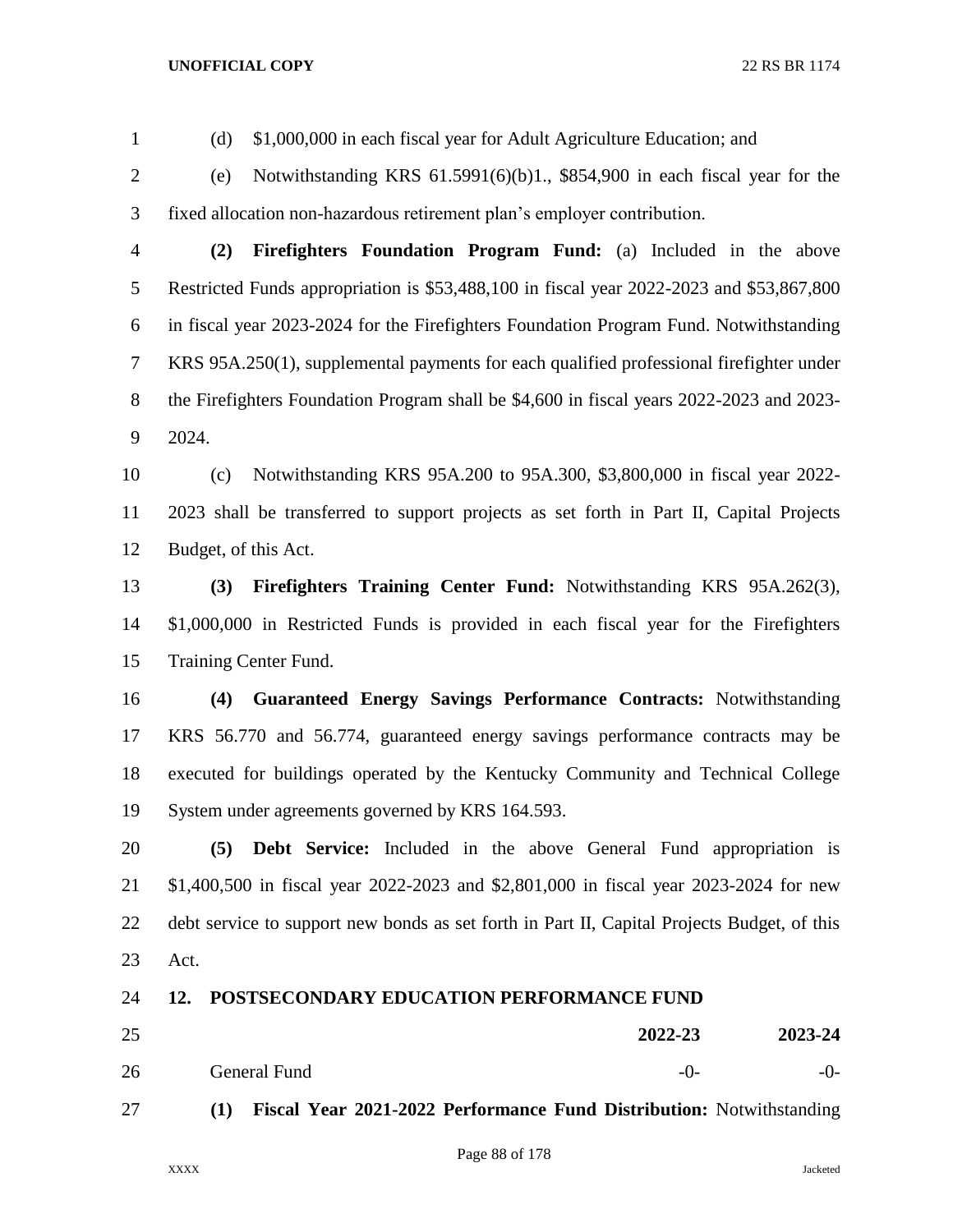| $\mathbf{1}$   | KRS 164.092, the fiscal year 2021-2022 Postsecondary Education Performance Fund         |                              |                |                |
|----------------|-----------------------------------------------------------------------------------------|------------------------------|----------------|----------------|
| $\overline{2}$ | distribution shall remain in the base General Fund budget of each institution in fiscal |                              |                |                |
| 3              | years 2022-2023 and 2023-2024.                                                          |                              |                |                |
| $\overline{4}$ | <b>TOTAL - POSTSECONDARY EDUCATION</b>                                                  |                              |                |                |
| 5              |                                                                                         | 2021-22                      | 2022-23        | 2023-24        |
| 6              | General Fund (Tobacco)                                                                  | 300,000                      | 7,993,800      | 7,993,800      |
| 7              | General Fund                                                                            | 50,988,600                   | 1,374,136,300  | 1,460,621,900  |
| 8              | <b>Restricted Funds</b>                                                                 | 1,144,800                    | 9,298,632,400  | 13,466,042,400 |
| 9              | <b>Federal Funds</b>                                                                    | 5,007,500                    | 1,321,466,700  | 1,351,043,600  |
| 10             | <b>TOTAL</b>                                                                            | 57,440,900                   | 12,002,229,200 | 16,285,701,700 |
| 11             |                                                                                         | K. PUBLIC PROTECTION CABINET |                |                |
| 12             | <b>Budget Units</b>                                                                     |                              |                |                |
| 13             | <b>SECRETARY</b><br>1.                                                                  |                              |                |                |
| 14             |                                                                                         | 2021-22                      | 2022-23        | 2023-24        |
| 15             | <b>Restricted Funds</b>                                                                 | 30,300                       | 9,549,700      | 9,584,800      |
| 16             | <b>Federal Funds</b>                                                                    | $-0-$                        | 476,500,000    | $-0-$          |
| 17             | <b>TOTAL</b>                                                                            | 30,300                       | 486,049,700    | 9,584,800      |
| 18             | Premium Pay for Essential Workers: Included in the above Federal Funds<br>(1)           |                              |                |                |
| 19             | appropriation is \$400,000,000 in fiscal year 2022-2023 from the State Fiscal Recovery  |                              |                |                |
|                |                                                                                         |                              |                |                |
| 20             | Fund of the American Rescue Plan Act to provide premium pay for essential workers in    |                              |                |                |
| 21             | compliance with the federal guidance from the United States Department of Treasury. To  |                              |                |                |
| 22             | be eligible, essential workers must have worked for the two-year period from March 6,   |                              |                |                |
| 23             | 2020, to March 6, 2022. If an essential worker has already received some type of        |                              |                |                |
| 24             | premium pay, bonus, or hazard pay due to their employment during the pandemic, that     |                              |                |                |
| 25             | amount may be reduced from this premium pay or result in no premium pay from these      |                              |                |                |

**(2) Nonprofit Assistance:** Included in the above Federal Funds appropriation is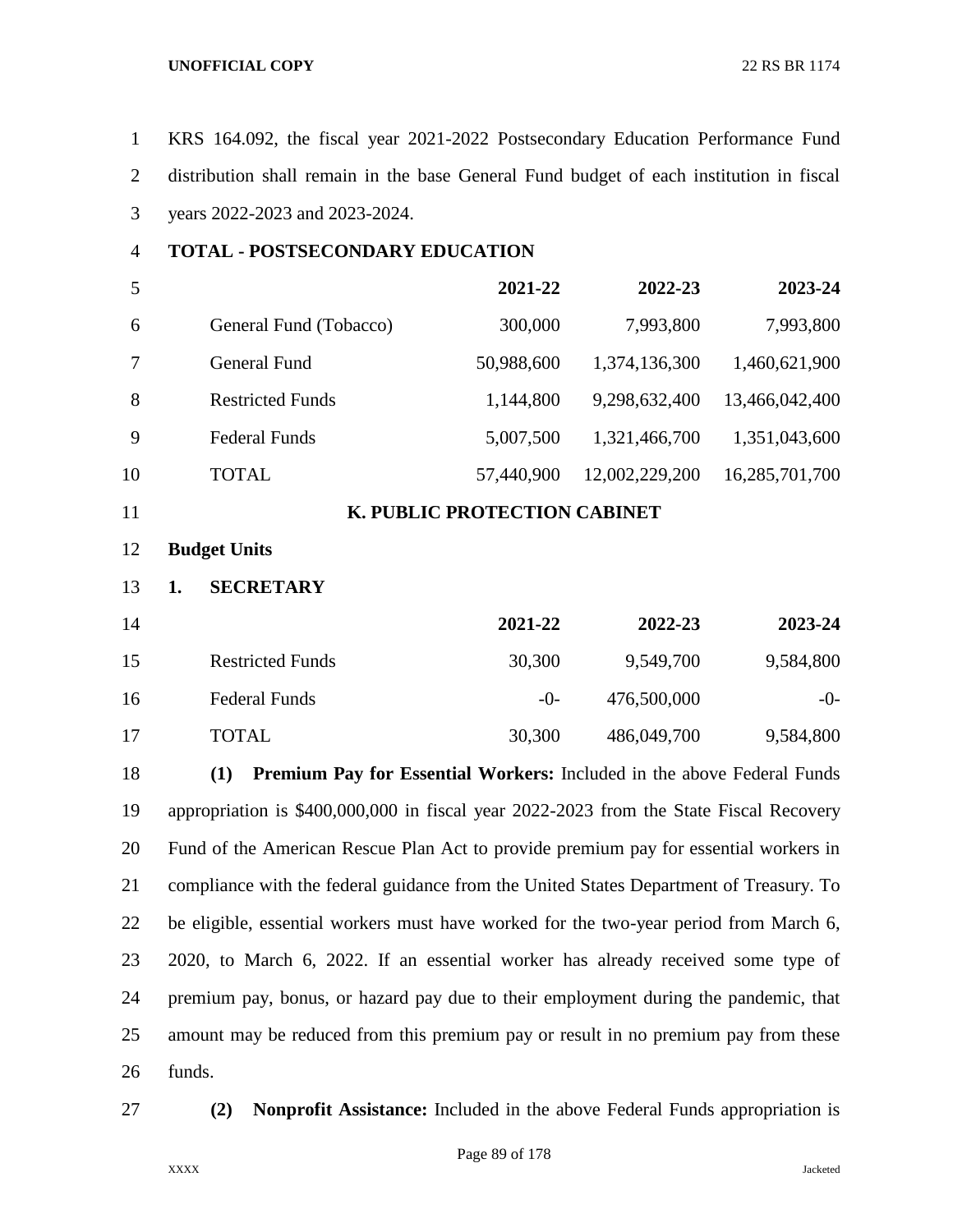\$75,000,000 in fiscal year 2022-2023 from the State Fiscal Recovery Fund of the American Rescue Plan Act to provide direct relief payments to eligible nonprofit organizations, of which \$10,000,000 shall be set aside for assistance to nonprofit arts organizations. Notwithstanding KRS 45.229, any unexpended federal funds from the American Rescue Plan Act Federal Funds appropriations shall not lapse and shall carry forward. Eligible nonprofit organizations will be entitled to apply for a one-time assistance grant in the amount of \$25,000.

 (a) One-time assistance grants will be reviewed in the order in which they are received and eligible grants will be provided until the appropriate amount is exhausted.

 (b) The process for determining an applicant's eligibility and awarding the grants will be determined by the Secretary of the Public Protection Cabinet.

 (1) Eligible nonprofit organization means organizations meeting all of the following criteria:

 (a) A nonprofit that has been granted exemption from the federal income tax by the United States commissioner of internal revenue as organizations described in Section 16 501(c)(3), 501(c)(6) or 501(c)(8) or as veterans' organizations described in Section 501(c) of the United States Internal Revenue Code of 1986 and subject to the provisions of the Nonprofit Corporation Act;

(b) A nonprofit based in Kentucky providing services to Kentuckians;

 (c) Excluding nonprofit arts organizations, a nonprofit providing services to the following populations most affected by COVID-19:

22 1. People living at or below the federal poverty level;

- 2. People experiencing homelessness;
- 3. Communities of Color;

4. Minimum or low-wage employees displaced by business closures;

- 5. Older adults living at or below the federal poverty level;
- 6. People who are immunocompromised or medically fragile;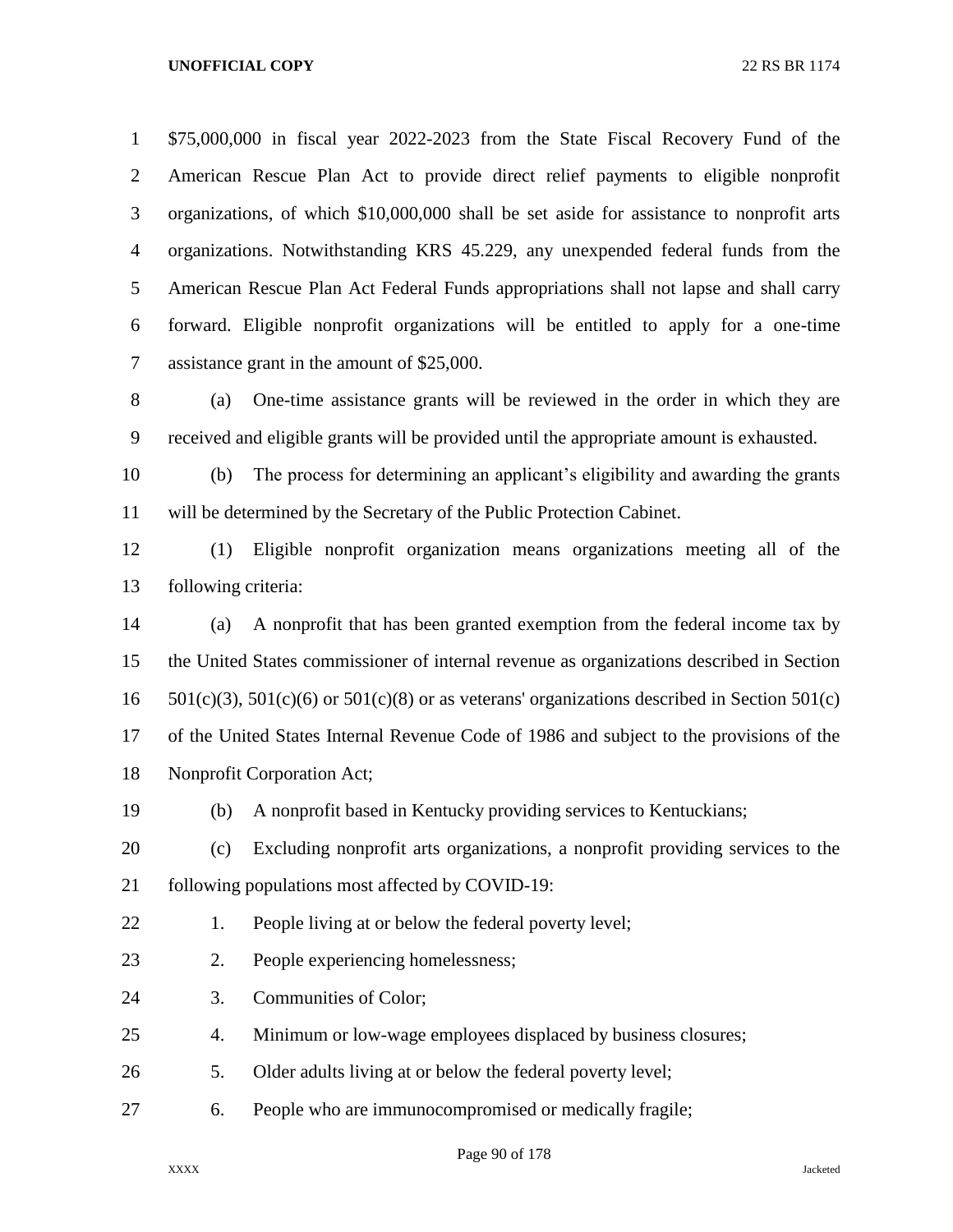- 7. Immigrant and refugee communities;
- 8. People with limited English proficiency;
- 9. People with disabilities;
- 10. People without health insurance;
- 11. Victims of domestic violence or child abuse;
- 12. Services to children; and
- 13. Workers without access to paid sick leave; and

 (d) A nonprofit that has not already received direct financial assistance, excluding loans, through the federal CARES Act (Pub. L. 116-136), the Consolidated Appropriations Act, 2021 (H.R. 133), or any subsequent federal relief package enacted prior to the nonprofit's grant application being considered.

 **(3) State Fiscal Recovery Fund Administration:** Included in the above Federal Funds appropriation in fiscal year 2022-2023 is \$1,500,000 from the State Fiscal Recovery Fund of the American Rescue Plan Act for administrative, monitoring and reporting costs of the Premium Pay for Essential Workers Program and the Nonprofit Assistance Program.

**2. PROFESSIONAL LICENSING**

| 18 |    |                                       | 2021-22 | 2022-23   | 2023-24   |
|----|----|---------------------------------------|---------|-----------|-----------|
| 19 |    | <b>Restricted Funds</b>               | 11,200  | 5,117,500 | 5,137,700 |
| 20 |    | <b>Federal Funds</b>                  | $-0-$   | 2,200,000 | 200,000   |
| 21 |    | <b>TOTAL</b>                          | 11,200  | 7,317,500 | 5,337,700 |
| 22 | 3. | <b>BOXING AND WRESTLING AUTHORITY</b> |         |           |           |
| 23 |    |                                       | 2021-22 | 2022-23   | 2023-24   |
| 24 |    | <b>Restricted Funds</b>               | 500     | 181,800   | 182,400   |
| 25 | 4. | <b>ALCOHOLIC BEVERAGE CONTROL</b>     |         |           |           |
| 26 |    |                                       | 2021-22 | 2022-23   | 2023-24   |
| 27 |    | <b>Restricted Funds</b>               | 16,600  | 7,080,900 | 7,030,800 |
|    |    |                                       |         |           |           |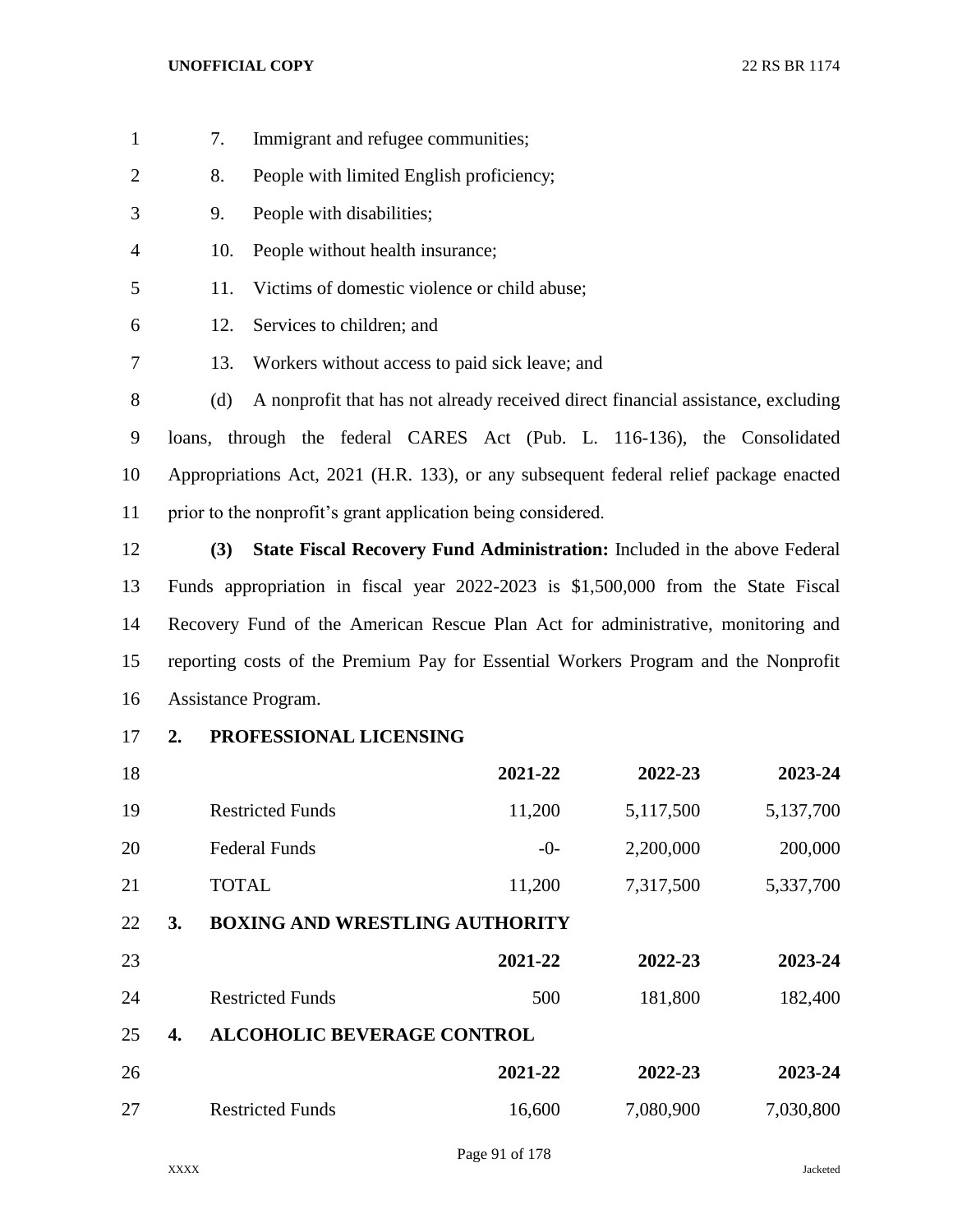| 1              |     | <b>Federal Funds</b>                | $-0-$   | 439,000    | 439,000    |
|----------------|-----|-------------------------------------|---------|------------|------------|
| $\overline{2}$ |     | <b>TOTAL</b>                        | 16,600  | 7,519,900  | 7,469,800  |
| 3              | 5.  | <b>CHARITABLE GAMING</b>            |         |            |            |
| $\overline{4}$ |     |                                     | 2021-22 | 2022-23    | 2023-24    |
| 5              |     | <b>Restricted Funds</b>             | 11,400  | 3,928,700  | 3,921,300  |
| 6              | 6.  | <b>FINANCIAL INSTITUTIONS</b>       |         |            |            |
| 7              |     |                                     | 2021-22 | 2022-23    | 2023-24    |
| $8\,$          |     | <b>Restricted Funds</b>             | 44,500  | 14,566,200 | 14,618,600 |
| 9              | 7.  | <b>HORSE RACING COMMISSION</b>      |         |            |            |
| 10             |     |                                     | 2021-22 | 2022-23    | 2023-24    |
| 11             |     | General Fund                        | 5,700   | 3,794,900  | 3,802,900  |
| 12             |     | <b>Restricted Funds</b>             | 13,700  | 43,852,600 | 43,872,400 |
| 13             |     | <b>TOTAL</b>                        | 19,400  | 47,647,500 | 47,675,300 |
| 14             | 8.  | HOUSING, BUILDINGS AND CONSTRUCTION |         |            |            |
| 15             |     |                                     | 2021-22 | 2022-23    | 2023-24    |
| 16             |     | General Fund                        | 7,300   | 3,867,500  | 4,286,800  |
| 17             |     | <b>Restricted Funds</b>             | 65,700  | 23,427,100 | 23,315,100 |
| 18             |     | <b>TOTAL</b>                        | 73,000  | 27,294,600 | 27,601,900 |
| 19             | 9.  | <b>INSURANCE</b>                    |         |            |            |
| 20             |     |                                     | 2021-22 | 2022-23    | 2023-24    |
| 21             |     | <b>Restricted Funds</b>             | 31,600  | 16,572,800 | 16,629,800 |
| 22             | 10. | <b>CLAIMS AND APPEALS</b>           |         |            |            |
| 23             |     |                                     | 2021-22 | 2022-23    | 2023-24    |
| 24             |     | <b>General Fund</b>                 | 3,700   | 1,039,500  | 1,045,900  |
| 25             |     | <b>Restricted Funds</b>             | $-0-$   | 914,600    | 913,600    |
| 26             |     | <b>Federal Funds</b>                | $-0-$   | 357,200    | 357,200    |
| 27             |     | <b>TOTAL</b>                        | 3,700   | 2,311,300  | 2,316,700  |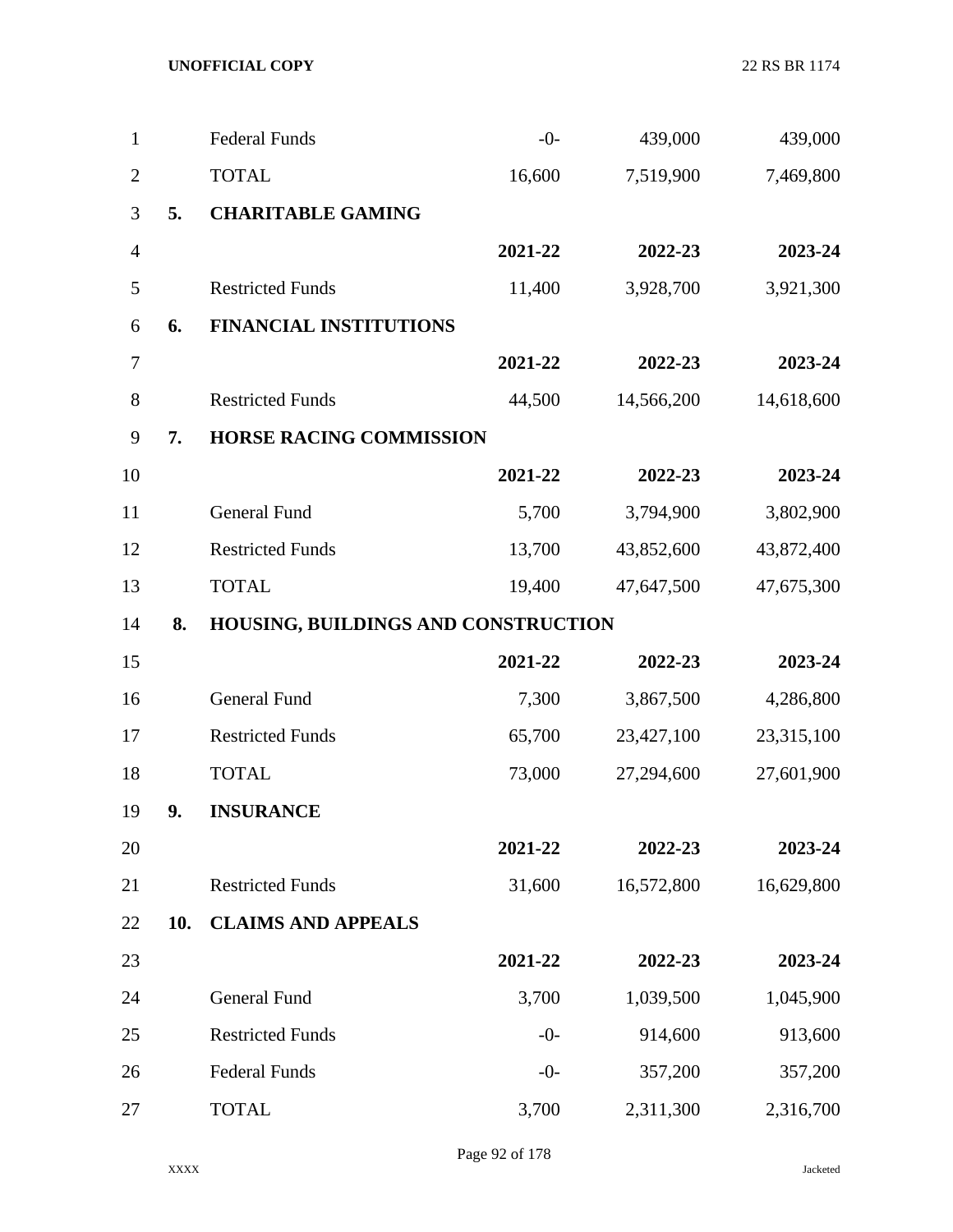| $\mathbf{1}$   |    | <b>TOTAL - PUBLIC PROTECTION CABINET</b>                                                |         |             |             |
|----------------|----|-----------------------------------------------------------------------------------------|---------|-------------|-------------|
| $\overline{2}$ |    |                                                                                         | 2021-22 | 2022-23     | 2023-24     |
| 3              |    | <b>General Fund</b>                                                                     | 16,700  | 8,701,900   | 9,135,600   |
| $\overline{4}$ |    | <b>Restricted Funds</b>                                                                 | 225,500 | 125,191,900 | 125,206,500 |
| 5              |    | <b>Federal Funds</b>                                                                    | $-0-$   | 479,496,200 | 996,200     |
| 6              |    | <b>TOTAL</b>                                                                            | 242,200 | 613,390,000 | 135,338,300 |
| 7              |    | L. TOURISM, ARTS AND HERITAGE CABINET                                                   |         |             |             |
| 8              |    | <b>Budget Units</b>                                                                     |         |             |             |
| 9              | 1. | <b>SECRETARY</b>                                                                        |         |             |             |
| 10             |    |                                                                                         | 2021-22 | 2022-23     | 2023-24     |
| 11             |    | <b>General Fund</b>                                                                     | 11,300  | 8,282,400   | 3,290,900   |
| 12             |    | <b>Restricted Funds</b>                                                                 | $-0-$   | 17,500,000  | 17,500,000  |
| 13             |    | <b>Federal Funds</b>                                                                    | $-0-$   | 10,000,000  | $-0-$       |
| 14             |    | <b>TOTAL</b>                                                                            | 11,300  | 35,782,400  | 20,790,900  |
| 15             |    | (1)<br>Kentucky Center for African American Heritage: Included in the above             |         |             |             |
| 16             |    | General Fund appropriation is \$100,000 in each fiscal year for the Kentucky Center for |         |             |             |
| 17             |    | African American Heritage.                                                              |         |             |             |
| 18             |    | (2)<br>State Fiscal Recovery Fund: Included in the above Federal Funds                  |         |             |             |
| 19             |    | appropriation in fiscal year 2022-2023 is \$10,000,000 from the State Fiscal Recovery   |         |             |             |
| 20             |    | Fund of the American Rescue Plan Act.                                                   |         |             |             |
| 21             | 2. | <b>ARTISANS CENTER</b>                                                                  |         |             |             |
| 22             |    |                                                                                         | 2021-22 | 2022-23     | 2023-24     |
| 23             |    | General Fund                                                                            | 3,200   | 1,086,100   | 1,097,100   |
| 24             |    | <b>Restricted Funds</b>                                                                 | 900     | 1,614,800   | 1,618,200   |
| 25             |    | <b>TOTAL</b>                                                                            | 4,100   | 2,700,900   | 2,715,300   |
| 26             | 3. | <b>TOURISM</b>                                                                          |         |             |             |
| 27             |    |                                                                                         | 2021-22 | 2022-23     | 2023-24     |
|                |    |                                                                                         |         |             |             |

Page 93 of 178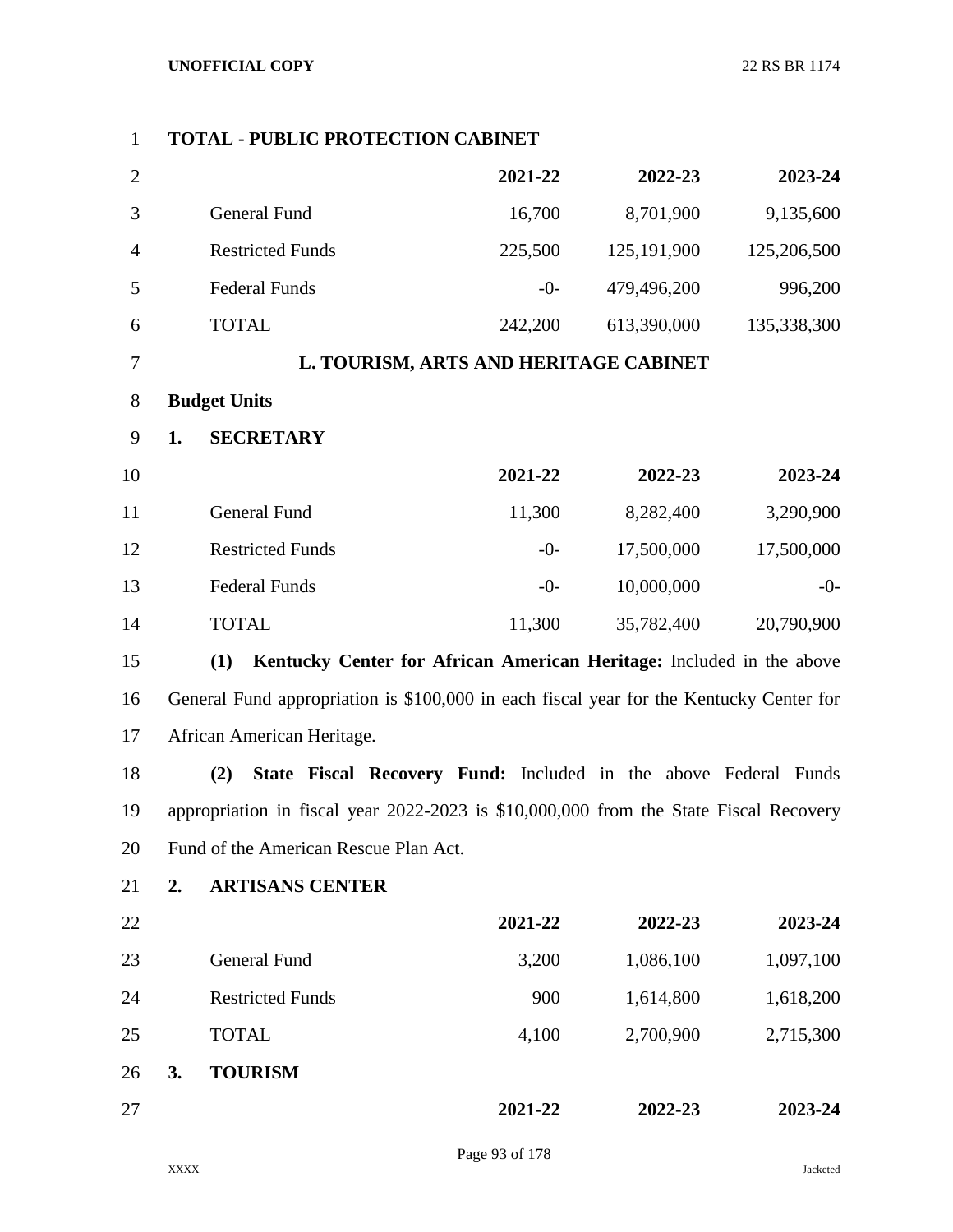| $\mathbf{1}$   |    | General Fund                                                                             | 9,800   | 3,283,500   | 3,301,700   |
|----------------|----|------------------------------------------------------------------------------------------|---------|-------------|-------------|
| $\overline{2}$ |    | <b>Restricted Funds</b>                                                                  | $-0-$   | 22,700      | 22,700      |
| 3              |    | <b>TOTAL</b>                                                                             | 9,800   | 3,306,200   | 3,324,400   |
| $\overline{4}$ |    | Whitehaven Welcome Center: Included in the above General Fund<br>(1)                     |         |             |             |
| 5              |    | appropriation is \$130,000 in each fiscal year to support the Whitehaven Welcome Center. |         |             |             |
| 6              | 4. | <b>PARKS</b>                                                                             |         |             |             |
| 7              |    |                                                                                          | 2021-22 | 2022-23     | 2023-24     |
| 8              |    | General Fund                                                                             | 147,100 | 52,103,400  | 52,660,000  |
| 9              |    | <b>Restricted Funds</b>                                                                  | 10,800  | 52,544,400  | 52,059,200  |
| 10             |    | <b>TOTAL</b>                                                                             | 157,900 | 104,647,800 | 104,719,200 |
| 11             |    | Park Capital Maintenance and Renovation Fund: Notwithstanding KRS<br>(1)                 |         |             |             |
| 12             |    | 148.810, no transfer to the Park Capital Maintenance and Renovation Fund shall be made.  |         |             |             |
| 13             |    | Capitol Annex Cafeteria: Included in the above General Fund appropriation<br>(2)         |         |             |             |
| 14             |    | is \$234,400 in each fiscal year to support the Capitol Annex cafeteria operated by the  |         |             |             |
| 15             |    | Department of Parks.                                                                     |         |             |             |
| 16             | 5. | <b>HORSE PARK COMMISSION</b>                                                             |         |             |             |
| 17             |    |                                                                                          | 2021-22 | 2022-23     | 2023-24     |
| 18             |    | General Fund                                                                             | 5,800   | 1,864,200   | 1,887,700   |
| 19             |    | <b>Restricted Funds</b>                                                                  | 11,700  | 11,583,100  | 11,610,700  |
| 20             |    | <b>TOTAL</b>                                                                             | 17,500  | 13,447,300  | 13,498,400  |
| 21             | 6. | <b>STATE FAIR BOARD</b>                                                                  |         |             |             |
| 22             |    |                                                                                          | 2021-22 | 2022-23     | 2023-24     |
| 23             |    | <b>General Fund</b>                                                                      | 52,300  | 4,414,700   | 4,543,800   |
| 24             |    | <b>Restricted Funds</b>                                                                  | 2,800   | 52,345,600  | 53,869,100  |
| 25             |    | <b>TOTAL</b>                                                                             | 55,100  | 56,760,300  | 58,412,900  |
| 26             | 7. | <b>FISH AND WILDLIFE RESOURCES</b>                                                       |         |             |             |
| 27             |    |                                                                                          | 2021-22 | 2022-23     | 2023-24     |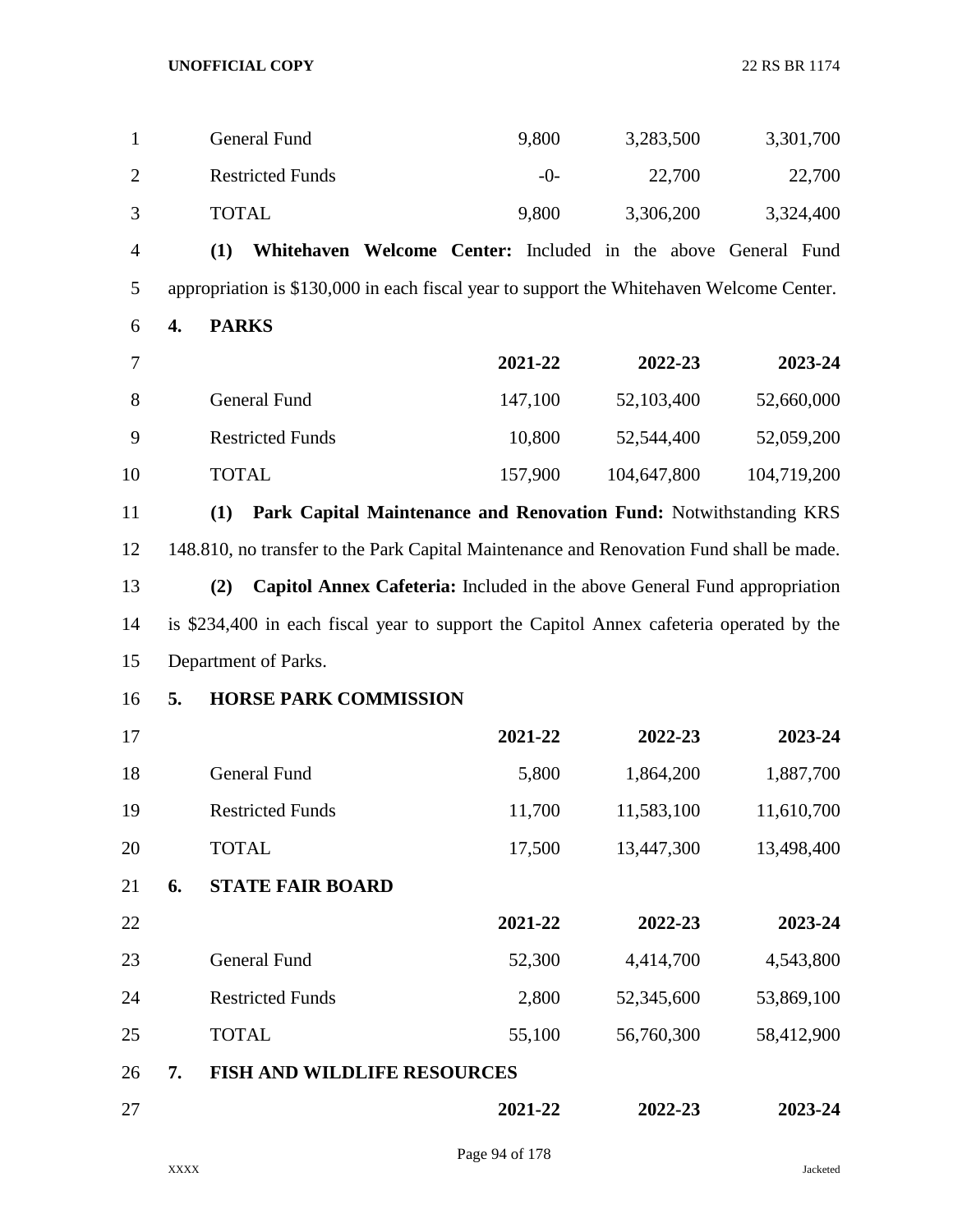| <b>Restricted Funds</b> | 3,951,800 | 60,784,200 | 64,937,800 |
|-------------------------|-----------|------------|------------|
| Federal Funds           | 42.600    | 22,727,200 | 22,840,300 |
| <b>TOTAL</b>            | 3,994,400 | 83,511,400 | 87,778,100 |

 **(1) Fees-in-Lieu-of Stream Mitigation Reporting:** The Department of Fish and Wildlife Resources shall develop a report of all projects managed by the Fees-in-Lieu-of Stream Mitigation Program. The Department shall present this report to the Interim Joint Committee on Tourism, Small Business, and Information Technology by August 1, 2023.

**8. HISTORICAL SOCIETY**

| 9  |     |                                     | 2021-22 | 2022-23   | 2023-24   |
|----|-----|-------------------------------------|---------|-----------|-----------|
| 10 |     | <b>General Fund</b>                 | 13,400  | 7,387,400 | 7,557,700 |
| 11 |     | <b>Restricted Funds</b>             | $-0-$   | 479,600   | 490,800   |
| 12 |     | <b>Federal Funds</b>                | $-0-$   | 170,000   | 170,000   |
| 13 |     | <b>TOTAL</b>                        | 13,400  | 8,037,000 | 8,218,500 |
| 14 | 9.  | <b>ARTS COUNCIL</b>                 |         |           |           |
| 15 |     |                                     | 2021-22 | 2022-23   | 2023-24   |
| 16 |     | <b>General Fund</b>                 | 2,400   | 1,923,000 | 1,935,200 |
| 17 |     | <b>Restricted Funds</b>             | 600     | 103,300   | 103,300   |
| 18 |     | <b>Federal Funds</b>                | 900     | 802,600   | 802,600   |
| 19 |     | <b>TOTAL</b>                        | 3,900   | 2,828,900 | 2,841,100 |
| 20 | 10. | <b>HERITAGE COUNCIL</b>             |         |           |           |
| 21 |     |                                     | 2021-22 | 2022-23   | 2023-24   |
| 22 |     | <b>General Fund</b>                 | 7,000   | 1,685,400 | 1,695,100 |
| 23 |     | <b>Restricted Funds</b>             | $-0-$   | 830,400   | 672,600   |
| 24 |     | <b>Federal Funds</b>                | $-0-$   | 984,100   | 975,300   |
| 25 |     | <b>TOTAL</b>                        | 7,000   | 3,499,900 | 3,343,000 |
| 26 | 11. | <b>KENTUCKY CENTER FOR THE ARTS</b> |         |           |           |
| 27 |     |                                     |         | 2022-23   | 2023-24   |
|    |     |                                     |         |           |           |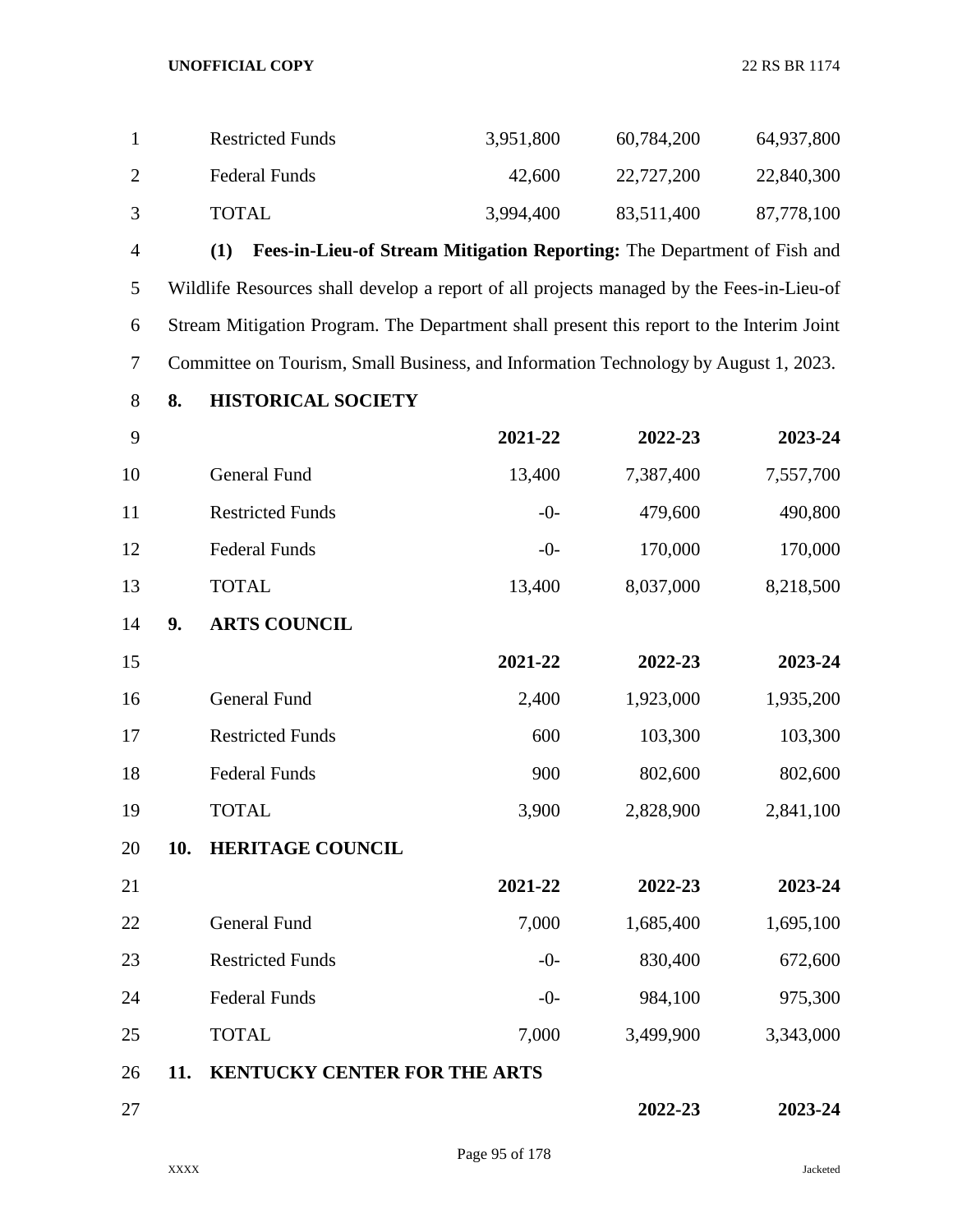| $\mathbf{1}$   | <b>General Fund</b>                                                                    |                                     | 597,200     | 597,200               |
|----------------|----------------------------------------------------------------------------------------|-------------------------------------|-------------|-----------------------|
| $\overline{2}$ | <b>TOTAL - TOURISM, ARTS AND HERITAGE CABINET</b>                                      |                                     |             |                       |
| 3              |                                                                                        | 2021-22                             | 2022-23     | 2023-24               |
| $\overline{4}$ | General Fund                                                                           | 252,300                             | 82,627,300  | 78,566,400            |
| 5              | <b>Restricted Funds</b>                                                                | 3,978,600                           | 197,808,100 | 202,884,400           |
| 6              | <b>Federal Funds</b>                                                                   | 43,500                              | 34,683,900  | 24,788,200            |
| 7              | <b>TOTAL</b>                                                                           | 4,274,400                           | 315,119,300 | 306,239,000           |
| 8              |                                                                                        | <b>M. BUDGET RESERVE TRUST FUND</b> |             |                       |
| 9              | <b>Budget Unit</b>                                                                     |                                     |             |                       |
| 10             | <b>BUDGET RESERVE TRUST FUND</b><br>1.                                                 |                                     |             |                       |
| 11             |                                                                                        |                                     | 2022-23     | 2023-24               |
| 12             | General Fund                                                                           |                                     | 250,000,000 | $-0-$                 |
| 13             |                                                                                        | N. PENSION LIABILITY PAYMENT        |             |                       |
| 14             | <b>Budget Unit</b>                                                                     |                                     |             |                       |
| 15             | PENSION LIABILITY PAYMENT<br>1.                                                        |                                     |             |                       |
| 16             |                                                                                        |                                     | 2022-23     | 2023-24               |
| 17             | <b>General Fund</b>                                                                    |                                     | 250,000,000 | 500,000,000           |
| 18             | Pension Liability Payment: Notwithstanding KRS 61.565(1)(d)1.a., included<br>(1)       |                                     |             |                       |
| 19             | in the above General Fund appropriation is \$250,000,000 in fiscal year 2022-2023 and  |                                     |             |                       |
| 20             | \$500,000,000 in 2023-2024 for the reduction in the actuarially accrued liability for  |                                     |             |                       |
| 21             | nonhazardous plan of the Kentucky Employees Retirement System based on the 2019        |                                     |             |                       |
| 22             | actuarial<br>valuation,<br>and<br>any                                                  | underpayments in implementing       |             | <b>KRS</b><br>61.565. |
| 23             | Notwithstanding KRS $61.565(1)(d)1$ , the additional payments from the above General   |                                     |             |                       |
| 24             | Fund appropriation shall be used to reduce the closed 30-year amortization period that |                                     |             |                       |
| 25             | was extended by six years by the General Assembly in the 2020 Regular Session.         |                                     |             |                       |
| 26             |                                                                                        | <b>PART II</b>                      |             |                       |
| 27             |                                                                                        | <b>CAPITAL PROJECTS BUDGET</b>      |             |                       |

Page 96 of 178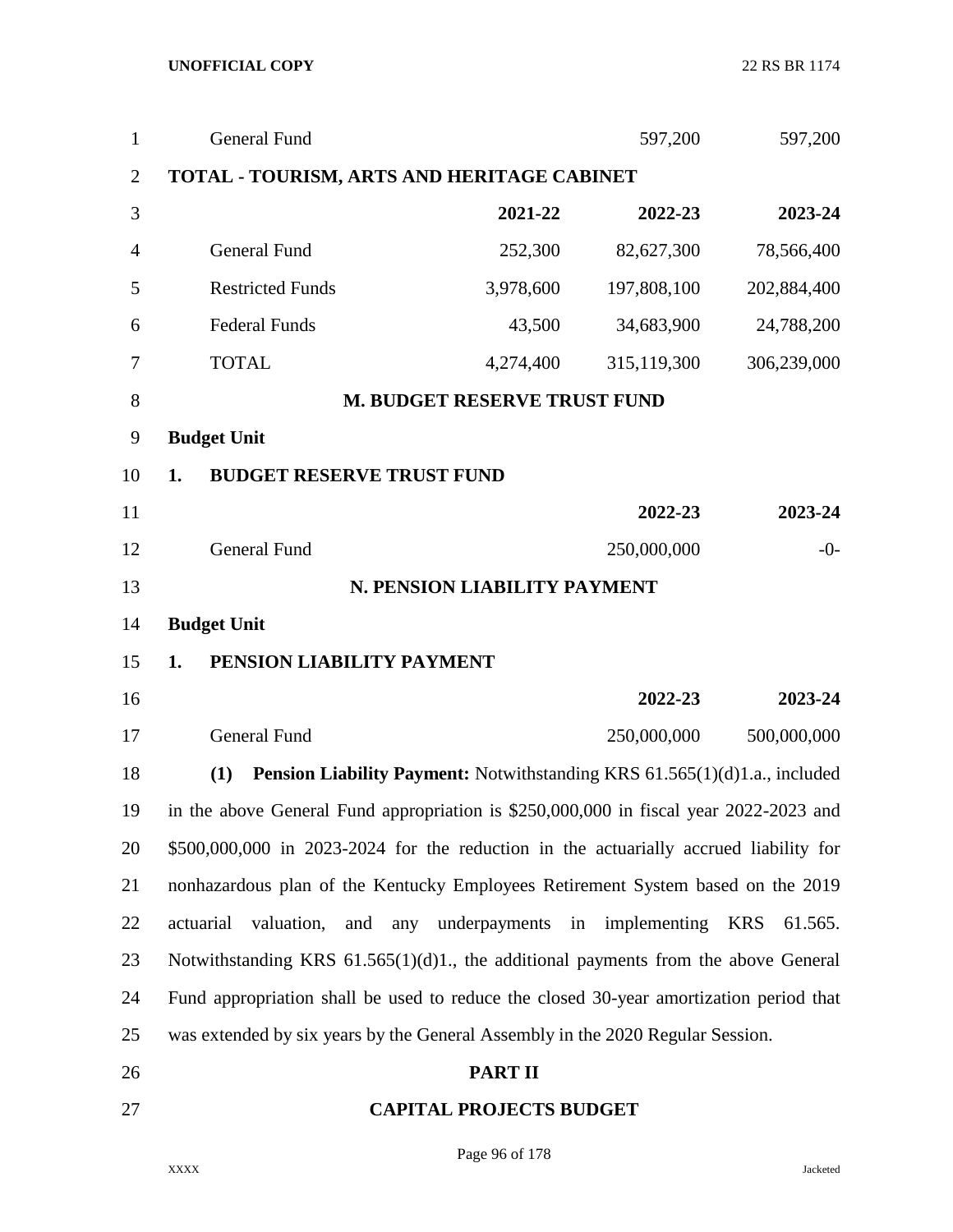**(1) Capital Construction Fund Appropriations and Reauthorizations:**  Moneys in the Capital Construction Fund are appropriated for the following capital projects subject to the conditions and procedures in this Act. Items listed without appropriated amounts are previously authorized for which no additional amount is required. These items are listed in order to continue their current authorization into the 2022-24 fiscal biennium. Unless otherwise specified, reauthorized projects shall conform to the original authorization enacted by the General Assembly.

 **(2) Expiration of Existing Line-Item Capital Construction Projects:** All appropriations to existing line-item capital construction projects expire on June 30, 2022, unless reauthorized in this Act with the following exceptions: (a) A construction or purchase contract for the project shall have been awarded by June 30, 2022; (b) Permanent financing or a short-term line of credit sufficient to cover the total authorized project scope shall have been obtained in the case of projects authorized for bonds, if the authorized project completes an initial draw on the line of credit within the fiscal biennium immediately subsequent to the original authorization; and (c) Grant or loan agreements, if applicable, shall have been finalized and properly signed by all necessary parties by June 30, 2022. Notwithstanding the criteria set forth in this subsection, the disposition of 2022-24 fiscal biennium nonstatutory appropriated maintenance pools funded from Capital Construction Investment Income shall remain subject to KRS 45.770(5)(c).

 **(3) Bond Proceeds Investment Income:** Investment income earned from bond proceeds beyond that which is required to satisfy Internal Revenue Service arbitrage rebates and penalties and excess bond proceeds upon the completion of a bond-financed capital project shall be used to pay debt service according to the Internal Revenue Service Code and accompanying regulations.

 **(4) Appropriations for Projects Not Line-Itemized:** Inasmuch as the identification of specific projects in a variety of areas of the state government cannot be

Page 97 of 178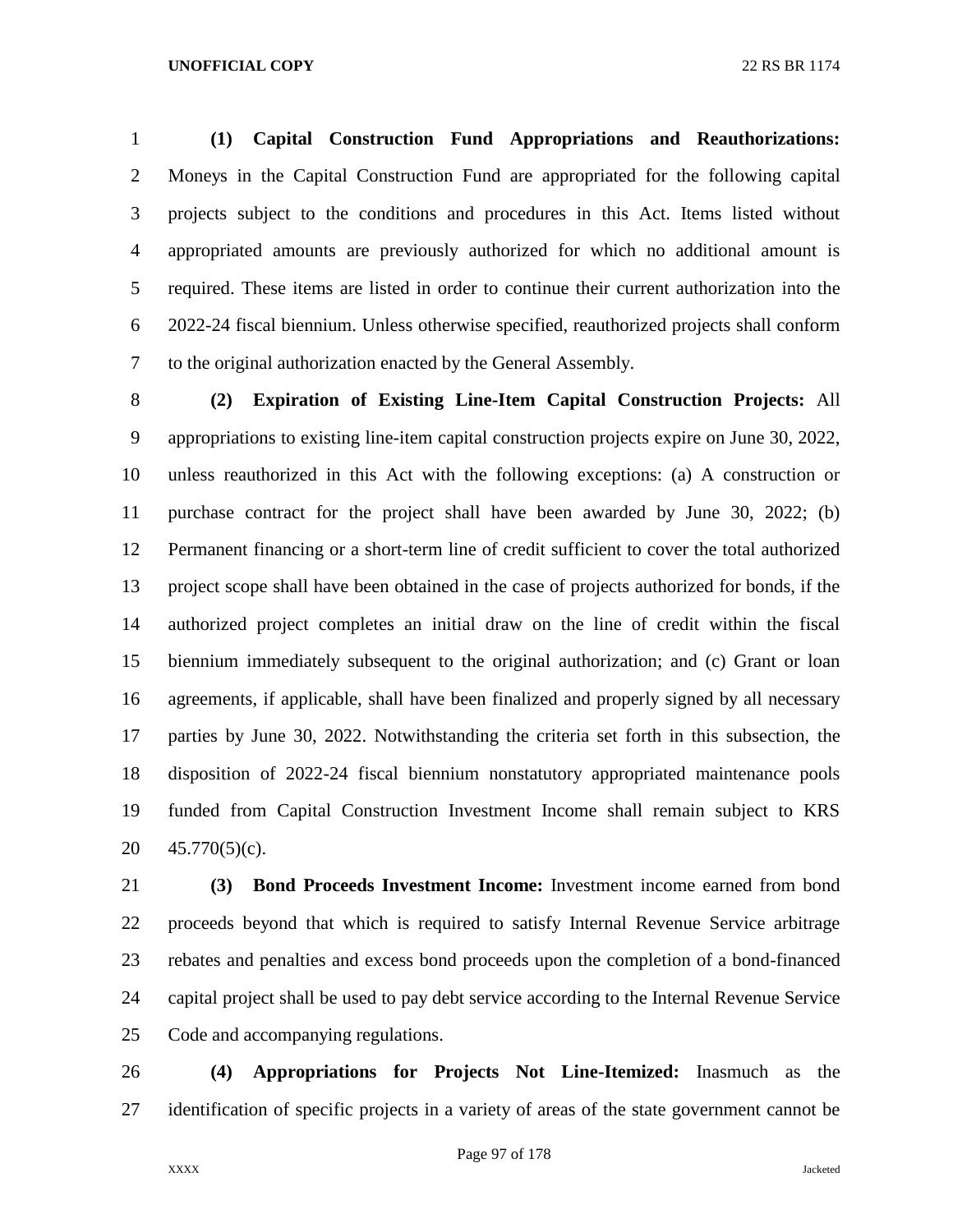ascertained with absolute certainty at this time, amounts are appropriated for specific purposes to projects which are not individually identified in this Act in the following areas: Kentucky Infrastructure Authority Water and Sewer projects; Flood Control projects; Repair of State-Owned Dams; Guaranteed Energy Savings Performance Contract projects; Wetland and Stream Mitigation projects; Maintenance, HVAC, Roof Repair, and Paving pools; State Parks Improvements pool; State Superfund Sites; Postsecondary Education pools; Legacy System Retirement Pool; and the Wastewater Treatment Upgrades pool. Notwithstanding any statute to the contrary, projects estimated to cost \$1,000,000 and over and equipment estimated to cost \$200,000 and over shall be reported to the Capital Projects and Bond Oversight Committee.

 **(5) Capital Construction and Equipment Purchase Contingency Account:** If funds in the Capital Construction and Equipment Purchase Contingency Account are not sufficient, then expenditures of the fund are to be paid first from the General Fund Surplus Account (KRS 48.700), if available, or from the Budget Reserve Trust Fund Account (KRS 48.705), subject to the conditions and procedures provided in this Act.

 **(6) Emergency Repair, Maintenance, and Replacement Account:** If funds in the Emergency Repair, Maintenance, and Replacement Account are not sufficient, then expenditures of the fund are to be paid first from the General Fund Surplus Account (KRS 48.700), if available, or from the Budget Reserve Trust Fund Account (KRS 48.705), subject to the conditions and procedures provided in this Act.

 **(7) Appropriation-Supported Debt:** To lower the cost of borrowing, the agencies identified in KRS 45A.850(1)(a) and (2)(a) are authorized to refinance appropriation supported debt obligations that have previously been issued and for which the Commonwealth is currently making lease-rental payments to meet the current debt service requirements. Such action is authorized provided that the principal amount of any such debt obligation is not increased and the term of the debt obligation is not extended. Any such refinancing shall still be subject to the requirements of KRS 45.750 to 45.810

Page 98 of 178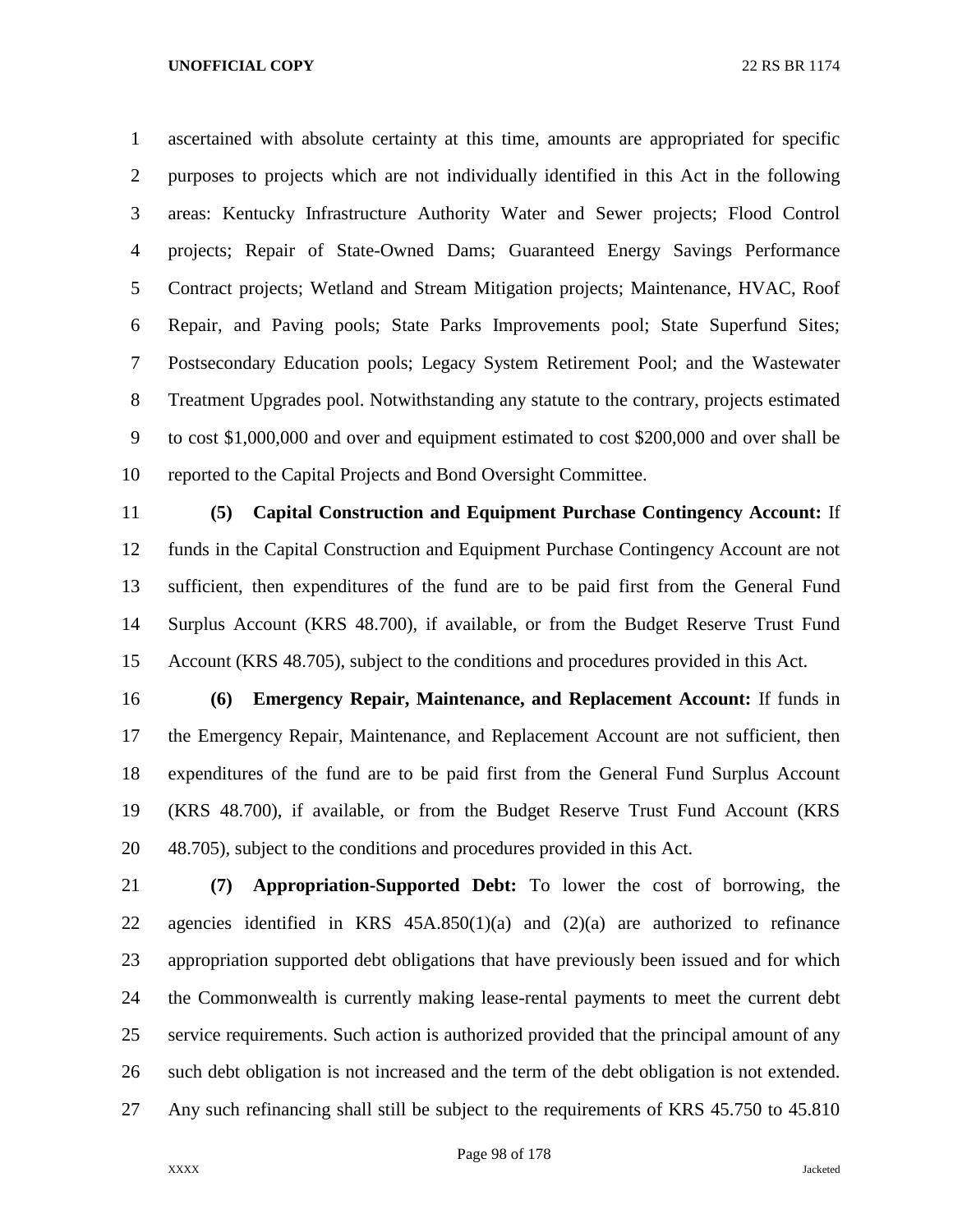for reporting to the Capital Projects and Bond Oversight Committee.

| $\overline{2}$ | <b>Cash Defeasance:</b> State agencies identified in KRS $45A.850(1)(a)$ and $(2)(a)$<br>(8) |  |
|----------------|----------------------------------------------------------------------------------------------|--|
| 3              | are authorized to economically or legally defease debt obligations that have previously      |  |
| $\overline{4}$ | been issued by the agency, or through a third party but for which the Commonwealth or        |  |
| 5              | the agency is currently making lease-rental payments to meet the current debt service        |  |
| 6              | requirements. If Restricted Funds are used for the defeasance of bonds, the agency may       |  |
| 7              | use a prior Agency Bond authorization for a new debt obligation so long as the debt          |  |
| 8              | service for the new debt obligation is not greater than the debt service of the defeased     |  |
| 9              | bonds and the term of the new debt obligation is not greater than the term of the defeased   |  |
| 10             | bonds. Any such refinancing shall still be subject to the requirements of KRS 45.750 to      |  |
| 11             | 45.810 for reporting to the Capital Projects and Bond Oversight Committee.                   |  |
| 12             | A. GENERAL GOVERNMENT                                                                        |  |
| 13             | <b>Budget Units</b><br>2022-23<br>2023-24                                                    |  |
| 14             | <b>VETERANS' AFFAIRS</b><br>1.                                                               |  |
| 15             | 001. Construct Bowling Green Veterans Center - Additional Reauthorization                    |  |
| 16             | (\$19,500,000 Federal Funds, \$10,500,000 Bond Funds)                                        |  |
| 17             | 2,000,000<br><b>Restricted Funds</b><br>$-0-$                                                |  |
| 18             | 1,950,000<br><b>Federal Funds</b><br>$-0-$                                                   |  |
| 19             | <b>TOTAL</b><br>3,950,000<br>$-0-$                                                           |  |
| 20             | 002. Expansion of Lawn Crypts – Kentucky Veterans Cemetery West                              |  |
| 21             | <b>Federal Funds</b><br>2,600,000<br>$-0-$                                                   |  |
| 22             | 003. Replace Heating and Cooling Systems – Western Kentucky Veterans Center                  |  |
| 23             | <b>General Fund</b><br>2,100,000<br>$-0-$                                                    |  |
| 24             | <b>004.</b> Maintenance Pool $-2022-2024$                                                    |  |
| 25             | General Fund<br>1,000,000<br>$-0-$                                                           |  |
| 26             | 1,000,000<br><b>Investment Income</b><br>$-0-$                                               |  |
| 27             | 1,000,000<br>1,000,000<br><b>TOTAL</b>                                                       |  |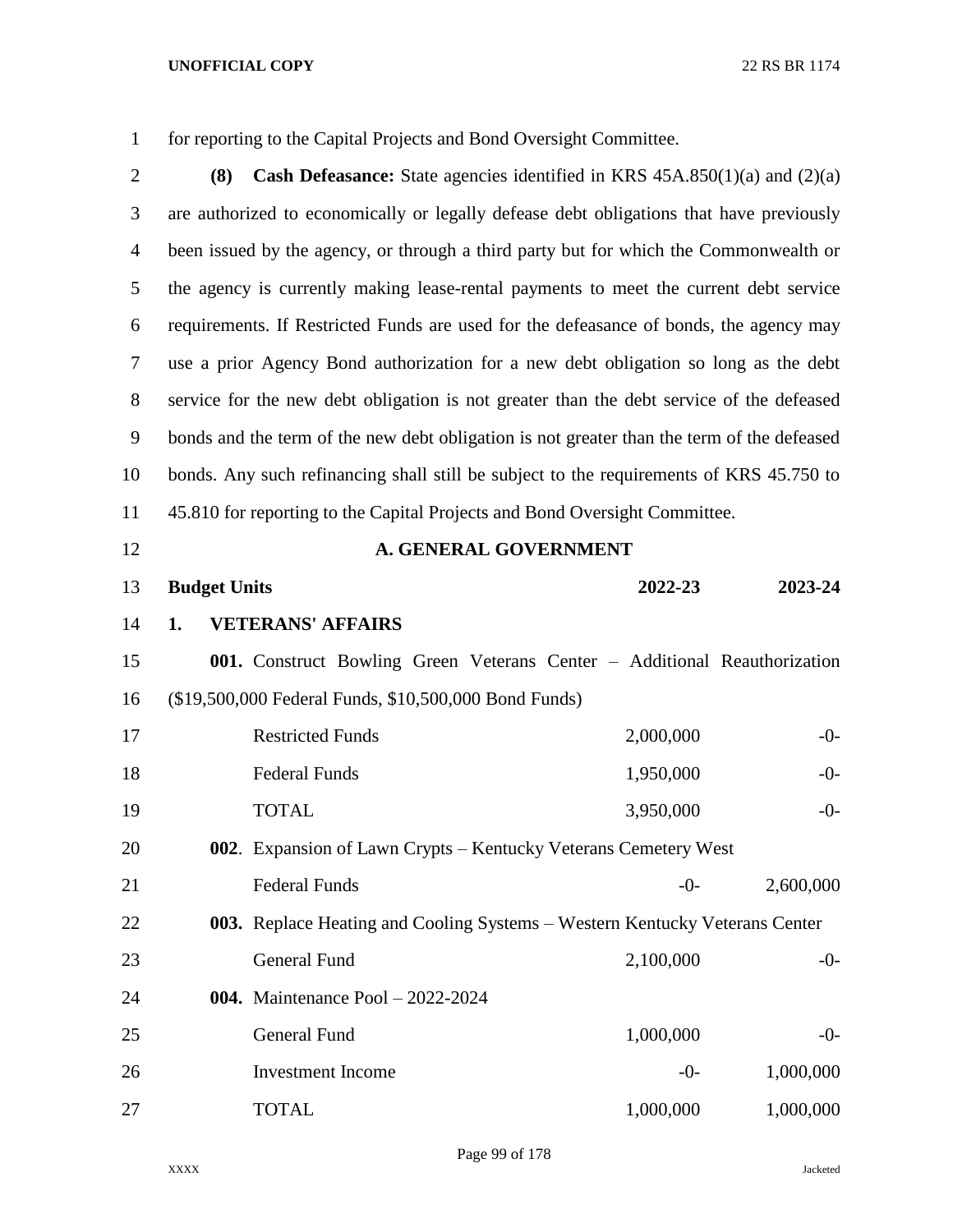| $\mathbf{1}$   |                        | 005. Replace Cooling Towers and Domestic Water System – Eastern Kentucky              |            |            |
|----------------|------------------------|---------------------------------------------------------------------------------------|------------|------------|
| $\overline{2}$ | <b>Veterans Center</b> |                                                                                       |            |            |
| 3              |                        | <b>General Fund</b>                                                                   | 1,154,000  | $-0-$      |
| 4              | 2.                     | KENTUCKY INFRASTRUCTURE AUTHORITY                                                     |            |            |
| 5              |                        | 001. Drinking Water Revolving Loan Fund - 2022-2024                                   |            |            |
| 6              |                        | General Fund                                                                          | 2,958,700  | 3,461,600  |
| 7              |                        | <b>Federal Funds</b>                                                                  | 88,605,000 | 94,258,000 |
| 8              |                        | <b>TOTAL</b>                                                                          | 91,563,700 | 97,719,600 |
| 9              |                        | 002. Wastewater Revolving Loan Fund - 2022-2024                                       |            |            |
| 10             |                        | General Fund                                                                          | 2,283,900  | 2,673,700  |
| 11             |                        | <b>Federal Funds</b>                                                                  | 24,038,000 | 29,465,000 |
| 12             |                        | <b>TOTAL</b>                                                                          | 26,321,900 | 32,138,700 |
| 13             |                        | 003. City of Greenup, KY Route 1 Water Line Upgrade Reauthorization and               |            |            |
| 14             |                        | Reallocation (\$177,000 Bond Funds)                                                   |            |            |
| 15             | (1)                    | <b>Reauthorization and Reallocation:</b> The above project is authorized from a       |            |            |
| 16             |                        | reallocation of City of Greenup - Wastewater Treatment Plant Backwash Line Relocation |            |            |
| 17             |                        | WX21089038 as set forth in 2006 Ky. Acts ch. 252, Part II, N., Greenup County, 004    |            |            |
| 18             | 3.                     | <b>MILITARY AFFAIRS</b>                                                               |            |            |
| 19             |                        | 001. Construct Field Maintenance Shop Burlington                                      |            |            |
| 20             |                        | <b>Federal Funds</b>                                                                  | 14,800,000 | $-0-$      |
| 21             |                        | 002. Construct Unit Training Equipment Site at Wendell H. Ford Regional               |            |            |
| 22             | <b>Training Center</b> |                                                                                       |            |            |
| 23             |                        | <b>Federal Funds</b>                                                                  | 14,000,000 | $-0-$      |
| 24             |                        | 003. Install Solar Energy Photovoltaic Panels                                         |            |            |
| 25             |                        | <b>Federal Funds</b>                                                                  | 6,000,000  | $-0-$      |
| 26             |                        | 004. Replace the Civil Support Team Facility                                          |            |            |
| 27             |                        | <b>Federal Funds</b>                                                                  | $-0-$      | 6,000,000  |

Page 100 of 178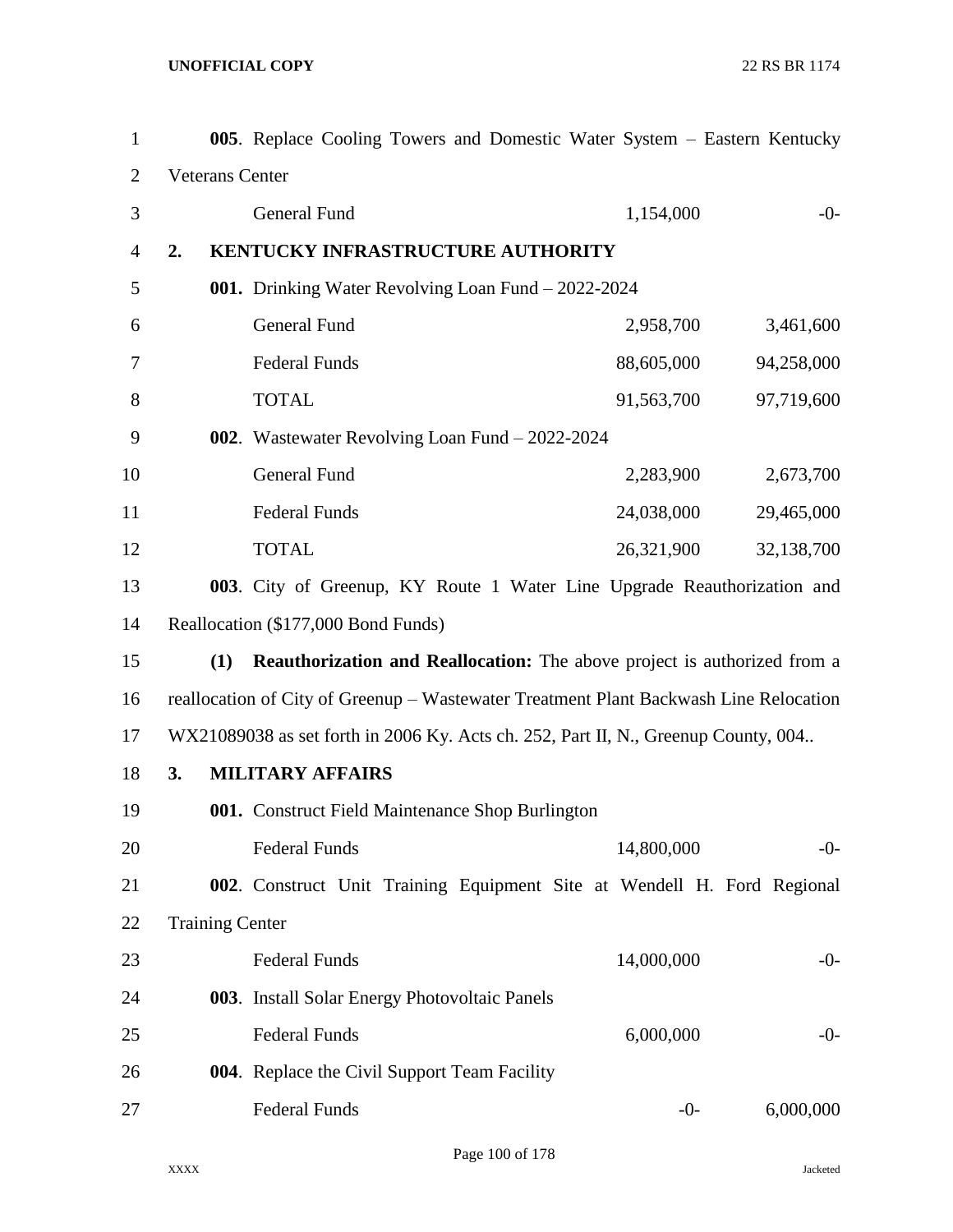| $\mathbf{1}$   |        | 005. Maintenance Pool - 2022-2024                                               |           |           |
|----------------|--------|---------------------------------------------------------------------------------|-----------|-----------|
| $\overline{2}$ |        | <b>General Fund</b>                                                             | 2,000,000 | $-0-$     |
| 3              |        | <b>Investment Income</b>                                                        | $-0-$     | 2,000,000 |
| $\overline{4}$ |        | <b>TOTAL</b>                                                                    | 2,000,000 | 2,000,000 |
| 5              |        | 006. Construct Field Maintenance Shop 1 Addition Ashland                        |           |           |
| 6              |        | <b>Federal Funds</b>                                                            | $-0-$     | 3,300,000 |
| 7              |        | 007. Construct Field Maintenance Shop Louisville                                |           |           |
| 8              |        | <b>Federal Funds</b>                                                            | $-0-$     | 3,300,000 |
| 9              |        | 008. Conditioned Storage Facility for Emergency Management                      |           |           |
| 10             |        | <b>General Fund</b>                                                             | 1,600,000 | $-0-$     |
| 11             |        | <b>Federal Funds</b>                                                            | 1,600,000 | $-0-$     |
| 12             |        | <b>TOTAL</b>                                                                    | 3,200,000 | $-0-$     |
| 13             |        | 009. Construct New Barracks at Harold L. Disney Training Center                 |           |           |
| 14             |        | <b>Federal Funds</b>                                                            | $-0-$     | 3,000,000 |
| 15             |        | 010. Construct New Barracks at Wendell H. Ford Regional Training Center         |           |           |
| 16             |        | <b>Federal Funds</b>                                                            | $-0-$     | 3,000,000 |
| 17             |        | 011. Install Solar Panels at Armories Statewide                                 |           |           |
| 18             |        | <b>Restricted Funds</b>                                                         | 500,000   | $-0-$     |
| 19             |        | <b>Federal Funds</b>                                                            | 1,500,000 | $-0-$     |
| 20             |        | <b>TOTAL</b>                                                                    | 2,000,000 | $-0-$     |
| 21             |        | 012. Construct Support Building Wendell H. Ford Regional Training Center        |           |           |
| 22             |        | <b>Federal Funds</b>                                                            | $-0-$     | 2,000,000 |
| 23             |        | 013. Extension of Utilities Wendell H. Ford Regional Training Center            |           |           |
| 24             |        | <b>Federal Funds</b>                                                            | 2,000,000 | $-0-$     |
| 25             |        | 014. Construct Chargeable Housing Facility at Wendell H. Ford Regional Training |           |           |
| 26             | Center |                                                                                 |           |           |
| 27             |        | <b>Federal Funds</b>                                                            | $-0-$     | 2,000,000 |
|                |        |                                                                                 |           |           |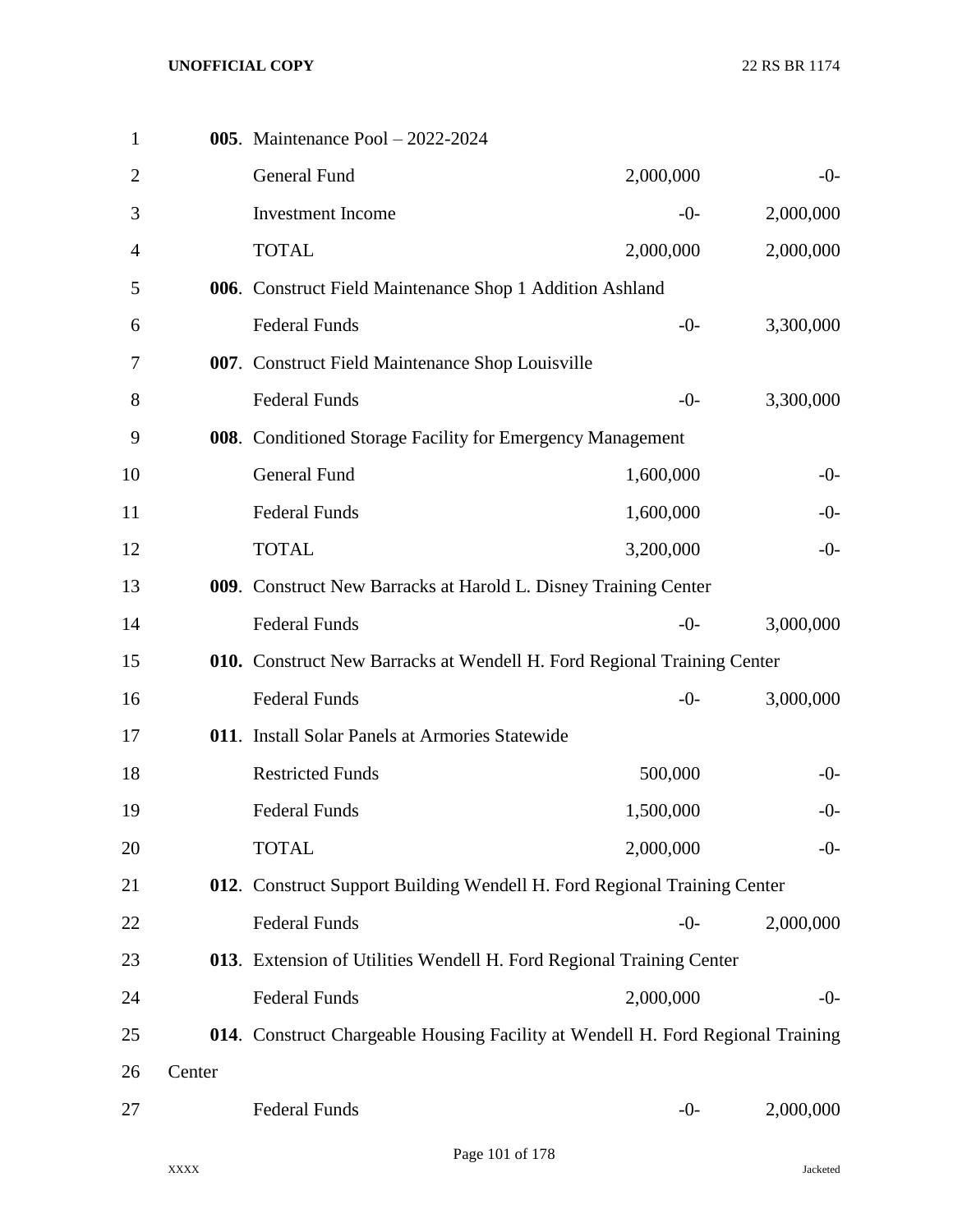| $\mathbf{1}$   |                  |    | 015. Construct Harold L. Disney Training Site Athletic Center |           |           |
|----------------|------------------|----|---------------------------------------------------------------|-----------|-----------|
| $\overline{2}$ |                  |    | <b>Federal Funds</b>                                          | $-0-$     | 2,000,000 |
| 3              | $\overline{4}$ . |    | DEPARTMENT FOR LOCAL GOVERNMENT                               |           |           |
| 4              |                  |    | 001. Flood Control Matching Fund                              |           |           |
| 5              |                  |    | <b>General Fund</b>                                           | 6,000,000 | $-0-$     |
| 6              | 5.               |    | <b>SECRETARY OF STATE</b>                                     |           |           |
| 7              |                  |    | 001. Kentucky Business One-Stop - Phase IV                    |           |           |
| 8              |                  |    | <b>General Fund</b>                                           | 4,128,000 | $-0-$     |
| 9              | 6.               |    | <b>ATTORNEY GENERAL</b>                                       |           |           |
| 10             |                  |    | 001. Franklin County – Lease                                  |           |           |
| 11             | 7.               |    | <b>TREASURY</b>                                               |           |           |
| 12             |                  |    | 001. Lease - Purchase Check Printer                           |           |           |
| 13             |                  |    | General Fund                                                  | 66,000    | $-0-$     |
| 14             |                  |    | <b>Investment</b> Income                                      | $-0-$     | 66,000    |
| 15             |                  |    | <b>TOTAL</b>                                                  | 66,000    | 66,000    |
| 16             |                  |    | 002. Lease – Purchase Secondary Check Printer                 |           |           |
| 17             |                  |    | <b>General Fund</b>                                           | 66,000    | $-0-$     |
| 18             |                  |    | <b>Investment</b> Income                                      | $-0-$     | 66,000    |
| 19             |                  |    | <b>TOTAL</b>                                                  | 66,000    | 66,000    |
| 20             | 8.               |    | UNIFIED PROSECUTORIAL SYSTEM                                  |           |           |
| 21             |                  | a. | <b>Commonwealth's Attorneys</b>                               |           |           |
| 22             |                  |    | 001. Jefferson County - Lease                                 |           |           |
| 23             | 9.               |    | <b>AGRICULTURE</b>                                            |           |           |
| 24             |                  |    | 001. Inspection and Licensing Project                         |           |           |
| 25             |                  |    | <b>Restricted Funds</b>                                       | 2,118,000 | $-0-$     |
| 26             |                  |    | 002. Franklin County – Lease                                  |           |           |
| 27             | 10.              |    | OCCUPATIONAL AND PROFESSIONAL BOARDS AND COMMISSIONS          |           |           |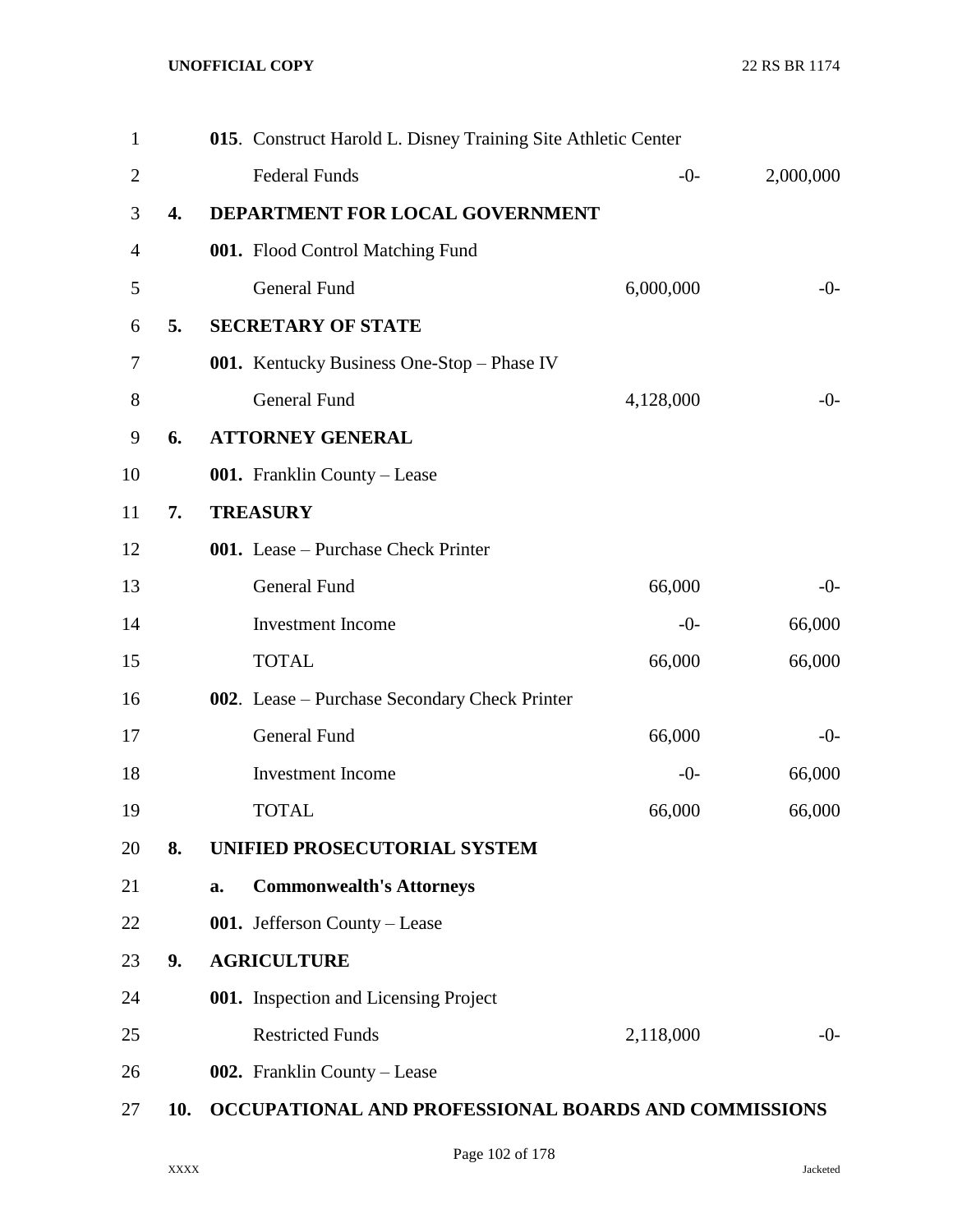| $\mathbf{1}$   |     | a.                  | <b>Nursing</b>                                                                |            |         |
|----------------|-----|---------------------|-------------------------------------------------------------------------------|------------|---------|
| $\overline{2}$ |     |                     | 001. Jefferson County - Lease                                                 |            |         |
| 3              | 11. |                     | <b>KENTUCKY RIVER AUTHORITY</b>                                               |            |         |
| 4              |     |                     | 001. Design and Repair Dam 7                                                  |            |         |
| 5              |     |                     | <b>Restricted Funds</b>                                                       | 6,400,000  | $-0-$   |
| 6              |     |                     | 002. Design Lock 5                                                            |            |         |
| 7              |     |                     | <b>Restricted Funds</b>                                                       | $-0-$      | 800,000 |
| 8              |     |                     | 003. Locks 2 and 3 Upper Guide Wall Repairs Reauthorization (\$4,131,000)     |            |         |
| 9              |     |                     | <b>Restricted Funds</b> )                                                     |            |         |
| 10             | 12. |                     | <b>SCHOOL FACILITIES CONSTRUCTION COMMISSION</b>                              |            |         |
| 11             |     |                     | 001. Offers of Assistance $-2020-2022$                                        |            |         |
| 12             |     |                     | <b>Bond Funds</b>                                                             | 58,000,000 | $-0-$   |
| 13             |     |                     | 002. School Facilities Construction Commission Reauthorization (\$152,000,000 |            |         |
| 14             |     | <b>Bond Funds)</b>  |                                                                               |            |         |
| 15             |     |                     | <b>B. DEPARTMENT OF EDUCATION</b>                                             |            |         |
| 16             |     | <b>Budget Units</b> |                                                                               | 2022-23    | 2023-24 |
| 17             | 1.  |                     | <b>OPERATIONS AND SUPPORT SERVICES</b>                                        |            |         |
| 18             |     |                     | 001. State Schools HVAC Pool $-2022-2024$                                     |            |         |
| 19             |     |                     | <b>General Fund</b>                                                           | 12,000,000 | $-0-$   |
| 20             |     |                     | 002. Dormitory and Cottage Renovations                                        |            |         |
| 21             |     |                     | <b>General Fund</b>                                                           | 7,000,000  | $-0-$   |
| 22             |     |                     | 003. State Schools Safety/Security Pool - 2022-2024                           |            |         |
| 23             |     |                     | <b>General Fund</b>                                                           | 3,100,000  | $-0-$   |
| 24             |     |                     | 004. State Schools Roof Replacement Pool - 2022-2024                          |            |         |
| 25             |     |                     | General Fund                                                                  | 2,695,000  | $-0-$   |
| 26             |     |                     | <b>005.</b> Maintenance Pool $-2022-2024$                                     |            |         |
| 27             |     |                     | General Fund                                                                  | 1,200,000  | $-0-$   |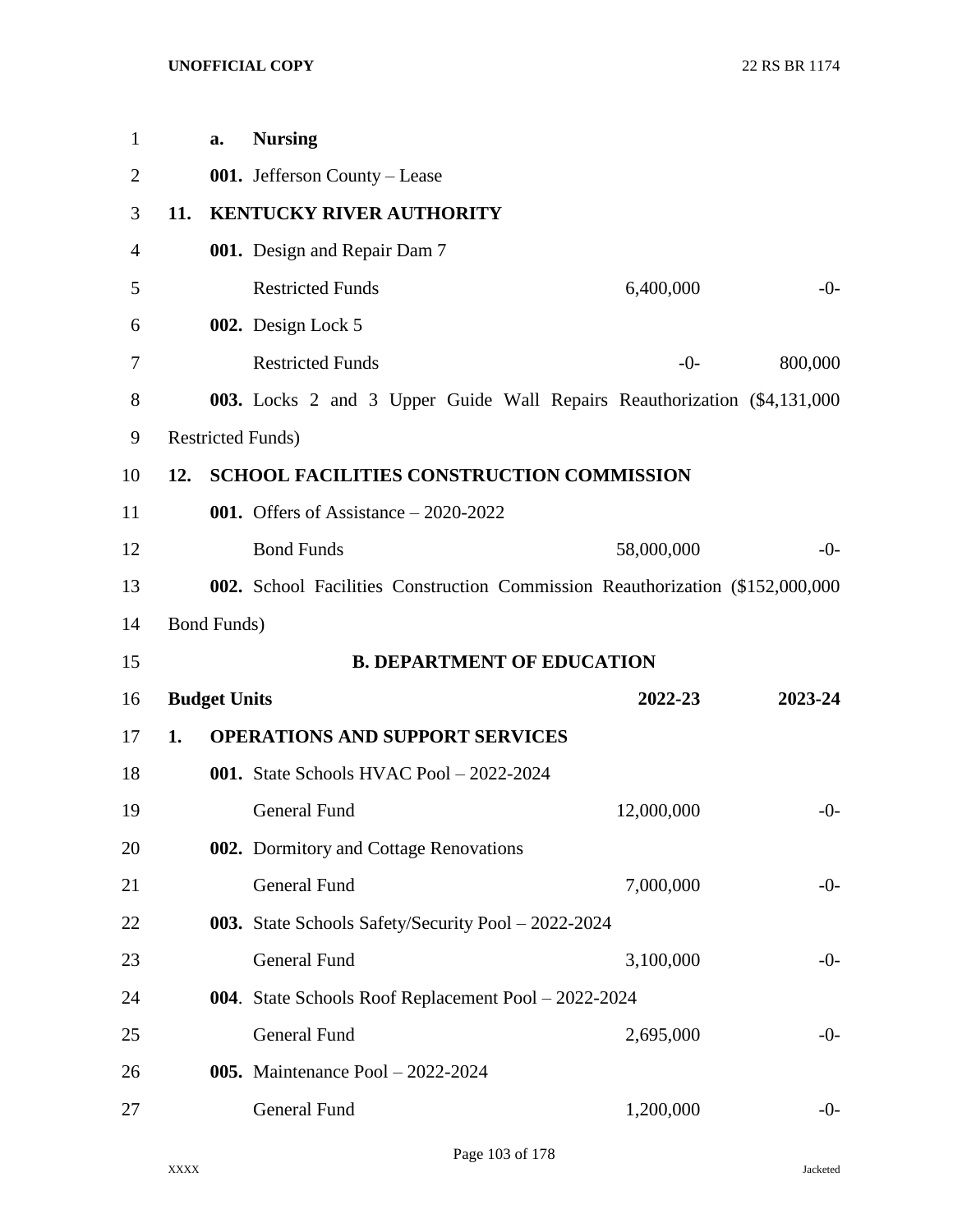| 1  |                     | <b>Investment</b> Income                                      | $-0-$     | 1,200,000 |
|----|---------------------|---------------------------------------------------------------|-----------|-----------|
| 2  |                     | <b>TOTAL</b>                                                  | 1,200,000 | 1,200,000 |
| 3  |                     | 006. Kentucky School for the Deaf Lee Hall Renovation         |           |           |
| 4  |                     | <b>General Fund</b>                                           | 1,000,000 | $-0-$     |
| 5  |                     | <b>C. EDUCATION AND LABOR CABINET</b>                         |           |           |
| 6  | <b>Budget Units</b> |                                                               | 2022-23   | 2023-24   |
| 7  | 1.                  | <b>GENERAL ADMINISTRATION AND PROGRAM SUPPORT</b>             |           |           |
| 8  |                     | 001. Labor Market Data Technologies for Job Matching          |           |           |
| 9  |                     | <b>Federal Funds</b>                                          | 6,636,000 | $-0-$     |
| 10 |                     | 002. McDowell Vocational Rehab Center Renovation              |           |           |
| 11 |                     | <b>Federal Funds</b>                                          | 3,000,000 | 1,500,000 |
| 12 |                     | 003. Adult Education System Modernization                     |           |           |
| 13 |                     | <b>General Fund</b>                                           | 2,500,000 | $-0-$     |
| 14 |                     | 004. Carl D. Perkins Medical Wing Renovation                  |           |           |
| 15 |                     | <b>Federal Funds</b>                                          | 1,300,000 | 350,000   |
| 16 |                     | 005. Carl D. Perkins Fork Truck Storage and Training Building |           |           |
| 17 |                     | <b>Federal Funds</b>                                          | 750,000   | 750,000   |
| 18 |                     | 006. Maintenance Pool - 2022-2024                             |           |           |
| 19 |                     | <b>General Fund</b>                                           | 600,000   | $-0-$     |
| 20 |                     | <b>Investment Income</b>                                      | $-0-$     | 600,000   |
| 21 |                     | <b>TOTAL</b>                                                  | 600,000   | 600,000   |
| 22 |                     | 007. Carl D. Perkins Storm Water Drainage/River Bank Erosion  |           |           |
| 23 |                     | <b>Federal Funds</b>                                          | 500,000   | 400,000   |
| 24 | 2.                  | KENTUCKY EDUCATIONAL TELEVISION                               |           |           |
| 25 |                     | 001. Public Safety Emergency Warning and Alerting             |           |           |
| 26 |                     | <b>General Fund</b>                                           | 1,500,000 | $-0-$     |
| 27 |                     | <b>002.</b> Maintenance Pool $-2022-2024$                     |           |           |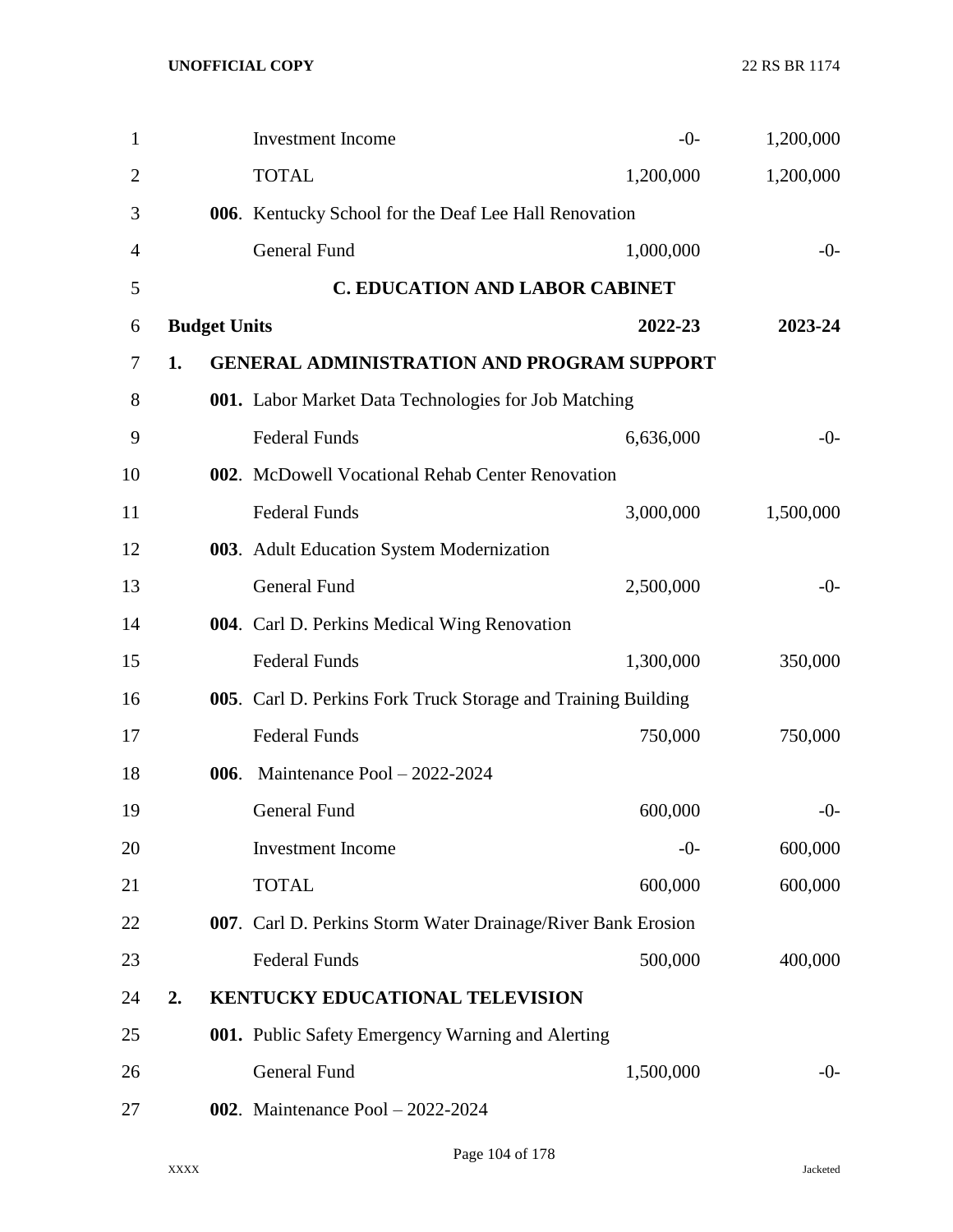| $\mathbf{1}$   |    |                     | <b>General Fund</b>                                       | 500,000   | $-0-$   |
|----------------|----|---------------------|-----------------------------------------------------------|-----------|---------|
| $\overline{2}$ |    |                     | <b>Investment Income</b>                                  | $-0-$     | 500,000 |
| 3              |    |                     | <b>TOTAL</b>                                              | 500,000   | 500,000 |
| $\overline{4}$ | 3. |                     | <b>LIBRARIES AND ARCHIVES</b>                             |           |         |
| 5              |    | a.                  | <b>General Operations</b>                                 |           |         |
| 6              |    |                     | 001. Franklin County - Lease                              |           |         |
| 7              | 4. |                     | <b>WORKFORCE DEVELOPMENT</b>                              |           |         |
| 8              |    |                     | 001. Hardin County - Lease                                |           |         |
| 9              |    |                     | 002. Kenton County – Lease                                |           |         |
| 10             |    |                     | D. ENERGY AND ENVIRONMENT CABINET                         |           |         |
| 11             |    | <b>Budget Units</b> |                                                           | 2022-23   | 2023-24 |
| 12             | 1. |                     | <b>SECRETARY</b>                                          |           |         |
| 13             |    |                     | 001. Inspections System/Mobile Field Inspections Platform |           |         |
| 14             |    |                     | <b>General Fund</b>                                       | 1,785,000 | $-0-$   |
| 15             |    |                     | <b>002.</b> Maintenance Pool $-2022-2024$                 |           |         |
| 16             |    |                     | <b>General Fund</b>                                       | 350,000   | $-0-$   |
| 17             |    |                     | <b>Investment Income</b>                                  | $-0-$     | 350,000 |
| 18             |    |                     | <b>TOTAL</b>                                              | 350,000   | 350,000 |
| 19             | 2. |                     | <b>ENVIRONMENTAL PROTECTION</b>                           |           |         |
| 20             |    |                     | 001. State-Owned Dam Repair - 2022-2024                   |           |         |
| 21             |    |                     | General Fund                                              | 8,000,000 | $-0-$   |
| 22             |    |                     | 002. Southern Wood Treatment Site                         |           |         |
| 23             |    |                     | General Fund                                              | 5,604,000 | $-0-$   |
| 24             |    |                     | 003. State Superfund Sites                                |           |         |
| 25             |    |                     | <b>General Fund</b>                                       | 2,824,000 | $-0-$   |
| 26             | 3. |                     | <b>NATURAL RESOURCES</b>                                  |           |         |
| 27             |    |                     | 001. Wildland Fire Equipment                              |           |         |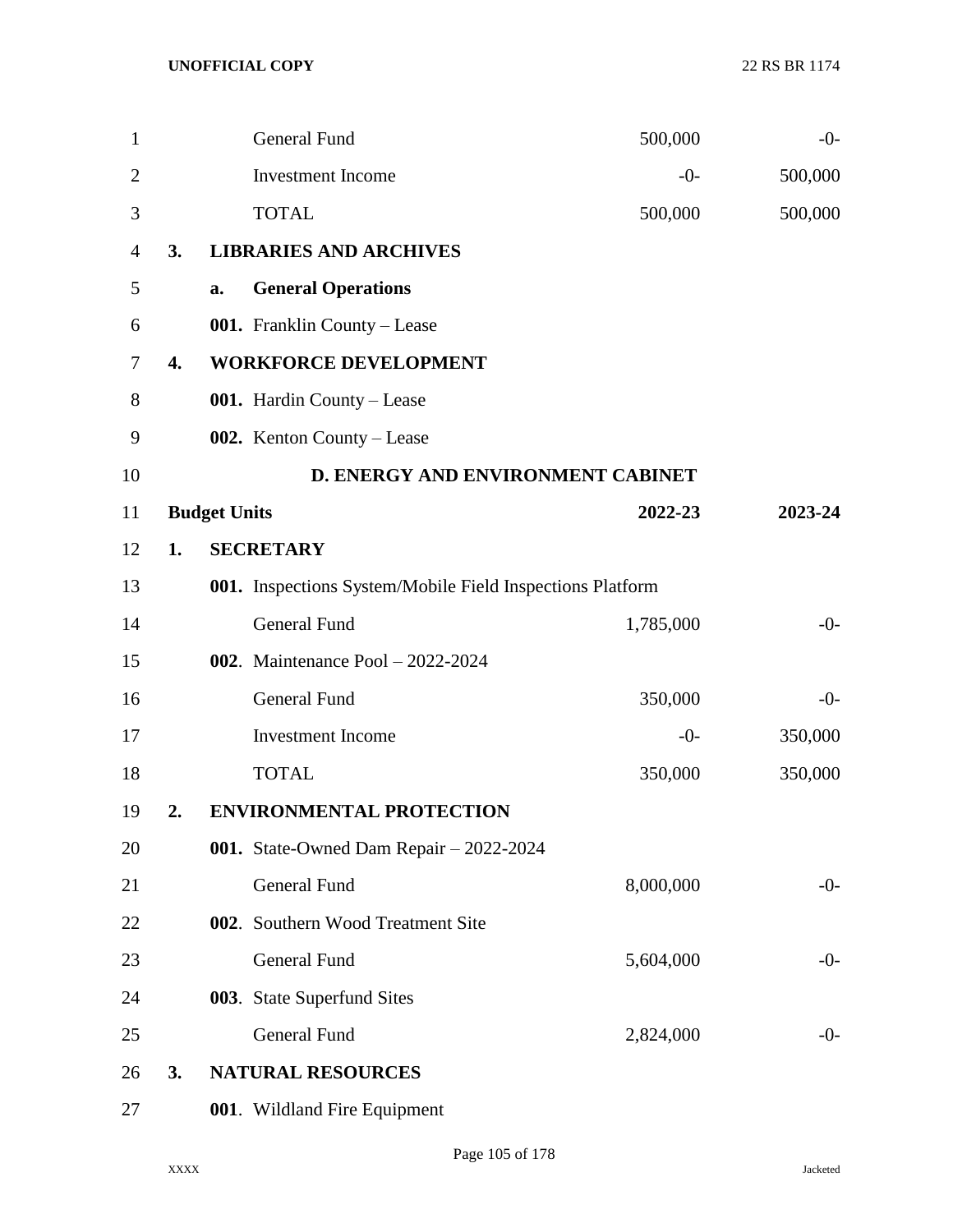| $\mathbf{1}$ |    |                     | General Fund                                                      | 1,043,000  | $-0-$      |
|--------------|----|---------------------|-------------------------------------------------------------------|------------|------------|
| 2            |    |                     | 002. Kentucky Abandoned Storage Tank and Orphan Well              |            |            |
| 3            |    |                     | <b>General Fund</b>                                               | 1,000,000  | $-0-$      |
| 4            |    |                     | E. FINANCE AND ADMINISTRATION CABINET                             |            |            |
| 5            |    | <b>Budget Units</b> |                                                                   | 2022-23    | 2023-24    |
| $6\,$        | 1. |                     | <b>CONTROLLER</b>                                                 |            |            |
| 7            |    |                     | 001. eMARS Upgrade and Systems Enhancements                       |            |            |
| 8            |    |                     | <b>General Fund</b>                                               | 15,000,000 | $-0-$      |
| 9            | 2. |                     | <b>FACILITIES AND SUPPORT SERVICES</b>                            |            |            |
| 10           |    |                     | 001. Capitol Campus Renovation - Phase II                         |            |            |
| 11           |    |                     | <b>Bond Funds</b>                                                 | 65,000,000 | $-0-$      |
| 12           |    |                     | 002. Capitol Construction and Equipment Purchase Contingency Fund |            |            |
| 13           |    |                     | <b>General Fund</b>                                               | 15,000,000 | 15,000,000 |
| 14           |    |                     | 003. Maintenance Pool - 2022-2024                                 |            |            |
| 15           |    |                     | <b>General Fund</b>                                               | 15,000,000 | $-0-$      |
| 16           |    |                     | 004. Cabinet for Human Resources Building Remove Escalators       |            |            |
| 17           |    |                     | <b>General Fund</b>                                               | 7,500,000  | $-0-$      |
| 18           |    |                     | 005. Finance – HVAC Replacement/Rebuild                           |            |            |
| 19           |    |                     | <b>General Fund</b>                                               | 2,770,800  | 4,629,200  |
| 20           |    |                     | 006. L & N Building Exterior Upgrade                              |            |            |
| 21           |    |                     | <b>General Fund</b>                                               | 6,500,000  | $-0-$      |
| 22           |    |                     | 007. Cabinet for Human Resources Building Renovation Phase I      |            |            |
| 23           |    |                     | General Fund                                                      | 5,000,000  | $-0-$      |
| 24           |    |                     | 008. Finance – Historic Properties – Deferred Maintenance         |            |            |
| 25           |    |                     | General Fund                                                      | 5,000,000  | $-0-$      |
| 26           |    |                     | 009. Finance $-$ Paving                                           |            |            |
| 27           |    |                     | General Fund                                                      | 2,000,000  | $-0-$      |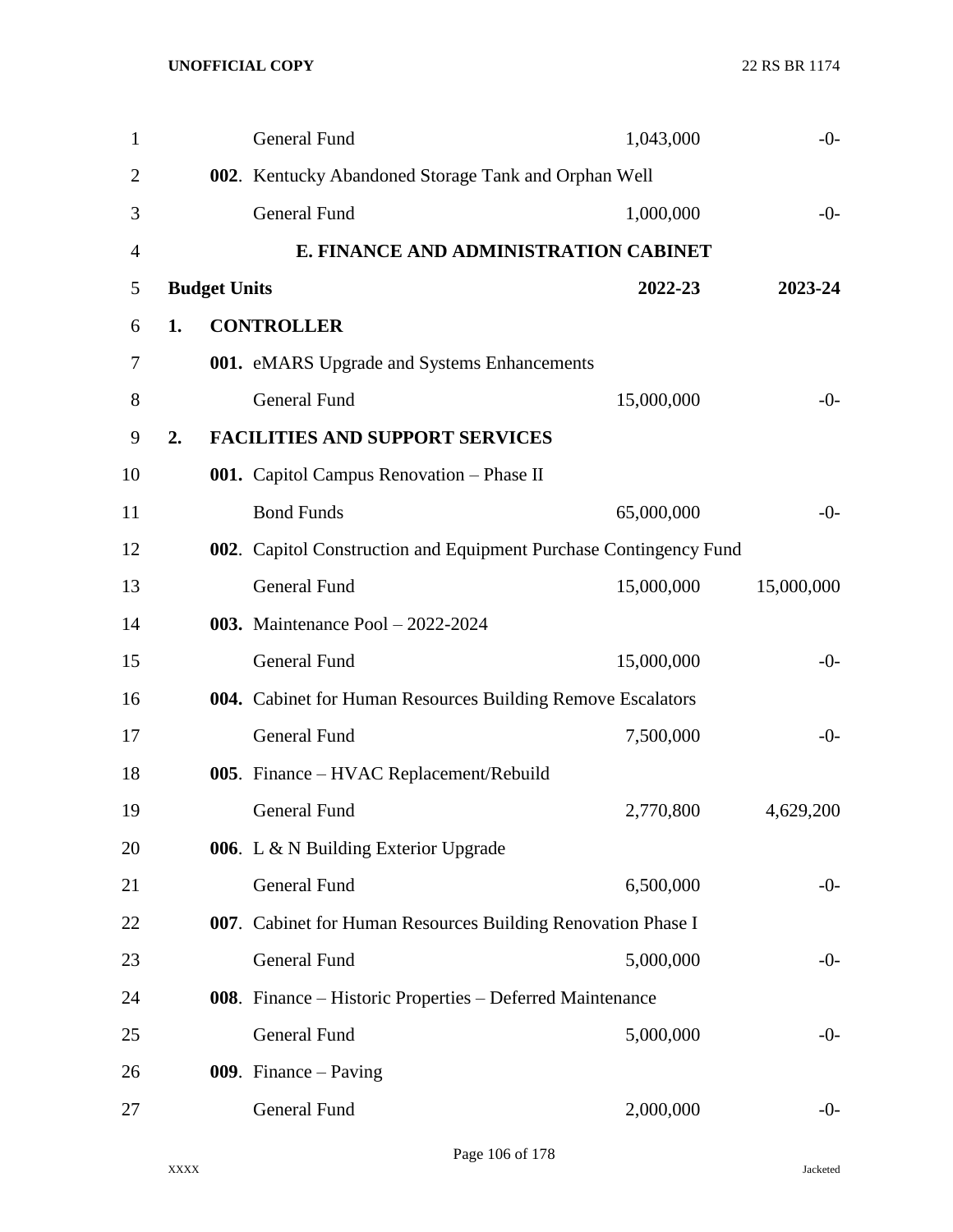| $\mathbf{1}$   |                  |                     | 010. Finance – Roof Repairs                                                                |         |            |         |
|----------------|------------------|---------------------|--------------------------------------------------------------------------------------------|---------|------------|---------|
| $\overline{2}$ |                  |                     | <b>General Fund</b>                                                                        |         | 2,000,000  | $-0-$   |
| 3              |                  |                     | 011. Replace Greenhouses and Equipment Shed                                                |         |            |         |
| 4              |                  |                     | <b>General Fund</b>                                                                        |         | 2,000,000  | $-0-$   |
| 5              |                  |                     | 012. Guaranteed Energy Savings Performance Contracts                                       |         |            |         |
| 6              | 3.               |                     | <b>COMMONWEALTH OFFICE OF TECHNOLOGY</b>                                                   |         |            |         |
| 7              |                  | (1)                 | Transfer of Restricted Funds from Operating Budget: For the project                        |         |            |         |
| 8              |                  |                     | displayed in this section funded from Restricted Funds, it is anticipated that these funds |         |            |         |
| 9              |                  |                     | shall be transferred from the Operating Budget as funds are available and needed.          |         |            |         |
| 10             |                  |                     | 001. Hybrid-Cloud Service Architecture                                                     |         |            |         |
| 11             |                  |                     | <b>Restricted Funds</b>                                                                    |         | 3,000,000  | $-0-$   |
| 12             |                  |                     | 002. Boone County – Lease                                                                  |         |            |         |
| 13             | $\overline{4}$ . |                     | <b>REVENUE</b>                                                                             |         |            |         |
| 14             |                  |                     | <b>001.</b> Integrated Tax System – Additional                                             |         |            |         |
| 15             |                  |                     | <b>General Fund</b>                                                                        |         | 8,634,000  | $-0-$   |
| 16             |                  |                     | <b>002.</b> Boone County – Lease                                                           |         |            |         |
| 17             |                  |                     | <b>F. HEALTH AND FAMILY SERVICES CABINET</b>                                               |         |            |         |
| 18             |                  | <b>Budget Units</b> |                                                                                            | 2021-22 | 2022-23    | 2023-24 |
| 19             | 1.               |                     | <b>GENERAL ADMINISTRATION AND PROGRAM SUPPORT</b>                                          |         |            |         |
| 20             |                  |                     | <b>001.</b> Maintenance Pool $-2022-2024$                                                  |         |            |         |
| 21             |                  |                     | <b>General Fund</b>                                                                        | $-0-$   | 15,000,000 | $-0-$   |
| 22             | 2.               |                     | OFFICE FOR CHILDREN WITH SPECIAL HEALTH CARE NEEDS                                         |         |            |         |
| 23             |                  |                     | 001. Jefferson County - Lease                                                              |         |            |         |
| 24             | 3.               |                     | BEHAVIORAL HEALTH, DEVELOPMENTAL AND INTELLECTUAL                                          |         |            |         |
| 25             |                  |                     | <b>DISABILITIES</b>                                                                        |         |            |         |
| 26             |                  |                     | 001. Oakwood Renovate/Replace Cottages - Phase III                                         |         |            |         |
| 27             |                  |                     | General Fund                                                                               | $-0-$   | 10,000,000 | $-0-$   |
|                |                  |                     |                                                                                            |         |            |         |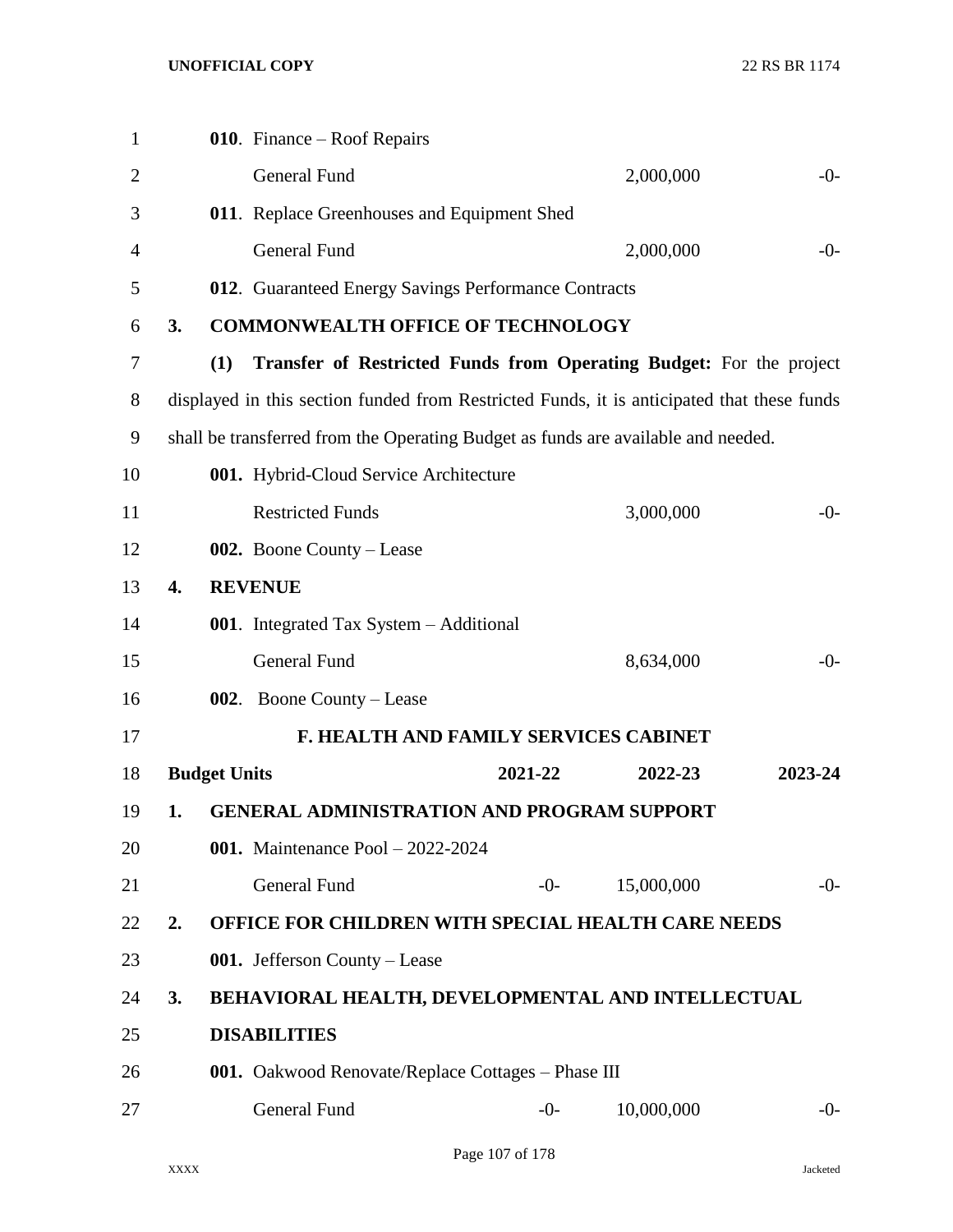| $\mathbf{1}$     |    | 002. Western State Hospital-HVAC and Electrical Upgrades            |         |             |       |
|------------------|----|---------------------------------------------------------------------|---------|-------------|-------|
| $\mathbf{2}$     |    | <b>General Fund</b>                                                 | $-0-$   | 6,336,000   | $-0-$ |
| 3                |    | 003. Oakwood Replace, Upgrade, and Enhance Generators – Additional  |         |             |       |
| $\overline{4}$   |    | <b>General Fund</b>                                                 | 675,000 | $-0-$       | $-0-$ |
| 5                | 4. | <b>PUBLIC HEALTH</b>                                                |         |             |       |
| 6                |    | 001. Frankfort Central Lab Replace and Expand Public Health Portion |         |             |       |
| $\boldsymbol{7}$ |    | <b>Bond Funds</b>                                                   | $-0-$   | 135,000,000 | $-0-$ |
| 8                | 5. | <b>INCOME SUPPORT</b>                                               |         |             |       |
| 9                |    | 001. Child Support Enforcement System - Phase III                   |         |             |       |
| 10               |    | <b>General Fund</b>                                                 | $-0-$   | 11,000,000  | $-0-$ |
| 11               |    | <b>Federal Funds</b>                                                | $-0-$   | 22,000,000  | $-0-$ |
| 12               |    | <b>TOTAL</b>                                                        | $-0-$   | 33,000,000  | $-0-$ |
| 13               |    | 002. Franklin County – Lease                                        |         |             |       |
| 14               | 6. | <b>COMMUNITY BASED SERVICES</b>                                     |         |             |       |
| 15               |    | 001. TWIST Modernization                                            |         |             |       |
| 16               |    | General Fund                                                        | $-0-$   | 9,496,500   | $-0-$ |
| 17               |    | <b>Federal Funds</b>                                                | $-0-$   | 9,496,500   | $-0-$ |
| 18               |    | <b>TOTAL</b>                                                        | $-0-$   | 18,993,000  | $-0-$ |
| 19               |    | 002. TWIST Case File Digitization                                   |         |             |       |
| 20               |    | <b>Restricted Funds</b>                                             | $-0-$   | 10,000,000  | $-0-$ |
| 21               |    | 003. Boone County – Lease                                           |         |             |       |
| 22               |    | 004. Boyd County – Lease                                            |         |             |       |
| 23               |    | 005. Campbell County – Lease                                        |         |             |       |
| 24               |    | 006. Daviess County – Lease                                         |         |             |       |
| 25               |    | 007. Greenup County – Lease                                         |         |             |       |
| 26               |    | 008. Fayette County - Lease                                         |         |             |       |
| 27               |    | 009. Franklin County - Lease                                        |         |             |       |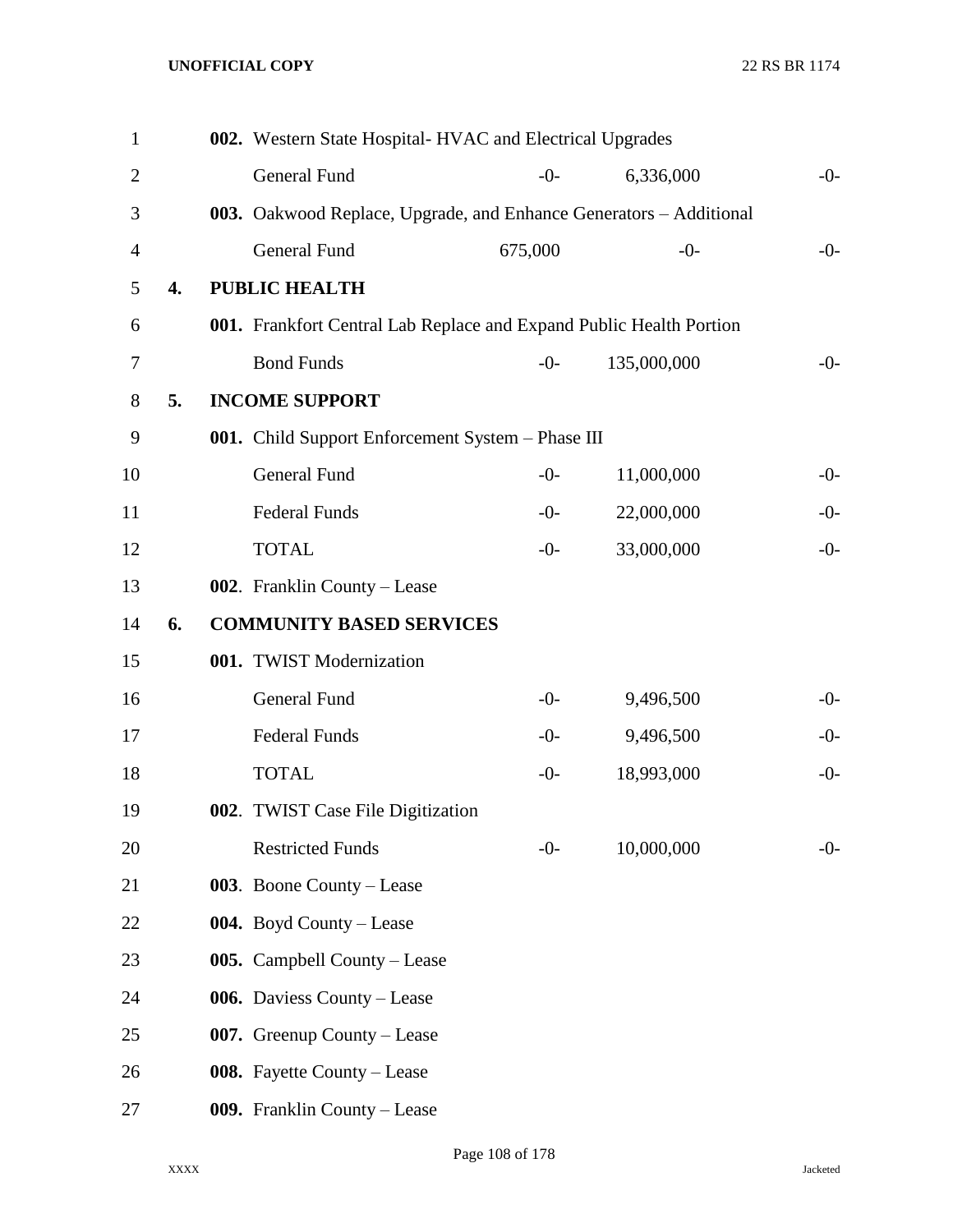| $\mathbf{1}$   |    |                     | 010. Hardin County - Lease                             |       |            |           |
|----------------|----|---------------------|--------------------------------------------------------|-------|------------|-----------|
| $\overline{2}$ |    |                     | 011. Johnson County – Lease                            |       |            |           |
| 3              |    |                     | 012. Kenton County – Lease                             |       |            |           |
| 4              |    |                     | 013. Madison County – Lease                            |       |            |           |
| 5              |    |                     | 014. Shelby County – Lease                             |       |            |           |
| 6              |    |                     | 015. Warren County – Lease                             |       |            |           |
| 7              |    |                     | 016. Perry County – Lease                              |       |            |           |
| 8              |    |                     | 017. Muhlenberg County – Lease                         |       |            |           |
| 9              |    |                     | 018. Clark County Lease – Lease                        |       |            |           |
| 10             |    |                     | 019. Letcher County - Lease                            |       |            |           |
| 11             |    |                     | 020. Marshall County – Lease                           |       |            |           |
| 12             | 7. |                     | <b>AGING AND INDEPENDENT LIVING</b>                    |       |            |           |
| 13             |    |                     | 001. SAMS Modernization                                |       |            |           |
| 14             |    |                     | General Fund                                           | $-0-$ | 1,008,000  | $-0-$     |
| 15             |    |                     | <b>G. JUSTICE AND PUBLIC SAFETY CABINET</b>            |       |            |           |
| 16             |    | <b>Budget Units</b> |                                                        |       | 2022-23    | 2023-24   |
| 17             | 1. |                     | <b>JUSTICE ADMINISTRATION</b>                          |       |            |           |
| 18             |    |                     | 001. Northern Kentucky Medical Examiner Office – Lease |       |            |           |
| 19             | 2. |                     | <b>CRIMINAL JUSTICE TRAINING</b>                       |       |            |           |
| 20             |    |                     | 001. New Indoor Firing Range                           |       |            |           |
| 21             |    |                     | <b>Restricted Funds</b>                                |       | 28,535,900 | $-0-$     |
|                |    |                     |                                                        |       |            |           |
| 22             |    |                     | <b>002.</b> Maintenance Pool $-2022-2024$              |       |            |           |
| 23             |    |                     | <b>Restricted Funds</b>                                |       | 2,000,000  | 2,000,000 |
| 24             | 3. |                     | <b>JUVENILE JUSTICE</b>                                |       |            |           |
| 25             |    |                     | <b>001.</b> Maintenance Pool $-2022-2024$              |       |            |           |
| 26             |    |                     | General Fund                                           |       | 2,000,000  | $-0-$     |
| 27             |    |                     | <b>Investment Income</b>                               |       | $-0-$      | 2,000,000 |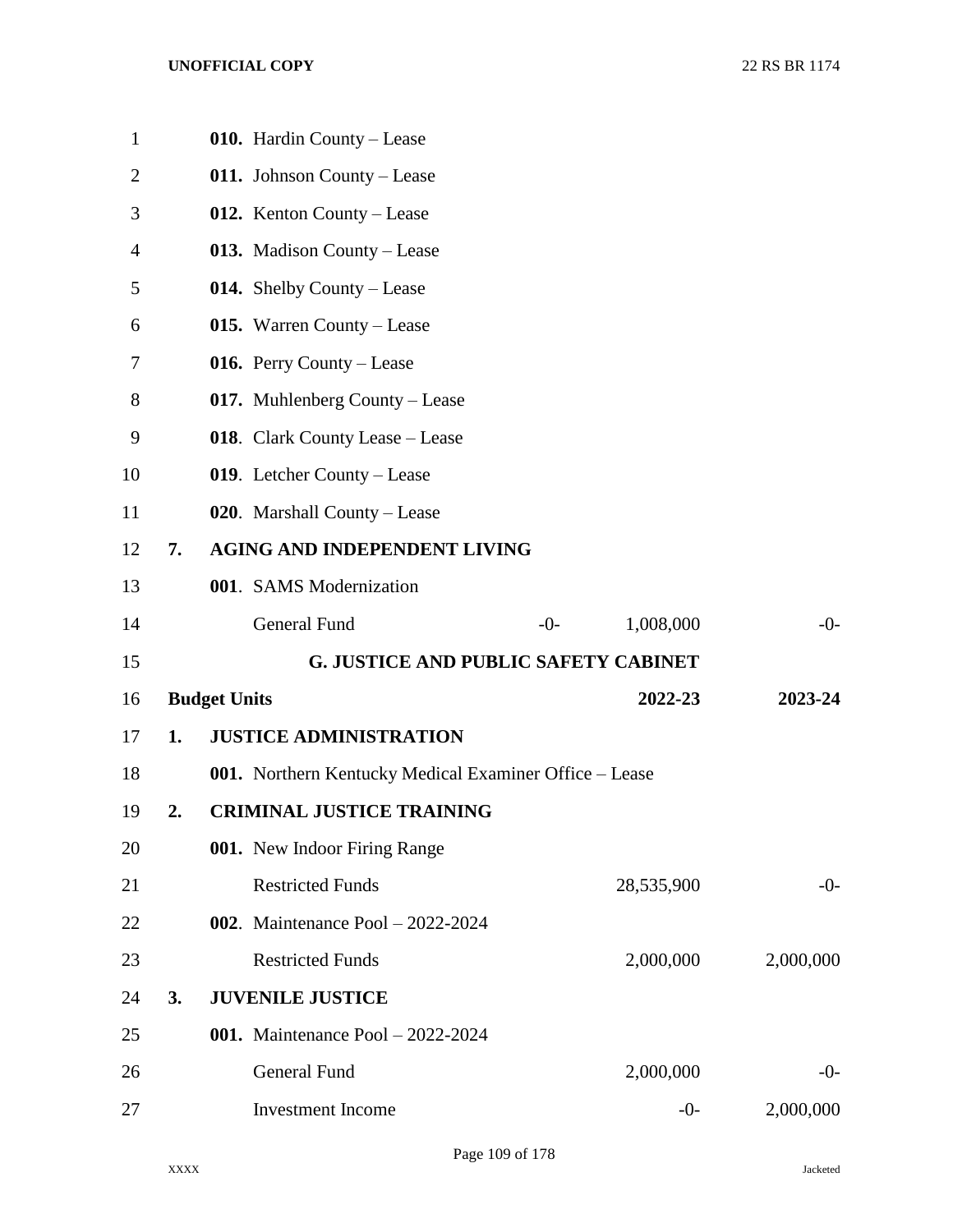| $\mathbf{1}$   |    | <b>TOTAL</b>                                                          | 2,000,000  | 2,000,000 |
|----------------|----|-----------------------------------------------------------------------|------------|-----------|
| $\overline{2}$ | 4. | <b>STATE POLICE</b>                                                   |            |           |
| 3              |    | 001. Emergency Radio System Replacement, Phase III                    |            |           |
| 4              |    | <b>Bond Funds</b>                                                     | 80,909,000 | $-0-$     |
| 5              |    | 002. Replace 1972 King Air                                            |            |           |
| 6              |    | <b>General Fund</b>                                                   | 6,000,000  | $-0-$     |
| 7              |    | 003. Kentucky Emergency Warning System Fiberglass Shelter Replacement |            |           |
| 8              |    | <b>General Fund</b>                                                   | 5,307,900  | $-0-$     |
| 9              |    | 004. Replace Post 10 - Harlan                                         |            |           |
| 10             |    | <b>General Fund</b>                                                   | 4,180,000  | $-0-$     |
| 11             |    | 005. HVAC Replacement and Repairs                                     |            |           |
| 12             |    | <b>General Fund</b>                                                   | 3,594,500  | $-0-$     |
| 13             |    | 006. Maintenance Pool - 2022-2024                                     |            |           |
| 14             |    | General Fund                                                          | 1,500,000  | $-0-$     |
| 15             |    | Investment Income                                                     | $-0-$      | 1,500,000 |
| 16             |    | <b>TOTAL</b>                                                          | 1,500,000  | 1,500,000 |
| 17             |    | 007. Facilities Safety Repairs                                        |            |           |
| 18             |    | <b>General Fund</b>                                                   | 2,349,000  | $-0-$     |
| 19             |    | 008. State Police Academy Skills Pad                                  |            |           |
| 20             |    | <b>Other Funds</b>                                                    | 2,200,800  | $-0-$     |
| 21             |    | 009. Roof Repairs                                                     |            |           |
| 22             |    | General Fund                                                          | 1,772,000  | $-0-$     |
| 23             |    | 010. Paving Repairs                                                   |            |           |
| 24             |    | <b>General Fund</b>                                                   | 1,184,000  | $-0-$     |
| 25             |    | 011. State Police Posts Flooring Replacement and Repairs              |            |           |
| 26             |    | General Fund                                                          | 1,057,000  | $-0-$     |
| 27             |    | 012. State Police Posts Security Enhancements                         |            |           |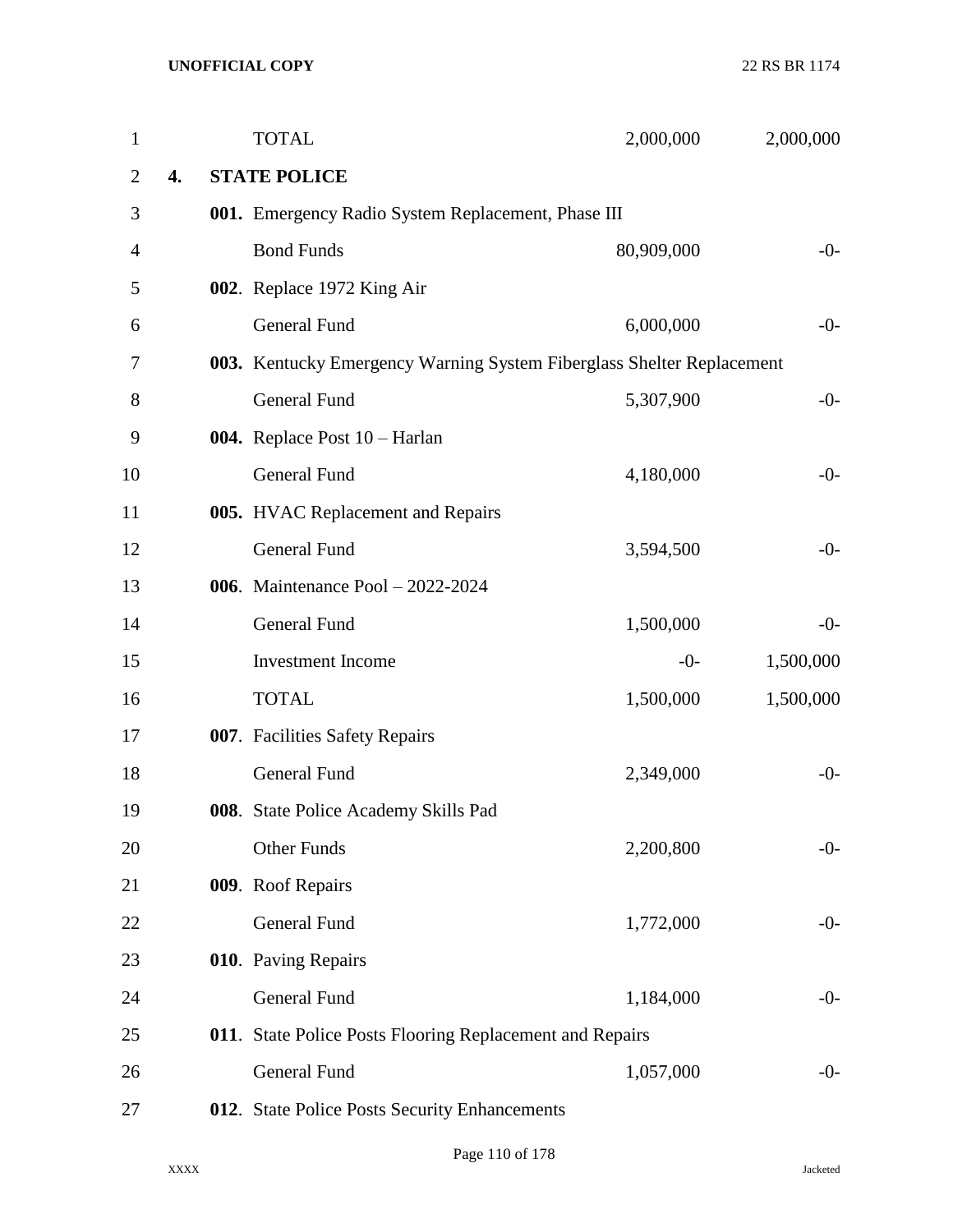| 1              |           | <b>General Fund</b>                                    | 1,045,000                                                                               | $-0-$ |
|----------------|-----------|--------------------------------------------------------|-----------------------------------------------------------------------------------------|-------|
| $\overline{2}$ | 5.        | <b>CORRECTIONS</b>                                     |                                                                                         |       |
| 3              | a.        | <b>Adult Correctional Institutions</b>                 |                                                                                         |       |
| 4              |           | 001. Relocate Medical Services                         |                                                                                         |       |
| 5              |           | <b>Bond Funds</b>                                      | 171,126,000                                                                             | $-0-$ |
| 6              |           |                                                        | 002. Little Sandy Correctional Complex – Expansion – Replace Reformat                   |       |
| 7              |           | <b>Bond Funds</b>                                      | 106,340,000                                                                             | $-0-$ |
| 8              |           | 003. Eastern Kentucky Correctional Complex Renovations |                                                                                         |       |
| 9              |           | <b>General Fund</b>                                    | 25,236,900                                                                              | $-0-$ |
| 10             |           | <b>004.</b> Maintenance Pool - 2022-2024               |                                                                                         |       |
| 11             |           | <b>General Fund</b>                                    | 15,000,000                                                                              | $-0-$ |
| 12             |           | 005. Kentucky State Penitentiary Renovations           |                                                                                         |       |
| 13             |           | <b>General Fund</b>                                    | 6,654,000                                                                               | $-0-$ |
| 14             |           | 006. Luther Luckett Roof Repairs                       |                                                                                         |       |
| 15             |           | <b>General Fund</b>                                    | 5,850,000                                                                               | $-0-$ |
| 16             |           |                                                        | 007. Kentucky Correctional Psychiatric Center Maintenance and Repair Pool -             |       |
| 17             | 2022-2024 |                                                        |                                                                                         |       |
| 18             |           | <b>General Fund</b>                                    | 3,000,000                                                                               | $-0-$ |
| 19             |           | 008. Repair Four Water Towers                          |                                                                                         |       |
| 20             |           | General Fund                                           | 1,820,000                                                                               | $-0-$ |
| 21             |           | 009. Floyd County – Lease                              |                                                                                         |       |
| 22             |           |                                                        | 010. Install Emergency Generators Various Institutions - Reauthorization and            |       |
| 23             |           | Reallocation (\$5,700,000 Bond Funds)                  |                                                                                         |       |
| 24             | (1)       |                                                        | Reauthorization and Reallocation: The above project is authorized from a                |       |
| 25             |           |                                                        | reallocation of Install Emergency Generators - Luther Luckett and Green River set forth |       |
| 26             |           | in 2021 Ky. Acts ch. 169, Part II, H., 5., a., 004     |                                                                                         |       |
| 27             | b.        | <b>Community Services and Local Facilities</b>         |                                                                                         |       |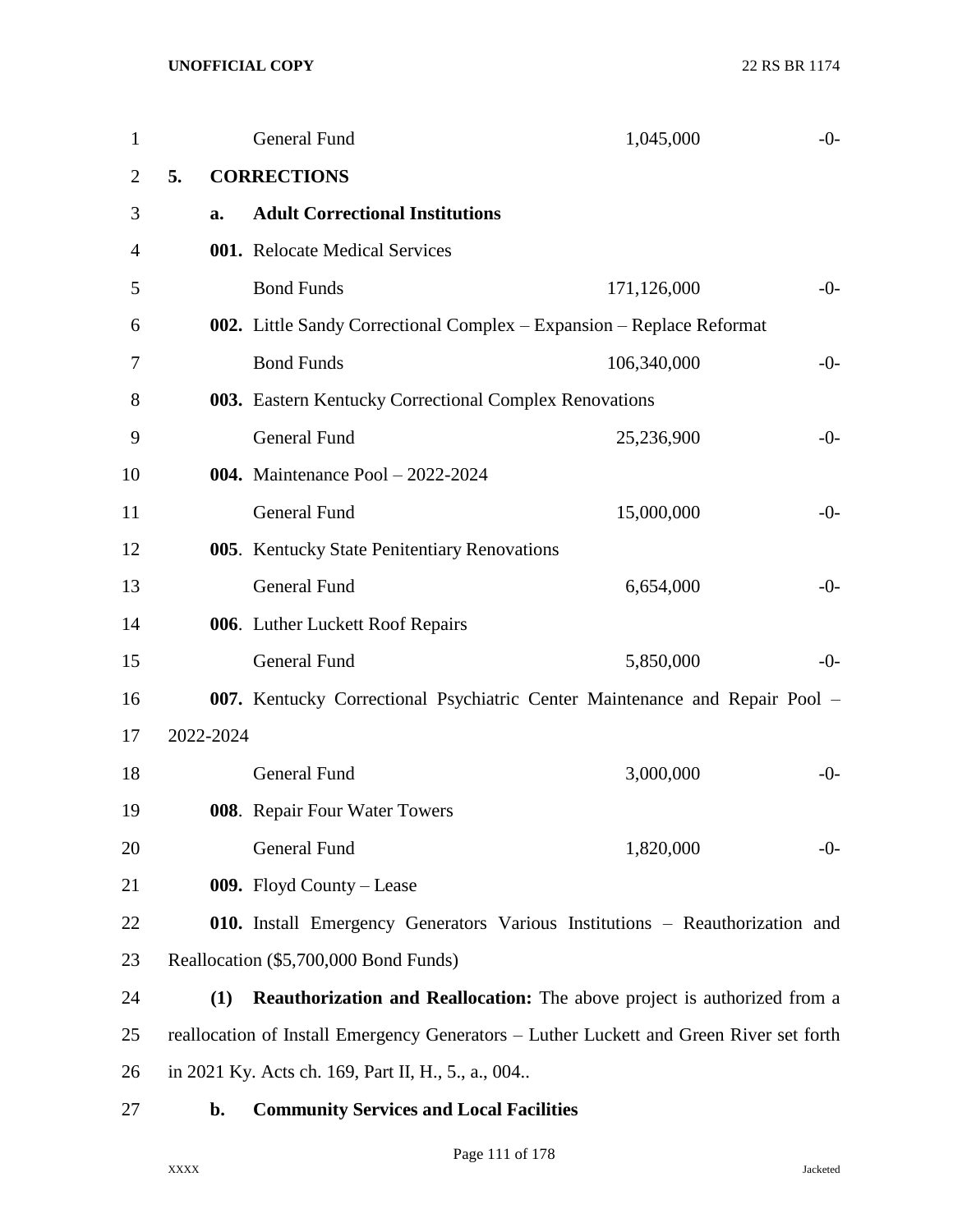| $\mathbf{1}$   | 001. Fayette County - Lease                                                                |
|----------------|--------------------------------------------------------------------------------------------|
| $\overline{2}$ | 002. Campbell County – Lease                                                               |
| 3              | 003. Jefferson County – Lease                                                              |
| 4              | PUBLIC ADVOCACY<br>6.                                                                      |
| 5              | 001. Franklin County - Lease                                                               |
| 6              | <b>002.</b> Fayette County – Lease                                                         |
| 7              | <b>H. POSTSECONDARY EDUCATION</b>                                                          |
| 8              | <b>Postsecondary Education Asset Preservation Pool:</b><br>The<br>(1)<br>Asset             |
| 9              | Preservation Pool provides funding for individual asset preservation, renovation, and      |
| 10             | maintenance projects at Kentucky's public postsecondary education institutions in          |
| 11             | Education and General facilities. The Council on Postsecondary Education shall approve     |
| 12             | individual projects financed from the fund. In aggregate, each institution shall match     |
| 13             | every \$1 of General Funds with \$0.50 from institutional funds. If an institution can     |
| 14             | document hardship in meeting the matching requirement, the institution may request, and    |
| 15             | the Council on Postsecondary Education may approve, a reduction in the required match.     |
| 16             | Institutional funds used for asset preservation in Education and General Facilities in the |
| 17             | 2020-2022 biennium may be applied retroactively towards the matching requirement.          |
| 18             | Capital projects as defined in KRS 45.750 are hereby authorized from this combination of   |
| 19             | funds and shall be reported to the Capital Projects and Bond Oversight Committee.          |
| 20             | <b>Budget Units</b><br>2022-23<br>2023-24                                                  |
| 21             | <b>COUNCIL ON POSTSECONDARY EDUCATION</b><br>1.                                            |
| 22             | 001. Bucks for Brains Research Endowment Trust Fund                                        |
| 23             | <b>Bond Funds</b><br>50,000,000<br>$-0-$                                                   |
| 24             | 002. Bucks for Brains Comprehensive University Trust Fund                                  |
| 25             | <b>Bond Funds</b><br>10,000,000<br>$-0-$                                                   |
| 26             | 003. College to Career Pathway Student Portal                                              |
| 27             | 2,000,000<br>General Fund<br>$-0-$                                                         |
|                |                                                                                            |

Page 112 of 178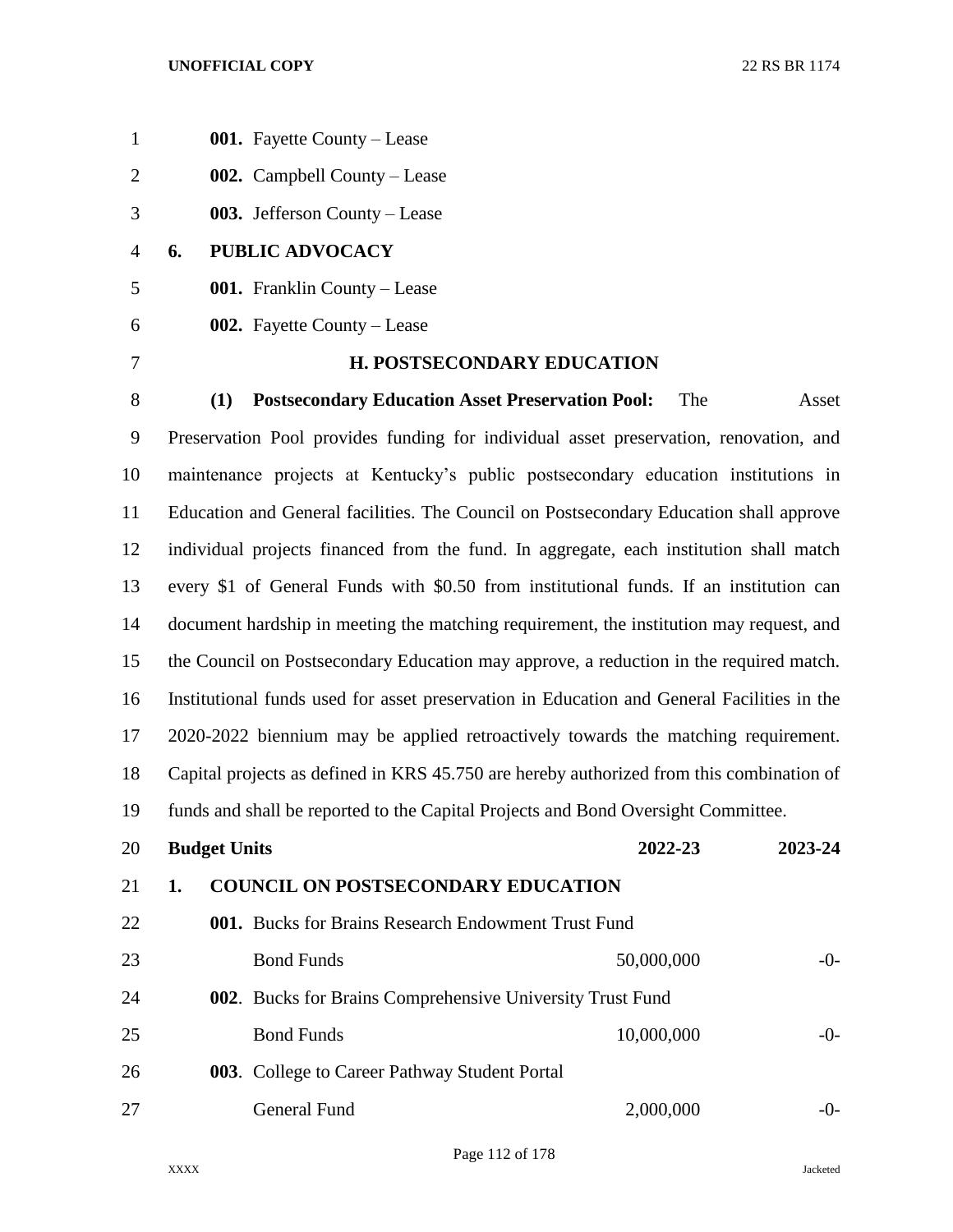| $\mathbf{1}$   |    |     | 004. Kentucky Regional Optical Network – Routing and Firewalls – Internet 2       |            |       |
|----------------|----|-----|-----------------------------------------------------------------------------------|------------|-------|
| $\overline{2}$ |    |     | <b>General Fund</b>                                                               | 1,000,000  | $-0-$ |
| 3              | 2. |     | KENTUCKY HIGHER EDUCATION STUDENT LOAN CORPORATION                                |            |       |
| 4              |    |     | 001. KHEAA Building – HVAC and Roof Repair                                        |            |       |
| 5              |    |     | <b>General Fund</b>                                                               | 2,800,000  | $-0-$ |
| 6              |    |     | 002. Jefferson County – Lease                                                     |            |       |
| 7              | 3. |     | <b>EASTERN KENTUCKY UNIVERSITY</b>                                                |            |       |
| 8              |    |     | 001. Construct New Model Laboratory School                                        |            |       |
| 9              |    |     | <b>Bond Funds</b>                                                                 | 90,000,000 | $-0-$ |
| 10             |    |     | 002. Renovate Alumni Coliseum                                                     |            |       |
| 11             |    |     | <b>Restricted Funds</b>                                                           | 5,000,000  | $-0-$ |
| 12             |    |     | <b>Bond Funds</b>                                                                 | 31,350,000 | $-0-$ |
| 13             |    |     | <b>Agency Bonds</b>                                                               | 25,000,000 | $-0-$ |
| 14             |    |     | <b>Other Funds</b>                                                                | 11,000,000 | $-0-$ |
| 15             |    |     | <b>TOTAL</b>                                                                      | 72,350,000 | $-0-$ |
| 16             |    |     | 003. Asset Preservation Pool $-2022-2024$                                         |            |       |
| 17             |    |     | <b>General Fund</b>                                                               | 37,452,300 | $-0-$ |
| 18             |    |     | <b>Bond Funds</b>                                                                 | 18,726,100 | $-0-$ |
| 19             |    |     | <b>TOTAL</b>                                                                      | 56,178,400 | $-0-$ |
| 20             |    |     | 004. Campus Infrastructure Upgrade                                                |            |       |
| 21             |    |     | Other Funds                                                                       | 35,000,000 | $-0-$ |
| 22             |    | (1) | <b>Authorization:</b> The above authorization is approved pursuant to KRS 45.763. |            |       |
| 23             |    |     | 005. Construct Alumni and Welcome Center                                          |            |       |
| 24             |    |     | Other Funds                                                                       | 20,000,000 | -0-   |
| 25             |    |     | 006. Innovation and Commercialization Pool – 2022-2024                            |            |       |
| 26             |    |     | <b>Restricted Funds</b>                                                           | 5,000,000  | -0-   |
| 27             |    |     | Other Funds                                                                       | 10,000,000 | $-0-$ |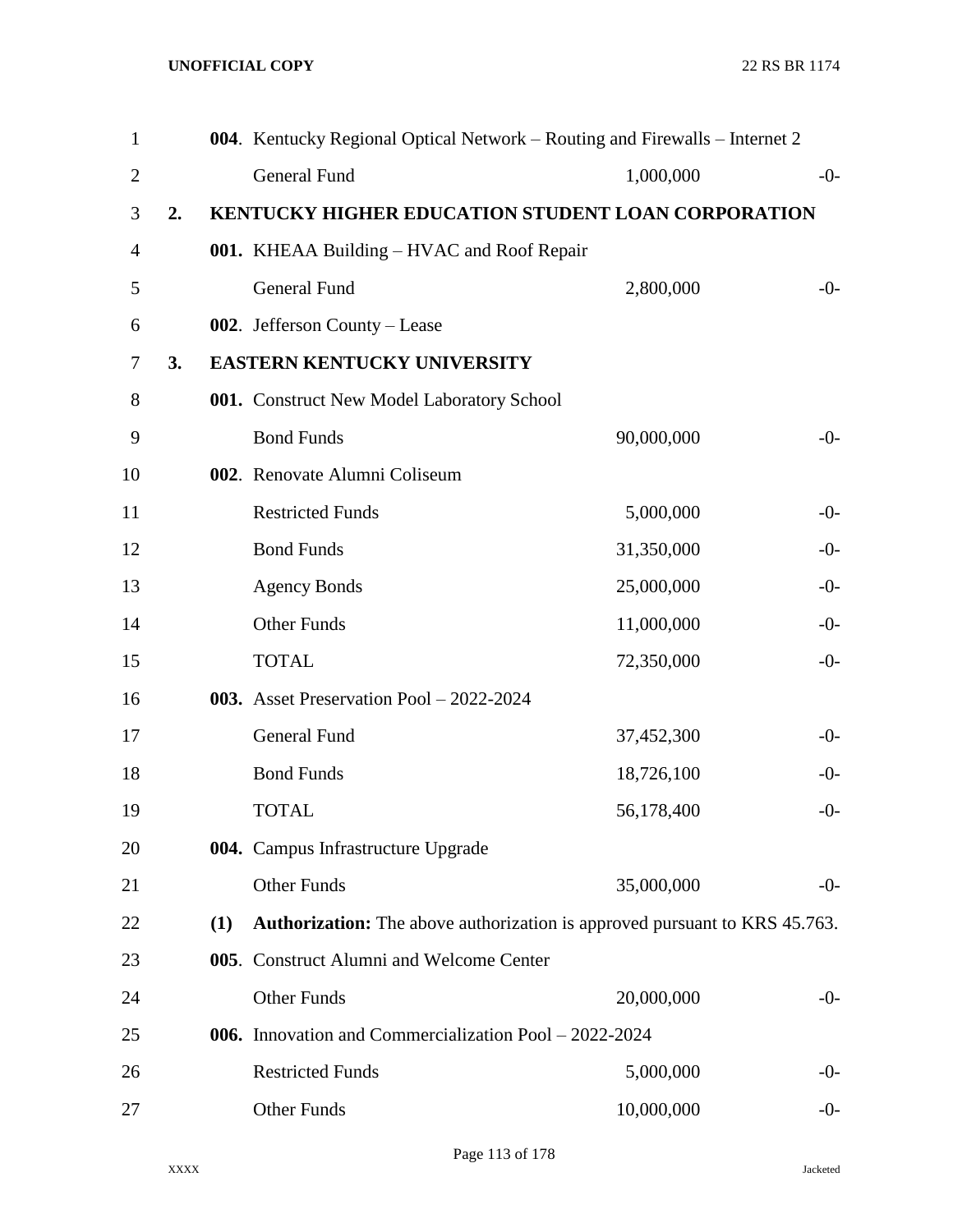| $\mathbf{1}$   |     | <b>TOTAL</b>                                                                      |               | 15,000,000 | $-0-$      |
|----------------|-----|-----------------------------------------------------------------------------------|---------------|------------|------------|
| $\overline{2}$ | (1) | <b>Authorization:</b> The above authorization is approved pursuant to KRS 45.763. |               |            |            |
| 3              |     | 007. Campus Data Network Pool - 2022-2024                                         |               |            |            |
| 4              |     | <b>Restricted Funds</b>                                                           |               | 13,000,000 | $-0-$      |
| 5              |     | 008. Construct EKU Early Childhood Center                                         |               |            |            |
| 6              |     | <b>Restricted Funds</b>                                                           |               | 10,000,000 | $-0-$      |
| 7              |     | 009. Steam Line Upgrades                                                          |               |            |            |
| 8              |     | <b>Other Funds</b>                                                                |               | 10,000,000 | $-0-$      |
| 9              | (1) | <b>Authorization:</b> The above authorization is approved pursuant to KRS 45.763. |               |            |            |
| 10             |     | 010. Property Acquisitions Pool - 2022-2024                                       |               |            |            |
| 11             |     | <b>Restricted Funds</b>                                                           |               | 5,000,000  | $-0-$      |
| 12             |     | <b>Other Funds</b>                                                                |               | 3,000,000  | $-0-$      |
| 13             |     | <b>TOTAL</b>                                                                      |               | 8,000,000  | $-0-$      |
| 14             |     | 011. Academic Computing Pool - 2022-2024                                          |               |            |            |
| 15             |     | <b>Restricted Funds</b>                                                           |               | 8,000,000  | $-0-$      |
| 16             |     | 012. Aviation Acquisition Pool $-2022-2024$                                       |               |            |            |
| 17             |     | <b>Restricted Funds</b>                                                           |               | 7,500,000  | $-0-$      |
| 18             |     | 013. Scientific and Research Equipment Pool - 2022-2024                           |               |            |            |
| 19             |     | <b>Restricted Bonds</b>                                                           |               | 3,000,000  | $-0-$      |
| 20             |     | <b>Federal Funds</b>                                                              |               | 2,200,000  | $-0-$      |
| 21             |     | <b>Other Funds</b>                                                                |               | 2,200,000  | $-0-$      |
| 22             |     | <b>TOTAL</b>                                                                      |               | 7,400,000  | $-0-$      |
| 23             |     | 014. Administrative Computing Pool - 2022-2024                                    |               |            |            |
| 24             |     | <b>Restricted Funds</b>                                                           |               | 6,500,000  | $-0-$      |
| 25             |     | 015. Construct Student Health Center                                              |               |            |            |
| 26             |     | <b>Other Funds</b>                                                                |               | 2,705,000  | $-0-$      |
| 27             |     | Aviation/Aerospace<br>016. Construct                                              | Instructional | Facility   | Additional |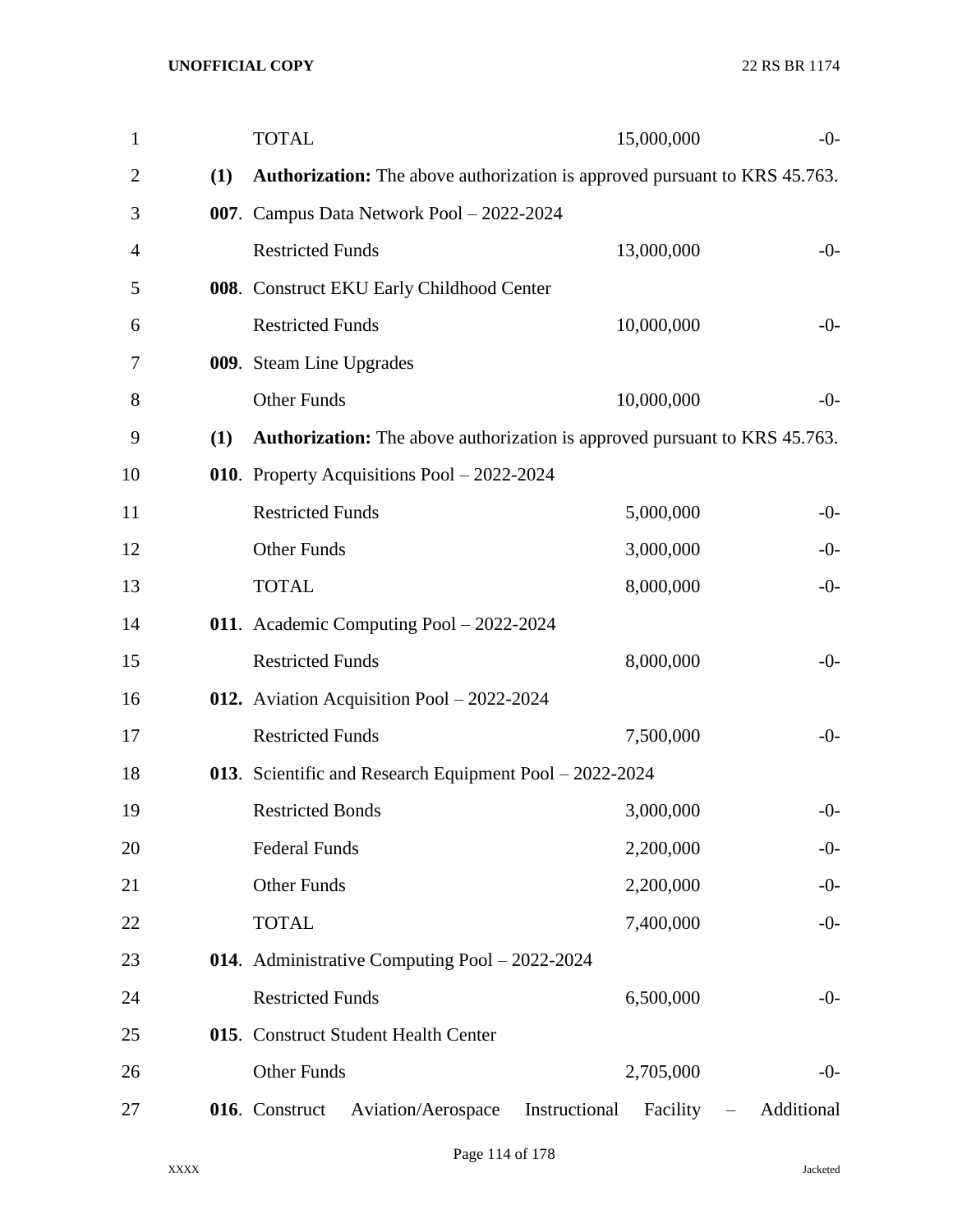| $\mathbf{1}$   |     | Reauthorization and Reallocation (\$1,890,800 Bond Funds)      |  |                                                                                   |       |
|----------------|-----|----------------------------------------------------------------|--|-----------------------------------------------------------------------------------|-------|
| $\overline{c}$ |     | <b>Restricted Funds</b>                                        |  | 250,000                                                                           | $-0-$ |
| 3              |     | <b>Federal Funds</b>                                           |  | 400,000                                                                           | $-0-$ |
| 4              |     | <b>Other Funds</b>                                             |  | 2,000,000                                                                         | $-0-$ |
| 5              |     | <b>TOTAL</b>                                                   |  | 2,650,000                                                                         | $-0-$ |
| 6              | (1) |                                                                |  | <b>Authorization:</b> The above authorization is approved pursuant to KRS 45.763. |       |
| 7              | (2) |                                                                |  | <b>Reauthorization and Reallocation:</b> The above project is authorized from a   |       |
| 8              |     |                                                                |  | reallocation from the Purchase Aviation Maintenance Technician/Pilot Training     |       |
| 9              |     | Equipment project, 2021 Ky. Acts ch. 169, Part II, J., 3., 033 |  |                                                                                   |       |
| 10             |     | 017. Chemistry and Translational Research Pool - 2022-2024     |  |                                                                                   |       |
| 11             |     | <b>Restricted Funds</b>                                        |  | 675,000                                                                           | $-0-$ |
| 12             |     | <b>Other Funds</b>                                             |  | 350,000                                                                           | $-0-$ |
| 13             |     | <b>TOTAL</b>                                                   |  | 1,025,000                                                                         | $-0-$ |
| 14             |     | 018. Aviation - Lease                                          |  |                                                                                   |       |
| 15             |     | 019. New Housing Space – Lease                                 |  |                                                                                   |       |
| 16             |     | 020. Madison County – Student Housing – Lease                  |  |                                                                                   |       |
| 17             |     | 021. Madison County - Land - Lease                             |  |                                                                                   |       |
| 18             |     | 022. Multi-Property-Multi-Use – Lease 1                        |  |                                                                                   |       |
| 19             |     | 023. Multi-Property-Multi-Use – Lease 2                        |  |                                                                                   |       |
| 20             |     | 024. Guaranteed Energy Savings Performance Contracts           |  |                                                                                   |       |
| 21             | 4.  | KENTUCKY STATE UNIVERSITY                                      |  |                                                                                   |       |
| 22             |     | 001. Construct Business and Technology Center                  |  |                                                                                   |       |
| 23             |     | <b>Bond Funds</b>                                              |  | 42,717,000                                                                        | $-0-$ |
| 24             |     | 002. Asset Preservation Pool $-2022-2024$                      |  |                                                                                   |       |
| 25             |     | General Fund                                                   |  | 13,411,800                                                                        | $-0-$ |
| 26             |     | <b>Restricted Funds</b>                                        |  | 1,500,000                                                                         | $-0-$ |
| 27             |     | <b>Agency Bonds</b>                                            |  | 5,205,900                                                                         | $-0-$ |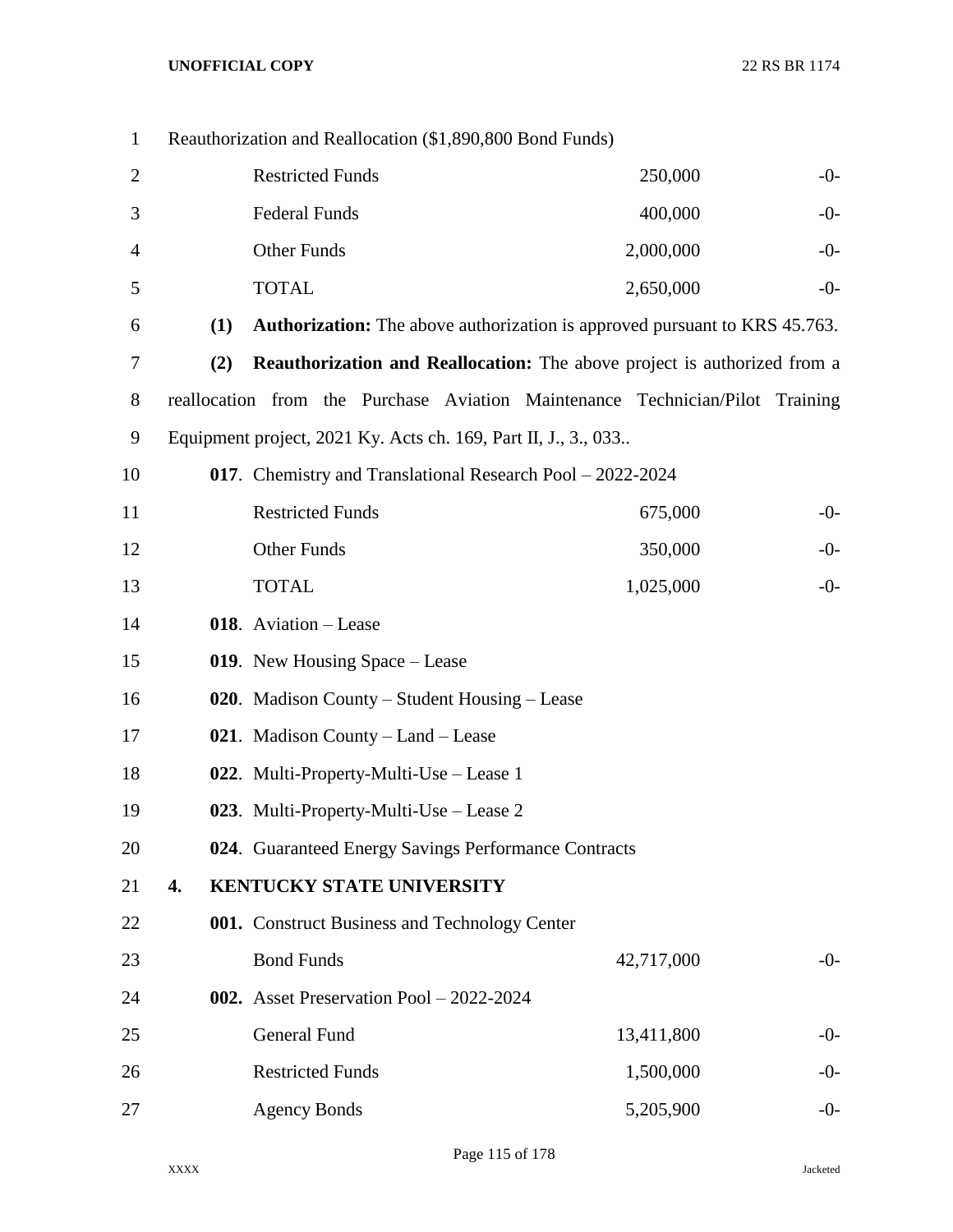|    | <b>TOTAL</b>            | 20,117,700                                                                                                                                                                                                                                                                            | $-0-$                                                                                                                                                                                                                                                                                                                                   |
|----|-------------------------|---------------------------------------------------------------------------------------------------------------------------------------------------------------------------------------------------------------------------------------------------------------------------------------|-----------------------------------------------------------------------------------------------------------------------------------------------------------------------------------------------------------------------------------------------------------------------------------------------------------------------------------------|
|    |                         |                                                                                                                                                                                                                                                                                       |                                                                                                                                                                                                                                                                                                                                         |
|    | <b>Bond Funds</b>       | 18,406,000                                                                                                                                                                                                                                                                            | $-0-$                                                                                                                                                                                                                                                                                                                                   |
|    |                         |                                                                                                                                                                                                                                                                                       |                                                                                                                                                                                                                                                                                                                                         |
|    | <b>Restricted Funds</b> | 2,000,000                                                                                                                                                                                                                                                                             | $-0-$                                                                                                                                                                                                                                                                                                                                   |
|    |                         |                                                                                                                                                                                                                                                                                       |                                                                                                                                                                                                                                                                                                                                         |
| 5. |                         |                                                                                                                                                                                                                                                                                       |                                                                                                                                                                                                                                                                                                                                         |
|    |                         |                                                                                                                                                                                                                                                                                       |                                                                                                                                                                                                                                                                                                                                         |
|    | <b>Bond Funds</b>       | 98,000,000                                                                                                                                                                                                                                                                            | $-0-$                                                                                                                                                                                                                                                                                                                                   |
|    |                         |                                                                                                                                                                                                                                                                                       |                                                                                                                                                                                                                                                                                                                                         |
|    | General Fund            | 28,774,400                                                                                                                                                                                                                                                                            | $-0-$                                                                                                                                                                                                                                                                                                                                   |
|    | <b>Agency Bonds</b>     | 14,387,200                                                                                                                                                                                                                                                                            | $-0-$                                                                                                                                                                                                                                                                                                                                   |
|    | <b>TOTAL</b>            | 43,161,600                                                                                                                                                                                                                                                                            | $-0-$                                                                                                                                                                                                                                                                                                                                   |
|    |                         |                                                                                                                                                                                                                                                                                       |                                                                                                                                                                                                                                                                                                                                         |
|    | <b>Agency Bonds</b>     | 38,201,000                                                                                                                                                                                                                                                                            | $-0-$                                                                                                                                                                                                                                                                                                                                   |
|    |                         |                                                                                                                                                                                                                                                                                       |                                                                                                                                                                                                                                                                                                                                         |
|    | <b>Bond Funds</b>       | 31,409,000                                                                                                                                                                                                                                                                            | $-0-$                                                                                                                                                                                                                                                                                                                                   |
|    |                         |                                                                                                                                                                                                                                                                                       |                                                                                                                                                                                                                                                                                                                                         |
|    | <b>Restricted Funds</b> | 4,000,000                                                                                                                                                                                                                                                                             | $-0-$                                                                                                                                                                                                                                                                                                                                   |
|    |                         |                                                                                                                                                                                                                                                                                       |                                                                                                                                                                                                                                                                                                                                         |
|    | <b>Restricted Funds</b> | 3,219,000                                                                                                                                                                                                                                                                             | $-0-$                                                                                                                                                                                                                                                                                                                                   |
|    |                         |                                                                                                                                                                                                                                                                                       |                                                                                                                                                                                                                                                                                                                                         |
|    | <b>Agency Bonds</b>     | 3,148,000                                                                                                                                                                                                                                                                             | $-0-$                                                                                                                                                                                                                                                                                                                                   |
|    |                         |                                                                                                                                                                                                                                                                                       |                                                                                                                                                                                                                                                                                                                                         |
|    | <b>Restricted Funds</b> | 2,088,000                                                                                                                                                                                                                                                                             | $-0-$                                                                                                                                                                                                                                                                                                                                   |
|    |                         |                                                                                                                                                                                                                                                                                       |                                                                                                                                                                                                                                                                                                                                         |
|    | <b>Restricted Funds</b> | 1,608,000                                                                                                                                                                                                                                                                             | $-0-$                                                                                                                                                                                                                                                                                                                                   |
|    |                         | 003. Construct Health Sciences Center<br>004. Acquire Land/ Campus Master Plan<br><b>MOREHEAD STATE UNIVERSITY</b><br>002. Asset Preservation Pool - 2022-2024<br>003. Renovate Residence Halls<br>004. Renovate Combs Classroom Building<br>005. Acquire Land Related to Master Plan | 005. Guaranteed Energy Savings Performance Contracts<br>001. Construct Science and Engineering Building<br>006. Enhance Network/Infrastructure Resources<br>007. Renovate and Replace Exterior Precast Panels - Nunn Hall<br>008. Upgrade Instructional and Business PCs/LANS/Digitization<br>009. Enhance Library Automation Resources |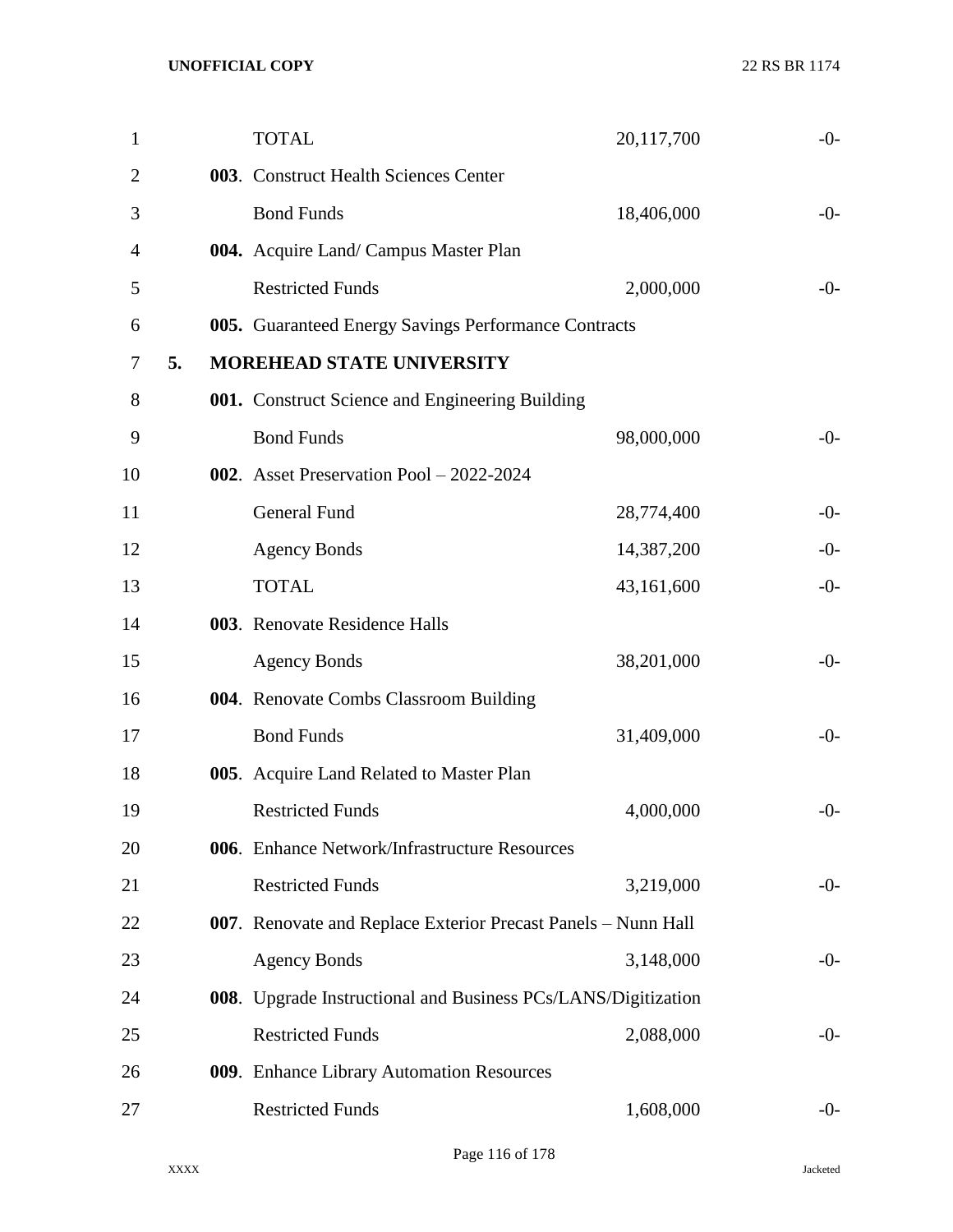| $\mathbf{1}$   |        |               | 010. Construct New Residence Hall - Additional Reauthorization (\$37,956,000      |            |       |
|----------------|--------|---------------|-----------------------------------------------------------------------------------|------------|-------|
| $\overline{2}$ |        | Agency Bonds) |                                                                                   |            |       |
| 3              |        |               | <b>Agency Bonds</b>                                                               | 836,000    | $-0-$ |
| 4              |        |               | 011. Comply with ADA – Auxiliary Reauthorization (\$2,034,000 Agency Bonds)       |            |       |
| 5              |        |               | 012. Capital Renewal and Maintenance Pool - Auxiliary Reauthorization             |            |       |
| 6              |        |               | $(\$4,539,000$ Agency Bonds)                                                      |            |       |
| 7              |        |               | 013. Replace Turf on Jacobs Field Reauthorization (\$1,102,000 Agency Bonds)      |            |       |
| 8              |        |               | 014. Renovate Alumni Tower Ground Floor Reauthorization (\$3,812,000 Agency       |            |       |
| 9              | Bonds) |               |                                                                                   |            |       |
| 10             |        |               | 015. Guaranteed Energy Savings Performance Contracts                              |            |       |
| 11             | 6.     |               | MURRAY STATE UNIVERSITY                                                           |            |       |
| 12             |        |               | 001. Asset Preservation Pool - 2022-2024                                          |            |       |
| 13             |        |               | General Fund                                                                      | 30,696,100 | $-0-$ |
| 14             |        |               | <b>Restricted Funds</b>                                                           | 15,348,000 | $-0-$ |
| 15             |        |               | <b>TOTAL</b>                                                                      | 46,044,100 | $-0-$ |
| 16             |        |               | 002. Renovate Applied Science Classroom/Office - Agriculture and Nursing          |            |       |
| 17             |        |               | <b>Bond Funds</b>                                                                 | 16,823,000 | $-0-$ |
| 18             |        |               | 003. Renovate Mason Lab/Classrooms/Systems - Nursing                              |            |       |
| 19             |        |               | <b>Bond Funds</b>                                                                 | 8,347,000  | $-0-$ |
| 20             |        |               | 004. Enhance Dining Facility                                                      |            |       |
| 21             |        |               | <b>Restricted Funds</b>                                                           | 4,884,000  | $-0-$ |
| 22             |        |               | 005. Acquire Property                                                             |            |       |
| 23             |        |               | <b>Restricted Funds</b>                                                           | 4,180,000  | $-0-$ |
| 24             |        |               | 006. Construct Residential Housing - LTF - Additional Reauthorization             |            |       |
| 25             |        |               | (\$66,000,000 Other Funds)                                                        |            |       |
| 26             |        |               | Other Funds                                                                       | 2,970,000  | $-0-$ |
| 27             |        | (1)           | <b>Authorization:</b> The above authorization is approved pursuant to KRS 45.763. |            |       |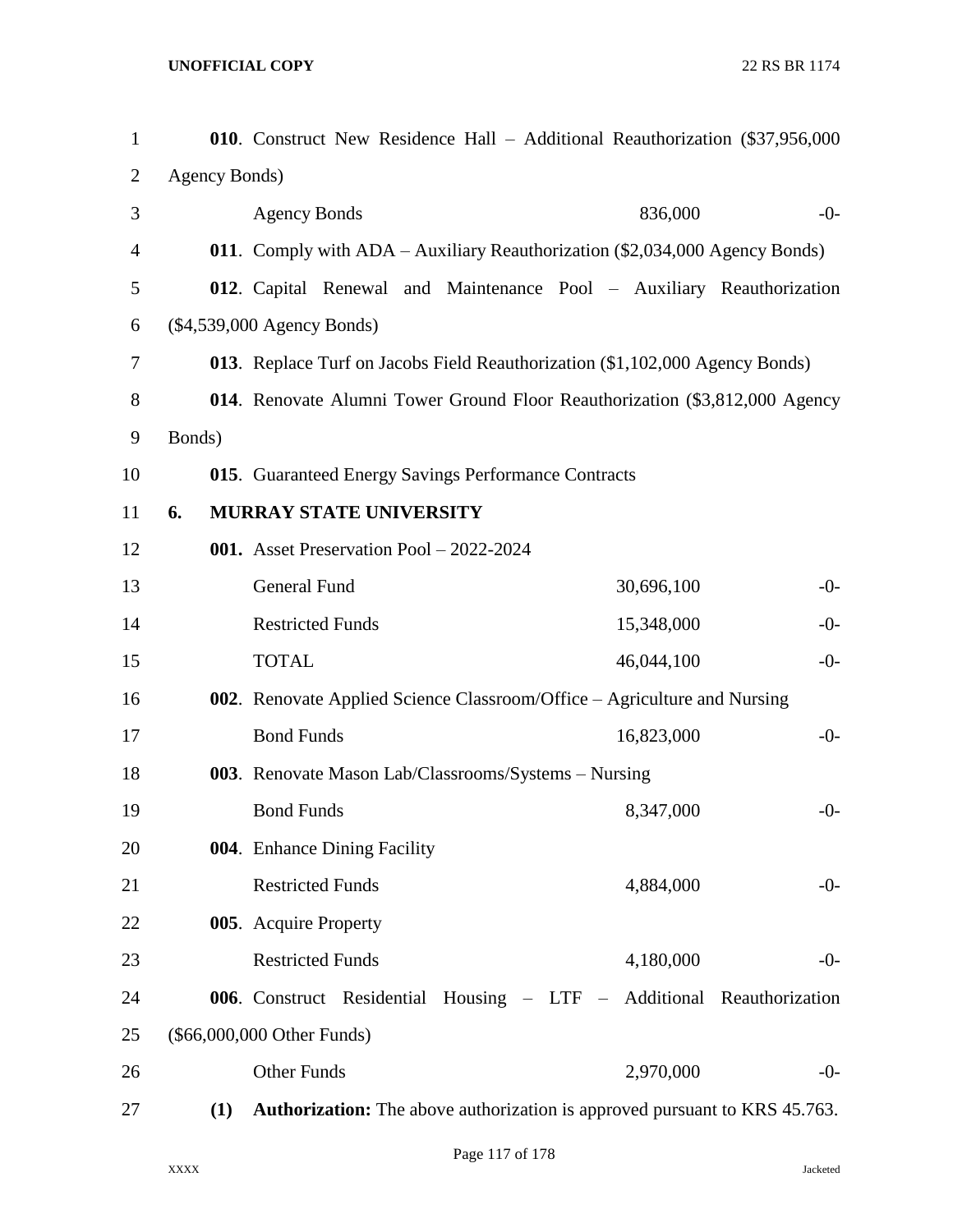| $\mathbf{1}$   |               | 007. Acquire Agriculture Research Farm Land                                       |       |            |       |
|----------------|---------------|-----------------------------------------------------------------------------------|-------|------------|-------|
| $\overline{2}$ |               | <b>Restricted Funds</b>                                                           |       | 1,254,000  | $-0-$ |
| 3              |               | 008. Agriculture Instructional Lab and Technology Equipment                       |       |            |       |
| $\overline{4}$ |               | <b>Other Funds</b>                                                                |       | 836,000    | $-0-$ |
| 5              |               | 009. Construct/Renovate Alternate Dining Facility - Additional Reauthorization    |       |            |       |
| 6              |               | (\$12,000,000 Other Funds)                                                        |       |            |       |
| 7              |               | Other Funds                                                                       |       | 540,000    | $-0-$ |
| 8              | (1)           | <b>Authorization:</b> The above authorization is approved pursuant to KRS 45.763. |       |            |       |
| 9              |               | 010. Broadcasting Education Lab Equipment                                         |       |            |       |
| 10             |               | <b>Other Funds</b>                                                                |       | 236,000    | $-0-$ |
| 11             |               | 011. Renovate Residence Hall HVAC System Reauthorization (\$3,503,000 Agency      |       |            |       |
| 12             | Bonds)        |                                                                                   |       |            |       |
| 13             |               | 012. Replace Residence Hall Domestic Water Piping Reauthorization (\$1,143,000)   |       |            |       |
| 14             | Agency Bonds) |                                                                                   |       |            |       |
| 15             |               | 013. Renovate Residence Hall Electrical System Reauthorization (\$4,180,000)      |       |            |       |
| 16             | Agency Bonds) |                                                                                   |       |            |       |
| 17             |               | 014. Renovate Residence Hall Interior Reauthorization (\$1,601,000 Agency         |       |            |       |
| 18             | Bonds)        |                                                                                   |       |            |       |
| 19             |               | 015. Renovate Residence Hall or Replace Reauthorization (\$16,740,000 Other       |       |            |       |
| 20             | Funds)        |                                                                                   |       |            |       |
| 21             | (1)           | <b>Authorization:</b> The above authorization is approved pursuant to KRS 45.763. |       |            |       |
| 22             |               | 016. Guaranteed Energy Savings Performance Contracts                              |       |            |       |
| 23             | 7.            | NORTHERN KENTUCKY UNIVERSITY                                                      |       |            |       |
| 24             |               | 001. Expand Herrmann Science Center                                               |       |            |       |
| 25             |               | <b>Bond Funds</b>                                                                 | $-0-$ | 79,900,000 | $-0-$ |
| 26             |               | Other Funds                                                                       | $-0-$ | 5,000,000  | $-0-$ |
| 27             |               | <b>TOTAL</b>                                                                      | $-0-$ | 84,900,000 | $-0-$ |

Page 118 of 178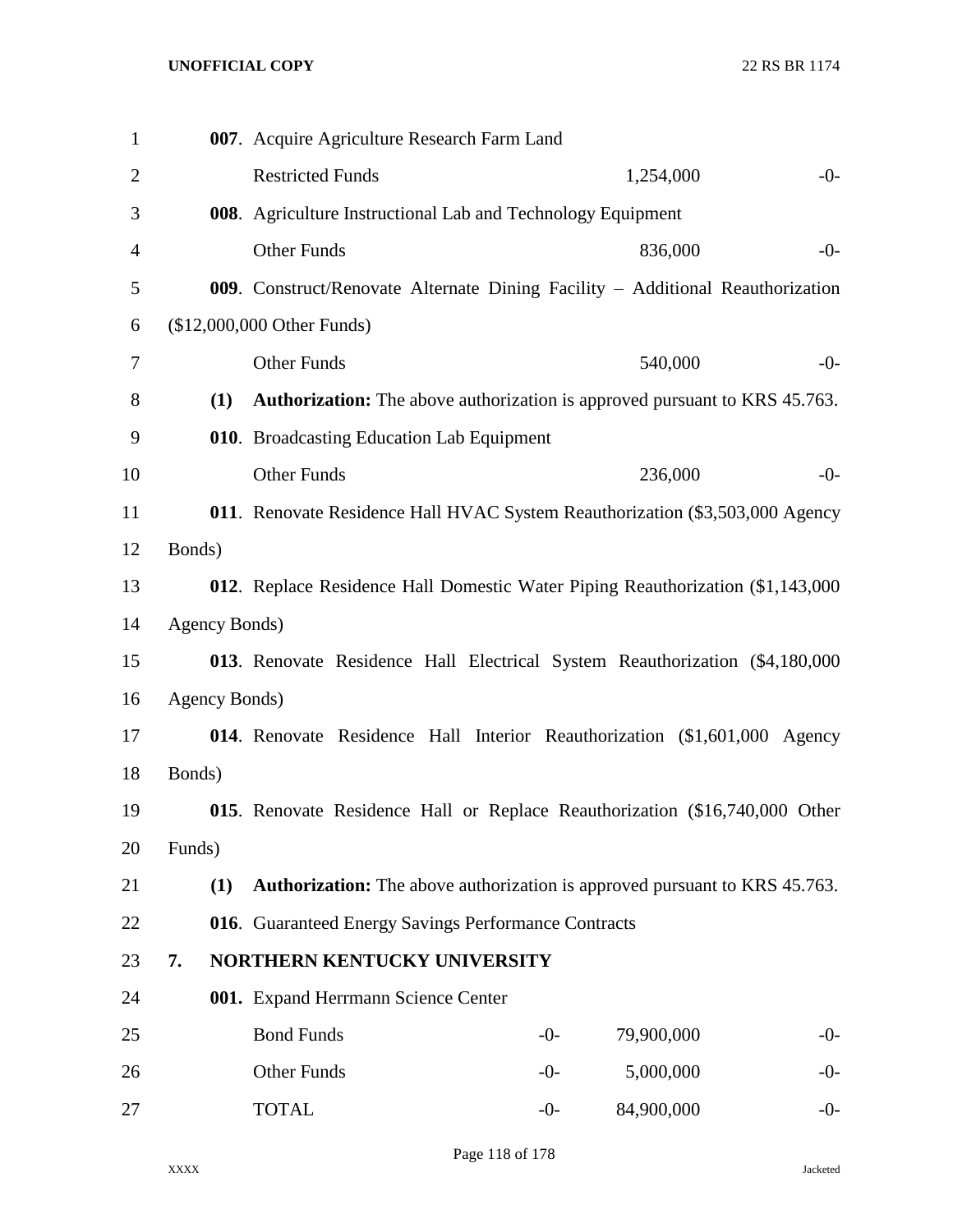| $\mathbf{1}$   |     | 002. Renew/Renovate Fine Arts Center Phase II                                     |       |            |       |
|----------------|-----|-----------------------------------------------------------------------------------|-------|------------|-------|
| $\overline{2}$ |     | <b>Restricted Funds</b>                                                           | $-0-$ | 5,000,000  | $-0-$ |
| 3              |     | <b>Bond Funds</b>                                                                 | $-0-$ | 45,000,000 | $-0-$ |
| 4              |     | Other Funds                                                                       | $-0-$ | 5,000,000  | $-0-$ |
| 5              |     | <b>TOTAL</b>                                                                      | $-0-$ | 55,000,000 | $-0-$ |
| 6              |     | 003. Asset Preservation Pool - 2022-2024                                          |       |            |       |
| 7              |     | General Fund                                                                      | $-0-$ | 26,737,500 | $-0-$ |
| 8              |     | <b>Agency Bonds</b>                                                               | $-0-$ | 13,368,800 | $-0-$ |
| 9              |     | <b>TOTAL</b>                                                                      | $-0-$ | 40,106,300 | $-0-$ |
| 10             |     | 004. Construct Research/Innovation Building                                       |       |            |       |
| 11             |     | <b>Other Funds</b>                                                                | $-0-$ | 30,000,000 | $-0-$ |
| 12             | (1) | Authorization: The above authorization is approved pursuant to KRS 45.763.        |       |            |       |
| 13             |     | 005. Acquire Land/Master Plan                                                     |       |            |       |
| 14             |     | <b>Restricted Funds</b>                                                           | $-0-$ | 4,000,000  | $-0-$ |
| 15             |     | <b>Agency Bonds</b>                                                               | $-0-$ | 17,500,000 | $-0-$ |
| 16             |     | Other Funds                                                                       | $-0-$ | 4,000,000  | $-0-$ |
| 17             |     | <b>TOTAL</b>                                                                      | $-0-$ | 25,500,000 | $-0-$ |
| 18             | (1) | <b>Authorization:</b> The above authorization is approved pursuant to KRS 45.763. |       |            |       |
| 19             |     | 006. Upgrade Administrative/IT Infrastructure Pool                                |       |            |       |
| 20             |     | <b>Restricted Funds</b>                                                           | $-0-$ | 15,950,000 | $-0-$ |
| 21             |     | Other Funds                                                                       | $-0-$ | 6,000,000  | $-0-$ |
| 22             |     | <b>TOTAL</b>                                                                      | $-0-$ | 21,950,000 | $-0-$ |
| 23             | (1) | <b>Authorization:</b> The above authorization is approved pursuant to KRS 45.763. |       |            |       |
| 24             |     | 007. Renew E&G Building Systems Projects Pool                                     |       |            |       |
| 25             |     | <b>Restricted Funds</b>                                                           | $-0-$ | 20,000,000 | $-0-$ |
| 26             |     | 008. Renovate/Construct Campbell Hall                                             |       |            |       |
| 27             |     | Other Funds                                                                       | $-0-$ | 18,000,000 | $-0-$ |
|                |     |                                                                                   |       |            |       |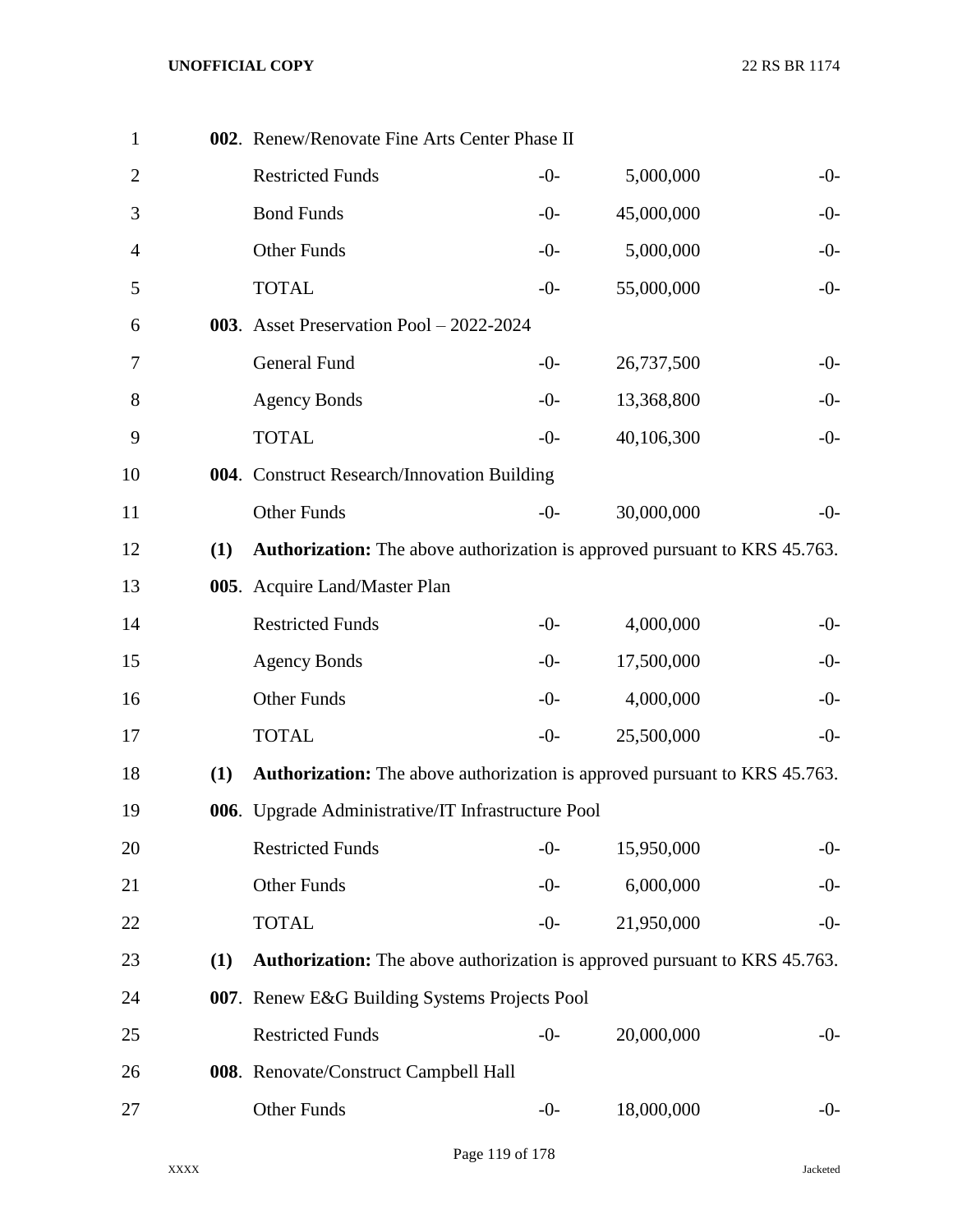| 1              | (1)    | <b>Authorization:</b> The above authorization is approved pursuant to KRS 45.763.   |            |            |       |
|----------------|--------|-------------------------------------------------------------------------------------|------------|------------|-------|
| $\overline{2}$ |        | 009. Construct Indoor Tennis Facility                                               |            |            |       |
| 3              |        | <b>Other Funds</b>                                                                  | 12,000,000 | $-0-$      | $-0-$ |
| 4              | (1)    | Authorization: The above authorization is approved pursuant to KRS 45.763.          |            |            |       |
| 5              |        | 010. Scientific/Technology Equipment Pool                                           |            |            |       |
| 6              |        | <b>Restricted Funds</b>                                                             | $-0-$      | 10,000,000 | $-0-$ |
| 7              |        | 011. Renovate/Construct Civic Center Building                                       |            |            |       |
| 8              |        | <b>Other Funds</b>                                                                  | $-0-$      | 7,000,000  | $-0-$ |
| 9              | (1)    | <b>Authorization:</b> The above authorization is approved pursuant to KRS 45.763.   |            |            |       |
| 10             |        | 012. Renovate/Expand Baseball Field                                                 |            |            |       |
| 11             |        | <b>Other Funds</b>                                                                  | $-0-$      | 6,700,000  | $-0-$ |
| 12             |        | 013. Renovate Residence Halls - Additional Reauthorization (\$10,000,000 Agency     |            |            |       |
| 13             | Bonds) |                                                                                     |            |            |       |
| 14             |        | <b>Agency Bonds</b>                                                                 | $-0-$      | 5,000,000  | $-0-$ |
| 15             |        | 014. Replace Event Center Technology                                                |            |            |       |
| 16             |        | <b>Other Funds</b>                                                                  | $-0-$      | 4,500,000  | $-0-$ |
| 17             | (1)    | <b>Authorization:</b> The above authorization is approved pursuant to KRS 45.763.   |            |            |       |
| 18             |        | 015. Expand/Renovate Regents Hall                                                   |            |            |       |
| 19             |        | <b>Other Funds</b>                                                                  | $-0-$      | 2,000,000  | $-0-$ |
| 20             | (1)    | <b>Authorization:</b> The above authorization is approved pursuant to KRS 45.763.   |            |            |       |
| 21             |        | 016. Reconstruct West Side Parking Reauthorization (\$6,529,000 Agency Bonds)       |            |            |       |
| 22             |        | 017. Office Space – Lease                                                           |            |            |       |
| 23             |        | 018. Guaranteed Energy Savings Performance Contracts                                |            |            |       |
| 24             | 8.     | UNIVERSITY OF KENTUCKY                                                              |            |            |       |
| 25             | (1)    | <b>Royal Blue Health Acquisitions:</b> Notwithstanding any statute to the contrary, |            |            |       |
| 26             |        | the University of Kentucky, for the benefit of UK HealthCare's clinical mission to  |            |            |       |
| 27             |        | increase access for patients, shall be permitted to assume any and all leases, debt |            |            |       |

Page 120 of 178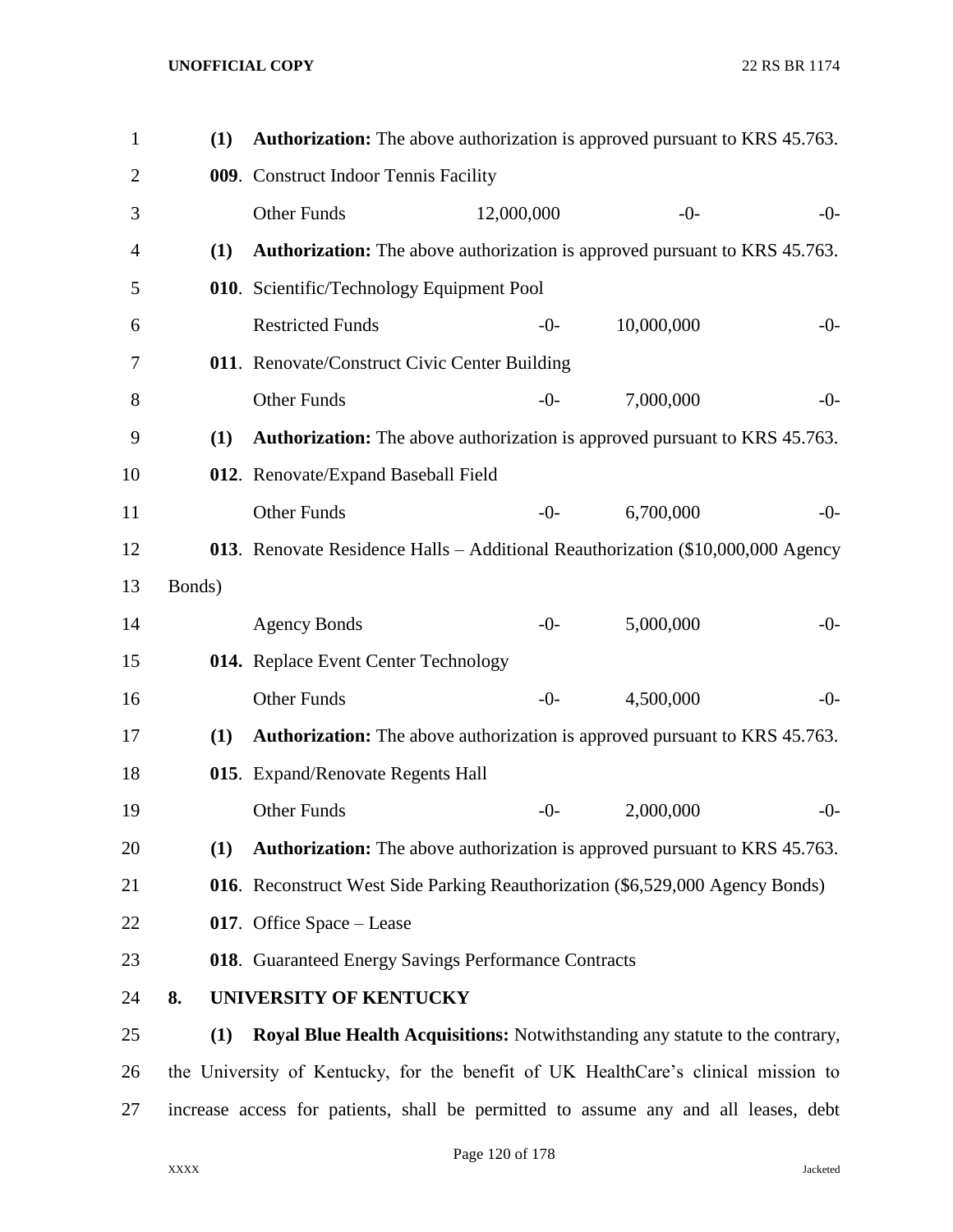| $\mathbf{1}$   | instruments, and liabilities associated with any mergers, acquisitions, or partnerships that |                                                                    |                                                                                   |       |  |  |
|----------------|----------------------------------------------------------------------------------------------|--------------------------------------------------------------------|-----------------------------------------------------------------------------------|-------|--|--|
| $\overline{2}$ |                                                                                              | are hereby authorized in the 2022-2024 Budget of the Commonwealth. |                                                                                   |       |  |  |
| 3              |                                                                                              | 001. Construct Ambulatory Facility – UK HealthCare                 |                                                                                   |       |  |  |
| $\overline{4}$ |                                                                                              | <b>Restricted Funds</b>                                            | 350,000,000                                                                       | $-0-$ |  |  |
| 5              |                                                                                              | <b>Agency Bonds</b>                                                | 50,000,000                                                                        | $-0-$ |  |  |
| 6              |                                                                                              | Other Funds                                                        | 50,000,000                                                                        | $-0-$ |  |  |
| 7              |                                                                                              | <b>TOTAL</b>                                                       | 450,000,000                                                                       | $-0-$ |  |  |
| 8              | (1)                                                                                          |                                                                    | Authorization: The above authorization is approved pursuant to KRS 45.763.        |       |  |  |
| 9              |                                                                                              | 002. Acquire/Partnership Medical System                            |                                                                                   |       |  |  |
| 10             |                                                                                              | <b>Restricted Funds</b>                                            | 350,000,000                                                                       | $-0-$ |  |  |
| 11             |                                                                                              | 003. Construct Health Education Building                           |                                                                                   |       |  |  |
| 12             |                                                                                              | <b>Restricted Funds</b>                                            | 30,000,000                                                                        | $-0-$ |  |  |
| 13             |                                                                                              | <b>Bond Funds</b>                                                  | 250,000,000                                                                       | $-0-$ |  |  |
| 14             |                                                                                              | <b>Agency Bonds</b>                                                | 50,000,000                                                                        | $-0-$ |  |  |
| 15             |                                                                                              | Other Funds                                                        | 50,000,000                                                                        | $-0-$ |  |  |
| 16             |                                                                                              | <b>TOTAL</b>                                                       | 380,000,000                                                                       | $-0-$ |  |  |
| 17             | (1)                                                                                          |                                                                    | <b>Authorization:</b> The above authorization is approved pursuant to KRS 45.763. |       |  |  |
| 18             |                                                                                              | 004. Replace UK HealthCare IT Systems 1                            |                                                                                   |       |  |  |
| 19             |                                                                                              | <b>Restricted Funds</b>                                            | 320,000,000                                                                       | $-0-$ |  |  |
| 20             |                                                                                              |                                                                    | 005. Improve UK HealthCare Facilities – UK Chandler Hospital                      |       |  |  |
| 21             |                                                                                              | <b>Restricted Funds</b>                                            | 260,000,000                                                                       | $-0-$ |  |  |
| 22             |                                                                                              | <b>Agency Bonds</b>                                                | 50,000,000                                                                        | $-0-$ |  |  |
| 23             |                                                                                              | <b>TOTAL</b>                                                       | 310,000,000                                                                       | $-0-$ |  |  |
| 24             |                                                                                              | 006. Acquire/Improve Medical/Administrative Facility 3             |                                                                                   |       |  |  |
| 25             |                                                                                              | <b>Restricted Funds</b>                                            | 250,000,000                                                                       | $-0-$ |  |  |
| 26             |                                                                                              | Other Funds                                                        | 50,000,000                                                                        | $-0-$ |  |  |
| 27             |                                                                                              | <b>TOTAL</b>                                                       | 300,000,000                                                                       | $-0-$ |  |  |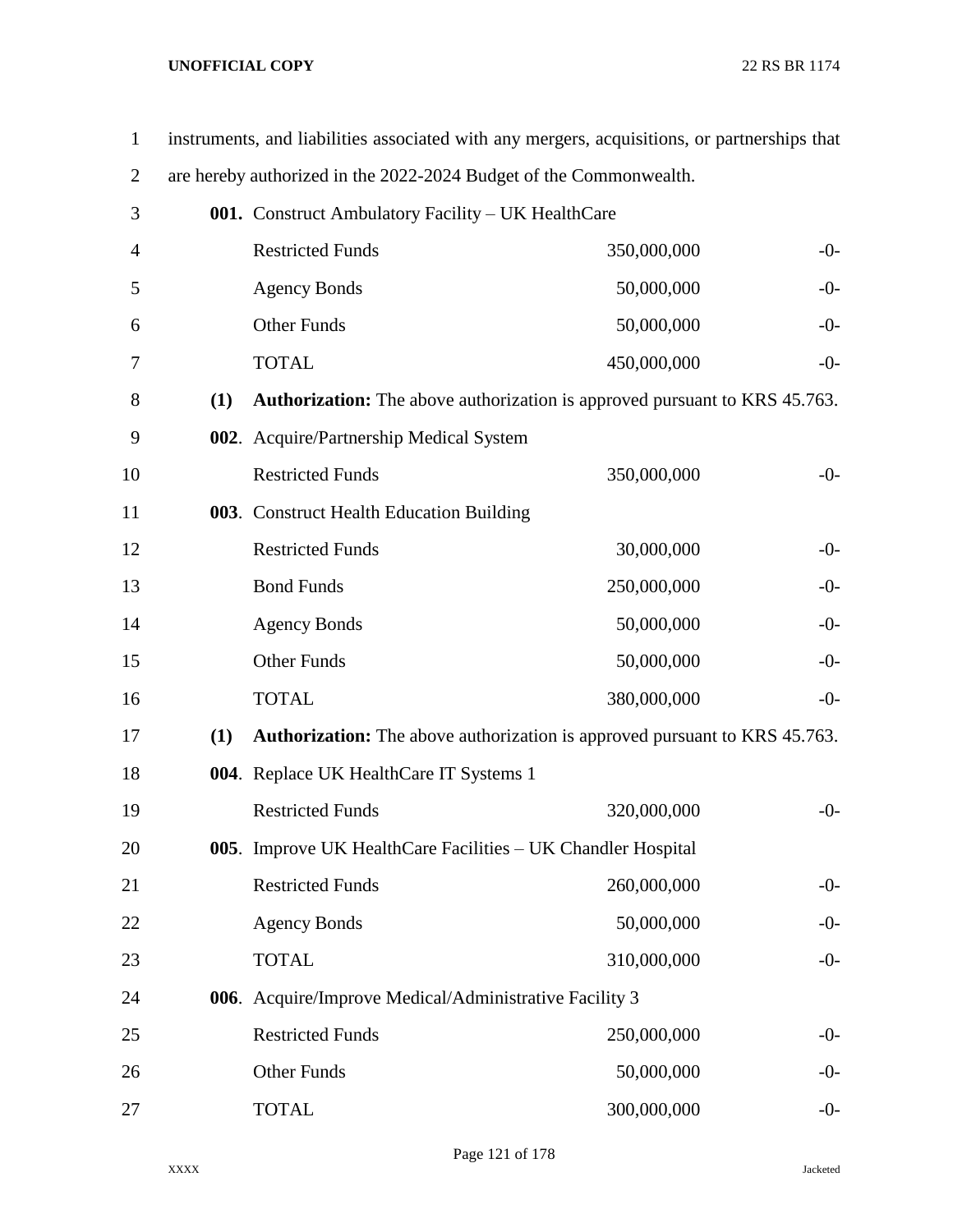|     | General Fund            | 170,785,100                                                              | $-0-$                                                                                                                                                                                                                                                                                                                                                                                                                                                                                                                |
|-----|-------------------------|--------------------------------------------------------------------------|----------------------------------------------------------------------------------------------------------------------------------------------------------------------------------------------------------------------------------------------------------------------------------------------------------------------------------------------------------------------------------------------------------------------------------------------------------------------------------------------------------------------|
|     | <b>Agency Bonds</b>     | 85,392,500                                                               | $-0-$                                                                                                                                                                                                                                                                                                                                                                                                                                                                                                                |
|     | <b>TOTAL</b>            | 256,177,600                                                              | $-0-$                                                                                                                                                                                                                                                                                                                                                                                                                                                                                                                |
|     |                         |                                                                          |                                                                                                                                                                                                                                                                                                                                                                                                                                                                                                                      |
|     | <b>Restricted Funds</b> | 150,000,000                                                              | $-0-$                                                                                                                                                                                                                                                                                                                                                                                                                                                                                                                |
|     | <b>Agency Bonds</b>     | 50,000,000                                                               | $-0-$                                                                                                                                                                                                                                                                                                                                                                                                                                                                                                                |
|     | Other Funds             | 50,000,000                                                               | $-0-$                                                                                                                                                                                                                                                                                                                                                                                                                                                                                                                |
|     | <b>TOTAL</b>            | 250,000,000                                                              | $-0-$                                                                                                                                                                                                                                                                                                                                                                                                                                                                                                                |
| (1) |                         |                                                                          |                                                                                                                                                                                                                                                                                                                                                                                                                                                                                                                      |
|     |                         |                                                                          |                                                                                                                                                                                                                                                                                                                                                                                                                                                                                                                      |
|     | <b>Restricted Funds</b> | 250,000,000                                                              | $-0-$                                                                                                                                                                                                                                                                                                                                                                                                                                                                                                                |
|     |                         |                                                                          |                                                                                                                                                                                                                                                                                                                                                                                                                                                                                                                      |
|     | <b>Restricted Funds</b> | 125,000,000                                                              | $-0-$                                                                                                                                                                                                                                                                                                                                                                                                                                                                                                                |
|     | <b>Agency Bonds</b>     | 125,000,000                                                              | $-0-$                                                                                                                                                                                                                                                                                                                                                                                                                                                                                                                |
|     | <b>TOTAL</b>            | 250,000,000                                                              | $-0-$                                                                                                                                                                                                                                                                                                                                                                                                                                                                                                                |
|     |                         |                                                                          |                                                                                                                                                                                                                                                                                                                                                                                                                                                                                                                      |
|     | <b>Restricted Funds</b> | 200,000,000                                                              | $-0-$                                                                                                                                                                                                                                                                                                                                                                                                                                                                                                                |
|     |                         |                                                                          |                                                                                                                                                                                                                                                                                                                                                                                                                                                                                                                      |
|     | <b>Restricted Funds</b> | 75,000,000                                                               | $-0-$                                                                                                                                                                                                                                                                                                                                                                                                                                                                                                                |
|     | Other Funds             | 75,000,000                                                               | $-0-$                                                                                                                                                                                                                                                                                                                                                                                                                                                                                                                |
|     | <b>TOTAL</b>            | 150,000,000                                                              | $-0-$                                                                                                                                                                                                                                                                                                                                                                                                                                                                                                                |
| (1) |                         |                                                                          |                                                                                                                                                                                                                                                                                                                                                                                                                                                                                                                      |
|     |                         |                                                                          |                                                                                                                                                                                                                                                                                                                                                                                                                                                                                                                      |
|     | <b>Restricted Funds</b> | 150,000,000                                                              | $-0-$                                                                                                                                                                                                                                                                                                                                                                                                                                                                                                                |
|     |                         |                                                                          |                                                                                                                                                                                                                                                                                                                                                                                                                                                                                                                      |
|     | <b>Restricted Funds</b> | 150,000,000                                                              | $-0-$                                                                                                                                                                                                                                                                                                                                                                                                                                                                                                                |
|     |                         | 007. Asset Preservation Pool - 2022-2024<br>013. Implement Land Use Plan | 008. Acquire/Improve Medical/Administrative Facility 1<br><b>Authorization:</b> The above authorization is approved pursuant to KRS 45.763.<br>009. Construct/Improve Medical/Administrative Facility 1<br>010. Facilities Renewal and Modernization 2<br>011. Construct/Improve Medical/Administrative Facility 3<br>012. Improve Campus Parking and Transportation System<br><b>Authorization:</b> The above authorization is approved pursuant to KRS 45.763.<br>014. Construct Medical/Administrative Facility 3 |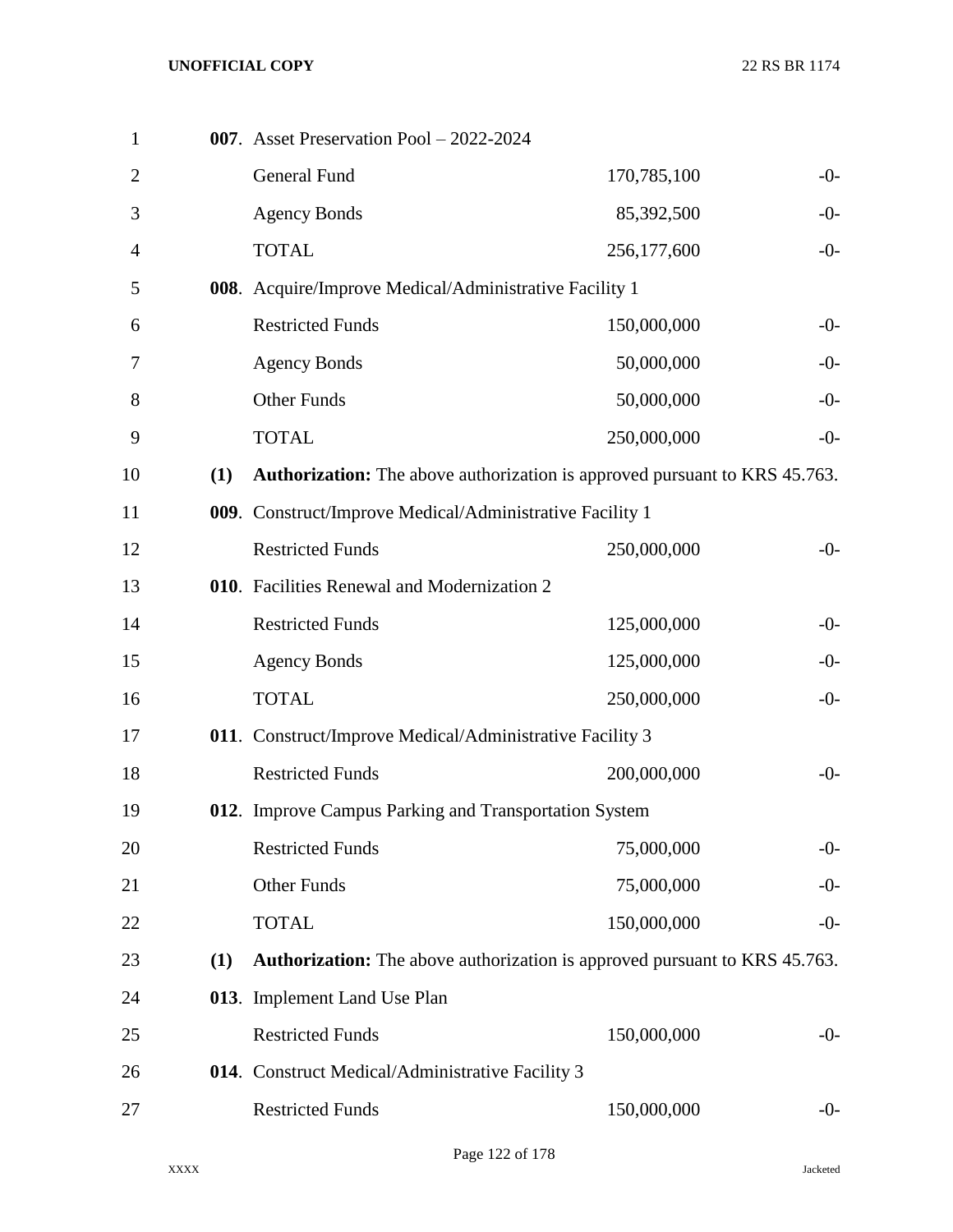| $\mathbf{1}$   |     | 015. Acquire/Improve Medical Administrative Facility 2                            |             |       |
|----------------|-----|-----------------------------------------------------------------------------------|-------------|-------|
| $\overline{2}$ |     | <b>Restricted Funds</b>                                                           | 125,000,000 | $-0-$ |
| 3              |     | 016. Improve Funkhouser Building                                                  |             |       |
| 4              |     | <b>Restricted Funds</b>                                                           | 15,000,000  | $-0-$ |
| 5              |     | <b>Bond Funds</b>                                                                 | 90,000,000  | $-0-$ |
| 6              |     | <b>Other Funds</b>                                                                | 15,000,000  | $-0-$ |
| 7              |     | <b>TOTAL</b>                                                                      | 120,000,000 | $-0-$ |
| 8              | (1) | <b>Authorization:</b> The above authorization is approved pursuant to KRS 45.763. |             |       |
| 9              |     | 017. Improve State Street Medical Facilities                                      |             |       |
| 10             |     | <b>Restricted Funds</b>                                                           | 100,000,000 | $-0-$ |
| 11             |     | 018. Construct State Street Medical Facilities                                    |             |       |
| 12             |     | <b>Restricted Funds</b>                                                           | 100,000,000 | $-0-$ |
| 13             |     | 019. Construct Medical/Administrative Facility 1                                  |             |       |
| 14             |     | <b>Restricted Funds</b>                                                           | 100,000,000 | $-0-$ |
| 15             |     | 020. Improve Medical Facility $1 - Royal Blue Health – UK$                        |             |       |
| 16             |     | <b>Restricted Funds</b>                                                           | 100,000,000 | $-0-$ |
| 17             |     | 021. Construct Agriculture Federal Research Facility 1                            |             |       |
| 18             |     | <b>Federal Funds</b>                                                              | 80,000,000  | $-0-$ |
| 19             |     | 022. Improve Utilities Infrastructure                                             |             |       |
| 20             |     | <b>Restricted Funds</b>                                                           | 80,000,000  | $-0-$ |
| 21             |     | 023. Construct Retail/Parking Facility 1                                          |             |       |
| 22             |     | <b>Other Funds</b>                                                                | 75,000,000  | $-0-$ |
| 23             | (1) | <b>Authorization:</b> The above authorization is approved pursuant to KRS 45.763. |             |       |
| 24             |     | 024. Construct Retail/Parking Facility 2                                          |             |       |
| 25             |     | <b>Other Funds</b>                                                                | 75,000,000  | $-0-$ |
| 26             | (1) | <b>Authorization:</b> The above authorization is approved pursuant to KRS 45.763. |             |       |
| 27             |     | 025. Improve Housing                                                              |             |       |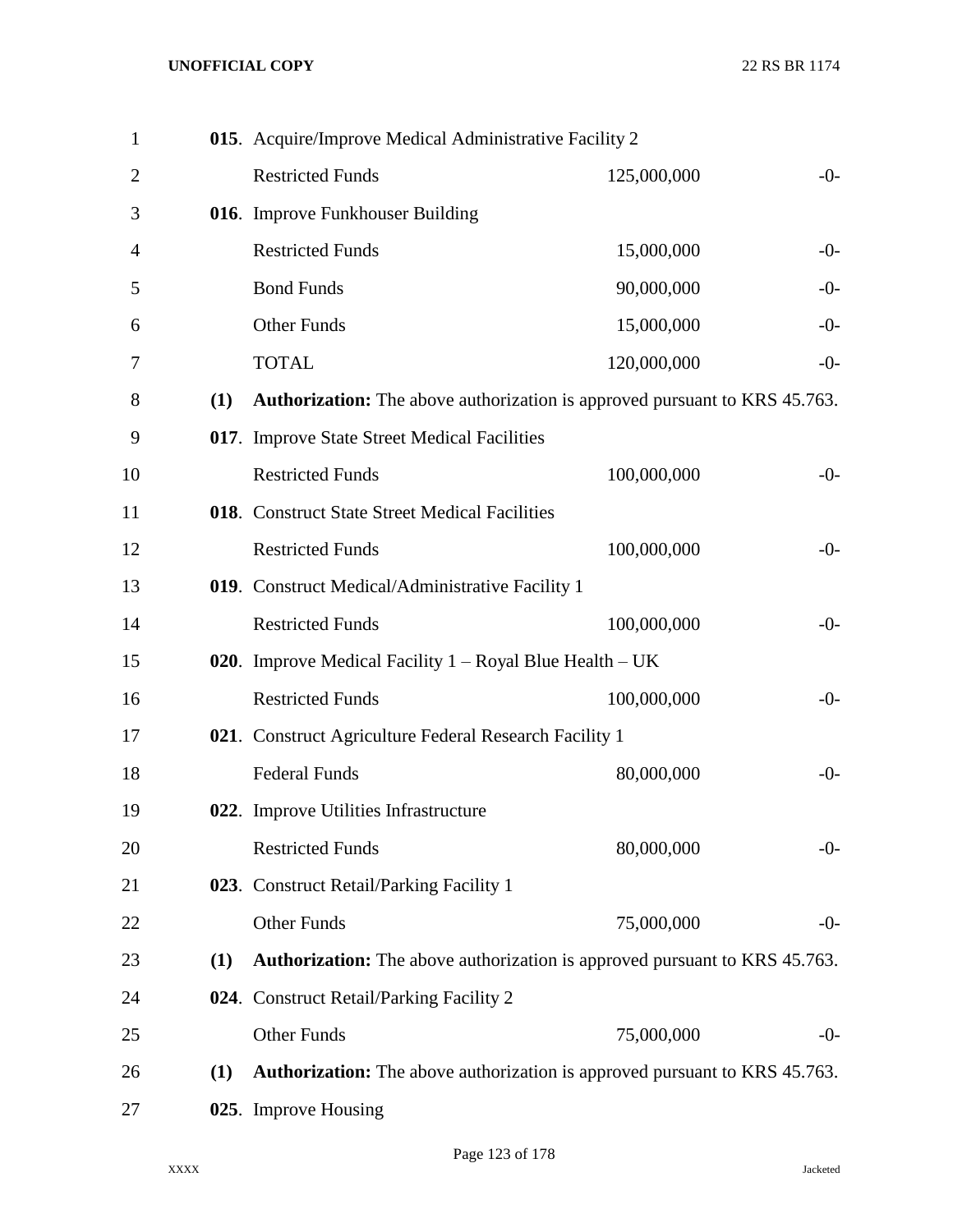| $\mathbf{1}$   |     | <b>Agency Bonds</b>                                                               | 40,000,000 | $-0-$ |
|----------------|-----|-----------------------------------------------------------------------------------|------------|-------|
| $\overline{2}$ |     | <b>Other Funds</b>                                                                | 35,000,000 | $-0-$ |
| 3              |     | <b>TOTAL</b>                                                                      | 75,000,000 | $-0-$ |
| $\overline{4}$ | (1) | <b>Authorization:</b> The above authorization is approved pursuant to KRS 45.763. |            |       |
| 5              |     | 026. Improve Parking/Transportation Systems 1 UK HealthCare                       |            |       |
| 6              |     | <b>Restricted Funds</b>                                                           | 75,000,000 | $-0-$ |
| 7              |     | 027. Improve Parking/Transportation Systems 2 UK HealthCare                       |            |       |
| 8              |     | <b>Other Funds</b>                                                                | 75,000,000 | $-0-$ |
| 9              | (1) | <b>Authorization:</b> The above authorization is approved pursuant to KRS 45.763. |            |       |
| 10             |     | 028. Acquire Medical Facility 1                                                   |            |       |
| 11             |     | <b>Restricted Funds</b>                                                           | 75,000,000 | $-0-$ |
| 12             |     | 029. Acquire Medical Facility 2                                                   |            |       |
| 13             |     | <b>Restricted Funds</b>                                                           | 75,000,000 | $-0-$ |
| 14             |     | 030. Construct/Improve Medical/Administrative Facility 2                          |            |       |
| 15             |     | <b>Restricted Funds</b>                                                           | 75,000,000 | $-0-$ |
| 16             |     | 031. Construct Medical/Administrative Facility 2                                  |            |       |
| 17             |     | <b>Restricted Funds</b>                                                           | 75,000,000 | $-0-$ |
| 18             |     | 032. Improve Parking/Transportation System – Royal Blue Health – UK               |            |       |
| 19             |     | <b>Restricted Funds</b>                                                           | 75,000,000 | $-0-$ |
| 20             |     | 033. Construct/Improve Greek Housing                                              |            |       |
| 21             |     | <b>Restricted Funds</b>                                                           | 36,000,000 | $-0-$ |
| 22             |     | Other Funds                                                                       | 36,000,000 | $-0-$ |
| 23             |     | <b>TOTAL</b>                                                                      | 72,000,000 | $-0-$ |
| 24             |     | 034. Construct Digital Village Building 3A                                        |            |       |
| 25             |     | <b>Other Funds</b>                                                                | 70,000,000 | $-0-$ |
| 26             | (1) | <b>Authorization:</b> The above authorization is approved pursuant to KRS 45.763. |            |       |
| 27             |     | 035. Construct/Improve Innovation Facility                                        |            |       |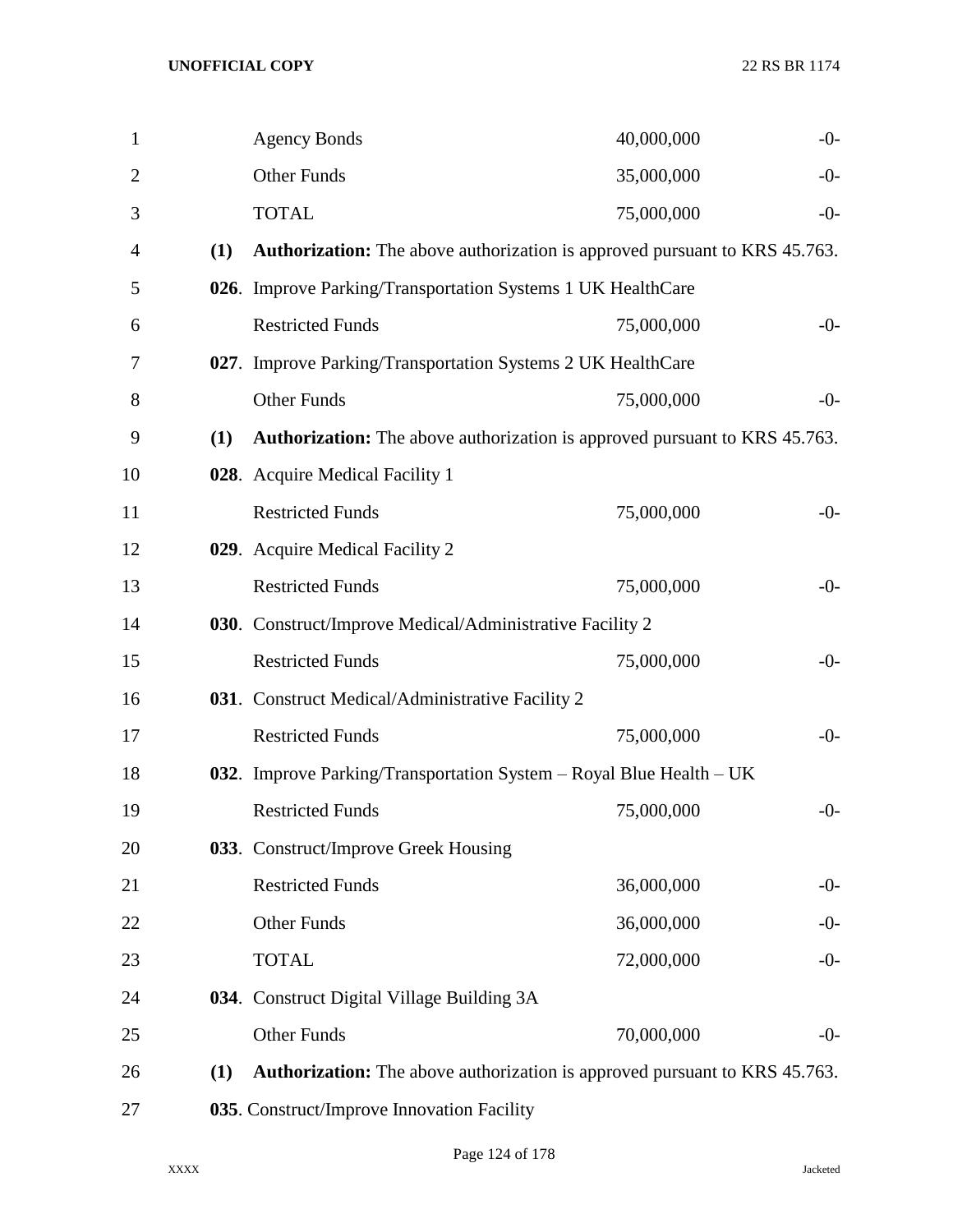| $\mathbf{1}$   |     | Other Funds                                                                       | 70,000,000 | $-0-$ |
|----------------|-----|-----------------------------------------------------------------------------------|------------|-------|
| $\overline{2}$ | (1) | <b>Authorization:</b> The above authorization is approved pursuant to KRS 45.763. |            |       |
| 3              |     | 036. Construct Medical Facility 3 UK – Royal Blue Health – UK                     |            |       |
| 4              |     | <b>Restricted Funds</b>                                                           | 70,000,000 | $-0-$ |
| 5              |     | 037. Construct Office Park at Coldstream                                          |            |       |
| 6              |     | <b>Other Funds</b>                                                                | 65,000,000 | $-0-$ |
| 7              | (1) | <b>Authorization:</b> The above authorization is approved pursuant to KRS 45.763. |            |       |
| 8              |     | 038. Acquire Land                                                                 |            |       |
| 9              |     | <b>Restricted Funds</b>                                                           | 50,000,000 | $-0-$ |
| 10             |     | 039. Construct Student Housing                                                    |            |       |
| 11             |     | <b>Restricted Funds</b>                                                           | 50,000,000 | $-0-$ |
| 12             |     | 040. Purchase/Construct CO2 Capture Process Plant                                 |            |       |
| 13             |     | <b>Restricted Funds</b>                                                           | 1,500,000  | $-0-$ |
| 14             |     | <b>Federal Funds</b>                                                              | 40,000,000 | $-0-$ |
| 15             |     | Other Funds                                                                       | 8,500,000  | $-0-$ |
| 16             |     | <b>TOTAL</b>                                                                      | 50,000,000 | $-0-$ |
| 17             | (1) | <b>Authorization:</b> The above authorization is approved pursuant to KRS 45.763. |            |       |
| 18             |     | 041. Construct/Expand/Improve Ambulatory Care                                     |            |       |
| 19             |     | <b>Restricted Funds</b>                                                           | 30,000,000 | $-0-$ |
| 20             |     | <b>Other Funds</b>                                                                | 20,000,000 | $-0-$ |
| 21             |     | <b>TOTAL</b>                                                                      | 50,000,000 | $-0-$ |
| 22             | (1) | <b>Authorization:</b> The above authorization is approved pursuant to KRS 45.763. |            |       |
| 23             |     | 042. Improve Building Systems - UK HealthCare                                     |            |       |
| 24             |     | <b>Restricted Funds</b>                                                           | 50,000,000 | $-0-$ |
| 25             |     | 043. Improve Clinical/Ambulatory Services Facilities                              |            |       |
| 26             |     | <b>Restricted Funds</b>                                                           | 50,000,000 | $-0-$ |
| 27             |     | 044. Construct/Improve Medical/Administrative Facilities                          |            |       |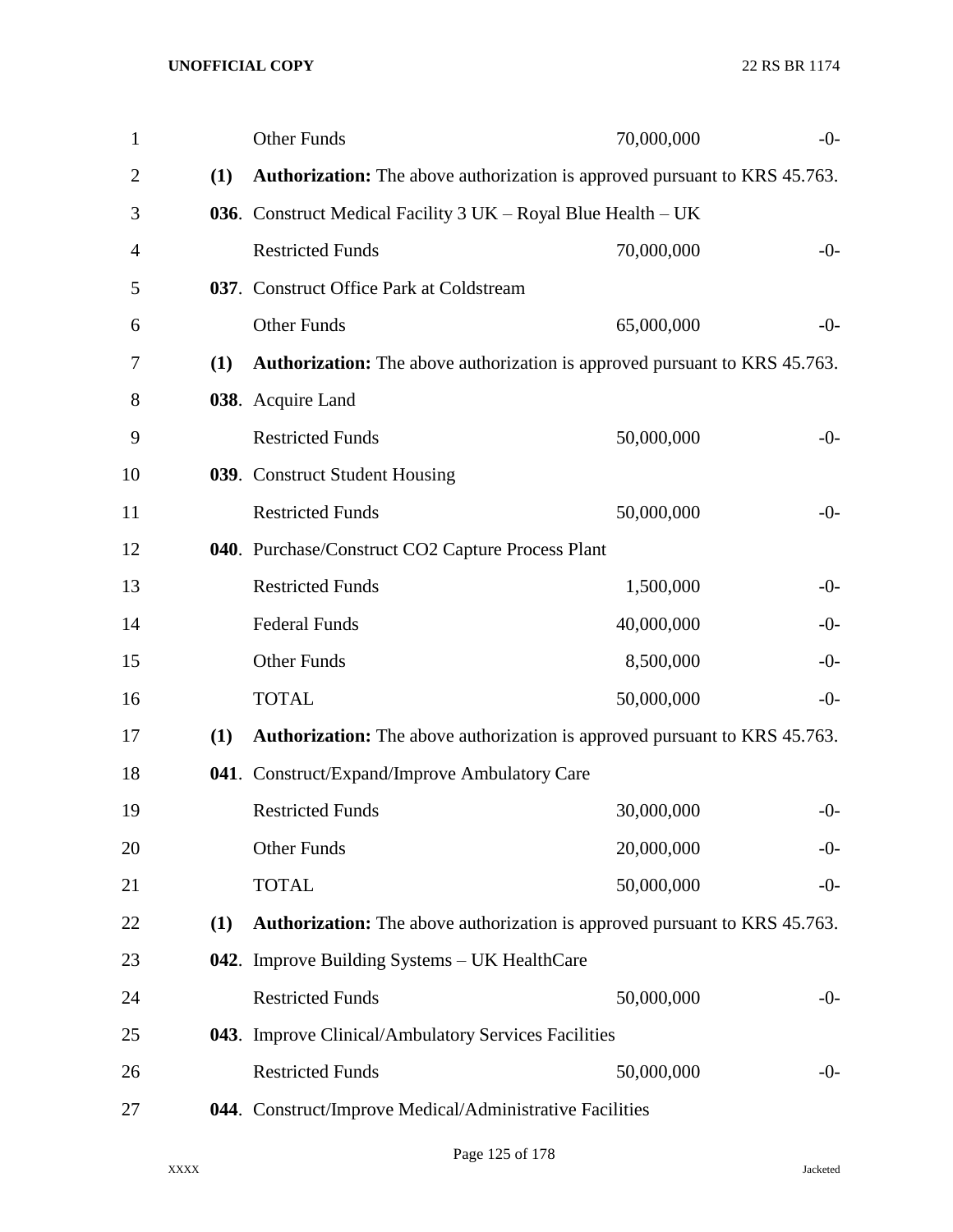| $\mathbf{1}$   |     | <b>Restricted Funds</b>                                                           | 50,000,000 | $-0-$ |
|----------------|-----|-----------------------------------------------------------------------------------|------------|-------|
| $\overline{2}$ |     | 045. Improve Utilities Infrastructure – Royal Blue Health – UK                    |            |       |
| 3              |     | <b>Restricted Funds</b>                                                           | 50,000,000 | $-0-$ |
| 4              |     | 046. Improve Barnhart Building 2                                                  |            |       |
| 5              |     | Other Funds                                                                       | 45,000,000 | $-0-$ |
| 6              | (1) | <b>Authorization:</b> The above authorization is approved pursuant to KRS 45.763. |            |       |
| 7              |     | 047. Construct Data Center - UK HealthCare                                        |            |       |
| 8              |     | <b>Other Funds</b>                                                                | 45,000,000 | $-0-$ |
| 9              | (1) | <b>Authorization:</b> The above authorization is approved pursuant to KRS 45.763. |            |       |
| 10             |     | 048. Construct New Alumni Center                                                  |            |       |
| 11             |     | Other Funds                                                                       | 38,000,000 | $-0-$ |
| 12             | (1) | <b>Authorization:</b> The above authorization is approved pursuant to KRS 45.763. |            |       |
| 13             |     | 049. Construct Tennis Facility                                                    |            |       |
| 14             |     | <b>Restricted Funds</b>                                                           | 17,500,000 | $-0-$ |
| 15             |     | Other Funds                                                                       | 17,500,000 | $-0-$ |
| 16             |     | <b>TOTAL</b>                                                                      | 35,000,000 | $-0-$ |
| 17             | (1) | <b>Authorization:</b> The above authorization is approved pursuant to KRS 45.763. |            |       |
| 18             |     | 050. Improve Sanders-Brown Center on Aging Neuroscience Facilities                |            |       |
| 19             |     | Additional Reauthorization (\$14,000,000 Bond Funds, \$14,000,000 Other Funds)    |            |       |
| 20             |     | <b>Restricted Funds</b>                                                           | 35,000,000 | -0-   |
| 21             | (1) | <b>Authorization:</b> The above authorization is approved pursuant to KRS 45.763. |            |       |
| 22             |     | 051. Research Equipment Pool - 2020-2024                                          |            |       |
| 23             |     | <b>Restricted Funds</b>                                                           | 30,000,000 | $-0-$ |
| 24             |     | 052. Improve Parking Garage 1                                                     |            |       |
| 25             |     | <b>Restricted Funds</b>                                                           | 30,000,000 | $-0-$ |
| 26             |     | 053. Improve Parking Garage 2                                                     |            |       |
| 27             |     | <b>Restricted Funds</b>                                                           | 30,000,000 | $-0-$ |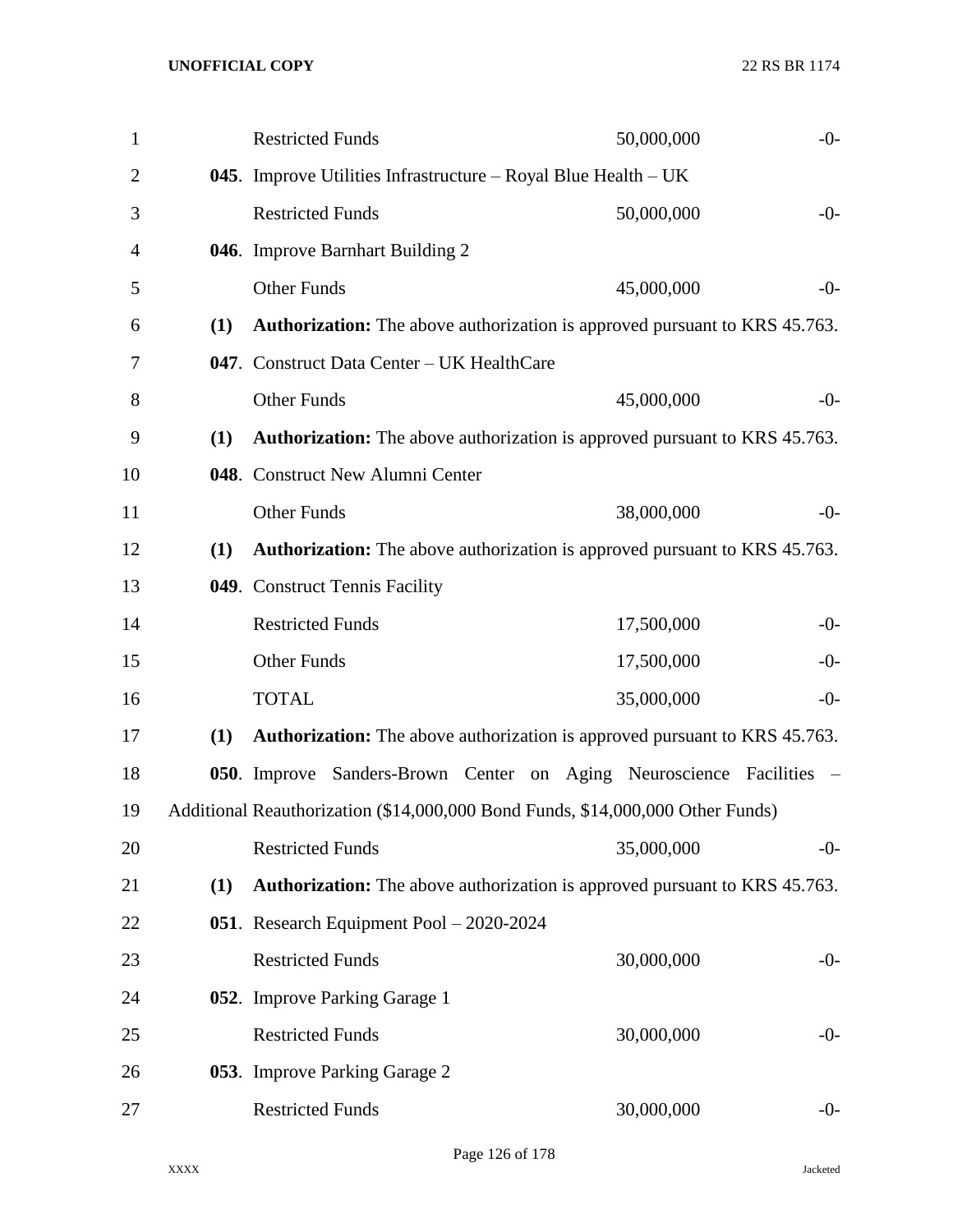| $\mathbf{1}$   | 054. Construct/Improve Parking I                            |            |       |
|----------------|-------------------------------------------------------------|------------|-------|
| $\overline{2}$ | <b>Restricted Funds</b>                                     | 30,000,000 | $-0-$ |
| 3              | 055. Construct/Improve Parking II                           |            |       |
| 4              | <b>Restricted Funds</b>                                     | 30,000,000 | $-0-$ |
| 5              | 056. Construct Medical Facility 1 - Royal Blue Health - UK  |            |       |
| 6              | <b>Restricted Funds</b>                                     | 30,000,000 | $-0-$ |
| 7              | 057. Construct Teaching Pavilion                            |            |       |
| 8              | <b>Restricted Funds</b>                                     | 28,000,000 | $-0-$ |
| 9              | <b>058.</b> Construct Police Headquarters                   |            |       |
| 10             | <b>Restricted Funds</b>                                     | 27,000,000 | $-0-$ |
| 11             | 059. Construct Facilities Shops and Storage Facility        |            |       |
| 12             | <b>Restricted Funds</b>                                     | 27,000,000 | $-0-$ |
| 13             | 060. Repair Critical Infrastructure/Buildings Systems       |            |       |
| 14             | <b>Agency Bonds</b>                                         | 25,000,000 | $-0-$ |
| 15             | 061. Construct Hospice Facility - UK HealthCare             |            |       |
| 16             | <b>Restricted Funds</b>                                     | 25,000,000 | $-0-$ |
| 17             | 062. Implement Patient Communication System - UK HealthCare |            |       |
| 18             | <b>Restricted Funds</b>                                     | 25,000,000 | $-0-$ |
| 19             | 063. Improve Good Samaritan Hospital Facilities             |            |       |
| 20             | <b>Restricted Funds</b>                                     | 25,000,000 | $-0-$ |
| 21             | 064. Improve Medical Facility 1                             |            |       |
| 22             | <b>Restricted Funds</b>                                     | 25,000,000 | $-0-$ |
| 23             | 065. Improve Medical Facility 2                             |            |       |
| 24             | <b>Restricted Funds</b>                                     | 25,000,000 | $-0-$ |
| 25             | 066. Improve Civil/Site Infrastructure - UK HealthCare      |            |       |
| 26             | <b>Restricted Funds</b>                                     | 25,000,000 | $-0-$ |
| 27             | 067. Construct Library Depository Facility                  |            |       |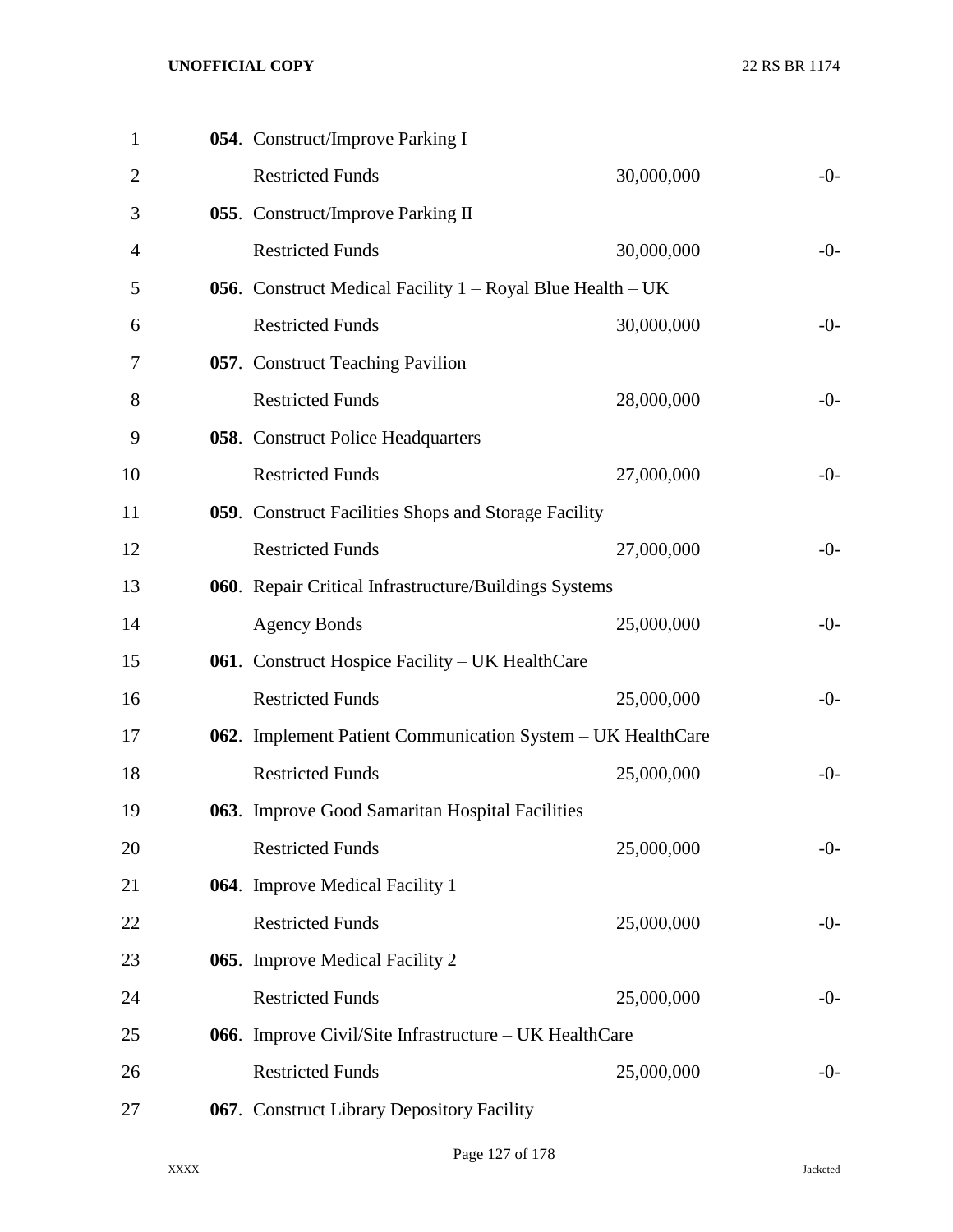| $\mathbf{1}$   | <b>Restricted Funds</b>                           | 20,000,000 | $-0-$ |
|----------------|---------------------------------------------------|------------|-------|
| $\overline{2}$ | 068. Improve Wildcat Coal Lodge                   |            |       |
| 3              | <b>Other Funds</b>                                | 20,000,000 | $-0-$ |
| 4              | 069. Construct Indoor Track                       |            |       |
| 5              | Other Funds                                       | 10,000,000 | $-0-$ |
| 6              | <b>Restricted Funds</b>                           | 10,000,000 | $-0-$ |
| 7              | <b>TOTAL</b>                                      | 20,000,000 | $-0-$ |
| 8              | 070. Construct Agriculture Research Facility 1    |            |       |
| 9              | <b>Restricted Funds</b>                           | 20,000,000 | $-0-$ |
| 10             | 071. Improve Markey Cancer Center Facilities      |            |       |
| 11             | <b>Restricted Funds</b>                           | 20,000,000 | $-0-$ |
| 12             | 072. Improve Kroger Field Stadium                 |            |       |
| 13             | <b>Other Funds</b>                                | 15,000,000 | $-0-$ |
| 14             | 073. Construct/Fit-Up Retail Space                |            |       |
| 15             | <b>Restricted Funds</b>                           | 10,000,000 | $-0-$ |
| 16             | Other Funds                                       | 5,000,000  | $-0-$ |
| 17             | <b>TOTAL</b>                                      | 15,000,000 | $-0-$ |
| 18             | 074. Improve Spindletop Hall Facilities           |            |       |
| 19             | <b>Restricted Funds</b>                           | 15,000,000 | $-0-$ |
| 20             | 075. Improve Nutter Field House                   |            |       |
| 21             | Other Funds                                       | 15,000,000 | $-0-$ |
| 22             | 076. Improve Athletics Facility 1                 |            |       |
| 23             | Other Funds                                       | 15,000,000 | $-0-$ |
| 24             | 077. Improve Boone Tennis Center                  |            |       |
| 25             | <b>Other Funds</b>                                | 15,000,000 | $-0-$ |
| 26             | 078. Acquire Data Center Hardware – UK HealthCare |            |       |
| 27             | <b>Restricted Funds</b>                           | 15,000,000 | $-0-$ |
|                |                                                   |            |       |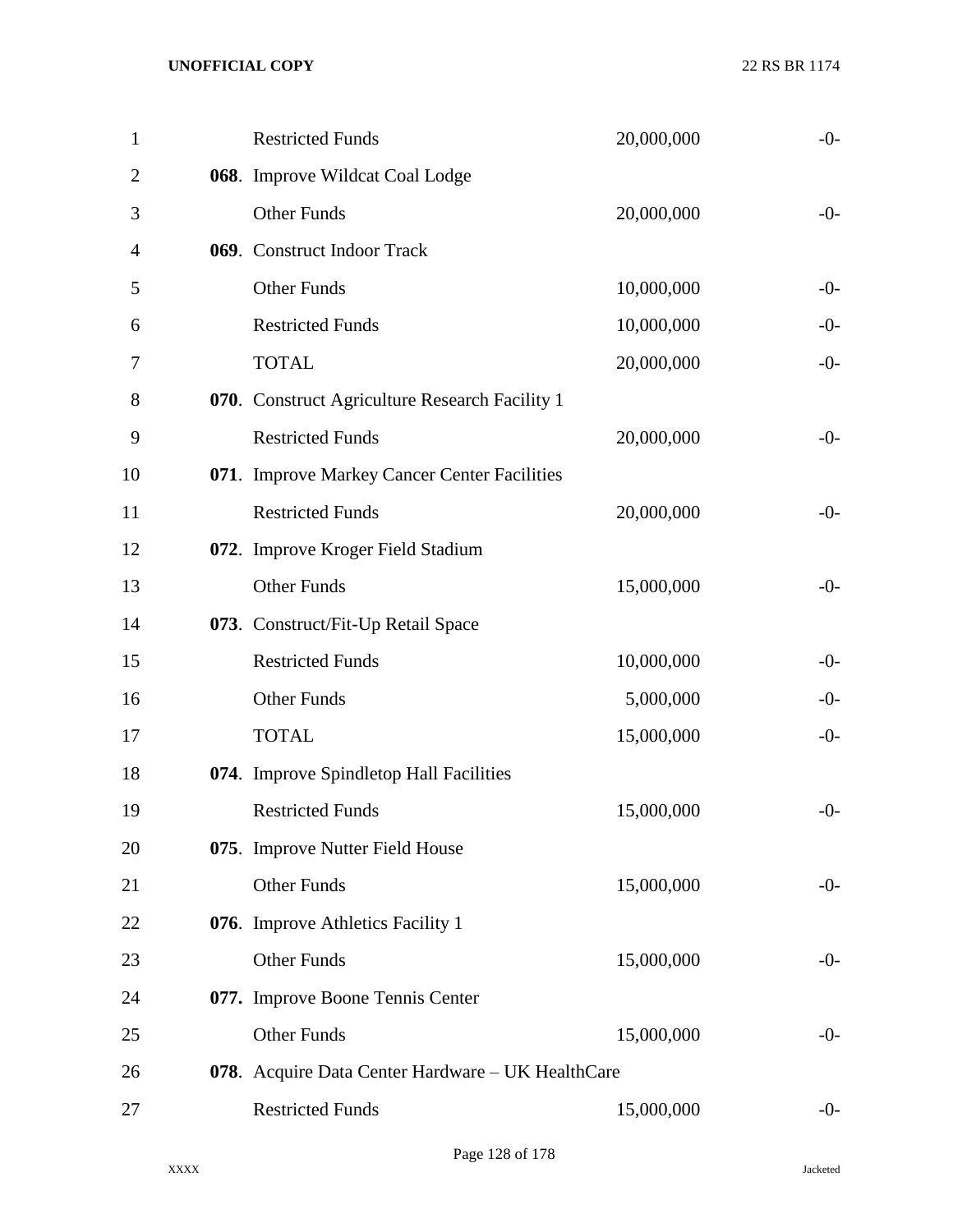| $\mathbf{1}$   | 079. Acquire/Improve Elevator Systems - UK HealthCare        |            |       |
|----------------|--------------------------------------------------------------|------------|-------|
| $\overline{2}$ | <b>Restricted Funds</b>                                      | 15,000,000 | $-0-$ |
| 3              | 080. Improve Lancaster Aquatic Center 1                      |            |       |
| 4              | <b>Other Funds</b>                                           | 14,000,000 | $-0$  |
| 5              | 081. Construct Equine Campus, Phase 2                        |            |       |
| 6              | <b>Restricted Funds</b>                                      | 11,000,000 | $-0-$ |
| 7              | 082. Improve Athletics Facility 2                            |            |       |
| 8              | <b>Other Funds</b>                                           | 10,000,000 | $-0-$ |
| 9              | 083. Construct/Improve Gymnastic Practice Facility           |            |       |
| 10             | <b>Other Funds</b>                                           | 10,000,000 | $-0-$ |
| 11             | 084. Construct Childcare Center Facility                     |            |       |
| 12             | <b>Restricted Funds</b>                                      | 10,000,000 | $-0-$ |
| 13             | 085. Lease – Purchase Campus IT Systems                      |            |       |
| 14             | <b>Restricted Funds</b>                                      | 10,000,000 | $-0-$ |
| 15             | 086. Construct Metal Arts/Digital Media Building             |            |       |
| 16             | <b>Restricted Funds</b>                                      | 10,000,000 | $-0-$ |
| 17             | 087. Construct Agriculture Research Facility 2               |            |       |
| 18             | <b>Restricted Funds</b>                                      | 10,000,000 | $-0-$ |
| 19             | 088. Construct Beam Institute                                |            |       |
| 20             | <b>Restricted Funds</b>                                      | 10,000,000 | $-0-$ |
| 21             | 089. Construct Agriculture Federal Research Facility II      |            |       |
| 22             | <b>Federal Funds</b>                                         | 10,000,000 | $-0-$ |
| 23             | 090. Acquire Telemedicine/Virtual ICU                        |            |       |
| 24             | <b>Restricted Funds</b>                                      | 10,000,000 | $-0-$ |
| 25             | 091. Acquire/Upgrade IT System – UK HealthCare               |            |       |
| 26             | <b>Restricted Funds</b>                                      | 10,000,000 | $-0-$ |
| 27             | 092. Construct Medical Facility $2 - Royal Blue Health – UK$ |            |       |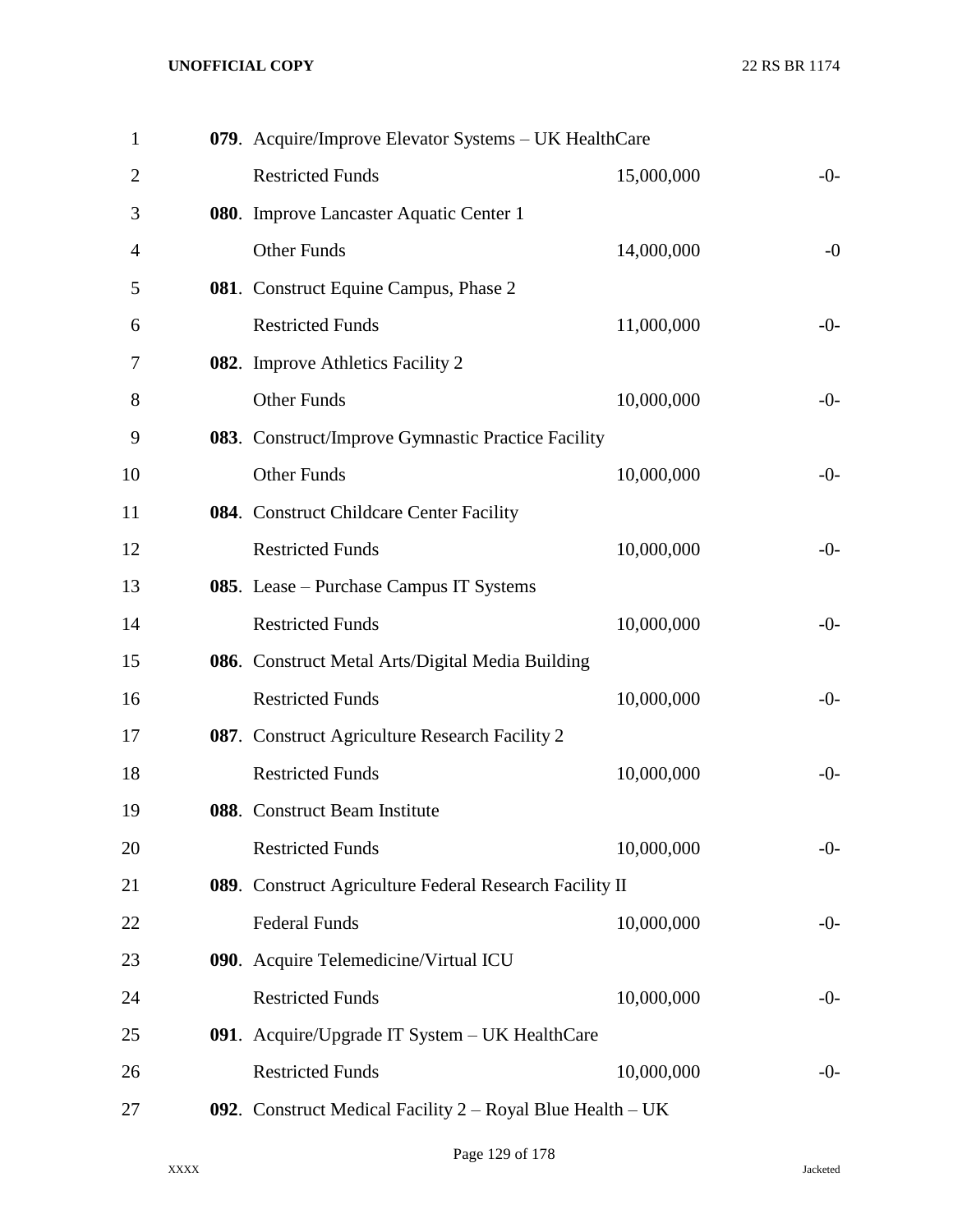| $\mathbf{1}$ | <b>Restricted Funds</b>                             | 10,000,000 | $-0-$ |
|--------------|-----------------------------------------------------|------------|-------|
| 2            | 093. Acquire/Improve Golf Facility                  |            |       |
| 3            | Other Funds                                         | 8,000,000  | $-0-$ |
| 4            | 094. Improve Lancaster Aquatic Center 2             |            |       |
| 5            | <b>Other Funds</b>                                  | 8,000,000  | $-0-$ |
| 6            | 095. Lease - Purchase High Performance Computer     |            |       |
| 7            | <b>Restricted Funds</b>                             | 7,000,000  | $-0-$ |
| 8            | 096. Improve Baseball Facility Phase II             |            |       |
| 9            | <b>Other Funds</b>                                  | 7,000,000  | $-0-$ |
| 10           | 097. Improve Nutter Training Facility               |            |       |
| 11           | <b>Other Funds</b>                                  | 7,000,000  | $-0-$ |
| 12           | 098. Improve Soccer/Softball Facility               |            |       |
| 13           | <b>Other Funds</b>                                  | 7,000,000  | $-0-$ |
| 14           | 099. Renovate/Improve Nursing Units - UK HealthCare |            |       |
| 15           | <b>Restricted Funds</b>                             | 7,000,000  | $-0-$ |
| 16           | 100. Improve Athletics Facility 3                   |            |       |
| 17           | Other Funds                                         | 6,000,000  | $-0-$ |
| 18           | 101. Lease – Purchase Campus Call Center System     |            |       |
| 19           | <b>Restricted Funds</b>                             | 5,000,000  | $-0-$ |
| 20           | 102. Improve Enterprise Networking 1                |            |       |
| 21           | <b>Restricted Funds</b>                             | 5,000,000  | $-0-$ |
| 22           | 103. Lease – Purchase Network Security              |            |       |
| 23           | <b>Restricted Funds</b>                             | 5,000,000  | $-0-$ |
| 24           | 104. Improve Enterprise Networking 2                |            |       |
| 25           | <b>Restricted Funds</b>                             | 5,000,000  | $-0-$ |
| 26           | 105. Acquire Equipment/Furnishings Pool             |            |       |
| 27           | Other Funds                                         | 5,000,000  | $-0-$ |
|              |                                                     |            |       |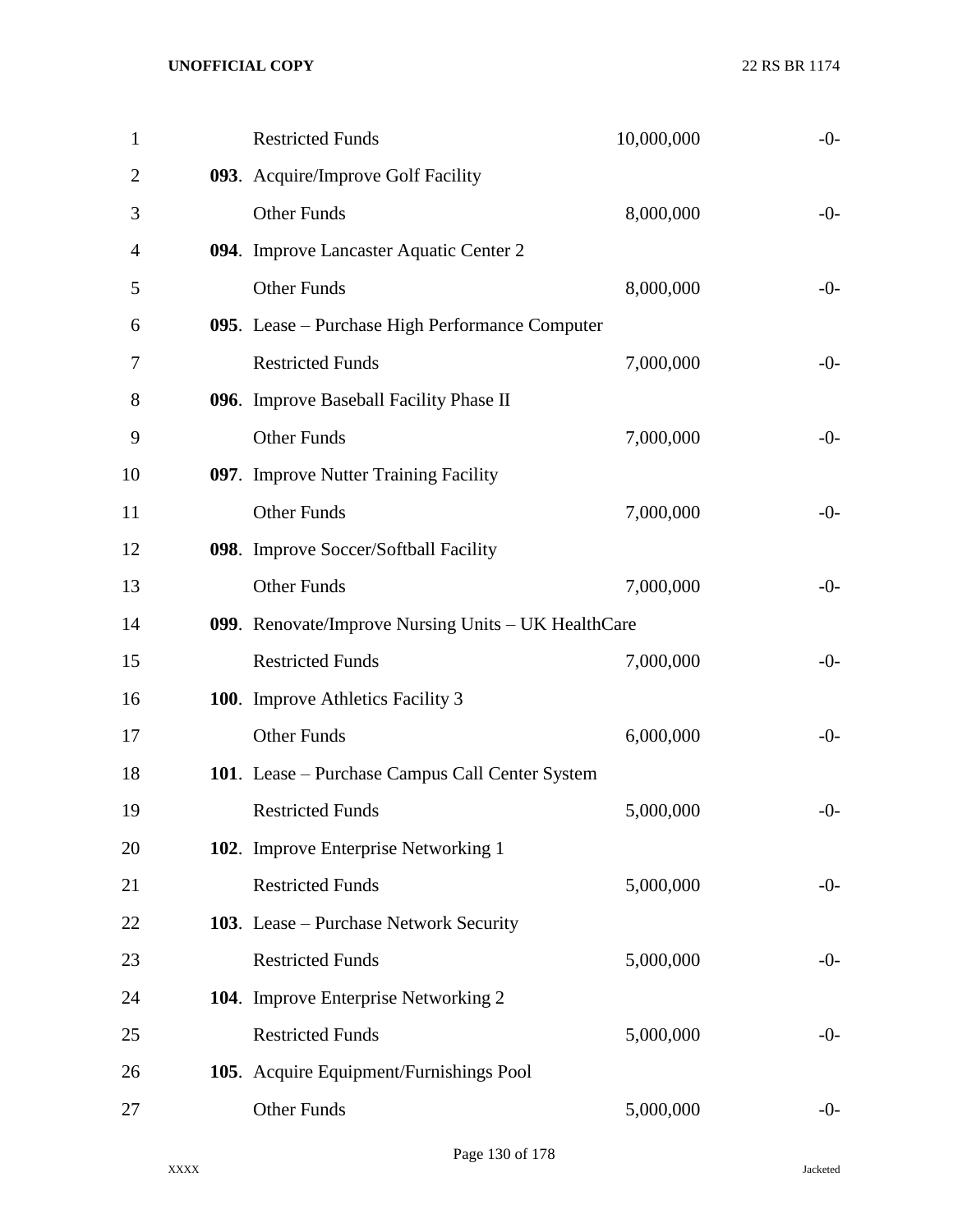| $\mathbf{1}$   | 106. Improve Joe Craft Center                                        |           |       |
|----------------|----------------------------------------------------------------------|-----------|-------|
| $\overline{2}$ | <b>Other Funds</b>                                                   | 5,000,000 | $-0-$ |
| 3              | 107. Improve Athletics Facility 4                                    |           |       |
| 4              | <b>Other Funds</b>                                                   | 5,000,000 | $-0-$ |
| 5              | 108. Improve Athletics Facility 5                                    |           |       |
| 6              | <b>Other Funds</b>                                                   | 5,000,000 | $-0-$ |
| 7              | 109. Construct/Improve Athletics Facility                            |           |       |
| 8              | <b>Other Funds</b>                                                   | 5,000,000 | $-0-$ |
| 9              | 110. Improve Medical Facility $2 - Royal Blue Health – UK$           |           |       |
| 10             | <b>Restricted Funds</b>                                              | 5,000,000 | $-0-$ |
| 11             | 111. Improve Administrative/Office Facility – Royal Blue Health – UK |           |       |
| 12             | <b>Restricted Funds</b>                                              | 5,000,000 | $-0-$ |
| 13             | 112. Improve Child Development Center - Royal Blue Health - UK       |           |       |
| 14             | <b>Restricted Funds</b>                                              | 5,000,000 | $-0-$ |
| 15             | 113. Improve Kingsbrook Lifecare Center – Royal Blue Health – UK     |           |       |
| 16             | <b>Restricted Funds</b>                                              | 5,000,000 | $-0-$ |
| 17             | <b>114.</b> Improve Medical Facility $3 - Royal Blue Health – UK$    |           |       |
| 18             | <b>Restricted Funds</b>                                              | 5,000,000 | $-0-$ |
| 19             | <b>115.</b> Improve Medical Facility $4 - Royal Blue Health – UK$    |           |       |
| 20             | <b>Restricted Funds</b>                                              | 5,000,000 | $-0-$ |
| 21             | <b>116.</b> Improve Medical Facility $5 - Royal Blue Health – UK$    |           |       |
| 22             | <b>Restricted Funds</b>                                              | 5,000,000 | $-0-$ |
| 23             | <b>117.</b> Improve Medical Facility $6 - Royal Blue Health – UK$    |           |       |
| 24             | <b>Restricted Funds</b>                                              | 5,000,000 | $-0-$ |
| 25             | <b>118.</b> Improve Medical Facility $7 - Royal Blue Health – UK$    |           |       |
| 26             | <b>Restricted Funds</b>                                              | 5,000,000 | $-0-$ |
| 27             | 119. Improve Medical Facility $8 - Royal Blue Health – UK$           |           |       |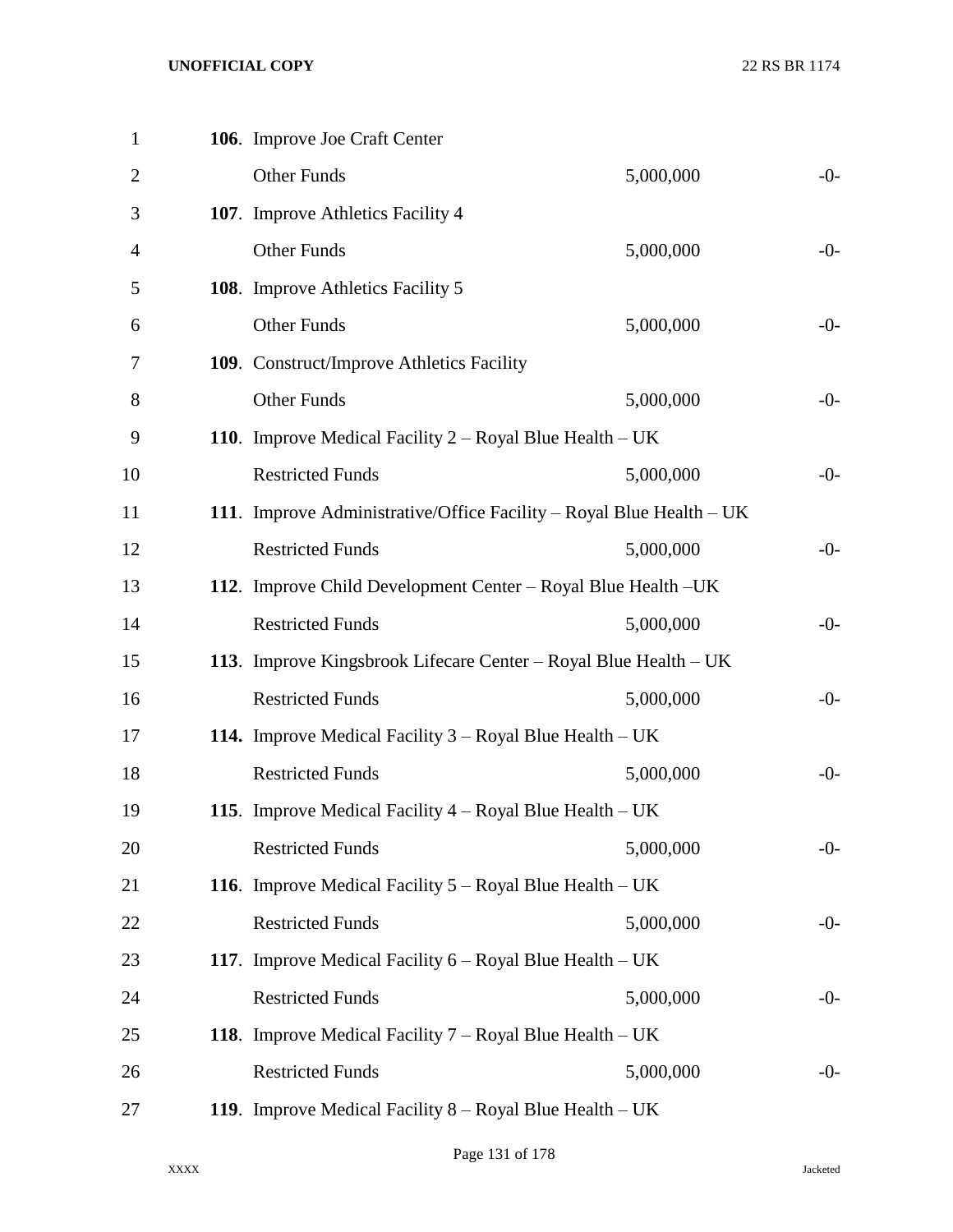| <b>Restricted Funds</b> | 5,000,000                                  | $-0-$                                                                                                                                                                                                                                                                                                                                                                                                                                                                                                                                                                                                                                                                                                                                                           |
|-------------------------|--------------------------------------------|-----------------------------------------------------------------------------------------------------------------------------------------------------------------------------------------------------------------------------------------------------------------------------------------------------------------------------------------------------------------------------------------------------------------------------------------------------------------------------------------------------------------------------------------------------------------------------------------------------------------------------------------------------------------------------------------------------------------------------------------------------------------|
|                         |                                            |                                                                                                                                                                                                                                                                                                                                                                                                                                                                                                                                                                                                                                                                                                                                                                 |
| <b>Restricted Funds</b> | 5,000,000                                  | $-0-$                                                                                                                                                                                                                                                                                                                                                                                                                                                                                                                                                                                                                                                                                                                                                           |
|                         |                                            |                                                                                                                                                                                                                                                                                                                                                                                                                                                                                                                                                                                                                                                                                                                                                                 |
| <b>Restricted Funds</b> | 5,000,000                                  | $-0-$                                                                                                                                                                                                                                                                                                                                                                                                                                                                                                                                                                                                                                                                                                                                                           |
|                         |                                            |                                                                                                                                                                                                                                                                                                                                                                                                                                                                                                                                                                                                                                                                                                                                                                 |
| <b>Restricted Funds</b> | 5,000,000                                  | $-0-$                                                                                                                                                                                                                                                                                                                                                                                                                                                                                                                                                                                                                                                                                                                                                           |
|                         |                                            |                                                                                                                                                                                                                                                                                                                                                                                                                                                                                                                                                                                                                                                                                                                                                                 |
| <b>Restricted Funds</b> | 5,000,000                                  | $-0-$                                                                                                                                                                                                                                                                                                                                                                                                                                                                                                                                                                                                                                                                                                                                                           |
|                         |                                            |                                                                                                                                                                                                                                                                                                                                                                                                                                                                                                                                                                                                                                                                                                                                                                 |
| <b>Restricted Funds</b> | 5,000,000                                  | $-0-$                                                                                                                                                                                                                                                                                                                                                                                                                                                                                                                                                                                                                                                                                                                                                           |
|                         |                                            |                                                                                                                                                                                                                                                                                                                                                                                                                                                                                                                                                                                                                                                                                                                                                                 |
| <b>Restricted Funds</b> | 5,000,000                                  | $-0-$                                                                                                                                                                                                                                                                                                                                                                                                                                                                                                                                                                                                                                                                                                                                                           |
|                         |                                            |                                                                                                                                                                                                                                                                                                                                                                                                                                                                                                                                                                                                                                                                                                                                                                 |
| <b>Restricted Funds</b> | 5,000,000                                  | $-0-$                                                                                                                                                                                                                                                                                                                                                                                                                                                                                                                                                                                                                                                                                                                                                           |
|                         |                                            |                                                                                                                                                                                                                                                                                                                                                                                                                                                                                                                                                                                                                                                                                                                                                                 |
| <b>Restricted Funds</b> | 5,000,000                                  | $-0-$                                                                                                                                                                                                                                                                                                                                                                                                                                                                                                                                                                                                                                                                                                                                                           |
|                         |                                            |                                                                                                                                                                                                                                                                                                                                                                                                                                                                                                                                                                                                                                                                                                                                                                 |
| <b>Restricted Funds</b> | 5,000,000                                  | $-0-$                                                                                                                                                                                                                                                                                                                                                                                                                                                                                                                                                                                                                                                                                                                                                           |
|                         |                                            |                                                                                                                                                                                                                                                                                                                                                                                                                                                                                                                                                                                                                                                                                                                                                                 |
| <b>Other Funds</b>      | 3,000,000                                  | $-0-$                                                                                                                                                                                                                                                                                                                                                                                                                                                                                                                                                                                                                                                                                                                                                           |
|                         |                                            |                                                                                                                                                                                                                                                                                                                                                                                                                                                                                                                                                                                                                                                                                                                                                                 |
| <b>Other Funds</b>      | 3,000,000                                  | $-0-$                                                                                                                                                                                                                                                                                                                                                                                                                                                                                                                                                                                                                                                                                                                                                           |
|                         |                                            |                                                                                                                                                                                                                                                                                                                                                                                                                                                                                                                                                                                                                                                                                                                                                                 |
| <b>Other Funds</b>      | 3,000,000                                  | $-0-$                                                                                                                                                                                                                                                                                                                                                                                                                                                                                                                                                                                                                                                                                                                                                           |
|                         |                                            |                                                                                                                                                                                                                                                                                                                                                                                                                                                                                                                                                                                                                                                                                                                                                                 |
| <b>Restricted Funds</b> | 3,000,000                                  | $-0-$                                                                                                                                                                                                                                                                                                                                                                                                                                                                                                                                                                                                                                                                                                                                                           |
|                         | 132. Lease – Purchase Voice Infrastructure | 120. Improve Medical Facility $9 - Royal Blue Health – UK$<br>121. Improve Medical Facility $10 - Royal Blue Health - UK$<br>122. Improve Medical Facility $11 - Royal Blue Health - UK$<br>123. Improve Medical Facility $12 - Royal Blue Health – UK$<br><b>124.</b> Improve Medical Facility $13 - Royal Blue Health – UK$<br>125. Improve Medical Facility $14 - Royal Blue Health – UK$<br><b>126.</b> Improve Medical Facility $15 - Royal Blue Health - UK$<br>127. Improve Medical Facility $16 - Royal Blue Health - UK$<br>128. Improve Medical Facility $17 - Royal Blue Health - UK$<br>129. Construct/Improve Athletics Playing Fields 1<br>130. Construct/Improve Athletics Playing Fields 2<br>131. Improve Joe Craft Football Practice Facility |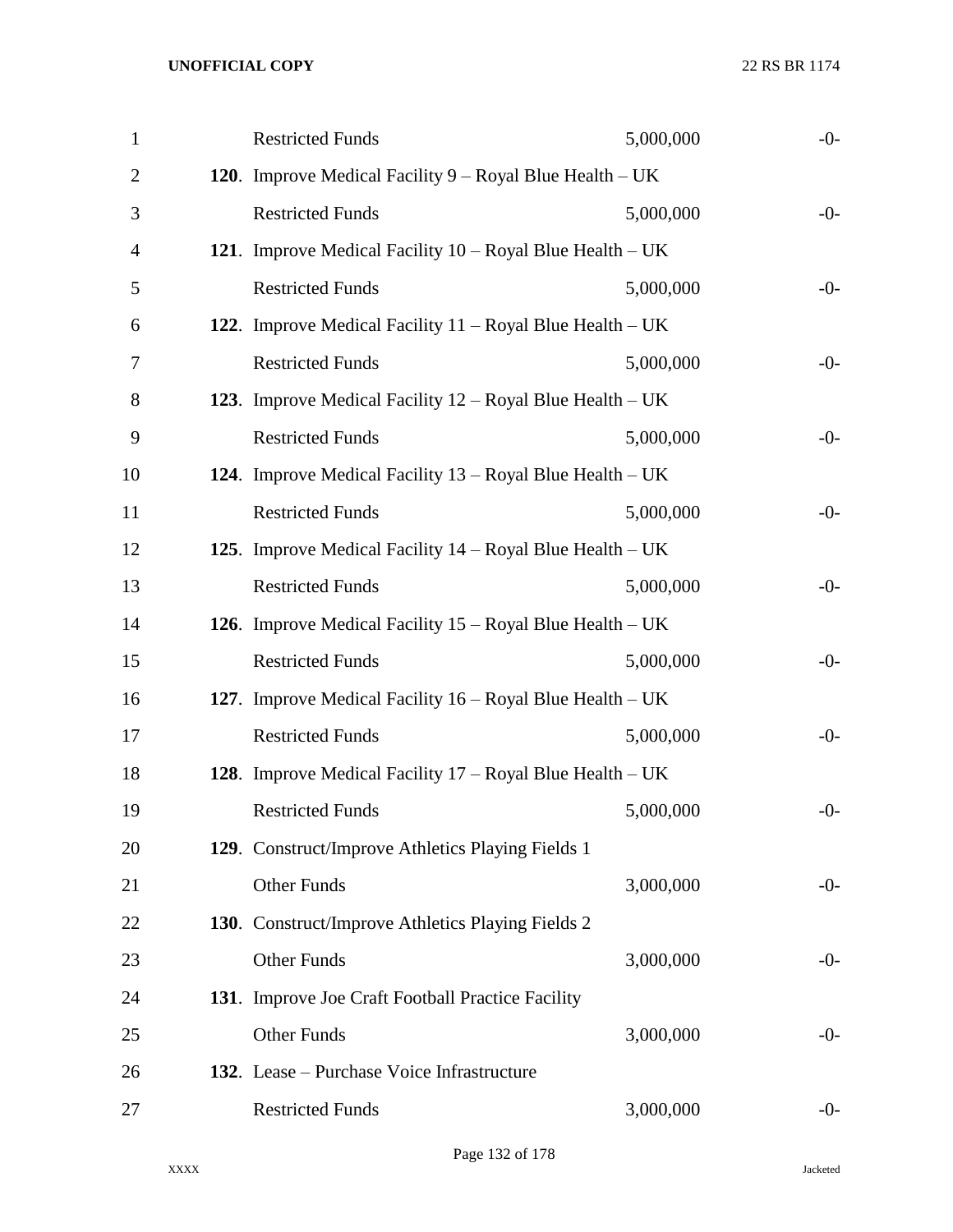| $\mathbf{1}$   |               | 133. Construct Cross Country Trail                                         |           |       |
|----------------|---------------|----------------------------------------------------------------------------|-----------|-------|
| $\overline{2}$ |               | <b>Other Funds</b>                                                         | 3,000,000 | $-0-$ |
| 3              |               | 134. Acquire Transportation Buses                                          |           |       |
| 4              |               | <b>Restricted Funds</b>                                                    | 3,000,000 | $-0-$ |
| 5              |               | 135. Replace Basketball Playing Floors                                     |           |       |
| 6              |               | <b>Other Funds</b>                                                         | 3,000,000 | $-0-$ |
| 7              |               | 136. Construct North Farm Agriculture Research Facility                    |           |       |
| 8              |               | <b>Restricted Funds</b>                                                    | 2,000,000 | $-0-$ |
| 9              |               | 137. Acquire Information Technology Systems                                |           |       |
| 10             |               | <b>Other Funds</b>                                                         | 2,000,000 | $-0-$ |
| 11             |               | 138. Construct/Improve Athletics Playing Fields 3                          |           |       |
| 12             |               | <b>Other Funds</b>                                                         | 2,000,000 | $-0-$ |
| 13             |               | 139. Facilities Renewal and Modernization 1 Reauthorization (\$125,000,000 |           |       |
| 14             | Agency Bonds) |                                                                            |           |       |
| 15             |               | 140. Guaranteed Energy Savings Performance Contracts                       |           |       |
| 16             |               | 141. Guaranteed Energy Savings Performance Contracts - UK HealthCare       |           |       |
| 17             |               | 142. Lease – Off Campus 1                                                  |           |       |
| 18             |               | 143. Lease – Off Campus 2                                                  |           |       |
| 19             |               | 144. Lease – Off Campus $3$                                                |           |       |
| 20             |               | 145. Lease – Off Campus 4                                                  |           |       |
| 21             |               | 146. Lease – Off Campus $5$                                                |           |       |
| 22             |               | 147. Lease – Off Campus $6$                                                |           |       |
| 23             |               | 148. Lease – Off Campus 7                                                  |           |       |
| 24             |               | 149. Lease – UK HealthCare Off Campus 8                                    |           |       |
| 25             |               | 150. Lease – UK HealthCare Off Campus 9                                    |           |       |
| 26             |               | 151. Lease – UK HealthCare Off Campus 10                                   |           |       |
| 27             |               | 152. Lease – Off Campus 11                                                 |           |       |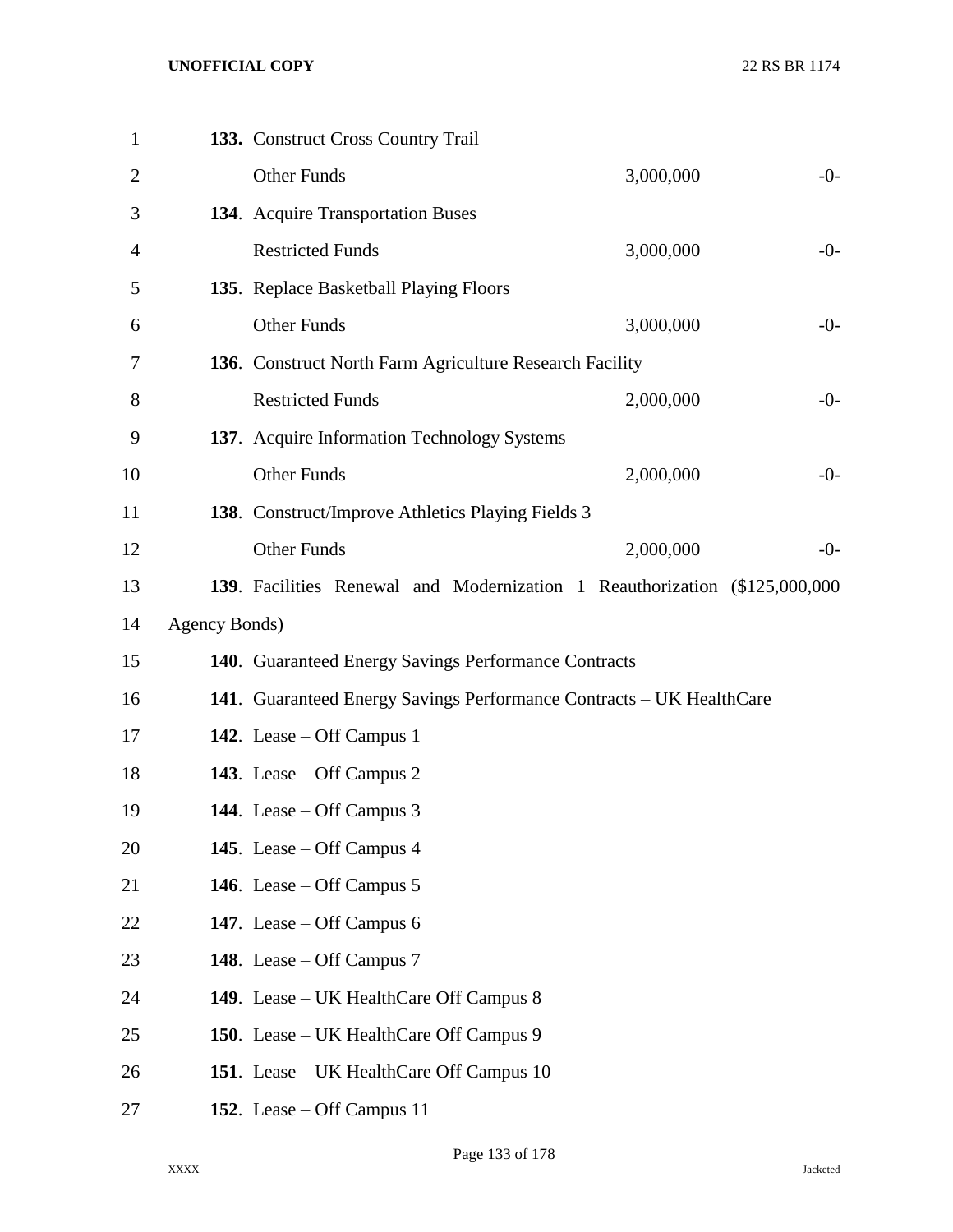| $\mathbf{1}$   | 153. Lease – Off Campus $12$                       |
|----------------|----------------------------------------------------|
| $\overline{2}$ | 154. Lease – Off Campus 13                         |
| 3              | 155. Lease – Off Campus 14                         |
| 4              | 156. Lease – Off Campus 15                         |
| 5              | 157. Lease $-$ Off Campus 16                       |
| 6              | 158. Lease – Off Campus 17                         |
| 7              | 159. Lease – Off Campus $18$                       |
| 8              | 160. Lease $-$ Off Campus 19                       |
| 9              | 161. Lease – Off Campus 20                         |
| 10             | <b>162.</b> Lease – College of Medicine 1          |
| 11             | <b>163.</b> Lease – College of Medicine 2          |
| 12             | <b>164.</b> Lease – College of Medicine $3$        |
| 13             | <b>165.</b> Lease – College of Medicine 4          |
| 14             | 166. Lease – College of Medicine 5                 |
| 15             | <b>167.</b> Lease – Off Campus Housing 1           |
| 16             | <b>168.</b> Lease – Off Campus Housing 2           |
| 17             | 169. Lease – Off Campus Athletics 1                |
| 18             | 170. Lease – Off Campus Athletics 2                |
| 19             | 171. Lease - Health Affairs Office                 |
| 20             | 172. Lease – UK HealthCare Health Affairs Office 2 |
| 21             | 173. Lease – Health Affairs Office 3               |
| 22             | 174. Lease – UK HealthCare Health Affairs Office 4 |
| 23             | 175. Lease – Health Affairs Office 5               |
| 24             | 176. Lease – UK HealthCare Health Affairs Office 6 |
| 25             | 177. Lease – UK HealthCare Health Affairs Office 7 |
| 26             | 178. Lease – UK HealthCare Health Affairs Office 8 |
| 27             | 179. Lease – UK HealthCare Health Affairs Office 9 |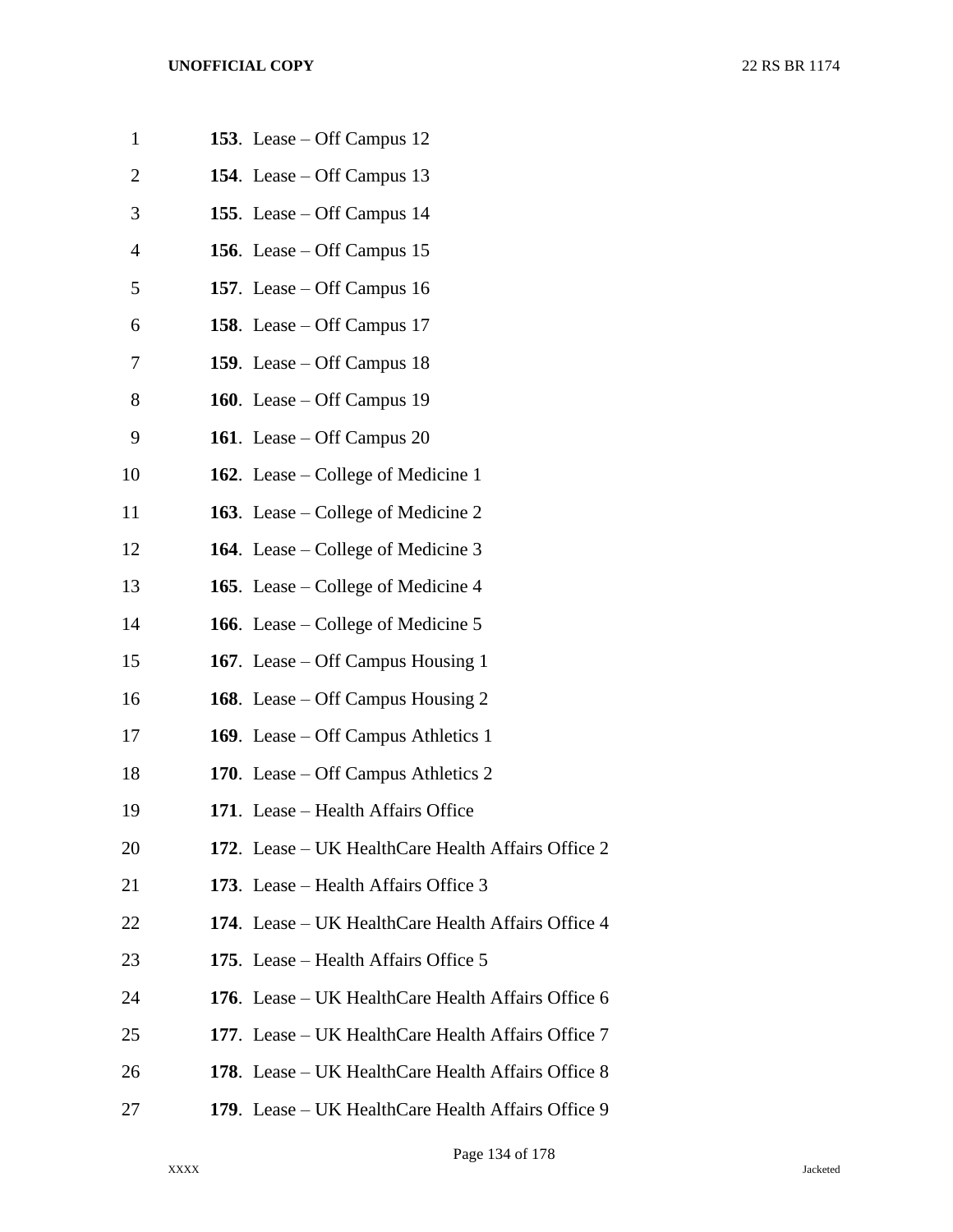| $\mathbf{1}$   | 180. Lease - UK HealthCare Health Affairs Office 10     |
|----------------|---------------------------------------------------------|
| $\overline{2}$ | <b>181.</b> Lease – Health Affairs Office 11            |
| 3              | <b>182.</b> Lease – Health Affairs Office 12            |
| 4              | 183. Lease – UK HealthCare Health Affairs Office 13     |
| 5              | <b>184.</b> Lease – Health Affairs Office 14            |
| 6              | <b>185.</b> Lease – Health Affairs Office 15            |
| 7              | 186. Lease – Health Affairs Office 16                   |
| 8              | 187. Lease – Health Affairs Office 17                   |
| 9              | <b>188.</b> Lease – UK HealthCare Off Campus Facility 1 |
| 10             | <b>189.</b> Lease – UK HealthCare Off Campus Facility 2 |
| 11             | 190. Lease – UK HealthCare Off Campus Facility 3        |
| 12             | 191. Lease – UK HealthCare Off Campus Facility 4        |
| 13             | 192. Lease – UK HealthCare Off Campus Facility 5        |
| 14             | 193. Lease – UK HealthCare Off Campus Facility 6        |
| 15             | <b>194.</b> Lease – UK HealthCare Off Campus Facility 7 |
| 16             | 195. Lease – UK HealthCare Off Campus Facility 8        |
| 17             | 196. Lease – UK HealthCare Off Campus Facility 9        |
| 18             | 197. Lease – UK HealthCare Off Campus Facility 10       |
| 19             | 198. Lease – UK HealthCare Off Campus Facility 11       |
| 20             | 199. Lease – UK HealthCare Off Campus Facility 12       |
| 21             | 200. Lease – UK HealthCare Off Campus Facility 13       |
| 22             | 201. Lease – UK HealthCare Off Campus Facility 14       |
| 23             | 202. Lease – UK HealthCare Off Campus Facility 15       |
| 24             | 203. Lease – UK HealthCare Off Campus Facility 16       |
| 25             | 204. Lease – UK HealthCare Off Campus Facility 17       |
| 26             | 205. Lease – UK HealthCare Off Campus Facility 18       |
| 27             | 206. Lease – UK HealthCare Off Campus Facility 19       |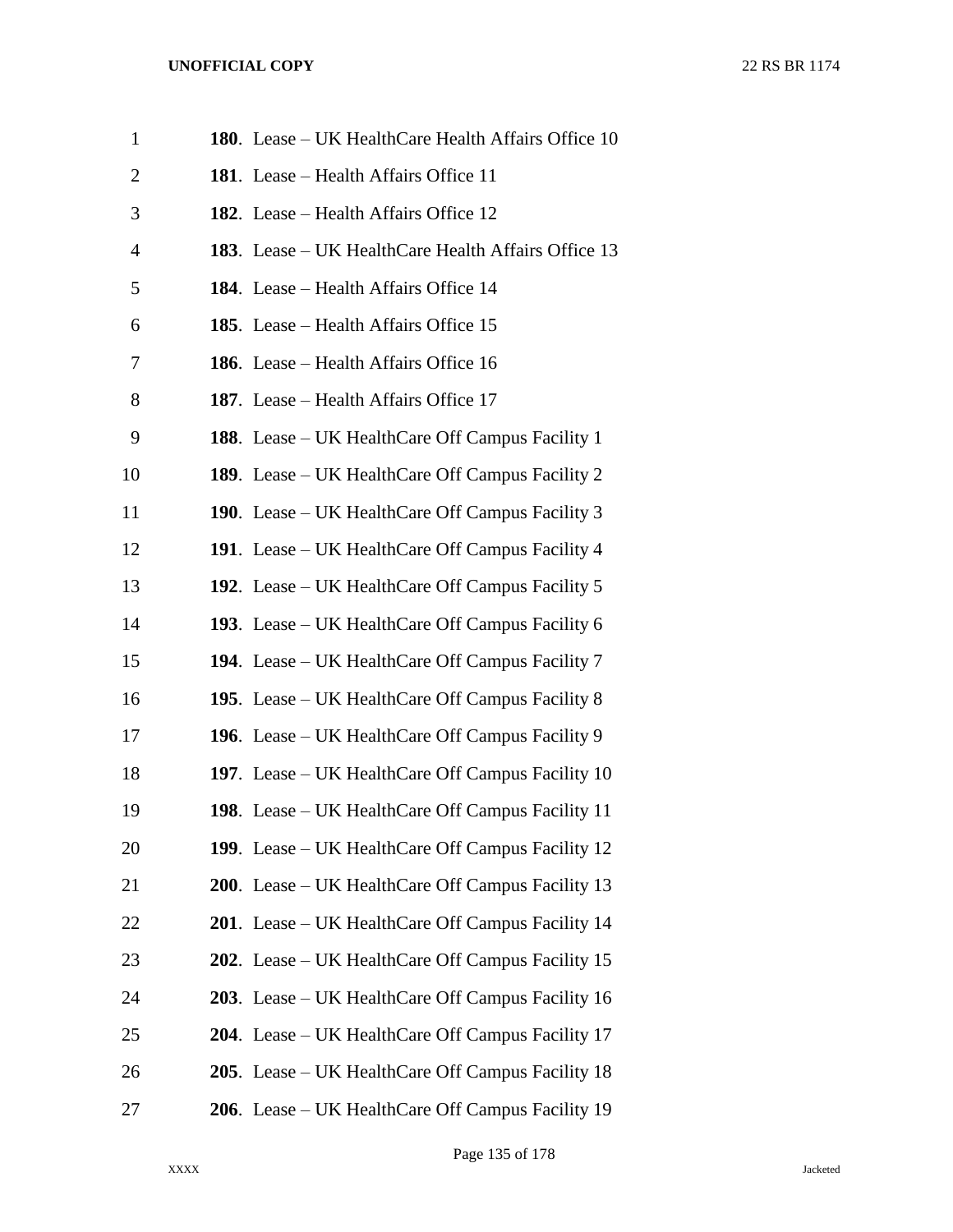| $\mathbf{1}$   | 207. Lease – UK HealthCare – Royal Blue Health – UK 1        |
|----------------|--------------------------------------------------------------|
| $\overline{2}$ | 208. Lease – UK HealthCare – Royal Blue Health – UK 2        |
| 3              | <b>209.</b> Lease – UK HealthCare – Royal Blue Health – UK 3 |
| 4              | <b>210.</b> Lease – UK HealthCare – Royal Blue Health – UK 4 |
| 5              | 211. Lease – UK HealthCare – Royal Blue Health – UK 5        |
| 6              | 212. Lease – UK HealthCare – Royal Blue Health – UK $6$      |
| 7              | 213. Lease – UK HealthCare – Royal Blue Health – UK 7        |
| 8              | 214. Lease – UK HealthCare – Royal Blue Health – UK $8$      |
| 9              | 215. Lease – UK HealthCare – Royal Blue Health – UK 9        |
| 10             | 216. Lease – UK HealthCare – Royal Blue Health – UK $10$     |
| 11             | 217. Lease – UK HealthCare – Royal Blue Health – UK 11       |
| 12             | 218. Lease – UK HealthCare – Royal Blue Health – UK 12       |
| 13             | 219. Lease – UK HealthCare – Royal Blue Health – UK 13       |
| 14             | 220. Lease – UK HealthCare – Royal Blue Health – UK 14       |
| 15             | 221. Lease – UK HealthCare – Royal Blue Health – UK 15       |
| 16             | 222. Lease - UK HealthCare - Royal Blue Health - UK 16       |
| 17             | 223. Lease - UK HealthCare - Royal Blue Health - UK 17       |
| 18             | 224. Lease – UK HealthCare – Royal Blue Health – UK $18$     |
| 19             | 225. Lease – UK HealthCare – Royal Blue Health – UK 19       |
| 20             | 226. Lease - UK HealthCare - Royal Blue Health - UK 20       |
| 21             | 227. Lease - UK HealthCare - Royal Blue Health - UK 21       |
| 22             | 228. Lease - UK HealthCare - Royal Blue Health - UK 22       |
| 23             | 229. Lease - UK HealthCare - Royal Blue Health - UK 23       |
| 24             | 230. Lease - UK HealthCare - Royal Blue Health - UK 24       |
| 25             | 231. Lease – UK HealthCare – Royal Blue Health – UK 25       |
| 26             | 232. Lease – UK HealthCare – Royal Blue Health – UK 26       |
| 27             | 233. Lease – UK HealthCare – Royal Blue Health – UK 27       |

Page 136 of 178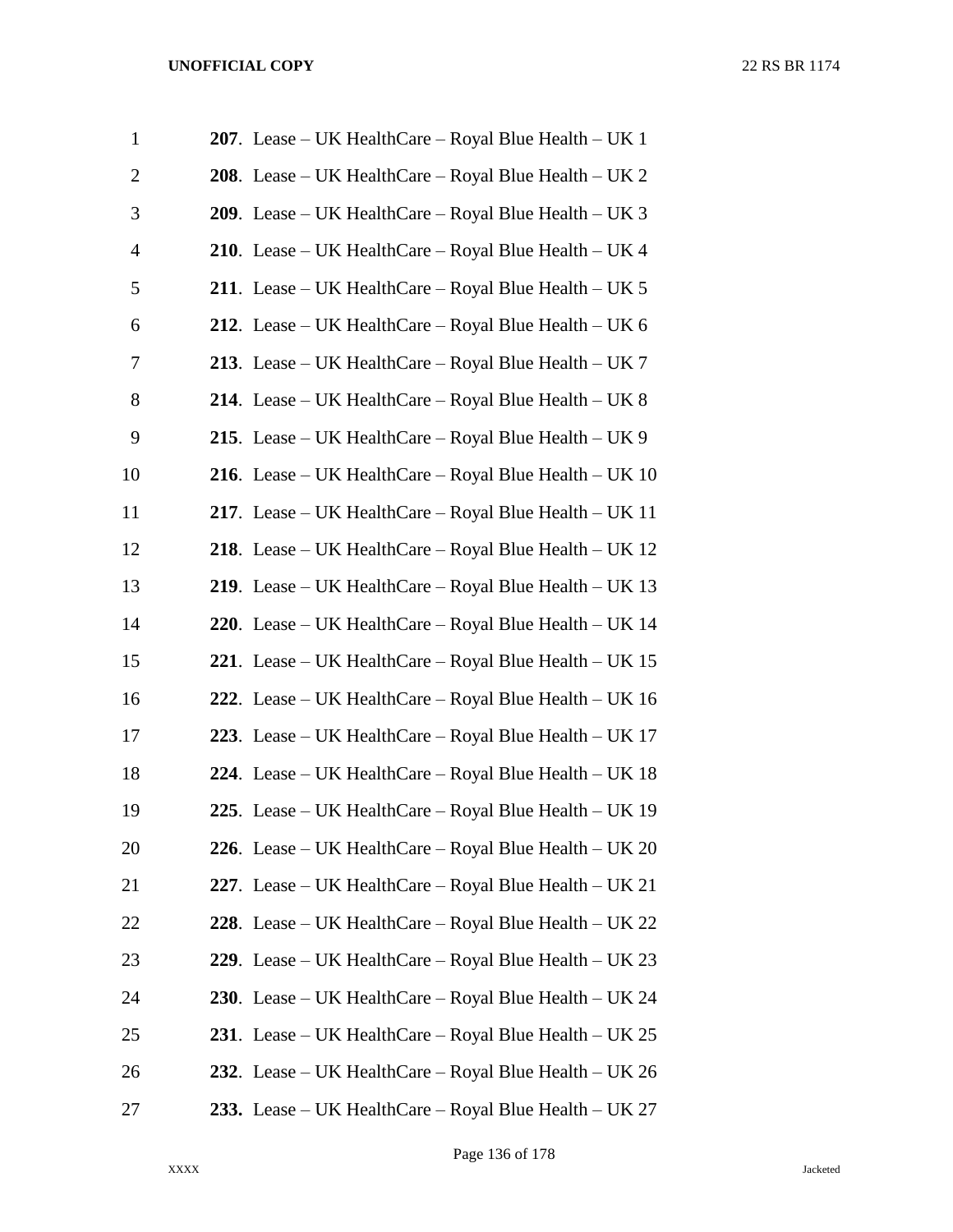| $\mathbf{1}$   |    |     | 234. Lease – UK HealthCare – Royal Blue Health – UK 28                            |             |       |
|----------------|----|-----|-----------------------------------------------------------------------------------|-------------|-------|
| $\overline{2}$ | 9. |     | <b>UNIVERSITY OF LOUISVILLE</b>                                                   |             |       |
| 3              |    |     | 001. Asset Preservation Pool - 2022-2024                                          |             |       |
| 4              |    |     | General Fund                                                                      | 81,304,900  | $-0-$ |
| 5              |    |     | <b>Agency Bonds</b>                                                               | 40,652,500  | $-0-$ |
| 6              |    |     | <b>TOTAL</b>                                                                      | 121,957,400 | $-0-$ |
| 7              |    |     | 002. Construct College of Business                                                |             |       |
| 8              |    |     | <b>Bond Funds</b>                                                                 | 40,000,000  | $-0-$ |
| 9              |    |     | <b>Other Funds</b>                                                                | 80,000,000  | $-0-$ |
| 10             |    |     | <b>TOTAL</b>                                                                      | 120,000,000 | $-0-$ |
| 11             |    |     | 003. Construct Athletics Village                                                  |             |       |
| 12             |    |     | <b>Other Funds</b>                                                                | 90,000,000  | $-0-$ |
| 13             |    |     | 004. Construct Medical Office/Lab Building                                        |             |       |
| 14             |    |     | <b>Restricted Funds</b>                                                           | 90,000,000  | $-0-$ |
| 15             |    |     | 005. Construct Athletics Office Building                                          |             |       |
| 16             |    |     | <b>Other Funds</b>                                                                | 75,000,000  | $-0-$ |
| 17             |    |     | 006. Construct Speed School Addition                                              |             |       |
| 18             |    |     | <b>Bond Funds</b>                                                                 | 60,000,000  | $-0-$ |
| 19             |    |     | <b>Agency Bonds</b>                                                               | 15,000,000  | $-0-$ |
| 20             |    |     | <b>TOTAL</b>                                                                      | 75,000,000  | $-0-$ |
| 21             |    |     | 007. Purchase Housing Facilities                                                  |             |       |
| 22             |    |     | <b>Restricted Funds</b>                                                           | 75,000,000  | $-0-$ |
| 23             |    |     | 008. Public/Private Partnership Residence Hall                                    |             |       |
| 24             |    |     | Other Funds                                                                       | 52,000,000  | $-0-$ |
| 25             |    | (1) | <b>Authorization:</b> The above authorization is approved pursuant to KRS 45.763. |             |       |
| 26             |    |     | 009. Acquisition of Dormitories                                                   |             |       |
| 27             |    |     | <b>Restricted Funds</b>                                                           | 41,149,000  | $-0-$ |
|                |    |     |                                                                                   |             |       |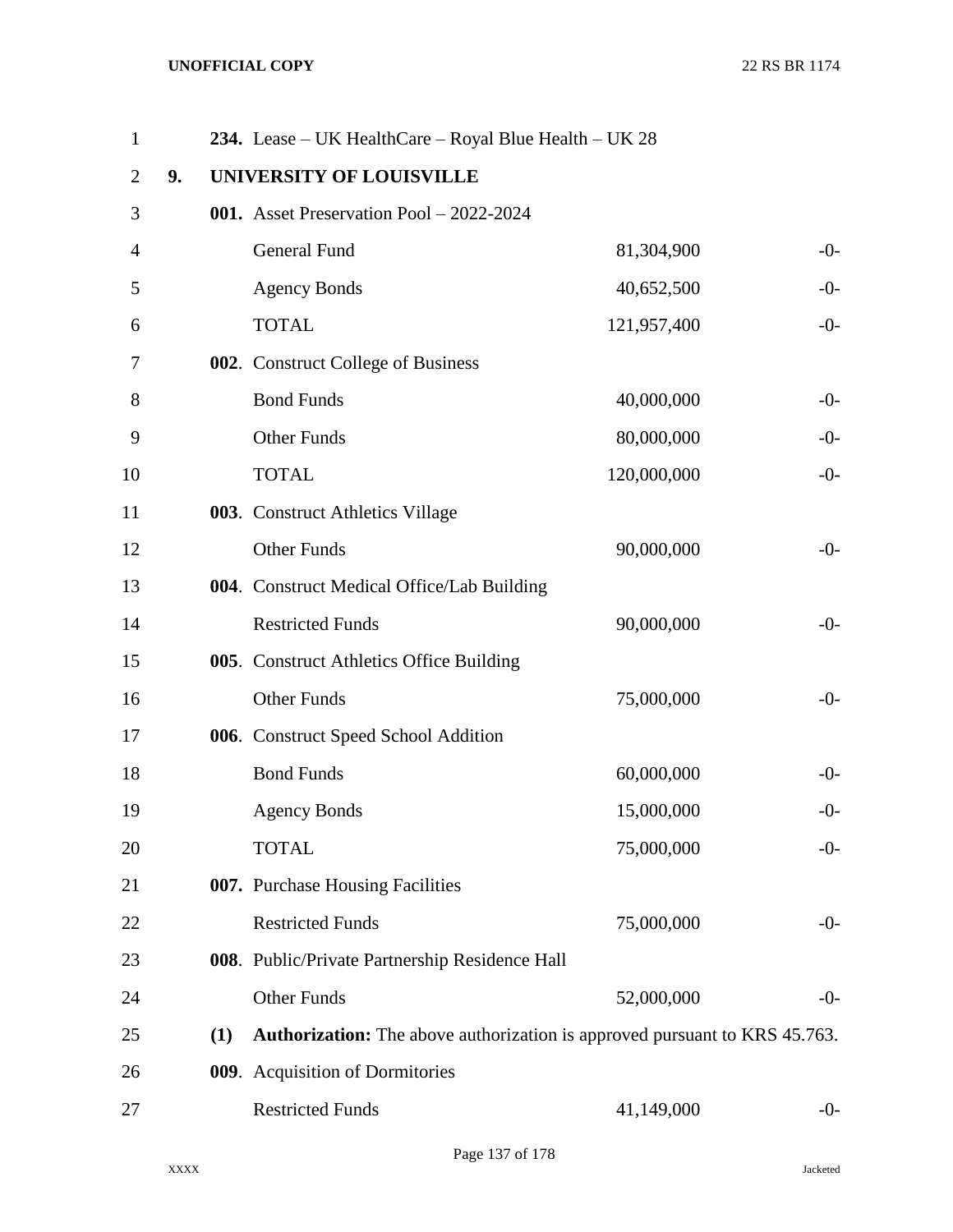| $\mathbf{1}$   | 010. Belknap Campus Parking Garage                           |            |       |
|----------------|--------------------------------------------------------------|------------|-------|
| $\overline{2}$ | <b>Restricted Funds</b>                                      | 34,229,000 | $-0-$ |
| 3              | 011. Basketball/Lacrosse Practice Facility Expansion         |            |       |
| 4              | <b>Other Funds</b>                                           | 25,000,000 | $-0-$ |
| 5              | 012. Renovate Unitas Resident Hall                           |            |       |
| 6              | <b>Restricted Funds</b>                                      | 22,300,000 | $-0-$ |
| 7              | 013. Construct Utility Infrastructure Upgrade                |            |       |
| 8              | <b>Restricted Funds</b>                                      | 21,975,000 | $-0-$ |
| 9              | 014. Vivarium Equipment Pool - 2022-2024                     |            |       |
| 10             | <b>Restricted Funds</b>                                      | 20,000,000 | $-0-$ |
| 11             | 015. Expand Patterson Stadium/Construct Indoor Facility      |            |       |
| 12             | <b>Other Funds</b>                                           | 16,000,000 | $-0-$ |
| 13             | 016. Purchase Land                                           |            |       |
| 14             | <b>Restricted Funds</b>                                      | 15,000,000 | $-0-$ |
| 15             | 017. Construct Indoor Facility                               |            |       |
| 16             | <b>Other Funds</b>                                           | 15,000,000 | $-0-$ |
| 17             | 018. Replace Electronic Video Boards                         |            |       |
| 18             | <b>Other Funds</b>                                           | 10,000,000 | $-0-$ |
| 19             | 019. Expand and Renovate Wright Natatorium                   |            |       |
| 20             | Other Funds                                                  | 10,000,000 | $-0-$ |
| 21             | 020. Expand College of Business Addition                     |            |       |
| 22             | <b>Restricted Funds</b>                                      | 10,000,000 | $-0-$ |
| 23             | 021. Construct Administrative Office Building                |            |       |
| 24             | <b>Restricted Funds</b>                                      | 9,000,000  | $-0-$ |
| 25             | 022. Purchase Networking System                              |            |       |
| 26             | <b>Restricted Funds</b>                                      | 8,000,000  | $-0-$ |
| 27             | 023. Expand Ulmer Softball Stadium/Construct Indoor Facility |            |       |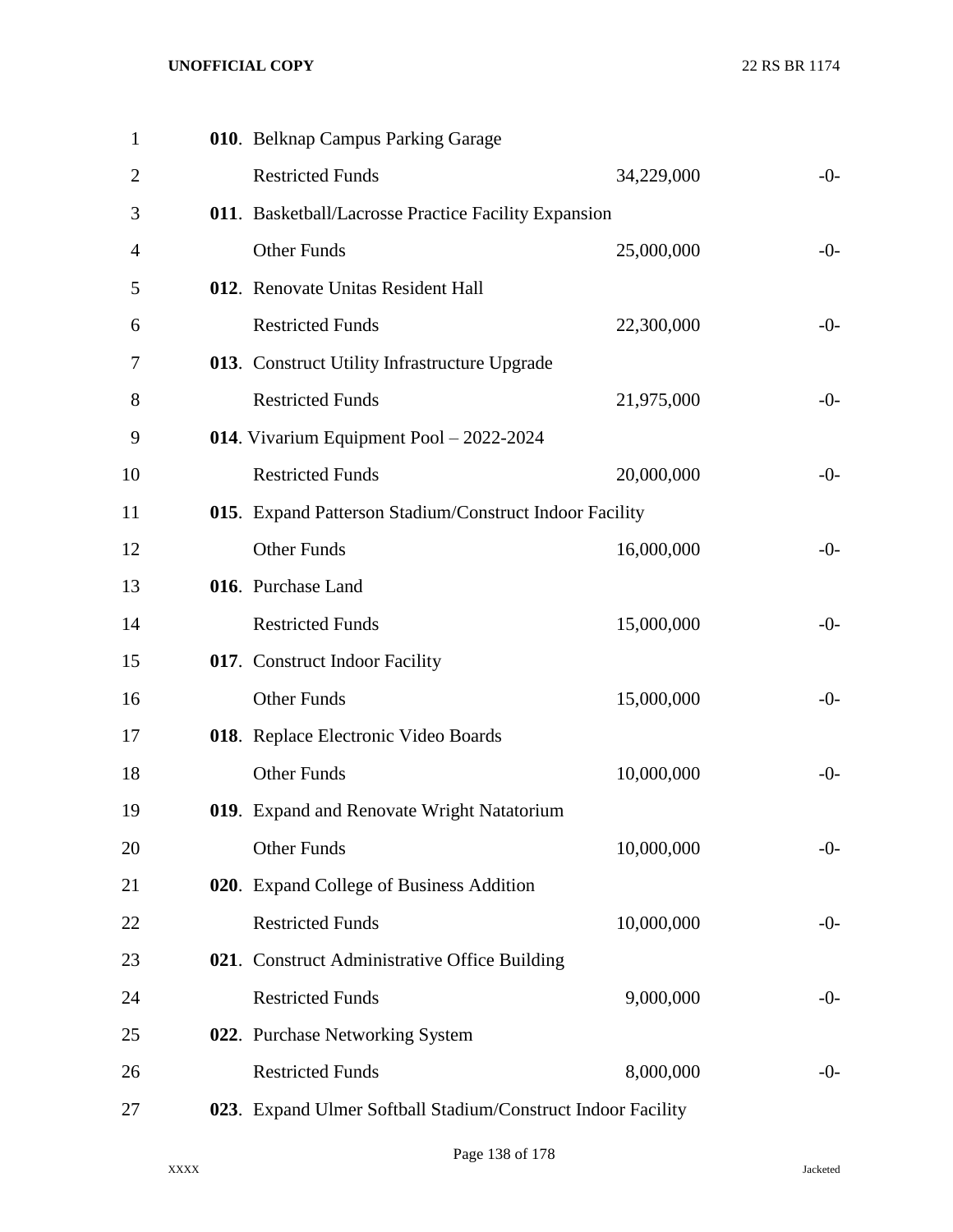| 1              |     | Other Funds                                                                       | 8,000,000 | $-0-$ |
|----------------|-----|-----------------------------------------------------------------------------------|-----------|-------|
| $\overline{2}$ |     | 024. Renovate Cardinal Park                                                       |           |       |
| 3              |     | Other Funds                                                                       | 8,000,000 | $-0-$ |
| 4              |     | 025. Capital Renewal for Athletic Venues – 2022-2024                              |           |       |
| 5              |     | <b>Other Funds</b>                                                                | 7,500,000 | $-0-$ |
| 6              |     | 026. Replacement Seats in Athletic Venues                                         |           |       |
| 7              |     | <b>Other Funds</b>                                                                | 7,000,000 | $-0-$ |
| 8              |     | 027. Purchase Computing for Research Infrastructure                               |           |       |
| 9              |     | <b>Restricted Funds</b>                                                           | 7,000,000 | $-0-$ |
| 10             |     | 028. Athletics Enhancements in New Dormitory                                      |           |       |
| 11             |     | Other Funds                                                                       | 6,000,000 | $-0-$ |
| 12             |     | 029. Replace Cardinal Stadium Seats                                               |           |       |
| 13             |     | <b>Other Funds</b>                                                                | 6,000,000 | $-0-$ |
| 14             |     | 030. Public/Private Partnership LARRI Building - Speed School                     |           |       |
| 15             |     | <b>Other Funds</b>                                                                | 5,500,000 | $-0-$ |
| 16             | (1) | <b>Authorization:</b> The above authorization is approved pursuant to KRS 45.763. |           |       |
| 17             |     | 031. Expand Marshall Center Complex                                               |           |       |
| 18             |     | Other Funds                                                                       | 5,000,000 | $-0-$ |
| 19             |     | 032. Renovation Cardinal Stadium Club Upgrades                                    |           |       |
| 20             |     | <b>Other Funds</b>                                                                | 5,000,000 | $-0-$ |
| 21             |     | 033. Purchase Content Management System                                           |           |       |
| 22             |     | <b>Restricted Funds</b>                                                           | 4,000,000 | $-0-$ |
| 23             |     | 034. Construct Practice Bubble                                                    |           |       |
| 24             |     | <b>Other Funds</b>                                                                | 4,000,000 | $-0-$ |
| 25             |     | 035. Renovate Parking Structures                                                  |           |       |
| 26             |     | <b>Restricted Funds</b>                                                           | 3,600,000 | $-0-$ |
| 27             |     | 036. Purchase Fiber Instructure                                                   |           |       |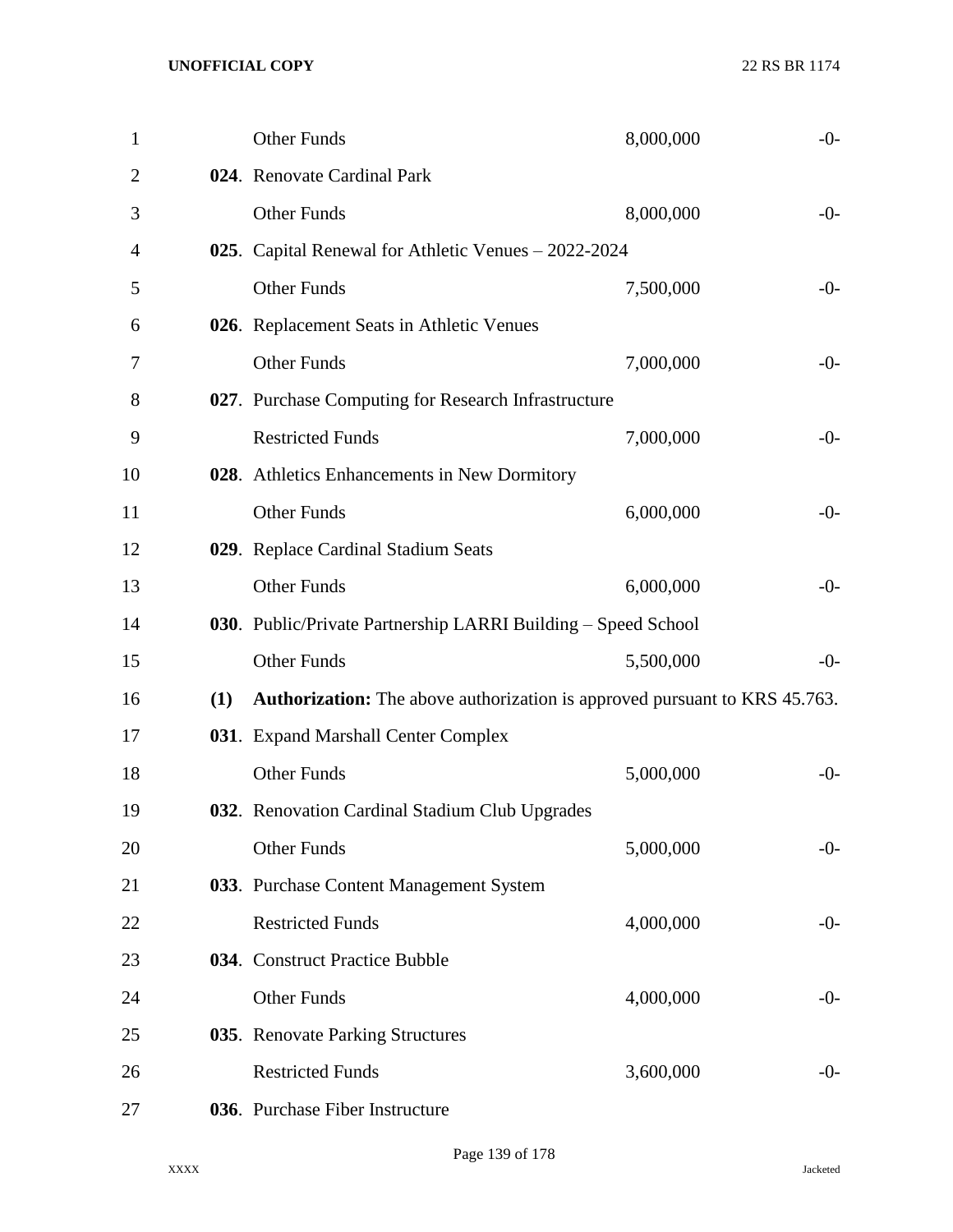| $\mathbf{1}$   | <b>Restricted Funds</b>                                        | 3,500,000 | $-0-$ |
|----------------|----------------------------------------------------------------|-----------|-------|
| $\overline{2}$ | 037. Purchase Computer Processing System and Storage           |           |       |
| 3              | <b>Restricted Funds</b>                                        | 3,500,000 | $-0-$ |
| 4              | 038. Belknap Brandeis Corridor Improvements                    |           |       |
| 5              | <b>Restricted Funds</b>                                        | 3,100,000 | $-0-$ |
| 6              | 039. Renovate Bass Rudd Tennis Center                          |           |       |
| 7              | <b>Other Funds</b>                                             | 3,000,000 | $-0-$ |
| 8              | 040. Renovate University Tower Apartments                      |           |       |
| 9              | <b>Restricted Funds</b>                                        | 2,700,000 | $-0-$ |
| 10             | 041. Construct Natatorium                                      |           |       |
| 11             | <b>Other Funds</b>                                             | 2,500,000 | $-0-$ |
| 12             | 042. Renovate Cardinal Football Stadium                        |           |       |
| 13             | <b>Other Funds</b>                                             | 2,500,000 | $-0-$ |
| 14             | 043. Construct Belknap 3rd Street Improvements                 |           |       |
| 15             | <b>Restricted Funds</b>                                        | 2,180,000 | $-0-$ |
| 16             | 044. Football Practice Field Lighting                          |           |       |
| 17             | <b>Other Funds</b>                                             | 2,000,000 | $-0-$ |
| 18             | 045. Purchase Identity Management                              |           |       |
| 19             | <b>Restricted Funds</b>                                        | 2,000,000 | $-0-$ |
| 20             | 046. Renovate Garvin Brown Boathouse                           |           |       |
| 21             | Other Funds                                                    | 2,000,000 | $-0-$ |
| 22             | 047. Demolish and Construct Golf Maintenance/Chemical Building |           |       |
| 23             | Other Funds                                                    | 2,000,000 | $-0-$ |
| 24             | 048. Construct Athletic Grounds Building                       |           |       |
| 25             | Other Funds                                                    | 1,550,000 | $-0-$ |
| 26             | 049. Construct Belknap Century Corridor Improvement            |           |       |
| 27             | <b>Restricted Funds</b>                                        | 1,250,000 | $-0-$ |
|                |                                                                |           |       |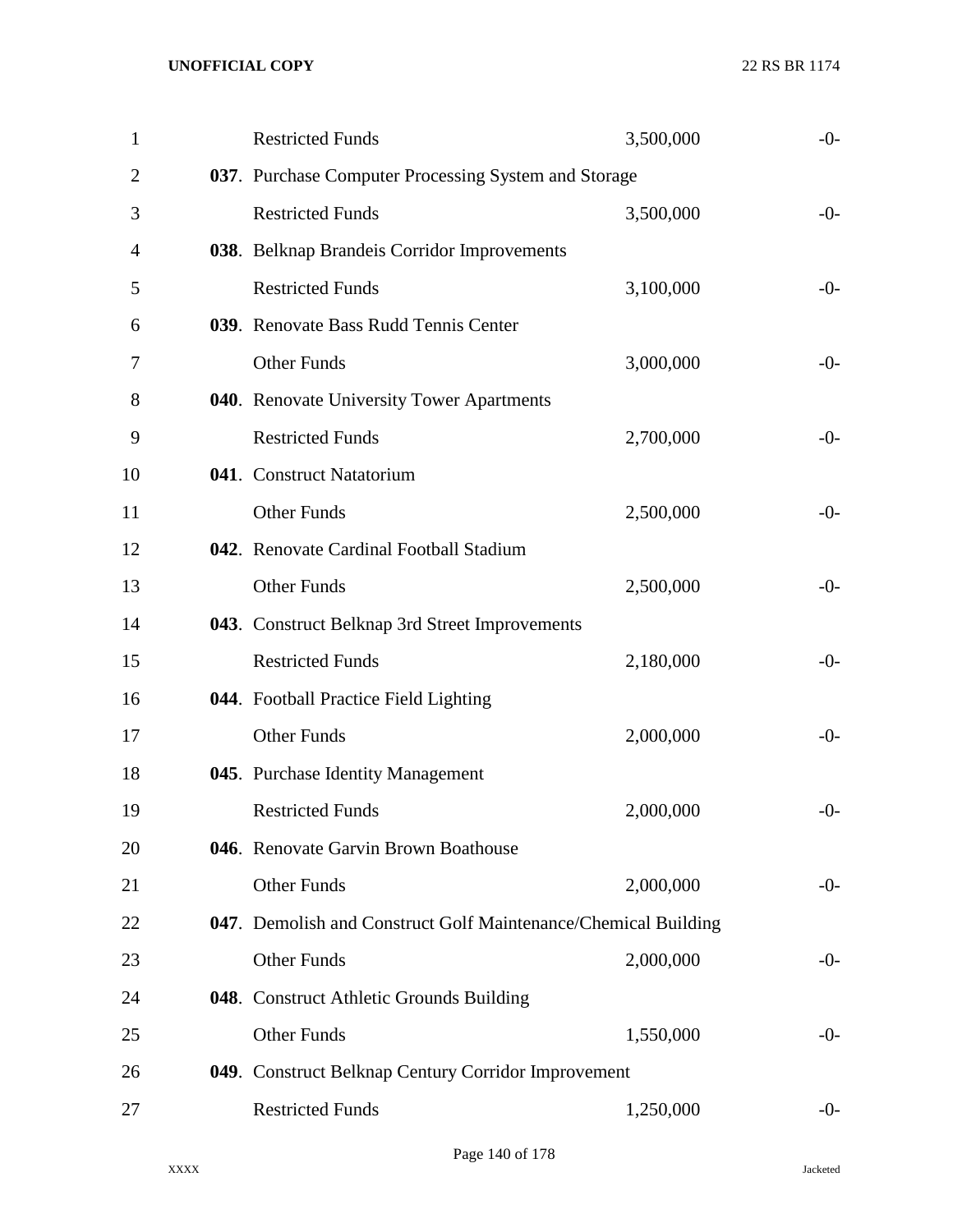| $\mathbf{1}$   | 050. Replace Artificial Turf Field III               |           |       |
|----------------|------------------------------------------------------|-----------|-------|
| $\overline{2}$ | <b>Other Funds</b>                                   | 1,250,000 | $-0-$ |
| 3              | 051. Replace Artificial Turf Field IV                |           |       |
| 4              | <b>Other Funds</b>                                   | 1,250,000 | $-0-$ |
| 5              | 052. Improve Housing Facilities Pool                 |           |       |
| 6              | <b>Restricted Funds</b>                              | 1,000,000 | $-0-$ |
| 7              | 053. Renovate Marshall Center                        |           |       |
| 8              | <b>Other Funds</b>                                   | 1,000,000 | $-0-$ |
| 9              | 054. Renovate Thornton's Academic Center             |           |       |
| 10             | <b>Other Funds</b>                                   | 1,000,000 | $-0-$ |
| 11             | 055. Renovate Patterson Baseball Stadium             |           |       |
| 12             | <b>Other Funds</b>                                   | 1,000,000 | $-0-$ |
| 13             | 056. Renovate Trager Football Practice Facility      |           |       |
| 14             | <b>Other Funds</b>                                   | 1,000,000 | $-0-$ |
| 15             | 057. Renovate Lynn Soccer Stadium                    |           |       |
| 16             | <b>Other Funds</b>                                   | 1,000,000 | $-0-$ |
| 17             | 058. Renovation Golf Club Shelby County              |           |       |
| 18             | <b>Other Funds</b>                                   | 1,000,000 | $-0-$ |
| 19             | 059. Lease – Housing Facilities                      |           |       |
| 20             | 060. Guaranteed Energy Savings Performance Contracts |           |       |
| 21             | <b>061.</b> Academic Space 1 – Lease                 |           |       |
| 22             | 062. Academic Space $2 -$ Lease                      |           |       |
| 23             | 063. Arthur Street – Lease                           |           |       |
| 24             | 064. Athletic/Student Dormitory – Lease              |           |       |
| 25             | 065. Housing Facilities – Lease                      |           |       |
| 26             | 066. Housing $1 -$ Lease                             |           |       |
| 27             | 067. Housing $2 -$ Lease                             |           |       |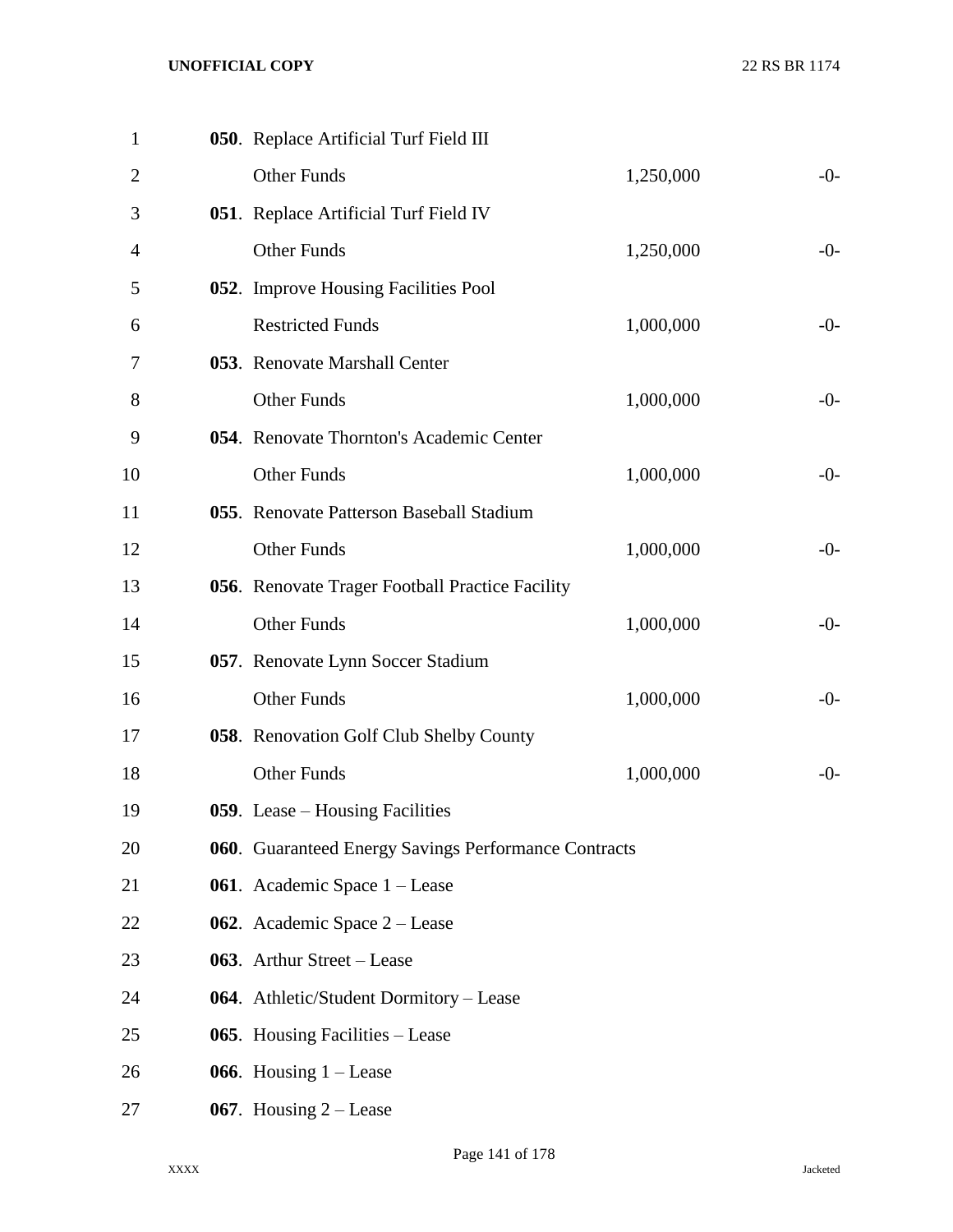| $\mathbf{1}$   |     |     | 068. Housing $3$ – Lease                                                          |            |       |
|----------------|-----|-----|-----------------------------------------------------------------------------------|------------|-------|
| $\overline{2}$ |     |     | 069. Housing $4 -$ Lease                                                          |            |       |
| 3              |     |     | 070. Jefferson County – Clinic Space – State of Kentucky – Lease                  |            |       |
| 4              |     |     | 071. Jefferson County – Clinic Space $1$ – Lease                                  |            |       |
| 5              |     |     | 072. Jefferson County – Clinic Space $2$ – Lease                                  |            |       |
| 6              |     |     | 073. Jefferson County – Clinic Space $3$ – Lease                                  |            |       |
| 7              |     |     | 074. Jefferson County – Office Space $1$ – Lease                                  |            |       |
| 8              |     |     | 075. Jefferson County – Office Space $2$ – Lease                                  |            |       |
| 9              |     |     | 076. Jefferson County – Office Space $3$ – Lease                                  |            |       |
| 10             |     |     | 077. Jefferson County – Office Space $4$ – Lease                                  |            |       |
| 11             |     |     | 078. Medical Center One - Lease                                                   |            |       |
| 12             |     |     | 079. Medical Center One 2 – Lease                                                 |            |       |
| 13             |     |     | <b>080.</b> Nucleus 1 Building – Lease                                            |            |       |
| 14             |     |     | <b>081.</b> Nucleus 1 Building $2 -$ Lease                                        |            |       |
| 15             |     |     | 082. Support Space $1 -$ Lease                                                    |            |       |
| 16             |     |     | 083. Trager Institute – Lease                                                     |            |       |
| 17             |     |     | 084. University Pointe and Cardinal Towne – Lease                                 |            |       |
| 18             |     |     | 085. Steam Plant Modernization                                                    |            |       |
| 19             |     | (1) | <b>Authorization:</b> The above authorization is approved pursuant to KRS 45.763. |            |       |
| 20             | 10. |     | WESTERN KENTUCKY UNIVERSITY                                                       |            |       |
| 21             |     |     | 001. Renovate and Expand Innovation Campus                                        |            |       |
| 22             |     |     | <b>Restricted Funds</b>                                                           | 7,000,000  | $-0-$ |
| 23             |     |     | <b>Federal Funds</b>                                                              | 15,000,000 | $-0-$ |
| 24             |     |     | <b>Other Funds</b>                                                                | 58,000,000 | $-0-$ |
| 25             |     |     | <b>TOTAL</b>                                                                      | 80,000,000 | $-0-$ |
| 26             |     |     | 002. Construct New Gordon Ford College of Business                                |            |       |
| 27             |     |     | <b>Bond Funds</b>                                                                 | 74,400,000 | $-0-$ |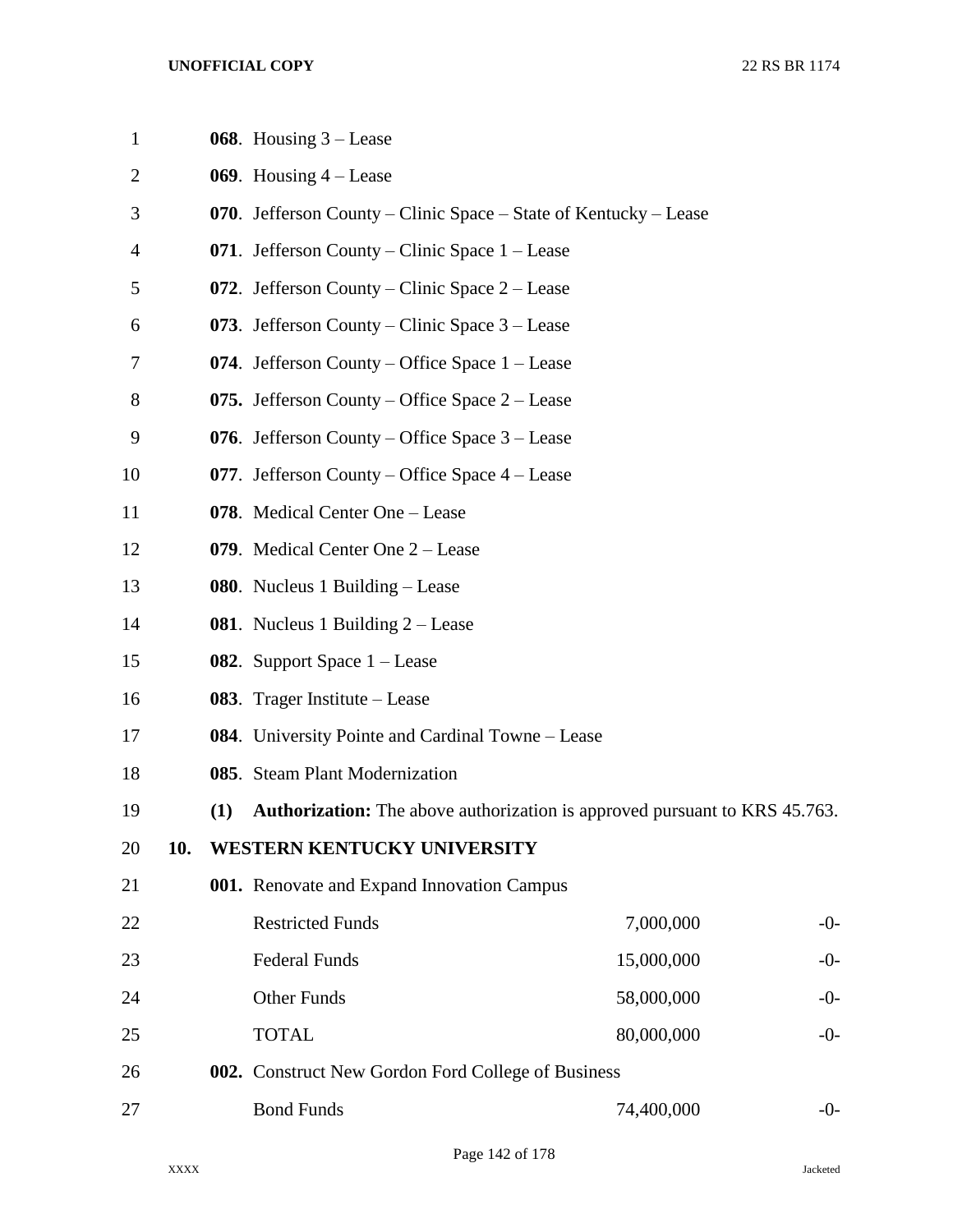| $\mathbf{1}$   | 003. Asset Preservation $-2022-2024$                   |            |       |
|----------------|--------------------------------------------------------|------------|-------|
| $\overline{2}$ | General Fund                                           | 44,755,600 | $-0-$ |
| 3              | <b>Agency Bonds</b>                                    | 22,377,800 | $-0-$ |
| 4              | <b>TOTAL</b>                                           | 67,133,400 | $-0-$ |
| 5              | 004. Renovate Grise Hall                               |            |       |
| 6              | <b>Bond Funds</b>                                      | 32,200,000 | $-0-$ |
| 7              | 005. Construct Indoor Athletic Training Facility       |            |       |
| 8              | <b>Other Funds</b>                                     | 25,000,000 | $-0-$ |
| 9              | 006. Renovate and Expand Clinical Education Complex    |            |       |
| 10             | <b>Other Funds</b>                                     | 8,000,000  | $-0-$ |
| 11             | 007. Upgrade IT Infrastructure                         |            |       |
| 12             | <b>Restricted Funds</b>                                | 6,000,000  | $-0-$ |
| 13             | 008. Improve Softball and Soccer Complex               |            |       |
| 14             | <b>Other Funds</b>                                     | 5,500,000  | $-0-$ |
| 15             | 009. Construct Football Pressbox                       |            |       |
| 16             | <b>Other Funds</b>                                     | 5,200,000  | $-0-$ |
| 17             | 010. Expand Track and Field Facilities                 |            |       |
| 18             | <b>Other Funds</b>                                     | 4,700,000  | $-0-$ |
| 19             | 011. Construct Baseball Grandstand                     |            |       |
| 20             | Other Funds                                            | 4,500,000  | $-0-$ |
| 21             | 012. Construct South Plaza                             |            |       |
| 22             | Other Funds                                            | 3,600,000  | $-0-$ |
| 23             | 013. Add Club Seating at Diddle Arena                  |            |       |
| 24             | Other Funds                                            | 3,600,000  | $-0-$ |
| 25             | 014. Purchase Property for Campus Expansion            |            |       |
| 26             | <b>Restricted Funds</b>                                | 3,000,000  | $-0-$ |
| 27             | 015. Purchase Property/Parking and Street Improvements |            |       |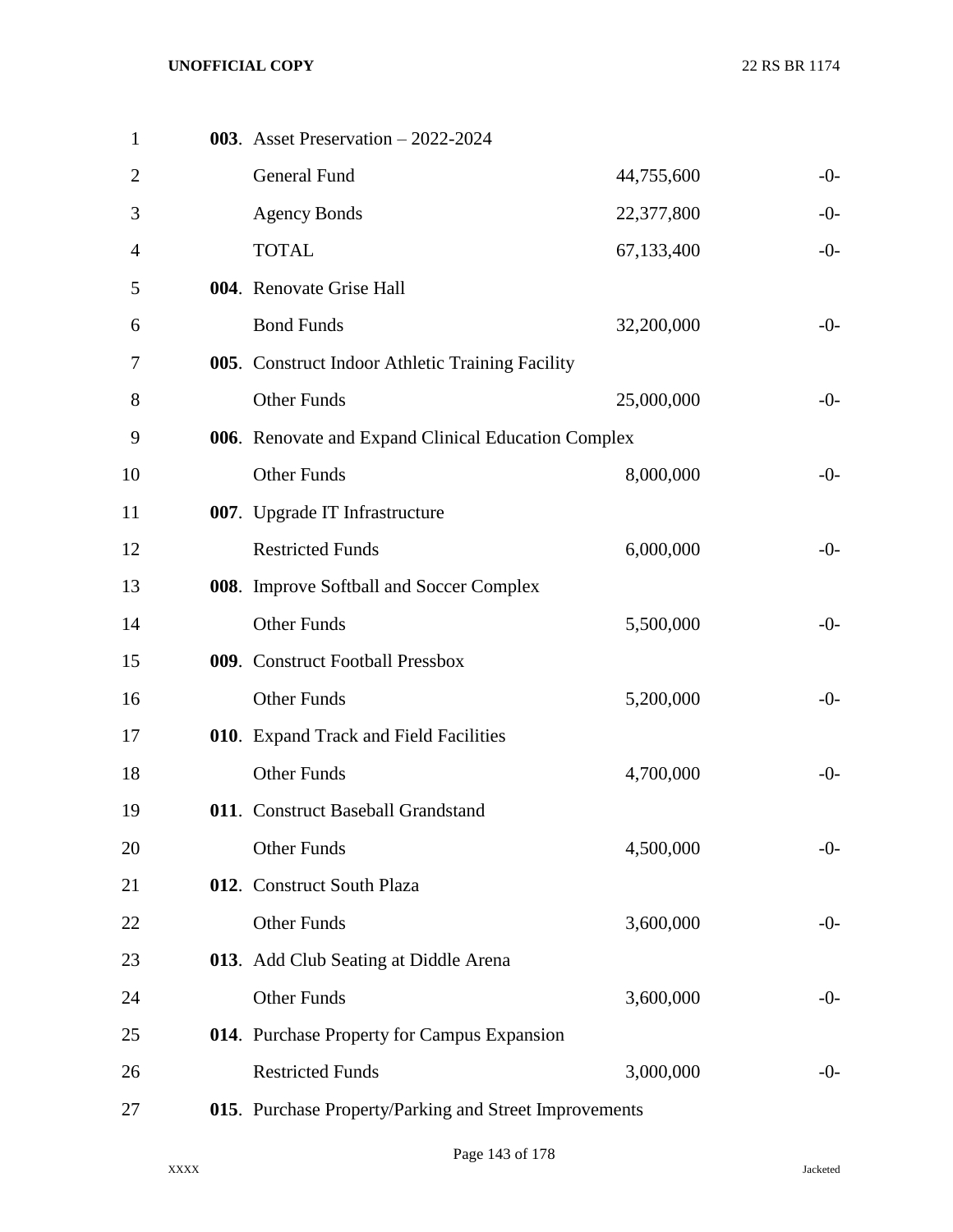| $\mathbf{1}$ |     | <b>Restricted Funds</b>                                                         | 3,000,000  | $-0-$ |
|--------------|-----|---------------------------------------------------------------------------------|------------|-------|
| 2            |     | 016. Acquire Fixtures, Furniture and Equipment Pool                             |            |       |
| 3            |     | <b>Restricted Funds</b>                                                         | 3,000,000  | $-0-$ |
| 4            |     | 017. Acquire Fixtures, Furniture and Equipment Diddle Arena                     |            |       |
| 5            |     | <b>Other Funds</b>                                                              | 3,000,000  | $-0-$ |
| 6            |     | 018. Remove and Replace Student Housing at Farm                                 |            |       |
| 7            |     | <b>Other Funds</b>                                                              | 2,500,000  | $-0-$ |
| 8            |     | 019. Construct Parking Structure IV Reauthorization (\$25,000,000 Agency Bonds) |            |       |
| 9            |     | 020. Guaranteed Energy Savings Performance Contracts                            |            |       |
| 10           |     | 021. Alumni Center - Lease                                                      |            |       |
| 11           |     | 022. Parking Garage – Lease                                                     |            |       |
| 12           |     | 023. Nursing and Physical Therapy - Lease                                       |            |       |
| 13           |     | 024. Construct, Renovate and Improve Athletic Facilities Reauthorization        |            |       |
| 14           |     | $(\$50,000,000$ Agency Bonds)                                                   |            |       |
|              |     |                                                                                 |            |       |
| 15           | 11. | KENTUCKY COMMUNITY AND TECHNICAL COLLEGE SYSTEM                                 |            |       |
| 16           |     | 001. Asset Preservation Pool - 2022-2024                                        |            |       |
| 17           |     | General Fund                                                                    | 66,082,300 | $-0-$ |
| 18           |     | <b>Restricted Funds</b>                                                         | 33,041,200 | $-0-$ |
| 19           |     | <b>TOTAL</b>                                                                    | 99,123,500 | $-0-$ |
| 20           |     | 002. Replace Hartford Building Phase I - Jefferson CTC                          |            |       |
| 21           |     | <b>Restricted Funds</b>                                                         | 5,000,000  | $-0-$ |
| 22           |     | <b>Bond Funds</b>                                                               | 17,500,000 | $-0-$ |
| 23           |     | <b>TOTAL</b>                                                                    | 22,500,000 | -0-   |
| 24           |     | 003. Renovate Occupational Technology Building Phase I - Elizabethtown CTC      |            |       |
| 25           |     | <b>Bond Funds</b>                                                               | 16,500,000 | $-0-$ |
| 26           |     | 004. Construct Parking Garage - Jefferson CTC                                   |            |       |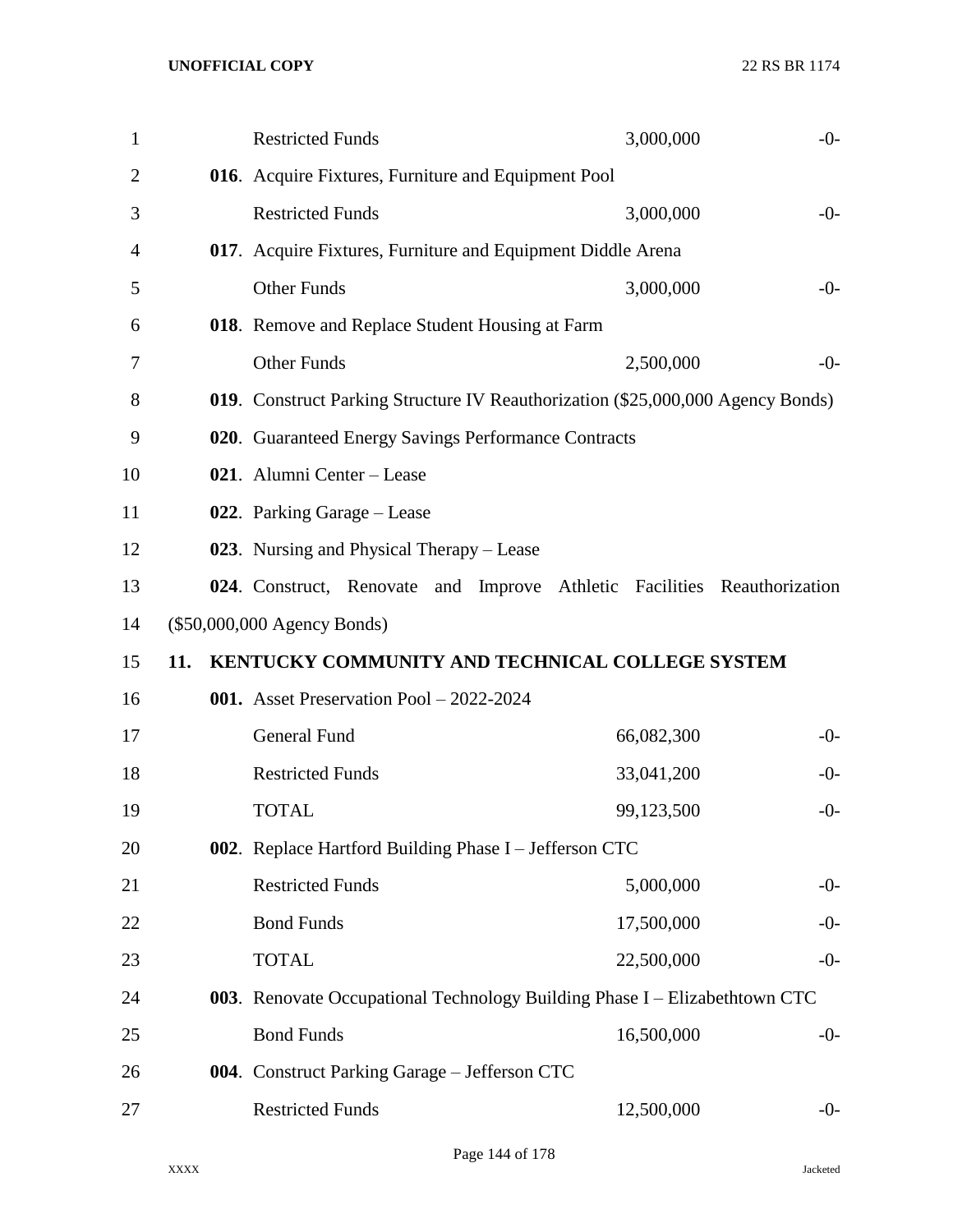| $\mathbf{1}$   | 005. Renovate Administrative Building - Bluegrass CTC Newtown           |           |       |
|----------------|-------------------------------------------------------------------------|-----------|-------|
| $\overline{2}$ | <b>Restricted Funds</b>                                                 | 9,700,000 | $-0-$ |
| 3              | 006. KCTCS Information Technology Pool                                  |           |       |
| 4              | <b>Restricted Funds</b>                                                 | 9,500,000 | $-0-$ |
| 5              | 007. Expand Leitchfield Campus - Elizabethtown CTC                      |           |       |
| 6              | <b>Restricted Funds</b>                                                 | 9,000,000 | $-0-$ |
| 7              | 008. Procure Postsecondary Education Center Phase II - Maysville CTC    |           |       |
| 8              | <b>Restricted Funds</b>                                                 | 6,500,000 | $-0-$ |
| 9              | 009. Renovate Laurel South Campus Phase - Somerset CC                   |           |       |
| 10             | <b>Restricted Funds</b>                                                 | 1,200,000 | $-0-$ |
| 11             | <b>Bond Funds</b>                                                       | 4,800,000 | $-0-$ |
| 12             | <b>TOTAL</b>                                                            | 6,000,000 | $-0-$ |
| 13             | 010. KCTCS Equipment Pool $-2022-2024$                                  |           |       |
| 14             | <b>Restricted Funds</b>                                                 | 5,000,000 | $-0-$ |
| 15             | 011. KCTCS Property Acquisition Pool - 2022-2024                        |           |       |
| 16             | <b>Restricted Funds</b>                                                 | 5,000,000 | $-0-$ |
| 17             | 012. Property Acquisition - Hopkinsville CC                             |           |       |
| 18             | <b>Restricted Funds</b>                                                 | 3,000,000 | $-0-$ |
| 19             | 013. Procure Fire Pumpers - Fire Commission                             |           |       |
| 20             | <b>Restricted Funds</b>                                                 | 2,000,000 | $-0-$ |
| 21             | 014. Construct Fire Commission NRPC Classroom Building - Additional     |           |       |
| 22             | Reauthorization (\$5,200,000 Restricted Funds)                          |           |       |
| 23             | <b>Restricted Funds</b>                                                 | 1,800,000 | $-0-$ |
| 24             | 015. Purchase Construction Grade 3D Printer                             |           |       |
| 25             | <b>Restricted Funds</b>                                                 | 600,000   | $-0-$ |
| 26             | 016. Guaranteed Energy Savings Performance Contracts                    |           |       |
| 27             | 017. Upgrade Welding Shop - Big Sandy CTC - Mayo Campus Reauthorization |           |       |
|                |                                                                         |           |       |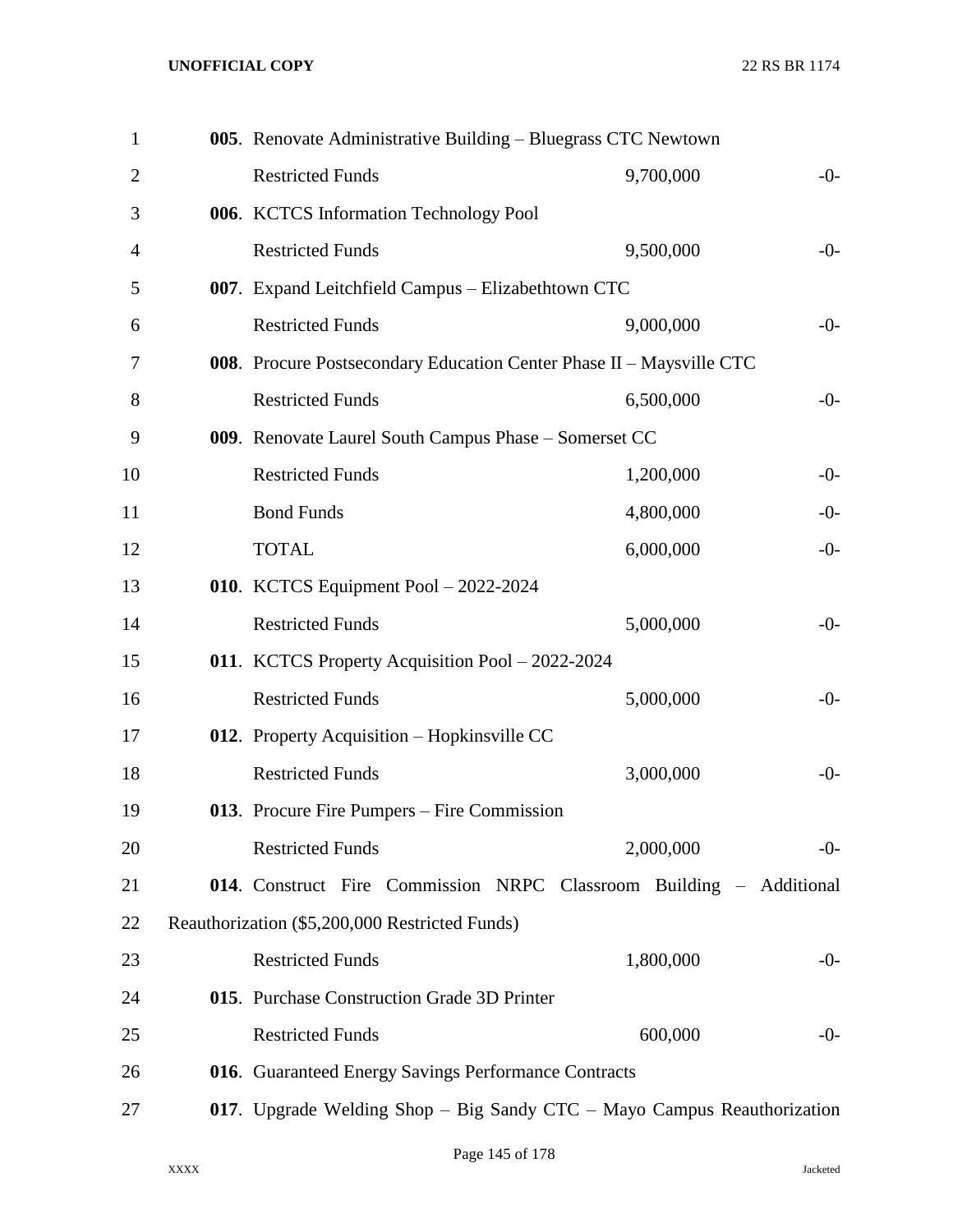| $\mathbf{1}$ | $($1,500,000$ Restricted Funds)                         |                     |                                                                                |            |  |  |
|--------------|---------------------------------------------------------|---------------------|--------------------------------------------------------------------------------|------------|--|--|
| 2            |                                                         |                     | 018. Upgrade IT Infrastructure – Gateway CTC Reauthorization (\$1,500,000      |            |  |  |
| 3            |                                                         |                     | <b>Restricted Funds)</b>                                                       |            |  |  |
| 4            |                                                         |                     | 019. Construct/Procure<br>Transportation<br>Center – Elizabethtown             | <b>CTC</b> |  |  |
| 5            |                                                         |                     | Reauthorization (\$5,000,000 Restricted Funds)                                 |            |  |  |
| 6            |                                                         |                     | 020 Renovate Advanced Manufacturing and Construction Center – Hazard CTC       |            |  |  |
| 7            |                                                         |                     | Reauthorization (\$1,000,000 Restricted Funds)                                 |            |  |  |
| 8            |                                                         |                     | 021. Construct Fire Commission Five Story Training Drill Tower Reauthorization |            |  |  |
| 9            |                                                         |                     | $($1,200,000$ Restricted Funds)                                                |            |  |  |
| 10           |                                                         |                     | 022. Renovate Industrial Education Building - Hazard CTC Reauthorization       |            |  |  |
| 11           |                                                         |                     | (\$2,500,000 Federal Funds)                                                    |            |  |  |
| 12           | 023. Elizabethtown $CTC - Hardin County - Lease$        |                     |                                                                                |            |  |  |
| 13           |                                                         |                     | 024. Jefferson CTC – Bullitt County Campus – Lease                             |            |  |  |
| 14           | 025. Jefferson CTC – Jefferson Education Center – Lease |                     |                                                                                |            |  |  |
| 15           | 026. Maysville CTC – Rowan Campus – Lease               |                     |                                                                                |            |  |  |
| 16           |                                                         |                     | 027. KCTCS System Office – Lease                                               |            |  |  |
| 17           |                                                         |                     | I. TOURISM, ARTS AND HERITAGE CABINET                                          |            |  |  |
| 18           |                                                         | <b>Budget Units</b> | 2022-23                                                                        | 2023-24    |  |  |
| 19           | 1.                                                      | <b>PARKS</b>        |                                                                                |            |  |  |
| 20           |                                                         |                     | 001. State Parks Improvements Pool                                             |            |  |  |
| 21           |                                                         |                     | <b>General Fund</b><br>200,000,000                                             | -0-        |  |  |
| 22           | 2.                                                      |                     | <b>HORSE PARK COMMISSION</b>                                                   |            |  |  |
| 23           |                                                         |                     | 001. Replace Competition Barns and Stalls                                      |            |  |  |
| 24           |                                                         |                     | General Fund<br>12,000,000                                                     | $-0-$      |  |  |
| 25           |                                                         |                     | 002. Campground Renovations                                                    |            |  |  |
| 26           |                                                         |                     | <b>General Fund</b><br>5,000,000                                               | $-0-$      |  |  |
| 27           |                                                         |                     | 003. Expand/Renovate Breeds Barn                                               |            |  |  |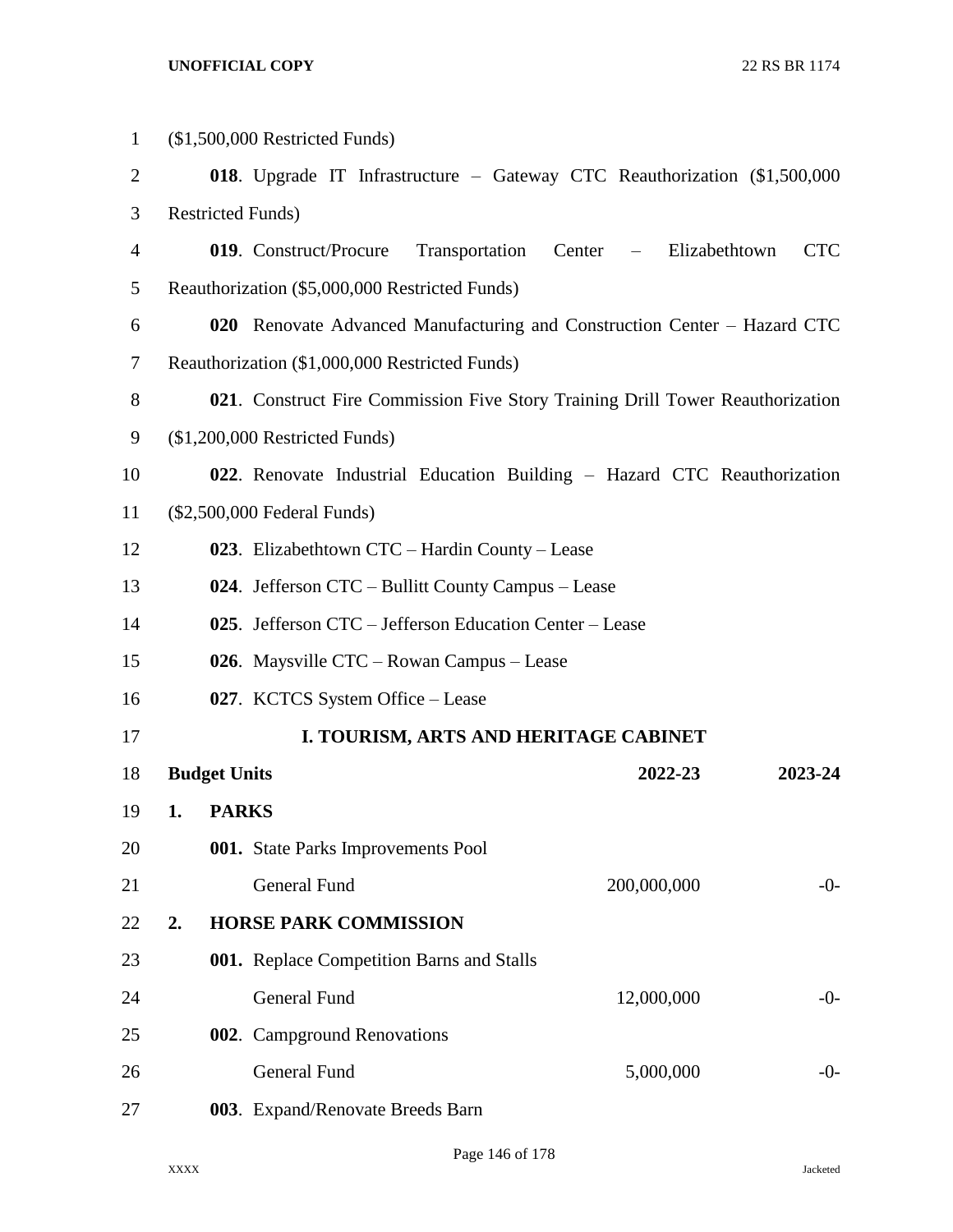| $\mathbf{1}$ |    | General Fund                                           | 2,500,000  | $-0-$      |
|--------------|----|--------------------------------------------------------|------------|------------|
| 2            |    | 004. Maintenance Pool - 2022-2024                      |            |            |
| 3            |    | General Fund                                           | 1,000,000  | $-0-$      |
| 4            |    | <b>Investment Income</b>                               | $-0-$      | 1,000,000  |
| 5            |    | <b>TOTAL</b>                                           | 1,000,000  | 1,000,000  |
| 6            |    | 005. Replace Roofs - Museum, Gatehouse, Visitor Center |            |            |
| 7            |    | <b>General Fund</b>                                    | 2,000,000  | $-0-$      |
| 8            |    | 006. Construct New Equine Competition Complex          |            |            |
| 9            |    | <b>General Fund</b>                                    | 1,700,000  | $-0-$      |
| 10           | 3. | <b>STATE FAIR BOARD</b>                                |            |            |
| 11           |    | 001. Paving Pool                                       |            |            |
| 12           |    | <b>General Fund</b>                                    | 5,000,000  | 5,000,000  |
| 13           |    | 002. Security System and Cameras                       |            |            |
| 14           |    | <b>General Fund</b>                                    | 5,000,000  | $-0-$      |
| 15           |    | 003. Maintenance Pool - 2022-2024                      |            |            |
| 16           |    | <b>General Fund</b>                                    | 4,000,000  | $-0-$      |
| 17           | 4. | <b>FISH AND WILDLIFE RESOURCES</b>                     |            |            |
| 18           |    | 001. Fees-in-Lieu-of Stream Mitigation Projects Pool   |            |            |
| 19           |    | <b>Restricted Funds</b>                                | 64,500,000 | 48,600,000 |
| 20           |    | 002. Camp Earl Wallace Dining Hall Construction        |            |            |
| 21           |    | <b>Restricted Funds</b>                                | 129,000    | 1,376,000  |
| 22           |    | <b>Federal Funds</b>                                   | 171,000    | 1,824,000  |
| 23           |    | <b>TOTAL</b>                                           | 300,000    | 3,200,000  |
| 24           | 5. | <b>HISTORICAL SOCIETY</b>                              |            |            |
| 25           |    | 001. Visitor Services Renovation                       |            |            |
| 26           |    | General Fund                                           | 3,107,000  | $-0-$      |
| 27           |    | <b>Restricted Funds</b>                                | 1,203,000  | $-0-$      |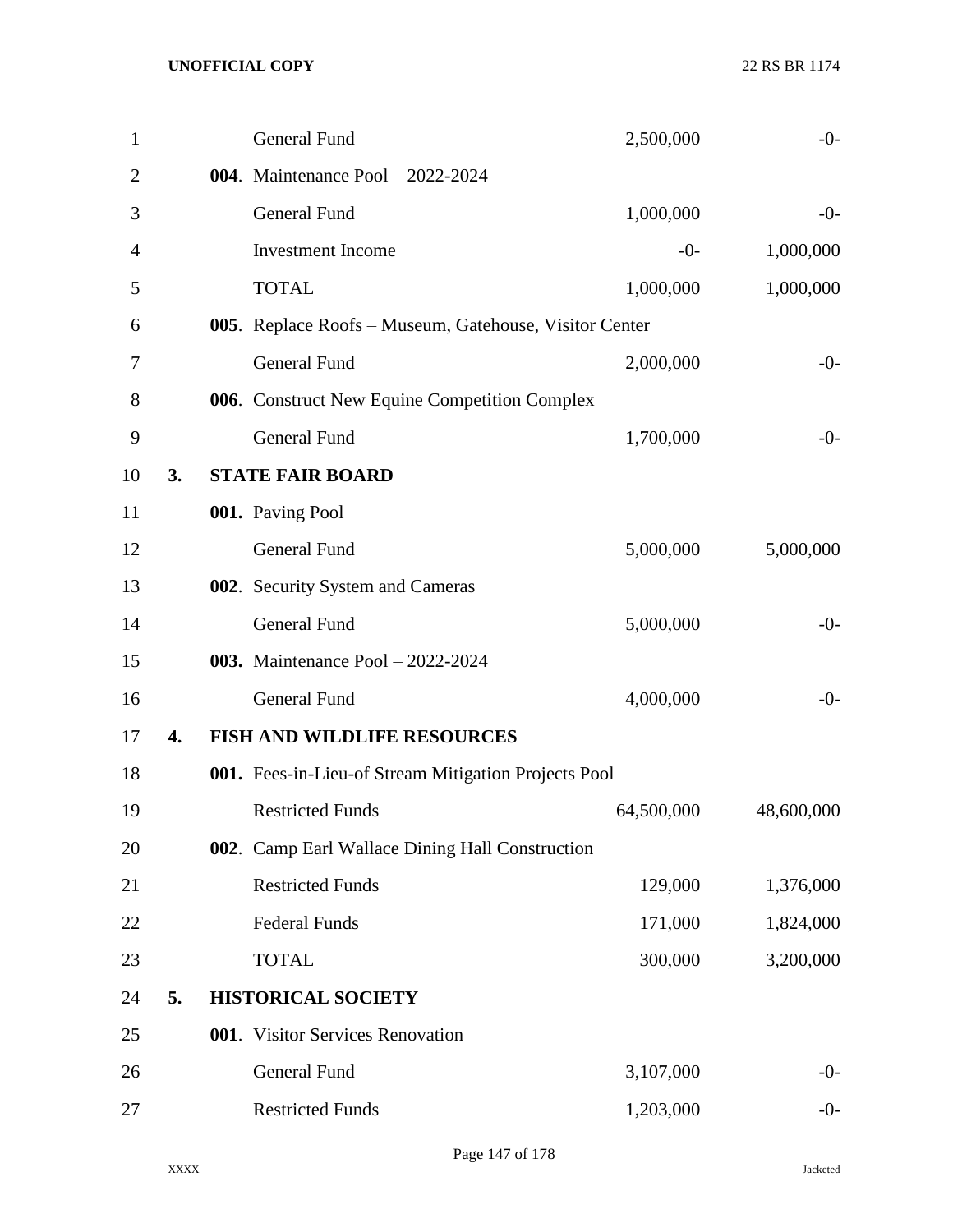| 1              |    | <b>TOTAL</b>                                                                                |                           |                 | 4,310,000 |       | $-0-$     |
|----------------|----|---------------------------------------------------------------------------------------------|---------------------------|-----------------|-----------|-------|-----------|
| $\overline{2}$ |    | 002. History Center Renovation                                                              |                           |                 |           |       |           |
| 3              |    | <b>General Fund</b>                                                                         |                           |                 | 819,000   |       | $-0-$     |
| $\overline{4}$ |    | <b>Restricted Funds</b>                                                                     |                           |                 | 767,000   |       | $-0-$     |
| 5              |    | <b>TOTAL</b>                                                                                |                           |                 | 1,586,000 |       | $-0-$     |
| 6              | 6. | <b>KENTUCKY CENTER FOR THE ARTS</b>                                                         |                           |                 |           |       |           |
| 7              |    | 001. Exterior Repair and Restoration                                                        |                           |                 |           |       |           |
| 8              |    | <b>General Fund</b>                                                                         |                           |                 | 2,500,000 |       | $-0-$     |
| 9              |    | 002. Building Renovation to Improve Security                                                |                           |                 |           |       |           |
| 10             |    | <b>General Fund</b>                                                                         |                           |                 | 1,525,000 |       | $-0-$     |
| 11             |    | 003. Maintenance Pool - 2022-2024                                                           |                           |                 |           |       |           |
| 12             |    | General Fund                                                                                |                           |                 | 240,000   |       | $-0-$     |
| 13             |    | <b>Investment Income</b>                                                                    |                           |                 |           | $-0-$ | 240,000   |
| 14             |    | <b>TOTAL</b>                                                                                |                           |                 | 240,000   |       | 240,000   |
| 15             |    |                                                                                             |                           | <b>PART III</b> |           |       |           |
| 16             |    |                                                                                             | <b>GENERAL PROVISIONS</b> |                 |           |       |           |
| 17             | 1. | Funds Designations: Restricted Funds designated in the biennial budget bills                |                           |                 |           |       |           |
| 18             |    | are classified in the state financial records and reports as the Agency Revenue Fund, State |                           |                 |           |       |           |
| 19             |    | Enterprise Funds (State Parks, State Fair Board, Insurance Administration, and Kentucky     |                           |                 |           |       |           |
| 20             |    | Horse Park), Internal Services Funds (Fleet Management, Computer                            |                           |                 |           |       | Services, |

Correctional Industries, Central Printing, Risk Management, and Property Management),

and selected Fiduciary Funds (Other Expendable Trust Funds). Separate fund records and

reports shall be maintained in a manner consistent with the branch budget bills.

 The sources of Restricted Funds appropriations in this Act shall include all fees (which includes fees for room and board, athletics, and student activities) and rentals, admittances, sales, bond proceeds, licenses collected by law, gifts, subventions, contributions, income from investments, and other miscellaneous receipts produced or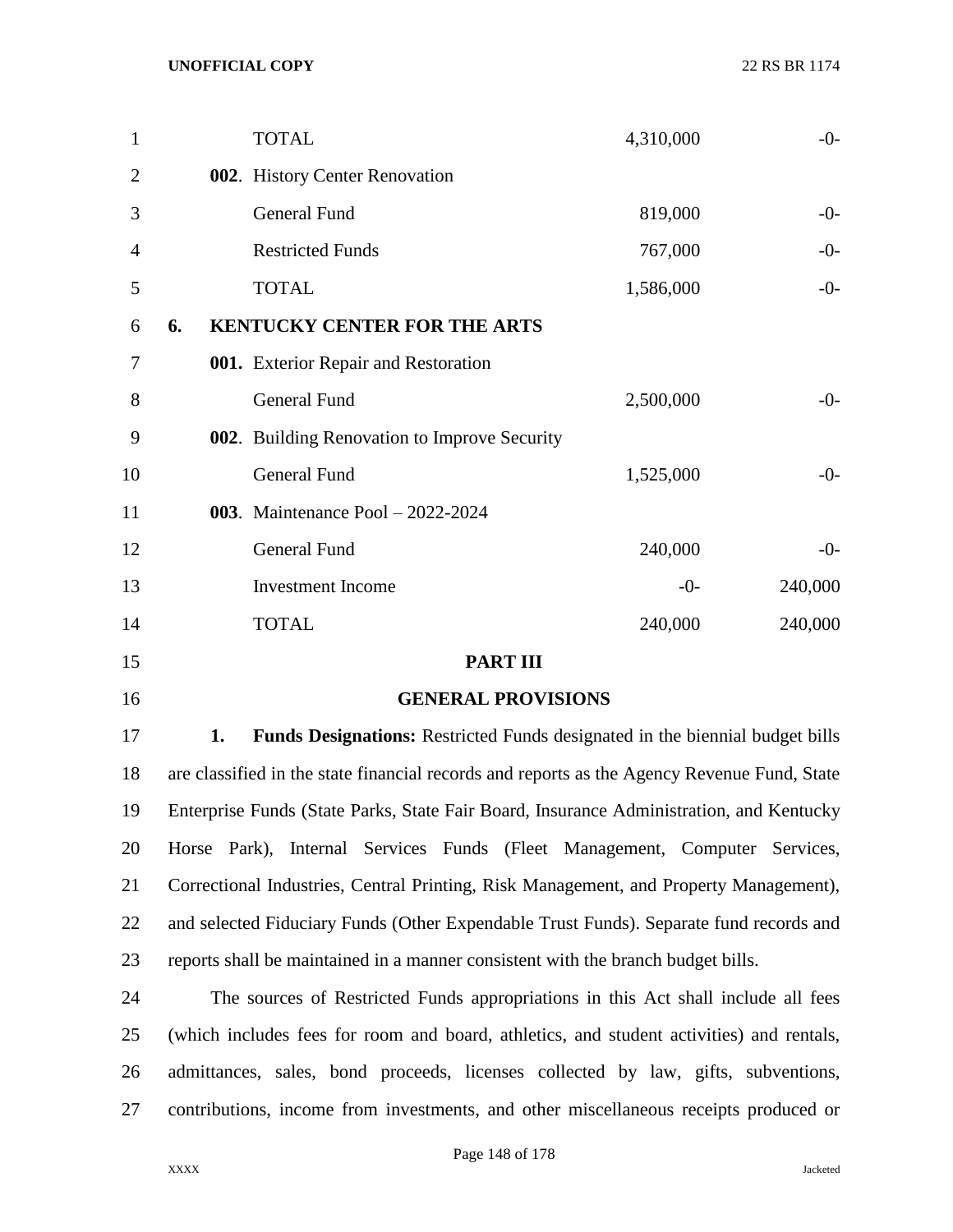received by a budget unit, except as otherwise specifically provided, for the purposes, use, and benefit of the budget unit as authorized by law. Restricted Funds receipts shall be credited and allotted to the respective fund or account out of which a specified appropriation is made in this Act. All receipts of Restricted Funds shall be deposited in the State Treasury and credited to the proper account as provided in KRS Chapters 12, 42, 45, and 48.

 The sources of Federal Funds appropriations in this Act shall include federal subventions, grants, contracts, or other Federal Funds received, income from investments, other miscellaneous federal receipts received by a budget unit, and the Unemployment Compensation Fund, except as otherwise provided, for the purposes, use, and benefit of the budget unit as authorized by law. Federal Funds receipts shall be credited and allotted to the respective fund account out of which a specified appropriation is made in this Act. All Federal Funds receipts shall be deposited in the State Treasury and credited to the proper account as provided in KRS Chapters 12, 42, 45, and 48.

 **2. Expenditure of Excess Restricted Funds or Federal Funds Receipts:** If receipts received or credited to the Restricted Funds or Federal Funds accounts of a budget unit during fiscal year 2022-2023 or fiscal year 2023-2024, and any balance forwarded to the credit of these same accounts from the previous fiscal year, exceed the appropriation made by a specific sum for these accounts of the budget unit as provided in Part I, Operating Budget, of this Act, for the fiscal year in which the excess occurs, the excess funds in the accounts of the budget unit shall become available for expenditure for the purpose of the account during the fiscal year only upon compliance with the conditions and procedures specified in KRS 48.400, 48.500, 48.600, 48.605, 48.610, 48.620, 48.630, 48.730, and 48.800, and with the authorization of the State Budget Director and approval of the Secretary of the Finance and Administration Cabinet.

 Any request made by a budget unit pursuant to KRS 48.630 that relates to Restricted Funds or Federal Funds shall include documentation showing a comparative

Page 149 of 178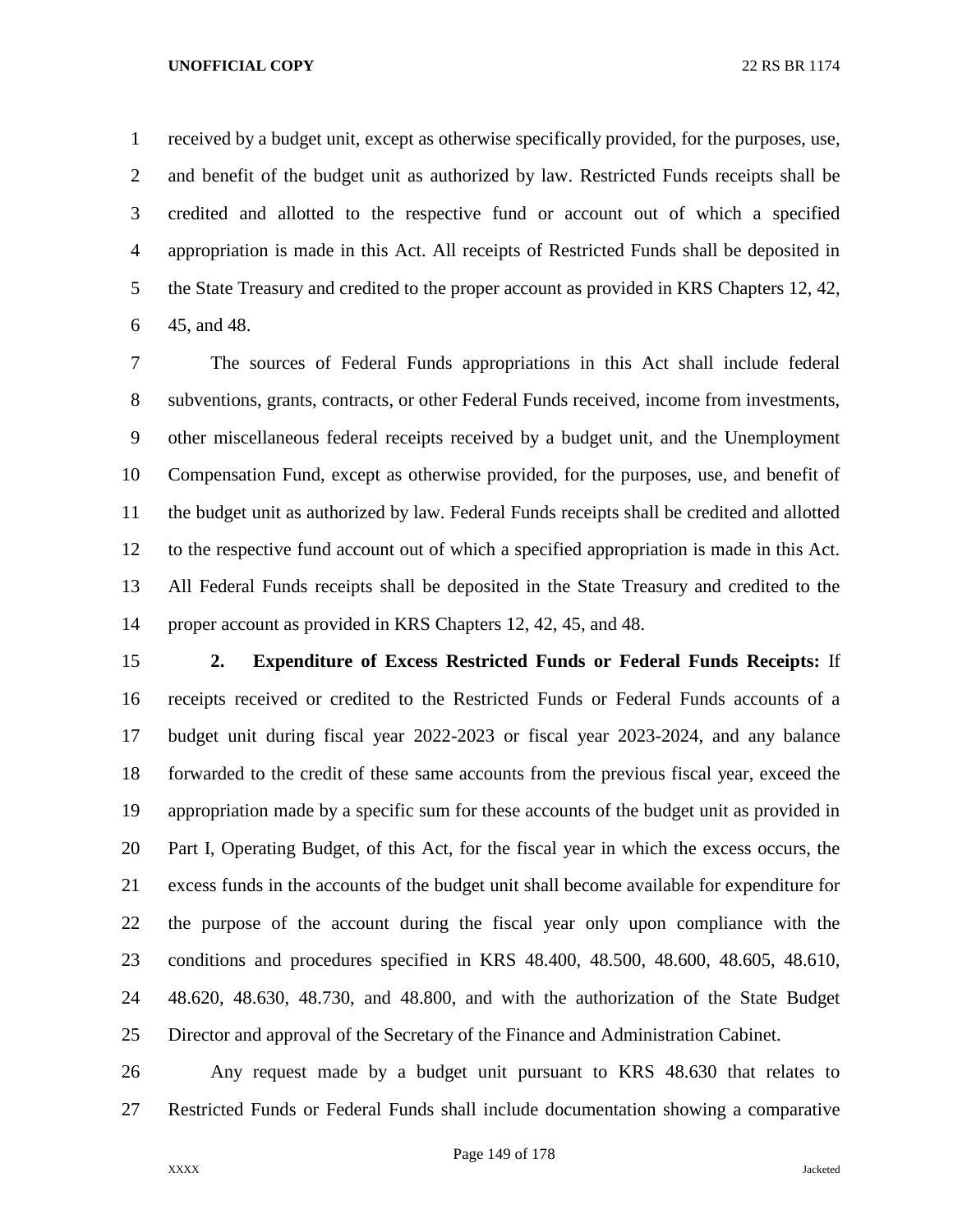statement of revised estimated receipts by fund source and the proposed expenditures by proposed use, with the appropriated sums specified in the Budget of the Commonwealth, and statements which explain the cause, source, and use for any variances which may exist.

 Each budget unit shall submit its reports in print and electronic format consistent with the Restricted Funds and Federal Funds records contained in the fiscal biennium 2022-24 Branch Budget Request Manual and according to the following schedule in each fiscal year: (a) on or before the beginning of each fiscal year; (b) on or before October 1; (c) on or before January 1; and (d) on or before April 1.

 **3. Interim Appropriation Increases:** No appropriation from any fund source shall exceed the sum specified in this Act until the agency has documented the necessity, purpose, use, and source, and the documentation has been submitted to the Interim Joint Committee on Appropriations and Revenue for its review and action in accordance with KRS 48.630 and Part III, 2. of this Act. Proposed revisions to an appropriation contained in the enacted Executive Budget or allotment of an unbudgeted appropriation shall conform to the conditions and procedures of KRS 48.630 and this Act.

 Notwithstanding KRS 48.630(3), (4), and (5), any proposed and recommended actions to increase appropriations for funds specified in Section 2. of this Part shall be scheduled consistent with the timetable contained in that section in order to provide continuous and timely budget information.

 **4. Revision of Appropriation Allotments:** Allotments within appropriated sums for the activities and purposes contained in the enacted Executive Budget shall conform to KRS 48.610 and may be revised pursuant to KRS 48.605 and this Act.

 **5. Permitted Appropriation Obligations:** No state agency, cabinet, department, office, or program shall incur any obligation against the General Fund or Road Fund appropriations contained in this Act unless the obligation may be reasonably determined to have been contemplated in the enacted budget and is based upon

Page 150 of 178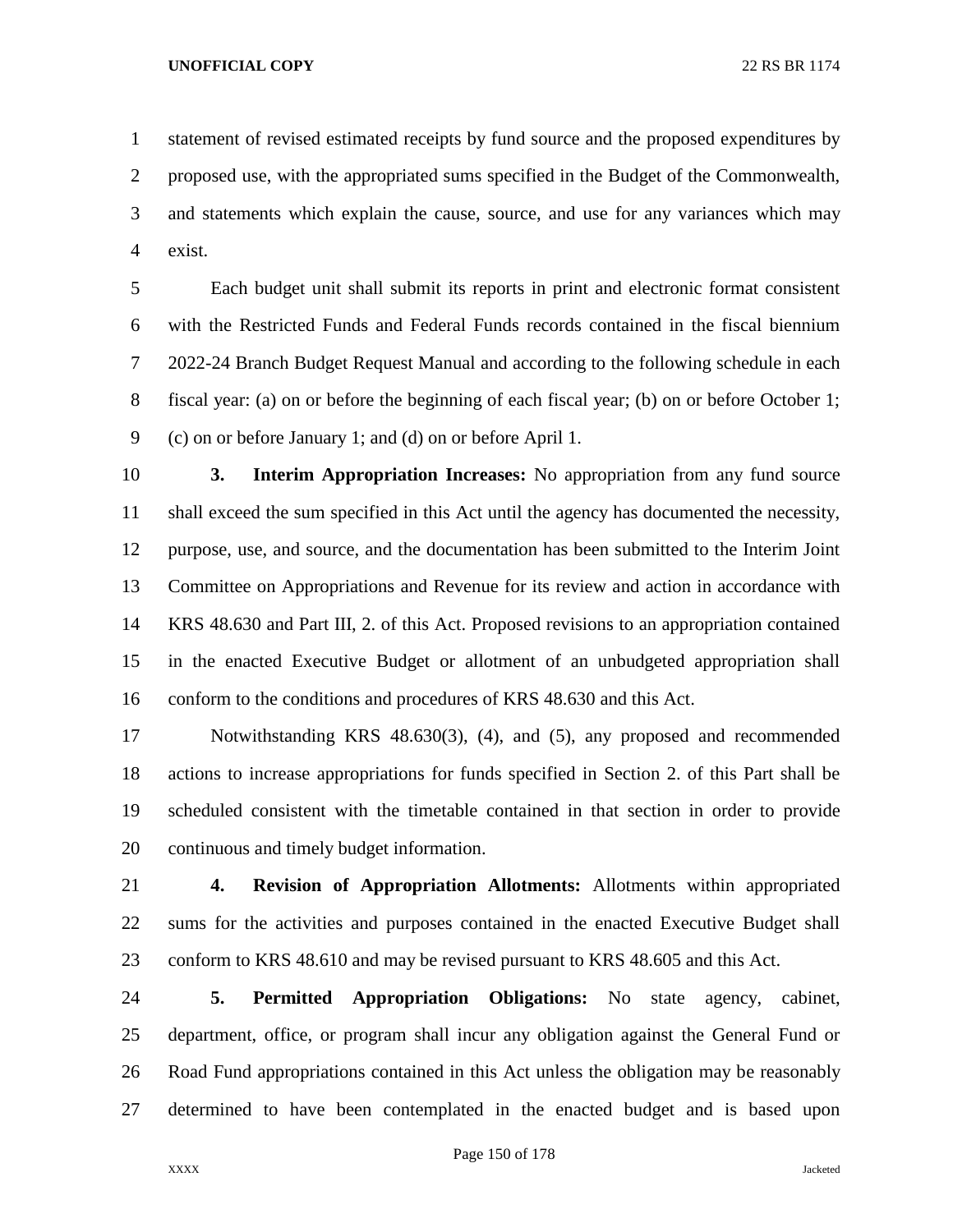supporting documentation considered by the General Assembly and legislative and executive records.

 **6. Lapse of General Fund or Road Fund Appropriations Supplanted by Federal Funds:** Any General Fund or Road Fund appropriation made in anticipation of a lack, loss, or reduction of Federal Funds shall lapse to the General Fund or Road Fund Surplus Account, respectively, to the extent the Federal Funds otherwise become available.

 **7. Federally Funded Agencies:** A state agency entitled to Federal Funds, which would represent 100 percent of the cost of a program, shall conform to KRS 48.730.

 **8. Lapse of General Fund or Road Fund Excess Debt Service Appropriations:** Pursuant to KRS 48.720, any excess General Fund or Road Fund debt service shall lapse to the respective surplus account unless otherwise directed in this Act.

 **9. Statutes in Conflict:** All statutes and portions of statutes in conflict with any of the provisions of this Act, to the extent of the conflict, are suspended unless otherwise provided by this Act.

 **10. Construction of Budget Provisions on Statutory Budget Administration Powers and Duties:** Nothing in this Act is to be construed as amending or altering Chapters 42, 45, and 48 of the Kentucky Revised Statutes pertaining to the duties and powers of the Secretary of the Finance and Administration Cabinet except as otherwise provided in this Act.

 **11. Interpretation of Appropriations:** All questions that arise in interpreting this Act and the Transportation Cabinet budget shall be decided by the Secretary of the Finance and Administration Cabinet, and the decision of the Secretary of the Finance and Administration Cabinet shall be final and conclusive.

 **12. Publication of the Budget of the Commonwealth:** The State Budget Director shall cause the Governor's Office for Policy and Management, within 60 days of adjournment of the 2022 Regular Session of the General Assembly, to publish a final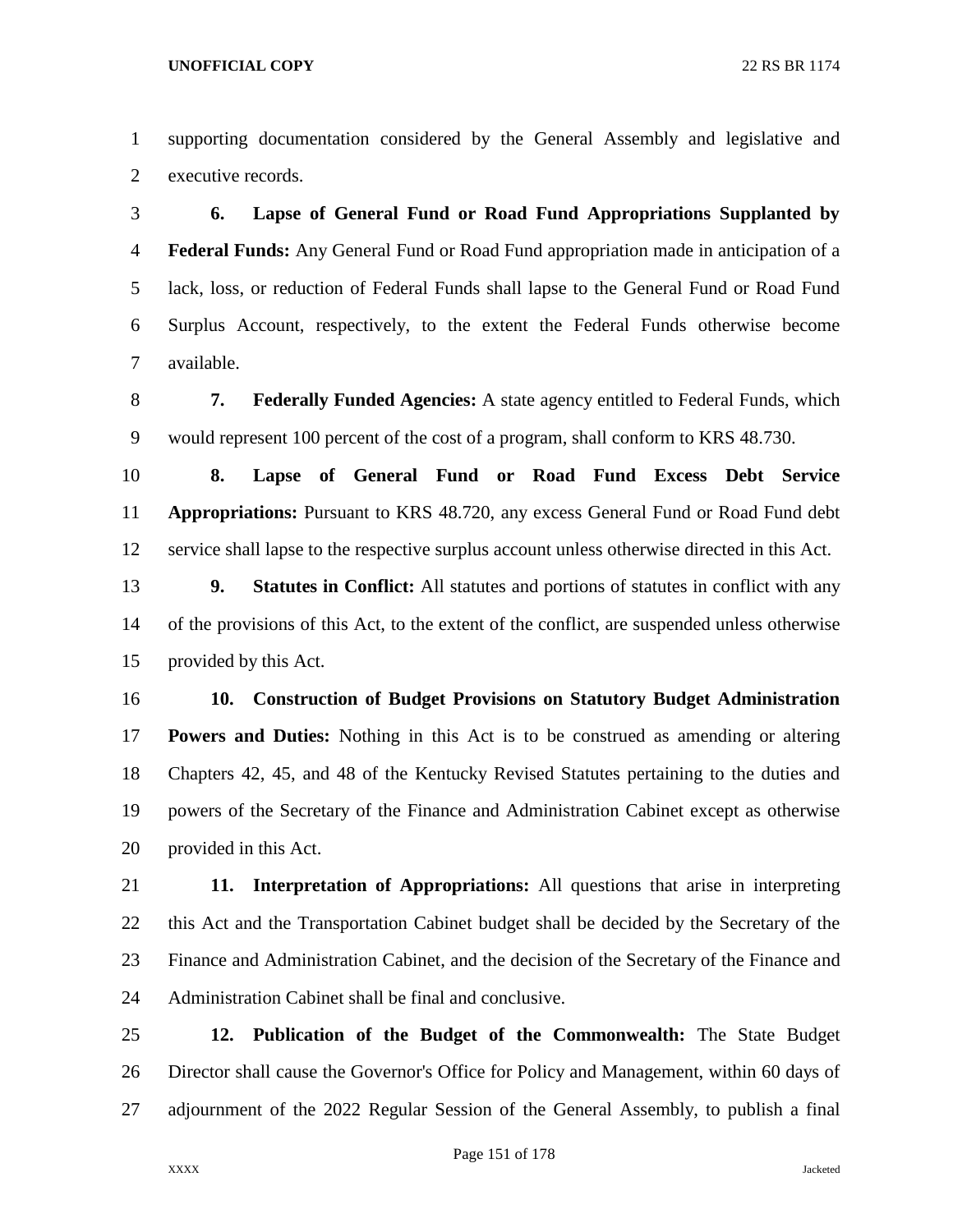enacted budget document, styled the Budget of the Commonwealth, based upon the Legislative Budget, Executive Budget, Transportation Cabinet Budget, and Judicial Budget as enacted by the 2022 Regular Session, as well as other Acts which contain appropriation provisions for the 2022-2024 fiscal biennium, and based upon supporting documentation and legislative records as considered by the 2022 Regular Session. This document shall include, for each agency and budget unit, a consolidated budget summary statement of available regular and continuing appropriated revenue by fund source, corresponding appropriation allocations by program or subprogram as appropriate, budget expenditures by principal budget class, and any other fiscal data and commentary considered necessary for budget execution by the Governor's Office for Policy and Management and oversight by the Interim Joint Committee on Appropriations and Revenue. The enacted Executive Budget and Transportation Cabinet Budget shall be revised or adjusted only upon approval by the Governor's Office for Policy and Management as provided in each Part of this Act and by KRS 48.400 to 48.810, and upon review and approval by the Interim Joint Committee on Appropriations and Revenue.

 **13. State Financial Condition:** Pursuant to KRS 48.400, the State Budget Director shall monitor and report on the financial condition of the Commonwealth.

 **14. Prorating Administrative Costs:** The Secretary of the Finance and Administration Cabinet is authorized to establish a system or formula or a combination of 20 both for prorating the administrative costs of the Finance and Administration Cabinet, the Department of the Treasury, and the Office of the Attorney General relative to the administration of programs in which there is joint participation by the state and federal governments for the purpose of receiving the maximum amount of participation permitted under the appropriate federal laws and regulations governing the programs. The receipts and allotments under this section shall be reported to the Interim Joint Committee on Appropriations and Revenue prior to any transfer of funds.

# **15. Construction of Budget Provisions Regarding Executive Reorganization**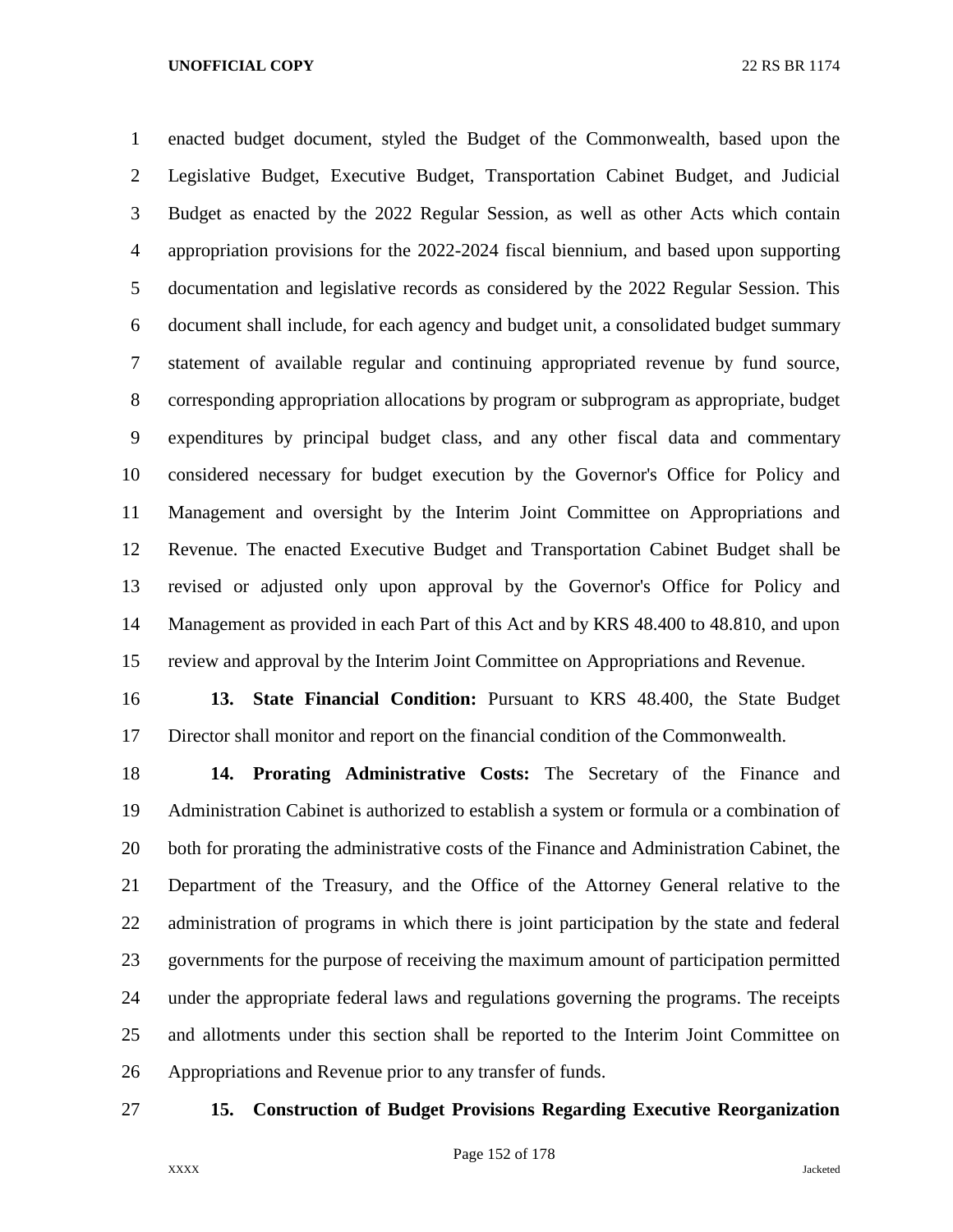**Orders:** Nothing in this Act shall be construed to confirm or ratify, under KRS 12.028, any executive reorganization order unless the executive order was confirmed or ratified by appropriate amendment to the Kentucky Revised Statutes in another Act of the 2022 Regular Session of the General Assembly.

 **16. Budget Planning Report:** By August 15, 2023, the State Budget Director, in conjunction with the Consensus Forecasting Group, shall provide to each branch of government, pursuant to KRS 48.120, a budget planning report.

 **17. Tax Expenditure Revenue Loss Estimates:** By November 30, 2023, the Office of State Budget Director shall provide to each branch of government detailed estimates for the General Fund and Road Fund for the current and next two fiscal years of the revenue loss resulting from tax expenditures. The Department of Revenue shall provide assistance and furnish data, which is not restricted by KRS 131.190. "Tax expenditure" as used in this section means an exemption, exclusion, or deduction from the base of a tax, a credit against the tax, a deferral of a tax, or a preferential tax rate. The estimates shall include for each tax expenditure the amount of revenue loss, a citation of the legal authority for the tax expenditure, the year in which it was enacted, and the tax year in which it became effective.

 **18. Duplicate Appropriations:** Any appropriation item and sum in Parts I to X of this Act and in an appropriation provision in any Act of the 2022 Regular Sessions which constitutes a duplicate appropriation shall be governed by KRS 48.312.

 **19. Priority of Individual Appropriations:** KRS 48.313 shall control when a total or subtotal figure in this Act conflicts with the sum of the appropriations of which it consists.

 **20. Severability of Budget Provisions:** Appropriation items and sums in Parts I to X of this Act shall conform to KRS 48.311. If any section, any subsection, or any provision is found by a court of competent jurisdiction in a final, unappealable order to be invalid or unconstitutional, the decision of the courts shall not affect or impair any of the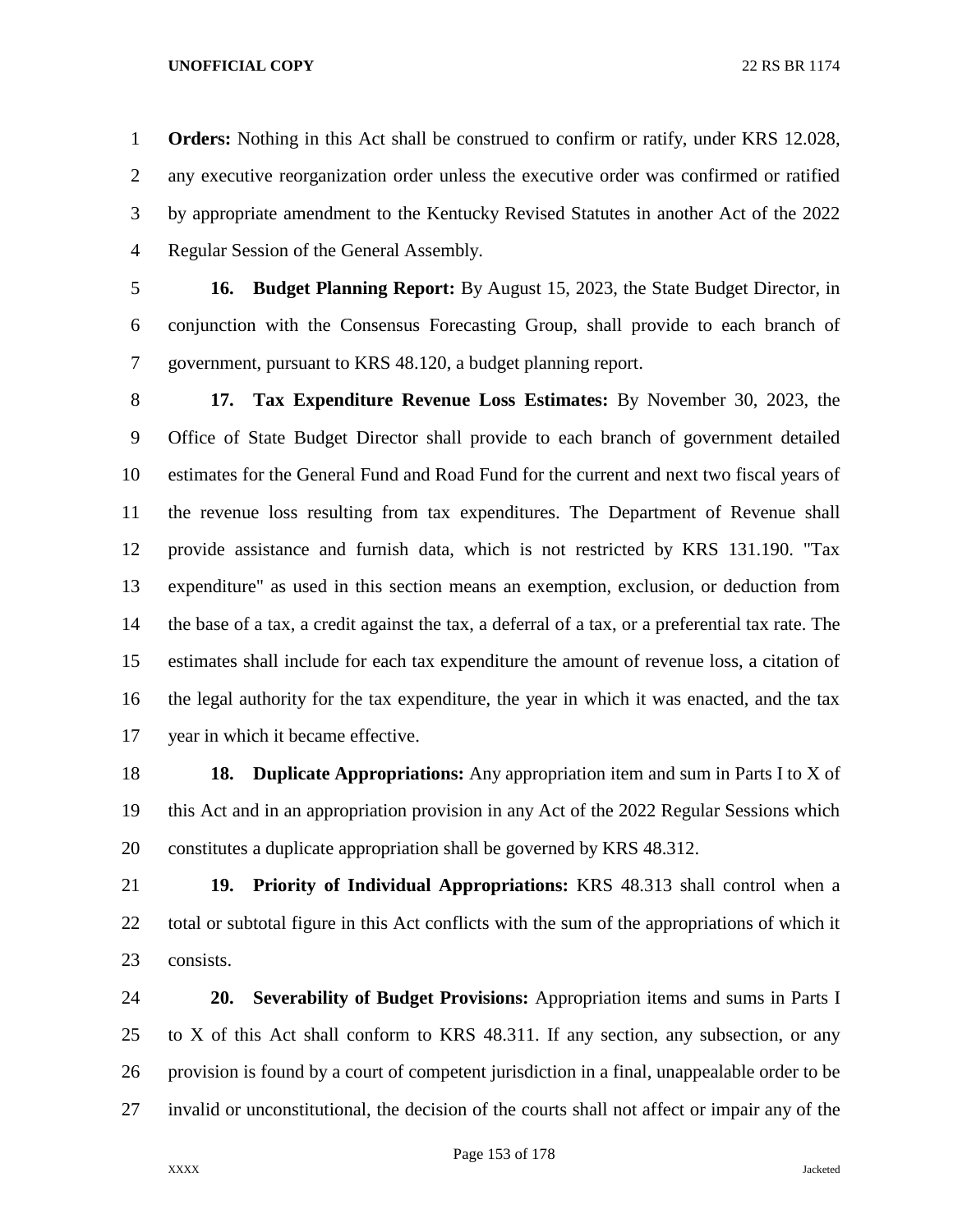remaining sections, subsections, or provisions.

 **21. Unclaimed Lottery Prize Money:** For fiscal year 2022-2023 and fiscal year 2023-2024, all unclaimed lottery prize money under KRS 154A.110(3) shall be credited to the Kentucky Educational Excellence Scholarship Reserve Account to be held as a subsidiary account within the Finance and Administration Cabinet for the purpose of funding the KEES Program as appropriated in this Act. If the Kentucky Higher Education Assistance Authority certifies to the State Budget Director that the appropriations in this Act for the KEES Program under the existing award schedule are insufficient to meet funds required for eligible applicants, then the State Budget Director shall provide the necessary allotment of funds in the balance of the KEES Reserve Account to fund the KEES Program. Actions taken under this section shall be reported to the Interim Joint Committee on Appropriations and Revenue on a timely basis.

 **22. Workers' Compensation:** Notwithstanding KRS 342.340(1) and 803 KAR 25:021, Section 5, the Personnel Cabinet shall be exempt from procuring excess risk insurance in fiscal year 2022-2023 and fiscal year 2023-2024 for the Workers' Compensation Benefits and Reserve Program administered by the Cabinet.

 **23. Carry Forward and Undesignated General Fund and Road Fund Carry Forward:** Notwithstanding KRS 48.700 and 48.705, and other Parts of this Act, the Secretary of the Finance and Administration Cabinet shall determine and certify, within 30 days of the close of fiscal year 2021-2022 and fiscal year 2022-2023, the actual amount of undesignated balance of the General Fund and the Road Fund for the year just ended. The amounts from the undesignated fiscal year 2021-2022 and fiscal year 2022- 2023 General Fund and Road Fund balances that are designated and carried forward for budgeted purposes in the 2022-24 fiscal biennium shall be determined by the State Budget Director during the close of the respective fiscal year and shall be reported to the Interim Joint Committee on Appropriations and Revenue within 30 days of the close of the fiscal year. Any General Fund undesignated balance in excess of the amount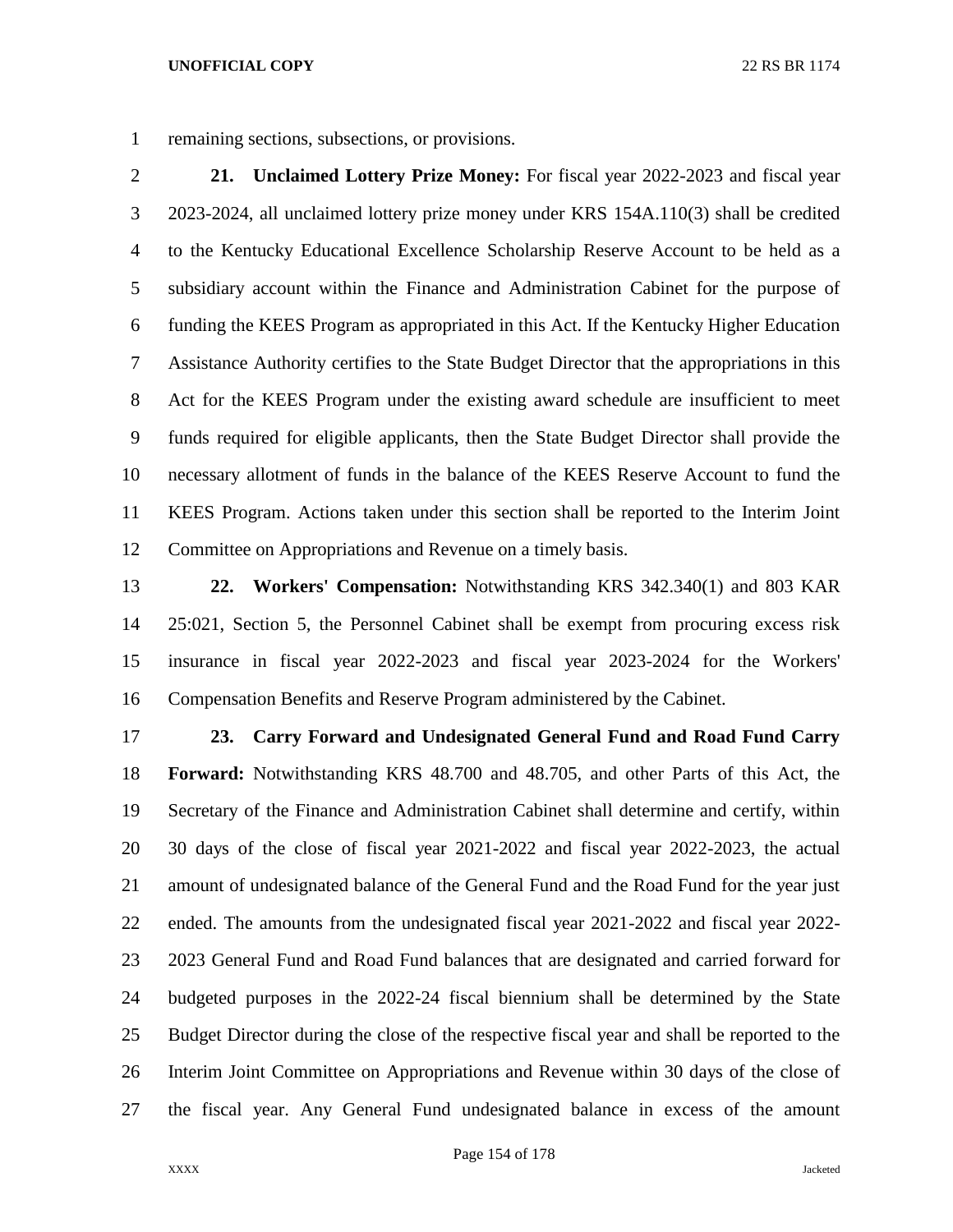designated for budgeted purposes under this section shall be made available for the General Fund Surplus Expenditure Plan contained in Part VII of this Act unless otherwise provided in this Act. The Road Fund undesignated balance in excess of the amount designated for budgeted purposes under this section shall be made available for the Road Fund Surplus Expenditure Plan contained in Part IX of this Act unless otherwise provided in this Act.

 **24. Reallocation of Appropriations Among Budget Units:** Notwithstanding any statute to the contrary, or provisions of this Act, the Secretary of a Cabinet, the Commissioner of the Department of Education, and other agency heads may request a reallocation among budget units under his or her administrative authority up to ten percent of General Fund appropriations contained in Part I, Operating Budget, of this Act for fiscal years 2021-2022, 2022-2023, and 2023-2024 for approval by the State Budget Director. A request shall explain the need and use for the transfer authority under this section. The amount of transfer of General Fund appropriations shall be separately recorded and reported in the system of financial accounts and reports provided in KRS Chapter 45. The State Budget Director shall report a transfer made under this section, in writing, to the Interim Joint Committee on Appropriations and Revenue.

 **25. Appropriations Expenditure Purpose and Transfer Restrictions:** Funds appropriated in this Act shall not be expended for any purpose not specifically authorized by the General Assembly in this Act nor shall funds appropriated in this Act be transferred to or between any cabinet, department, board, commission, institution, agency, or budget unit of state government unless specifically authorized by the General Assembly in this Act and KRS 48.400 to 48.810. Compliance with the provisions of this section shall be reviewed and determined by the Interim Joint Committee on Appropriations and Revenue.

 **26. Budget Implementation:** The General Assembly directs that the Executive Branch shall carry out all appropriations and budgetary language provisions as contained

Page 155 of 178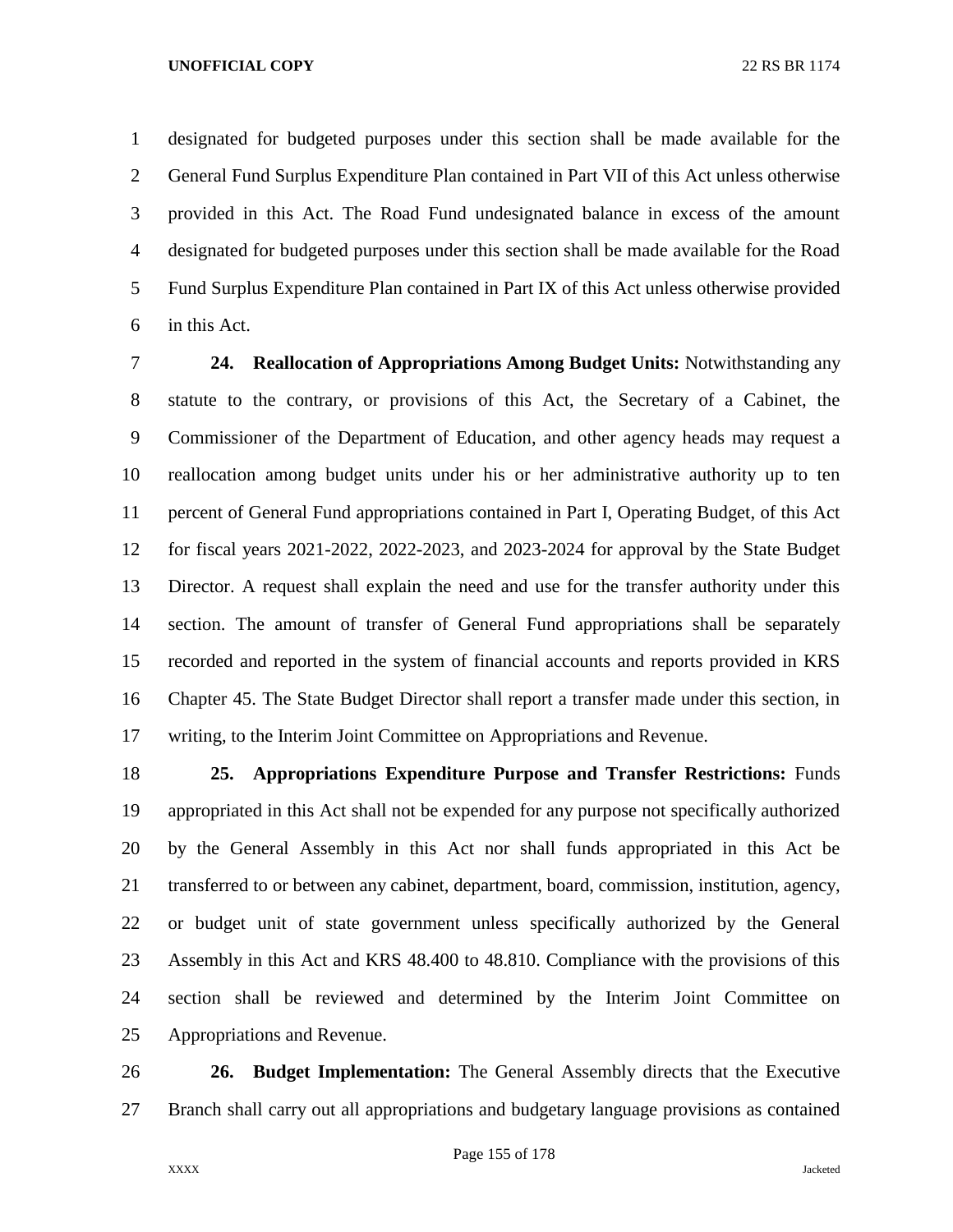in the State/Executive Budget. The Legislative Research Commission shall review quarterly expenditure data to determine if an agency is out of compliance with this directive. If the Legislative Research Commission suspects that any entity has acted in non-conformity with this section, the Legislative Research Commission may order an audit or review at the agency's expense. Such audit findings, reviews, and reports shall be subject to the Kentucky Open Records Law.

 **27. Information Technology:** All authorized computer information technology projects shall submit a semiannual progress report to the Capital Projects and Bond Oversight Committee. The reporting process shall begin six months after the project is authorized and shall continue through completion of the project. The initial report shall establish a timeline for completion and cash disbursement schedule. Each subsequent report shall update the timeline and budgetary status of the project and explain in detail any issues with completion date and funding.

 **28. Equipment Service Contracts and Energy Efficiency Measures:** The General Assembly mandates that the Finance and Administration Cabinet review all equipment service contracts to maximize savings to the Commonwealth to strictly adhere to the provisions of KRS 56.772, 56.782, and 56.784 in maximizing the use of energy efficiency measures.

 **29. Debt Restructuring:** Notwithstanding any other provision of the Kentucky Revised Statutes, no General Fund or Road Fund debt restructuring transactions shall be undertaken during the 2022-2024 fiscal biennium.

 **30. Effects of Subsequent Legislation:** If any measure enacted during the 2022 Regular Session of the General Assembly subsequent to this Act contains an appropriation or is projected to increase or decrease General Fund revenues, the amount in the Budget Reserve Trust Fund shall be revised to accommodate the appropriation or the reduction or increase in projected revenues. Notwithstanding any provision of KRS 48.120(4) and (5) to the contrary, the official enacted revenue estimates of the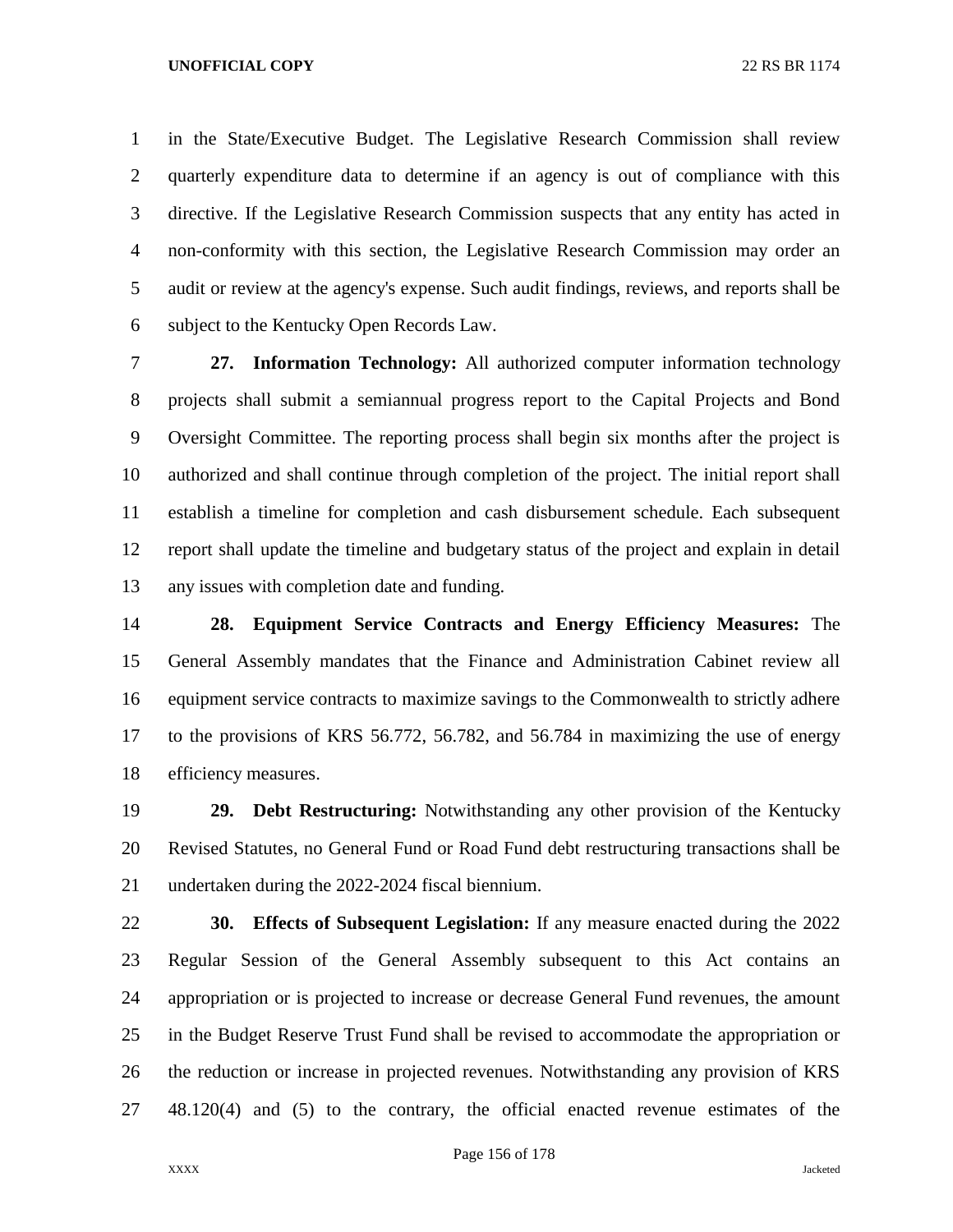Commonwealth described in KRS 48.120(5) shall be adjusted at the conclusion of the 2022 Regular Session of the General Assembly, respectively, to incorporate any projected revenue increases or decreases that will occur as a result of actions taken by the General Assembly subsequent to the passage of this Act by both chambers.

 **31. Permitted Use of Water and Sewer Bond Funds:** Notwithstanding Part II, (3) of this Act and any statute to the contrary, any balances remaining for either closed or open project grant agreements authorized pursuant to bond pools set forth in 2003 Ky. Acts ch. 156, Part II, A., 3., d. Water and Sewer Resources Development Fund for Tobacco Counties and e. Water and Sewer Resources Development Fund For Coal Producing Counties; 2005 Ky. Acts ch. 173, Part II, A., 3., 003. Infrastructure for Economic Development Fund for Coal-Producing Counties and 004. Infrastructure for Economic Development Fund for Tobacco Counties; 2006 Ky. Acts ch. 252, Part II, A., 2., 003. Infrastructure for Economic Development Fund for Non-Coal Producing Counties and 004. Infrastructure for Economic Development Fund for Coal-Producing Counties; 2008 Ky. Acts ch. 123, Section 3., 004. Infrastructure for Economic Development Fund for Coal-Producing Counties and 005. Infrastructure for Economic Development Fund for Non-Coal Producing Counties; and 2008 Ky. Acts ch. 174, Section 2.; and 2009 Ky. Acts ch. 87, Section 2. shall not lapse and shall remain to the credit of projects previously authorized by the General Assembly unless expressly reauthorized and reallocated by action of the General Assembly.

 **32. Jailer Canteen Accounts:** Notwithstanding KRS 67.0802(6)(a), any compensation resulting from the disposal of real or personal property that was purchased from a canteen account under KRS 441.135 shall be returned to the canteen account from which the real or personal property was originally purchased. All proceeds resulting from the disposal of real or personal property purchased from a canteen account shall be reported to the Interim Joint Committee on Appropriations and Revenue by December 1 of each fiscal year.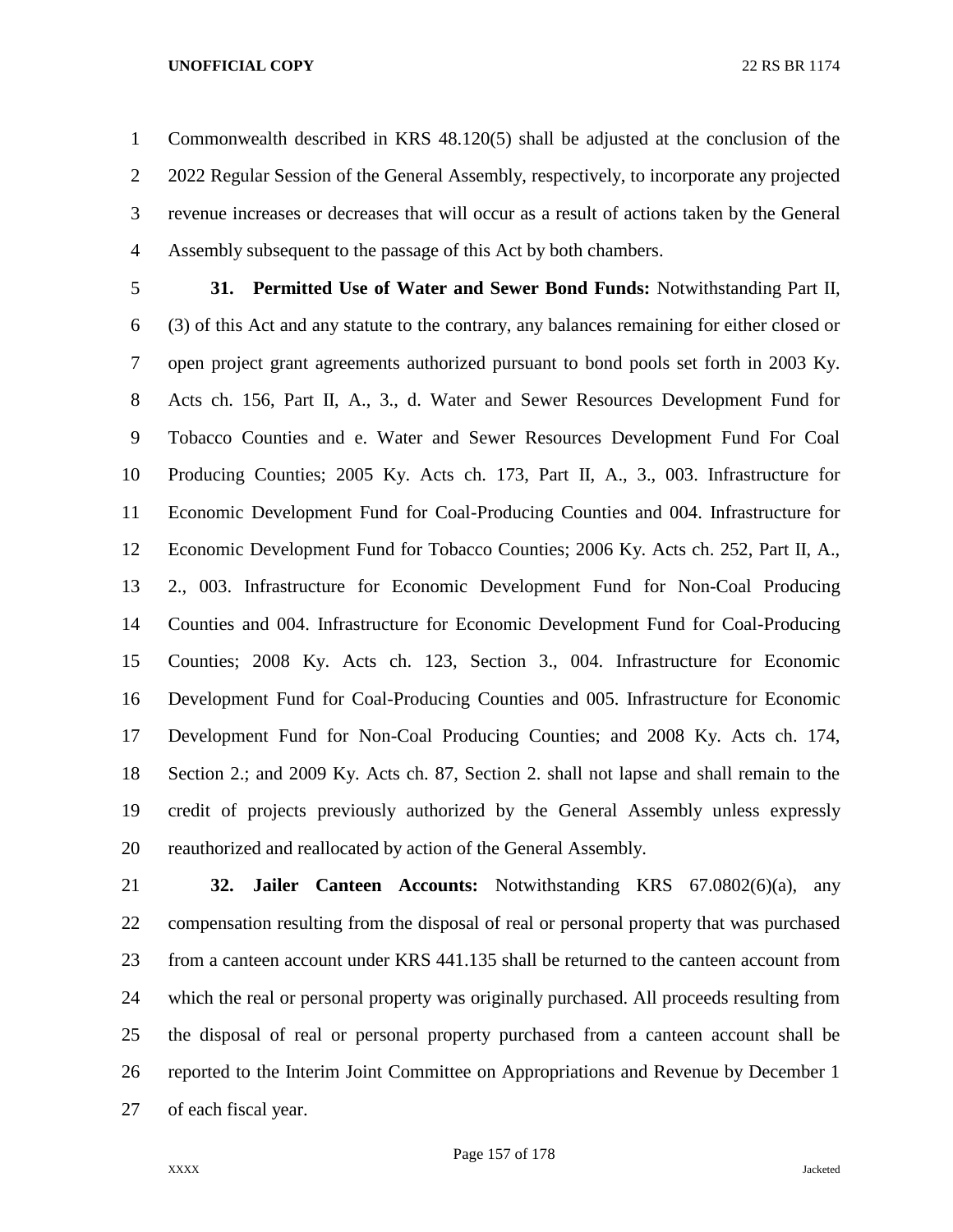**33. COVID-19 Federal Funds:** No Federal Funds received from the Coronavirus, Aid, Relief and Economic Security (CARES) Act or any other Federal Funds related to the COVID-19 emergency response shall be used to establish any new programs unless those new programs can be fully supported from existing appropriation amounts once all of the Federal Funds have been expended. No new positions shall be established unless those new positions are established as federally funded time-limited positions. The Office of State Budget Director shall prepare a quarterly report for all federal pandemic relief funds. The report shall include, at a minimum, the federal grant program name, the recipient, the purpose of the funding, the total award amount, expenditures to-date, and the fund source and amounts of any state funds that have been supplanted. The report shall be submitted to the Legislative Research Commission, Office of Budget Review, by the 20th of each month following the end of the fiscal quarter during the 2022-2024 fiscal biennium.

 **34. Approval of State Aircraft Travel:** Notwithstanding KRS 44.060, 45.101, 174.508, and any other statute or administrative regulation to the contrary, the use of state aircraft by any secretary of any Executive Branch cabinet for out-of-state travel shall be approved by the Secretary of the Finance and Administration Cabinet. The Secretary of the Finance and Administration Cabinet shall only approve requests which document that the use of state aircraft is the lowest cost option as measured by both travel costs and travel time. The Secretary of the Finance and Administration Cabinet shall not designate approval authority for out-of-state travel on state aircraft by Executive Branch cabinet secretaries to any other person. Any requests and documentation regarding the use of state aircraft collected by the Secretary of the Finance and Administration Cabinet shall be subject to the Kentucky Open Records Act, KRS 61.870 to 61.884.

 **35. Carryforward of American Rescue Plan Act Federal Appropriations:**  Notwithstanding KRS 45.229, any unexpended federal funds from the American Rescue Plan Act Federal Fund appropriations shall not lapse and shall carry forward into fiscal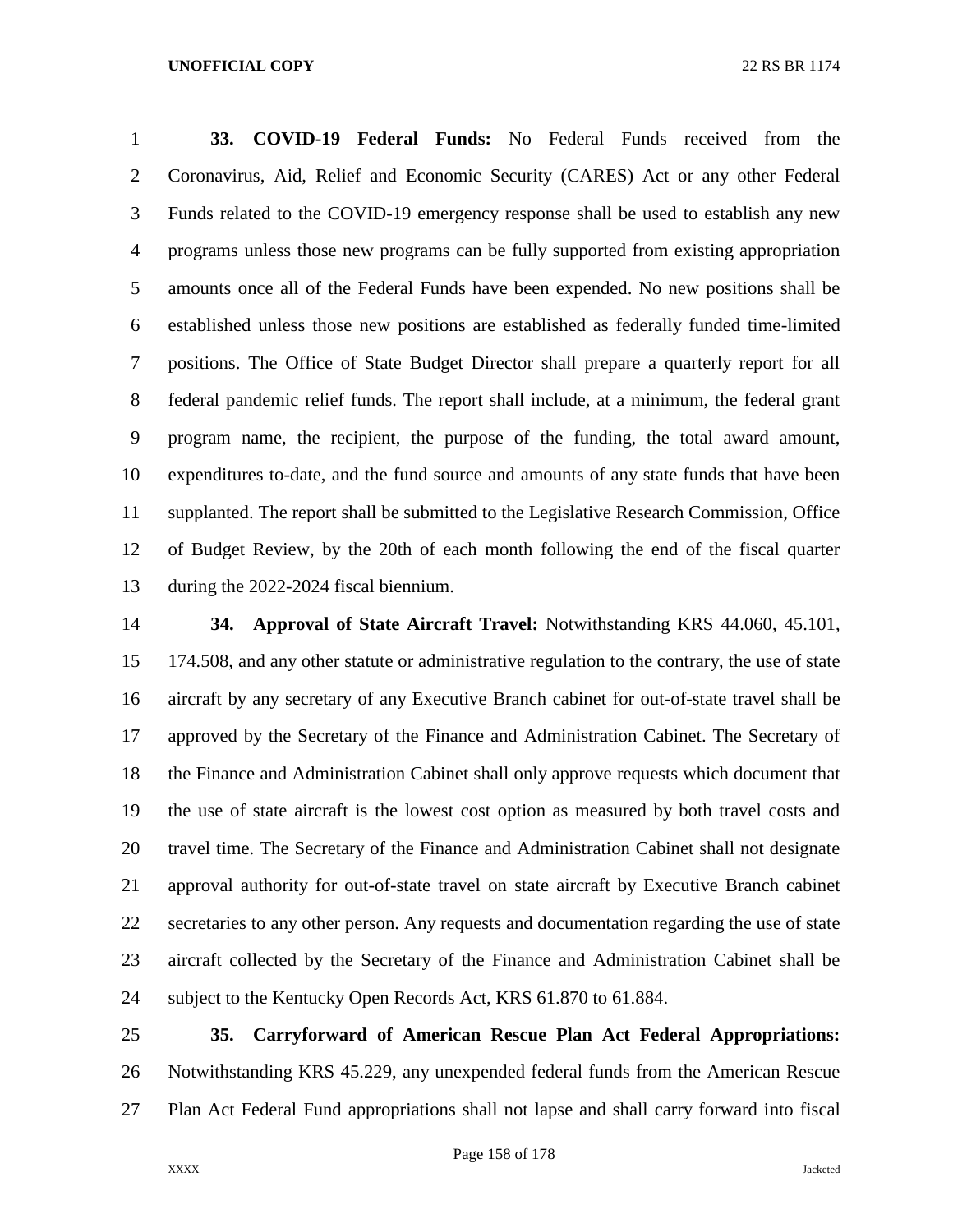years 2022-2023 and 2023-2024.

 **36. Kentucky Agricultural Finance Corporation:** Notwithstanding KRS 247.978(2), the total amount of principal which a qualified applicant may owe the Kentucky Agricultural Finance Corporation at any one time shall not exceed \$5,000,000.

 **37. Administrative Fee on Infrastructure for Economic Development Fund Projects:** A one-half of one percent administrative fee is authorized to be paid to the Kentucky Infrastructure Authority for the administration of each project funded by the Infrastructure for Economic Development Fund for Coal-Producing Counties and the Infrastructure for Economic Development Fund for Tobacco Counties. These administrative fees shall be paid, upon inception of the project, out of the fund from which the project was allocated.

 **38. Charges for Federal, State, and Local Audits:** Any additional expenses incurred by the Auditor of Public Accounts for required audits of Federal Funds shall be charged to the government or agency that is the subject of the audit. The Auditor of Public Accounts receives General Fund appropriations for audits of the statewide systems of personnel and payroll, cash and investments, revenue collection, and the state accounting system. Any expenses incurred by the Auditor of Public Accounts for any other audits shall be charged to the agency that is the subject of such audit. The Auditor of Public Accounts shall maintain a record of all time and expenses for each audit or investigation.

 Any expenses incurred by the Auditor of Public Accounts for auditing individual governmental entities when mandated by a legislative committee shall be charged to the agency or entity receiving audit services.

 **39. Personnel Board Operating Assessment:** Each agency of the Executive Branch with employees covered by KRS Chapter 18A shall be assessed each fiscal year the amount required for the operation of the Personnel Board. The agency assessment shall be determined by the Secretary of the Finance and Administration Cabinet based on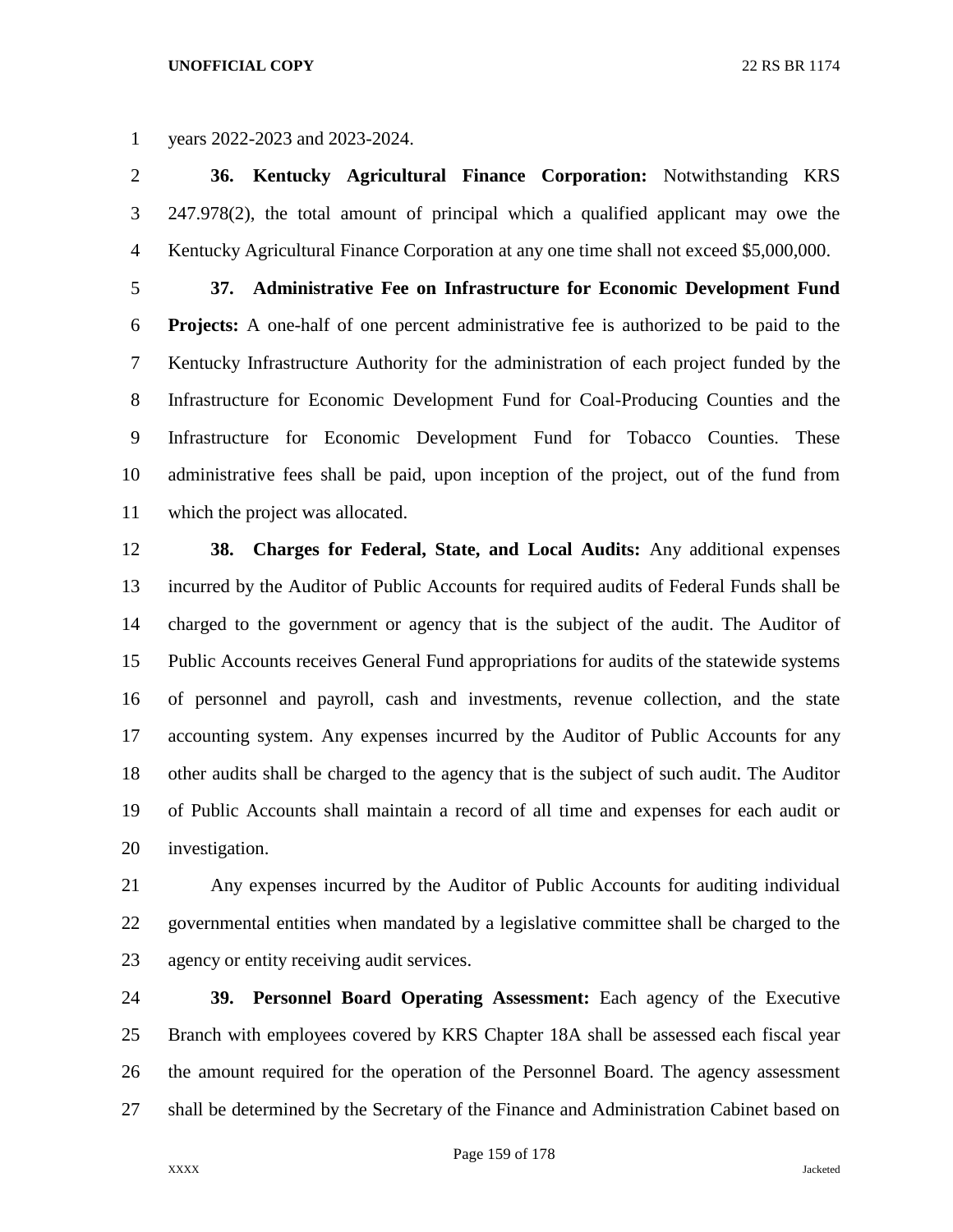the authorized full-time positions of each agency on July 1 of each year of the biennium.

The Secretary of the Finance and Administration Cabinet shall collect the assessment.

 **40. Water Withdrawal Fees:** The water withdrawal fees imposed by the Kentucky River Authority shall not be subject to state and local taxes. Notwithstanding KRS 151.710(10), Tier I water withdrawal fees shall be used to support the operations of the Authority and for contractual services for water supply and quality studies.

 **41. Urgent Needs School Assistance:** If a school district receives an allotment for an Urgent Needs School authorized in 2014 Ky. Acts ch. 117, Part I, A., 28., (5), 2014 Ky. Acts ch. 117, Part I, C., 1., (19)(b), 2016 Ky. Acts ch. 149, Part I, A., 28., (4) and (5), 2018 Ky. Acts ch. 169, Part I, A., 27., (3), or 2021 Ky. Acts ch. 169, Part I, A,. 28., (3), and subsequently, as a result of litigation or insurance, receives funds for the original facility, the school district shall reimburse the Commonwealth an amount equal to that received for such purposes. If the litigation or insurance receipts are less than the amount received, the district shall reimburse the Commonwealth an amount equal to that received as a result of litigation or insurance less the district's costs and legal fees in securing the judgment or payment. Any funds received in this manner shall be deposited in the General Fund.

 **42. Premium and Retaliatory Taxes:** Notwithstanding KRS 304.17B-021(4)(d), premium taxes collected under KRS Chapter 136 from any insurer and retaliatory taxes collected under KRS 304.3-270 from any insurer shall be credited to the General Fund.

 **43. Monthly Per Employee Health Insurance Benefits Assessment:** The Personnel Cabinet shall collect a benefits assessment per month per employee eligible for health insurance coverage in the state group for duly authorized use by the Personnel Cabinet in administering its statutory and administrative responsibilities, including but not limited to administration of the Commonwealth's health insurance program.

 **44. Military Pension Exclusion:** Notwithstanding KRS Chapter 141.019, for taxable years beginning on or after January 1, 2022, in addition to the exclusion provided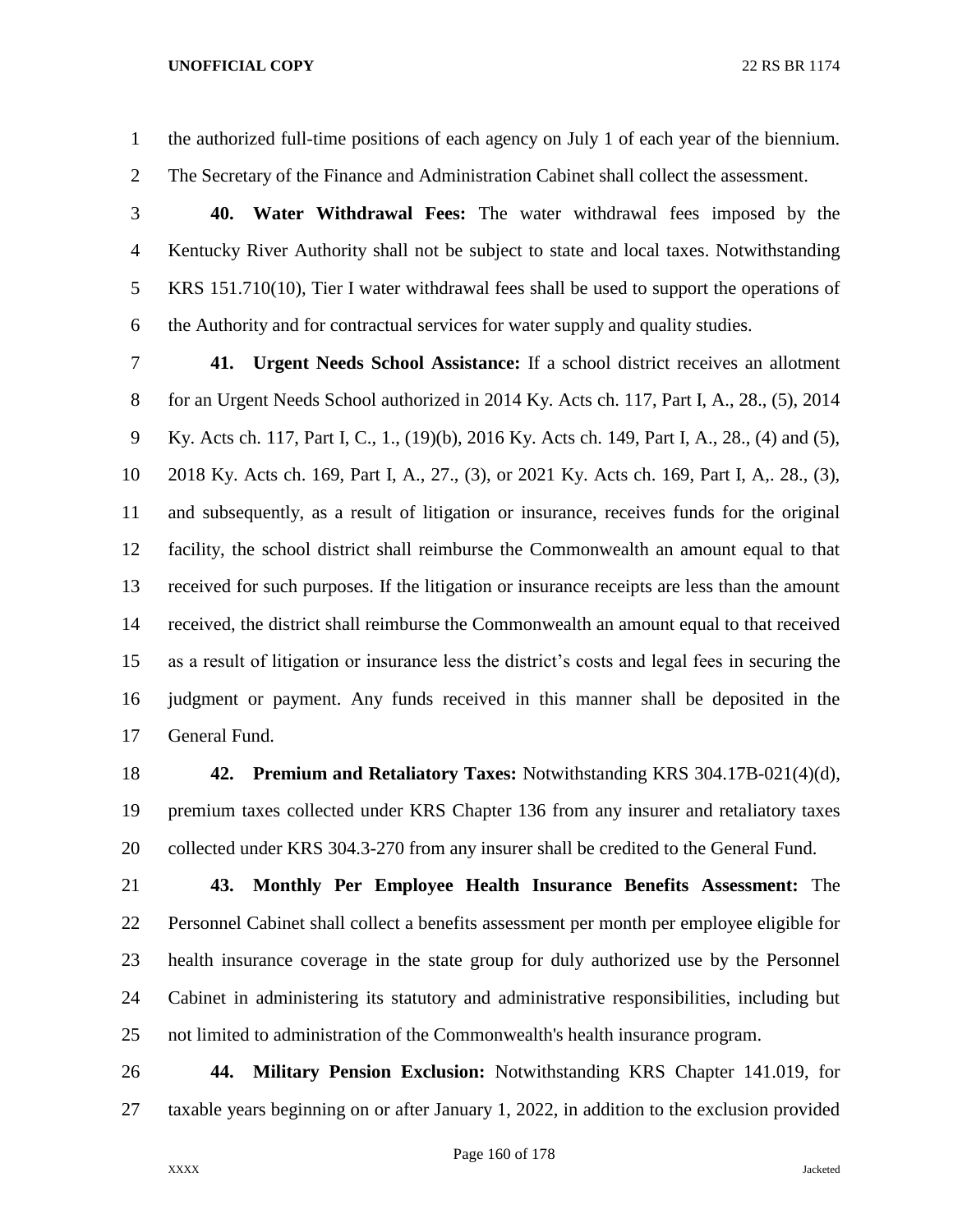| $\mathbf{1}$   |                | in KRS $141.019(1)(g)1.b$ , an additional exclusion from adjusted gross income shall be  |
|----------------|----------------|------------------------------------------------------------------------------------------|
| $\overline{2}$ |                | provided for distributions from military pension plans received by a:                    |
| 3              | (a)            | Retired member of the active duty components of the Armed Forces of the                  |
| $\overline{4}$ | United States, |                                                                                          |
| 5              | (b)            | Retired member of the reserve components of the Armed Forces of the United               |
| 6              | States,        |                                                                                          |
| 7              | (c)            | Retired member of the National Guard, and                                                |
| $8\,$          | (d)            | Retired member's surviving spouse or former spouse under a survivor benefit              |
| 9              |                | plan derived from the retired member's military pension plan.                            |
| 10             |                | <b>45. Expungement Fees:</b> Notwithstanding KRS 431.073(10) and (11), 431.078(7),       |
| 11             |                | and 431.0795, no filing fee for expungement and no expungement fees shall be charged.    |
| 12             |                | <b>PART IV</b>                                                                           |
| 13             |                | STATE SALARY/COMPENSATION, BENEFIT, AND EMPLOYMENT POLICY                                |
| 14             | 1.             | Authorized Personnel Complement: On July 1, 2022, and July 1, 2023, the                  |
| 15             |                | Personnel Cabinet and the Office of State Budget Director shall establish a record for   |
| 16             |                | each budget unit of authorized permanent full-time and other positions based upon the    |
| 17             |                | enacted Executive Budget of the Commonwealth and any adjustments authorized by           |
| 18             |                | provisions in this Act. The total number of filled permanent full-time and all other     |
| 19             |                | positions shall not exceed the authorized complements pursuant to this section. An       |
| 20             |                | agency head may request an increase in the number of authorized positions to the State   |
| 21             |                | Budget Director. Upon approval of the State Budget Director, the Secretary of the        |
| 22             |                | Personnel Cabinet may authorize the employment of individuals in addition to the         |
| 23             |                | authorized complement. A report of the actions authorized in this section shall be       |
| 24             |                | provided to the Legislative Research Commission on a monthly basis.                      |
| 25             | 2.             | Salary Increment: Notwithstanding KRS 18A.355, relating to anniversary                   |
| 26             |                | date, and notwithstanding KRS $156.808(6)(e)$ , and $163.032(1)$ , a five percent salary |

increase is provided, effective May 1, 2022, on the base salary or wages of each eligible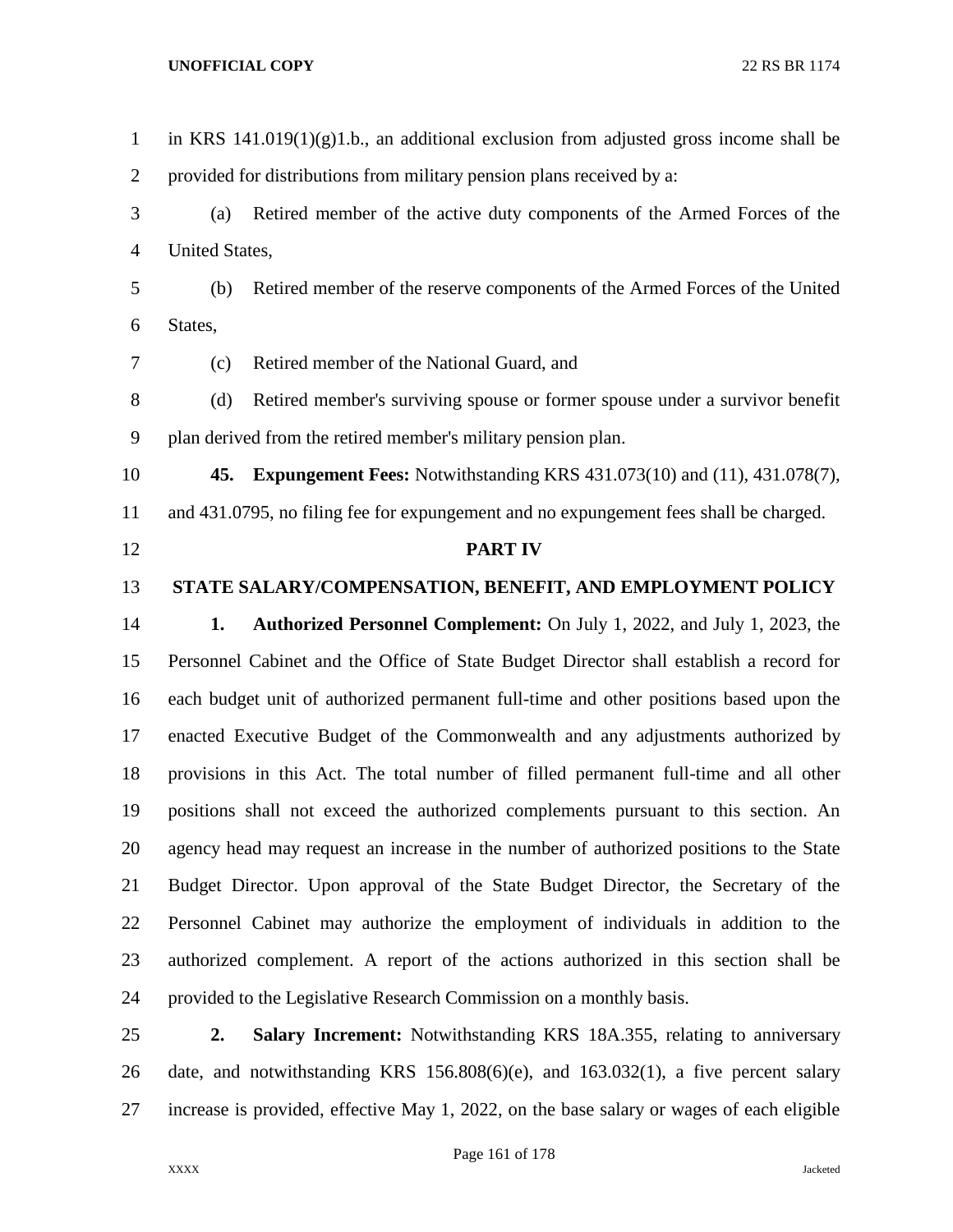state employee. This increase applies to all employees that did not receive at least a five percent salary increase from the pay grade change salary adjustments as provided on December 16, 2021, to social service, family support, correctional institution security, and the juvenile facility youth workers job classifications, and the salary adjustments effectuated for unemployment insurance program employees effective between November 1, 2021, and January 16, 2022, or otherwise provided in this Act. Notwithstanding KRS 18A.355 and 156.808(6)(e) and (12), no increment is provided in fiscal year 2022-2023 and in fiscal year 2023-2024 on the base salary or wages of each eligible state employee on their anniversary date.

 **3. Employee Cross-Reference:** The Personnel Cabinet may permit married couples who are both eligible to participate in the state health insurance plan to be covered under one family health benefit plan.

 **4. Full-Time Positions:** Notwithstanding KRS 18A.005(18)(a), full-time positions in the state parks, where the work assigned is dependent upon fluctuation in tourism, may be assigned work hours from 25 hours per week and remain in full-time positions.

 **5. Employer Retirement Contribution Rates:** (1) The employer contribution rates for Kentucky Employees Retirement System from July 1, 2022, through June 30, 2024, and except as otherwise provided in this Act, shall be 34.27 percent, consisting of 34.27 percent for pension for hazardous duty employees; for the same period, the employer contribution for employees of the State Police Retirement System shall be 144.26 percent, consisting of 130.15 percent for pension and 14.11 percent for health insurance.

 (2) The actuarially accrued liability employer contribution rate from July 1, 2022, through June 30, 2023, for nonhazardous employees in the Executive Branch departments shall be determined by the State Budget Director by May 1, 2022. The actuarially accrued liability employer contribution rate from July 1, 2023, through June 30, 2024, for

Page 162 of 178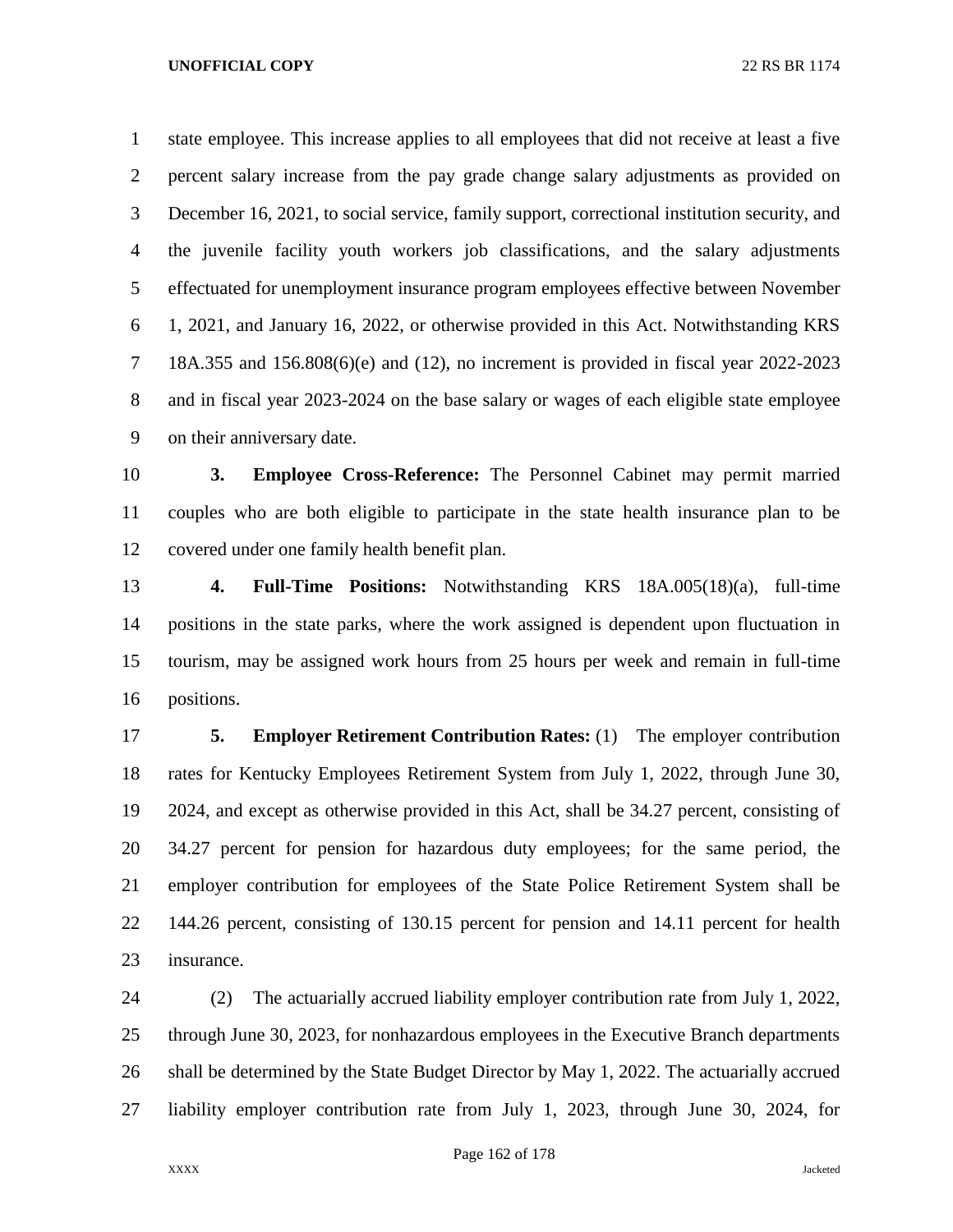nonhazardous employees in the Executive Branch departments shall be determined by the State Budget Director by May 1, 2023. The employer contribution rate shall include the normal cost contribution of 9.97 percent and be sufficient to adhere to the prorated amount of the actuarially accrued liability to each individual nonhazardous employer as determined by the Kentucky Employees Retirement System. The rates in subsections (1) and (2) of this section apply to wages and salaries earned for work performed during the described period regardless of when the employee is paid for the time worked.

 **6. Issuance of Paychecks to State Employees:** Notwithstanding 101 KAR 2:095, sec. 10, the state payroll that would normally be scheduled to be paid on June 30, 2022, and June 30, 2023, shall not be issued prior to July 1, 2022, and July 1, 2023, respectively.

 **7. Health Care Spending Account:** Notwithstanding KRS 18A.2254(2)(a) and (b), if a public employee waives coverage provided by his or her employer under the Public Employee Health Insurance Program, the employer shall forward a monthly amount to be determined by the Secretary of the Personnel Cabinet for that employee as an employer contribution to a health reimbursement account or a health flexible spending account, but not less than \$175 per month, subject to any conditions or limitations imposed by the Secretary of the Personnel Cabinet to comply with applicable federal law. The administrative fees associated with a health reimbursement account or health flexible spending account shall be an authorized expense to be charged to the Public Employee Health Insurance Trust Fund.

 **8. State Group Health Insurance Plan - Transfer Between Plan Years:**  Notwithstanding KRS 18A.2254, the Secretary of the Finance and Administration Cabinet and the Secretary of the Personnel Cabinet are authorized to use the excess funds from any prior plan year to satisfy claims or expenses in Plan Year 2021, Plan Year 2022, Plan Year 2023, and Plan Year 2024.

## **9. State Group Health Insurance Plan – Plan Year Closure:** Notwithstanding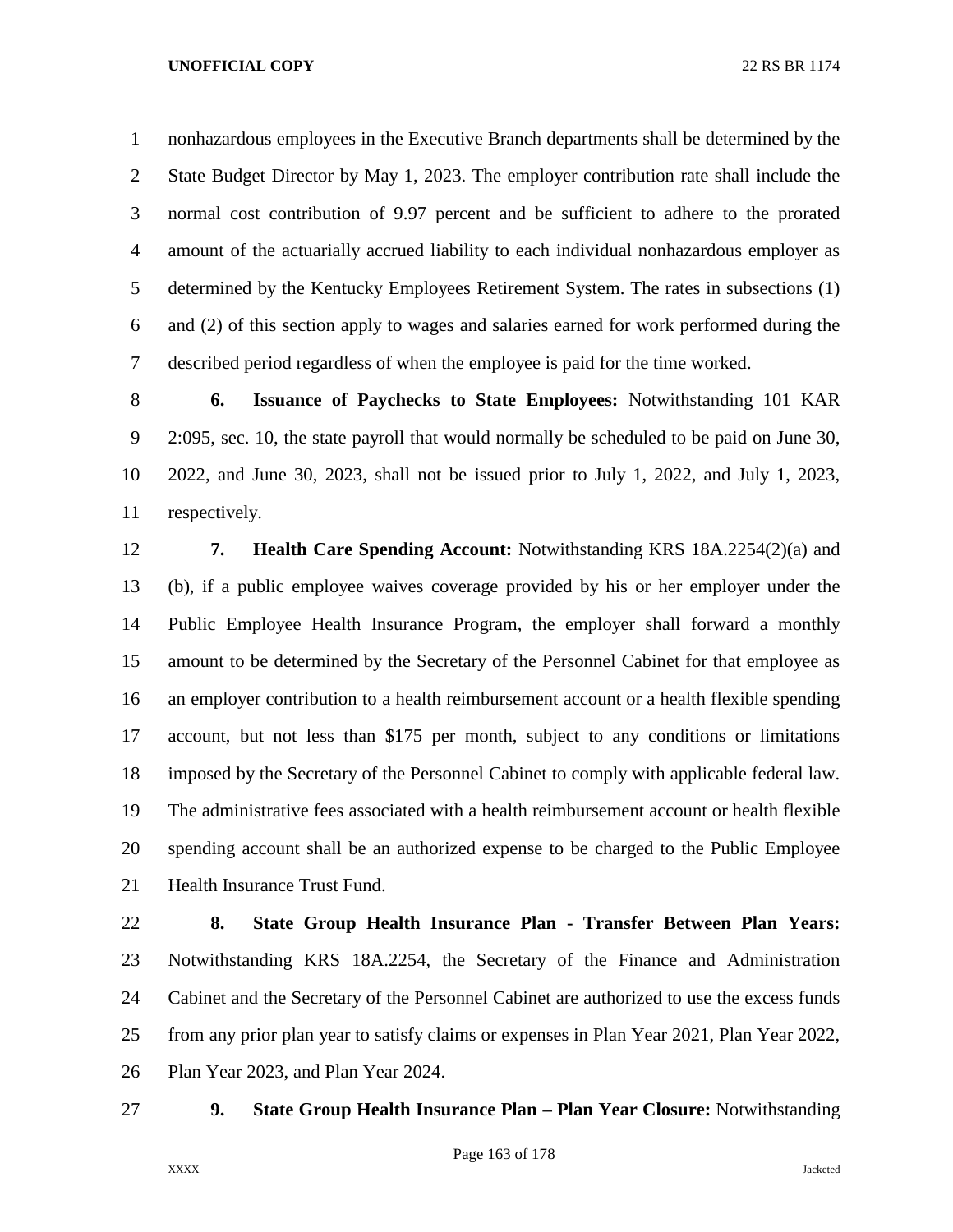| $\mathbf{1}$   | KRS 18A.2254, Plan Years 2016, 2017, 2018, and 2019 shall be considered closed as of       |  |  |  |  |
|----------------|--------------------------------------------------------------------------------------------|--|--|--|--|
| $\overline{2}$ | June 30, 2022, and all balances from those Plan Years shall be transferred to Plan Year    |  |  |  |  |
| 3              | 2020. All other income and expenses attributable to the closed Plan Years shall be         |  |  |  |  |
| 4              | deposited in or charged to the Plan Year 2020 account after that date.                     |  |  |  |  |
| 5              | <b>PART V</b>                                                                              |  |  |  |  |
| 6              | <b>FUNDS TRANSFER</b>                                                                      |  |  |  |  |
| 7              | The General Assembly finds that the financial condition of state government                |  |  |  |  |
| 8              | requires the following action.                                                             |  |  |  |  |
| 9              | Notwithstanding the statutes or requirements of the Restricted Funds enumerated            |  |  |  |  |
| 10             | below, there is transferred to the General Fund the following amounts in fiscal year 2022- |  |  |  |  |
| 11             | 2023 and fiscal year 2023-2024:                                                            |  |  |  |  |
| 12             | 2022-23<br>2023-24                                                                         |  |  |  |  |
| 13             | A. ENERGY AND ENVIRONMENT CABINET                                                          |  |  |  |  |
| 14             | 1.<br><b>Secretary</b>                                                                     |  |  |  |  |
| 15             | 2,006,300<br>2,006,300<br>Kentucky Pride Trust Fund                                        |  |  |  |  |
| 16             | $(KRS 224.43-505(2)(a)3.)$                                                                 |  |  |  |  |
| 17             | Notwithstanding KRS $224.43-505(2)(a)3$ ., these funds transfers to the General Fund       |  |  |  |  |
| 18             | support the General Fund debt service on the bonds sold as appropriated by 2003 Ky.        |  |  |  |  |
| 19             | Acts ch. 156, Part II, A., 3., c                                                           |  |  |  |  |
| 20             | 2,006,300<br>2,006,300<br>TOTAL - FUNDS TRANSFER                                           |  |  |  |  |
| 21             | <b>PART VI</b>                                                                             |  |  |  |  |
| 22             | <b>GENERAL FUND BUDGET REDUCTION PLAN</b>                                                  |  |  |  |  |
| 23             | Pursuant to KRS 48.130 and 48.600, a General Fund Budget Reduction Plan is                 |  |  |  |  |
| 24             | enacted for state government in the event of an actual or projected revenue shortfall in   |  |  |  |  |
| 25             | General Fund revenue receipts, excluding Tobacco Settlement – Phase I receipts, of         |  |  |  |  |
| 26             | \$13,791,900,000 in fiscal year 2021-2022, \$14,076,550,000 in fiscal year 2022-2023, and  |  |  |  |  |
| 27             | $$14,674,750,000$ in fiscal year 2023-2024, as modified by related Acts and actions of the |  |  |  |  |
|                |                                                                                            |  |  |  |  |

Page 164 of 178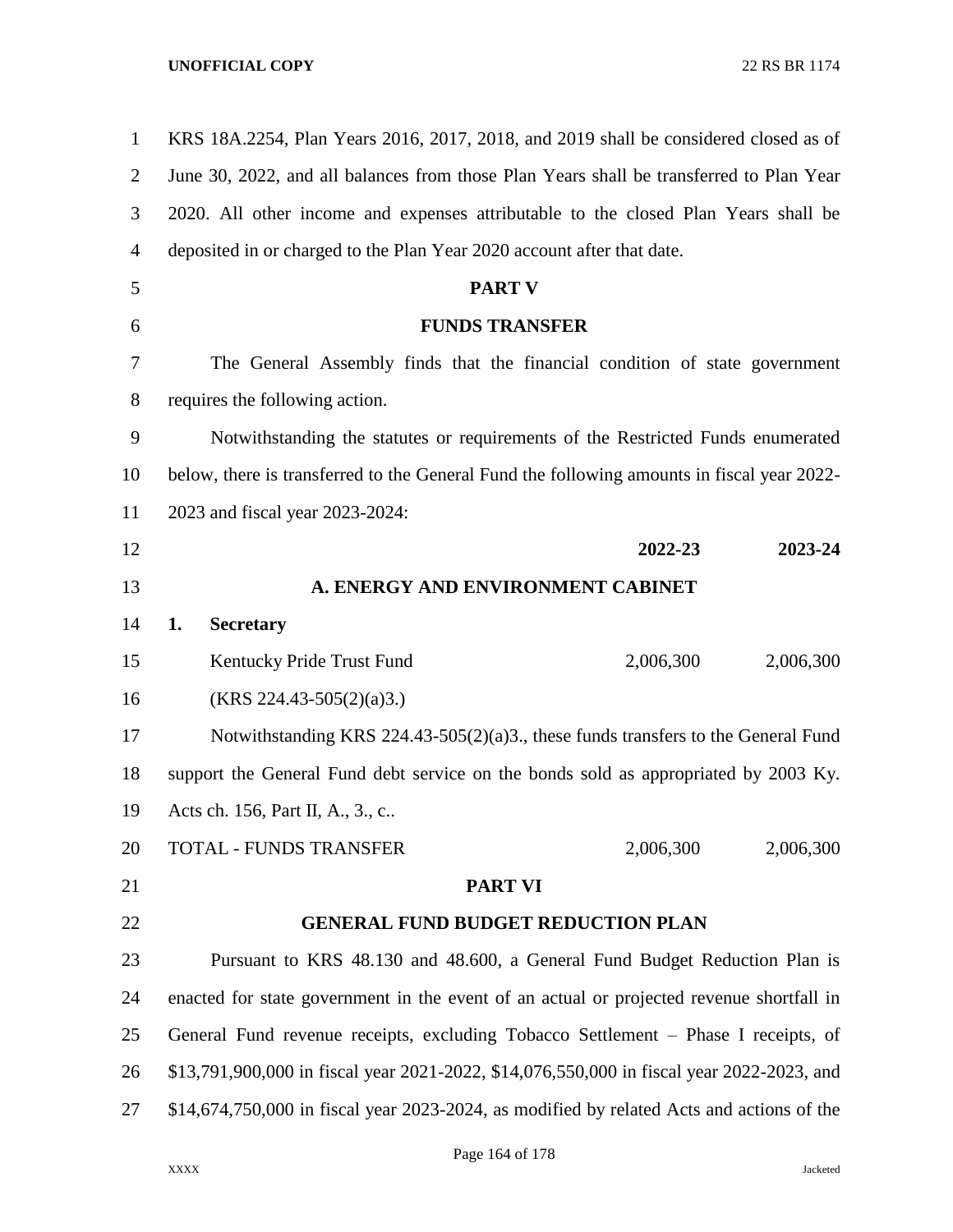General Assembly in an extraordinary or regular session. Notwithstanding KRS 48.130, direct services, obligations essential to the minimum level of constitutional functions, and other items that may be specified in this Act, are exempt from the requirements of this Plan. Each branch head shall prepare a specific plan to address the proportionate share of the General Fund revenue shortfall applicable to the respective branch. Pursuant to KRS 48.600(2), no budget revision action shall be taken by a branch head in excess of the actual or projected revenue shortfall.

 The Governor, the Chief Justice, and the Legislative Research Commission shall direct and implement reductions in allotments and appropriations only for their respective branch budget units as may be necessary, as well as take other measures which shall be consistent with the provisions of this Part and biennial branch budget bills.

 Pursuant to KRS 48.130(4), in the event of a revenue shortfall of five percent or less, the following General Fund budget reduction actions shall be implemented:

 (1) The Local Government Economic Assistance and the Local Government Economic Development Funds shall be adjusted by the Secretary of the Finance and Administration Cabinet to equal revised estimates of receipts pursuant to KRS 42.4582 as modified by the provisions of this Act;

(2) Unexpended debt service;

 (3) Transfers of excess unappropriated Restricted Funds, notwithstanding any statutes to the contrary, other than fiduciary funds, to the General Fund shall be applied as determined by the head of each branch for its respective budget units;

 (4) Any unanticipated Phase I Master Settlement Agreement revenues in both fiscal years shall be appropriated according to Part X of this Act and shall not be transferred to the General Fund;

 (5) Use of the unappropriated balance of the General Fund surplus shall be applied;

(6) Excess General Fund appropriations which accrue as a result of personnel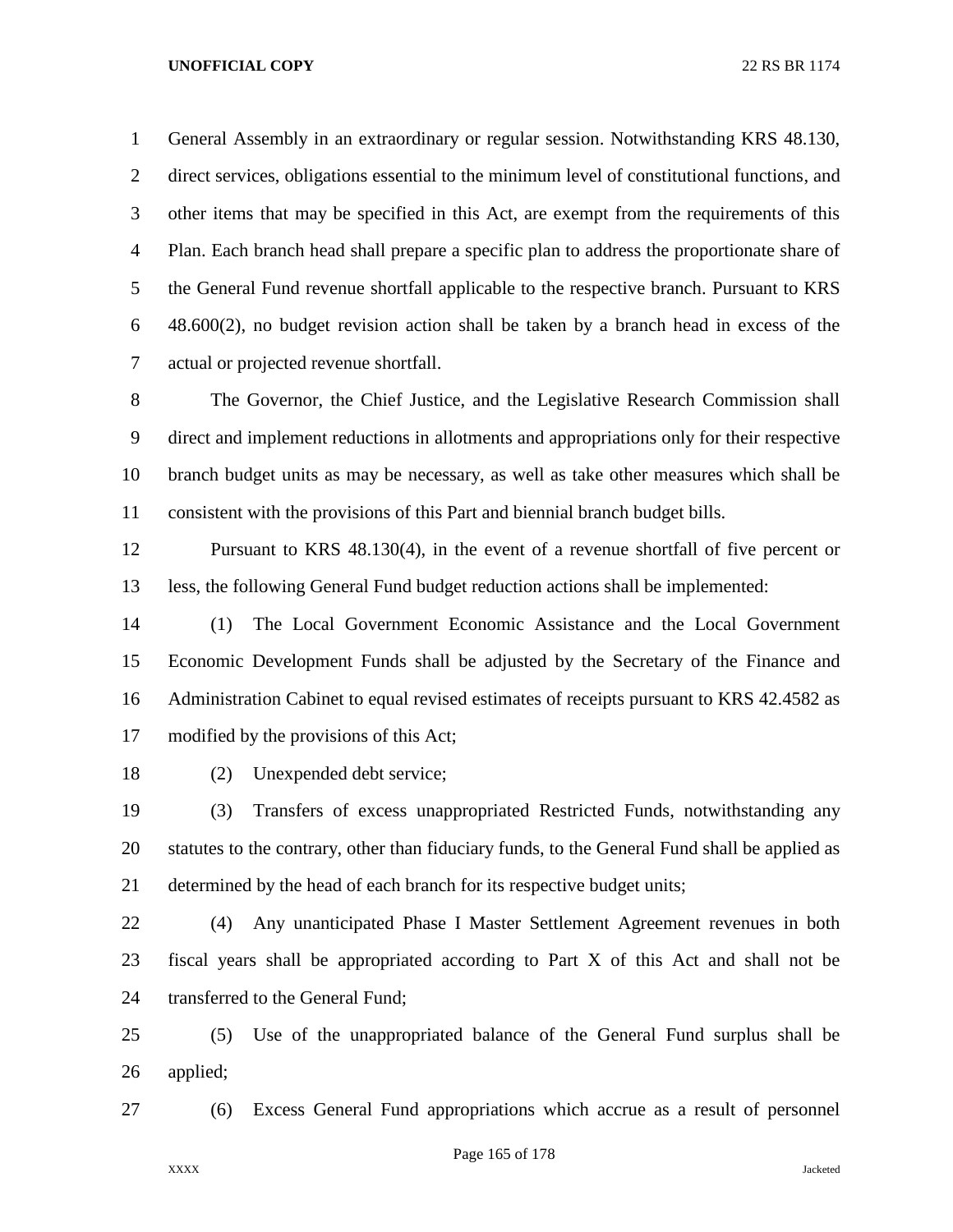vacancies and turnover, and reduced requirements for operating expenses, grants, and capital outlay shall be determined and applied by the heads of the executive, judicial, and legislative departments of state government for their respective branches. The branch heads shall certify the available amounts which shall be applied to budget units within the respective branches and shall promptly transmit the certification to the Secretary of the Finance and Administration Cabinet and the Legislative Research Commission. The Secretary of the Finance and Administration Cabinet shall execute the certified actions as transmitted by the branch heads.

 Branch heads shall take care, by their respective actions, to protect, preserve, and advance the fundamental health, safety, legal and social welfare, and educational well-being of the citizens of the Commonwealth;

 (7) Funds available in the Budget Reserve Trust Fund shall be applied in an amount not to exceed 25 percent of the Trust Fund balance in fiscal year 2021-2022, 25 percent in fiscal year 2022-2023, and 25 percent in fiscal year 2023-2024;

 (8) Reduce General Fund appropriations in Executive Branch agencies' operating budget units by a sufficient amount to balance either fiscal year;

 (9) Any language provision that expresses legislative intent regarding a specific appropriation shall not be reduced by a greater percentage than the reduction to the General Fund appropriation for that budget unit; and

 (10) Pursuant to KRS 48.130 and 48.600, if the actions contained in subsections (1) to (9) of this Part are insufficient to eliminate an actual or projected General Fund revenue shortfall, then the Governor is empowered and directed to take necessary actions with respect to the Executive Branch budget units to balance the budget by such actions conforming with the criteria expressed in this Part.

# **PART VII**

# **GENERAL FUND SURPLUS EXPENDITURE PLAN**

(1) Notwithstanding KRS 48.130(7), 48.140(3), 48.700, and 48.705, there is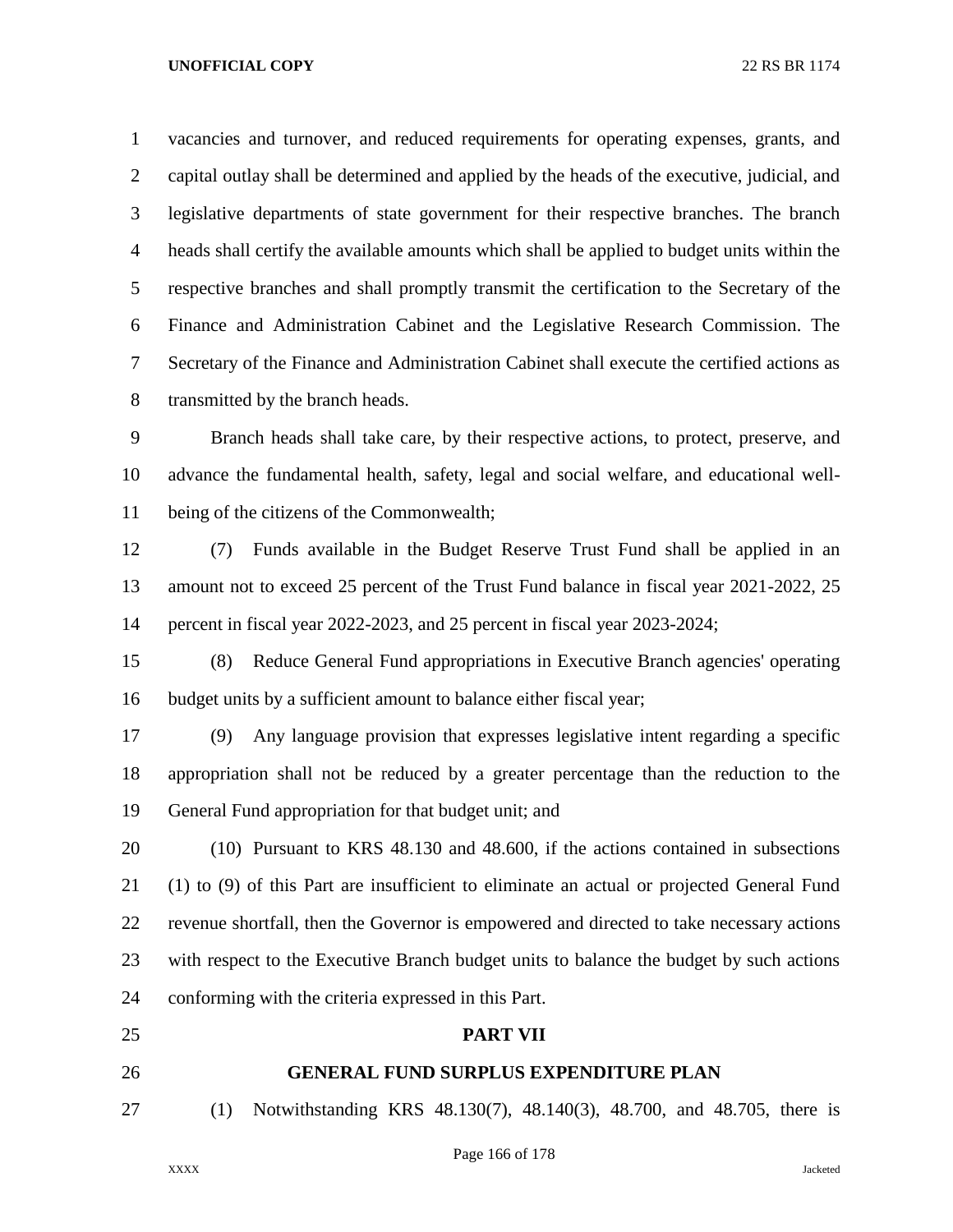established a plan for the expenditure of General Fund surplus moneys pursuant to a General Fund Surplus Expenditure Plan contained in this Part for fiscal years 2022-2023 and 2023-2024. Pursuant to the enactment of the Surplus Expenditure Plan, General Fund moneys made available for the General Fund Surplus Expenditure Plan pursuant to Part III, General Provisions, Section 23. of this Act are appropriated to the following:

For the surplus moneys from fiscal year 2021-2022 and fiscal year 2022-2023:

 (a) Authorized expenditures in fiscal year 2022-2023 and fiscal year 2023-2024 without a sum-specific appropriation amount, known as Necessary Government Expenses, including but not limited to Emergency Orders formally declared by the Governor in an Executive Order; and

 (b) Of the remaining amount, proportional amounts to the Budget Reserve Trust Fund, the Disaster Relief and Recovery Fund identified in Part I, A.,6., the Site Identification and Development Program identified in Part I,B.7., the Broadband Deployment Fund, the State Parks Improvement Pool line-item capital project identified in Part II, I., 1,, 001. and the Capitol Campus Renovation – Phase II line-item capital project identified in Part II, E., 2., 001..

 (2) The Secretary of the Finance and Administration Cabinet shall determine, within 30 days after the close of fiscal year 2021-2022 and fiscal year 2022-2023, based on the official financial records of the Commonwealth, the amount of actual General Fund undesignated fund balance for the General Fund Surplus Account that may be available for expenditure pursuant to the Plan in fiscal year 2022-2023 and fiscal year 2023-2024. The Secretary of the Finance and Administration Cabinet shall certify the amount of actual General Fund undesignated fund balance available for expenditure to the Legislative Research Commission.

## **PART VIII**

# **ROAD FUND BUDGET REDUCTION PLAN**

There is established a Road Fund Budget Reduction Plan for fiscal years 2021-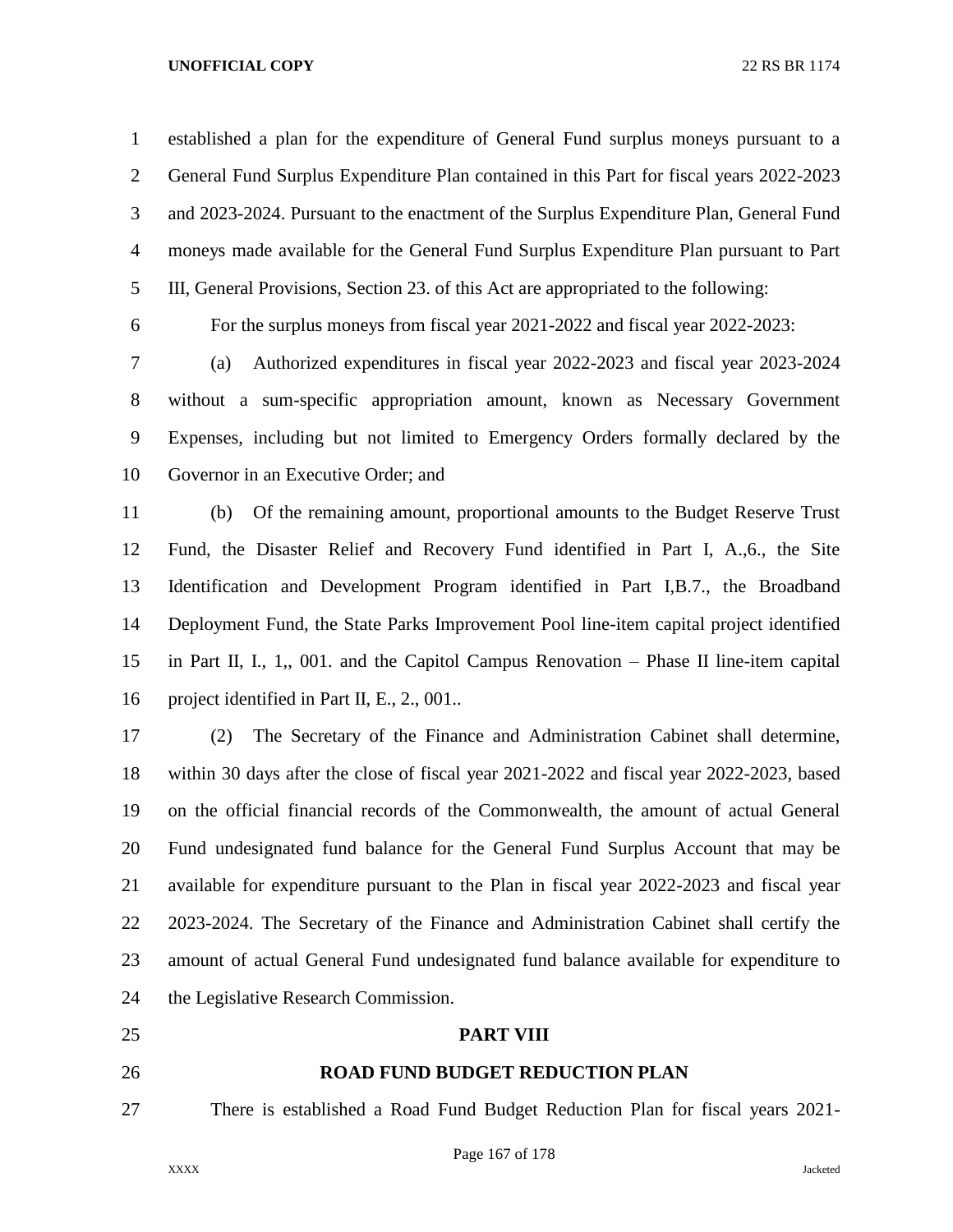| $\mathbf{1}$   | 2022, 2022-2023, and 2023-2024. Notwithstanding KRS 48.130(1) and (3) relating to           |
|----------------|---------------------------------------------------------------------------------------------|
| $\overline{2}$ | statutory appropriation adjustments related to the revenue sharing of motor fuels taxes, in |
| 3              | the event of an actual or projected revenue shortfall in Road Fund revenue receipts of      |
| $\overline{4}$ | \$1,680,100,000 in fiscal year 2021-2220, \$1,719,900,000 in fiscal year 2022-2023, and     |
| 5              | $$1,676,700,000$ in fiscal year 2023-2024, as modified by related Acts and actions of the   |
| 6              | General Assembly in an extraordinary or regular session, the Governor shall implement       |
| 7              | sufficient reductions as may be required to protect the highest possible level of service.  |
| 8              | <b>PARTIX</b>                                                                               |
| 9              | ROAD FUND SURPLUS EXPENDITURE PLAN                                                          |
| 10             | Notwithstanding KRS 48.110, 48.140, and 48.710, there is established a plan for the         |
| 11             | expenditure of the Road Fund Surplus Account. All moneys in the Road Fund Surplus           |
| 12             | Account shall be appropriated to the State Construction Account within the Highways         |
| 13             | budget unit and utilized to support projects in the 2022-24 Biennial Highway                |
| 14             | <b>Construction Program.</b>                                                                |
| 15             | PART X                                                                                      |
| 16             | PHASE I TOBACCO SETTLEMENT                                                                  |
| 17             | <b>General Purpose:</b> This Part prescribes the policy implementing aspects of the<br>(1)  |
| 18             | national settlement agreement between the tobacco industry and the collective states as     |
| 19             | described in KRS 248.701 to 248.727. In furtherance of that agreement, the General          |
| 20             | Assembly recognizes that the Commonwealth of Kentucky is a party to the Phase I             |
| 21             | Master Settlement Agreement (MSA) between the Participating Tobacco Manufacturers           |
| 22             | and 46 Settling States which provides reimbursement to states for smoking-related           |
| 23             | expenditures made over time.                                                                |
| 24             | <b>State's MSA Share:</b> The Commonwealth's share of the MSA is equal to<br>(2)            |
| 25             | 1.7611586 percent of the total settlement amount. Payments under the MSA are made to        |
| 26             | the states annually in April of each year.                                                  |
| 27             | MSA Payment Amount Variables: The total settlement amount to be<br>(3)                      |

Page 168 of 178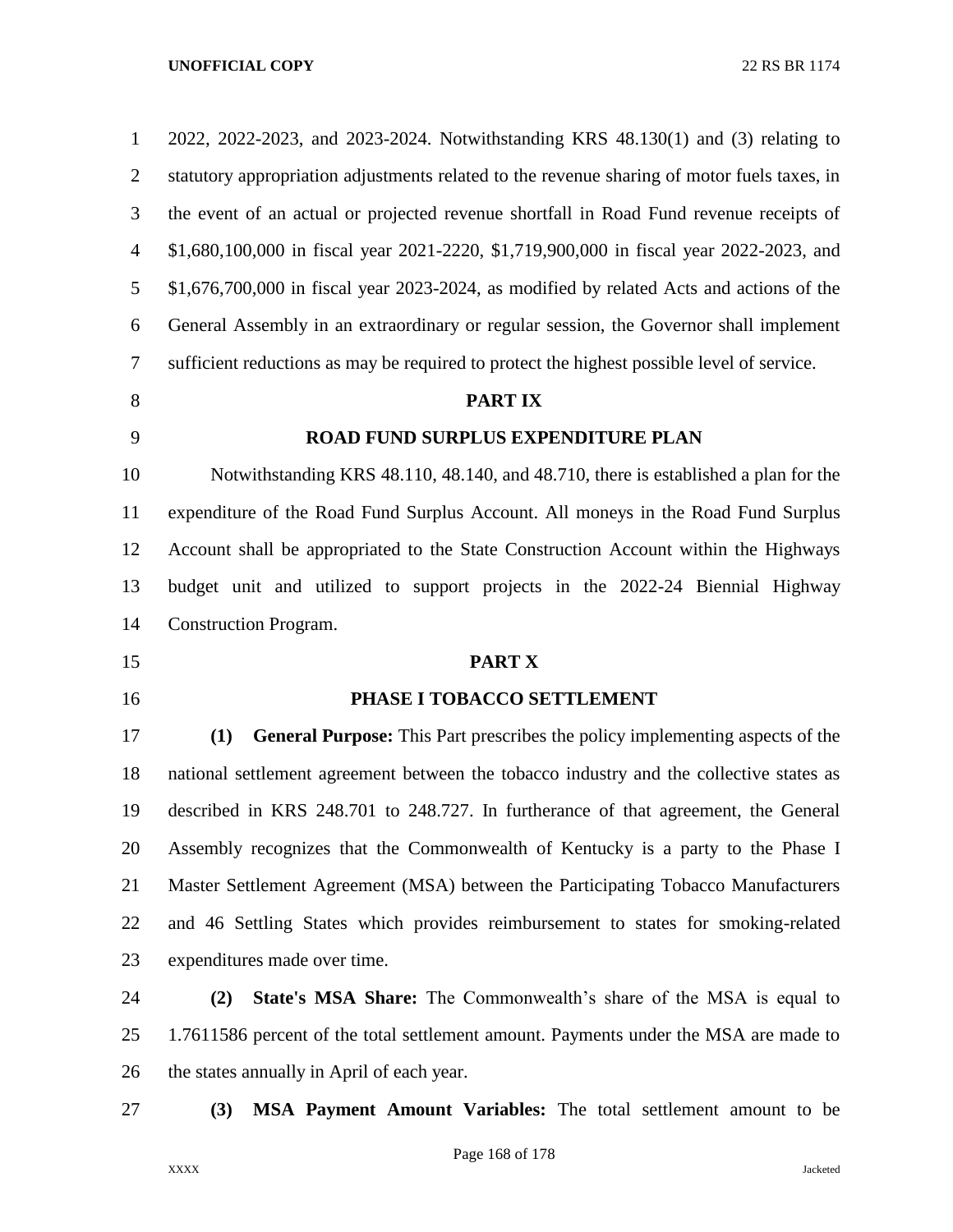distributed on each payment date is subject to change pursuant to several variables provided in the MSA, including inflation adjustments, volume adjustments, previously settled states adjustments, and the nonparticipating manufacturers adjustment.

 **(4) Distinct Identity of MSA Payment Deposits:** The General Assembly has determined that it shall be the policy of the Commonwealth that all Phase I Tobacco Settlement payments shall be deposited to the credit of the General Fund and shall maintain a distinct identity as Phase I Tobacco Settlement payments that shall not lapse to the credit of the General Fund surplus but shall continue forward from each fiscal year to the next fiscal year to the extent that any balance is unexpended.

 **(5) MSA Payment Estimates and Adjustments:** Based on the official estimates of the Consensus Forecasting Group, the amount of MSA payments expected to be received in fiscal year 2021-2022 is \$114,900,000 and in fiscal year 2022-2023 is \$108,400,000 and in fiscal year 2023-2024 is \$102,200,000. It is recognized that payments to be received by the Commonwealth are estimated and are subject to change. If MSA payments received are less than the official estimates, appropriation reductions shall be applied as follows: after exempting appropriations for debt service, the Attorney General, and the Department of Revenue, 50 percent to the Agricultural Development Fund, 33 percent to the Early Childhood Development Fund, and 17 percent to the Health Care Improvement Fund. If MSA payments received exceed the official estimates, appropriation increases shall be applied as follows: after exempting appropriations for debt service, the Attorney General, and the Department of Revenue, 50 percent to the Agricultural Development Fund, 33 percent to the Early Childhood Development Fund, and 17 percent to the Health Care Improvement Fund.

 **a. State Enforcement:** Notwithstanding KRS 248.654 and 248.703(4), a total of \$157,500 of the MSA payments in each fiscal year of the 2022-24 biennium is appropriated to the Attorney General for the state's diligent enforcement of noncompliant nonparticipating manufacturers.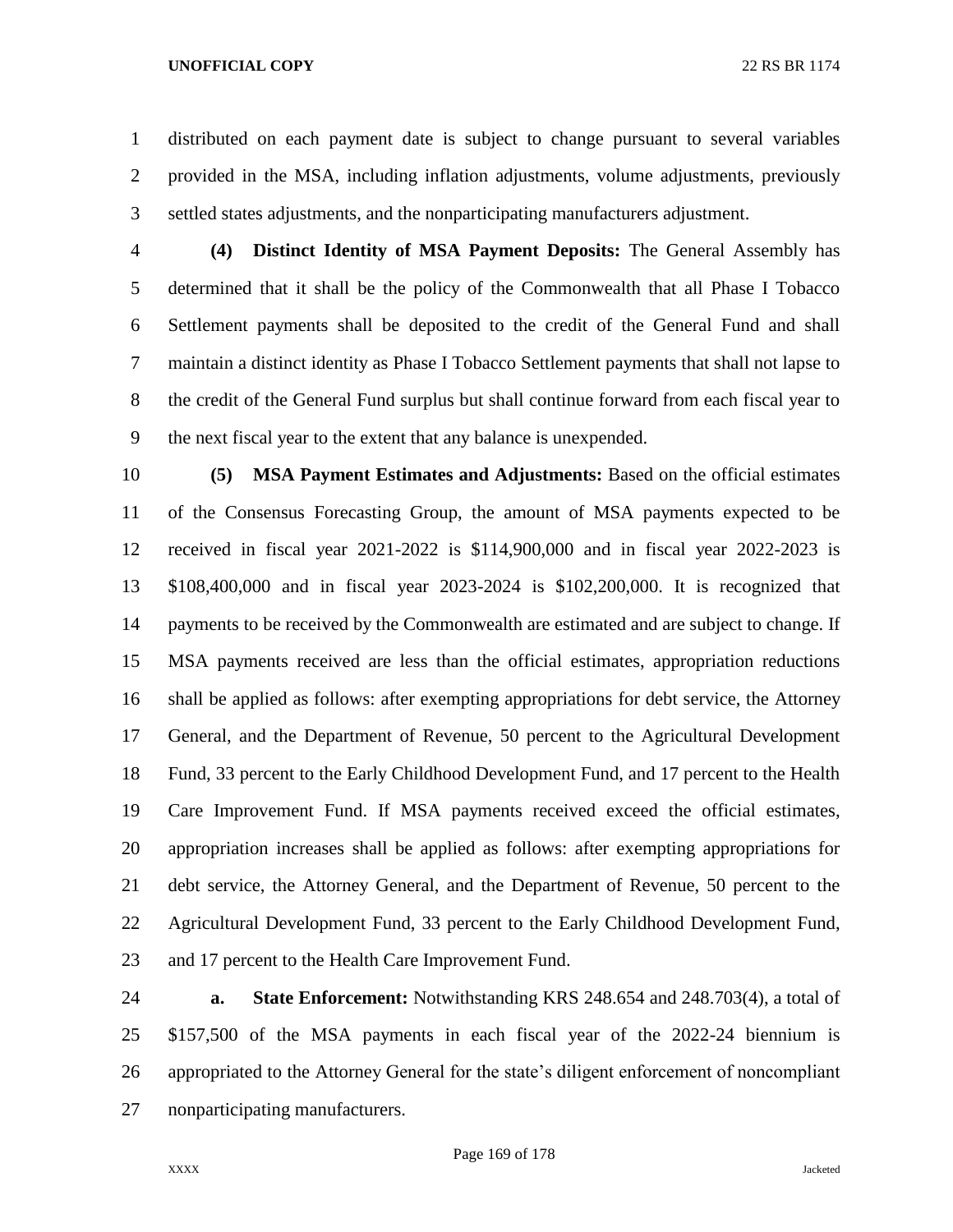**b. State Enforcement:** Notwithstanding KRS 248.654 and 248.703(4), a total of \$262,500 of the MSA payments in each fiscal year of the 2022-24 biennium is appropriated to the Finance and Administration Cabinet, Department of Revenue for the state's diligent enforcement of noncompliant nonparticipating manufacturers.

 **c. Debt Service:** Notwithstanding KRS 248.654 and 248.703(4), \$25,268,800 in MSA payments in fiscal year 2022-2023 and \$23,666,200 in MSA payments in fiscal year 2023-2024 are appropriated to the Finance and Administration Cabinet, Debt Service budget unit.

 **d. Agricultural Development Initiatives:** Notwithstanding KRS 248.654 and 248.703(4), \$42,189,000 in MSA payments in fiscal year 2022-2023 and \$39,806,300 in MSA payments in fiscal year 2023-2024 are appropriated to the Kentucky Agricultural Development Fund to be used for agricultural development initiatives as specified in this Part.

 **e. Early Childhood Development Initiatives:** Notwithstanding KRS 248.654, \$27,844,700 in MSA payments in fiscal year 2022-2023 and \$26,272,200 in MSA payments in fiscal year 2023-2024 are appropriated to the Early Childhood Development Initiatives as specified in this Part.

 **f. Health Care Initiatives:** Notwithstanding KRS 164.476, 248.654, and 304.17B-003(5), \$14,344,200 in MSA payments in fiscal year 2022-2023 and \$13,534,200 in MSA payments in fiscal year 2023-2024 are appropriated to the Health Care Improvement Fund for health care initiatives as specified in this Part.

## **A. STATE ENFORCEMENT**

# **GENERAL FUND - PHASE I TOBACCO SETTLEMENT FUNDS**

 Notwithstanding KRS 248.654 and 248.703(4), appropriations for state enforcement shall be as follows:

- **1. GENERAL GOVERNMENT**
- 

**Budget Unit 2022-23 2023-24**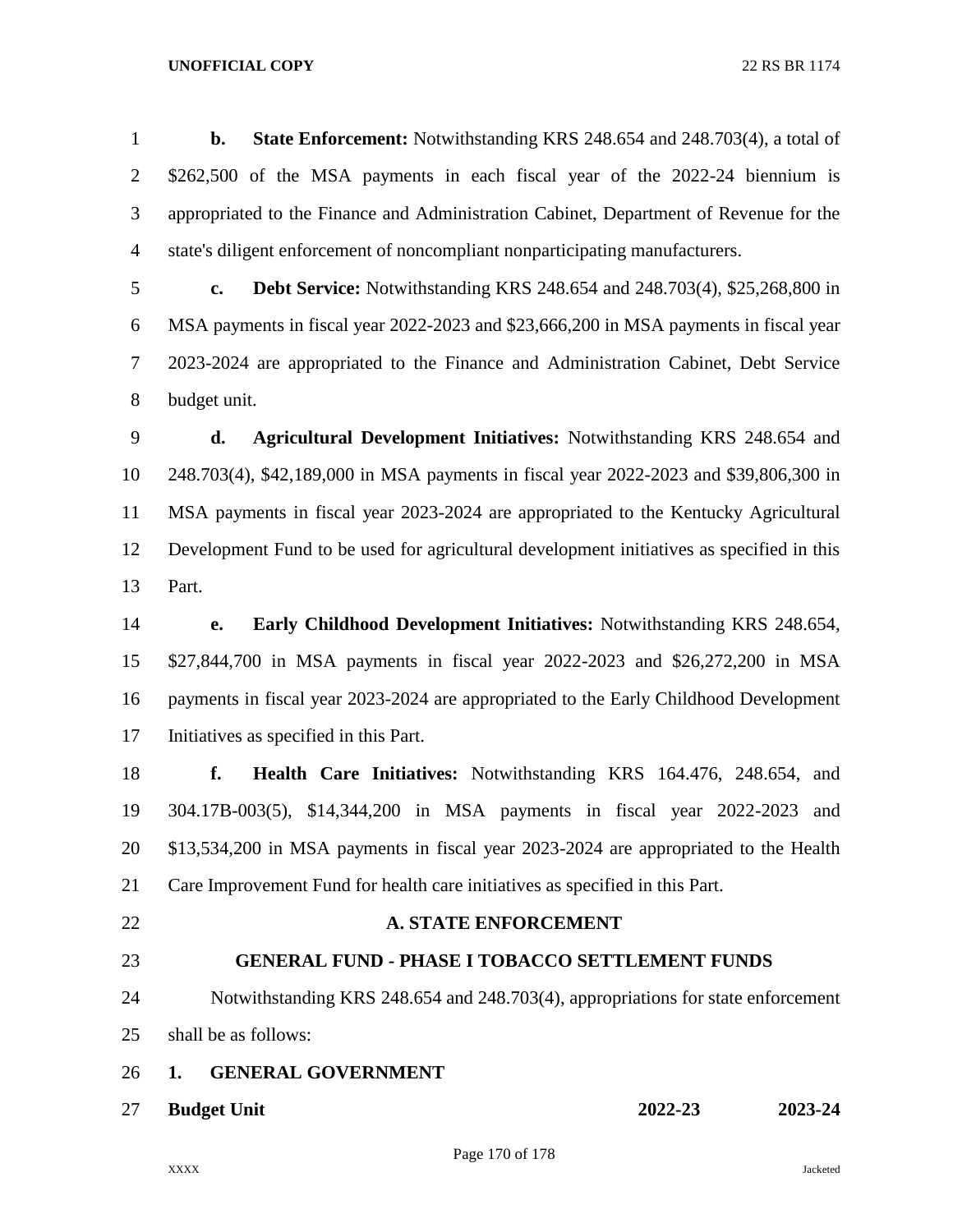| $\mathbf{1}$   |                                                                                    | a.                 | <b>Attorney General</b>                                                                      | 157,500    | 157,500    |  |
|----------------|------------------------------------------------------------------------------------|--------------------|----------------------------------------------------------------------------------------------|------------|------------|--|
| $\overline{2}$ | 2.                                                                                 |                    | <b>FINANCE AND ADMINISTRATION CABINET</b>                                                    |            |            |  |
| 3              |                                                                                    | <b>Budget Unit</b> |                                                                                              | 2022-23    | 2023-24    |  |
| $\overline{4}$ |                                                                                    | a.                 | Revenue                                                                                      | 262,500    | 262,500    |  |
| 5              |                                                                                    |                    | <b>B. DEBT SERVICE</b>                                                                       |            |            |  |
| 6              |                                                                                    |                    | <b>GENERAL FUND - PHASE I TOBACCO SETTLEMENT FUNDS</b>                                       |            |            |  |
| 7              |                                                                                    |                    | Notwithstanding KRS 248.654 and 248.703(4), appropriations for debt service shall            |            |            |  |
| 8              |                                                                                    | be as follows:     |                                                                                              |            |            |  |
| 9              | 1.                                                                                 |                    | <b>FINANCE AND ADMINISTRATION CABINET</b>                                                    |            |            |  |
| 10             |                                                                                    | <b>Budget Unit</b> |                                                                                              | 2022-23    | 2023-24    |  |
| 11             |                                                                                    | a.                 | Debt Service                                                                                 | 25,268,800 | 23,666,200 |  |
| 12             |                                                                                    | (1)                | <b>Debt Service:</b> To the extent that revenues sufficient to support the required          |            |            |  |
| 13             |                                                                                    |                    | debt service appropriations are received from the Tobacco Settlement Program, those          |            |            |  |
| 14             |                                                                                    |                    | revenues shall be made available from those accounts to the appropriate account of the       |            |            |  |
| 15             |                                                                                    |                    | General Fund. All necessary debt service amounts shall be appropriated from the General      |            |            |  |
| 16             |                                                                                    |                    | Fund and shall be fully paid regardless of whether there is a sufficient amount available to |            |            |  |
| 17             |                                                                                    |                    | be transferred from tobacco-supported funding program accounts to other accounts of the      |            |            |  |
| 18             |                                                                                    | General Fund.      |                                                                                              |            |            |  |
| 19             |                                                                                    | (2)                | <b>General Fund (Tobacco) Debt Service Lapse: Notwithstanding Part X, (4)</b>                |            |            |  |
| 20             |                                                                                    |                    | of this Act, \$1,666,700 in fiscal year 2022-2023 and \$1,498,900 in fiscal year 2023-2024   |            |            |  |
| 21             | shall lapse to the General Fund.                                                   |                    |                                                                                              |            |            |  |
| 22             |                                                                                    | (3)                | Appropriation of Unexpended Tobacco Debt Service: Any unexpended                             |            |            |  |
| 23             |                                                                                    |                    | balance from the fiscal year 2022-2023 or fiscal year 2023-2024 General Fund (Tobacco)       |            |            |  |
| 24             | debt service appropriation in the Finance and Administration Cabinet, Debt Service |                    |                                                                                              |            |            |  |
| 25             | budget unit, shall continue and be appropriated to the Department of Agriculture,  |                    |                                                                                              |            |            |  |
| 26             |                                                                                    |                    | Kentucky Office of Agricultural Policy.                                                      |            |            |  |
| 27             | C. AGRICULTURAL DEVELOPMENT APPROPRIATIONS                                         |                    |                                                                                              |            |            |  |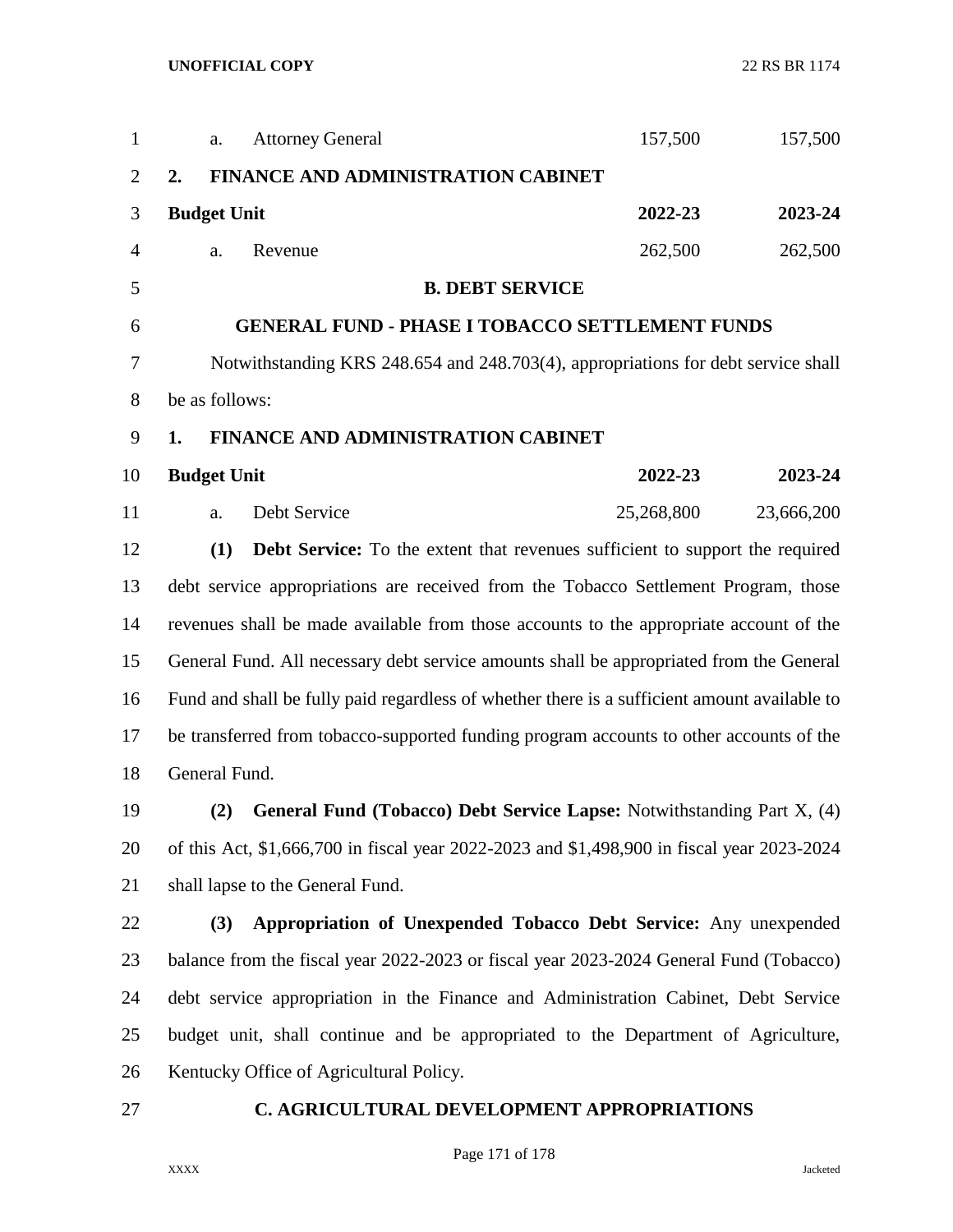# **GENERAL FUND - PHASE I TOBACCO SETTLEMENT FUNDS** Notwithstanding KRS 248.654 and 248.703(4), appropriations for Agricultural Development shall be as follows: **1. DEPARTMENT OF AGRICULTURE Budget Unit 2021-22 2022-23 2023-24** a. Agriculture 5,950,000 38,765,600 36,382,900 **(1) Farms to Food Banks:** Included in the above General Fund (Tobacco) appropriation is \$600,000 in each fiscal year to support the Farms to Food Banks Program. The use of the moneys provided by this appropriation shall be restricted to purchases of Kentucky-grown produce from Kentucky farmers who participate in the Farms to Food Banks Program. **(2) Tobacco Settlement Funds - Allocations:** Notwithstanding KRS 248.711(2), and from the allocation provided therein, counties that are allocated in excess of \$20,000 in fiscal year 2023-2024 may provide up to four percent of the individual county

 allocation, not to exceed \$15,000 in fiscal year 2023-2024, to the county council in that county for administrative costs.

 **(3) Counties Account:** Notwithstanding KRS 248.703(1), included in the above General Fund (Tobacco) appropriation is \$2,082,500 in fiscal year 2021-2022, \$15,647,900 in fiscal year 2022-2023, and \$14,671,000 in fiscal year 2023-2024 for the counties account as specified in KRS 248.703(1)(a).

 **(4) State Account:** Notwithstanding KRS 248.703(1), included in the above General Fund (Tobacco) appropriation is \$3,867,500 in fiscal year 2021-2022, \$22,517,700 in fiscal year 2022-2023, and \$21,111,900 in fiscal year 2023-2024 for the state account as specified in KRS 248.703(1)(b).

# **2. ENERGY AND ENVIRONMENT CABINET**

| 26 | <b>Budget Unit</b> |                          | 2022-23   | 2023-24   |  |
|----|--------------------|--------------------------|-----------|-----------|--|
|    |                    | <b>Natural Resources</b> | 3,423,400 | 3,423,400 |  |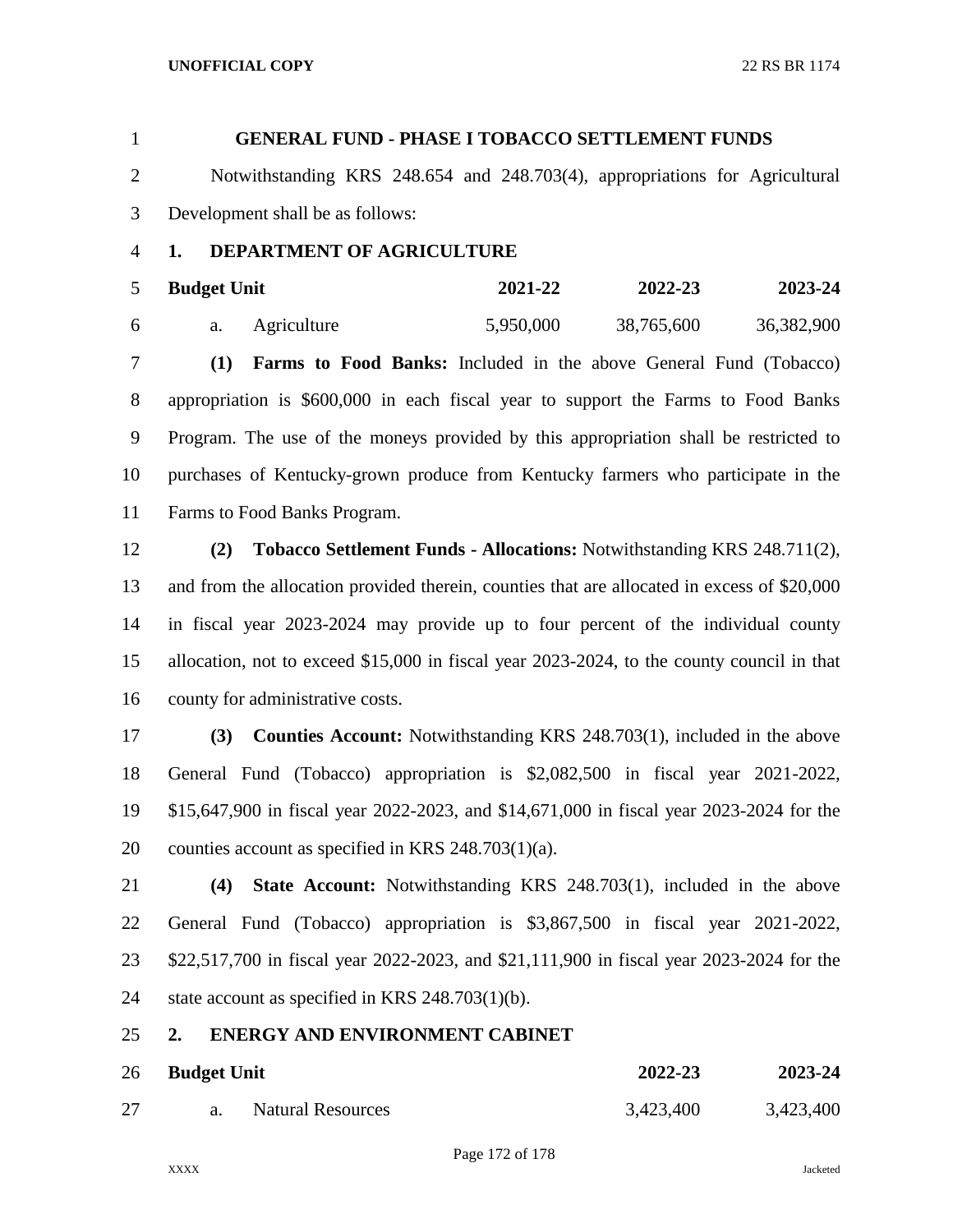| $\mathbf{1}$   | (1)                  | <b>Environmental Stewardship Program:</b> Included in the above General Fund              |                                |            |            |            |
|----------------|----------------------|-------------------------------------------------------------------------------------------|--------------------------------|------------|------------|------------|
| $\overline{2}$ |                      | (Tobacco) appropriation is \$2,516,100 in each fiscal year for the Environmental          |                                |            |            |            |
| 3              |                      | Stewardship Program.                                                                      |                                |            |            |            |
| $\overline{4}$ | (2)                  | Conservation District Local Aid: Included in the above General Fund                       |                                |            |            |            |
| 5              |                      | (Tobacco) appropriation is \$907,300 in each fiscal year for the Division of Conservation |                                |            |            |            |
| 6              |                      | to provide direct aid to local conservation districts.                                    |                                |            |            |            |
| $\overline{7}$ |                      | TOTAL - AGRICULTURAL                                                                      | 5,950,000                      | 42,189,000 |            | 39,806,300 |
| 8              |                      | <b>APPROPRIATIONS</b>                                                                     |                                |            |            |            |
| 9              |                      |                                                                                           | D. EARLY CHILDHOOD DEVELOPMENT |            |            |            |
| 10             |                      | <b>GENERAL FUND - PHASE I TOBACCO SETTLEMENT FUNDS</b>                                    |                                |            |            |            |
| 11             |                      | Notwithstanding KRS 248.654, appropriations for Early Childhood Development               |                                |            |            |            |
| 12             | shall be as follows: |                                                                                           |                                |            |            |            |
| 13             | 1.                   | <b>EDUCATION AND LABOR CABINET</b>                                                        |                                |            |            |            |
| 14             | <b>Budget Unit</b>   |                                                                                           | 2021-22                        |            | 2022-23    | 2023-24    |
| 15             | a.                   | General Administration and Program Support                                                |                                |            |            |            |
| 16             |                      |                                                                                           | 3,570,000                      | 3,640,000  |            | 2,067,500  |
| 17             | (1)                  | Early Childhood Development: Included in the above General Fund                           |                                |            |            |            |
| 18             |                      | (Tobacco) appropriation is \$1,400,000 in each fiscal year for the Early Childhood        |                                |            |            |            |
| 19             | Advisory Council.    |                                                                                           |                                |            |            |            |
| 20             | (2)                  | <b>Development Screening:</b> Included in the above General Fund (Tobacco)                |                                |            |            |            |
| 21             |                      | Fund appropriation is \$3,570,000 in fiscal year 2021-2022, \$2,240,000 in fiscal year    |                                |            |            |            |
| 22             |                      | 2022-2023, and \$667,500 in fiscal year 2023-2024 for increased Developmental             |                                |            |            |            |
| 23             | Screening.           |                                                                                           |                                |            |            |            |
| 24             | 2.                   | <b>CABINET FOR HEALTH AND FAMILY SERVICES</b>                                             |                                |            |            |            |
| 25             | <b>Budget Units</b>  |                                                                                           |                                |            | 2022-23    | 2023-24    |
| 26             | a.                   | <b>Community Based Services</b>                                                           |                                |            | 12,311,000 | 12,311,000 |
| 27             | (1)                  | Early Childhood Development Program: Included in the above General                        |                                |            |            |            |
|                |                      |                                                                                           |                                |            |            |            |

Page 173 of 178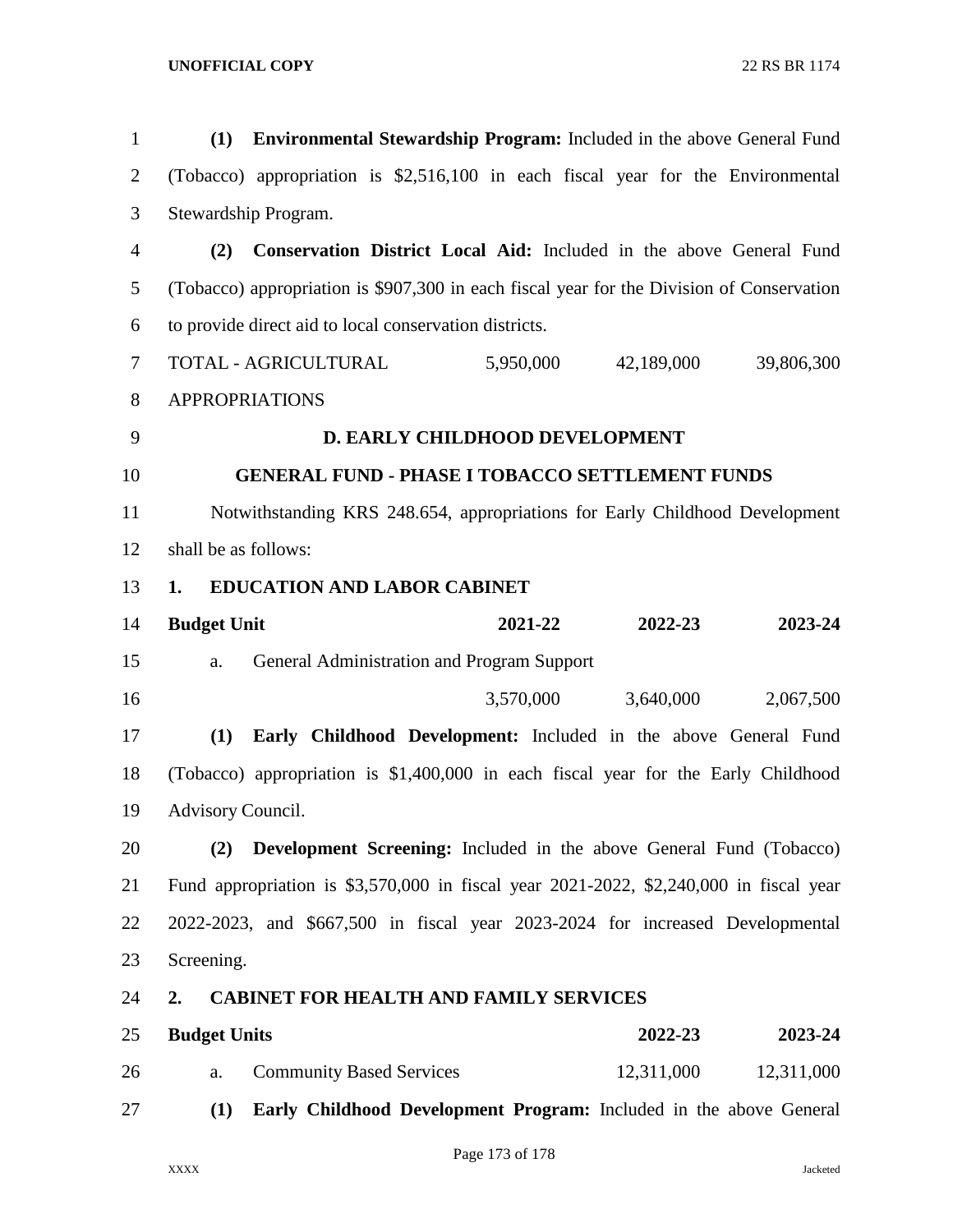| 2              | Development Program. |                                                                  |  |  |  |           |                                                                                         |
|----------------|----------------------|------------------------------------------------------------------|--|--|--|-----------|-----------------------------------------------------------------------------------------|
| 3              | (2)                  |                                                                  |  |  |  |           | Early Childhood Adoption and Foster Care Supports: Included in the                      |
| $\overline{4}$ |                      |                                                                  |  |  |  |           | above General Fund (Tobacco) appropriation is \$2,561,000 in each fiscal year for the   |
| 5              |                      | Early Childhood Adoption and Foster Care Supports Program.       |  |  |  |           |                                                                                         |
| 6              |                      |                                                                  |  |  |  | 2022-23   | 2023-24                                                                                 |
| 7              | $\mathbf b$ .        | Public Health                                                    |  |  |  | 9,943,200 | 9,943,200                                                                               |
| $8\,$          | (1)                  |                                                                  |  |  |  |           | HANDS Program, Healthy Start, Early Childhood Mental Health, and                        |
| 9              |                      |                                                                  |  |  |  |           | Early Childhood Oral Health: Included in the above General Fund (Tobacco)               |
| 10             |                      |                                                                  |  |  |  |           | appropriation is \$7,000,000 in each fiscal year for the Health Access Nurturing        |
| 11             |                      |                                                                  |  |  |  |           | Development Services (HANDS) Program, \$965,000 in each fiscal year for Healthy Start   |
| 12             |                      |                                                                  |  |  |  |           | initiatives, \$965,000 in each fiscal year for Early Childhood Mental Health, and       |
| 13             |                      | \$1,013,200 in each fiscal year for Early Childhood Oral Health. |  |  |  |           |                                                                                         |
| 14             |                      |                                                                  |  |  |  | 2022-23   | 2023-24                                                                                 |
| 15             | c.                   | Behavioral Health, Developmental and                             |  |  |  |           |                                                                                         |
| 16             |                      | <b>Intellectual Disabilities Services</b>                        |  |  |  | 1,950,500 | 1,950,500                                                                               |
| 17             | (1)                  |                                                                  |  |  |  |           | <b>Substance Abuse Prevention and Treatment:</b> Included in the above General          |
| 18             |                      |                                                                  |  |  |  |           | Fund (Tobacco) appropriation is \$1,450,500 in each fiscal year for substance abuse     |
| 19             |                      |                                                                  |  |  |  |           | prevention and treatment for pregnant women with a history of substance abuse problems. |
| 20             | (2)                  |                                                                  |  |  |  |           | Kentucky Rural Mental Health and Suicide Prevention Program:                            |
| 21             |                      |                                                                  |  |  |  |           | Included in the above General Fund (Tobacco) appropriation is \$500,000 in each fiscal  |
| 22             |                      |                                                                  |  |  |  |           | year to support the Kentucky Rural Mental Health and Suicide Prevention pilot program.  |
| 23             |                      |                                                                  |  |  |  |           | The Department for Behavioral Health, Developmental and Intellectual Disabilities shall |
| 24             |                      |                                                                  |  |  |  |           | coordinate with the Kentucky Department of Agriculture, the University of Kentucky      |
| 25             |                      |                                                                  |  |  |  |           | Southeast Center for Agricultural Health and Injury Prevention, and other entities to   |
| 26             |                      |                                                                  |  |  |  |           | enhance awareness of the National Suicide Prevention Lifeline (988) in rural            |
| 27             |                      |                                                                  |  |  |  |           | communities in Kentucky and to improve access to information on mental health issues    |

Fund (Tobacco) appropriation is \$9,750,000 in each fiscal year for the Early Childhood

Page 174 of 178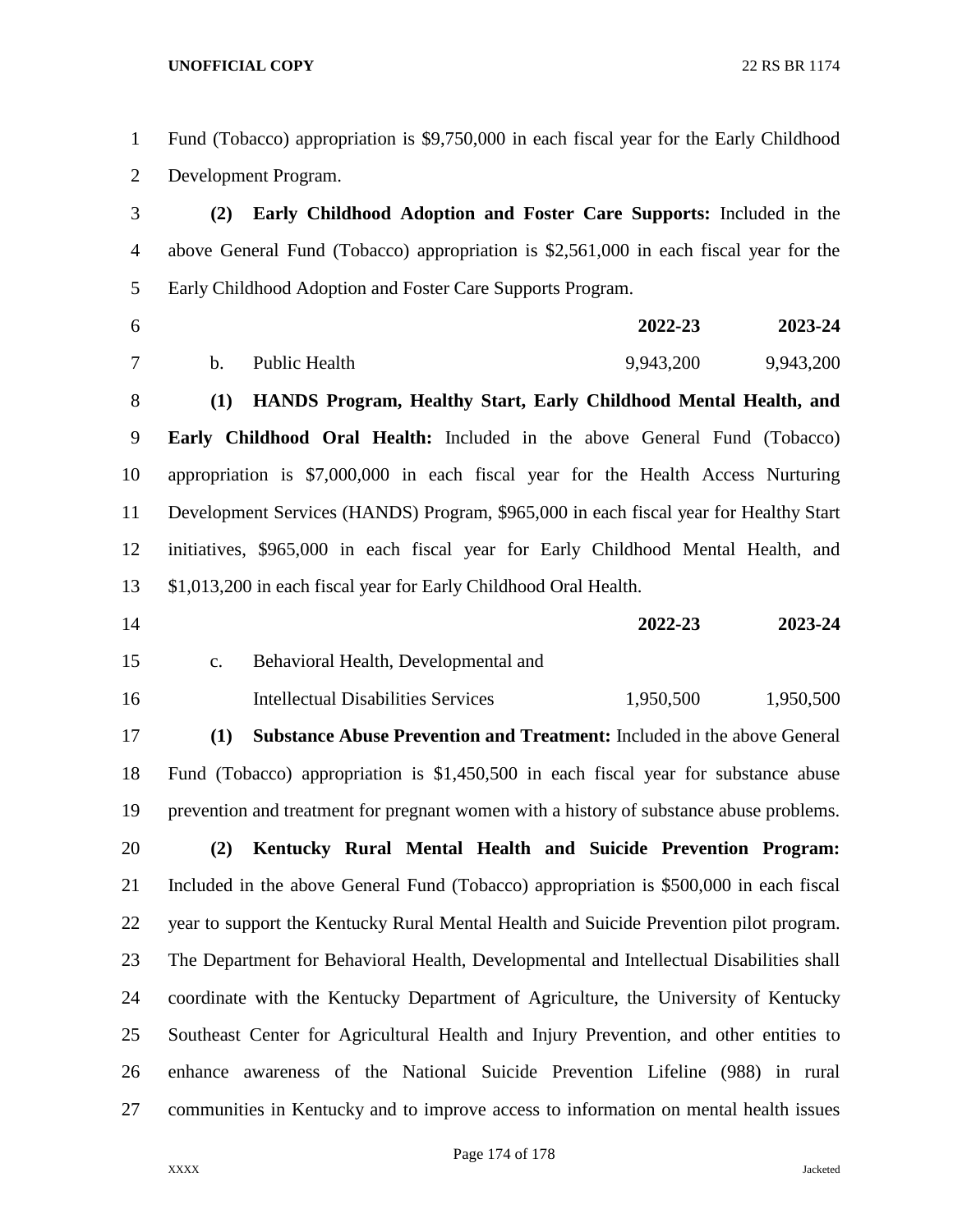and available treatment services. The Department for Behavioral Health, Developmental and Intellectual Disabilities shall provide cultural competency training to staff to address the unique mental health challenges affecting the state's rural communities. The Department for Behavioral Health, Developmental and Intellectual Disabilities shall also provide outreach, treatment, and other necessary services to improve the mental health outcomes for rural communities in Kentucky. The Department for Behavioral Health, Developmental and Intellectual Disabilities, in conjunction with the Kentucky Department of Agriculture and the University of Kentucky Southeast Center for Agricultural Health and Injury Prevention, shall apply for federal funds as provided by the Agriculture Improvement Act of 2018, 7 U.S.C. sec. 5936, to supplement the General Fund (Tobacco) appropriation provided above. The Cabinet for Health and Family Services shall submit a report on the results of the pilot program, including but not limited to the number of participants, the mental health issues addressed, and the funding used to the Interim Joint Committee on Appropriations and Revenue and the Interim Joint Committee on Agriculture by June 30, 2022. TOTAL - EARLY CHILDHOOD 3,570,000 27,844,700 26,272,200 APPROPRIATIONS **E. HEALTH CARE IMPROVEMENT APPROPRIATIONS GENERAL FUND - PHASE I TOBACCO SETTLEMENT FUNDS** Notwithstanding KRS 164.476, 248.654 and 304.17B-003(5), appropriations for health care improvement shall be as follows: **1. CABINET FOR HEALTH AND FAMILY SERVICES Budget Unit 2022-23 2023-24** a. Public Health 2,000,000 1,946,600

 **(1) Smoking Cessation Program:** Included in the above General Fund (Tobacco) appropriation is \$2,000,000 in fiscal year 2022-2023 and \$1,946,600 in fiscal year 2022- 2024 for Smoking Cessation.

Page 175 of 178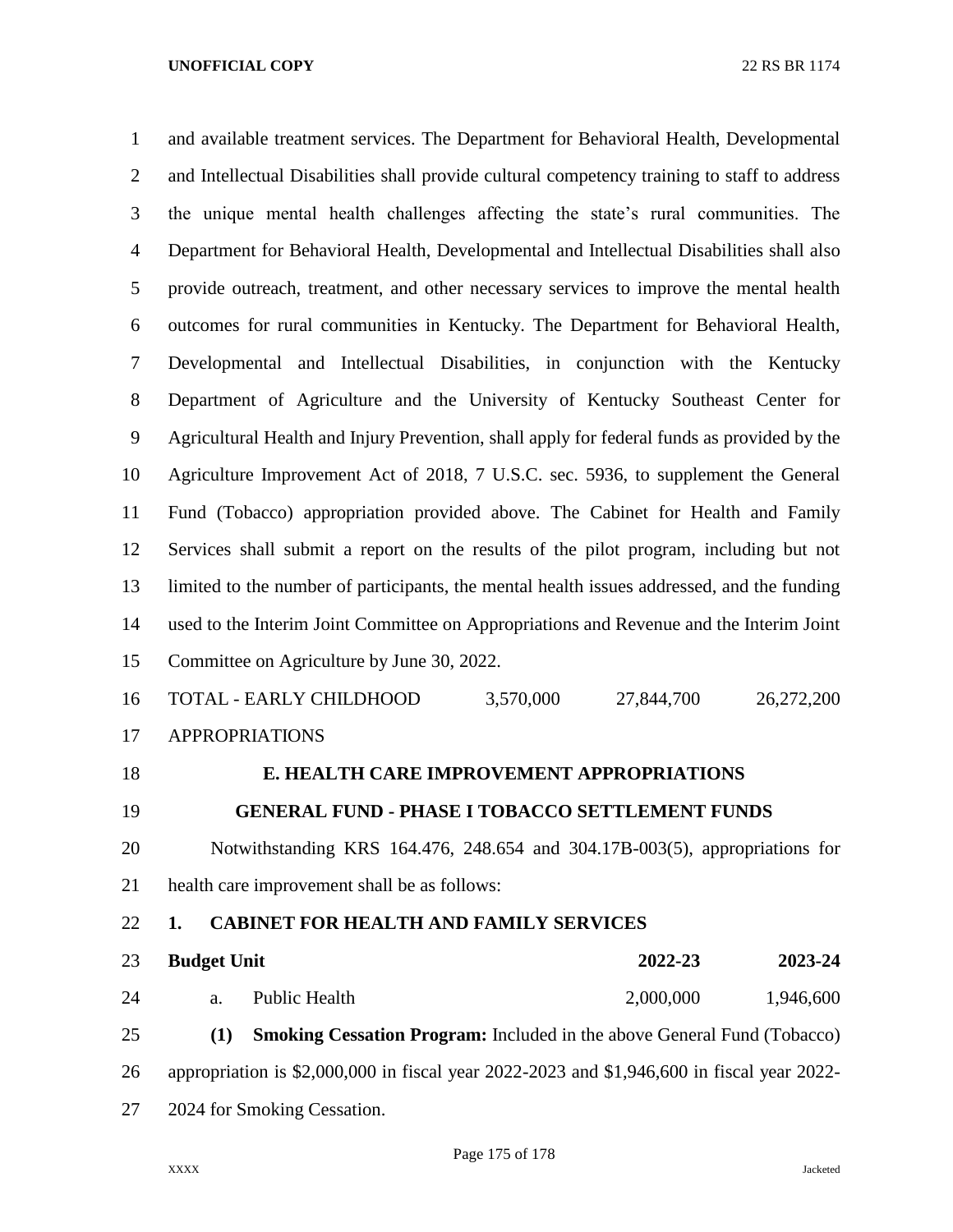| $\mathbf{1}$   | <b>Budget Unit</b> |                                                                                           | 2021-22   | 2022-23   | 2023-24   |
|----------------|--------------------|-------------------------------------------------------------------------------------------|-----------|-----------|-----------|
| $\overline{2}$ | b.                 | Behavioral Health, Developmental and Intellectual Disabilities                            |           |           |           |
| 3              |                    |                                                                                           | 2,080,000 | 756,000   | $-0-$     |
| $\overline{4}$ | (1)                | Substance Use Prevention/Treatment/Recovery Supports for Pregnant                         |           |           |           |
| 5              |                    | <b>and Parenting Women:</b> Included in the above General Fund (Tobacco) appropriation is |           |           |           |
| 6              |                    | \$2,080,000 in fiscal year 2021-2022 and \$756,000 in fiscal year 2022-2023 for the       |           |           |           |
| $\tau$         |                    | substance abuse prevention and treatment for pregnant and parenting women.                |           |           |           |
| 8              | 2.                 | <b>JUSTICE AND PUBLIC SAFETY CABINET</b>                                                  |           |           |           |
| 9              | <b>Budget Unit</b> |                                                                                           |           | 2022-23   | 2023-24   |
| 10             | a.                 | <b>Justice Administration</b>                                                             |           | 3,593,800 | 3,593,800 |
| 11             | (1)                | Office of Drug Control Policy: Included in the above General Fund                         |           |           |           |
| 12             |                    | (Tobacco) appropriation is \$3,243,800 in each fiscal year for the Office of Drug Control |           |           |           |
| 13             | Policy.            |                                                                                           |           |           |           |
| 14             | (2)                | Restorative Justice: Included in the above General Fund (Tobacco)                         |           |           |           |
| 15             |                    | appropriation is \$350,000 in each fiscal year to support the Restorative Justice Program |           |           |           |
| 16             |                    | administered by the Volunteers of America.                                                |           |           |           |
| 17             | 3.                 | POSTSECONDARY EDUCATION                                                                   |           |           |           |
| 18             | <b>Budget Unit</b> |                                                                                           | 2021-22   | 2022-23   | 2023-24   |
| 19             | a.                 | <b>Council on Postsecondary Education</b>                                                 |           |           |           |
| 20             |                    |                                                                                           | 300,000   | 7,993,800 | 7,993,800 |
| 21             | (1)                | Cancer Research and Screening: Included in the above General Fund                         |           |           |           |
| 22             |                    | (Tobacco) appropriation is \$7,043,800 in each fiscal year for cancer research and        |           |           |           |
| 23             |                    | screening. The appropriation in each fiscal year shall be equally shared between the      |           |           |           |
| 24             |                    | University of Kentucky and the University of Louisville.                                  |           |           |           |
| 25             | (2)                | Spinal Cord and Head Injury Research: Included in the above General                       |           |           |           |
| 26             |                    | Fund (Tobacco) appropriation is \$650,000 in each fiscal year for spinal cord and head    |           |           |           |
| 27             |                    | injury research. In accordance with KRS 211.500 to 211.504, the appropriation in each     |           |           |           |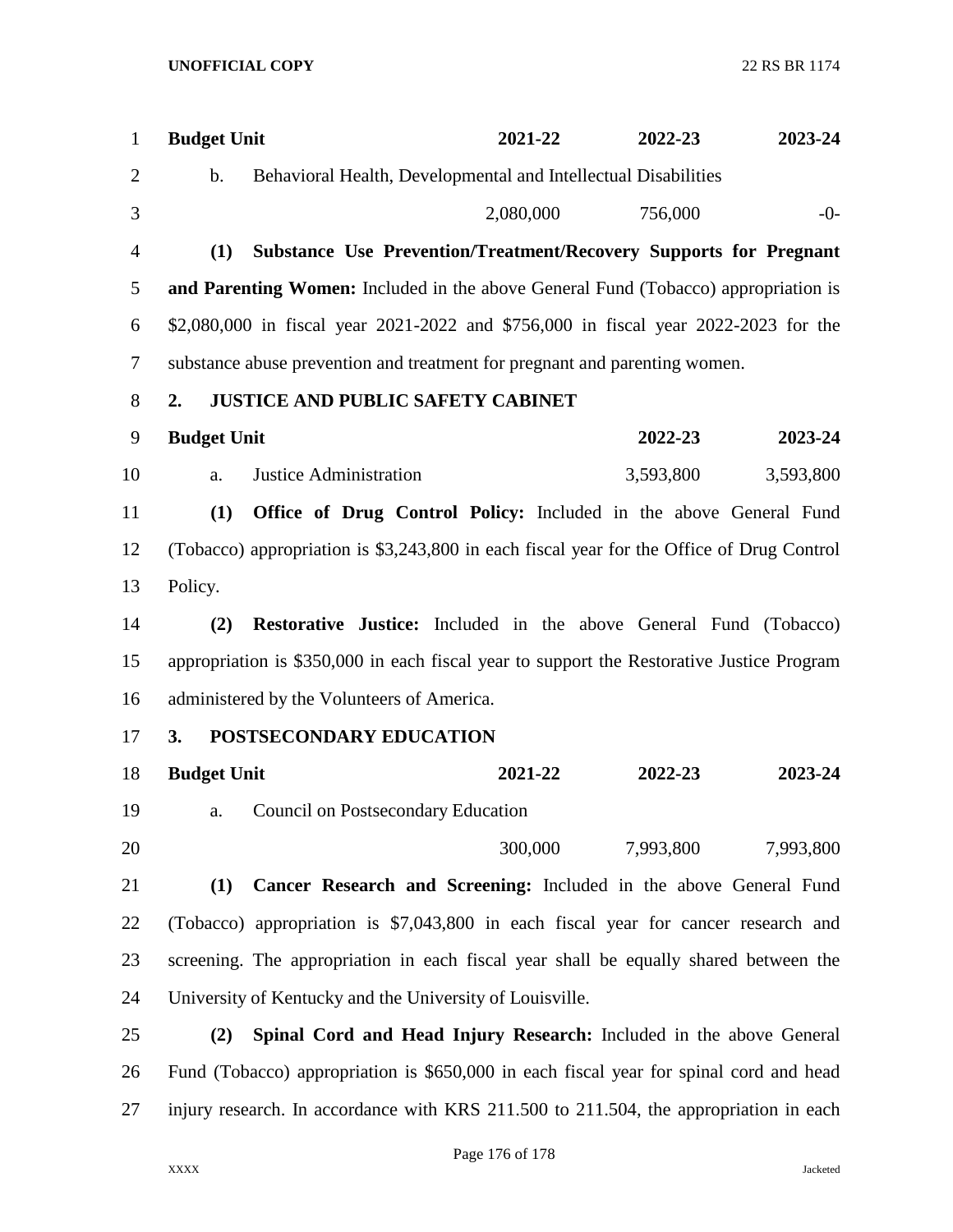fiscal year shall be shared between the University of Kentucky and the University of Louisville. **(3) Ovarian Cancer Screening:** Included in the above General Fund (Tobacco) appropriation is \$300,000 in each fiscal year for the Ovarian Cancer Screening Outreach Program at the University of Kentucky. TOTAL - HEALTH CARE 2,380,000 14,344,200 13,534,200 TOTAL - PHASE I TOBACCO SETTLEMENT 8 FUNDING PROGRAM 11,900,000 110,066,700 103,698,900 **PART XI STATE/EXECUTIVE BRANCH BUDGET SUMMARY OPERATING BUDGET 2021-22 2022-23 2023-24** General Fund (Tobacco) 11,900,000 110,066,700 103,698,900 General Fund 169,986,800 13,870,260,000 14,141,920,100 Restricted Funds 32,790,300 13,091,737,400 16,999,843,100

| 19 Resulted Pullus |         | <u>52,170,500 15,071,151,700 10,777,045,100</u> |            |
|--------------------|---------|-------------------------------------------------|------------|
| 16 Federal Funds   |         | 877,283,300 19,222,420,700 17,947,401,400       |            |
| 17 Road Fund       | $-()$ - | 56,980,300                                      | 56,980,300 |
| 18 SUBTOTAL        |         | 1,091,960,400 46,351,465,100 49,249,843,800     |            |

**CAPITAL PROJECTS BUDGET**

| 20 |                          | 2021-22    | 2022-23       | 2023-24     |
|----|--------------------------|------------|---------------|-------------|
| 21 | <b>General Fund</b>      | 675,000    | 1,055,044,200 | 30,764,500  |
| 22 | <b>Restricted Funds</b>  | $-0-$      | 5,790,159,200 | 52,776,000  |
| 23 | <b>Federal Funds</b>     | $-0-$      | 345,946,500   | 155,747,000 |
| 24 | <b>Bond Funds</b>        | $-0-$      | 1,723,727,000 | $-0-$       |
| 25 | <b>Agency Bonds</b>      | $-0-$      | 676,069,700   | $-0-$       |
| 26 | <b>Investment Income</b> | $-0-$      | $-0-$         | 10,522,000  |
| 27 | <b>Other Funds</b>       | 12,000,000 | 1,954,887,800 | $-()$       |